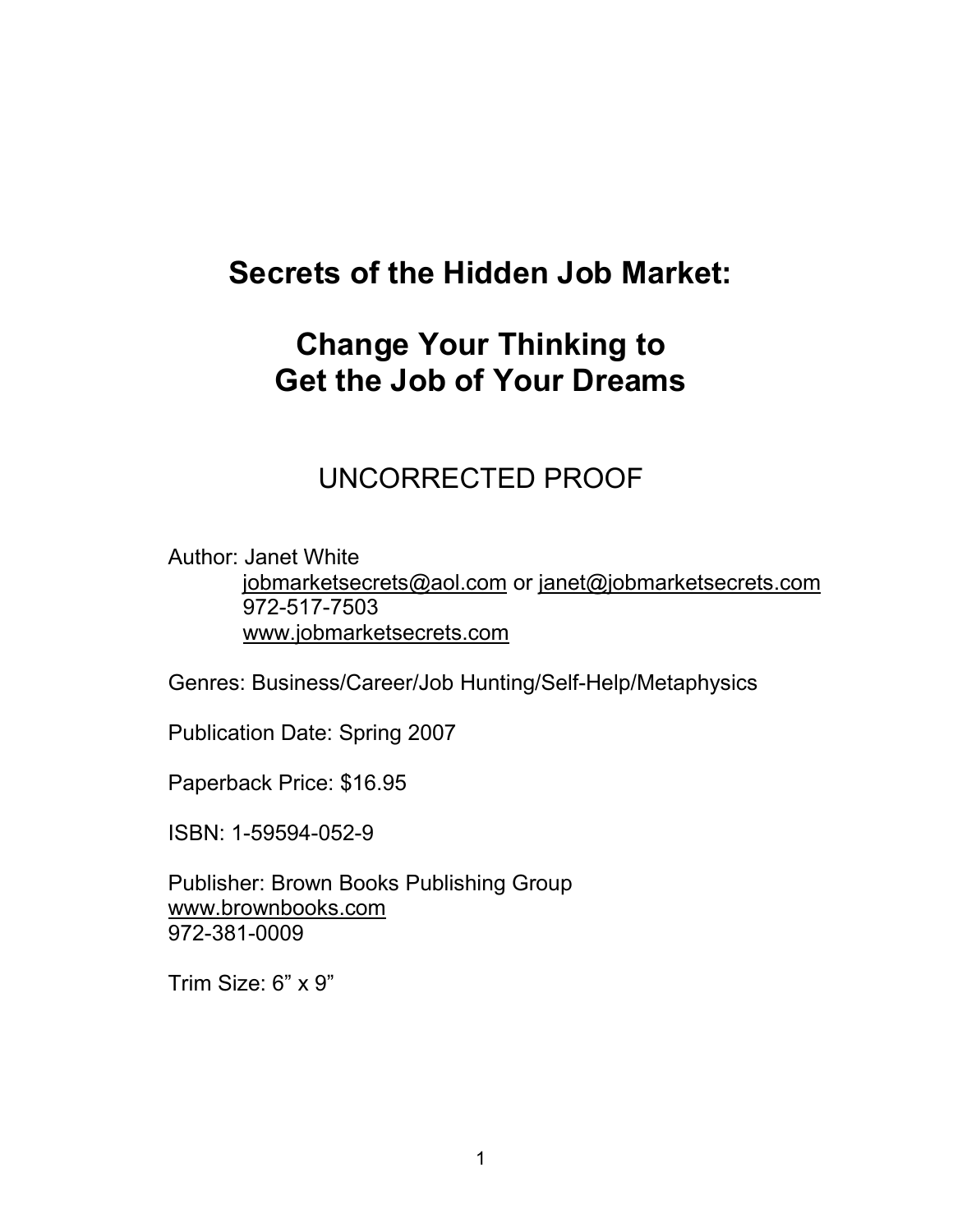## SECRETS OF THE HIDDEN JOB MARKET

| Chapter 1: Breaking Free                                                          | p. 3                       |
|-----------------------------------------------------------------------------------|----------------------------|
| Chapter 2: Anything You Want - You Got It                                         | p. 12                      |
| Chapter 3: The Trap of Tradition                                                  | p. 23                      |
| <b>Chapter 4: Think Contrarian</b>                                                | p. 32                      |
| Chapter 5: Be AfraidBe Very Afraid                                                | p. 43                      |
| Chapter 6: You, Only Better: Part 1                                               | p. 51                      |
| Chapter 7: You, Only Better: Part 2                                               | p. 62                      |
| Chapter 8: You, Only Better: Part 3                                               | p. 73                      |
| Chapter 9: First Contact                                                          | p. 87                      |
| Chapter 10: Keeping the Ball in Play                                              | p. 100                     |
| Chapter 11: The Blind Date: Part 1                                                | p. 111                     |
| Chapter 12: The Blind Date: Part 2                                                | p. 119                     |
| Chapter 13: The Blind Date: Part 3                                                | p. 127                     |
| Chapter 14: The Blind Date: Part 4                                                | p. 138                     |
| Chapter 15: The Encore                                                            | p. 148                     |
| Chapter 16: It Ain't Over 'Till It's Over                                         | p. 158                     |
| Addendum<br><b>Suggested Reading List</b><br>Job Hunting? Don't Read the Want Ads | p. 162<br>p. 164<br>p. 166 |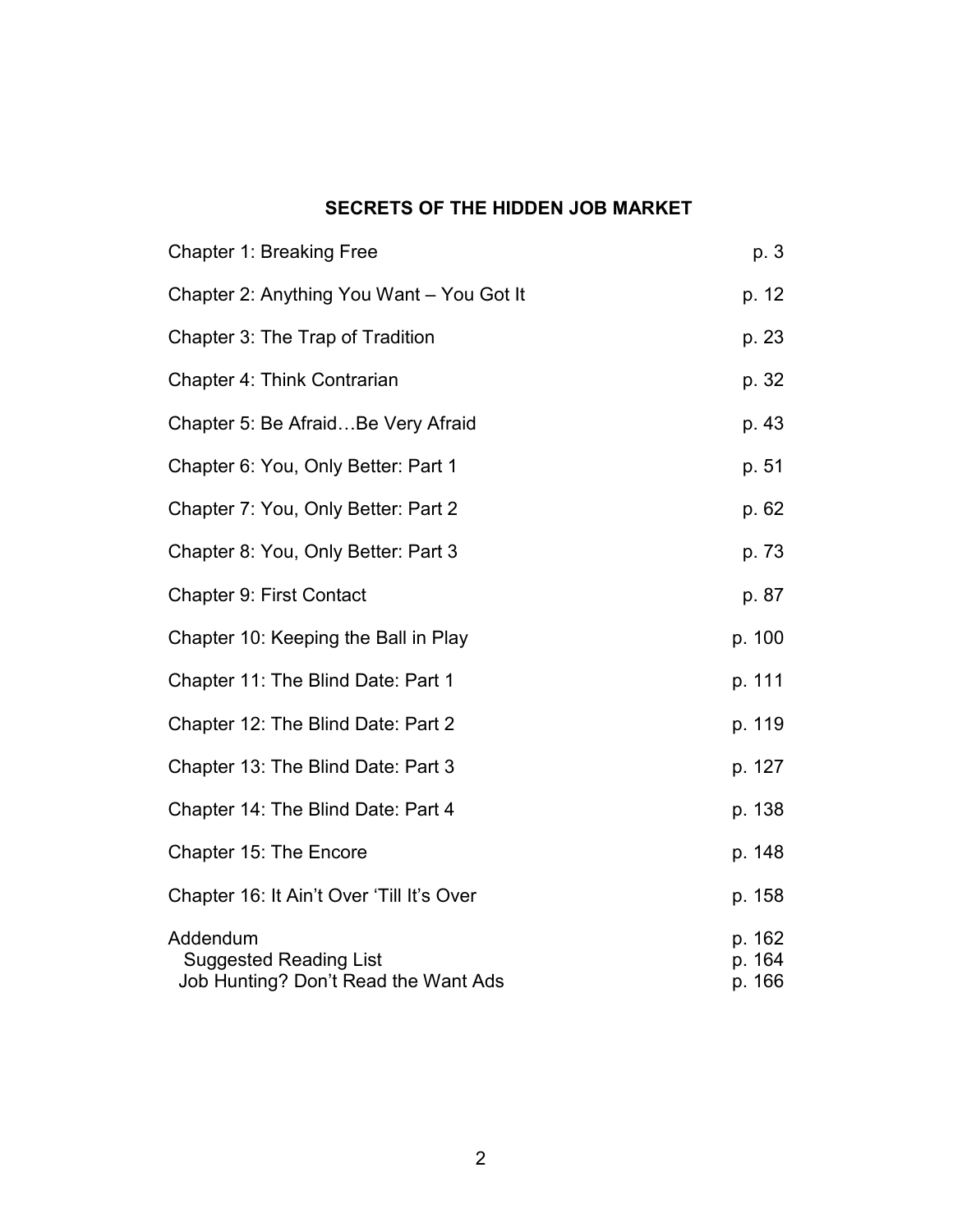## CHAPTER 1

## BREAKING FREE

"If the shoe doesn't fit, must we

change the foot?"

Gloria Steinem, Author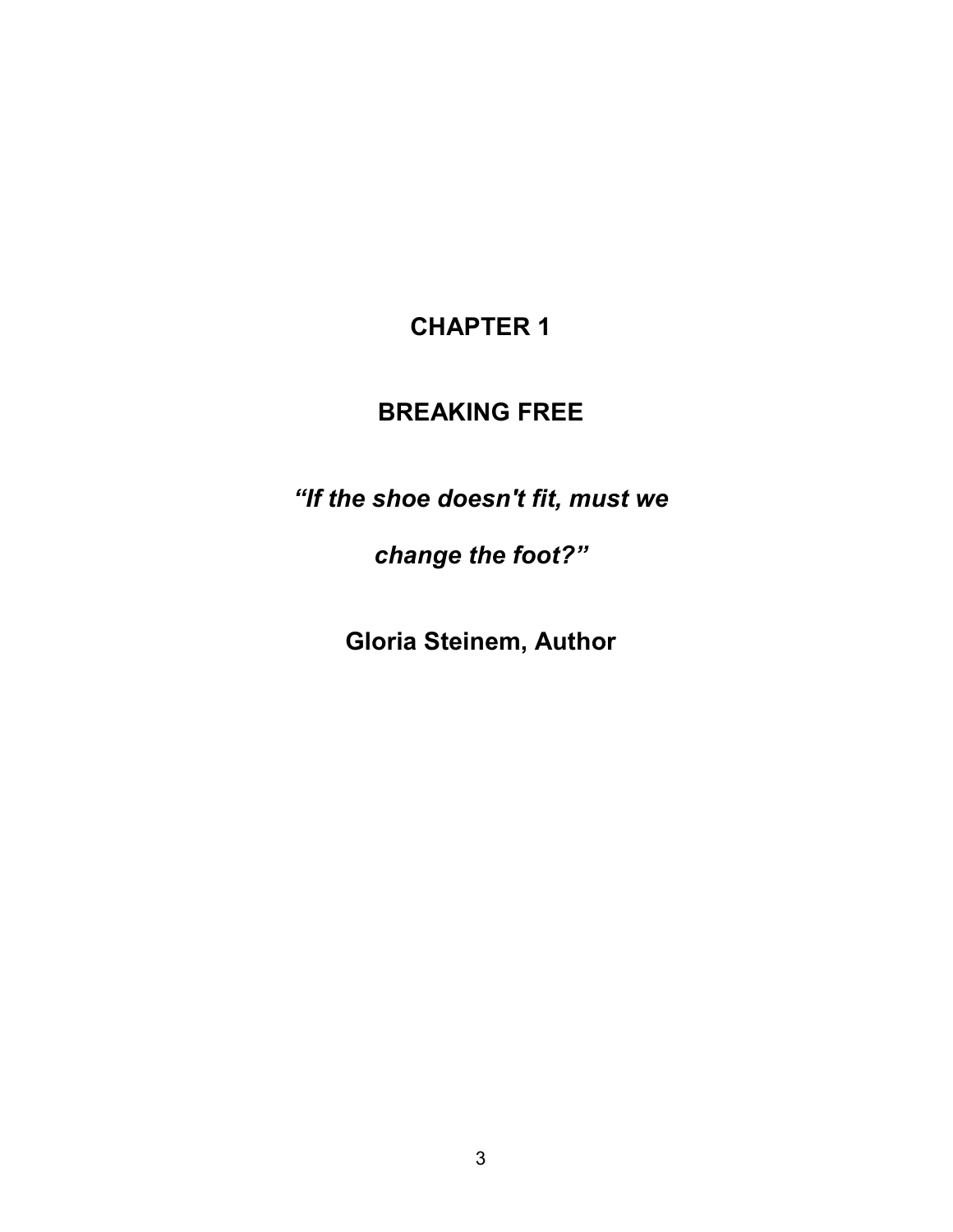## THAT'S THE WAY I'VE ALWAYS HEARD IT SHOULD BE

"Don't be afraid to go out on a limb. That's where the fruit is." – H. Jackson Browne

Job hunting is tough, isn't it? You've looked for weeks or months on the job boards and in the want ads, go to support groups, read books that supposedly have helped thousands of other people get hired, network like crazy, and email, snail mail or fax hundreds or thousands of resumes.

But nothing is happening, and you wonder what's wrong with you. This doesn't make sense. You've done everything you know to find a job, but you're still unemployed. Or you did get a job but it wasn't what you really wanted, and you had to settle for whatever you could get to bring some money in. You're all set to jump the minute something better comes along, so you go back to reading the want ads.

STOP! Searching for a job the same old way will only get you more of the same kinds of results you've been getting.

If you want different results, you'll need to make some major changes – not only in what you do to get a new job, but more importantly, in what and how you think – about yourself, your employment situation and the job hunting process in general.

You may not realize it, but your thoughts, feelings and beliefs are as important, if not more so, than the things you do to get hired. In fact, your thoughts are so powerful they can help you get, or hinder you from getting, that dream job.

That's why all of the job hunting tips, tricks and techniques in the world won't help you a bit if you're locked into a pattern of negative thinking.

## No More Same Old Same Old

Regardless of whether you have never worked before, are looking for your first job out of school or have many decades in the workforce, you have a core set of beliefs about what you have to do to get hired.

These beliefs form the job hunting process you know, use and are convinced should work, whether it works for you or not. We will call this process the "Traditional System."

But just because you believe something doesn't make it true. For almost 2,000 years, people believed the earth was the center of the universe, but they didn't realize they were only at the center of their observable universe.

They assumed what they saw was all there was to see, and accepted that was how the universe worked, even though they were wrong. You as a job seeker are no different if you believe: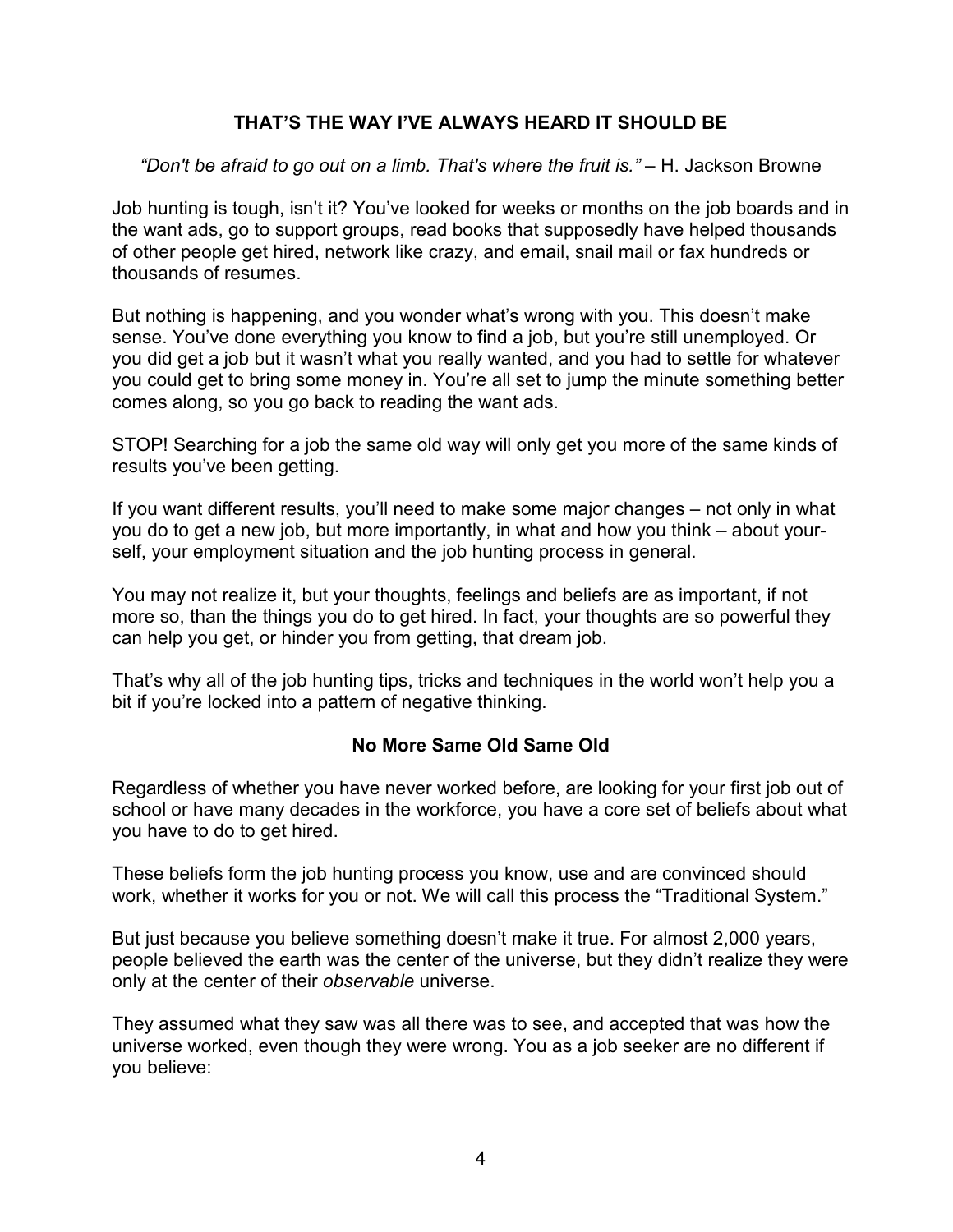- You have no control over what job openings there are, which company is hiring or who they'll pick to hire.
- You have to do specific things, say certain things and act a certain way to get employers to read your resume, meet you or hire you.
- You have no control over what kind of work you can get hired for.
- Getting hired is a matter of luck or knowing someone.
- Your potential boss calls all the shots.

All of these are "false beliefs" which have no basis in fact, but are true for you because you believe them. Whether you realize it or not, your thoughts, beliefs and words are "out-picturing" "manifesting" or "demonstrating" in your life all the time.

If you talk or think about how hard it is to get a good job, it's a real good bet that's what you're experiencing. You may think you are merely commenting on a condition in your life, but you are actually creating and maintaining that condition in your life through your thoughts and words.

The good news is if you want to change your life, all you have to do is change your thinking, and your life will automatically begin to change. The bad news is that changing your thinking is not as easy as it sounds.

This book will teach you the "Contrarian System" of job hunting which will help you change the way you think about yourself, the people you will encounter and the job search process, and see life from an entirely different perspective.

Because some of Contrarian System ideas may seem a bit strange at first, you may feel yourself resist them. You may even get angry because they have challenged some of your beliefs or pushed some very sensitive buttons you didn't even know you had.

If this happens, just be aware that this resistance is your current belief system about how job hunting should be struggling against potential change. Because you may have years or decades invested in the Traditional System, you may find the hardest work you will have in this process is letting it go because it won't let you go easily.

This book will teach you why and how to change your negative thoughts to positive ones, and what specific actions to take that may sound strange at first, but actually make a lot of sense. You'll also begin to identify the barriers you are creating that are stopping your success from rushing towards you.

Throughout this book you'll find numerous "Reality Checks" – no-holds-barred, straightforward bits of advice or commentary. While they may seem jarring, they are designed to shatter some long-held beliefs and assumptions that are working against you.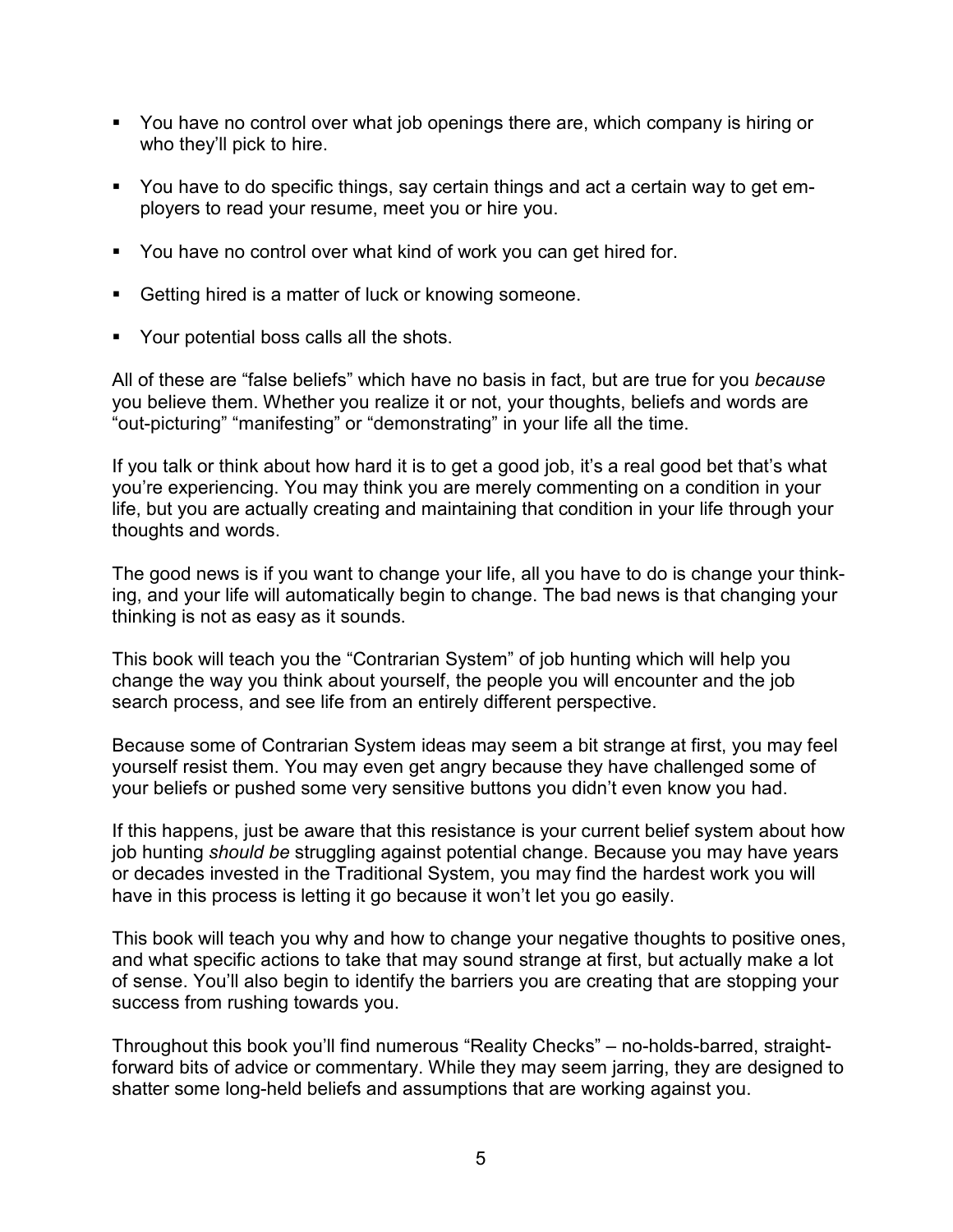#### Note to Recent Graduates

Congratulations on getting your degree, and welcome to the real world. As a new grad, you may have very little or no real world work experience and few credentials, and probably expect a challenge in getting those first full-time jobs.

This is often the case for liberal arts majors, those in the social sciences and others who require graduate school to complete their education. Many graduates in accounting, finance, sales, engineering, technical or other professions have an easy time getting hired right from school because their course work has made them "work-ready."

But if you're like most non-tech grads, you probably have a hazy idea about what you want to do for a living for the next few years, have few or no practical work skills, and turn up your nose at boring, routine and low-paying entry-level jobs.

#### Reality Check: Without viable work skills, you will probably only get hired for boring entry-level jobs that pay just-over-broke salaries because you don't know enough yet to qualify for anything else.

With time and training, you can move up and onward, but first do whatever it is you are being paid to do at those dull and mind-numbing jobs, and learn what you need to know to move on.

Take every chance to learn something, no matter how trivial or insignificant it may be because it could prove invaluable one day. At this point in your career, you'll find out very quickly how little you know.

Careers aren't born and don't die with one job; they're made over time with a series of jobs in a specific industry, and you can always change your mind. Despite what you may believe, most people do not work in the field they majored in, do not stay with one company for a long period of time, and will switch careers at least once.

## The Very Visible "Hidden Job Market"

You may have heard that a mere 15% of all currently available jobs are ever advertised and the other 85% are in the "hidden job market," whose secrets are revealed to only a chosen few.

But in fact, nothing has ever been hidden from you. Everything you could possibly want or need to get the job of your dreams has been right in front of you all the time; you just didn't know it was there or how to use it.

What the Traditional System means by "hidden jobs" are those positions not advertised, publicized, posted or made available to the general public; in fact, they may not even exist yet.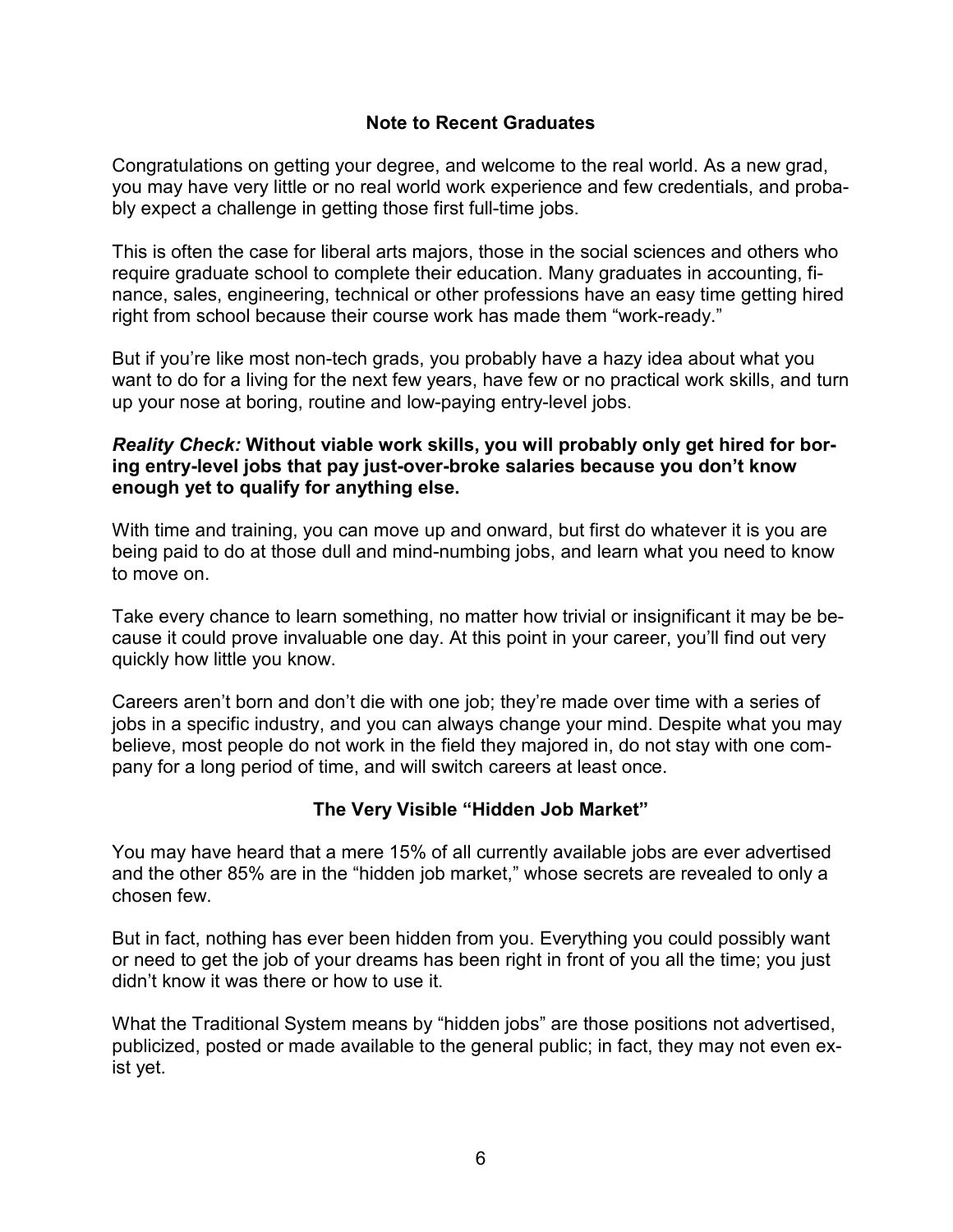The truth is that companies are constantly hiring, whether or not they have formerly created a job, posted a want ad or talked about it informally. Every company has problems, and because they have problems, they need people to help solve them.

And because conditions affecting companies are constantly changing, the needs of companies are constantly changing. This means there is an infinite amount of employment opportunities at an infinite number of companies all the time.

#### Reality Check: The only reason you will get hired is because the person hiring you believes you can help them solve their problem. Stop thinking you're "filling an opening;" you're not. You're actually solving a company's problem, and by solving their problem, they will solve yours.

Whether or not a job exists now is irrelevant; what matters is a company has a problem. And since they haven't yet come up with a solution, they will hire the first person who they believe can help them solve it, which could easily be you.

## A Fish Story

As a job hunter, you may feel like a salmon swimming upstream. You and hundreds of other salmon are on a quest to beat the odds and get to the top of the hill, but it's not easy.

You not only have to fight the current for hundreds of miles, but be on the lookout for rocks, whirlpools and rapids, and deal with intense competition from all the other salmon in that crowded stream with you.

There are dangers everywhere – in deep water, you could get eaten by larger fish or get caught in the tangle of undersea plants. In shallow water, there are bears with claws, fishermen with nets, and birds with large beaks that dive in for a meal.

It's a long, brutal fight to the top of the hill because there's just not enough room up there for all of you. You can't ever lose focus or give up your will to win because then you'd be lost.

Lots of salmon don't make it – you've known many who haven't – but you're determined to succeed, no matter how difficult the struggle is or how many sacrifices you have to make.

This is not your first trip upstream, but this particular swim has been the roughest you've ever had. You remember when there used to be lots of streams to choose from, so getting to the top of the hill was a cinch.

But with all the droughts in the last few years and streams being diverted for agriculture, you don't have much choice now which stream you can go in, and what streams you can find are more crowded than in years past.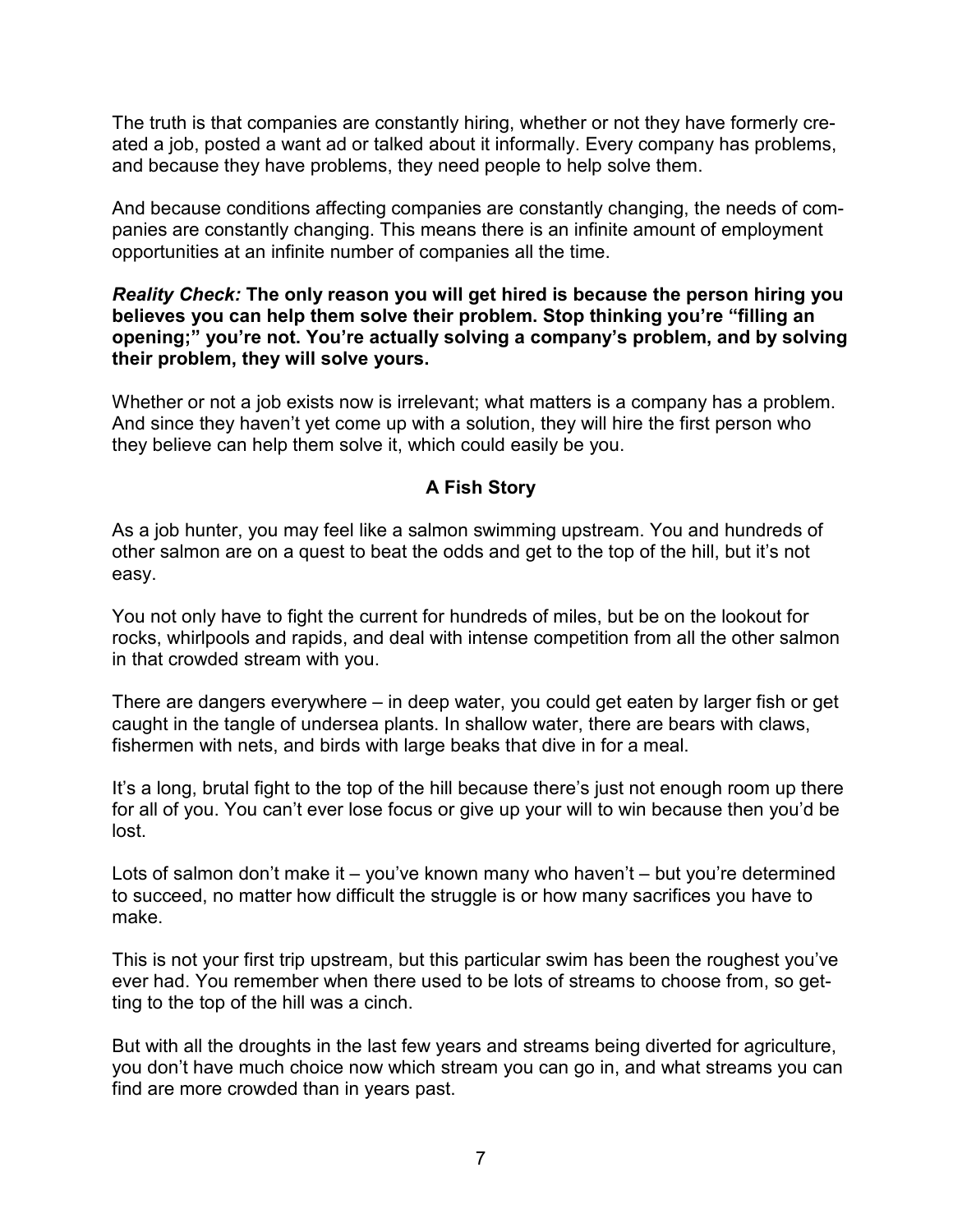Everything seems harder for you these days. Maybe it's your age; you watch the younger salmon dart right past you amazed at their naiveté and energy. How could you ever compete against that?

You worry you won't make it to the top of the hill before your strength gives out. You want to stop pushing yourself so hard, but you can't because others are relying on you. You don't dare think what will happen to them – and you – if you fail.

To give yourself a boost, you talk to your fellow salmon along the way. Like you, most of them are veterans of similar journeys. They all agree that while getting to the top of the hill has always been a difficult struggle, this trip is the worst ever.

"Don't give up," they caution. "If you get knocked down, pick yourself up and get back in the fight against the current. You have to be tough to make it."

You listen and sigh, knowing only a select few can make it to the top of the hill, so you're all in competition with each other. This is a battle, it's every fish for itself and you're on your own.

Finally, exhausted, beaten down and bruised, you make it to the top of the hill. You were one of the lucky ones, but just barely. Silently, you wonder if it has to be this hard, shuddering at the thought of what the next time might be like.

It's not long before you're forced to take another trip upstream, and just as you reluctantly start your journey, you remember a story a trout once told you.

The story sounded ridiculous, but the trout was a reliable source. He said he knew someone who knew someone who had known another salmon who was the basis for the story, so maybe there was something to it.

The story goes that any salmon who breaks from the pack and swims to the shore will find their own unique way to the top of the hill. They will stop being a salmon and become a human being, and nothing will be impossible for them.

"If I want to change my life, I first have to change my thinking," you realize.

"I have to stop thinking the same way I always have about what I have to do to get to the top of the hill. Then I have to do something no salmon in their right mind would do – swim towards the shore.

"But if I swim to the shore, who knows what could happen? I could be caught and become someone's dinner. What if there isn't enough water for me to breathe in when it gets shallow? What if I get there, don't like it and want to go back? I'll have to start all over in the stream behind everyone else and I might miss my only chance to get to the top of the hill!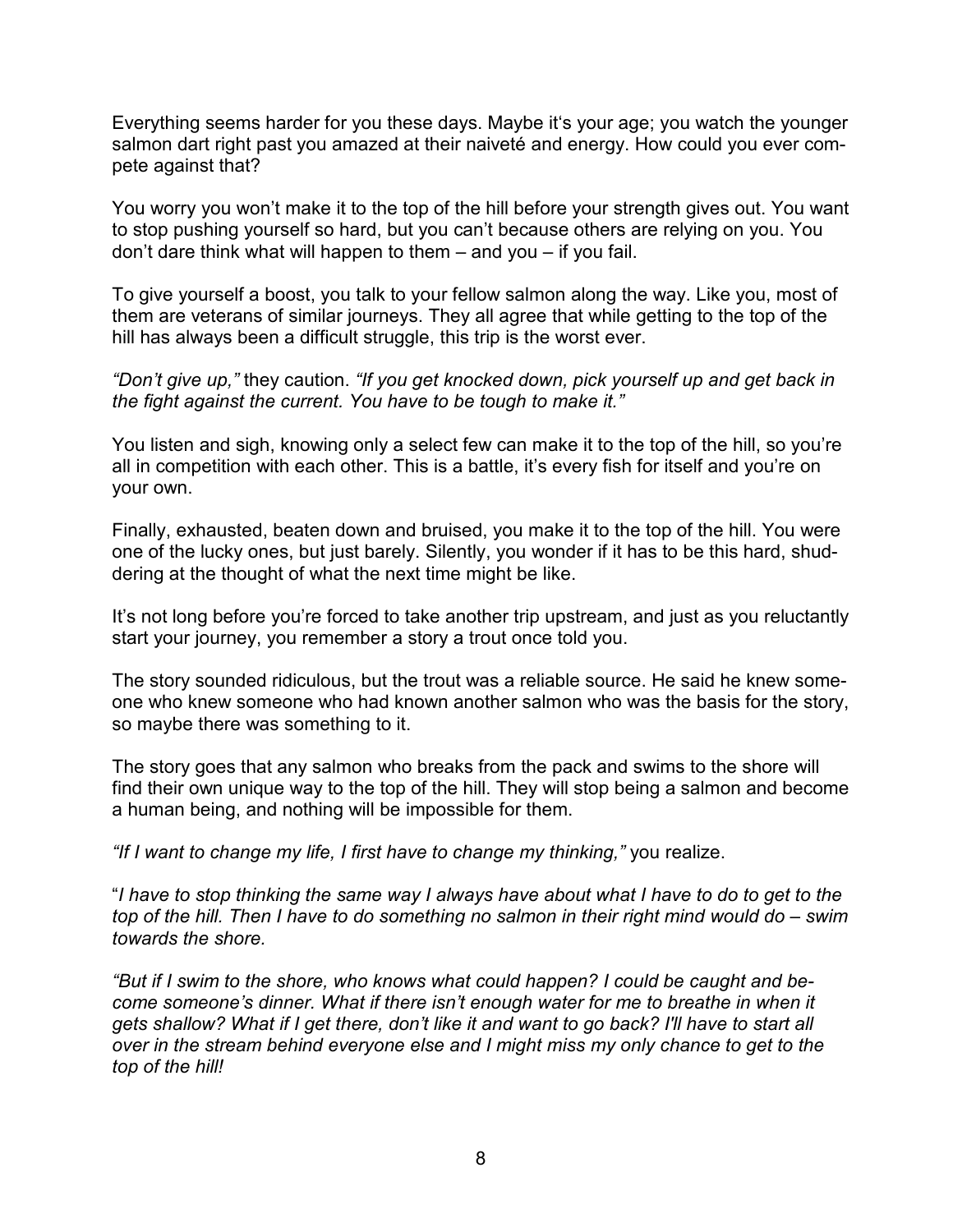"Worst of all, what if the story is made up and I'm the butt of somebody's joke? If I do this crazy thing and don't turn into a human being, everyone will laugh at me. I don't want to take such a risk. That lousy trout – I never did trust him."

Paralyzed by fear, you start getting angry. But you've had enough of getting to the top of the hill the same old way, and you're ready for a new approach, no matter how radical it may seem.

The other fish stare at you incredulously as you gingerly head towards the riverbank. Some cynically ask you who you think you are and where you think you're going, but you ignore them.

And as your fin touches the shoreline, your real self emerges. The story was true! You're not a salmon after all; you're a human being with the power of the Universe within you.

Incredibly, you can stand upright and feel the warmth of the sun and the cool breeze upon your body. You never even knew they existed before, but now you can't imagine life without them.

Your scales have become skin with clothes, your fins are arms and legs, your gills are lungs filled with air, and most amazing of all, you now can see the world clearly straight ahead instead of sideways through the distorted lens of water.

Looking down, you see a path through the brush laid out at your feet. It looks so peaceful, so natural and in a strange way, so right. Briefly glancing back at the salmon in the stream, you brush the branches aside and begin to walk, laughing with pleasure as the leaves crackle under your feet, the sun hits your face through the canopy of leaves overhead and the birds chorus a welcome.

When you were a fish, you were so busy pushing your way *through* the water that you never noticed the beauty of the water. The sensation of simply being alive is incredible, and you are overcome with a feeling of immense joy and deep gratitude.

The incline is so narrow and the journey is so pleasant that you don't even realize you're making progress up the hill until your path merges briefly with the paths of other people.

These strangers are happy to see you, and gladly point out other paths to the top of the hill you didn't even know about. Some paths go around the hill or have brief resting spots, some twist and turn, while others go on to other hills, and they're all good.

Having someone help you up the hill is a new experience for you. When you were a salmon, it seemed everyone was either trying to eat you, competing against you for a position in the stream, or trying to stop you in some way because if you gained, they lost.

But these strangers – now your friends – are glad to have met you. While they were helping you along your path, you were helping them along theirs, even though you didn't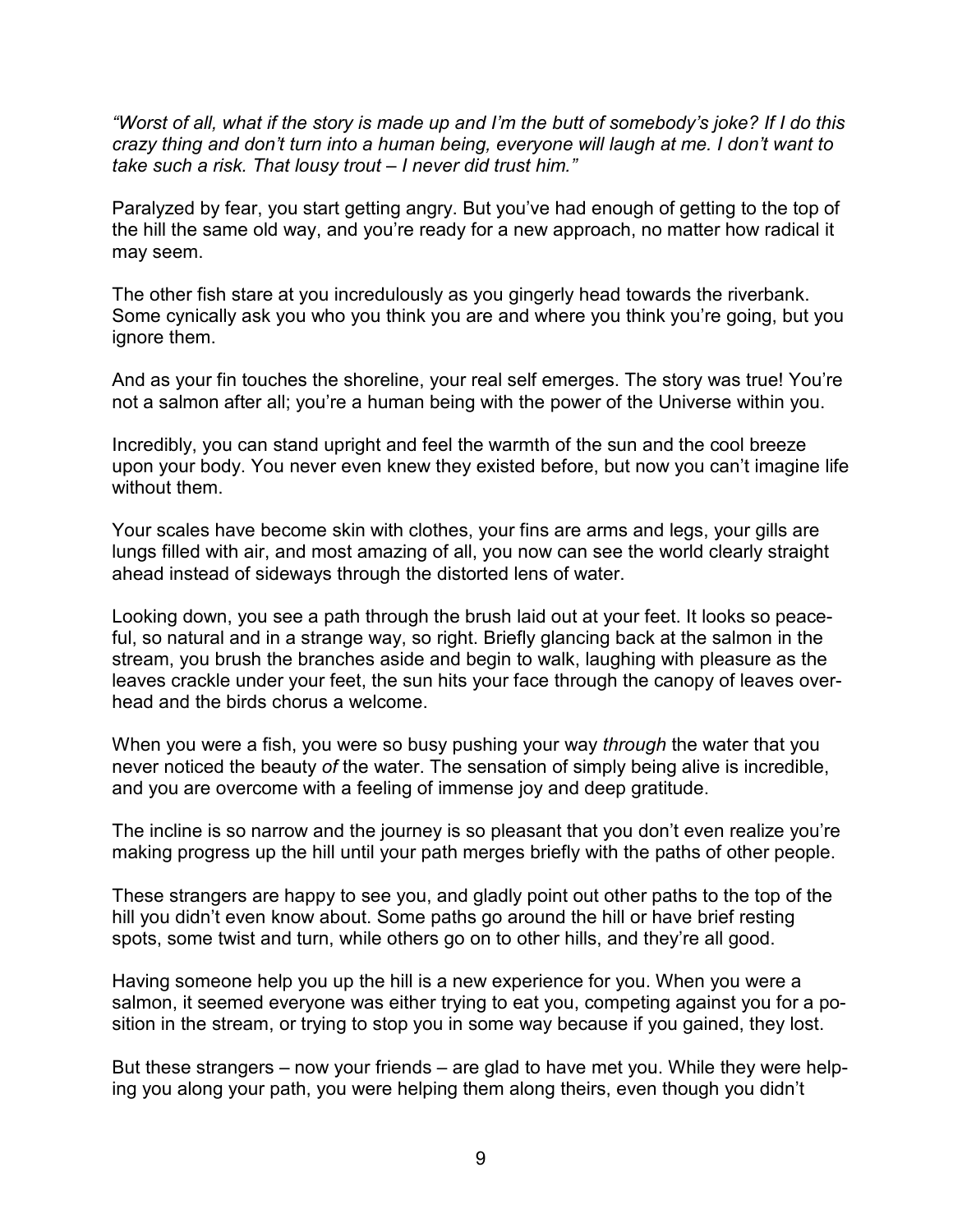know how, so you both benefited from knowing each other.

Each encounter is uplifting and encouraging, and moves you both along your respective paths with renewed strength and fresh insight. And then, when you least expect it, there you are at the top of the hill – refreshed, confident, encouraged and empowered by your journey and those you've met along the way.

"This is great!" you say out loud. "Getting to the top of the hill was never so easy and enjoyable. I have to tell the others!"

You're so excited about this new way to the top of the hill that you rush to the stream and shout to the salmon:

"I've discovered something wonderful. You don't have to swim against the current to get to the top of the hill anymore; there is another way. Just turn towards the shore!"

"Turn towards the shore? Are you crazy?" the salmon cry out.

"Swimming against the current is how we get to the top of the hill. This is how we've always gotten to the top of the hill."

"THIS IS THE ONLY WAY WE KNOW TO GET TO THE TOP OF THE HILL!

## "THERE IS NO OTHER WAY TO GET TO THE TOP OF THE HILL!!"

You used to think that way too, so you understand how they feel, but your experience up the hill has changed you.

You now know your past is not your future and you're not a victim of fate or at the mercy of random events. Instead, you can choose your response to whatever Life brings you and that the Universe supports every one of your choices.

And you know that what is true about you is also true about every other salmon, even if they don't yet know it. It warms you to know every salmon has within themselves an infinite number of streams and an unlimited supply of hills – each with multitudes of unique paths that can be joyous, fulfilling and rewarding – if they allow it.

You want all the salmon to understand that none of them has to struggle or compete for anything anymore, and that lack and limitation exist only in their minds. And you want them to know that each one of them can experience the same kind of incredible transformation you did, simply by changing their thinking, so you press on.

"I know you were taught to do it that way," you say. "But if you would just turn towards the shore, a whole new way of seeing life will open before you.

"You will be able to do things you never dreamed of, have experiences you never imag-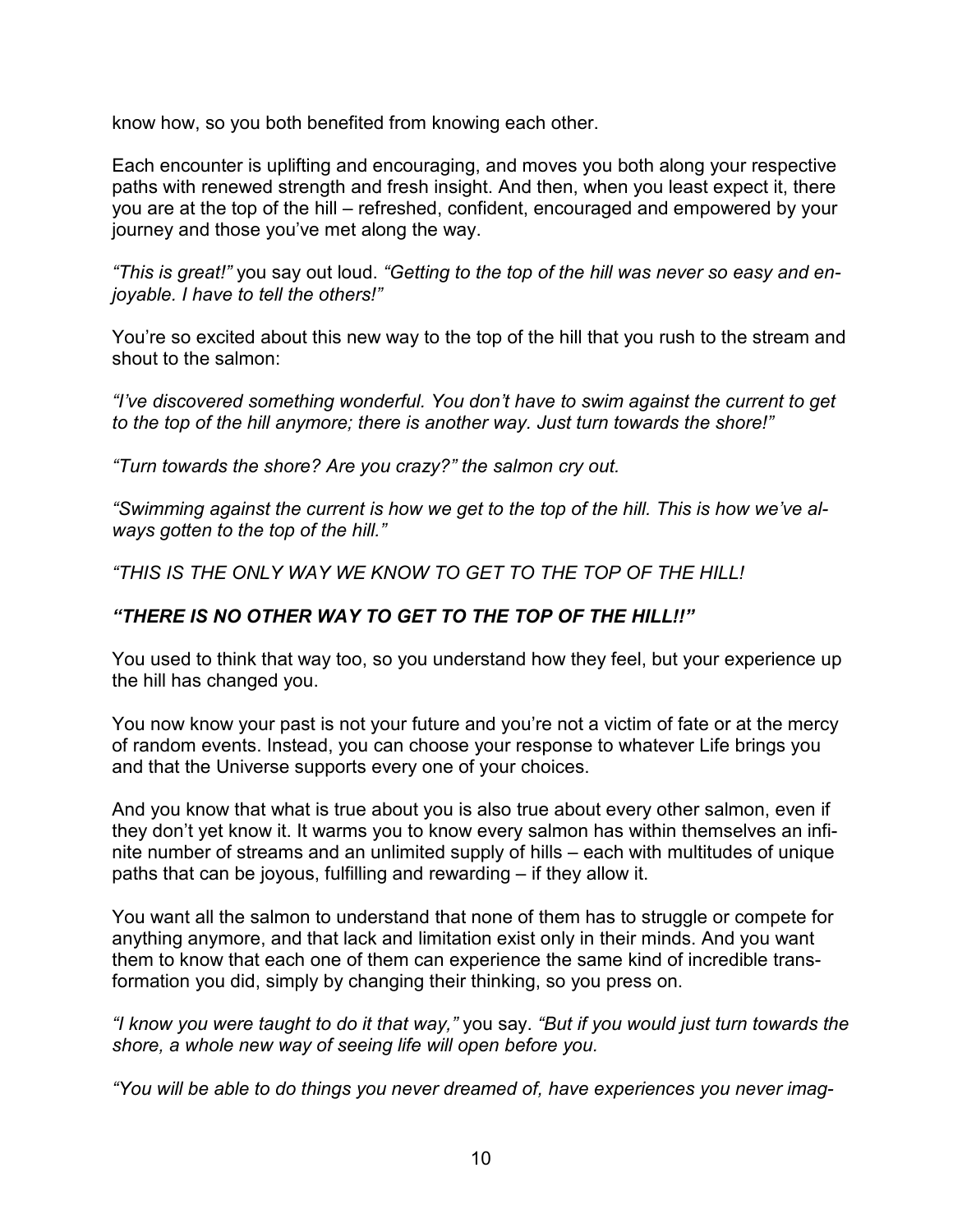ined and best of all, you can get to the top of the hill without effort.

"I was an ordinary salmon just like you, and I did it, and if I can do it, so can you."

Most of the salmon ignore you, say you're out of your mind or shout obscenities at you. Clearly, you're insane or a troublemaker. Just who do you think you are to claim you have a better way to get to the top of the hill?

"Leave the safety and security of the pack in the middle of the stream and swim to the shore...have you ever heard of anything so ridiculous?" they say to one another. If there was a better way of getting to the top of the hill, one of us would have thought of it by now.

"We're experts in swimming against the stream and besides, we have our own experts to teach us the finer points of hill climbing. Getting to the top of the hill is hard enough; we don't need this human to teach us things we don't need to know."

The older salmon caution the younger ones to follow their example and play it safe:

"Why take chances? Besides, whoever heard of a salmon becoming a human? What nonsense! That person up there claiming to have been a salmon is crazy. Look, there are some things you just can't change. You were hatched a salmon and you'll die a salmon, so you'd better just accept it and make the best of it."

A few of the salmon pause to hear what you have to say, but the others urge them not to drop behind.

"You'll be better off forgetting that nonsense," they say. "Just stay with us safely in the middle of the stream pushing against the current like we've always done.

"If you work hard enough long enough, don't give up and have some luck, you'll have a fairly good chance of possibly making it to the top of the hill – eventually.

"And if you don't, you'll learn to live with it like the rest of us have. Most of us make it to the top of the hill at one time or another, so you could too if you keep trying."

With a sigh, you start to turn back towards the land, and then you see it.

Out of the hundreds of salmon swimming against the current in that crowded stream, a few adventurous spirits have broken from the pack and are swimming towards the shore.

And as each one stands upright and begins their unique inward journey to discover their true selves, you smile.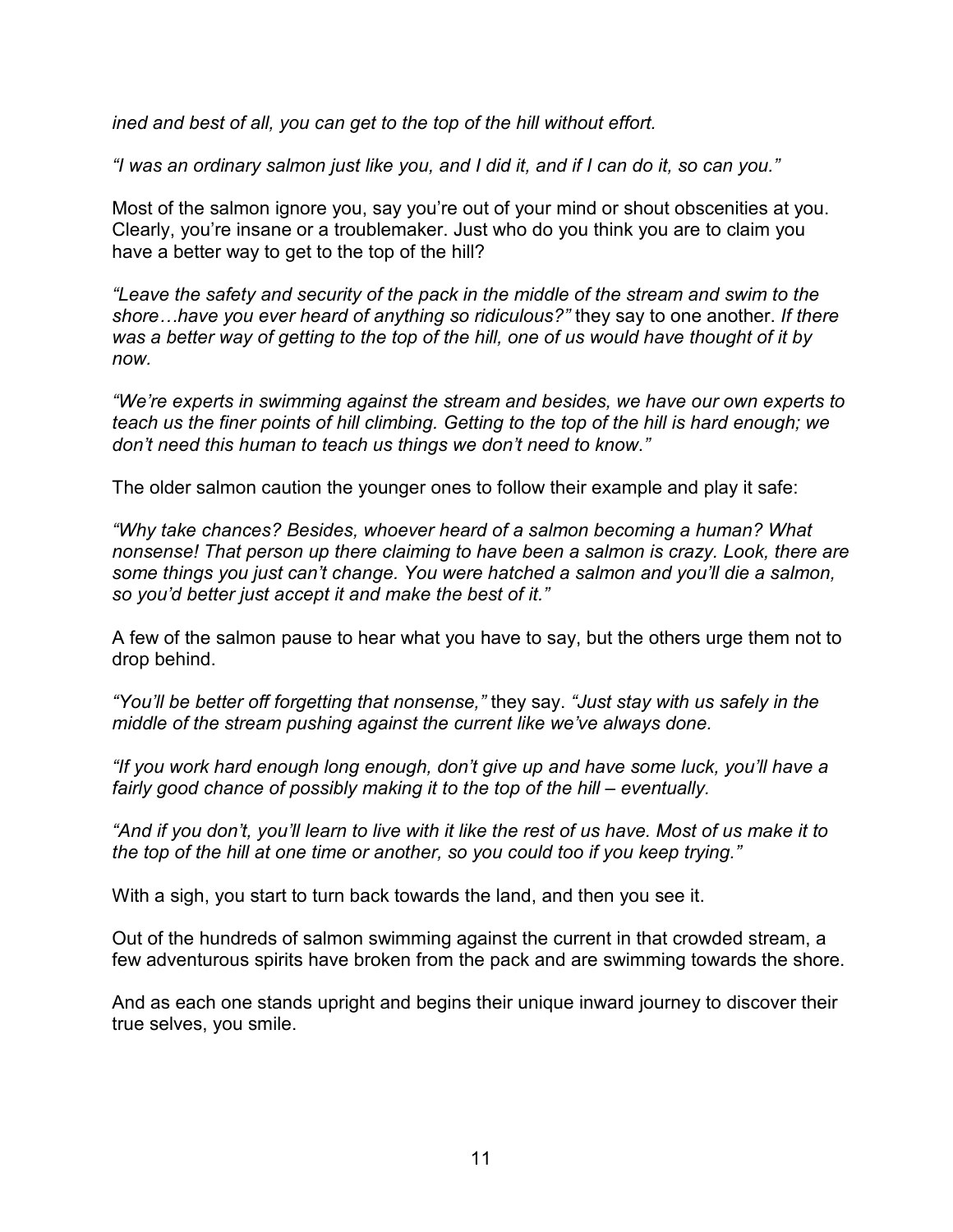## CHAPTER 2

## ANYTHING YOU WANT – YOU GOT IT

"You'll see it when you believe it."

Wayne Dyer, Author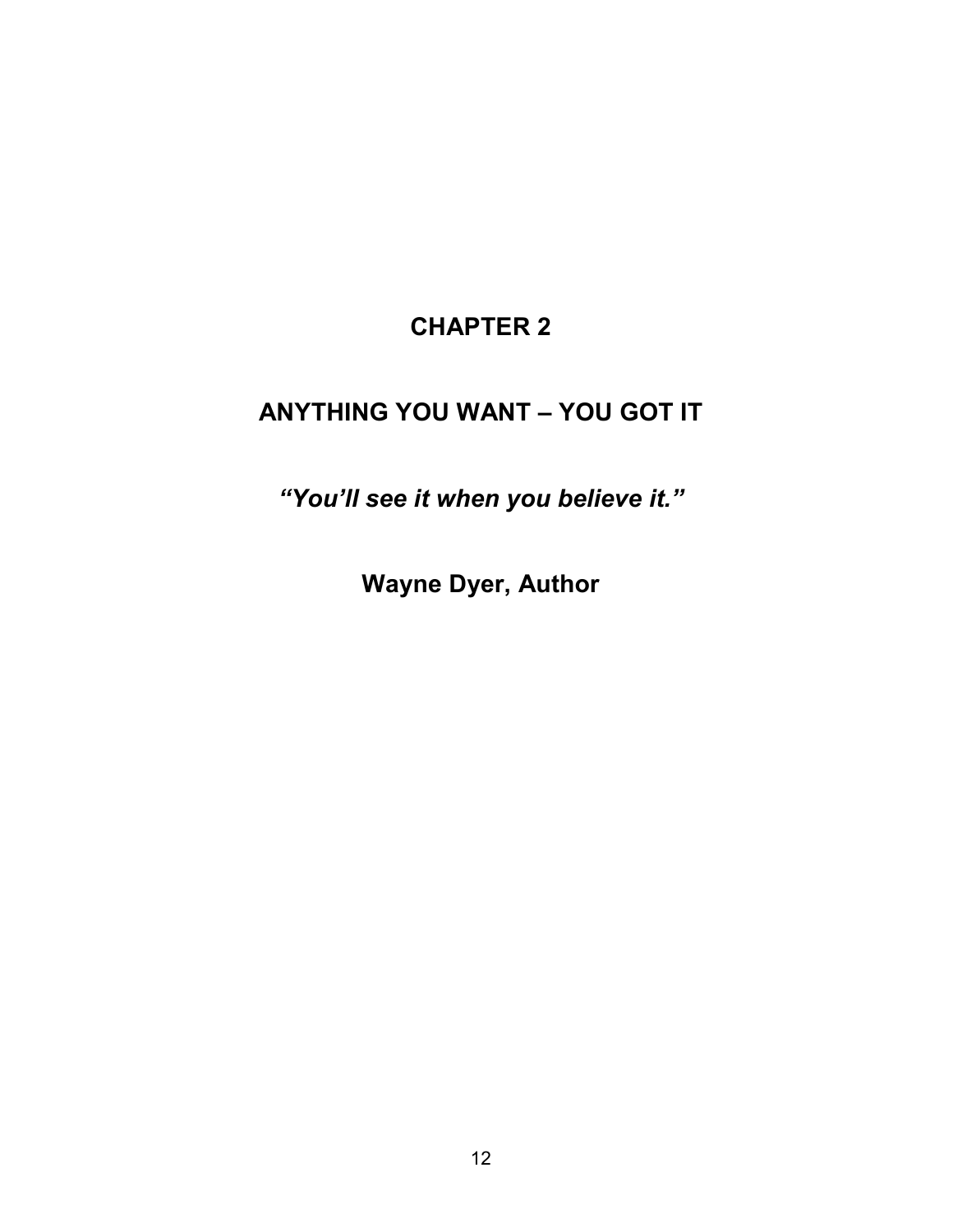#### MAKE IT SO

#### "Ask, and it shall be given to you." – Jesus of Nazareth "Be careful what you ask for because you just may get it." – Anonymous

So, you're looking for a job; how do you feel about that? Full of adventure or terrified of rejection? Determined to nail a fabulous job or frightened you'll run out of money before you manage to find something decent? It may never have occurred to you, but you may be sabotaging your best efforts in getting that great job, and not even know it.

According to quantum physics, everything in the Universe is made of energy. You are part of and made up of this Universal energy, and you direct this energy through your words, thoughts, feelings and beliefs.

What's more, your subconscious thoughts, hidden beliefs and long-buried feelings can be more powerful than your conscious ones and they too, direct the flow of Universal energy.

One of the immutable laws that define how the Universe works is the Law of Attraction: you are a magnet that attracts whatever you think about, focus on or believe, intentionally or not or consciously or not. So, your life is a mirror of your beliefs.

Like all Universal laws, the Law of Attraction works the same way for everyone all the time, and doesn't care who uses it or how it is used. You can't turn it off, you can't get away from it, you can't deflect it and you can't minimize its effects. But when you understand that it works and how it works, you can harness its power.

You can't turn it off, you can't get away from it, you can't deflect it and you can't minimize its effects. But when you understand that it works and how it works, you can harness its power.

Soil turns seeds into plants, but it doesn't care what it grows or how the seeds got there; it will simply grow whatever is in the ground. It is entirely predictable, operating by "law." Soil doesn't judge, have feelings, or care what you think about it, so you can plant carrot seeds with absolute certainty that you will always and only get carrots from those seeds.

Imagine the chaos that would ensue if soil was not lawful: it might get bored of growing carrots, determine you were not entitled to carrots, get angry at you for digging that hole in it last week, or decide it would rather grow strawberries instead.

And if weeds sprouted along with your carrots; would you blame the soil? Would you beg, bargain or plead with the soil to stop growing the weeds and leave the carrots alone, fussing and fuming about the weeds choking your carrots?

Or would you resign yourself to live with the weeds, become angry that the soil is refusing to cooperate with you, or decide that you're just a victim of Mother Nature's whims?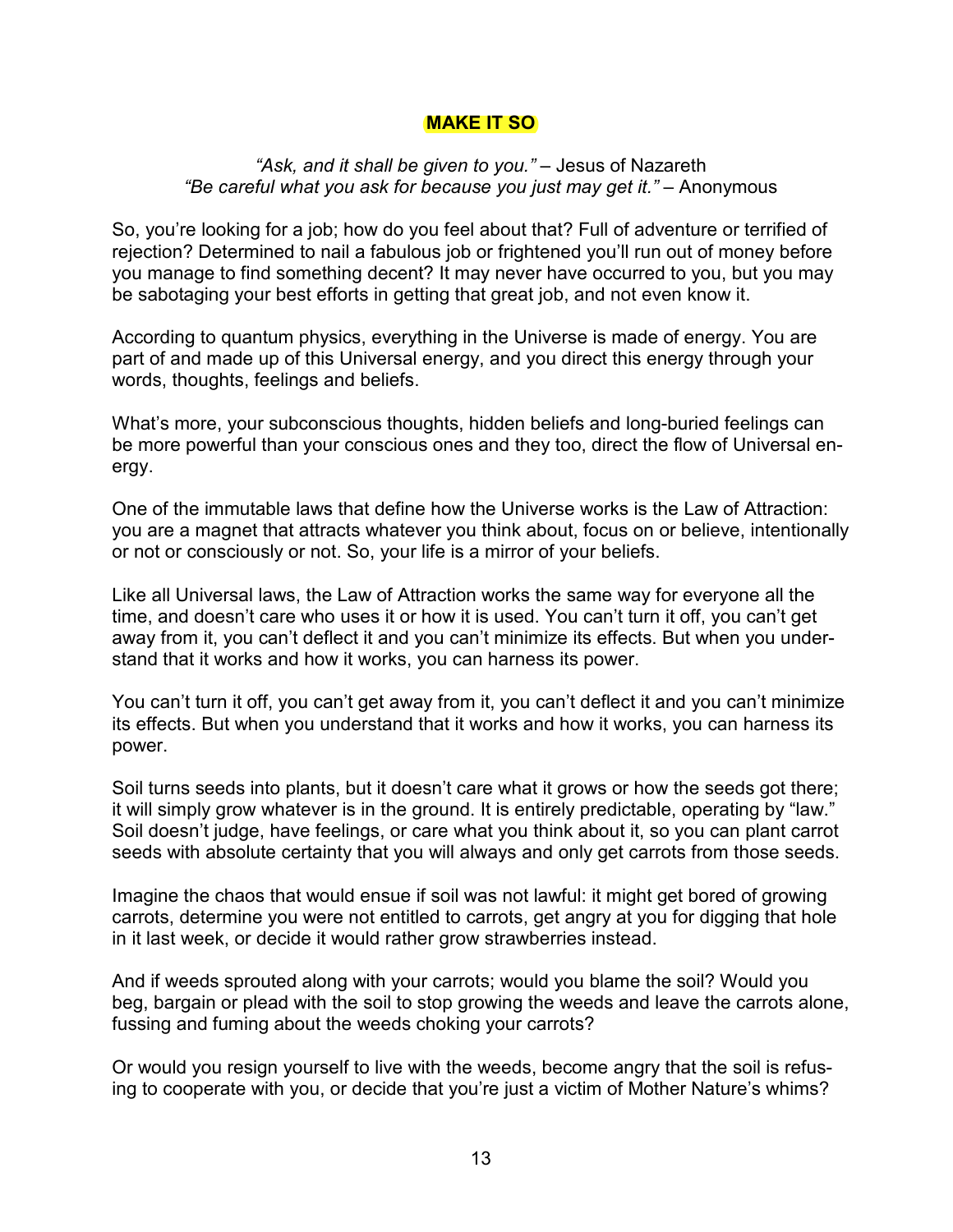Well, you mind works exactly like soil – growing the seeds of thought you have intentionally planted or allowed to remain. You then will always see the harvest of what you have planted.

Reality Check: Whatever you sow, you will reap. You will always get exactly what you ask for unfailingly, without hesitation and regardless of whether it's in your best interest to have it. So, if you think you're entitled to that dream job or that you'll never get any job at all – you're right!

At the loss of a job, some people react with fear and desperation, while others cheer because they're now free to pursue other opportunities. Who do you think will have an easier time finding a great new job?

## Change Your Thinking and Everything Changes

The Law of Attraction works with mechanical regularity, constantly creating demonstrations of your thoughts and beliefs.

When you are aware of your thoughts and words, you can consciously use the Law to generate your desired "good," and block that which you don't want from coming into your life, just like a gardener pulling weeds from the soil.

Let's say you want to be a field sales representative for Jones Manufacturing, the leader in your industry, or one of its competitors; your eventual goal is to be a sales manager. As you begin to do some research on Jones Manufacturing, you learn the company has just implemented a hiring freeze which is scheduled to stay in effect for several months.

A small newspaper item gives no reason for the hiring freeze, but indicates the company is going through some internal changes.

"No question," you think. "Jones Manufacturing is in serious financial trouble and is going through a restructuring, which is why no one is talking about it."

Clearly, layoffs are next; possibly a sale. Your job hunting strategy shifts significantly as a result of this news:

 Jones Manufacturing has a great reputation and you'd love to work there if they were hiring. Since obviously they're not, applying there would be a waste of time.

But you email your resume in anyway – it didn't cost you anything and you had nothing better to do.

In a flash, it occurs to you that if Jones Manufacturing is shrinking, most every other company in the industry worth working for must be too.

With a sigh, you remind yourself how it stinks to be job hunting in such a lousy econ-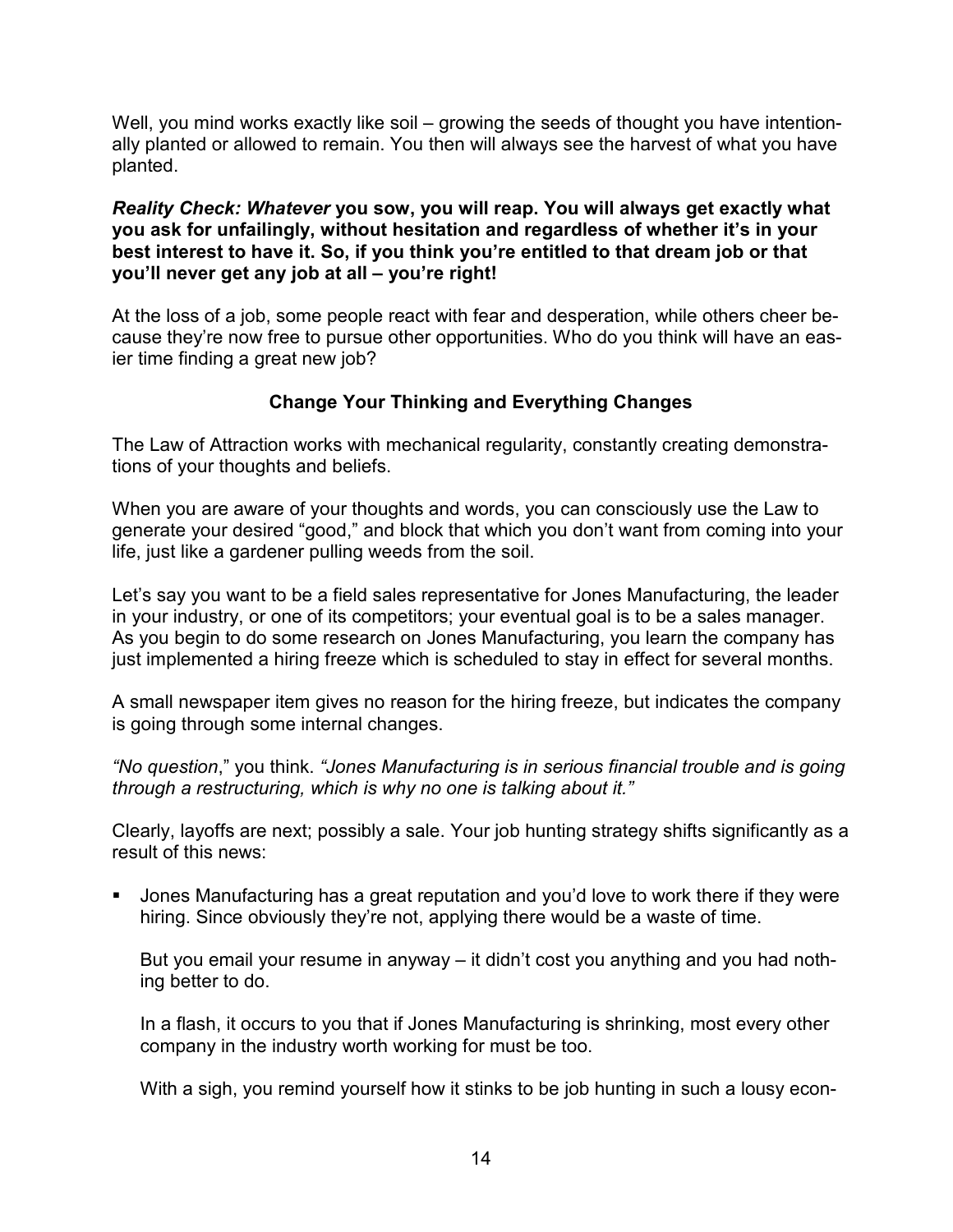omy. You don't want to consider what an industry meltdown would do to your career.

- You scour numerous job sites and find the postings for sales reps are either entry level or they want more experience than you have and are paying less than you'd settle for. It's a no-win: you're either too good or not good enough.
- After weeks of intense on-line searching, you find a few positions that interest you and pay fairly decently. With a prayer, you email your resume in, hoping the companies' computers will pick up your keywords so you make it past the first screening.
- With your hunt in full swing, you join a job support group because you never know who knows somebody. The group passes around the same job leads you found on the internet, but at least it gets you out of the house and you have people to commiserate with.

After months of fruitless job hunting, it's obvious you are going nowhere. Clearly, no decent company is hiring field reps because you keep running into roadblocks.

And, as you expected, you get a "Thanks, but no thanks" email from Jones Manufacturing's HR department. You could have dictated it because you've seen so many of them by now.

Most of the time you get rejection letters or emails or no response at all, no one returns your calls, and your few attempts at interviewing have been dismal failures.

You used to be terrific at selling yourself; have you lost your touch? Your family is pressuring you to forget corporate selling and get any kind of job, and you're finally beginning to agree that maybe they're right.

Out of sheer frustration and in order to pay the bills, you hang up your suit and take a job selling shoes at the mall until something better comes along.

In this example, the Law of Attraction has demonstrated your beliefs that:

- Uob hunting is hard,
- Nothing you do works anymore,
- Your best isn't good enough, and
- Getting a corporate sales job is virtually impossible.

Let's make one very slight change in your thinking which will result in an entirely different series of events: instead of making assumptions about the implications of the hiring freeze, you simply take the news at face value.

Your goal is to be a field sales representative for Jones Manufacturing, the leader in your industry, or one of its competitors; your eventual goal is to be a sales manager.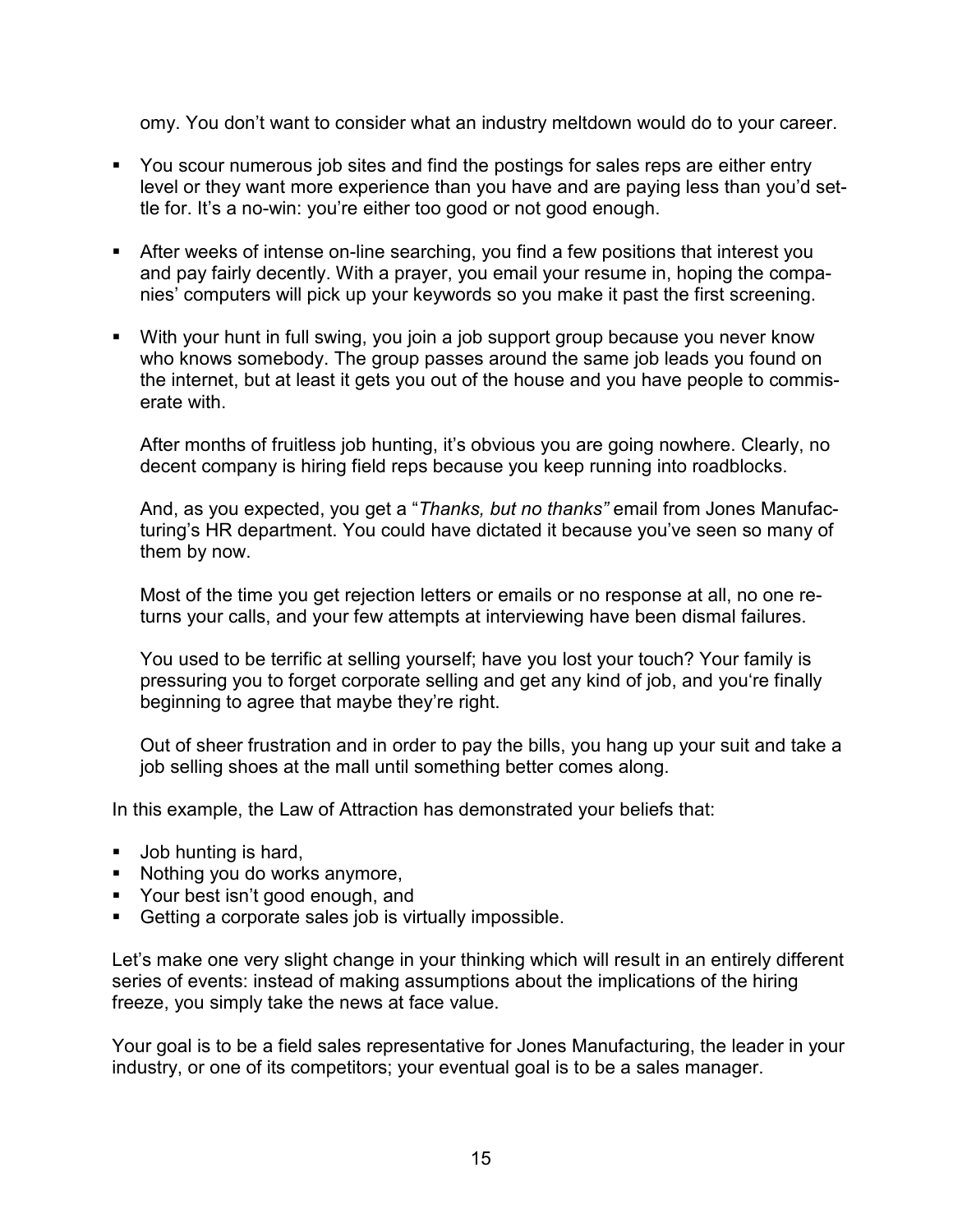As you begin to do some research on Jones Manufacturing, you learn the company has just implemented a hiring freeze which is scheduled to stay in effect for several months. A small newspaper item gives no reason for the hiring freeze, but indicates the company is going through some internal changes.

This would appear to be bad news, but since you don't know what's going on inside the company, you don't jump to any conclusions. When you go online to do some research, you learn Jones' new CEO is a turnaround maven who embraces technological innovation.

In a story written shortly after his arrival six months ago, the CEO states he plans to inject new life into this successful but weary company whose sales and stock price have gone flat over the past few years. It seems the CEO has already begun to make some changes where it counts, and your job hunting strategy shifts significantly as a result of this news:

 You call Jones Manufacturing's Sales Director and tell him that you heard about the hiring freeze, and you know companies often put hiring on hold during internal changes.

You ask him if the company is upgrading its technology, especially with the new CEO at the helm. The Sales Director is impressed you've done your homework.

He confirms the hiring freeze is due to a six-month long technological overhaul of the plant, a move five years ahead of its time.

You talk with the Sales Director about the CEO's forward-thinking strategy of retooling the plant in advance of customer demand, ensuring the company's future success.

You ask the Sales Director if he would give a presentation about this at the local trade group you belong to – you'll call the program chair to make the arrangements.

The Sales Director is flattered and agrees, and invites you to take a tour of the plant. During the tour, it's clear sales has taken a back seat to operations, and the current sales staff will be overwhelmed once the plant is retooled.

The Sales Director says the Chief Financial Officer imposed the hiring freeze over his strong objections, and his field staff is already swamped. His biggest concern is losing old customers in the rush to gain new ones.

At the end of the tour, you suggest working as a consultant to help coordinate the transition from old customers to new ones as the new technology is introduced, and the Sales Director asks you to prepare a proposal.

With you on board as a consultant, the Sales Director can pay you out of his own budget and doesn't have to go through the CFO, an idea he likes very much.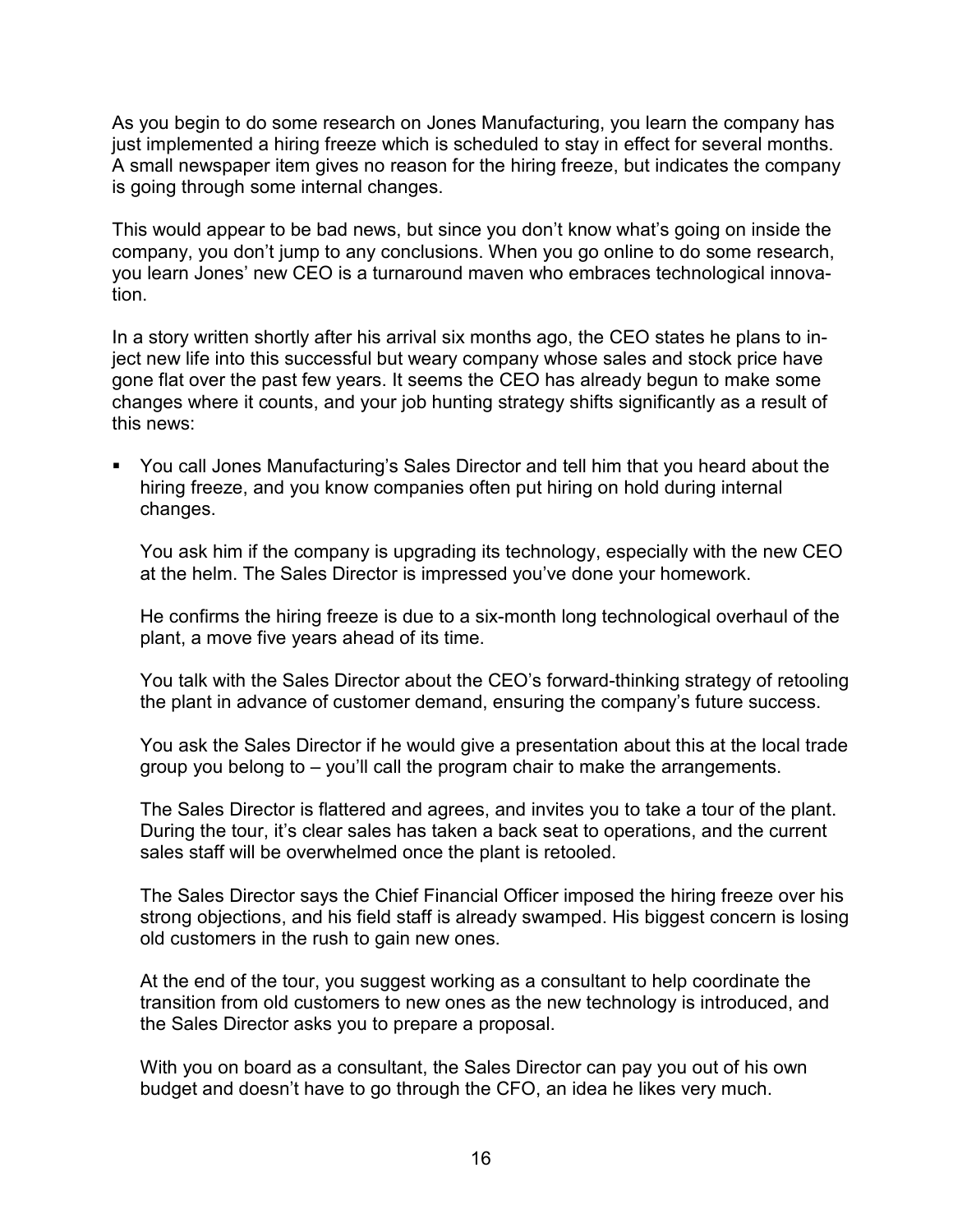After several months working as a consultant for Jones Manufacturing, the Sales Director hires you as "Sales Coordination Manager," a new position just created for you. You report directly to the Sales Director, who made the CFO release the money from the corporate budget so you could be hired.

Your compensation is higher than that of an ordinary sales rep (the field reps now report to you and your bonus is based on their performance), you have a full benefits package, your own parking spot, a two-window office with your name on the door and a secretary.

This is fantastic! You're now a sales manager and have everything you've ever dreamed of in a corporate sales job – regular hours, minimal travel, a corporate title, a large private office, a high salary, perks and best of all, a boss who has your back. And it was all so easy!

• The day you start your new job, you realize the company's hiring freeze is still in effect. You decide to celebrate by getting a new pair of shoes at the mall.

In this example, the Law of Attraction has demonstrated your beliefs that:

- Senior executives are easy to approach,
- **Opportunities are everywhere when you keep an open mind,**
- Getting what you want is a matter of helping someone else get what they want, and
- $\blacksquare$  Life is a blast!

## Affirmations Are Magic

Affirmations are seeds of energy you plant in the Universe soil – consciously or unconsciously – that grow into demonstrations. You are always affirming something:

The economy stinks. No one is hiring. I'll never make it. Maybe I should just give up. Something must be wrong with me. I'll never get that job. I'm just not good enough. I can never get through. I hate job hunting. I'd rather stay in the job I can't stand that look for another. There's too much competition. Looking for work is a full-time job, and no one ever said it was easy.

If this is what you're saying, then this is what you are seeing in your life. Affirmations are extremely powerful, and here's how you can use them to bring that great job or anything else you want into your life and keep what you don't want out of it: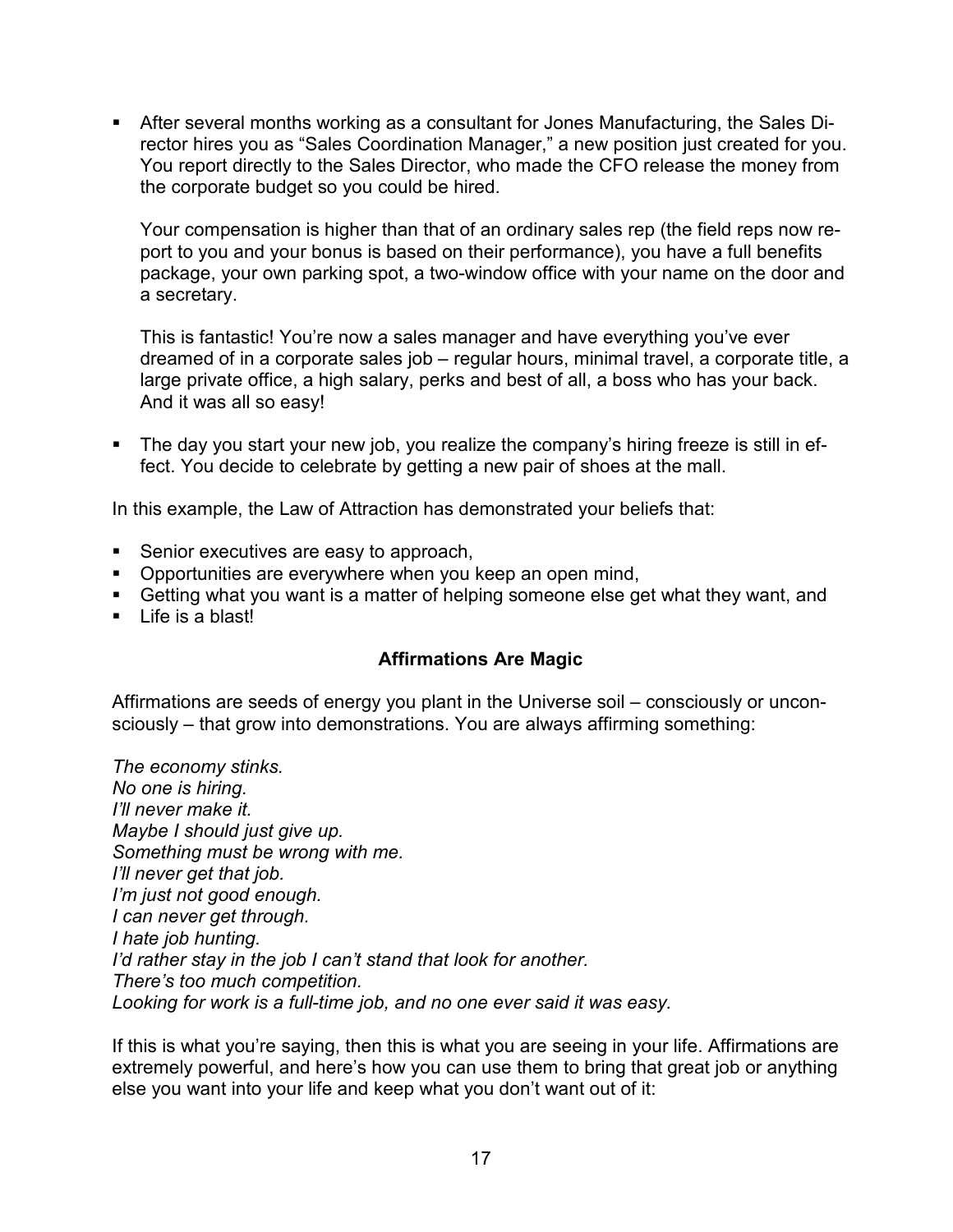### Keep your affirmations in the present

Your subconscious doesn't know the difference between the past, present and future, so time is always "now." This is why if you believe you already have your dream job, it will be yours.

It is extremely important to stay in the present and not put things in the future. When you say, "I will get a good job," you are telling the Universe that you will be gainfully employed someday, and so your current job hunt will be filled with stalls, delays and dead ends.

But if you change your affirmation to "I now have the job of my dreams," it will begin to become yours. Own it. Feel it. Experience it as now yours, and it will rush towards you.

## Always think positively

Remember, negative thoughts produce negative demonstrations and positive thoughts produce positive demonstrations. So, focus only on what you want, not what you don't want.

If you say, "I don't want to be unemployed," you are attracting unemployment! Instead, say "I now have a fabulous job being paid well to do the work I love."

## Treat your mind and move your feet

You must do more than just affirm what you want in order to get it; you actually have to take some sort of action, and sometimes, it's as simple as showing up up.

#### Reality Check: When you know that the Universe will always give you what you want and you expect to receive it, you can take your actions absolutely confident that your "good" is already yours, even if you can't yet see it.

When I bought my house, I looked at the empty corner of my living room and said, "A seven-foot silk ficus tree belongs in that corner." I was living very frugally and refused to spend a lot of money on decorations, so I just "knew" a seven-foot silk ficus tree was in the corner and left it up the Universe to bring it to me.

Three weeks later, I was driving though the neighborhood and got the urge to follow a sign to an estate sale. As I opened the front door, a branch of a seven-foot, silk ficus tree selling for \$20 hit my hand. It now stands in the corner of my living room.

## Don't stop treating until you see the demonstration

You can't see a seed grow in the soil, but you know it's growing anyway. And so it is with the seeds of your thoughts and beliefs. Plant your seeds of thought, allow them to grow and trust that whatever you have asked for is on its way to you – because it is.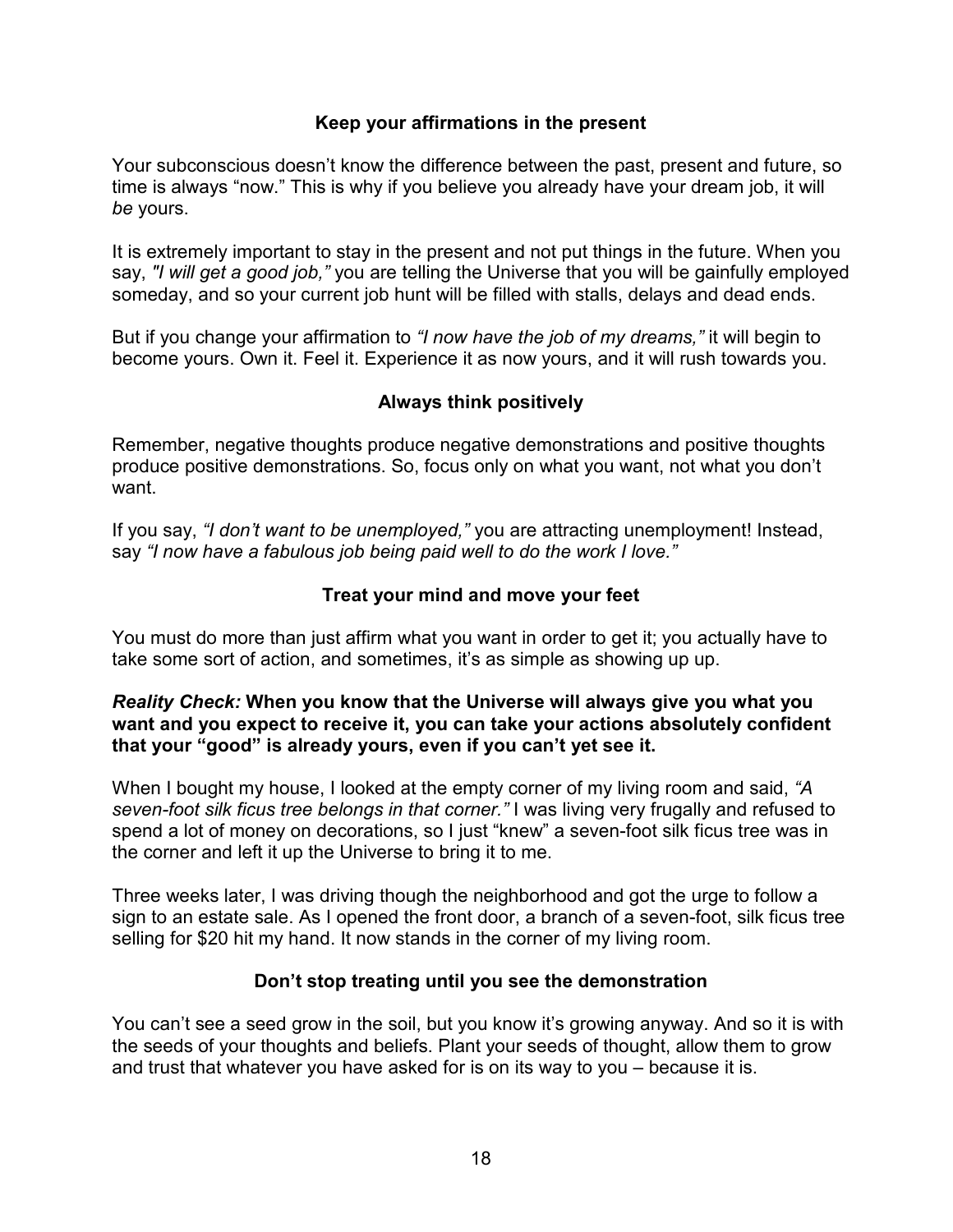Doors you didn't know about will open, and incredible opportunities you didn't know about will present themselves to you.

People you never met before will come into your life, money and things will show up out of nowhere, the strangest coincidences or synchronicities occur, or you just "happen" to be in the right place at the right time and that golden opportunity literally falls in your lap. It's not magic; it's just the Law at work.

## Post your affirmations where you will see them

Keep your affirmations right in front of you: make screensavers, frame your computer screen with them, put them on your mirror, your desktop printer, on the wall opposite your toilet and carry them around in your wallet. You want to make sure you see them wherever you go.

## Repetition is the key to success

You must say or think your affirmations over and over until they sink into your subconscious. This creates new synapses of thought which trains your mind through repetition to think the way you want it to, not the way it does now by default.

It's like learning to play the piano – you have to practice for hours on end so your fingers automatically go where you want them to, and you are free to focus on the intricacies of making music, not on the mechanics of moving your fingers.

When you become aware of what you're thinking, you can consciously cancel negative thoughts and replace them with positive ones. Because your thoughts become your experiences, when you change your thinking, you change your life.

## Repeat your affirmations at least 15 minutes a day

To neutralize habitual negative thinking, repeat your affirmations at least three times a day to get your day going right and keep it on track.

Most importantly of all, repeat them right before you fall asleep so they sink into your subconscious mind. Eventually, you'll become conscious of yourself when you make a negative affirmation and automatically replace it with a positive one.

## Follow your bliss

Let's say there's something you want to do, but think it's a long shot. You don't have the credentials, the experience or the contacts; nevertheless, that's what you want. Should you pursue it anyway? Yes, and don't let anyone tell you otherwise!

#### Reality Check: When you want something badly enough and believe it's already yours, the impossible becomes possible.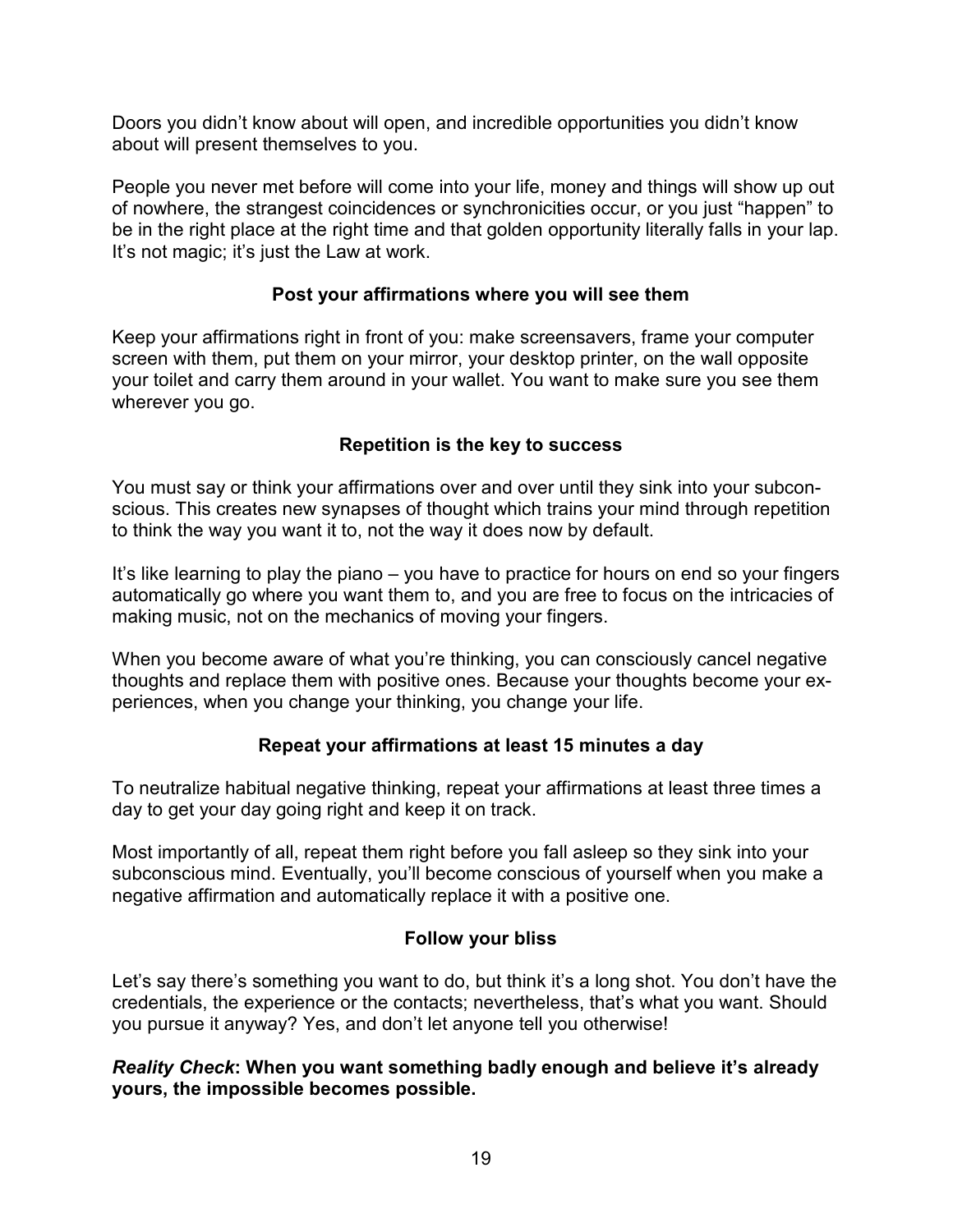In the summer of my junior year of high school, I spent six weeks at a theatre workshop at Adelphi University on Long Island, and fell in love with the school. There was never any doubt in my mind that's where I would go to college.

But according to my school counselors and parents, there was no way it was going to happen. Adelphi required an 85 average (I had an 80 average) and really terrific SAT scores; my scores were good but not great, thanks to a learning disability with math.

My parents said I should forget Adelphi; I was already a shoo-in for Queens College, part of the City University of New York and had my pick of the upstate New York State University campuses. But I had decided I was going to Adelphi, and that was that.

In my application essay to Adelphi, I wrote about my experience at the workshop and how I felt about going to college there; how could they resist?

When I met with the admissions director, I bubbled with enthusiasm about being back on campus and told him what a thrill it would be for me to go to school there. And he agreed it would be a thrill to have me there.

## Expect to receive what you've asked for

If you plant a seed in your garden and fret, "What if it doesn't grow?" or "How can I be sure that it's actually growing?" you'll be digging up that seed to check on its progress and killing it in the process.

It's the same with planting seeds of thought in the Universal soil, except that your doubts, fears and negative thoughts will prevent your good from coming to you. When you expect to receive what you have asked for, you allow the Universe to give it to you. It's really that simple.

Don't try to "make it happen." Just as you don't concern yourself with how the soil turns a seed into a plant, don't concern yourself with how your belief turns into a demonstration. Your job is to know what you want and to expect to receive it; it's the Universe's job to take care of how it gets to you.

#### Allow it to come to you in its own time

Every seed has its own internal clock: it may take weeks for a tiny seedling to appear, months before a plant is fully formed and years before it bears fruit.

You can get frustrated and impatient, demanding that the plant grow to your specifications and on your schedule, or you can understand that the plant knows best how, when and under what conditions it will grow and that it will grow on its own time, oblivious to how you feel about it.

And so it is with manifesting your dreams. The Universe knows how to bring you what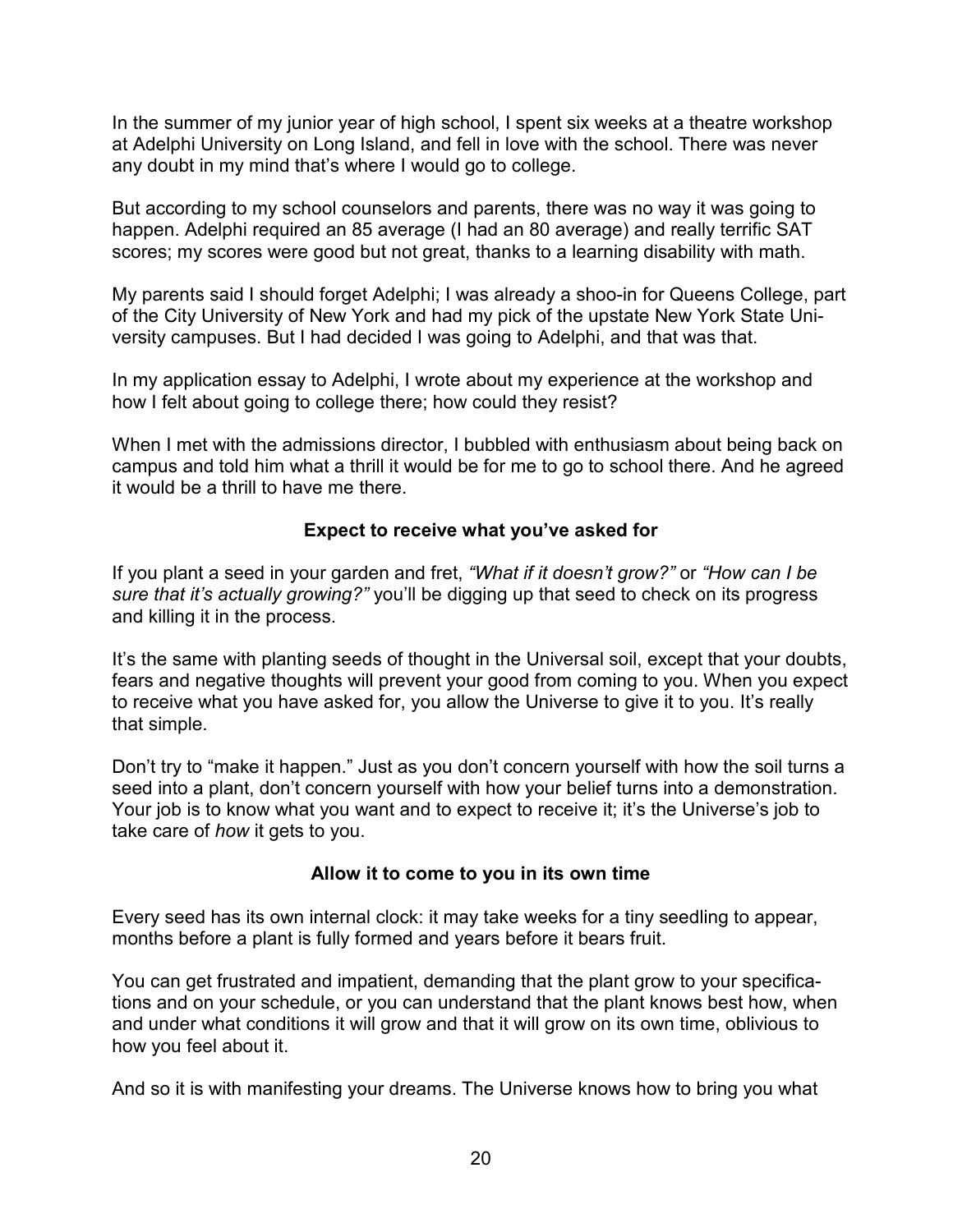you want in the perfect way at the perfect time for you to receive it, so just let it.

#### Reality Check: The fastest way to manifest any desire is to think, speak and act as if you already have it.

## Suggested Affirmations

All my needs and desires are met before I even ask.

All channels are free and all doors fly open for my immediate and endless, Divinely Designed supply.

All that is mine by Divine Right is now released, and reaches me in great avalanches of abundance, under grace in miraculous ways for everyone's highest good.

Every experience is perfect for my growth.

Goodness and mercy shall follow me all the days of my life and I shall dwell in the house of abundance forever.

I allow myself to prosper.

I am clear on the type of work I wish to do.

I am divinely guided in everything I do.

I am fearless in letting money go out; knowing God is my immediate and endless supply. I am financially secure

I am grateful for all the unlimited income that flows in my life.

I am grateful to receive abundance and all the good in my life.

I am healthy and wealthy.

I am living my dream.

I am loved, accepted, acknowledged and appreciated.

I am a money magnet. Prosperity of every kind is mine now.

I am a powerful success magnet.

I am linked with an endless golden stream of prosperity which comes to me under grace in perfect ways.

I am open and receptive to all avenues of income, now known and unknown to me.

I am safe and secure and financially solvent.

I am surrounded by loving, giving people

I am successful in everything I do.

I am totally and completely supported by the Universe.

I release my need for financial insecurity.

I release my need to feel needy.

I have more than I need in every area of my life.

I open myself to receive the abundance of the Universe.

I attract a harmonious, safe and happy place to work.

I have the resources to develop my creative expression.

I freely express my creativity.

I have plenty of time and money for everything I want to do.

I bless my bills with love and pay them promptly with joy.

I do what I love and the Universe amply supplies me.

I enjoy a steady flow of positive energy.

I give thanks for all the unlimited income that flows in my life.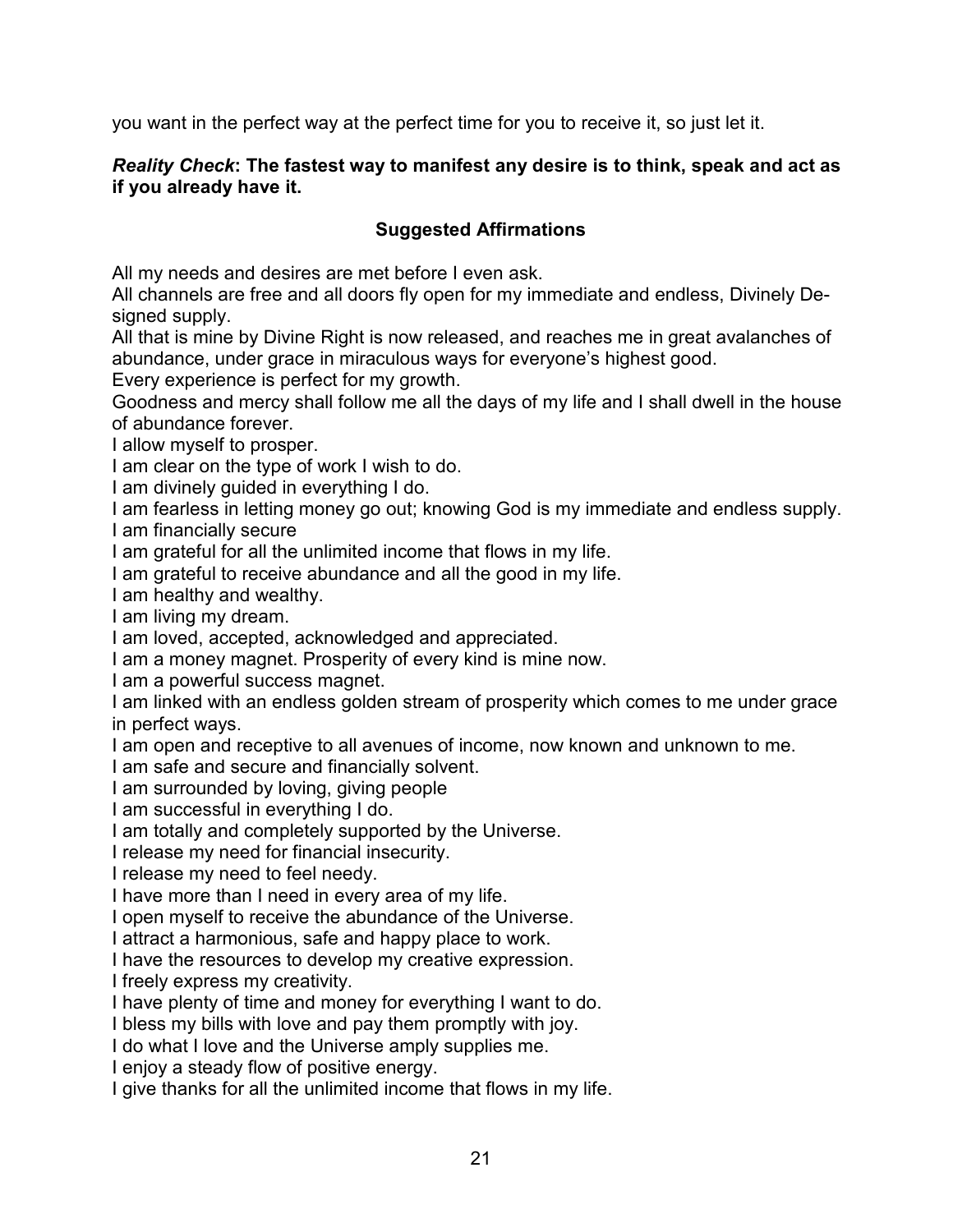I give thanks for my new job that is a short drive from home.

I have fun while working.

I have more than I will ever need in every area of my life.

I live in a rich and loving universe.

I work with compatible and balanced people.

I am grateful for my health.

I am grateful for my wonderful body that functions perfectly.

I am grateful for all the relationships in my life.

I now release the gold-mine within me.

I spend money under direct inspiration wisely and fearlessly, knowing my supply is endless and immediate.

Money comes to me easily and effortlessly with commas.

My good comes from everywhere, everyone and everything.

My supply is endless, inexhaustible and immediate and comes to me under grace in perfect ways.

New creative ideas come to me now.

There is no such thing as failure; only degrees of success.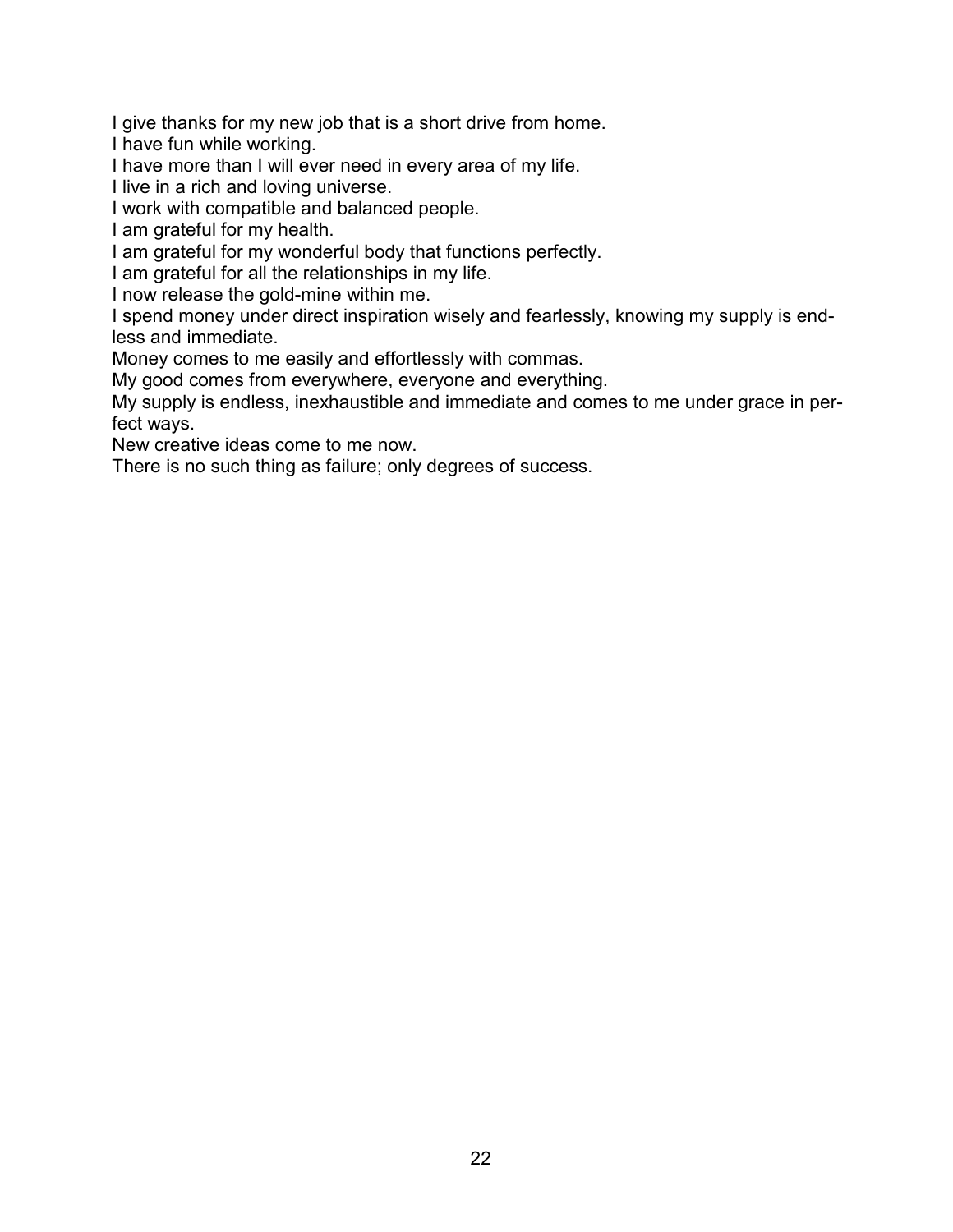## CHAPTER 3

## THE TRAP OF TRADITION

"For Sale: Parachute. Only used once,

never opened, small stain."

Anonymous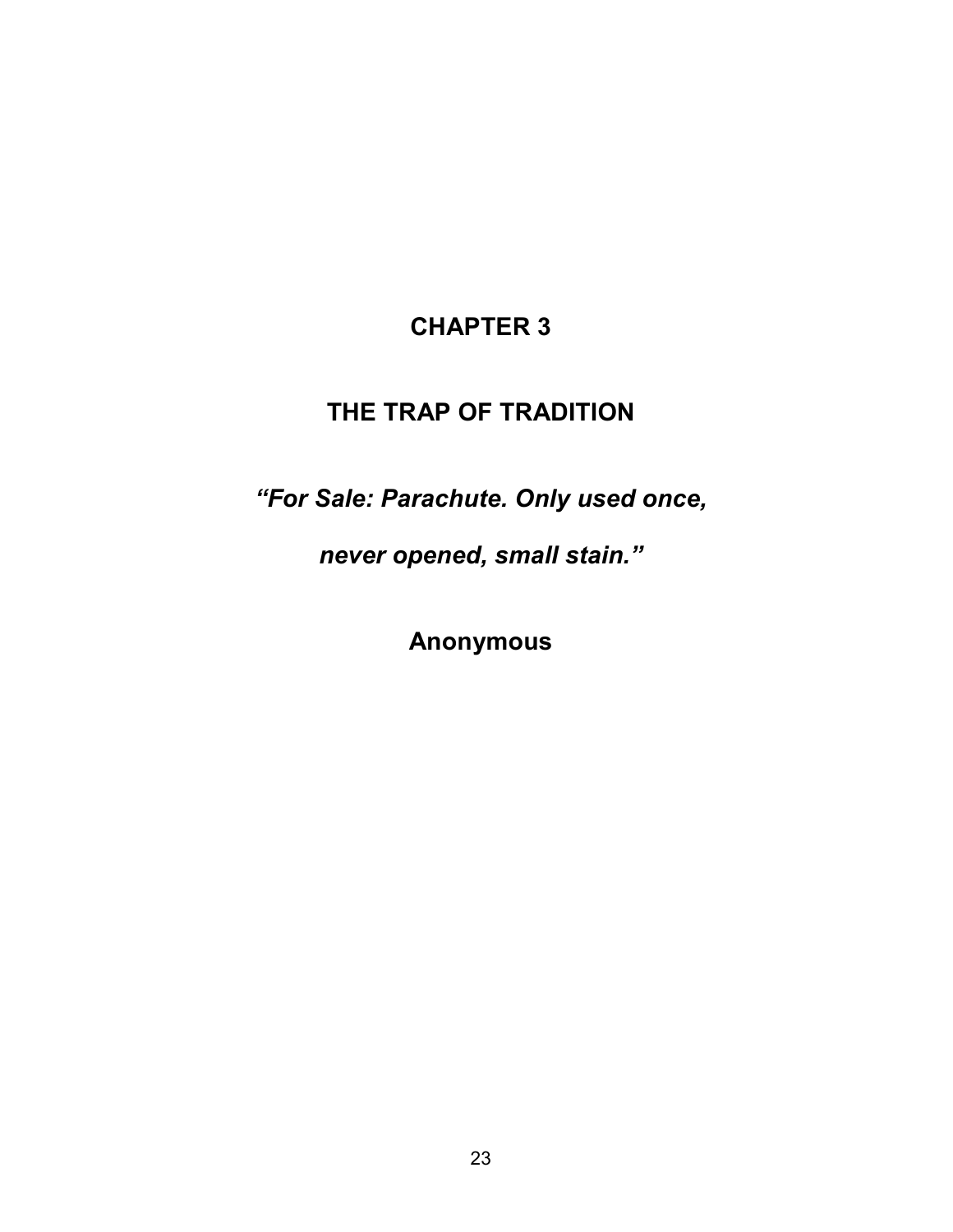### THE TRADITIONAL SYSTEM

#### You Think:

"Getting hired would solve a lot of my problems."

#### Your Approach Is:

Reactive – hoping something close to what you want will come along soon, but you'll take pretty much any job now.

#### You Use:

- A large list of companies and a catch-as-catch-can, and "playing the numbers game" approach,
- A generic cover letter that pitches your qualifications,
- A jam-packed autobiographical resume showcasing your achievements and attributes, and
- **Wishing, hoping and pleading with God for a break.**

#### You Work At:

- Writing, updating and polishing your resume.
- Answering want ads and job postings, contacting HR departments, recruiters, and chasing down every lead.
- Networking with everyone you know.
- **Waiting for something to happen.**

#### You Feel:

Helpless, powerless, disillusioned, disappointed, depressed, unskilled, unwanted and unemployable.

#### You Subconsciously Say:

"Please hire me. I really need a job!"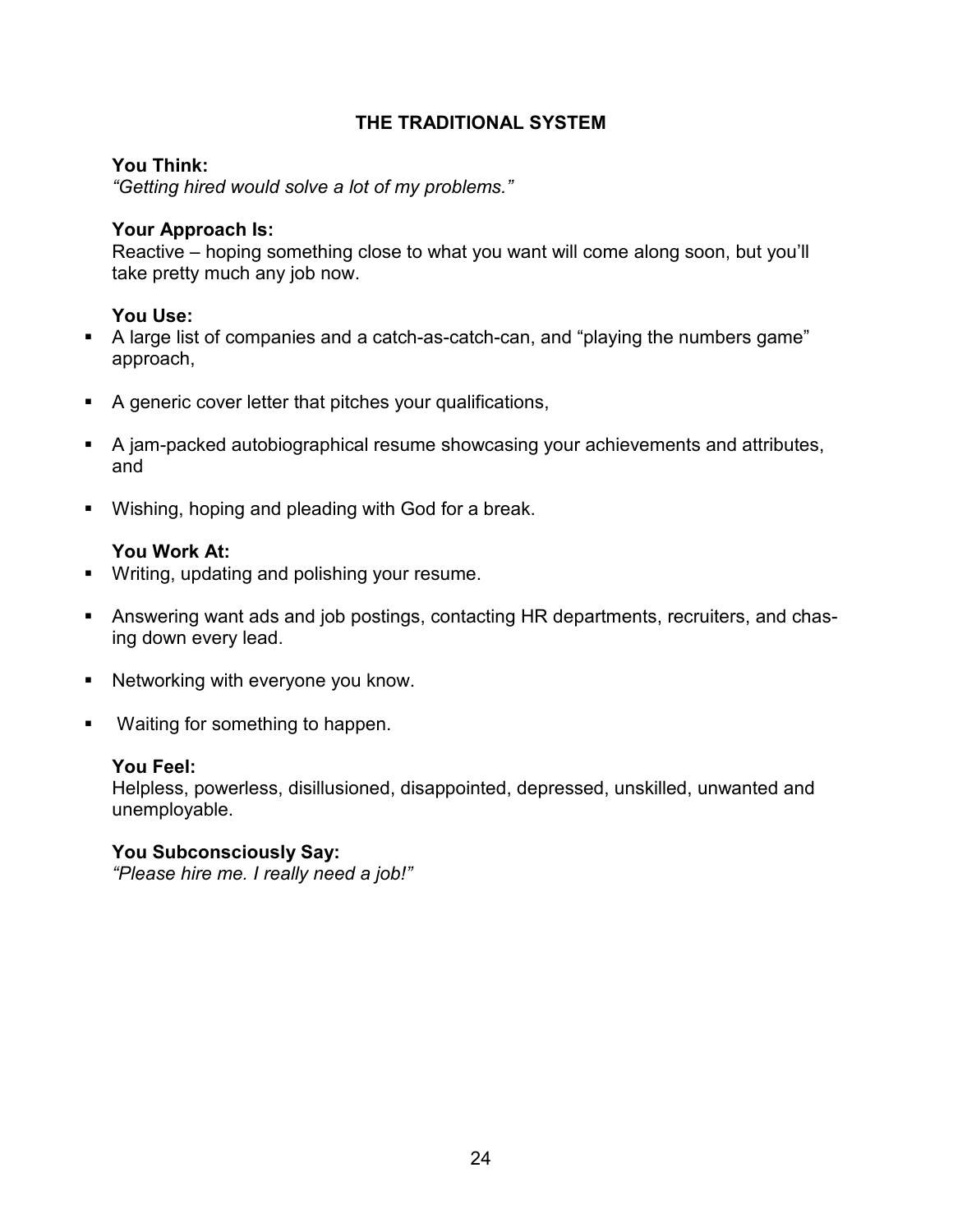#### THE TRADITIONAL SYSTEM: THE WAY IT'S SUPPOSED TO WORK

#### "Insanity is doing the same thing over and over and expecting different results." - Albert Einstein

Of course you know how to find a job; you've done it at least once in your life, and probably several times. If you have never looked for a job before or need a refresher, there are hundreds of thousands of websites, books and classes available.

Unfortunately, these websites, books and classes all teach you pretty much the same thing – how to work the four components of the Traditional System:

#### Networking

Traditional System networking means you talk to people who:

- you know and hope they know people who know people who can hire you,
- know people who work for the firm you want to work for so they can refer you to people there who can hire you and
- are in any company at all who can refer you to people at other companies who might know someone who can hire you.

## Executive Recruiters

Executive recruiters (aka headhunters) are supposed to have inside tracks to the executive suite and/or have a lock on the best jobs. Supposedly, you can't get in the corporate door at any level without a recruiter because a good company won't consider a candidate that hasn't been screened for them first, plus recruiters know who is hiring and who isn't.

#### Human Resources

HR is the first hurdle to the prize of a job, as long as:

- **their computer doesn't screen out your resume,**
- your materials pitch you hard enough with the right keywords, action verbs, buzz terms and power phrases to convince them you're perfect for the job they've advertised,
- you give all the right answers in the telephone screening interview, and
- you don't blow the face-to-face meeting.

The real issue is getting Human Resources to agree you're ideal for the job because they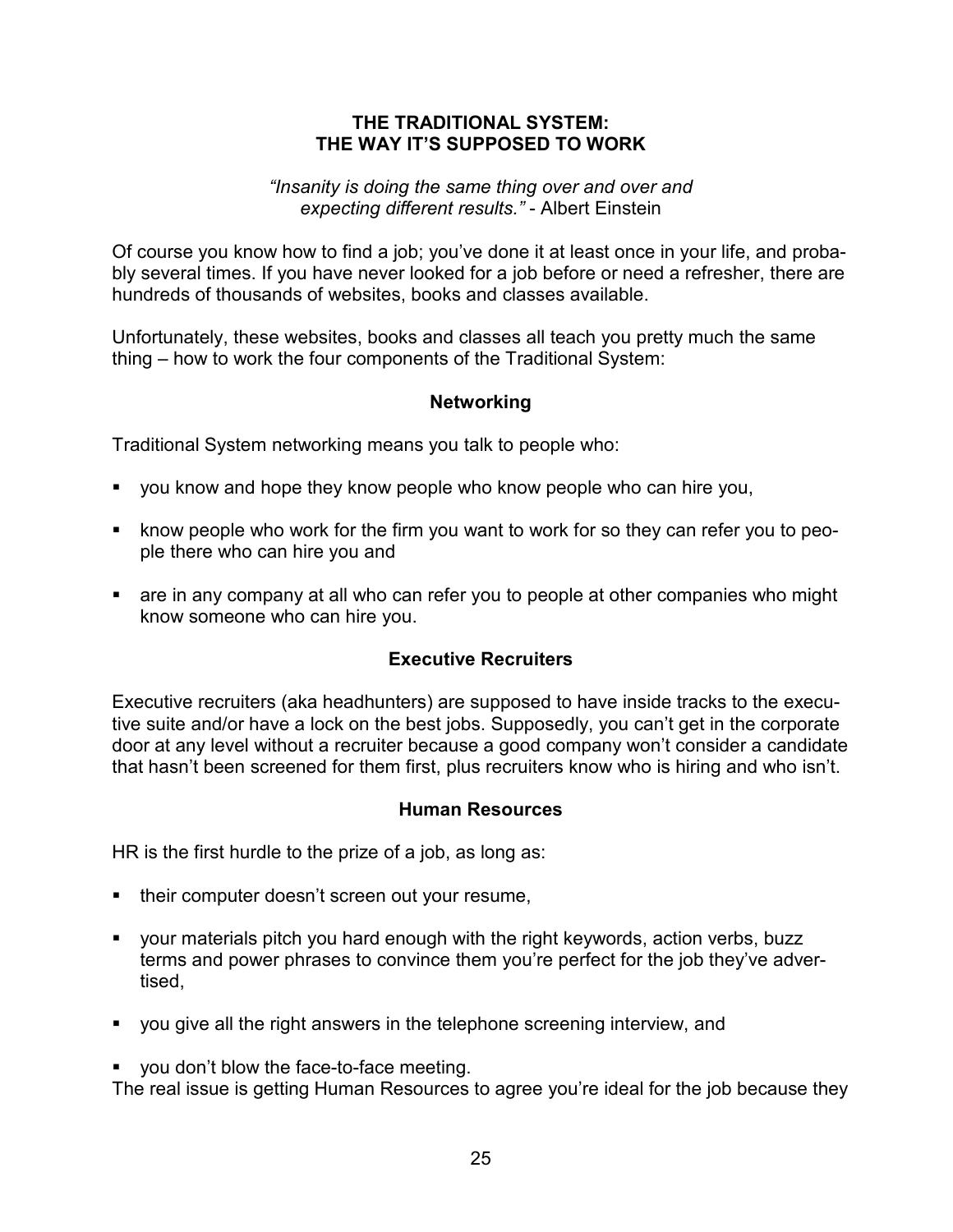decide if you're go or no-go. This can get dicey because you may never actually talk to or meet anyone from HR, so the burden of getting you to first base falls to your resume and cover letter.

If you don't make it past HR, they'll never tell you why, and you can forget a career at that company, now or ever. If you do make it past HR, you still have to meet with other people up the line, but you've been approved by HR and they have a lot of influence over who gets hired.

#### Want Ads

A want ad is any mechanism through which anyone in the world can learn about a job opening: newspapers, magazines, trade or business publications, job posting websites like Monster and company websites, bulletin boards and job fairs.

Want ads, especially the online ones, are the backbone of the Traditional System, and you are supposed to read them religiously so you can pursue every possible lead, even for jobs that aren't in your field, for which you don't have the qualifications, and that you really don't want anyway.

But hey, a job is a job, right?

#### THE TRADITIONAL SYSTEM: THE WAY IT REALLY WORKS

#### Networking

Traditional System networking is based on the off-chance you know someone who knows someone who knows someone who knows someone who happens to be looking for someone just like you right now, and you make that connection.

In short, you are counting on other people to do your work for you, open your doors, make your introductions and make it easy for you to gain access to the people you want to meet.

You might as well go to Las Vegas with those odds because your chances of getting a job that way are far worse than betting on long shots and you have a lot more at stake.

## Executive Recruiters

The Traditional System will have you believe that working with an executive recruiter is essential for getting one of those great corporate jobs everyone else seems to get. Nothing could be further from the truth.

Reality Check: A recruiter is not your agent, your ally or your job coach. You are not their client, and their loyalty is not with you.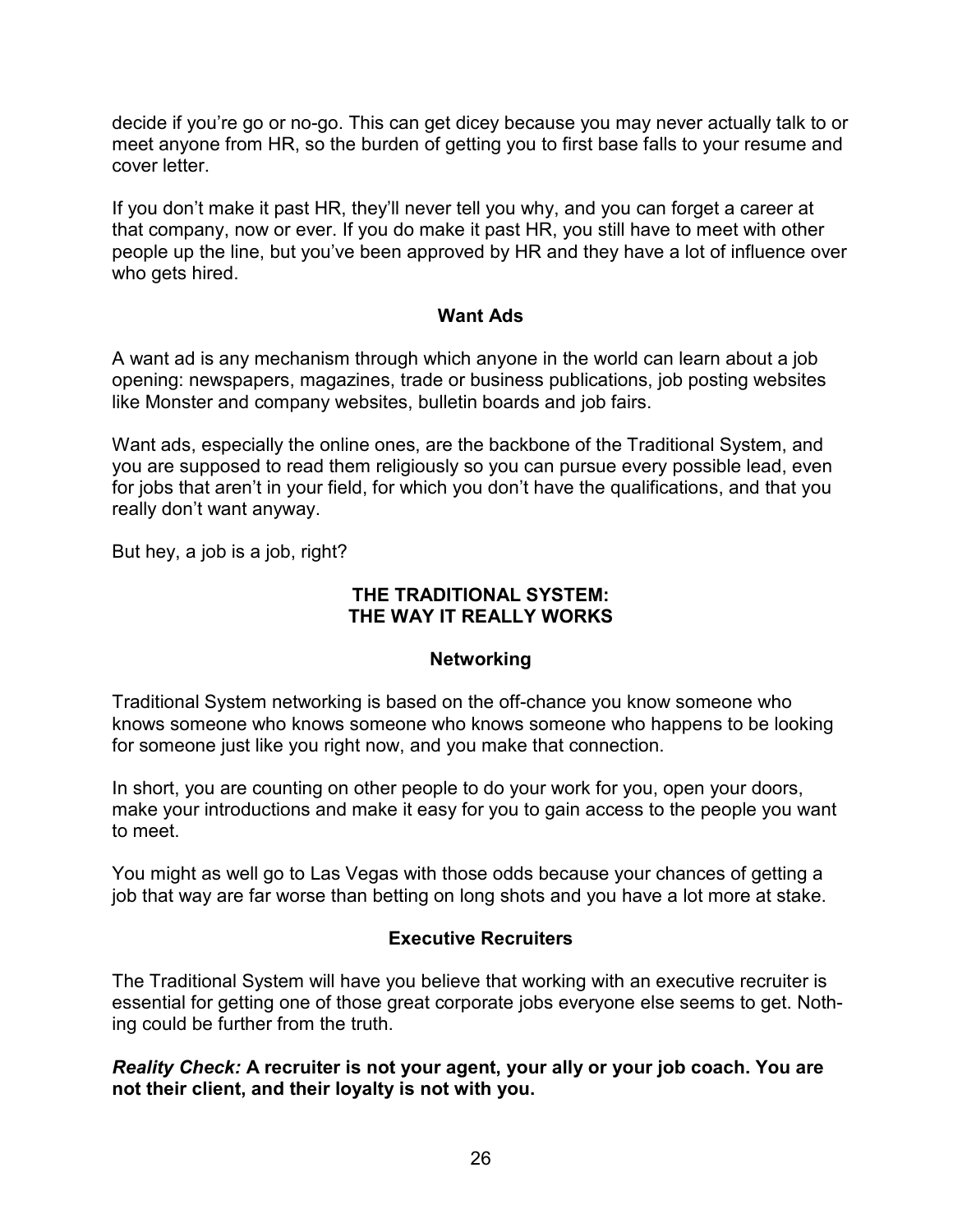Recruiters are either "inside" or "outside" and each serves a specific function to corporations. What their function is to job seekers is another matter entirely.

#### Inside Corporate Recruiters

Inside recruiters act as an in-house employment service, finding potential candidates for jobs where turnover is typically high and the compensation is typically low, such as entry level, hourly or shift positions.

You'll see them at job fairs collecting resumes and on campus targeting graduating seniors at colleges, technical schools, and graduate schools rounding up a relatively cheap labor force.

Because inside recruiters are salaried employees, they don't care which person gets hired, can't recommend who should be hired and have no authority to hire anyone.

#### Outside Recruiters/Headhunters

Corporations use outside recruiters to conduct highly-targeted searches for specific midto upper-level executive, managerial, technical or professional positions where the turnover is exceptionally low and the compensation can be exceptionally high.

Executive recruiters are commissioned salespeople who earn 30% to 35% of first-year compensation for the candidates they place. Their fees are paid by their corporate clients, never the candidates they recruit.

Because their commission depends upon making a successful placement, headhunters have a huge vested interest in making sure the "right" candidates are presented to their clients, and since they're middlemen, they have no authority to hire anyone.

## How a Headhunter Works

As a rule of thumb, headhunters are not interested in anyone unemployed, self-employed or relatively unknown, and do not want unsolicited resumes from job seekers. Nearly always, the candidates they recruit are working, and the headhunter's job is to lure them away from their current employer.

If you have been recruited, you are misguided if you believe the recruiter who grooms you as a candidate represents you. While your agenda is to get a great job with a high salary and a load of perks, their agenda is to get the deal done, take home a big, fat commission, and start on the next deal.

Besides, headhunters are irrelevant for most job seekers. Since recruiters only handle high-level or specific placements, they don't bother with anyone who doesn't fit the specifications of their search.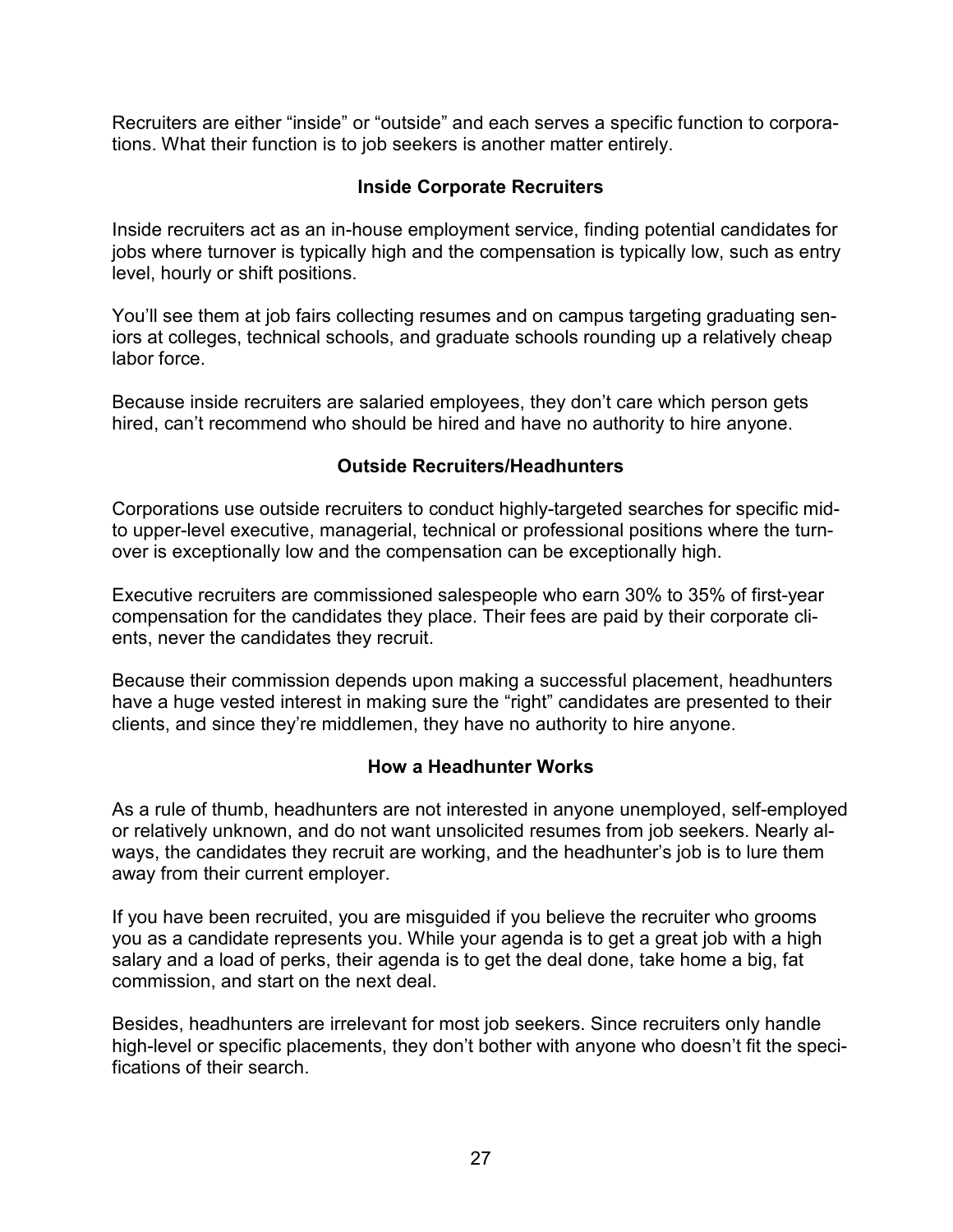#### Reality Check: Executive recruiters are not in business to get you hired. Never forget you are there for the recruiter's benefit; they are not there for yours.

For a recruiter to be interested in you, you must be a highly viable candidate for a search they are conducting at that moment. Since they are only paid when they put a body in a job, they don't care whose body it is – yours or someone else's.

#### Employment Agencies

Employment agencies also work on full commission but "recruit" for positions that are usually skill-based. These are great for "filler" jobs, temporary spots and "between semester" jobs.

If you have workable skills, you'll never lack for work. If you don't have skills, most agencies will train you at their expense; the more skills you have, the more money they can make.

#### Human Resources

HR has two main functions in a corporation: ensuring governmental compliance and providing services and benefits to its current and retired employees. Hiring is not a priority, and no one in the HR department has the title of "Resume Screener."

#### Reality Check: Human Resources has no authority to hire anyone above the level of secretary. If you are seeking any kind of managerial, executive, technical or professional position – from intern up to CEO – you should totally avoid Human Resources until after you have been hired, and only then to fill out the paperwork.

Human Resources can't hire you because HR has a "staff" function, and the "hiring manager," who is a department head or corporate executive, has a "line" function, and staff always reports to line, never the other way around.

"Line" refers to the bottom line of a company's balance sheet. Line people generate and/or increase profits, save the company money, and/or are in charge of those who do. These salespeople, managers, department heads and executives are the most important people in the company because they bring in the money – without them, there is no company.

Everyone else is "staff;" instead of generating income, staff people generate expenses. Staff functions include clerical, administration, marketing/public relations, human resources, cafeteria, facility management, maintenance, etc.

Since staff functions create expenses, they are the first to be cut in a downsizing. A lay off has nothing to do with money; it is actually a reallocation of a company's resources – increasing line functions and reducing staff functions. This is why you will hear of compa-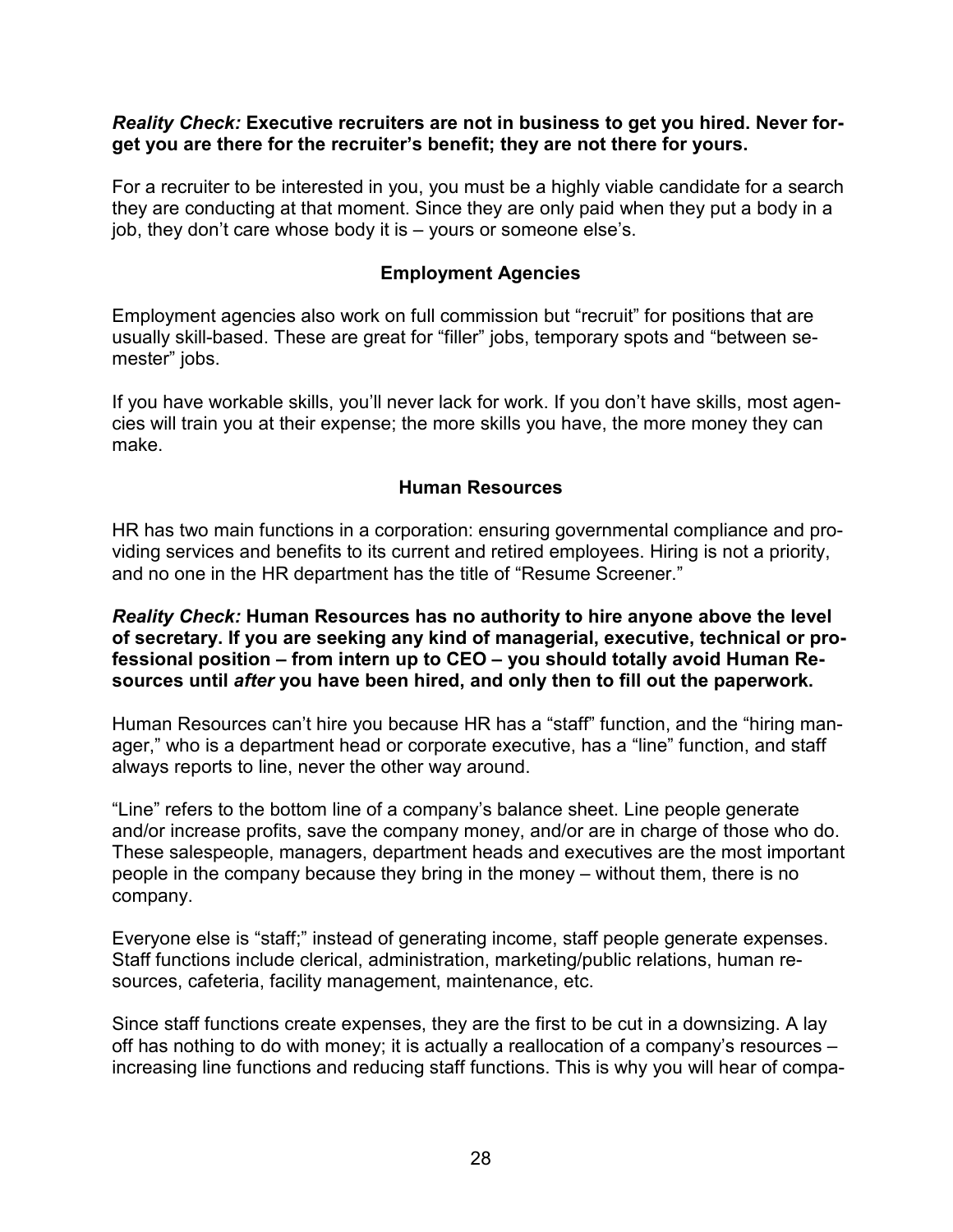nies which are laying off staff people are simultaneously hiring line people, buying companies and increasing production.

#### HR From the Inside

I once did temporary secretarial work for several weeks in the Human Resources department at the corporate headquarters of a global financial services corporation on Wall Street.

The company had an elite management training program that was only open to the top MBAs from the top graduate business schools in the country.

The HR department was astonishingly small for a global conglomerate, and the HR staff was overwhelmed with their regular work. They had no interest in reviewing resumes for a minor corporate program that did not involve them.

I read many of the resumes from incredibly qualified candidates, and watched as the stack of resumes steadily grew untouched on a desk in an abandoned office. Not one of these resumes was ever read, acted on or forwarded to whoever would get them next. Finally, they were all put in a box that was stored away and forgotten.

#### Want Ads

One of the big problems with reading the want ads is that it's so easy to assume the jobs you see are the only jobs available, and if you don't see a job you want, it doesn't exist.

As you read the want ads, you hope and pray there will be something that has your name on it. But if you saw such an ad, several hundred other people also saw that ad, and they believe that ad had their name on it too. So you send in your resume and you wait. Chances are you'll never get a reply, or if you do, it will sound something like:

"Thank you for applying for employment with our company. Unfortunately, your qualifications do not meet our current requirements at this time, however, we will keep your resume on file should a suitable opening occur."

See that garbage basket near you? That's the file!

#### Reality Check: The worst thing you can do is read the want ads when you are looking for a job because it will slowly cause substantial damage to your self-esteem.

You can not afford to constantly build up your hopes, and get them dashed week after week, month after month. This is why reading the want ads when you are looking for a job is the ultimate form of masochism.

So on Sunday when you get the newspaper, take the want ads section out and throw it away. Better yet, have somebody else throw out it out for you so you won't be tempted to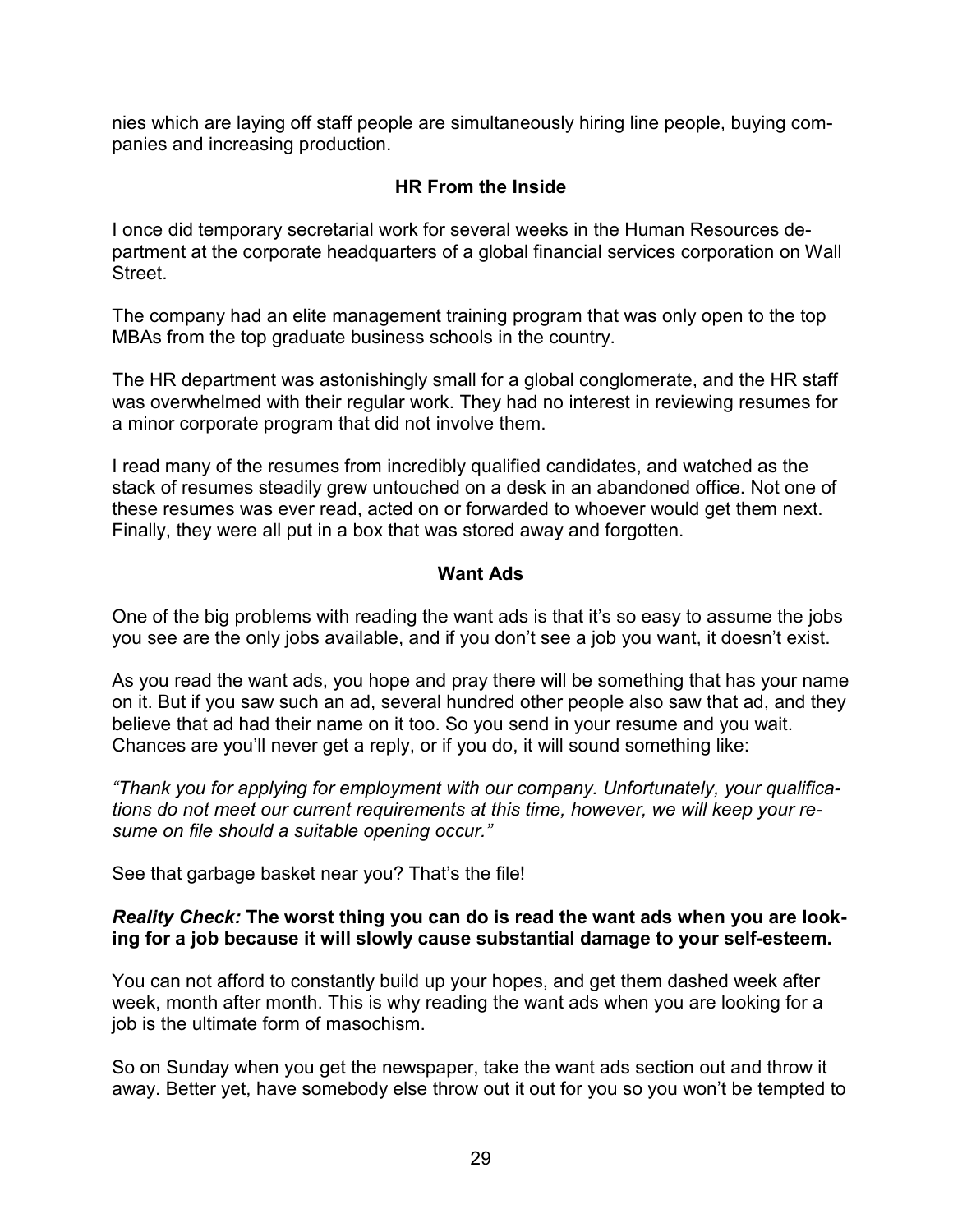look at it, especially if there is a "career advice" column.

And forget that Monster.com and its ilk ever existed. Don't worry, you won't be missing anything. When you don't read the want ads, you will be amazed how much better you feel without that subliminal black cloud hanging over you. And that will make all the difference.

## You Get To Be Right

The problem you have been having with the Traditional System is not how you have been using it; you're doing it perfectly. The problem is the Traditional System itself.

#### Reality Check: The Traditional System of job hunting breeds a negative, selffulfilling cycle of disappointment and disillusionment because it is designed to keep you unemployed and feeling miserable about yourself.

Over time, you may feel, helpless, unwanted, unskilled, depressed, angry, fearful, undeserving, and unemployable, and come to believe that you as a professional and as a person are worthless.

And here's where the Law of Attraction comes in. If you really believe nobody wants to hire you, you will find that nobody wants to hire you. And you have the Traditional System to thank for it.

#### Negative Thinking/Positive Thinking

Without a job, I'm nothing. My job is what I do for a living, not who I am.

My background is a jumble of job hopping. I have a diverse range of experiences.

I don't know anyone in the industry. I know a lot more people than I realize, and I can meet more.

Nobody wants to hire me. The only person stopping me from succeeding is me.

No one is hiring. Great opportunities for me are everywhere.

I've been doing this so long it's the only thing I know. I had to learn how to do my current job, and I can learn something else. Now, what schools provide the training I want?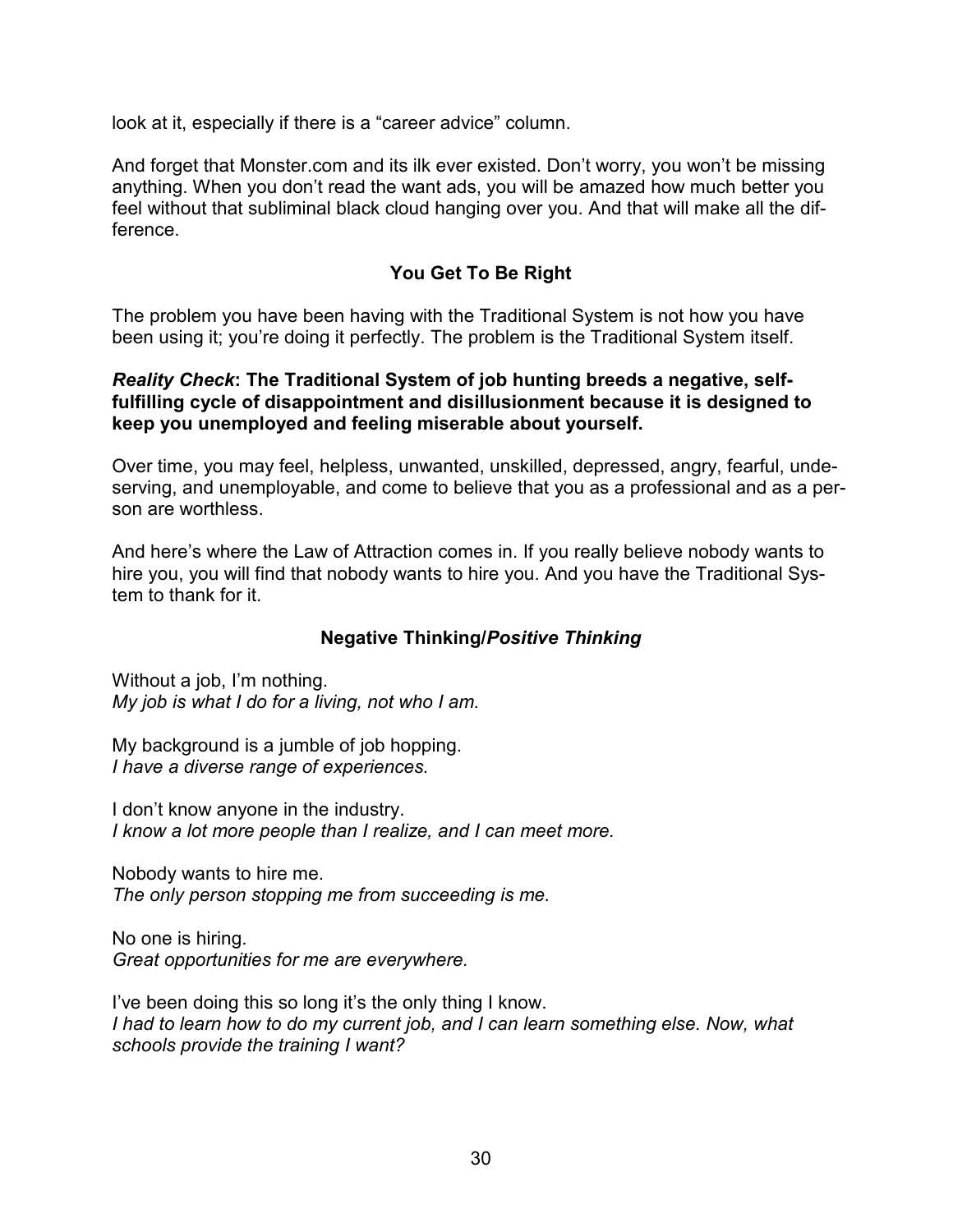I don't know anyone at trade group meetings.

I am not 12 years old anymore when being shy was excusable. Besides, the whole point of my going to these meetings is to meet people, and when I do, they're not strangers any more!

What if I get a terrific job and blow it? The only way people learn is by making mistakes, and I certainly make my share. I'm ready for more learning!

I'm too old to change. With age comes wisdom and insight, so I must be wise and brilliant!

I'm scared of rejection.

People have said "no" to me since I was a baby and somehow I survived. Besides, the people who say "no" to me are entitled to be wrong.

The competition's tough and there are better qualified people than me out there looking for work.

There is an unlimited supply of work for everyone. I now accept a rewarding, fulfilling and financially satisfying job perfectly suited to my experience, education and expertise.

No one wants to hire anyone who's been fired. Everyone's been fired at some point, so I'm normal!

I lose every job I get.

Jobs are like relationships – just because you're with someone for a while doesn't mean it was supposed to be forever.

What if I get fired or laid off again? It's only a job. I'll get another.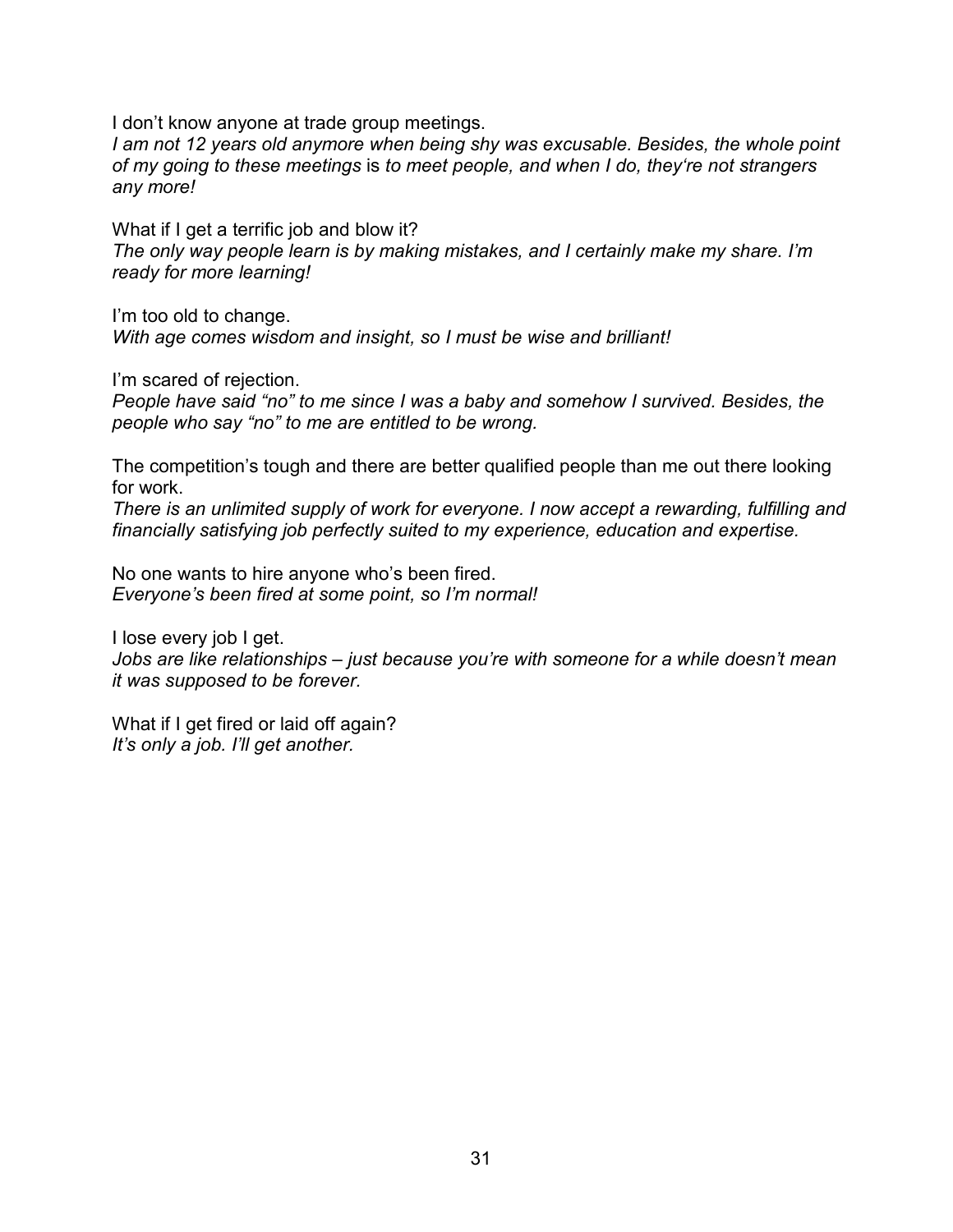## CHAPTER 4

## THINK CONTRARIAN

"If your life is not going the way you want,

you can make it up differently."

Terry McBride, Author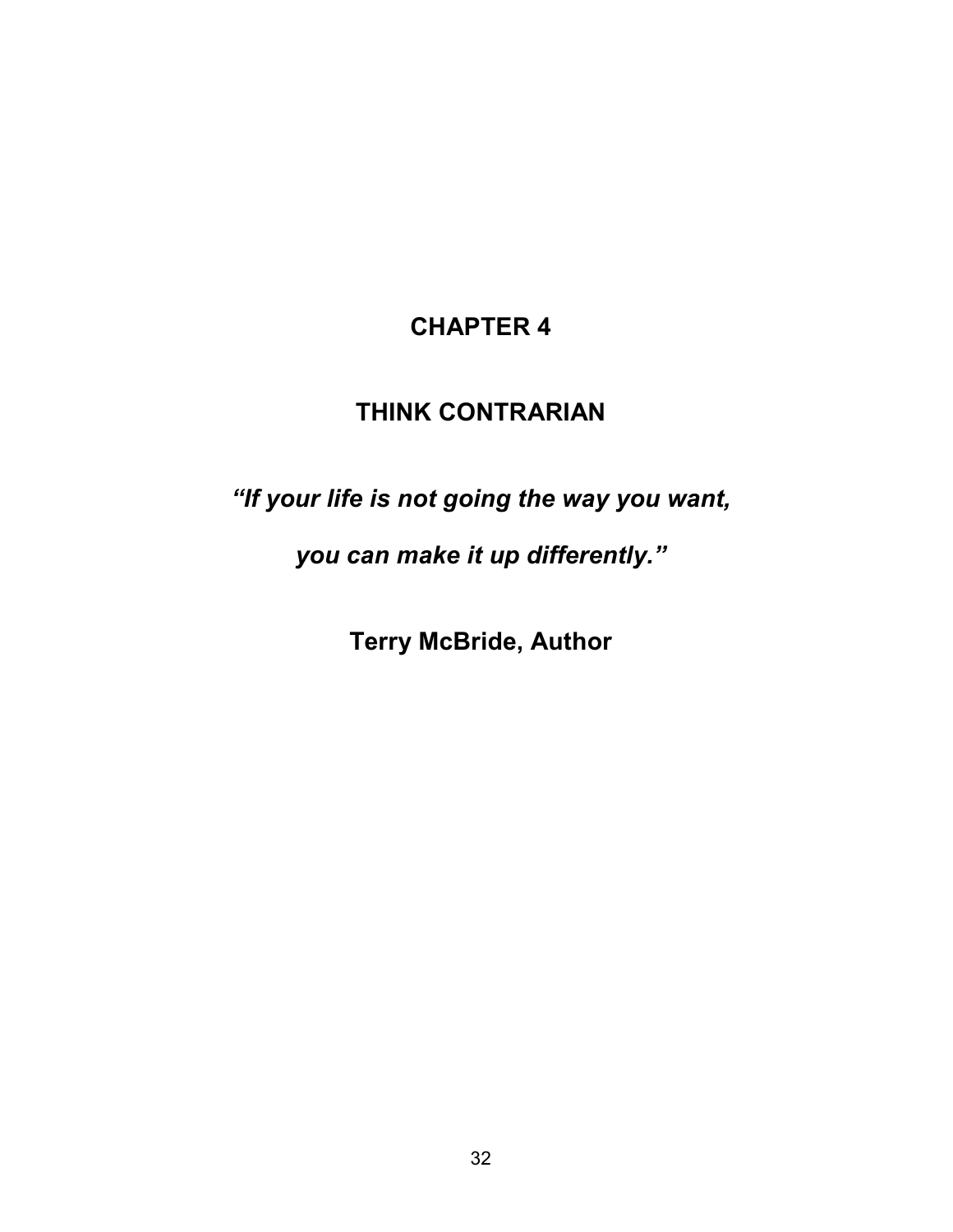### THE CONTRARIAN SYSTEM

#### You Think:

"Who can I help and how can I help them?"

#### Your Approach Is:

Proactive – you decide what you want to do, for whom and on what terms, take the proper actions and know your dream job is already yours.

## You Use:

- A small, well-researched, detailed list of specific companies and key executives.
- A targeted cover letter tailored to each company's needs,
- A resume that presents you as a problem solver without pitching yourself, and
- Positive affirmations, visualization and the confidence that comes with knowing your dream job is already yours, even if you can't yet see it.

## You Work At:

- Mailing or emailing a limited number of letters every week to contacts on your list,
- Calling each person you contacted one week later to discuss their needs and schedule a meeting, and
- **Sending proposal-like follow-up letters after the meeting.**

## You Feel:

Strong, confident, in control and enthusiastic.

## You Subconsciously Say:

"I'm raring to go. Let's get started!"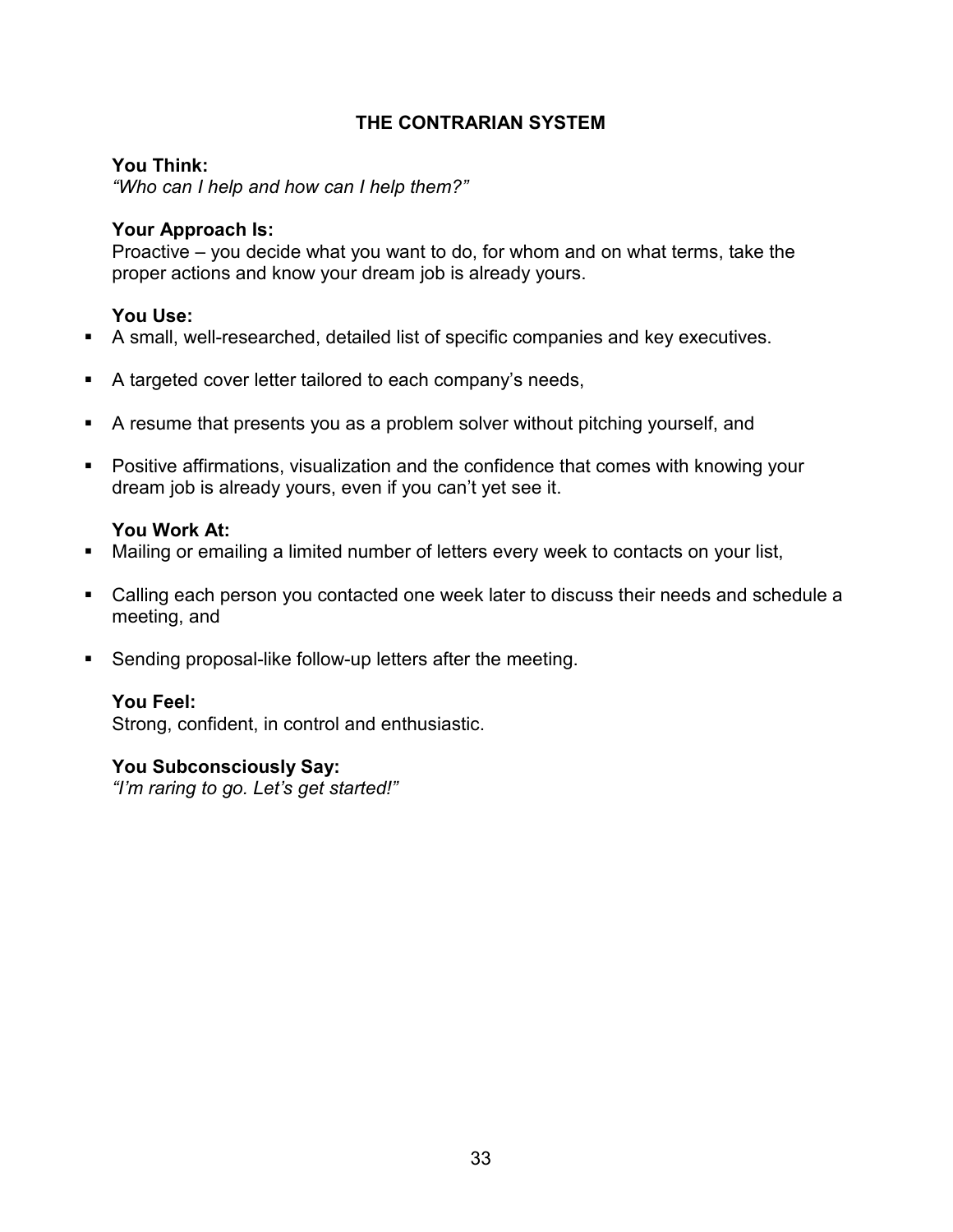### DIFFERENT IS BETTER

#### "So go ahead and fall down. The world looks different from the ground." – Oprah Winfrey

The Contrarian System is contrary, or opposite to, the Traditional System in just about every way. The only similarity between the two systems is your potential boss has no opinion about you before you contact him so he's at "neutral."

And it is at this point the two systems diverge:

The Traditional System assumes your potential boss is not interested in you, which automatically moves him to "no" even before you contact him. It then becomes your responsibility to change his mind and convince, coerce or cajole him to move from "no" to "yes."

But the Contrarian System assumes your potential boss is interested in you, so he's already at "yes" when you contact him. As a result, the angst, anguish and turmoil that are standard fare in the Traditional System don't exist in the Contrarian System.

#### Reality Check: If you know what someone wants or needs and you help them get it, they will like you and want to know you and/or do business with you.

You have probably used the Traditional System for years and somehow gotten hired in spite of it, but it was a difficult, time-consuming, gut-wrenching and depressing experience, and you usually had to settle for whatever you could get.

That's because the Traditional System is filled with pitfalls, roadblocks and quagmires that needlessly hinder your progress, complicate otherwise simple matters and make you feel like you're struggling against impossible odds.

It then teaches you how to accept, deal with, maneuver around or attempt to overcome the very problems it taught you to create for yourself! There is another way. Welcome to the Contrarian System.

#### Step One: Pick Your Target

The Traditional System job hunting sequence is similar to firing a shotgun; just blast away and you'll probably hit something. Of course, what you hit may not be what you wanted to hit, and it's now full of holes and so is everything else nearby, but no matter – you hit something.

The Contrarian System, on the other hand, is like firing a rifle which requires one essential step: you must first pick out a target, because if you don't know what you're shooting at, nothing else you do with your rifle will matter.

#### Reality Check: You must decide precisely the kind of work you want to do, the kind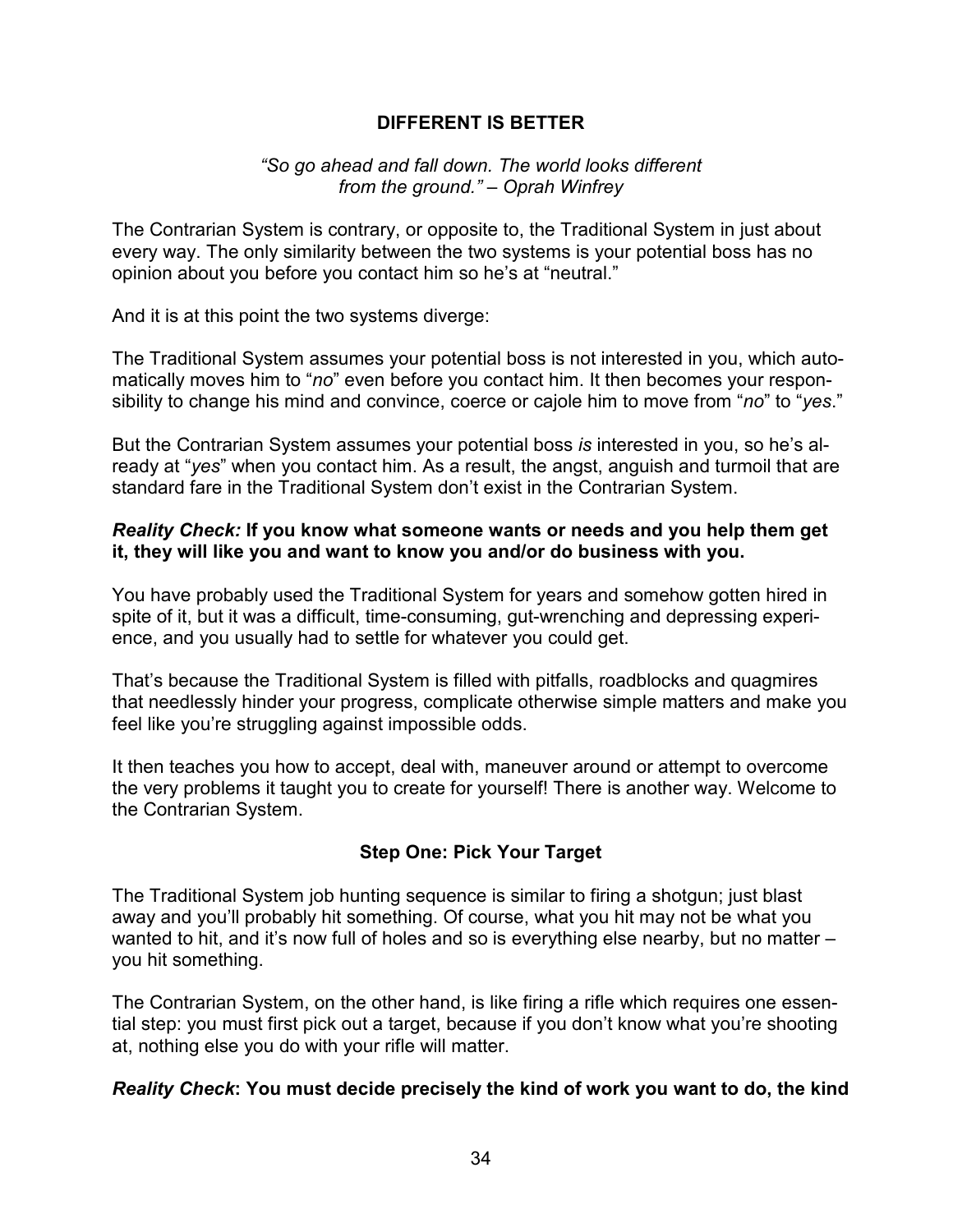#### of company you want to work for, on what terms you want to work, and what your compensation for that work will be. You then launch an organized, highly-targeted campaign to those companies that fit your criteria.

By designing your dream job before you even start looking for it, you give the Law of Attraction precise instructions to follow. You can then take appropriate actions towards that goal secure in the knowledge that your dream job is already yours, even if you can't yet see it, don't have any connections, and haven't a clue how it will show up.

Do you see the difference between the Traditional and Contrarian Systems? In the Contrarian System, you're not trying to cram your square peg into some company's round hole; now you'll be attracted to and attract companies that already have square holes or will drill a square hole to fit your square peg.

Job hunting really can be that easy.

## Step Two: Do Your Homework

After you've decided what kind of work you want to do, the next step is finding companies who are doing that kind of work, and then learning as much as you can about them using every resource you can think of:

#### Publications and Directories

- Industry magazines to keep you up with what's going on, what companies are doing what, and who the players are.
- Annual directories or buyer's guides published by trade and business magazines and associations, so you know who's selling what to whom.
- Chambers of Commerce and trade associations; most of which now have their membership directories on line.
- Trade show exhibitor lists which often can be found online, so you don't even have to go to the events.
- The printed Yellow Pages and online Yellow Pages sites like www.superpages.com that enables you to search by keyword, industry and distance.

## Daily and Weekly Business Newspapers

- The news, metro and business sections of your local daily newspaper to keep up with what's happening with companies in your backyard.
- Your local or regional weekly business newspapers such as www.bizjournals.com and www.crains.com. These publications are gold mines of information, especially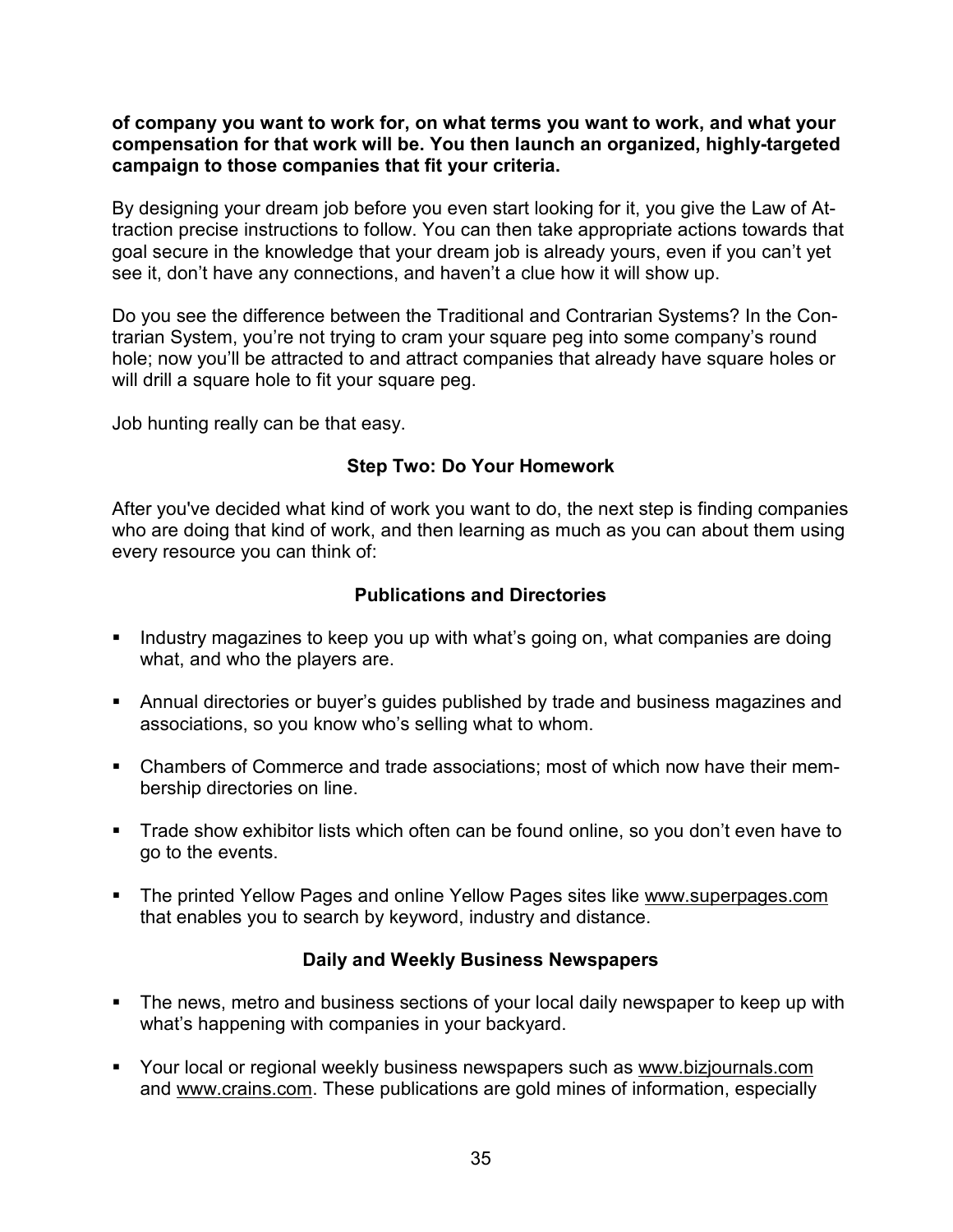their annual Book of Lists which is available in the reference section of your local library, and comes free with your subscription.

### Everyone You Know In Your Industry

Don't hesitate to talk to your associates, fellow employees and ex-bosses and buddies, and reach out to those you don't know or don't know well, such as your present or previous company's clients, suppliers or vendors, and especially its competitors.

You will be amazed how helpful people in your industry will be, and their suggestions can lead you in new directions and open doors you didn't even know were there. You see, you're a new source of information and contacts for them as well, so you both benefit from knowing each other.

## What's Right In Front of You

Let's say you're a horse lover and have been riding for years. You've never considered riding more than a hobby, but now you'd like to work in the horse business. But where can you find companies in the horse business? You actually have an overload of resources, and they've been in front of you all the time.

You read the top riding magazines, are a regular at the stables, haunt the western gear stores, and never miss a stock show. There are companies in the horse business everywhere you go: they're advertising, they're being written about, they're sponsoring events and you're using their products.

But it doesn't occur to you these companies could be potential employers because you've been waiting for them to put an ad in your local newspaper or post a listing on the job hunting sites you cruise, which is something they may never do.

And simply because you don't see a want ad, you mistakenly conclude that companies in the horse business aren't hiring and/or don't want to hire you.

#### Industry Peer Groups

Don't forget trade group meetings in your area, which usually meet monthly. This is the networking you should be doing!

Reality Check: Regularly mingle with people with whom you want to do business and/or be affiliated with because they are your potential bosses, clients and colleagues. You'll get to know them and they'll get to know you, and together you'll discover ways to help each other.

You may not know anyone at that group yet, but don't let that stop you. Just walk up to someone you don't know, stick out your hand and say, "Hi, I'm..."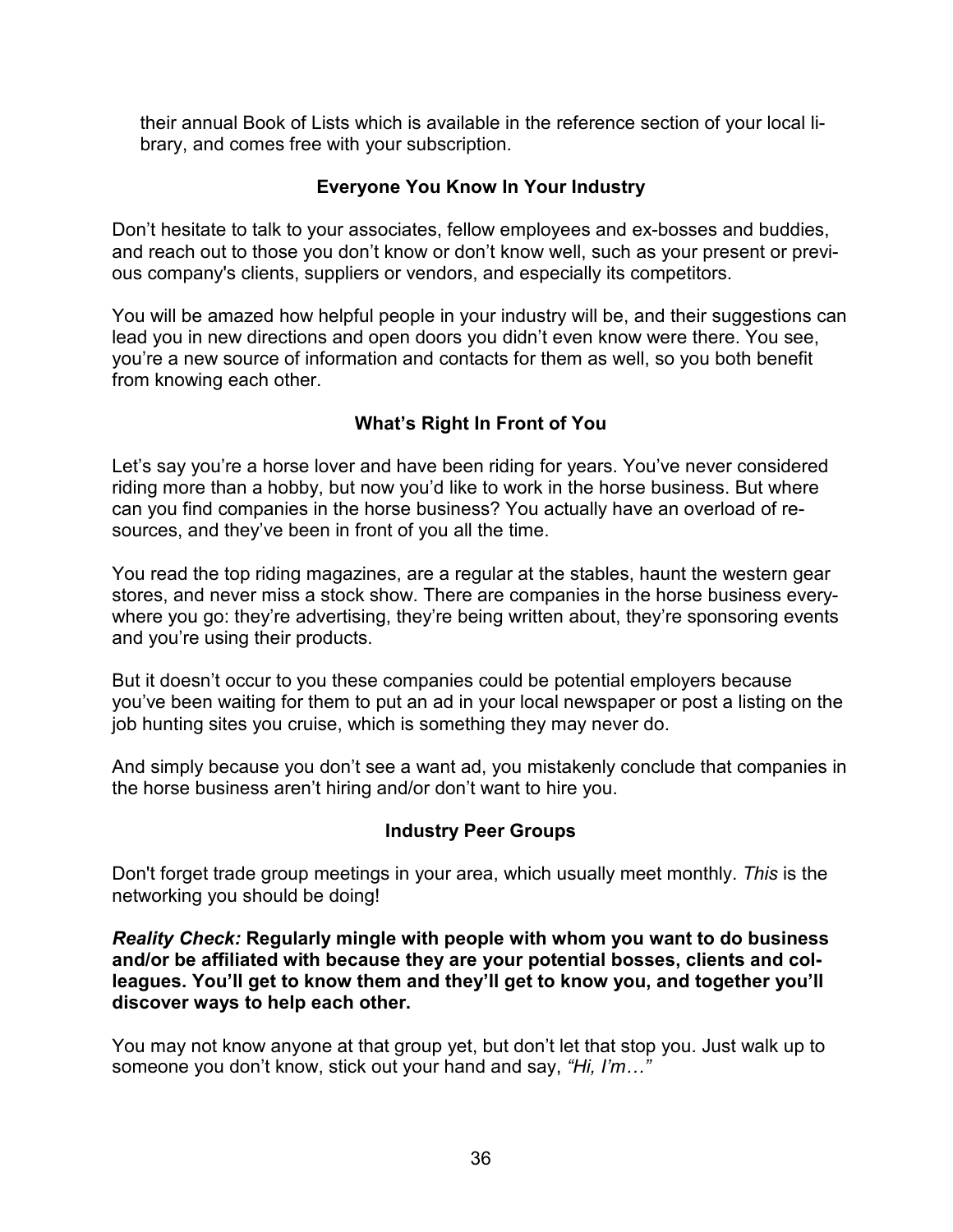The first meeting is the hardest because you have to meet new people. At the second meeting, you're seeing familiar faces and by the third meeting, you are a familiar face!

Trade groups are essential for keeping up with industry trends, not only because of the terrific networking that can happen and the friendships you can make, but because of the presentations and presenters.

Through these meetings, you will learn things that don't appear in the trade magazines and business press, and make connections with people that otherwise never would have happened.

You can find these groups by asking people in your industry, checking at your library for a directory of associations, and reading the magazines in the reception areas of your company and the companies you visit.

Do a Google search for your industry: you'll pull up publications and trade organizations where you'll find information on your local chapter. Then just show up at the next meeting.

When you go to these meetings, you will be expected to have a business card. If you don't have a card or don't want to use the one you have, have some printed up. It will cost you about \$20 for 1,000 cards and will be the best money you will ever spend.

If you're having a card made up, give yourself the title of the position you want. If you want to be a fashion magazine editor, you would put on your card, "Fashion Magazine Editor."

# Reality Check: There is no better way to attract your dream job to yourself than by seeing yourself as already having it.

# Step Three: Check Your Facts

The Traditional System is a numbers game, the theory being the more companies you contact, the greater your chances of getting hired. It is not unusual for a Traditional System job search to involve hundreds of companies or thousands of emails.

But since the Contrarian System works on quality and you have a highly defined criteria, your list should be very small, no more than 25 companies. This list is very important, not so much for the companies on it, but rather to train your mind to accept the kind of company you'd like to work for and environment you'd like to be in.

Once you have this picture in your subconscious mind, you will find that opportunities you hadn't considered or realized even existed will come into your life, and your list will change and evolve as your vision comes closer to being a reality.

Also, your list of companies is short because you're going to be spending a lot of time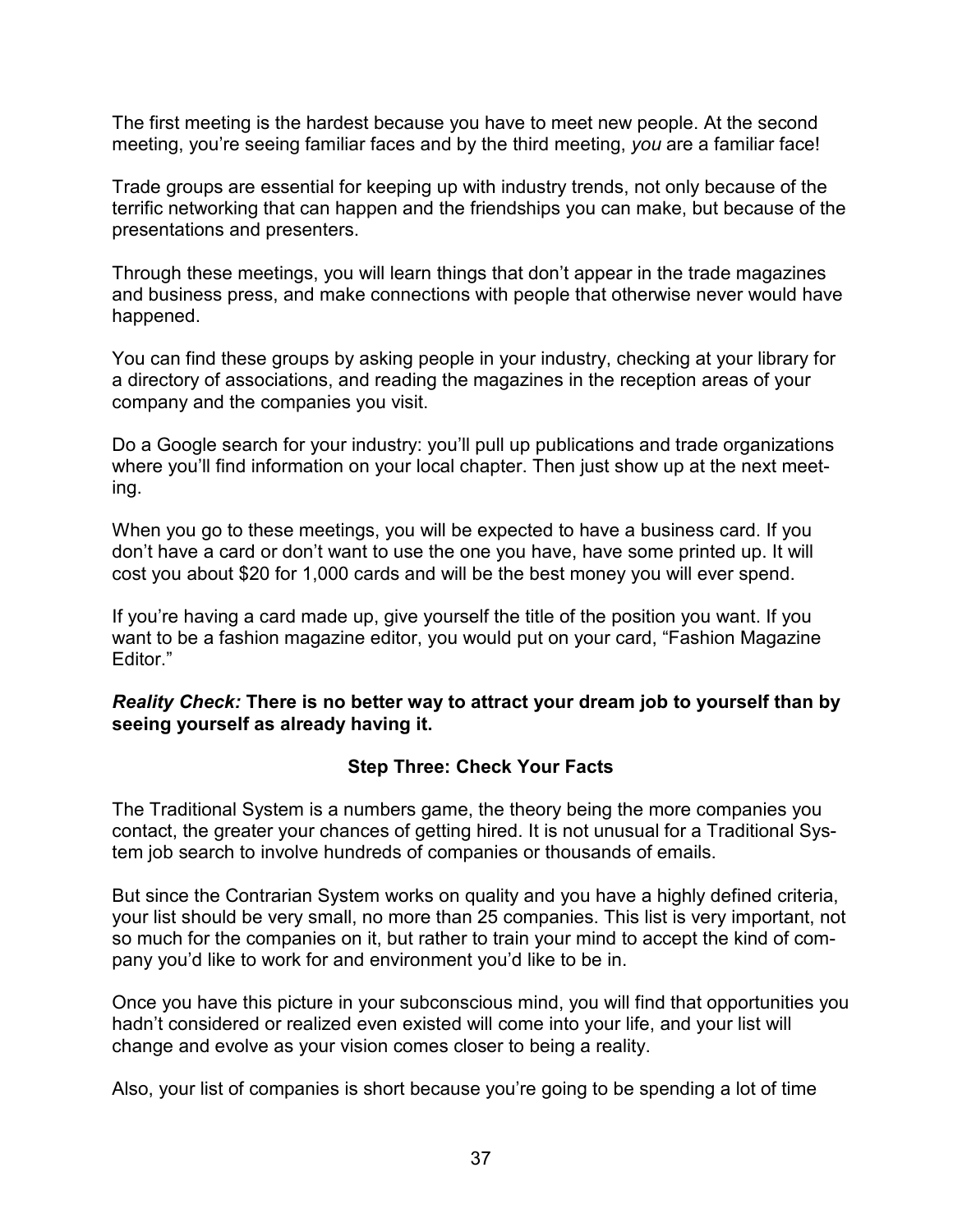doing your homework about each one.

Even a cursory web search will unearth a wealth of information about each company: what they do, sell or make, for whom and why; the size and nature of their operation; the location of their offices and/or facilities; their position in the marketplace and some key contacts who may or may not be relevant to you.

Do not assume any of this information is accurate or current, but use it as a starting point. Companies are constantly changing: they are growing, shrinking, opening, closing, merging, buying, selling, adding or dropping lines, hiring, firing, retiring, promoting people and restructuring themselves.

This is why information you have gathered may be outdated by the time you see it, especially anything off the internet. Many company websites are updated infrequently at best and may not be current or accurate.

# Who Do I Talk To?

As a result, the only way to know if you have current, accurate information is to use the telephone. After verifying the company's name and address, ask the receptionist for the name and title of the person in charge of the department in which you want to work, who we will call "Mr. Bigg."

#### Reality Check: Mr. Bigg is the only person in this company who can hire you, and should be the only person of any authority you should be talking to, unless he refers you to another person in authority.

Everyone else you talk to should, of course, be treated with courtesy and respect since they will be your colleagues if you decide to work there, so be nice to everyone. That said, while some people in the company may have the ability to say, "no" to you, only Mr. Bigg has the authority to say, "yes," so only Mr. Bigg's opinion about you matters.

# The Myth of the Difficult Receptionist

"Ajax Industries. How may I direct your call?"

"Um, yes. I'm trying to get the name of the person in charge of your accounting department, please."

"I can't give out that information" or "Who's calling?" or "Is he expecting your call?"

You don't know what to say, so you mumble something about calling back later and then hang up. The infamous gatekeeper has won again. So you study Traditional System techniques about dealing with gatekeepers. But those techniques seem so phony, and you don't think you could get away with them. Why do they make it so hard to get through?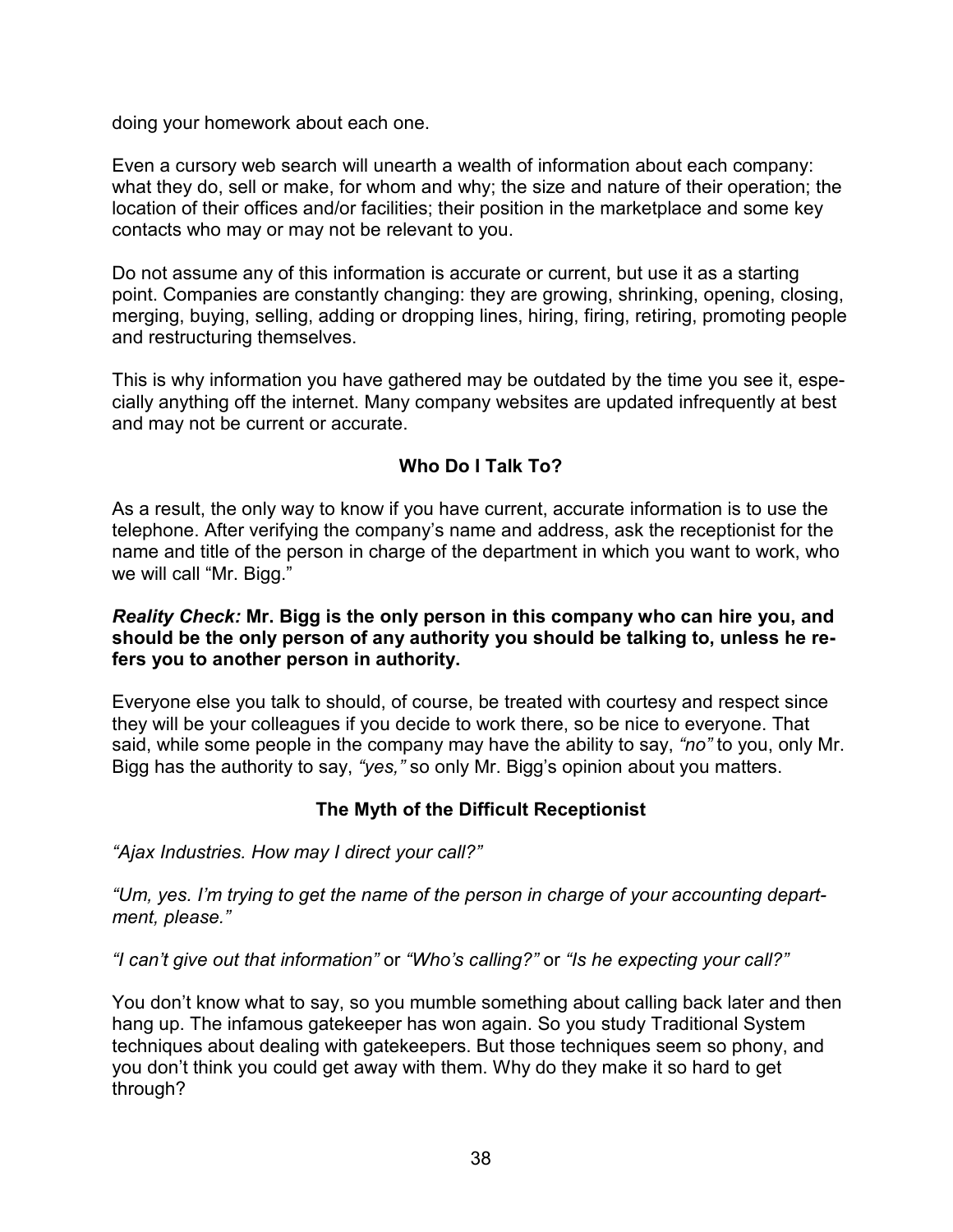#### Reality Check: A receptionist's job is to greet people who do business with her company and to direct their calls, not to pass judgment on them. She has absolutely no authority, can't speak for her boss or company and doesn't hire anyone.

The receptionist is not there to shield managers from unwanted intrusions, determine which calls get through, decide who is going to do business with her company, or keep strangers away from her executives like an anxious mother hen wary of a fox.

Never tell the receptionist you're looking for a job. You'll either be steered to HR or be told "We're not hiring," and you'll probably make the mistake of believing her. Remember, a receptionist doesn't hire anyone, so her opinion doesn't count.

And because she has no authority to ask intrusive or interrogating questions, you are under no obligation to respond to them; simply pretend you didn't hear them. Besides, it's none of her business what your call is about. For all she knows, you are a major customer who is thoroughly insulted at being grilled by an insubordinate clerical worker.

So, if the receptionist starts to interrogate you, pause, smile at her audacity and say it like you mean it: "I need some information. Please put me through to accounting." Your confident manner and expectation she will do as you ask will ensure that she will.

# Step Four: You're Sherlock Holmes

Armed with this basic information about your candidate employers, your next step is to do some first-hand research about them; it's now time to play sleuth. This extra effort can make all the difference in your job search and actually can be a lot of fun. Just think: what would be the most logical thing for you to do if you were a customer?

If you want to be a buyer for a fashion store chain, the most logical thing you can do is to go shopping. You're taking note of the stock, the atmosphere, the lighting, the merchandising, the background music and/or fragrance and the store layout, all from your professional perspective.

You're monitoring the service: was there adequate sales help and did they help you at all? Did a salesperson come up to you, or did you have to find one? If someone did help you, did they up-sell you, putting a whole outfit together, or did they stand behind the counter and ask, "Did you find what you wanted?" as they rang up your order? Did they seem to care what your answer was?

Most importantly, you notice how you felt during your shopping experience from the minute you walked in the store to the minute you left. Would you shop there again? Why? Why not? You can't get that kind of information sitting at home in front of a computer or by reading a catalog or industry statistics.

If you wanted to work for a radio station, you would get its media kit, review the ratings and listener breakdown, and listen to the station and its competitors for weeks at a time.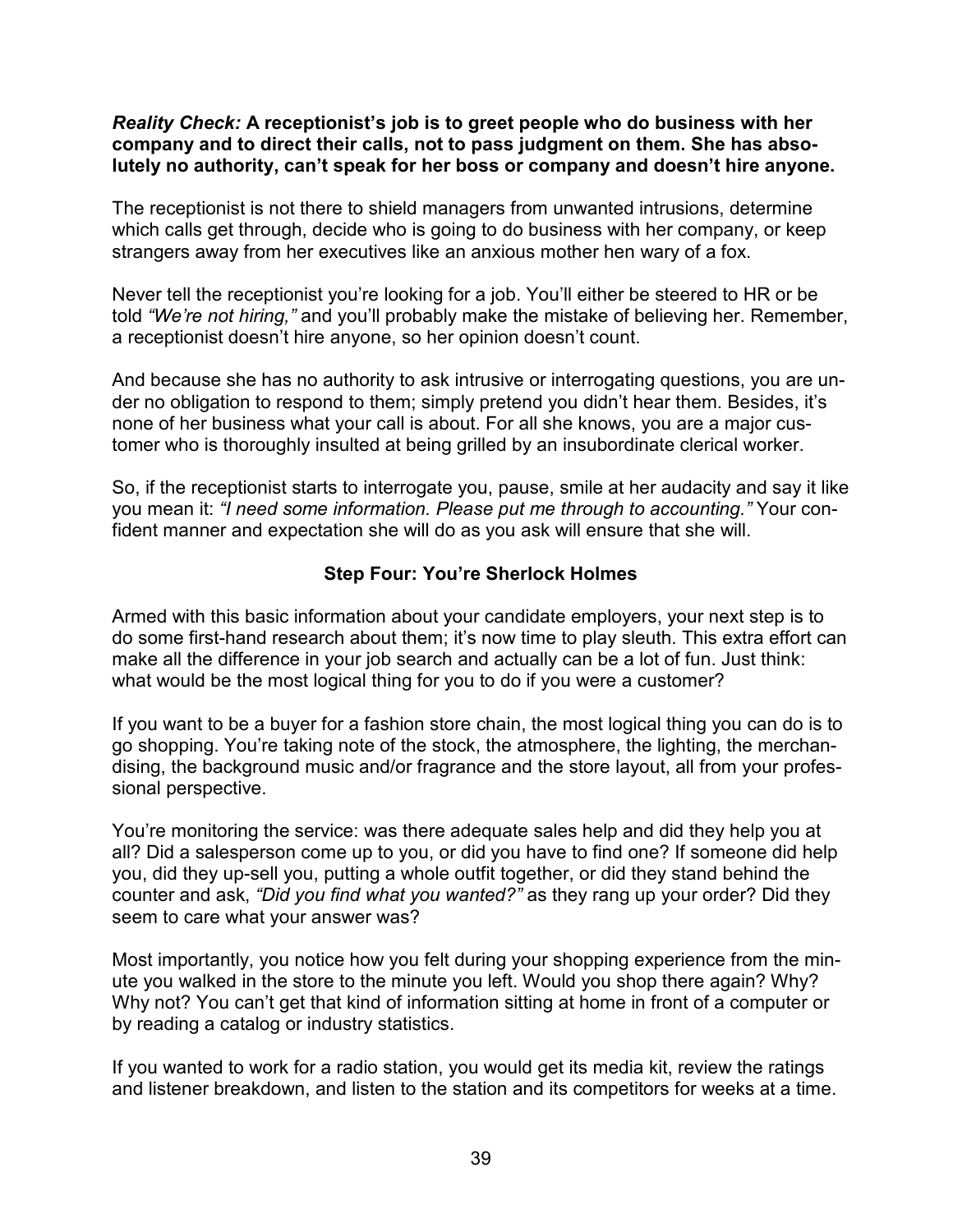Assuming the formats were about the same, you would compare the personalities, jingles, interaction with listeners, contests, news and cycle of play lists.

You would analyze the "sound" of the station for its ability to attract – and keep – listeners from channel surfing. Were there any slow or dead spots? How did the personalities handle goofs and mechanical breakdowns?

You would note who is advertising on each station and who isn't, what time of day and how frequently which ads run, and whether they were read live or produced in a studio. Do the stations produce their own original programming or do they depend on syndicated or network feeds? Are you tuning in because of the personalities or in spite of them?

Listen up and listen well: if you're going to work for that station, you're going to be doing a whole lot of listening to it.

# Forget Informational Interviews

The purpose of this kind of meeting is to get information about what it's like to work in that particular company or industry; not to get a job from the person you're talking to.

Doing informational interviews is a clear sign you are inexperienced, untrained, have no viable contacts and are clearly fishing. Consider them only if you fall into one of these categories:

- College students doing an internship or term paper.
- Stay-at-home parents and/or homemakers and/or caretakers who have few or no skills or have been out of the workforce so long their previous training and experience are obsolete.
- Those who were fired, let go, laid off, streamlined, downsized, right-sized, involuntarily discharged or part of a "corporate profitability enhancement program," want a fresh start in a new industry, are willing to start at the bottom and know no one.

#### Reality Check: Informational interviews are almost always a giant waste of your time. All the information you need on entry-level jobs, starting salaries and an overview of the industry is on the web, in trade literature and at the library.

Besides, it is unrealistic to expect to get such a time-consuming, unproductive meeting with anyone in any position of authority. Their time is far too valuable to sit with someone who knows nothing about their company or industry to answer such elementary questions as:

On a typical day, what do you do?

If you were starting over, what would you do differently?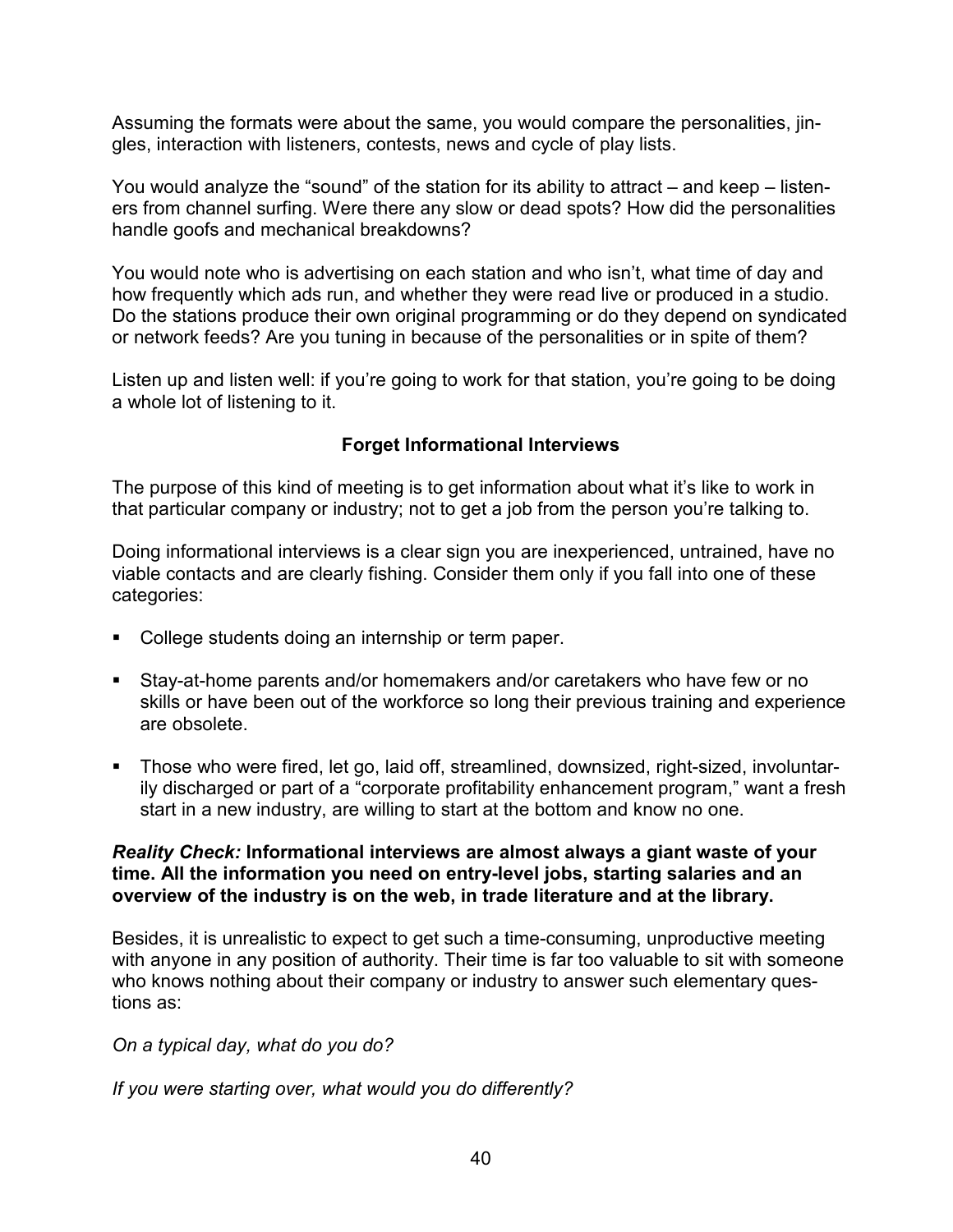What do you see as possible next steps for you?

What were the keys to your career advancement?

What are your long-range goals?

What's the corporate culture like here?

What values are important to your team?

What obligation does your work put on you outside the work week? How much flexibility do you have in terms of dress, work hours, vacations?

What problems does the organization as a whole have? What is being done to solve these problems?

Is there a typical chain of command in this field?

What trends do you see for this industry in the next three to five years? What kind of future do you see for this organization?

What are the most important personal satisfactions and dissatisfactions connected with this occupation?

What do you expect of people starting out in this field?

What personal qualities are needed to succeed in this line of work?

What are some of the ways I can become familiar with the industry's jargon?

Reality Check: If you are experienced and just changing jobs within an industry, you will have questions that won't be answered in an informational interview because most people are extremely reluctant to talk about sensitive company issues in their office.

Besides, you probably won't be meeting with anyone willing or able to tell you what you really need to know, like:

Why was that new line cancelled at the last minute?

Rumor has it the head of the company that became your new division was a convicted forger out on probation. It's a good thing you didn't hire him when you bought his company. How did you find out the truth about him?

There's talk the company is thinking of relocating its headquarters so the CEO can go fishing at the lake where he grew up. Are you going to go?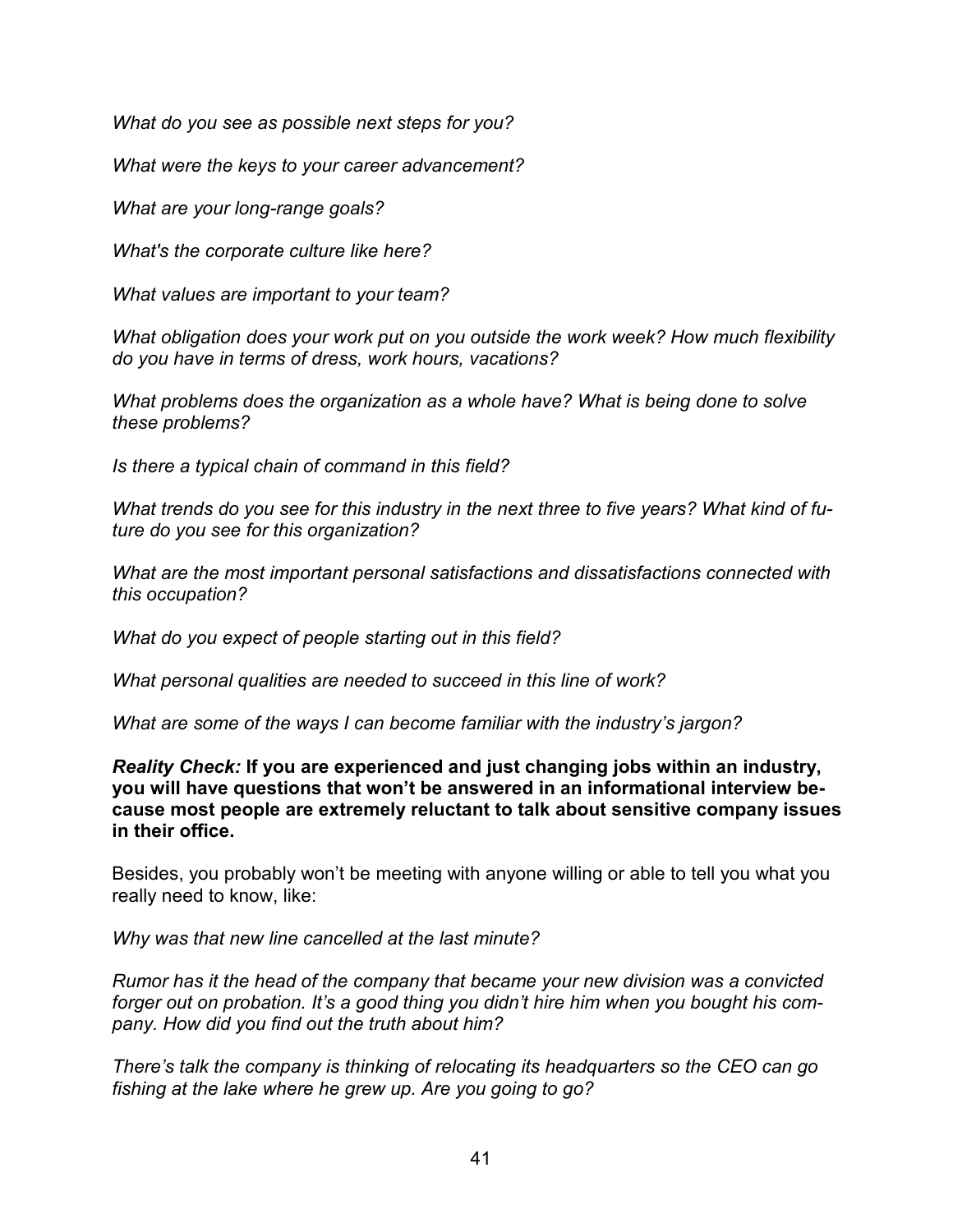With this company going public in a few years, there will probably be pressure to drive sales to inflate the company's value to Wall Street. How will the sales quotas be affected and how will the company support the sales force in meeting those numbers?

What are these ridiculous gas prices doing to your profit margin? How will they impact your plans to expand?

Reality Check: The best way to get the information you want to have about the inner workings of the companies you're interested in is to speak to friends, colleagues or clients, and especially salespeople who work for or with those companies.

This is why memberships in industry trade groups and relationships with peers are so valuable; you never know who may know who or what they know.

You want these meetings to be off the premises and as informal, low-key and relaxed as possible, preferably over drinks or a meal. Once you two become friends, or at least casual business acquaintances, you'll find getting "inside" information and making other connections a whole lot easier.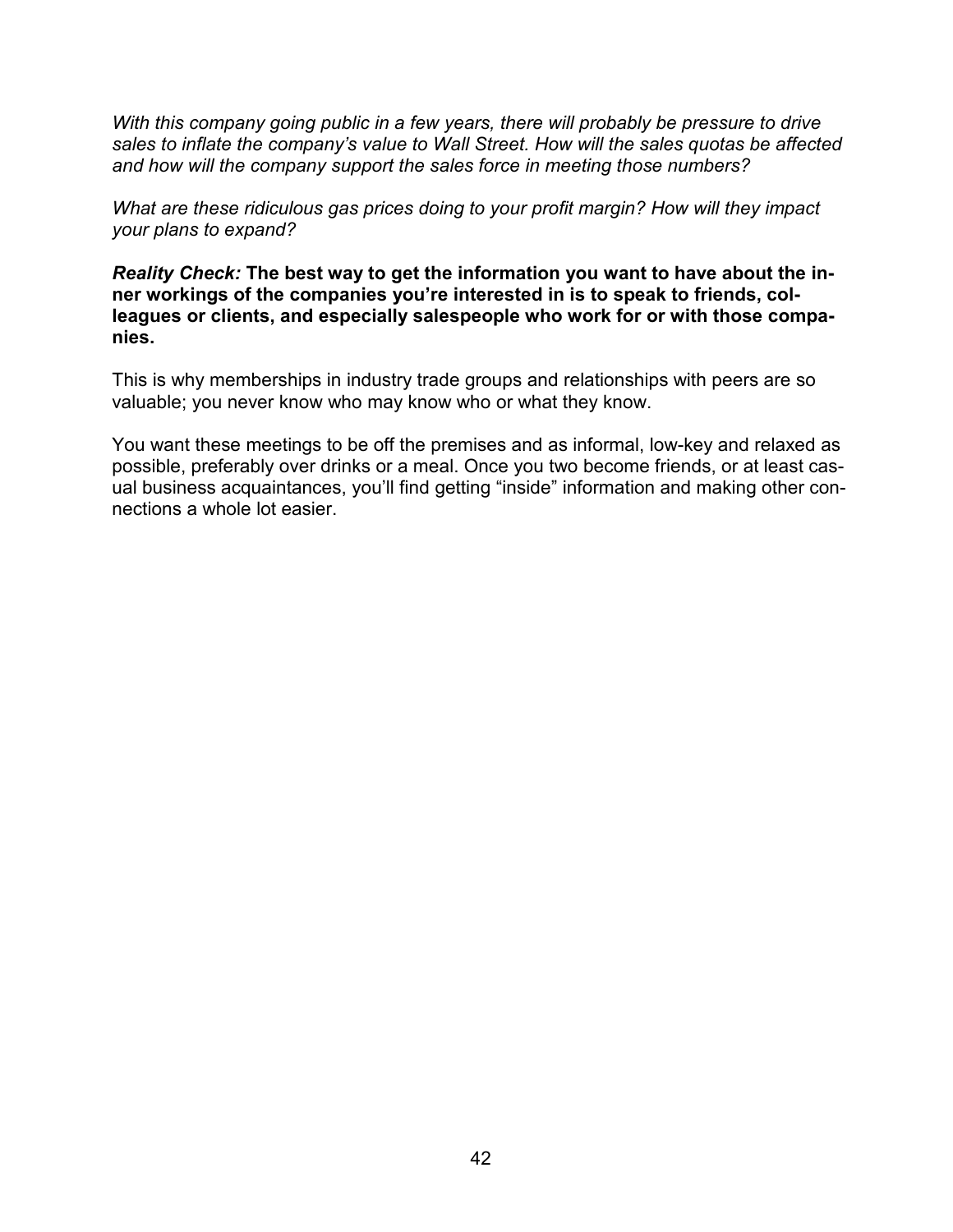# CHAPTER 5

# BE AFRAID…BE VERY AFRAID

# "The University of Illinois hired 15 women to smell pig manure so researchers can learn what makes pig manure smell so bad.

You know who I feel sorry for? The women who applied for this job and got turned down."

Jay Leno, Talk Show Host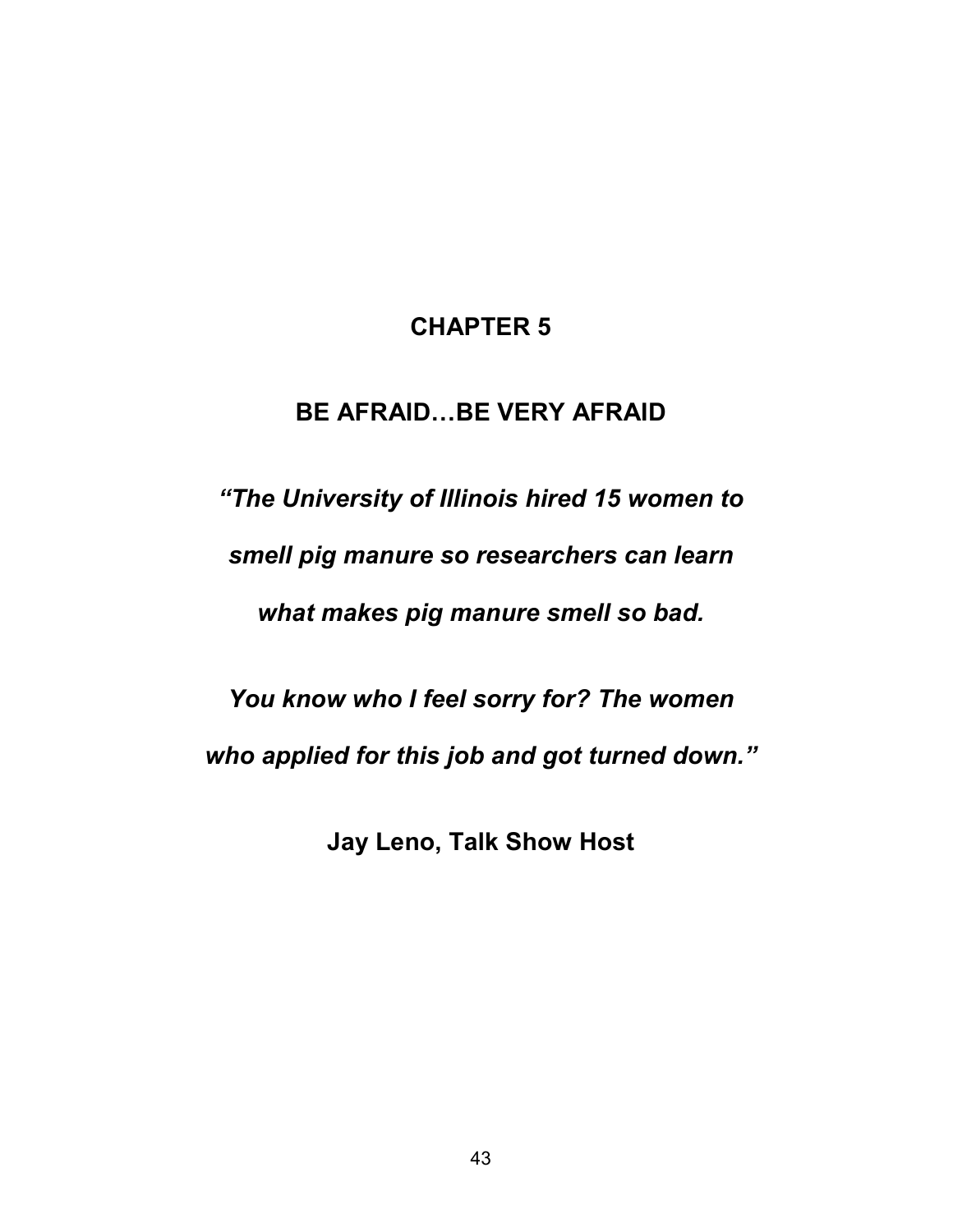# IN SEARCH OF THE HOLY GRAIL

"You can have everything in life you want, if you will just help other people get what they want" – Zig Ziglar

The Traditional System puts such a tremendous amount of importance on your resume that you may be concerned about making it perfect, and you have every reason to be concerned.

According to the Traditional System, if your resume has one awkward phrase, the wrong keywords, not enough power phrases, is in the wrong format or has an unacceptable font, you are doomed to a lifetime of bad jobs or chronic unemployment, with "failure" stamped across your resume.

And the vast majority of on-line resume writing services make sure you realize your dilemma is entirely your own fault for not hiring them. This site pulls no punches:

"Whether you want to face it or not, this is a contest. You might be the best candidate and you might be the most qualified.

"But if you don't make your resume stand out from the rest – if you don't make the right first impression – you'll never land that interview. And if you never land that interview, that job of your dreams is just a dream.

"Your resume is one of the most important documents of your life.

"Your resume is your calling card, your best chance to make a first impression.

"Without an exceptional resume, you won't stand a chance of standing out from the crowd and landing those interviews you need.

"Our job is to get you interviews. Our job is to sell your skills and your experience in the most professional and convincing way.

"The old adage is absolutely true: your resume has to capture your reader's attention within 10 seconds. If the reader is not impressed, then what's to stop them from moving on to the next resume in their files?

"We know how to make you stand out. In a situation when you need to be absolutely sure of quality, don't leave your future to chance. Trust it to professionals.

"You need to stand out. Do you know how to do that? Do you know how to sell yourself effectively?

"Do you know how to add the right keywords so that your resume will be found in resume databases?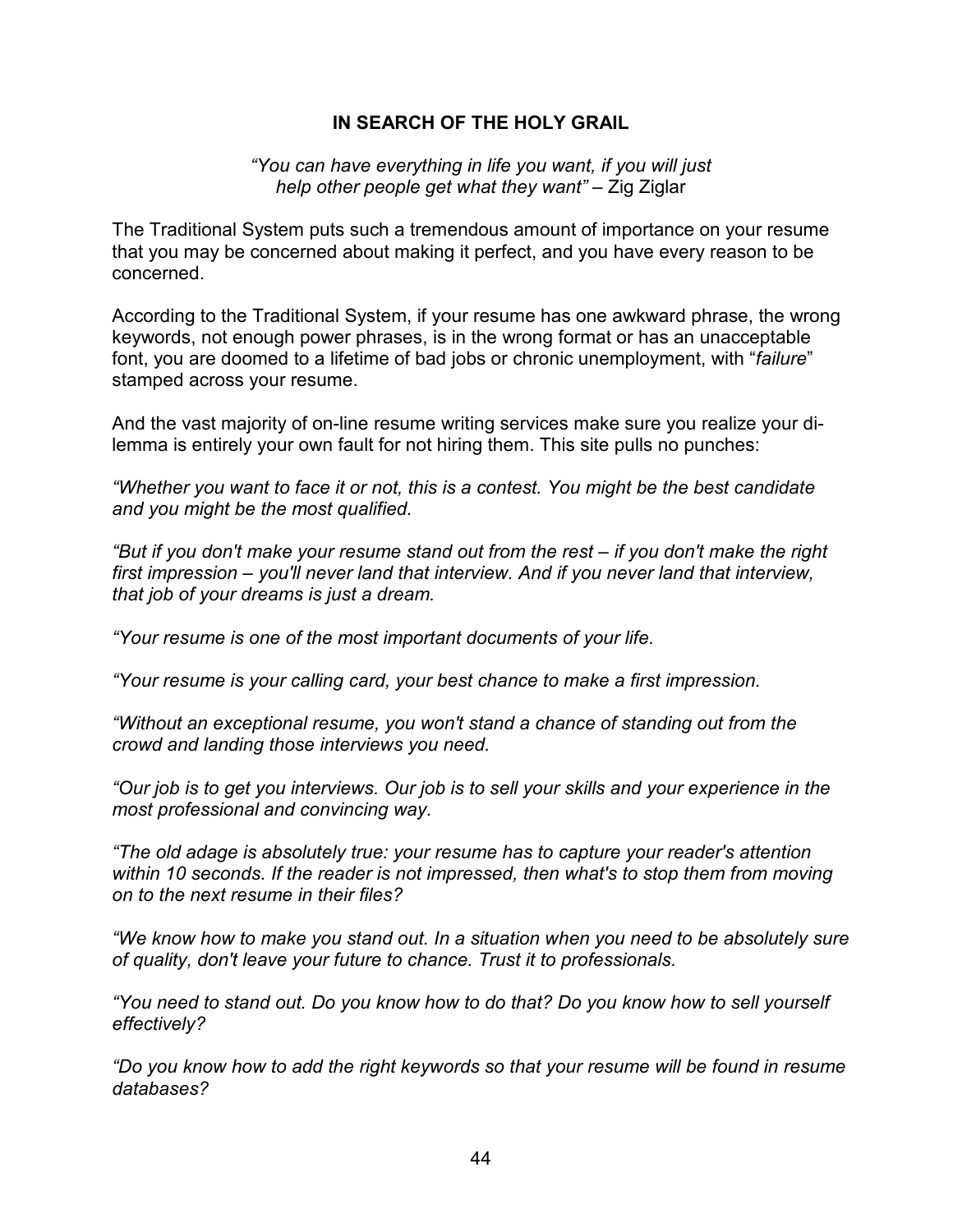"Do you know how to design a winning, eye-catching document?

"Do you know the proper resume format for your career?

"Do you know the resume format Human Resource professionals prefer?"

The fear-based hype on this site and so many others is intentionally designed to separate you from your money through hard-sell tactics and proclamations of doom about what might happen to you if you don't hire them.

### Reality Check: Every implication you are unable to get the job of your dreams all by yourself is totally, completely and absolutely wrong.

Let's take a rational and common sense look at their claims:

"Whether you want to face it or not, this is a contest. You might be the best candidate. You might be the most qualified.

"But if you don't make your resume stand out from the rest – if you don't make the right first impression – you'll never land that interview. And if you never land that interview, that job of your dreams is just a dream."

The premise for this argument is if you don't have a superior resume (i.e., one that is written by them), you won't get the interview that will get you hired. If you accept this line of thinking, you may also believe:

- You're competing with multitudes of other similarly qualified people for the same job,
- **There is an individual in HR who shuffles the stack of resumes like a deck of cards,** and this one person has the sole ability and authority to deal you in or out, and
- The only thing that differentiates you from everyone else in that stack is how your resume is written.

Not one of these beliefs has any truth to them, but if you believe them, they are true for you and you will experience them.

"Your resume is one of the most important documents of your life."

Your resume is important when you're job hunting, but it's not nearly as important as your cover letter. While an effective cover letter can open doors all by itself, your resume on its own won't get you the interview and it won't get you hired.

And it is a real stretch to call a resume "one of the most important documents of your life" because you may have many resumes over your career, and perhaps different resumes for different companies in the same industry at the same time.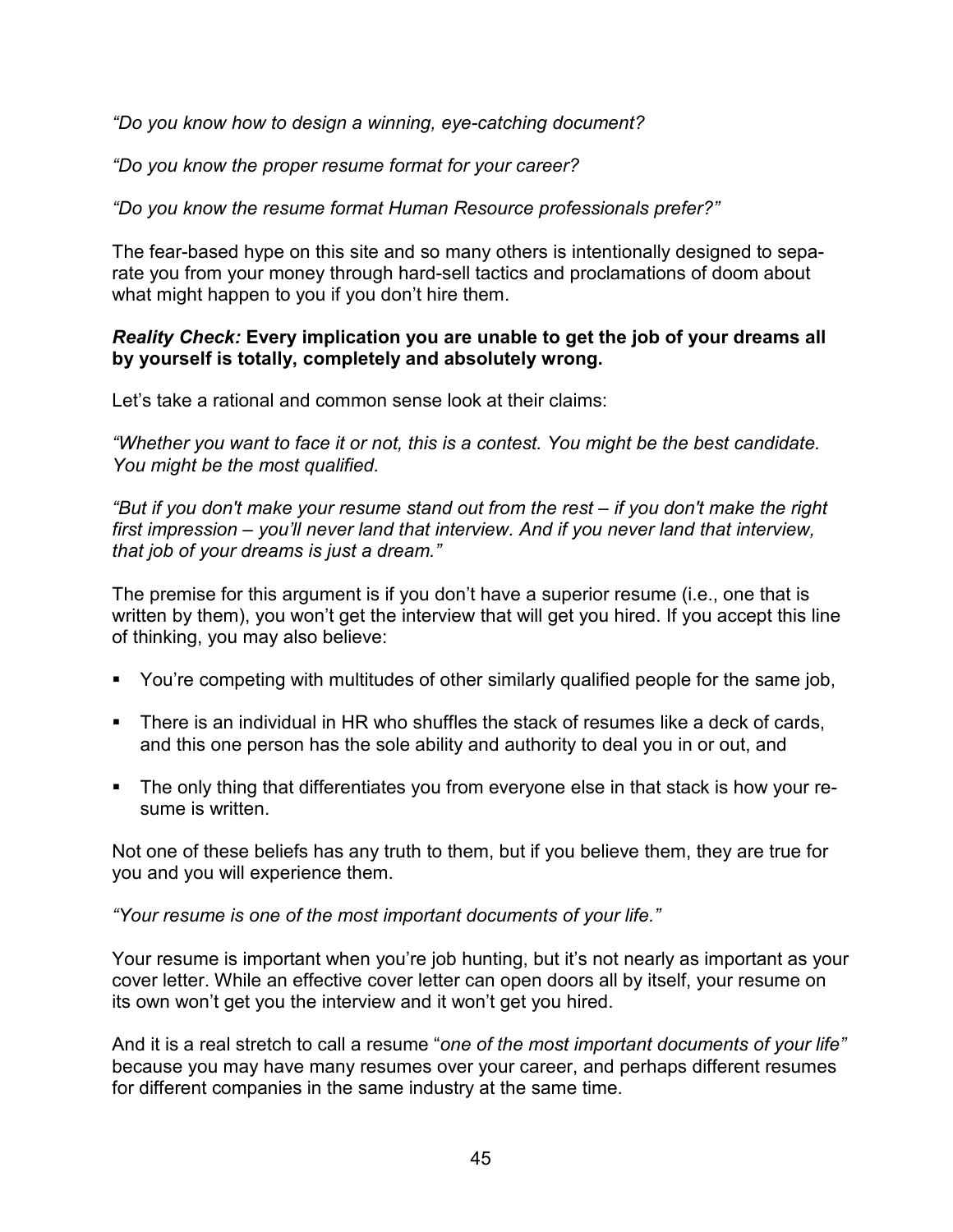In fact, a resume doesn't even rate next to genuinely important documents like your birth certificate, diploma, passport, mortgage, driver's license, marriage license, bank statements, credit reports, school records, military discharge papers, etc.

"Your resume is your calling card, your best chance to make a first impression."

Since no one in the  $21<sup>st</sup>$  century uses a real calling card, it's possible the writers of this site have confused a resume with a relic of  $19<sup>th</sup>$  century etiquette.

Before there were telephones, emails and instant messages, people visited each other if they wanted to chat, leaving "calling cards" if no one was home. So, calling cards and resumes have absolutely no connection with each other.

# "Without an exceptional resume, you won't stand a chance of standing out from the crowd and landing those interviews you need."

This goes back to the job-hunting-as-contest scenario in which your resume must fight to be noticed amidst a sea of equally outstanding resumes. It also implies your resume alone will or won't get you an interview, another false belief.

"Our job is to get you interviews. Our job is to sell your skills and your experience in the most professional and convincing way."

This statement might be true only if the resume company was paid if and when you landed an interview as a direct result of their work. Since they do not work on contingency and do not arrange interviews for job seekers, their claim is patently false.

"The old adage is absolutely true: your resume has to capture your reader's attention within 10 seconds."

This false belief is one of the cornerstones of the Traditional System: your resume, your career – you – are being judged by a total stranger in a mere ten seconds, and this person has the sole authority to decide if you are worthy to begin the process of being selected to be considered to be hired.

"If the reader is not impressed, then what's to stop them from moving on to the next resume in their files?"

If you try to impress the reader by telling them what a superbly talented and skilled proven performer you are, they will move on to the next resume, which is also trying to impress them how that person is a superbly talented and skilled proven performer.

In reality, you will have actually alienated the person you are trying to impress because nobody likes to hear anyone boast about how wonderful they believe themselves to be.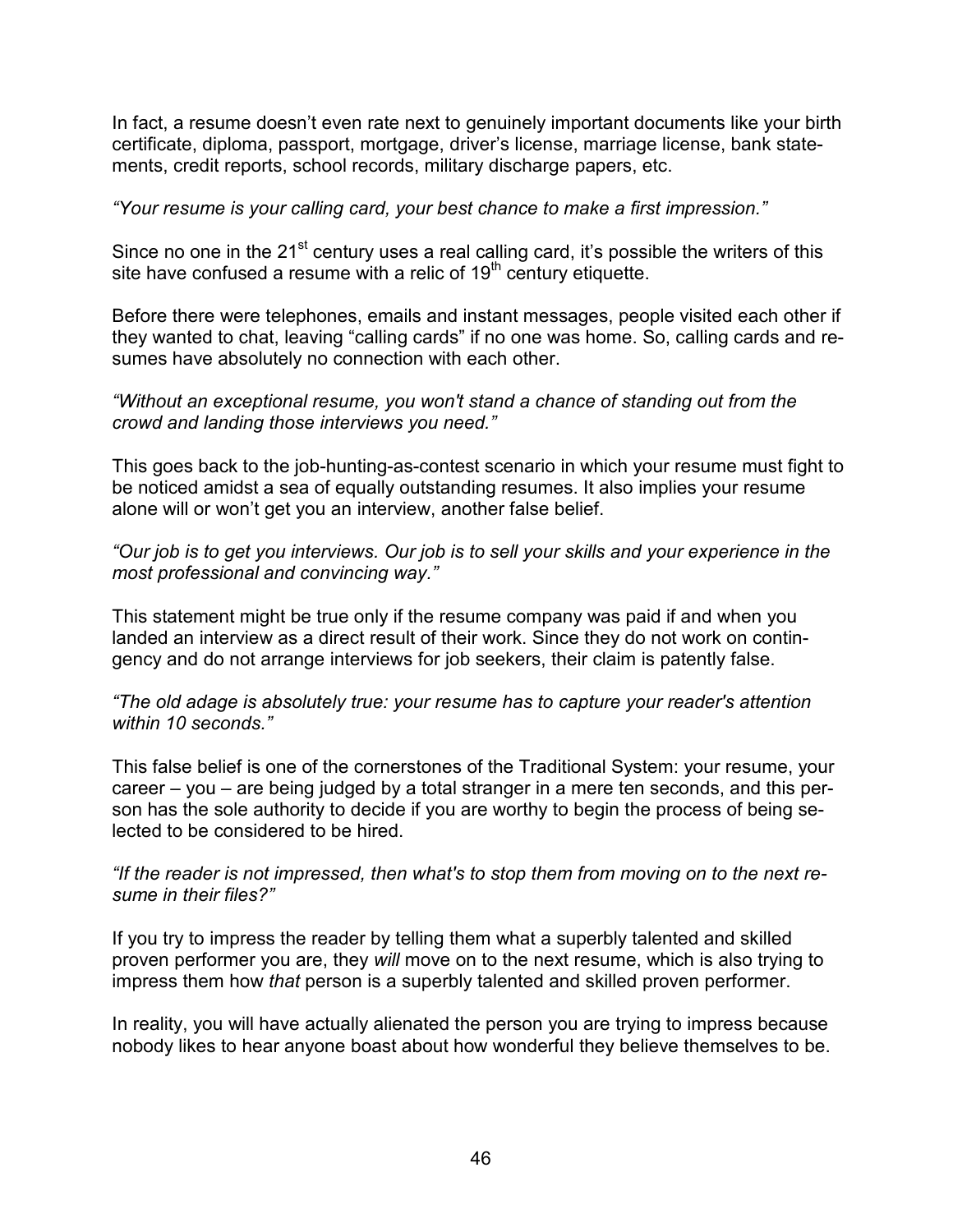"We know how to make you stand out. In a situation when you need to be absolutely sure of quality, don't leave your future to chance. Trust it to professionals.

"You need to stand out. Do you know how to do that? Do you know how to sell yourself effectively?"

Of course you don't. Why should you? "Selling yourself" is unnatural behavior. Think about it – do you know anyone who is an expert at selling themselves?

Pitching and hustling are fine if you're promoting a whiz-bang at the county fair, but they are never appropriate in business. They also never work if you're trying to get someone to like you because being forceful and boasting about yourself automatically alienates the very people you want to attract.

#### "Do you know how to add the right keywords so that your resume will be found in resume databases?"

This question assumes your resume will be scanned by a computer before human eyes ever see it, and that the computer decides who makes the initial cut based upon the words it finds.

The problem is the computer doesn't have the faintest idea what those words mean; all it does is scan for the words it was programmed to find.

#### Reality Check: Electronic/scannable resumes are written to be read by a computer. But you won't be hired by a computer; you will be hired by an intelligent human being with two eyes, a brain and feelings who uses all of them all of the time.

When you submit an electronic or scannable resume to a company's database, you are allowing a machine to come between you and the job you want.

"Do you know how to design a winning, eye-catching document?"

The only people who should care about designing winning, eye-catching documents are those who compete in resume design competitions, if such things exist. The design of your resume is totally irrelevant; the only things that matter are what your resume says and how Mr. Bigg feels as he reads it.

"Do you know the proper resume format for your career?"

Since when are there "proper resume formats" for each career?

"Do you know the resume format Human Resource professionals prefer?"

According to CareerJournal.com, (the career website from the Wall Street Journal), the format most HR professionals prefer is the chronological format. According to Mon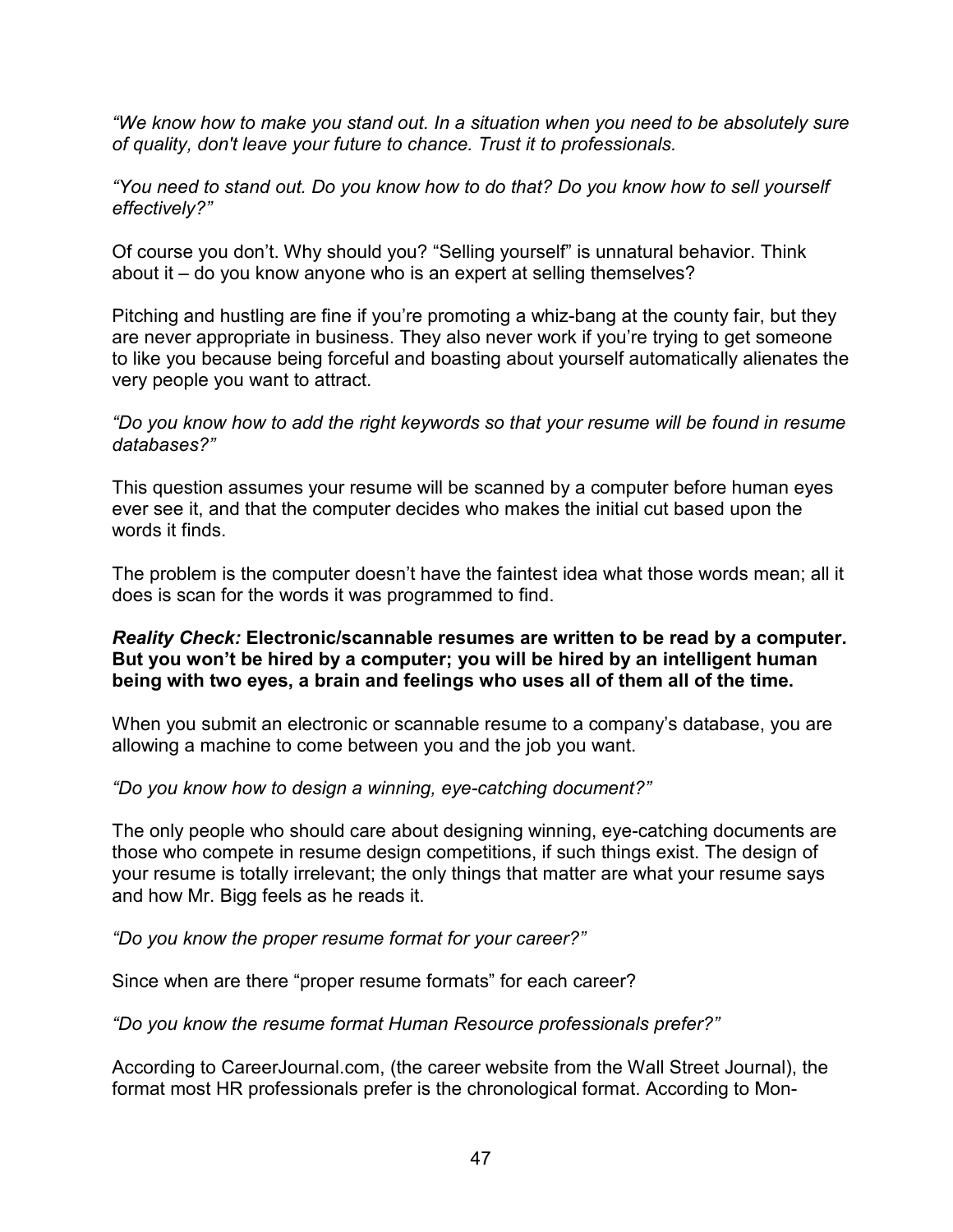ster.com, the format HR professionals prefer is the functional format.

So flip a coin and take your pick. These "experts" don't know any more about resume formats than you do. Here's a review of both these formats from CareerJournal.com:

#### The Chronological Resume

"Its name a misnomer, the chronological resume presents work experience in reversechronological order so that your current or most recent employer is listed first.

"Information is organized so that a reviewer can scan the document and quickly gain a good understanding of your career progression, including the types of companies you've worked for, dates of employment, job titles and, most important, your responsibilities and accomplishments.

#### The Functional Resume

"Functional resumes discuss work experience according to functional strengths, not employers. The emphasis is on what someone has done, not where and when the work was done.

"This enables a job hunter to immediately highlight certain talents and accomplishments, while concealing the types of liabilities the chronological format would showcase."

#### Uh, I Can Explain That

Whoa! What was that again? CareerJournal.com continues:

"Unless you have an unblemished background, a resume isn't the perfect device for presenting work experience. In fact, the greater the number of liabilities a job hunter has, the less this document can be relied upon for producing interviews.

"This is especially the case when responding to internet postings, answering ads or conducting a mass mailing to prospective employers or recruiters. In these cases, you'll face formidable competition from job hunters whose resumes contain no background deficiencies."

Uh, oh. Now you're in big trouble. It's bad enough you have to have the right keywords, action verbs and layout so you can pitch yourself to nameless, faceless strangers who pass judgment on you and decide your fate in ten seconds.

But now you have to worry about having, or being perceived as having, what Career-Journal.com calls "red flags, blemishes, liabilities and deficiencies" like "employment gaps, job performance problems or personal and other issues which may scare off an employer and should be omitted or disguised."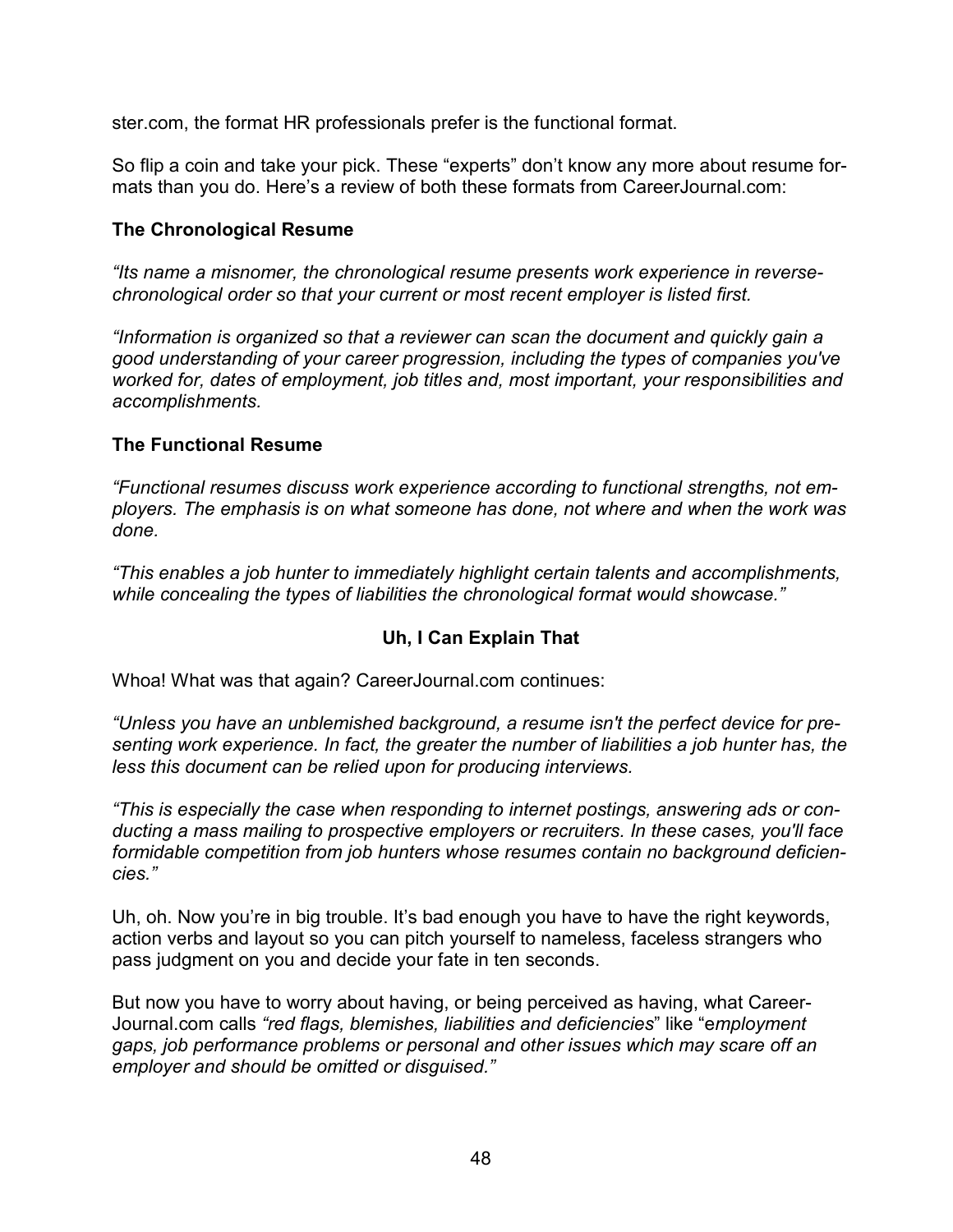Perhaps you were laid off, fired or quit. Maybe you took time off to be with your family, serve in the military, complete a degree, start a business, or enjoy early retirement or a well-deserved personal sabbatical.

But according to the Traditional System, if you've had any kind of a life at all, you have some major obstacles to overcome and you lose no matter which way you turn:

- Are you a job hopper or did you stay in one job too long?
- Have you been job hunting too long or are you jumping too soon?
- Do you have too much experience or not enough?
- Have you been promoted too quickly or not at all?
- Are you leaving your current employer because you've gone as far as you can or because you refuse to fit in?
- If Is your experience too general or too specialized?
- Did you chase after rainbows or get stuck in a rut?
- Did you go to the right school or some place no one ever heard of?
- Did you take classes to make yourself employable or did you follow your passion?
- Did you work from home, experiment with self-employment or simply not work at all for a while, and are now carrying the stigma of "returning to the workforce"?
- Have you relocated too much or not at all?
- Was your graduation too long ago or too recent?
- And what about your age?????

# It's All Good

Regardless how much or how little experience, education or expertise you have, you are the best you can be right here, right now, and you are in Day One of the rest of your life.

There is no need to feel defensive, apologetic or that you are somehow "not enough." You are a perfect creation of a perfect Universe, and you can't get any more "enough" than that. Toss any suggestions or feelings of inadequacy brought on by the Traditional System or anyone or anything else. These negative feelings aren't doing you any good, so get rid of them.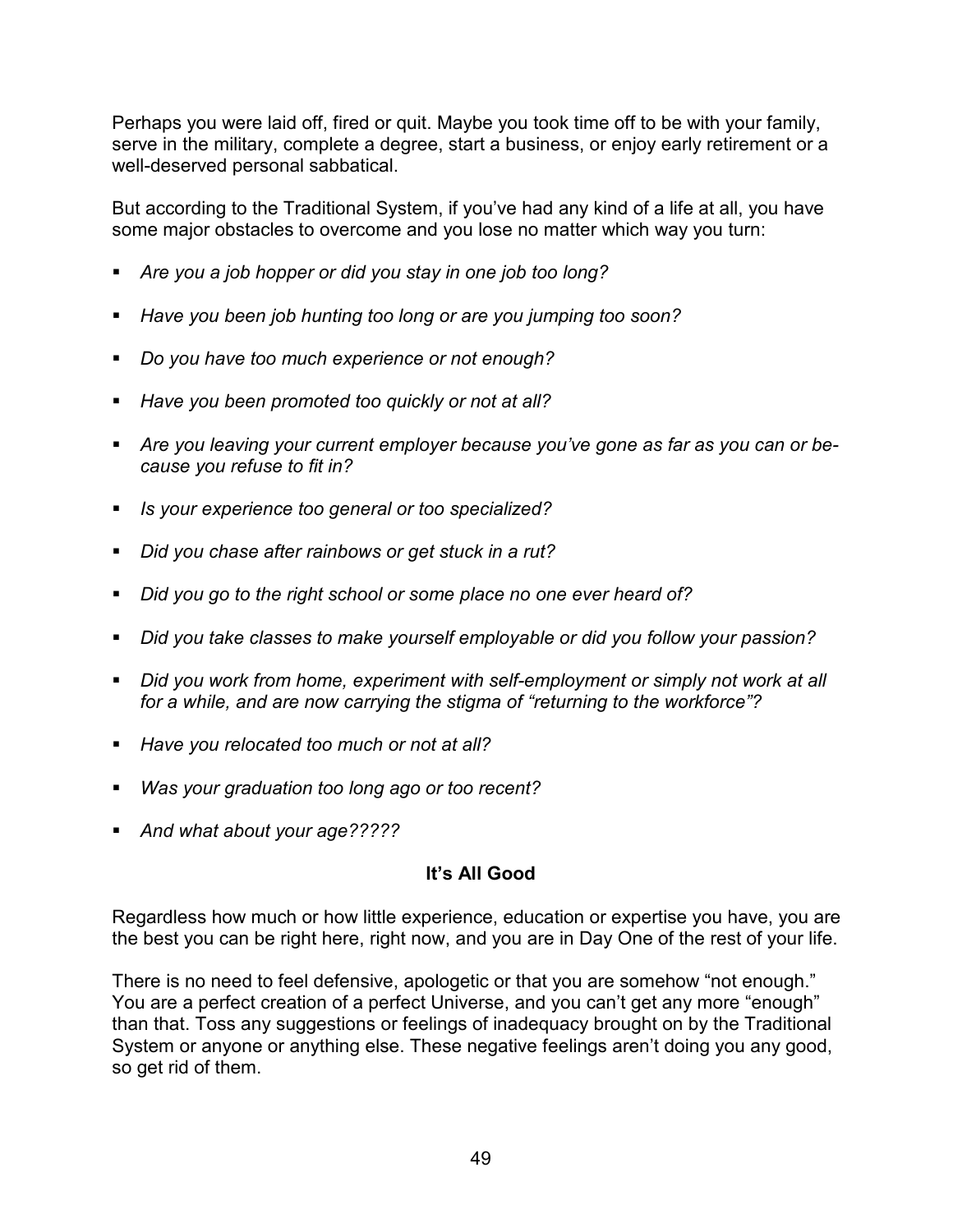Instead, use positive affirmations, creative visualization and proper actions to direct the Law of Attraction to bring your heart's desire. And you will find that no one's opinion about you matters, except your own.

### Author, Author

There are thousands of people who write resumes for a living, and several organizations to help those in the business of writing resumes get more business. Each organization has a process to "certify" resume writers, and those who pass the tests (and pay the fees) get to say they are a "certified resume writer."

But what exactly is a "certified resume writer"? According to these resume writing organizations, if you can say you are certified, this allegedly makes you a better resume writer than other resume writers who didn't bother to get certified. Or at least your potential clients are supposed to think that.

A review of these organizations' sites and those of many "professional resume writers" (certified and non-certified) reveals they are deeply ingrained in the beliefs, assumptions and practices of the Traditional System.

#### Reality Check: "Professional resume writers" are reading the same Traditional System books and websites you are, and are writing the same Traditional System resumes and cover letters you are.

These resume writers often use hyperbole and flowery and superfluous language in an attempt to puff up the applicant's background, disguise whatever information they think they need to downplay, or overwhelm Mr. Bigg with information in order to impress him.

In reality, the only person qualified to tell your story the way it should be told is you. If you don't feel comfortable writing your materials yourself, partner with someone who does not write resumes for a living, such as a journalism student or professional business writer.

Journalists and business writers are trained to report facts in a highly readable fashion without fluff, hoopla or exaggeration. As you discuss your experiences with them, you'll inevitably find that what you think isn't worth mentioning is probably the most important thing you could write about.

When you focus on the "who, what, why, when and how" aspects of your stories, you'll automatically eliminate Traditional System hyperbole about yourself, while your innate enthusiasm and enjoyment about your line of work will shine through.

And if you follow the guidelines in the next few chapters, your resume and cover letter will be legions more effective – and completely different – than you ever could have imagined.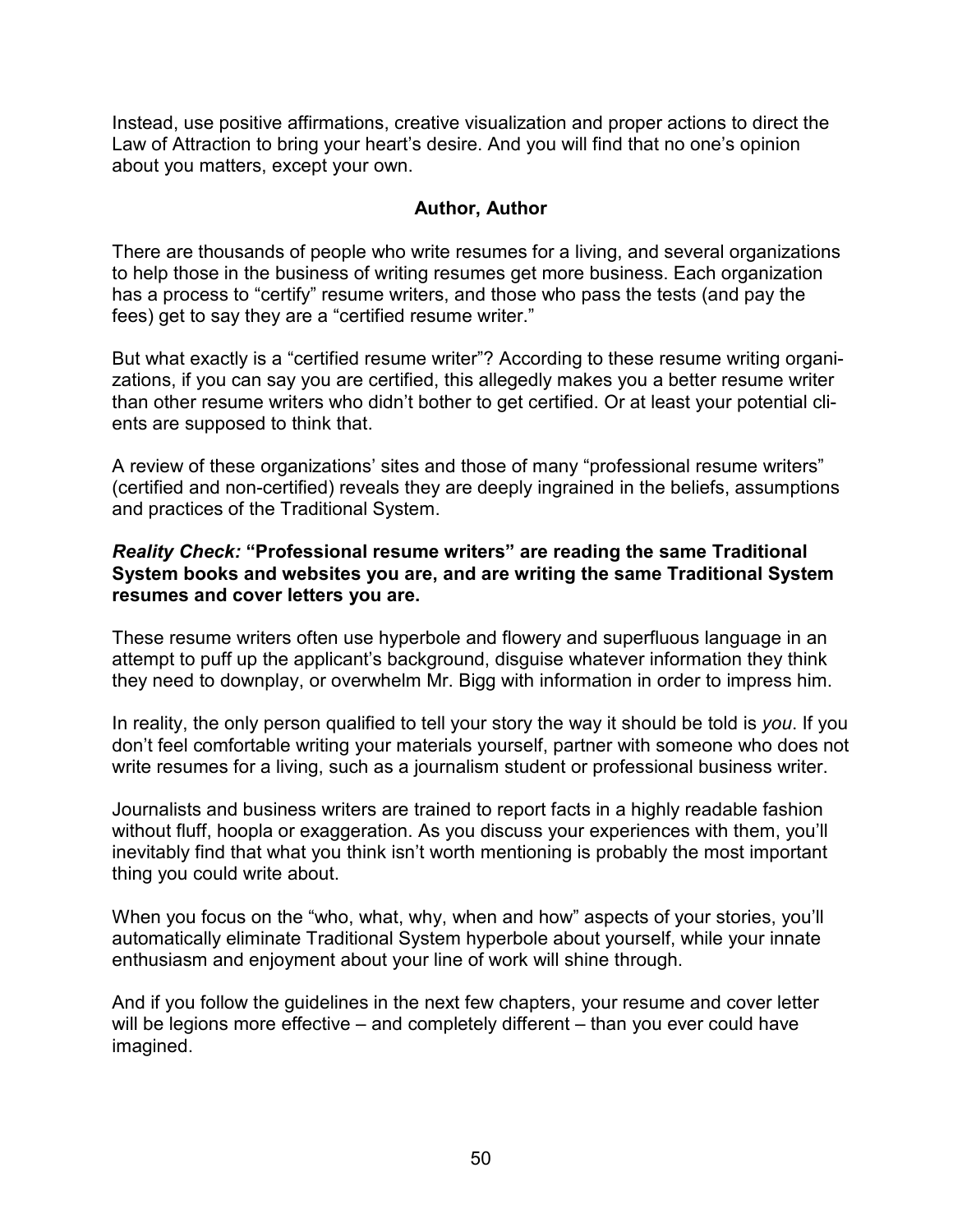# CHAPTER 6

# YOU, ONLY BETTER: PART 1

# "Whenever you are asked if you can do a job,

# tell 'em: 'Certainly I can!' Then get busy and

find out how to do it."

Theodore Roosevelt,

26<sup>th</sup> President of the United States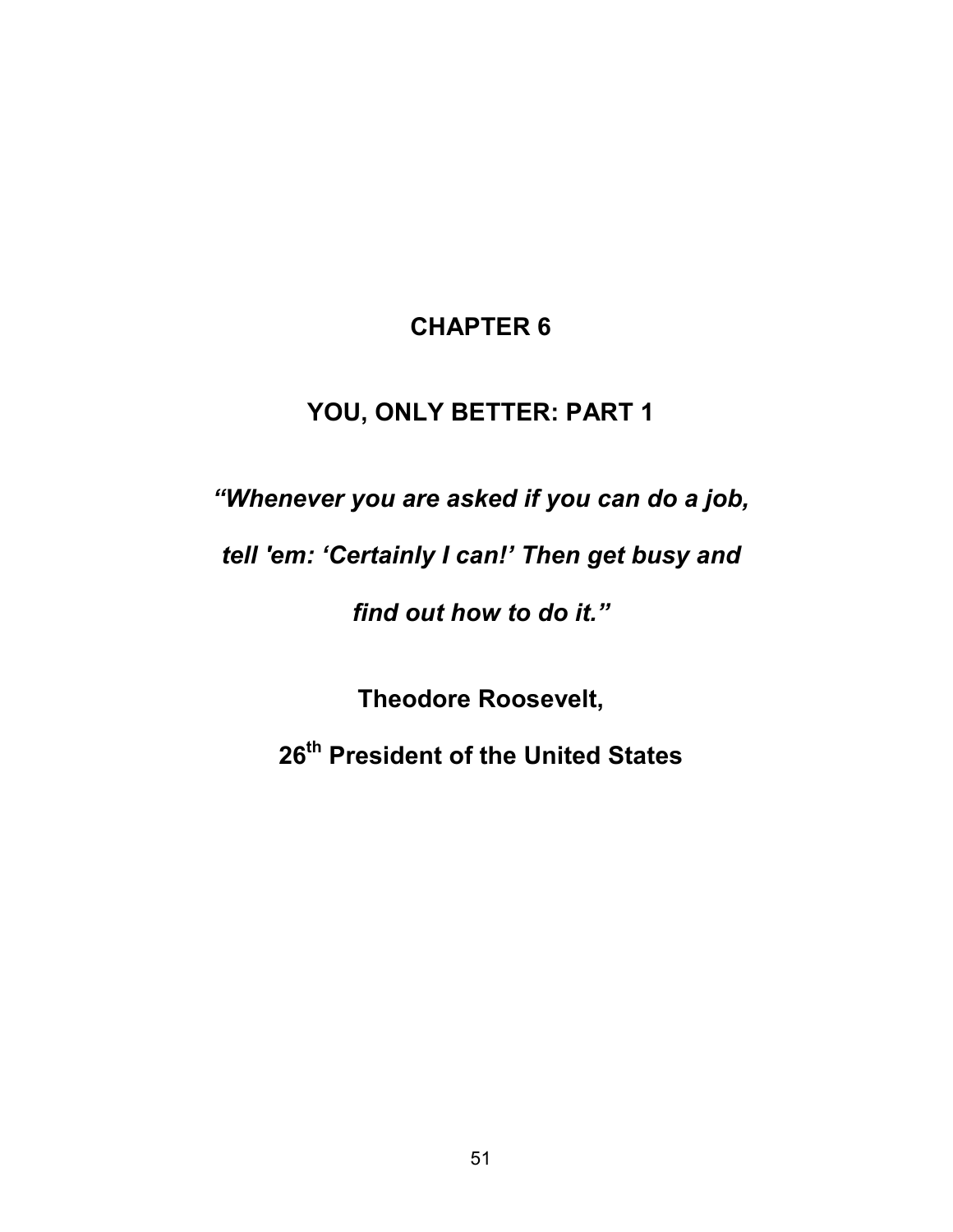# FOR THEIR EYES ONLY

"Writing is a socially acceptable form of schizophrenia." – E.L. Doctorow

As you begin to apply the Contrarian System, you'll not only understand why your Traditional System resume isn't working for you, but how it is probably working against you.

To start, there are only two Contrarian rules of resume writing:

#### Rule # 1: Write Your Resume from Mr. Bigg's Perspective

As he reads your resume, Mr. Bigg is thinking:

- Who are you?
- **What have you done?**
- **For whom have you done it?**
- **Why should I care?**

And you can believe "Why should I care?" is more important than everything else put together. Mr. Bigg may carry the title of CEO and run a multi-billion-dollar corporation, but he's still his kids' dad, his wife's husband and his mom's son.

Mr. Bigg was a kid himself once, and has a family, friends and hobbies, religious convictions, health issues, a cultural heritage, and his own peculiar quirks, interests and concerns inside and outside of work.

In fact, if you can get past all the corporate hoopla, you'll find he's just a regular guy. He has no "off" button; he is not a machine; in many ways, Mr. Bigg is just like you. He thinks, feels and responds to situations a lot like you do because you both are people, and people are predictable.

Like you, Mr. Bigg throws out junk mail, ignores anyone who tries to sell him something he's not interested in buying, and knows when he's being snowed. He makes decisions based on what he thinks combined with how he feels, and while he listens to the opinions of others, he makes his own decisions.

#### Reality Check: Mr. Bigg is the center of his own universe and has a life, and anything that makes his life better makes him feel good, something he very much likes to have happen.

Mr. Bigg is not interested in your accolades, accomplishments or action verbs, so telling him how wonderful you think you are will only backfire. He does not care about what you want; all he cares about is what he wants. And if you can help him get what he wants, he will help you get what you want.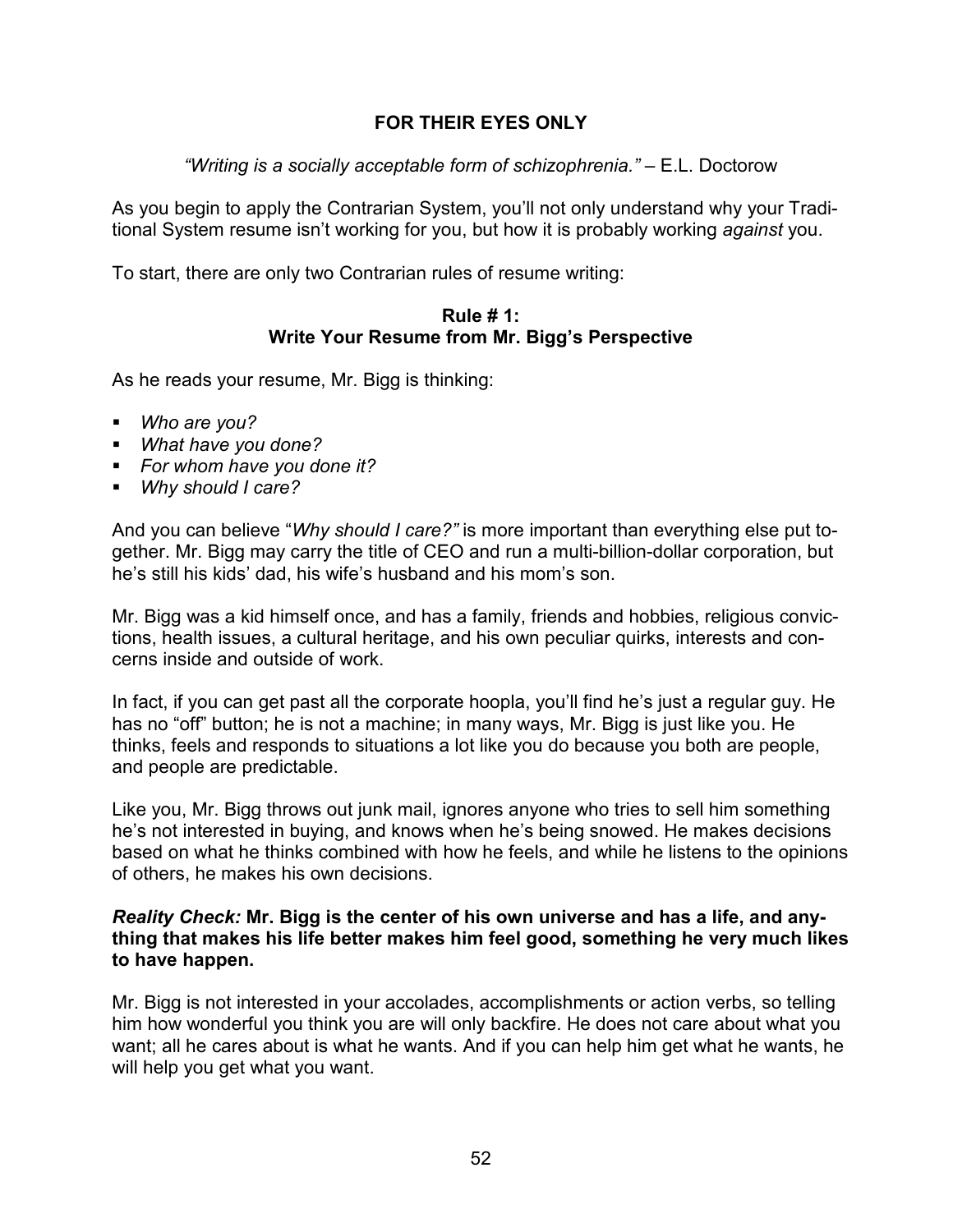#### Rule #2: Write in English, not "Resume-Speak"

Don't turn plain, simple English into incomprehensible gobbledygook! Traditional System resumes are notorious for using convoluted language when very simple words will do. Here's an excerpt from a senior level marketer's resume:

"Driver and champion of transformational programs – able to gain executive sponsorship, build internal support at all level and create cross-functional project teams that deliver exceptional results. Expert in aligning strategy with organizational vision and goals and interpreting the voice of the customer through enhanced insight and knowledge management."

Or this one from a technology manager:

"Record of focused, growth-oriented, strategic leadership that boosts profitability, speeds time to market, reverses poor financial performance, and drives progress for start-up, early-stage, high-growth and emerging technology companies.

"Strong executive-leadership competencies in all areas of the organization; talent for identifying strategy, communicating vision, developing tactical plans and motivating and empowering teams and individuals to achieve remarkable goals."

Or this one from a new college graduate:

"Consistently offer an energetic and enthusiastic approach to projects and assignments, as well as a thorough understanding of the importance of time management and personal organization. Proven ability to analyze consumer markets based on financial data, consumer trends, and company structure to effectively direct resources in order to gain market share."

Reality Check: You can make your resume inviting, simple to read and easy to understand by writing the way you talk in normal conversation.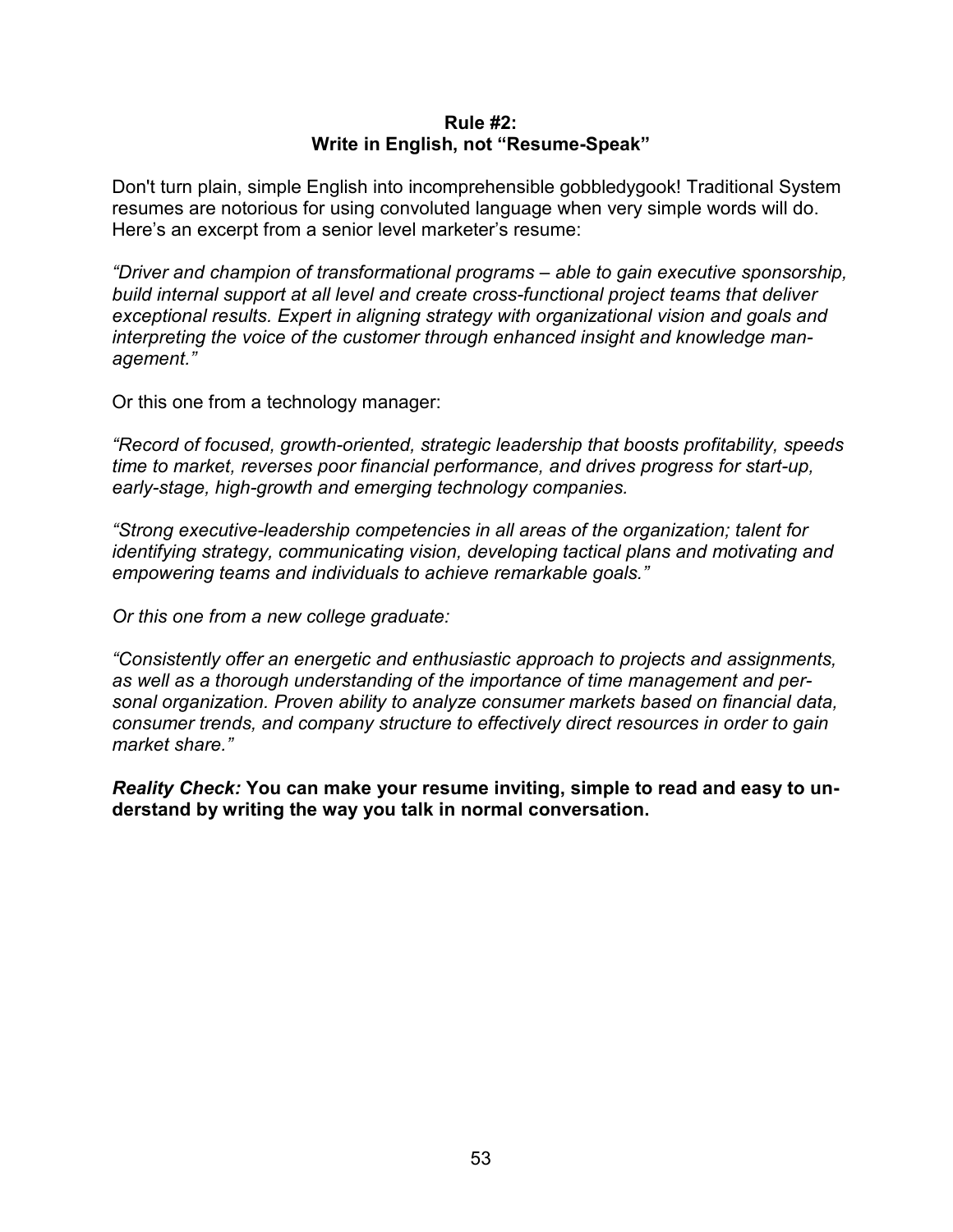# WHAT GOES IN YOUR RESUME

#### **Objective**

What you want

# **Experience**

What you've done and for whom

**Education** What you've learned and where

#### Other Information

Industry organizations you belong to, recognitions or honors you've earned, other information relevant to your objective

# What Stays Out Of Your Resume

Everything else!

The Traditional System is infused with numerous myths about resumes. Here are the big eight:

# Debunked Resume Myth #1: Your Resume Is Your Big Ticket To Getting Hired

The Traditional System is adamant that your resume has the sole purpose of getting you that all-important meeting because if you don't get the meeting, you'll never get hired.

#### Reality Check: The purpose of your resume and cover letter is to start a conversation with someone you think you might like to work with or for. A meeting may not be necessary for that to happen.

In the Traditional System, your resume is very complicated and your cover letter is very simple; it's usually just a transmittal device for your resume. In its most common form, the cover letter is a "son of resume" with a pitch for a meeting.

But in the Contrarian System, your resume is very simple; it's the cover letter that is complicated. It is not easy to write an effective cover letter because you have to write it as if you were Mr. Bigg and were reading it for the first time.

Although your cover letter is much more important than your resume, it will be easier for you to understand and apply Contrarian System concepts if you work on your resume first.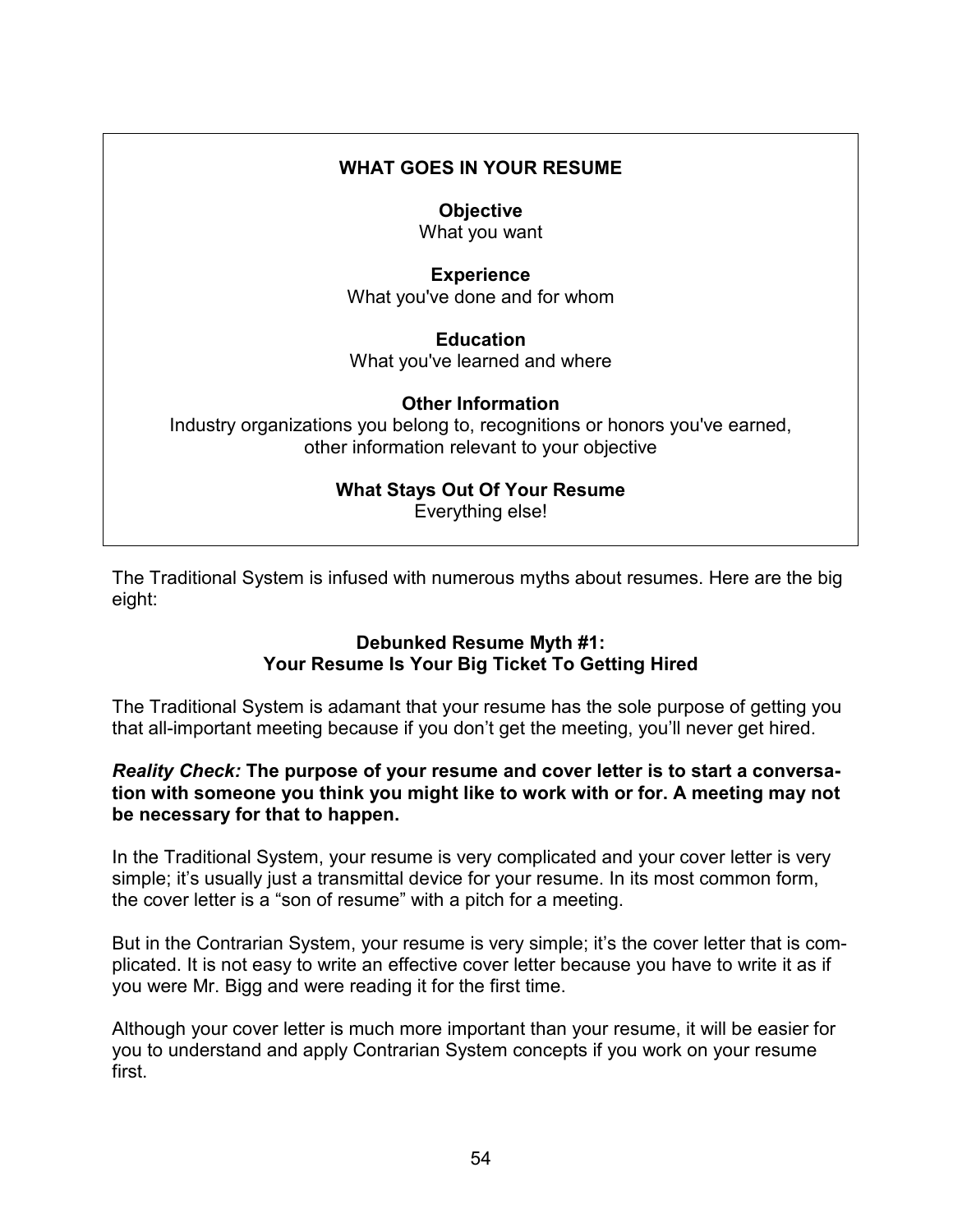#### Debunked Resume Myth #2: There is a "Perfect" Resume

Deep within the Traditional System is the belief that somewhere out there is a magic mixture of action verbs, keywords and layout which will fill an employer with desire to meet you. No one has ever found this elusive resume formula simply because it doesn't exist.

#### Reality Check: The only reason Mr. Bigg will want to know you is because he believes you may be able to help him solve a problem or fill a need he has.

Webster's Dictionary defines a resume as: "a short account of one's career and qualifications prepared typically by an applicant for a position."

The Traditional System says your resume is a professional autobiography detailing your job history, career moves, capabilities and accomplishments. It also serves as your advertisement because it tells your story, makes your pitch, and is "you" to the world.

# Reality Check: Your resume is a finely crafted sales tool, and you are the product it is representing.

# You're a Copywriter

Imagine you're breezing though the lawn and garden section of your local home improvement store when you see a brochure for a new kind of lawn mower. See that brochure in your mind and focus on the text. The copy is easy and pleasant to read, and gives you information on how to care for your lawn.

If you like what you're reading, chances are you're a do-it-yourselfer who likes lawn toys. A great deal of research about homeowners who do their own yard work went into the writing of that brochure, so it's no accident you can relate to it.

You haven't noticed it, but that brochure has given you just enough information to get you interested in that lawn mower: how it works, why it's different from other lawn mowers and why you should care about it.

But a lot has been intentionally left out, and you never realized it. You were not told how the mower was developed, or that its technology required years of work from teams of lawn mower developers, or how proud the company is of its new baby.

And what's also missing is the hype. If the brochure told you this was the best lawn mower on the planet, would transform your yard into a paradise or was the answer to your lawn mower prayers, you would instinctively not believe it, and throw the brochure away.

Instead, the brochure is a fast, easy, informative and enjoyable read, and when you're done, you'll probably want to take a closer look at that gleaming model on the showroom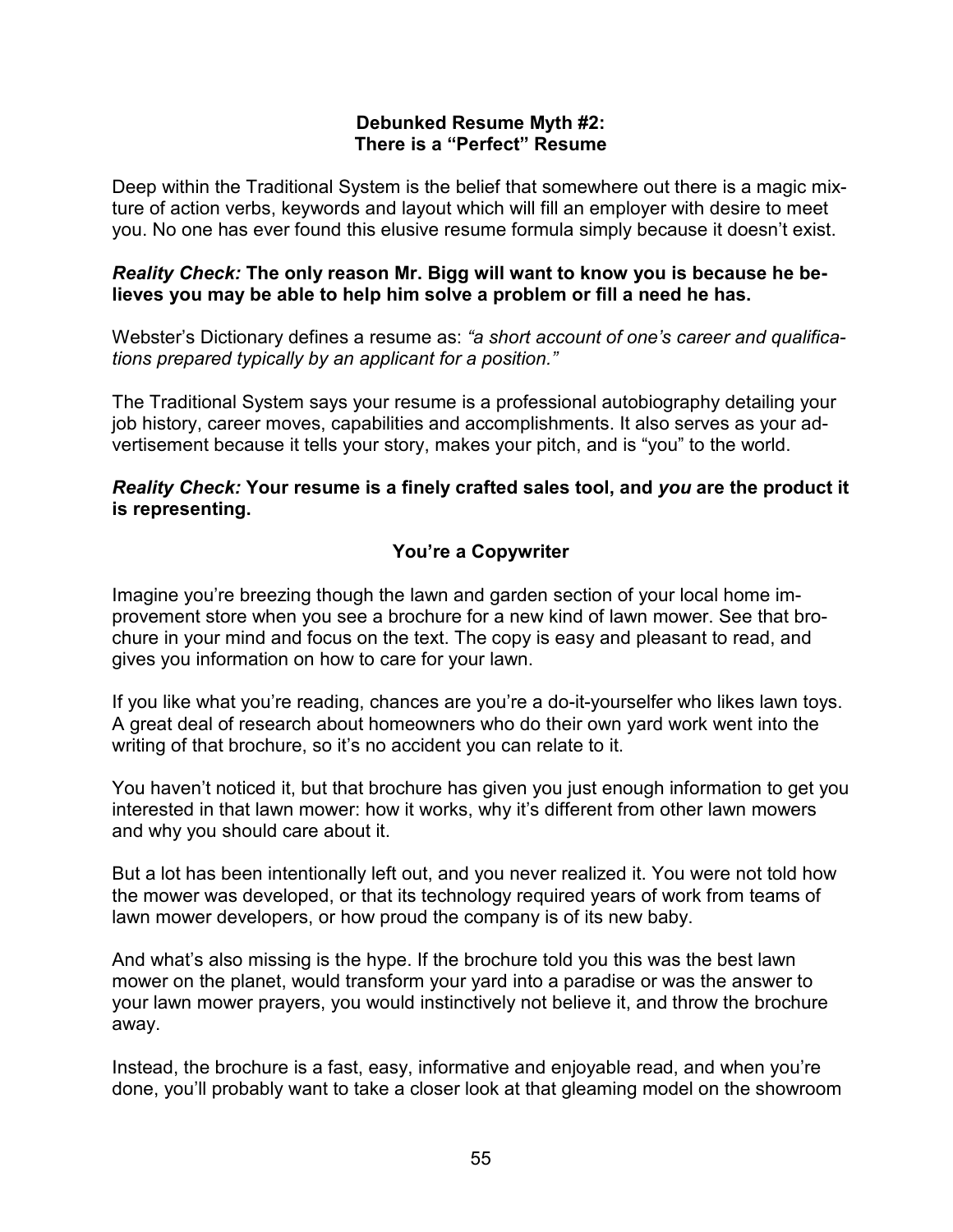floor. That brochure has moved you from neutral about buying that new lawn mower to being on the way to a "yes," and you never once felt you were being sold; you were buying.

Well, your resume is your brochure, written for Mr. Bigg in his language, giving him just enough information about what he is interested in to move him to the next step – meeting you.

### Reality Check: Your resume is an introduction to you with the intent that a relationship of some sort with Mr. Bigg will develop over time.

Your resume is an appetizer, a sampling, a taste of you as a professional; it is not a meal. Put too much information on your resume and you will give Mr. Bigg indigestion.

# Debunked Resume Myth #3: Rewriting is Unnecessary

Another myth of The Traditional System is once your resume has been written, it can never be changed; it can only be "updated" or "polished" with each job change. You must stop believing your resume is cast in stone forever and all time, regardless of how much work you have put into it or how much you have paid someone to write it for you.

### Reality Check: Your resume should be reviewed, revised and reworked as often as necessary so it accurately portrays you the way you want Mr. Bigg to see you, which is not necessarily the way you are. This is why your resume is a sales tool, and not an advertisement.

You may have heard the adage, "Dress for the job you want." Well, you can do precisely the same thing with your resume by projecting the image of the person you want to be. You can do this whether you're just starting out or are a seasoned veteran with many years of experience under your belt. Here's how I described my first job in commercial real estate:

"As a staff member of Mall Properties, Inc., I was involved in all phases of the firm's development activities – from project conception, land assemblage, financing and regulatory approvals, through construction, leasing and management.

"I assisted in the development and pre-leasing of a regional mall in Connecticut with major environmental issues, and the marketing of a luxury residential subdivision in Pennsylvania."

Sounds impressive, doesn't it? Read it again – what was my job? What did I do? Actually, I was just a secretary who typed, filed and answered the phone. For the two years I was with that firm, my sole "accomplishment" was reorganizing the company's filing system.

But you would never know that because I didn't see myself as a secretary; I saw myself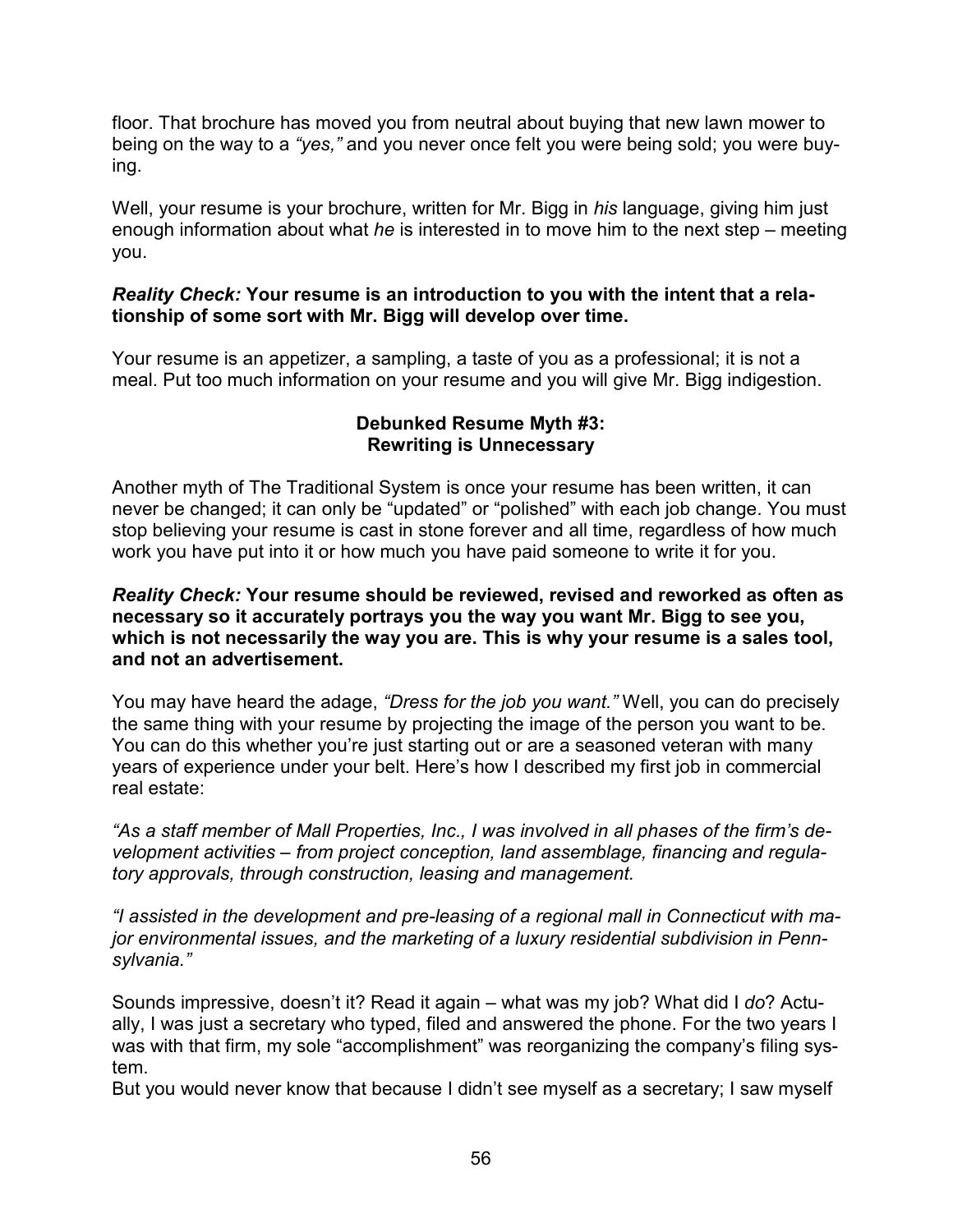as a junior professional in commercial real estate who worked on some nifty projects, which is how I wanted my future bosses to see me (See Chapter 8).

I didn't lie, stretch the truth or pretend to be something I wasn't. Everything I put on my résumé was absolutely accurate, truthful and provable:

- I was a staff member at Mall Properties.
- I was involved in all phases of the firm's development activities. As the secretary to the executive vice president of development, naturally, I would be.
- I did assist in the development and pre-leasing of a regional mall in Connecticut with major environmental issues, and the marketing of that subdivision. I considered typing, filing and answering the phone to be "assisting."

And I could discuss that regional mall and its environmental problems in depth because I read every piece of paper in every single file. It took months to go through the drafts of leases and correspondence about land negotiations, project financing, negotiations with the department stores and mall tenants.

There were legions of correspondence over the land use hassles with the Army Corps of Engineers, which conducted its inspection the day a hurricane hit the area and declared the development site to be federally-protected wetlands.

Meanwhile, the neighboring town had valid economic concerns the mall would decimate its struggling Main Street, so it was also battling the developer, who was determined to get this property built no matter what. In response, the developer hired a consultant to prepare an environmental impact statement about the project, whose findings were (no surprise) favorable to the developer.

As a result of this routine clerical chore, I got a priceless, front-line education in realworld commercial real estate development, an invaluable gift to an industry wannabe.

Rather than being an autobiographic work history, my resume was a sales tool that projected me the way I wanted to be seen – as a knowledgeable junior industry professional, not as a smart, ambitious secretary yearning to be on the other side of the keyboard. Throughout my 18 years in commercial real estate, no one ever doubted, questioned or inquired what I actually did at Mall Properties. It simply didn't matter.

# Debunked Resume Myth #4: You Don't Need an Objective

It's not just important to have an objective; it's absolutely critical you have one in order to get the job you want.

# Reality Check: Your objective is first on your resume because it's the most impor-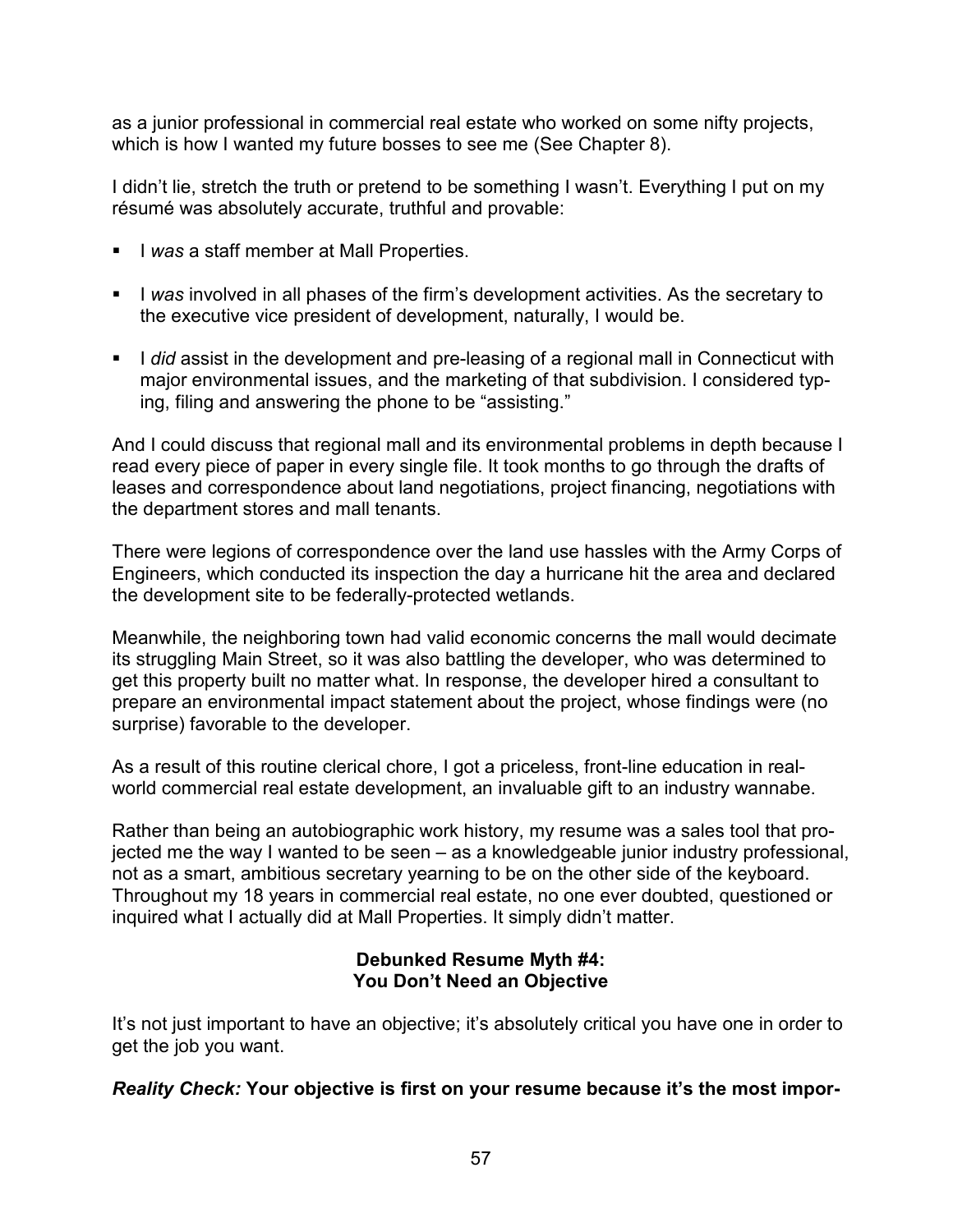#### tant thing there.

Your objective has two core functions:

- It serves as a unifying force for your resume -- put in everything and anything that relates to, fulfills or supports your objective, and leave out everything else.
- It states what you want and what you expect to receive. Without an objective, your resume defaults to being an autobiographical work history.

#### Are You Impressed Yet?

Some Traditional System pundits urge you to use a summary of qualifications instead of, or in addition to, your objective. The thinking is since you only have ten seconds to "wow 'em," you'd better do it big, loud and right up front.

One resume site defines a summary of qualifications as:

"…a short statement that highlights your abilities and facilitates the 'high-speed resume scanning' that human resources personnel have to do."

The proponents of summaries of qualifications say you need to make a fast, strong impression. Oh, you'll make a fast, strong impression all right, but not the one you want to make.

Let's say you're meeting someone for the first time and in order to impress you, they spend the whole time talking about themselves. Your instinctive response to this selfcentered individual is to decide to never intentionally be with them again.

#### Reality Check: Instead of opening doors, your summary of qualifications is putting a wall between you and Mr. Bigg. You are literally repelling him when you tell him how wonderful you think you are.

As you read the following summaries of qualifications, what you feel about these candidates is precisely what Mr. Bigg feels about you when you say much the same things about yourself:

- "A flexible, results-oriented team player with excellent communication, problemsolving, computer, leadership and organizational skills. A proven ability in ambiguous, multi-disciplined settings."
- "Experienced problem-solver with demonstrated ability to perform critical analysis and take responsibility for project success. Proven record of pro-active leadership and collaboration<sup>"</sup>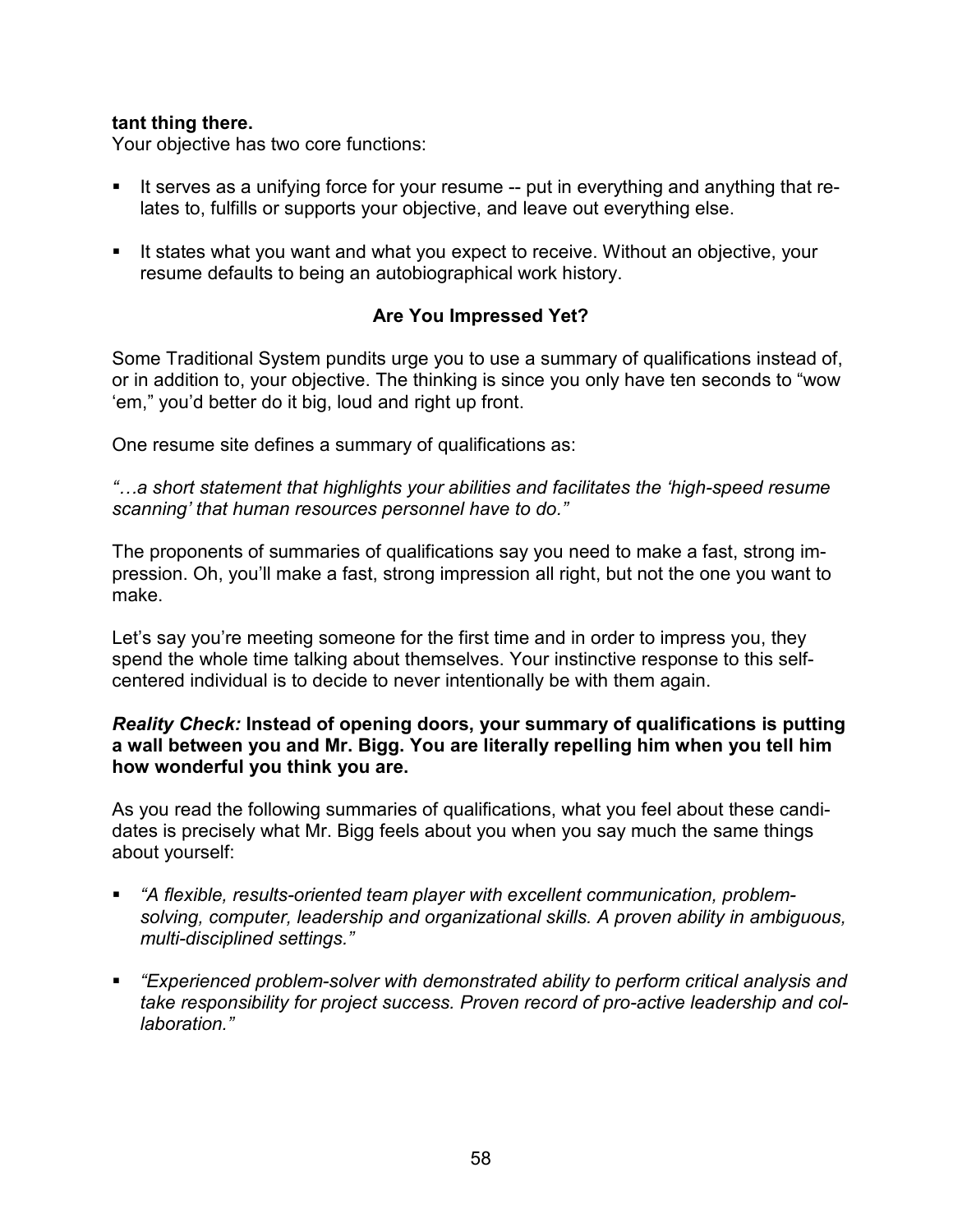- "Intricately seasoned manager and 'business connoisseur' with a polished history of utilizing word-of-mouth advertising for longevity, while incorporating diverse medias, unique marketing strategies and a no-questions-asked service department. "Pillar of the community and recipient of several awards – from area businesses and non-profit groups – throughout the state of Florida in recognition of the development and implementation of community and safety-conscious programs."
- "Achieved 'impossible' performance improvements in demanding industries by clearly communicating vision, instilling team culture, and igniting competitive drive."

Isn't it obvious these people are trying really hard to make an impression? Unfortunately, the only impression they're making is that they're full of themselves. If you were Mr. Bigg, would you want such a self-involved egotist on your team?

# I'm All Grown Up Now

The Traditional System advises you new graduates to use a personal profile in lieu of a summary, since you don't have many or any professional qualifications to boast or brag about. Instead, you're supposed to boast or brag about yourself:

- "Highly flexible, adaptable performer; adept at multi-tasking and thriving in a fastpaced environment while coordinating numerous time-sensitive projects. Exceptionally motivated self-starter and creative problem-solver who works hard and loves a challenge."
- "A high energy, self-motivated team player with accurate, professional nature, requires minimal supervision. Able to work under pressure, handle multiple demands, and set priorities. Excellent public speaking and communication skills."
- "Excellent organizer with solid planning and problem-solving skills. Self-starter who can work independently and handle multiple priorities and deadlines. A quick learner who can rapidly master all aspects of a job with limited training."
- "Outstanding technical skills, demonstrated by professional awards and peerreviewed publications for applied science work in combined chemistry/material science graduate program."
- "Genuine talent in building trust relationships, communicating across all age groups and levels of an organization. Excellent qualifications in leadership, customer relationship management and employee supervision and training.

"Record of new business development in unfamiliar industries. Sincere and empathetic, with a client-focused approach fostering trust and allegiance. Quickly climbs to leadership roles with ability to teach newcomers."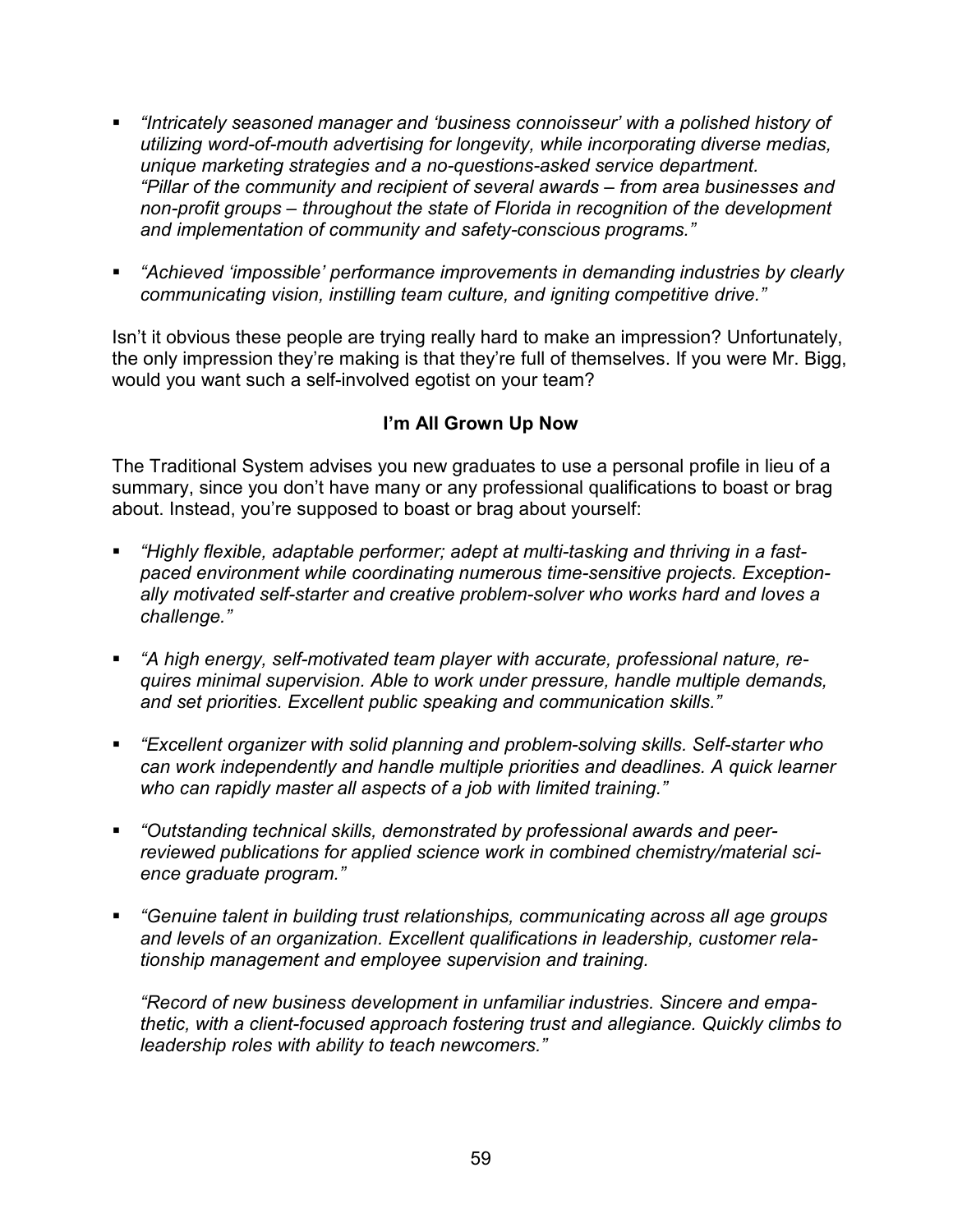Reality Check: If you are new to the workforce, you simply cannot fake real-world experience you lack, training and insight into the nuances of your industry you don't have, or a history of performance that doesn't exist.

It is highly unlikely that the 22-year college senior who wrote this Traditional System personal profile really is what he claims to be and can prove it:

"Motivated team player with demonstrated talent for deploying research and organizational skills toward analyzing, upgrading and streamlining complex marketing processes for improvement opportunities.

"A goal-driven achiever with strong organizational skills and an orientation to detail. Enthusiastic self-starter who can boost productivity, cut costs, foster efficiency and ensure profitability to an organization."

# Why Should You Hire Me?

But how can you get a good job to give you experience unless you've had experience? Here's how: you first get the skills that are in demand by companies and then you start at the bottom so you can learn the business from the ground up.

#### Reality Check: Mr. Bigg will expect you to start earning your pay from Day One, and he will hire you because of what you can do, not because of who you are.

In other words, you will be hired because you are already trained in the fundamentals of your work, not because you are trainable.

If you're a typical graduate in your early 20's, you probably have a vague notion of what the real world of working full time is like, even if you worked part time or did internships. For the real skinny about what you need for entry level – or any level – jobs in any profession, go to the U.S. Department of Labor's website at www.bls.gov.

Some entry level training programs for new college grads do exist at some companies, but they are few, far-between and usually limited to technical, engineering, business and sales positions or post-graduates with specialized experience.

Internships are great for experience and can give you insight into that profession so you can decide if it's for you or not. In the summer of my sophomore year, I was a reporter intern at Newsday in their Garden City editorial offices.

My formal journalism "training" at Newsday consisted of the day editor having me rewrite my first story nine times with such detailed instructions as "Tighten up the ending," and "Make the middle flow better." Oddly enough, I knew what he meant.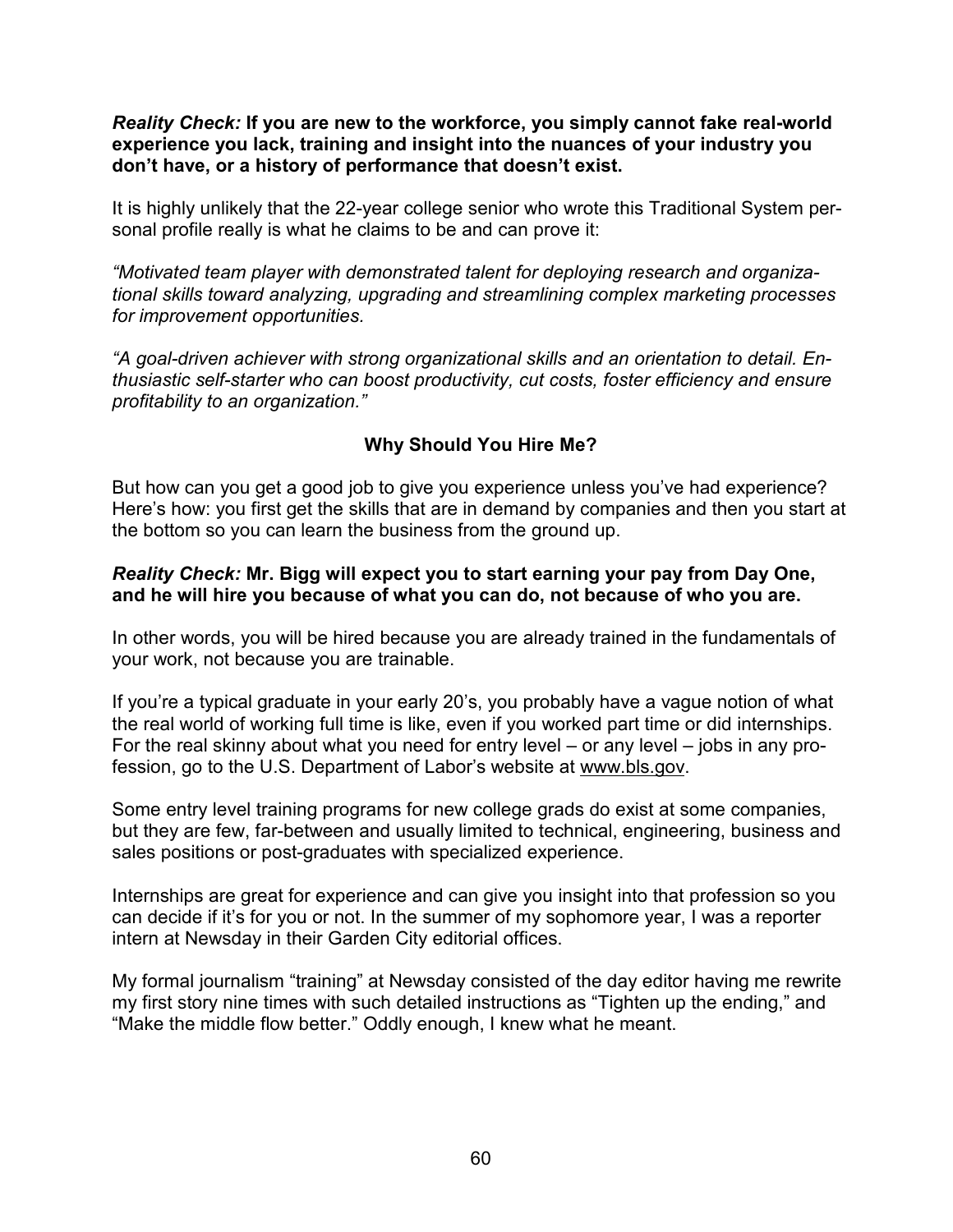I wrote numerous two-paragraph filler items and several by-line features, including a story about ducks dying at area ponds. "Give me a thousand words," my editor said. I did. I also wrote about a dozen obituaries a day.

It sounds gruesome, but by writing those obituaries, I learned very quickly the fundamentals of reporting: how to ask pertinent questions of those concerned, and pack information about the deceased's life into a short, easy to read news story – without fluff, judgment or emotion.

While reporting wasn't in my blood, I would later become a professional business writer using the same techniques to put together an article or press release as I did writing stories as an intern at Newsday.

If you have work-ready job skills companies need, getting those first few starter jobs will be a whole lot easier. If you don't have such job skills, you will probably have to take classes at a community college or trade school to supplement your degree.

And while you're in class, you can work at one of those just-over-broke jobs you didn't go to college for while you're learning the skills you didn't go to college for so you can get one of the jobs you went to college for.

New graduates, congratulations on getting your degree. Your education has just begun.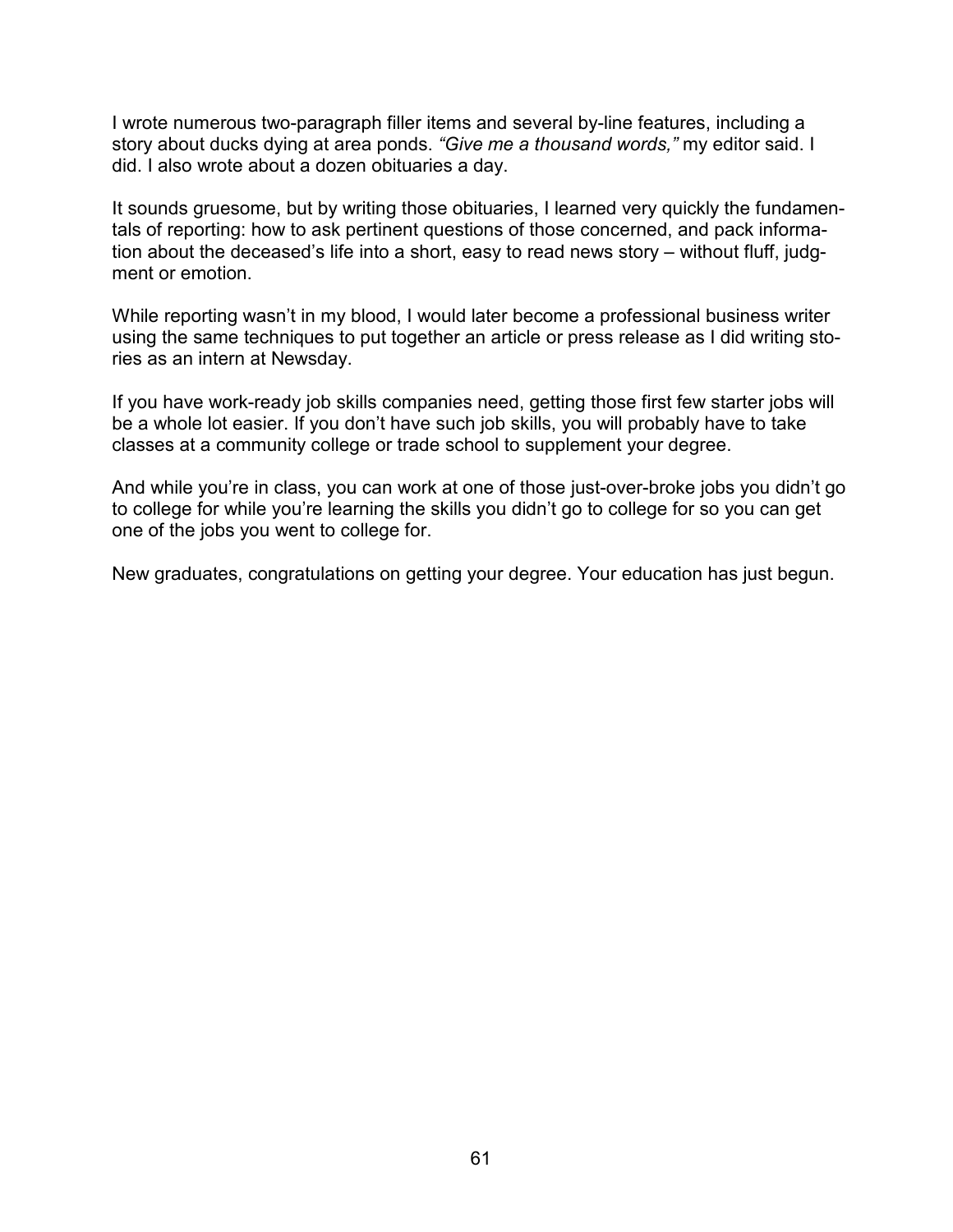# CHAPTER 7

# YOU, ONLY BETTER: PART 2

"I have missed more than 9,000 shots and lost almost 300 games in my career. On 26 occasions, I was entrusted with the game winning shot…and missed. I have failed over and over and over again in my life, and that's precisely why I succeed."

Michael Jordan, Basketball Player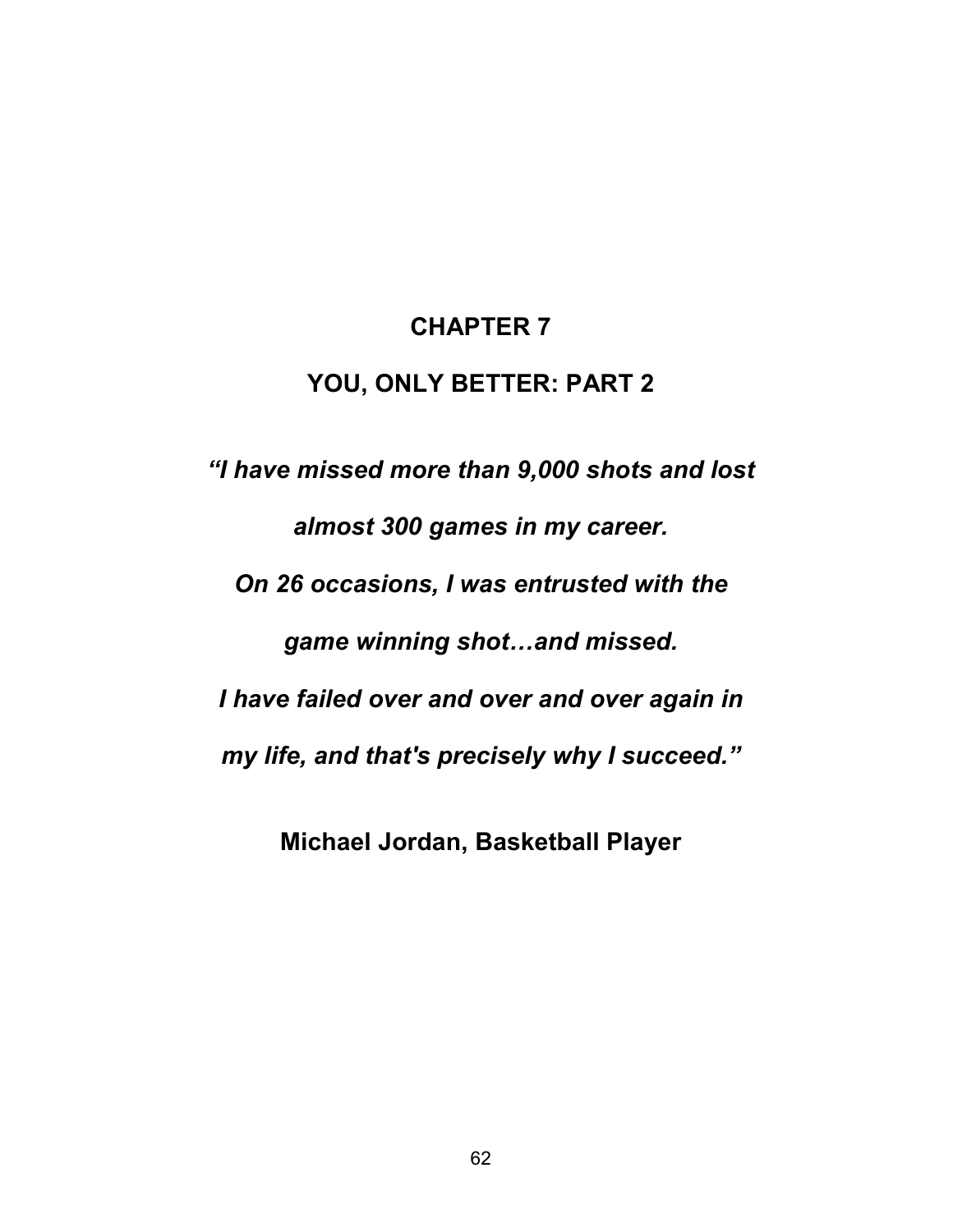# I AM…I SAID

"Even if you're on the right track, you'll get run over if you just sit there." – Will Rogers

### Debunked Resume Myth #5: Having an Objective Limits Your Options

Actually, having an objective broadens your options because it forces you to focus, and then you can identify opportunities you probably never would have thought of. Let's say you want to sell commercial air time for a local radio station. But you could also:

- Sell commercial air time for unaffiliated, independent radio stations to national advertisers through an agency.
- Sell regional or national airtime for a radio network.
- Sell national air time for a syndicator of pre-packaged radio programs.
- Sell air time for in-store radio programs.
- Sell air time for select programs on satellite radio.
- Sell program time for internet radio stations.
- Sell radio programs to airlines for their in-flight entertainment packages.

Just by focusing, you have identified eight ways to accomplish your objective of "Radio Advertising Sales," all of which have an abundance of opportunities.

# What Do You Want?

See if you can tell what kind of jobs these people want from their objectives, and notice how frequently the words "challenging" and "utilize" come up:

"To obtain a position with a company that encourages the improvement of self and others, and demands a working professional code of ethics from all."

"A career with a progressive organization that will utilize my education, skills, abilities and experience in an executive capacity, where I can effectively contribute to operations in any capacity that best matches my skills and experience."

"An entry-level position in an organization that will utilize educational and work experience, eventually leading to supervisory and managerial functions."

"Utilizing my experience and skills to develop a mutually beneficial work relationship and long-term affiliation with a reputable, stable, growth-oriented firm."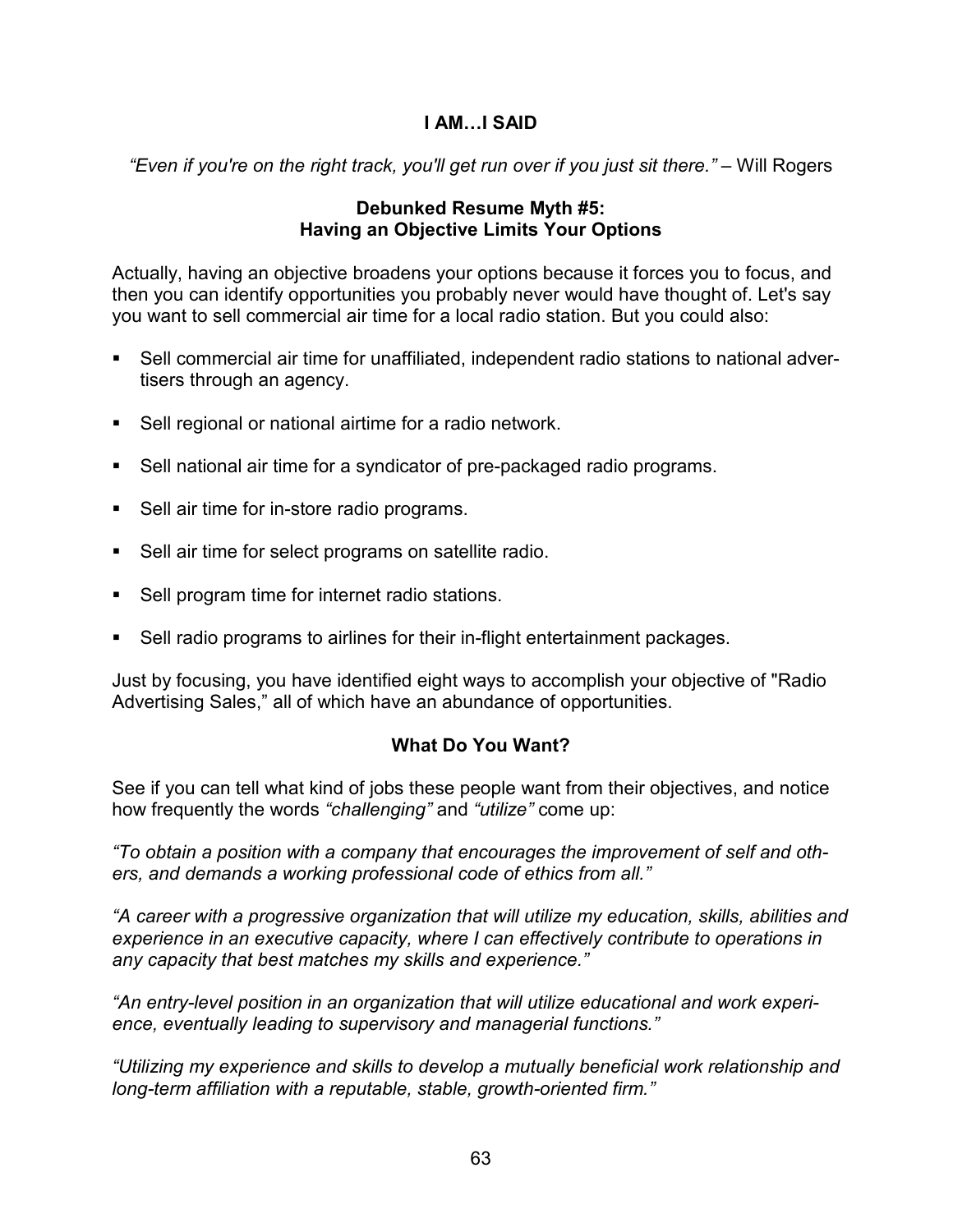"Seeking a position with an organization that follows a policy of recognition related to individual initiative and contribution. One that offers the opportunity to utilize a successful, creative and detail-oriented background to achieve the highest results."

"To secure full-time employment with an integrated, international corporation, and through my diversified experience, aptitudes and skills, augment its effectiveness, motivate peers, and be instrumental and inventive in cost reduction while improving overall product and/or service delivery."

Here's my translation for all these objectives:

"My objective is to get a job that pays well, allows me think and earn my money without working too hard, and won't disappear on me until and unless I'm ready to leave it."

But none of these objectives say: "This is what I expect to be doing to earn my paycheck."

The last thing Mr. Bigg wants is an employee who is vague, indecisive, passive or noncommittal. But that's precisely the impression you make when you don't have a short, targeted objective on your resume.

Remember, Mr. Bigg can't guess what you want, so don't assume he'll figure it out. His reaction to a resume that doesn't have an objective is, "Why should I bother reading this?"

Reality Check: If you don't know what kind of job you want, don't expect someone else to decide for you. A targeted objective tells the Law of Attraction exactly what to bring into your life, and the clearer you are what that is, the more readily you will receive it.

If you have a vague or obscure objective, you are actually telling the Universe, "I don't care what kind of job I get," or "I want something in broadcasting" and you can count on having receiving vague and obscure demonstrations.

You will find the only kind of work you are attracting is as a checker at Wal-Mart or sweeping the TV studio as part of the janitorial staff. Since you were not specific, the Law of Attraction had nothing much to work with, so you got exactly what you asked for.

Imagine what would have happened instead if you had said, "I want to be a buyer of home accessories at a leading department store" or "I want to be in operations at a top television station in Chicago."

Then as you pursued those positions, the Law of Attraction would make it easy to for you to fulfill your vision. Since the Law has no opinion, it's your choice how to use it.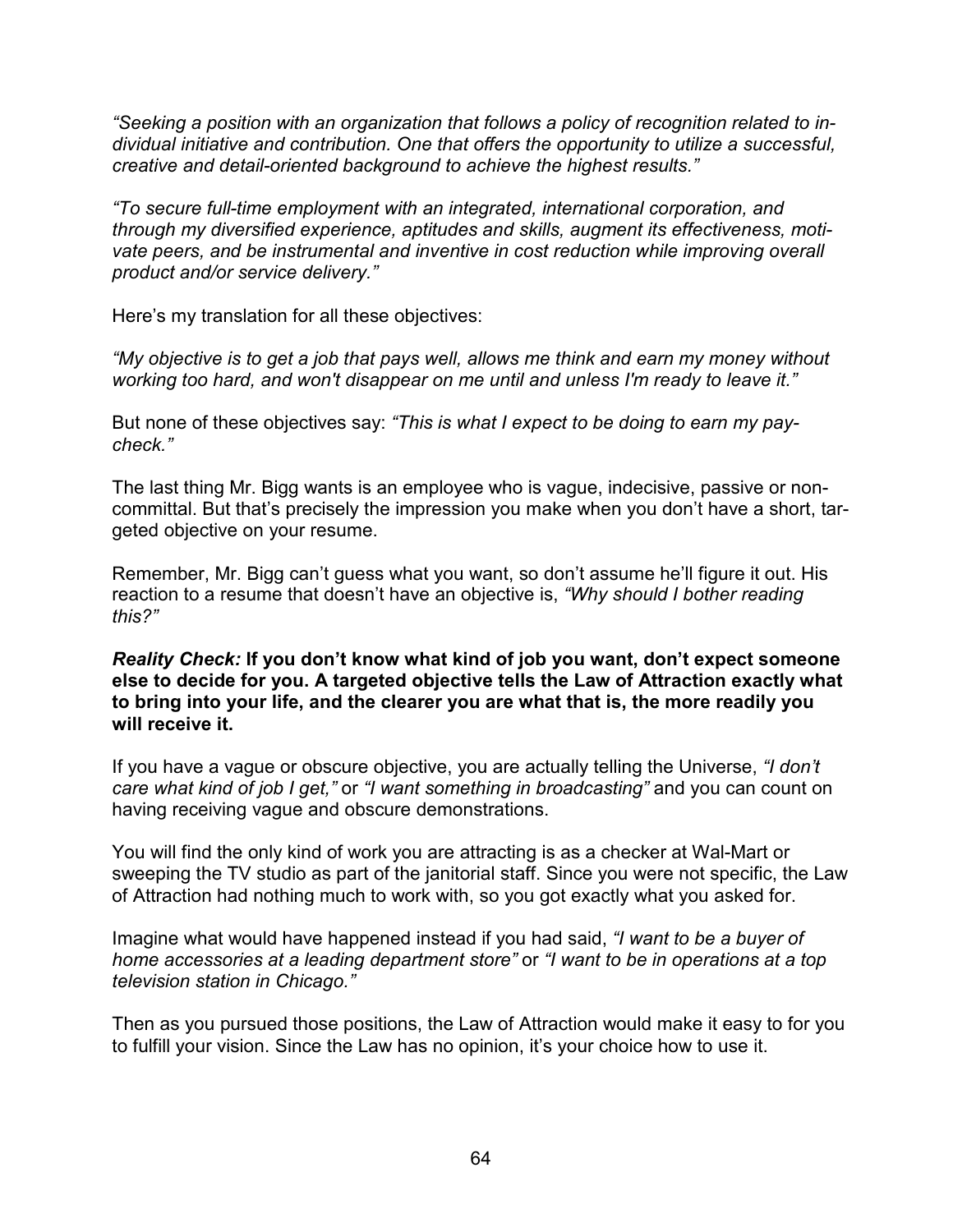# How Can I Be Sure?

There is something you love to do – it fascinates you, you can't wait to do it, you lose sense of time while you're doing it, and you consider doing it a treat you give yourself. It may be a hobby you've nurtured or a talent you never thought you could get paid to do.

#### Reality Check: There is almost always a way to combine what you know how to do with what you love to do and make a living at it.

For a few minutes, just go back to being a kid and indulge in some good, old-fashioned pretending when…

- You could do anything, be anyone and have everything.
- You were happy, loved, wanted, famous, talented, rich, popular, successful, etc., if only in your imagination.
- You could create your own world that was just right for you where no one could tell you that you were wrong, and their opinion didn't matter anyway.

Now, see yourself in your dream job. Where are you physically? Are you behind a desk in an office building or an office at home? Are you in the field traveling on the way to a meeting with clients, or in the shop working with tools? What kind of position do you have? Are you with groups of people or are you by yourself? What are you wearing – a suit, casual clothes, jeans or a uniform?

Forget reality: forget job titles, forget companies, and forget industry trends. Forget the economy, forget the headlines and forget whether or not you think it's even possible. Just pretend you already have that job; doesn't it feel great? The Law of Attraction will use that feeling to create experiences that will mirror that feeling back at you.

#### Reality Check: Visualizations – combined with positive, empowering affirmations – are your two most effective tools to draw your dream job or anything else you desire into your life.

This why you first must "be" before you can "have" and why your emotions are a key component to getting that great job. If you wallow in negative emotions, you will get negative experiences that will reinforce those negative emotions.

# Get to the Point

Once you have this vision of your dream job, write it down in exact detail so you can recreate the feeling of already having it whenever you begin to doubt or lose focus. Then boil this vision down to six words or less; the result is your objective which should be specific, but general enough to leave your options open, such as: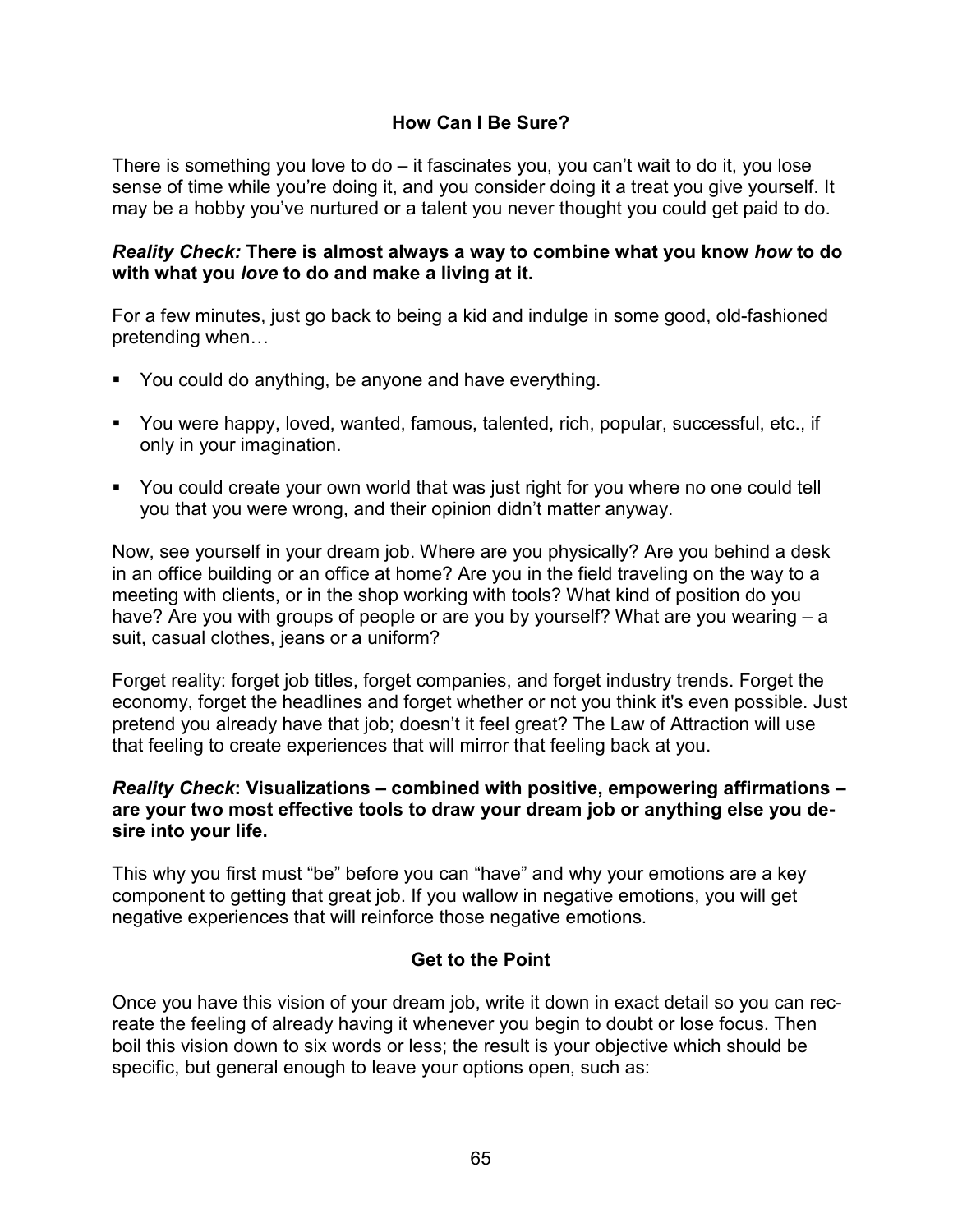Consumer Goods Marketing or Public Relations Investment Portfolio Research and Analysis Regional Bank Management Commercial Real Estate Appraisal and Analysis Employee Safety Coordination High School Administration Entertainment Law Paralegal Construction Engineering Software Programming and Development

# Objectives Before/After

To effectively use my analytical skills in wastewater management to improve an employer's environmental operations. Wastewater Analysis & Treatment

Accomplished administrator seeking to leverage an extensive background in personnel management, recruitment, employee relations and benefits administration in an entrylevel human resources position. Corporate Human Resource Management and Administration

To apply the management-level supply chain and logistics skills gained during the last five years in a national retail organization to a director-level role in a consumer products organization.

Supply Chain/Logistics Consulting

A position in the health field using experience in organizing groups, clarifying ideas and problems, making public addresses, and writing reports and newsletters. Healthcare Marketing and Business Development

A position as an assistant to the curator of collections in a museum of art and/or natural history.

Assistant Curator

To obtain a meaningful and challenging position that enables me to learn the accounting field and allows for advancement. Junior Accountant

To contribute strong technical skills and experience in a junior systems analyst capacity. System Analyst

To obtain a position in manufacturing operations and development utilizing acquired knowledge and collective experience. Manufacturing Operations and Development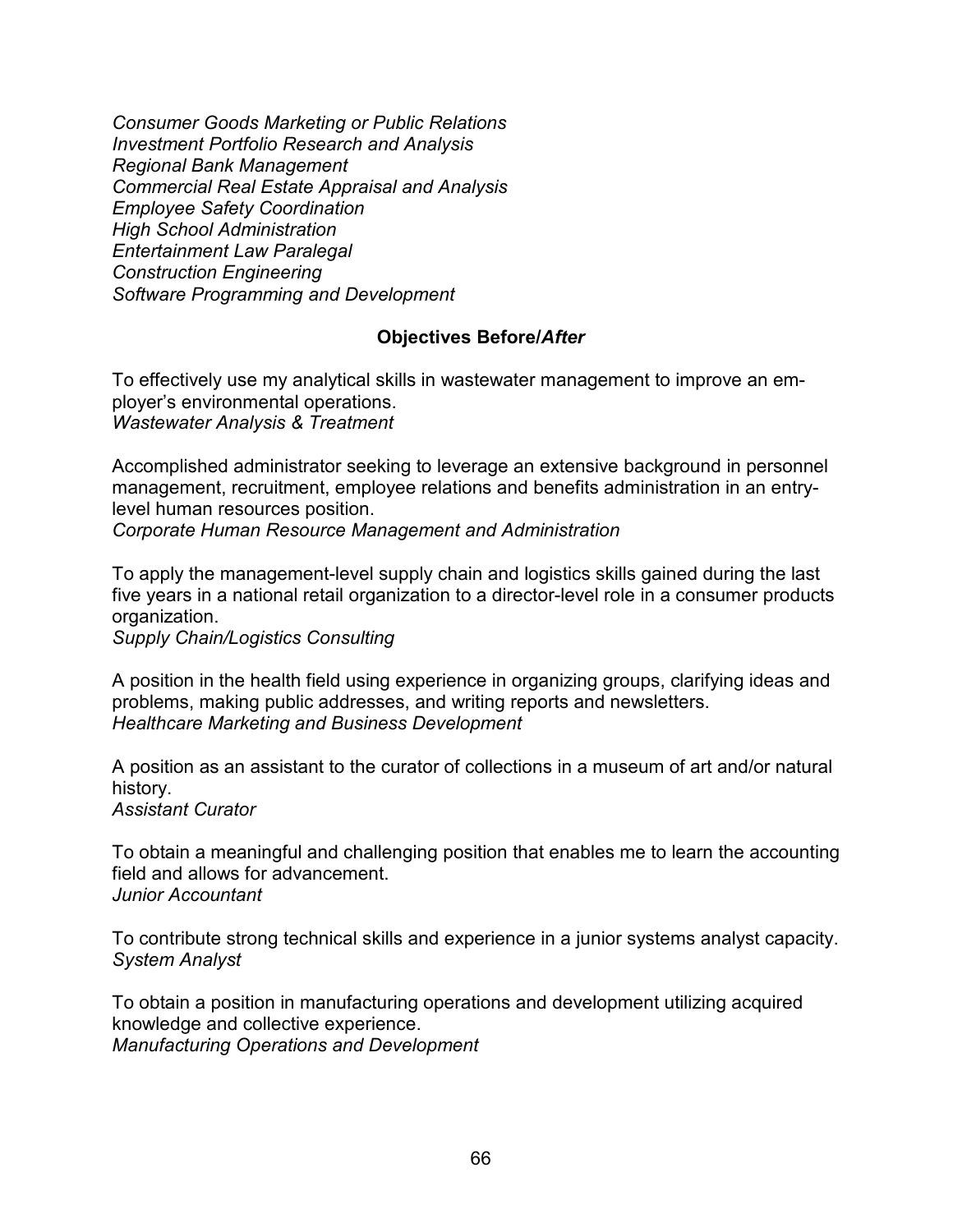#### Debunked Resume Myth #6: Job Descriptions Say It All

Under "Experience," put in any and all experiences that relate to, fulfill or support your objective. These could be paid jobs, class projects, freelance assignments, term papers, internships, work/study programs or volunteer work.

#### Reality Check: Your experiences should be no more than ten years old and be written to show how you, the group you worked with or the company you worked for, solved a problem.

The reason you only go back ten years has nothing to do with your age; it's because things have probably changed so much in your industry that anything past ten years is ancient history.

The Traditional System says to state your duties, responsibilities and achievements for each job. Here's how a senior trainer with a large medical center described her job:

- Conduct approximately 15 days of training per month on a wide variety of management topics.
- **Designed a one-day communication training program which received an organiza**tional award.
- **Consult with and/or coach approximately ten managers and supervisors monthly.**
- **Provide train-the-trainer sessions for 60 trainers annually.**

A former real estate reporter for the Wall Street Journal wrote:

- **Responsible for national real estate beat.**
- **Cover New York real estate and economic development.**
- **Write real estate column, news and feature stories.**
- Work under daily deadlines.
- **Generate story ideas.**

A public relations director for the US division of an international commercial real estate company said this about her job:

- In charge of all press relations and advertising nationwide.
- **Organize interviews between executives and journalists.**
- Write and/or edit feature stories by our principals for inclusion in trade publications.
- **Pitch stories to key editors of print and electronic media.**
- **Work closely with publications that sponsor roundtables and/or conferences.**
- Devise PR/advertising strategies with executives to support new business efforts.

A technical editor described his job this way:

**Edited technical handbooks for a \$170 million contract and coordinated the entire**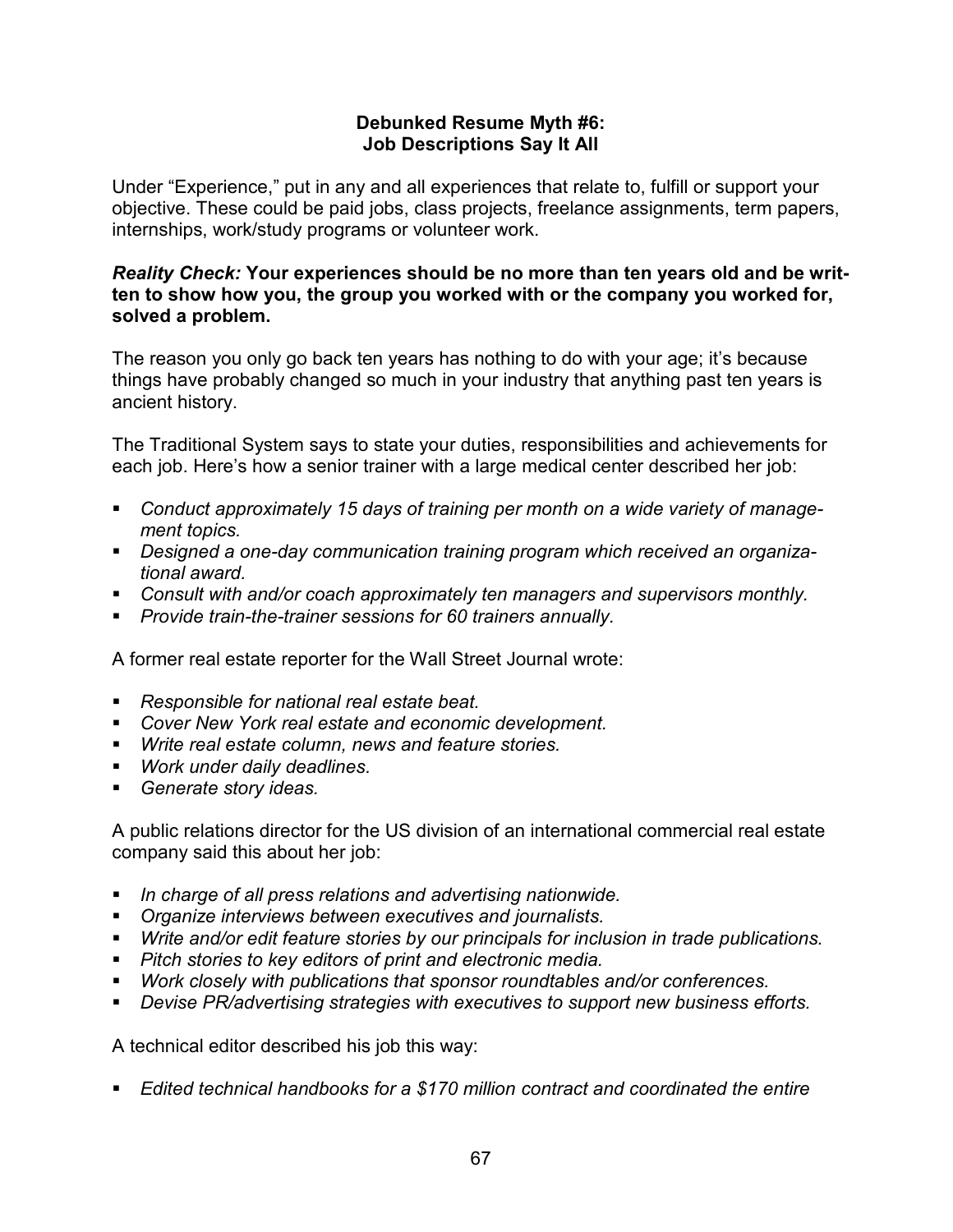handbook production process.

- **Oversaw writers and illustrators.**
- **Worked with computer-aided drawings.**

A new graduate said this about an engineering internship:

Assisted in experimental and literature research, prepared figures and data for technical papers and computed engineering calculations.

Another recent grad was an assistant instructor of rhetoric and composition and described her internship like this:

Evaluated an average of 75 student essays per semester, making comments intended to strengthen students' understanding of structure, argumentation, organization, coherence, flow, grammar and mechanics. Designed and delivered lectures, seminars and group exercises reinforcing these skills in an interactive, student-centered format using computerbased delivery methods.

#### Reality Check: Traditional System job descriptions are descriptions of jobs; they are lists of the tasks or functions and responsibilities expected and/or required of anyone who holds that position.

Salespeople sell, teachers teach, managers manage, accountants do accounting, computer programmers program computers, writers write – this is what people in those jobs are supposed to do, so no description of these functions is necessary.

A corporate trainer trains employees, develops training programs and consults with staff, managers and executives on training issues because providing training is what trainers do.

A real estate reporter for a national newspaper has a national beat and generates columns, stories and features under deadline about real estate and economic development. That's why she's a real estate reporter for a national newspaper.

An in-house public relations person handles press relations, arranges interviews, writes and edits company press material and supervises a company's promotional efforts. That's what an in-house PR person does.

Technical editors edit technical handbooks, work with writers and illustrators, and know how to use a variety of computer drawing applications; that's why they're technical editors.

Interns are supposed to assist with whatever their superiors are working on, so it's no surprise an engineering intern would prepare figures and data for technical papers, and compute engineering calculations.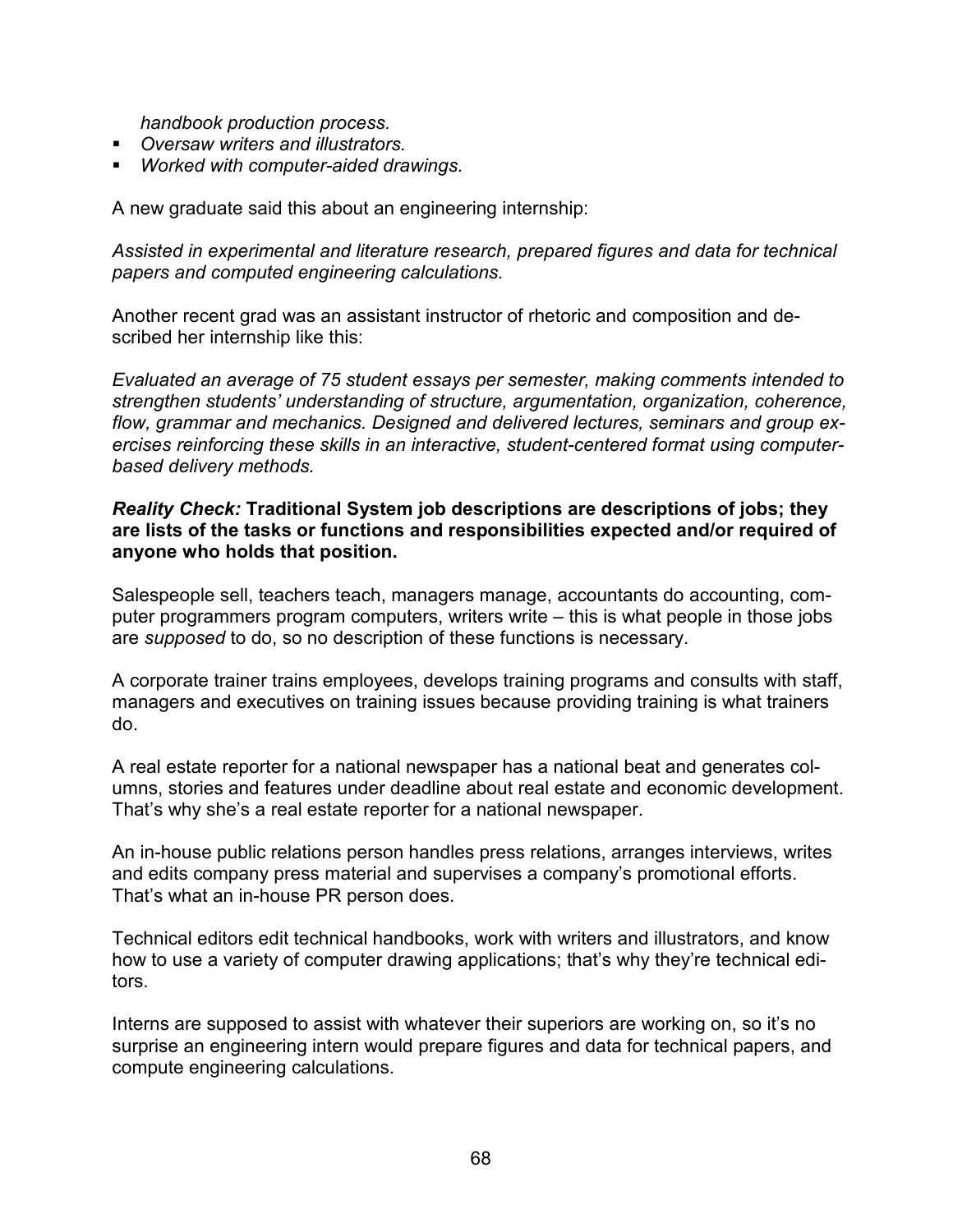Grading papers and teaching classes are part of a teacher's job, so an assistant instructor is expected to assist with these things.

#### Reality Check: Mr. Bigg is not interested in what you did on your job; the only thing he wants to know is what you did with your job.

Instead of giving a litany of your responsibilities or a lifeless listing of your achievements, first put things in context by briefly describing the company you worked for, like this: Big Boomer Company, New York, (Worldwide distributor of automobile accessories).

Chances are Mr. Bigg won't know who your previous employers were, especially if you're from out of town, are changing industries, or have worked for small or unknown companies or those that no longer exist.

Then, give one or two outstanding examples of a problem and how you, or the group you worked with or the company you worked for, solved that problem.

The trainer should have discussed some of the programs she developed and explained what they involved, why she needed to develop them and how they benefited the hospital. The reporter could have discussed some of the more interesting stories she covered, investigative projects she was involved with and the people and properties she wrote about.

The engineering intern could have discussed the project he worked on – what it was for, how it worked and whether the program fulfilled its objectives. The assistant instructor might have discussed a challenging assignment or student, or what was different or unique about the curriculum she taught and/or helped develop.

#### Reality Check: To project yourself as a professional, downplay your individual role and describe the project and/or situation that your group, department or company was involved with.

You can bask in the reflected glory of the group because you were one of them and you can legitimately share the credit for its work, regardless of what or how much you actually did.

# Why Did You Do That?

Because Mr. Bigg already has a pretty good idea of what you do or did day-to-day just from your title, he really doesn't care or want to know about the minutiae of your job. Mr. Bigg has a broad view of his department or company, and he will expect you to have one as well, so think about the following questions as you write your success stories:

- **What was going on in the company at the time?**
- **What was the problem or situation?**
- How did it affect your department, company or client?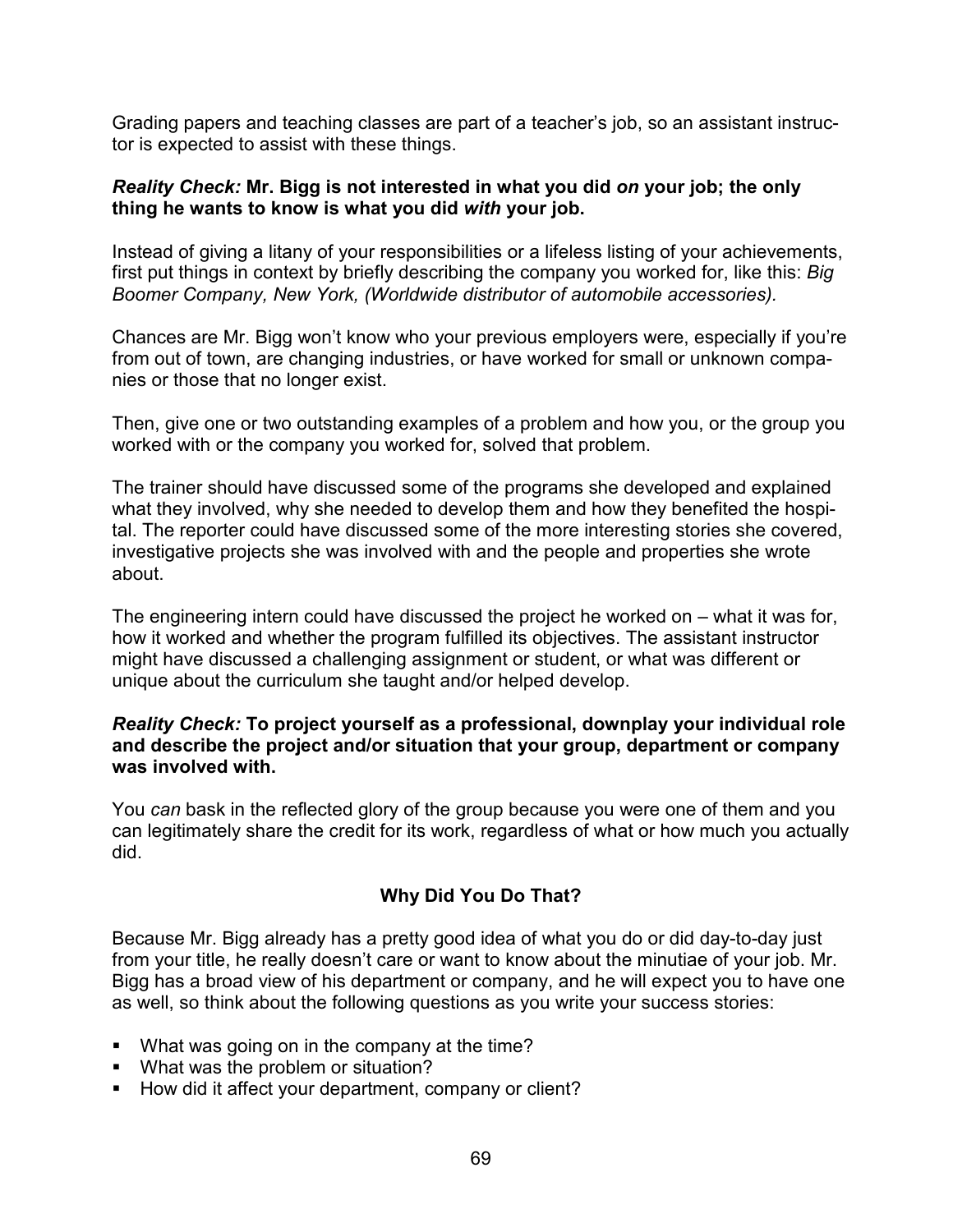- How was the situation addressed?
- Who else was involved in handling the situation?
- What happened as a result of what was done?

Here's what an accountant said about her job:

Managed three sets of books, worked directly with the Controller to oversee 12 divisions for a firm with annual revenues in excess of \$125 million.

Accountants manage books and work directly with a controller to oversee a company's financial health. Since this is what accountants do during the normal part of their work, providing this information is redundant and unnecessary.

What this accountant failed to mention, but is of great interest to controllers at other companies, is that her employer had recently been acquired by an international conglomerate.

By taking a larger view of the situation and writing from Mr. Bigg's perspective, this accountant's story is totally different, while being completely accurate and truthful:

As the result of a takeover by an international conglomerate, the company restructured its operations from 17 divisions down to 12 in a period of six months, while maintaining annual revenues in excess of \$125 million.

As part of the Corporate Finance team, my work included managing three sets of books while working with the Controller to ensure a smooth, seamless conversion to the new owners' reporting systems.

Before, she was just crunching numbers like any accountant. But now, Mr. Bigg knows she can perform superbly under duress, while effectively handling difficult situations as part of a management team without losing her cool. And she never once blew her own horn.

Here's what a distribution manager said about his work:

Designed an employee productivity improvement incentive program resulting in a 28% increase in productivity. Developed a seasonal staffing program eliminating the need for temporary labor which resulted in a \$500,000 savings.

The unanswered questions here are why the employee productivity improvement incentive program was needed in the first place and what the program entailed. Chances are Mr. Bigg has similar productivity issues, and would be very interested in knowing more about this situation. Here's the fuller story:

Although our sales were up, profits were down, so management imposed a hiring freeze across the board. This hit distribution very hard because our turnover is traditionally high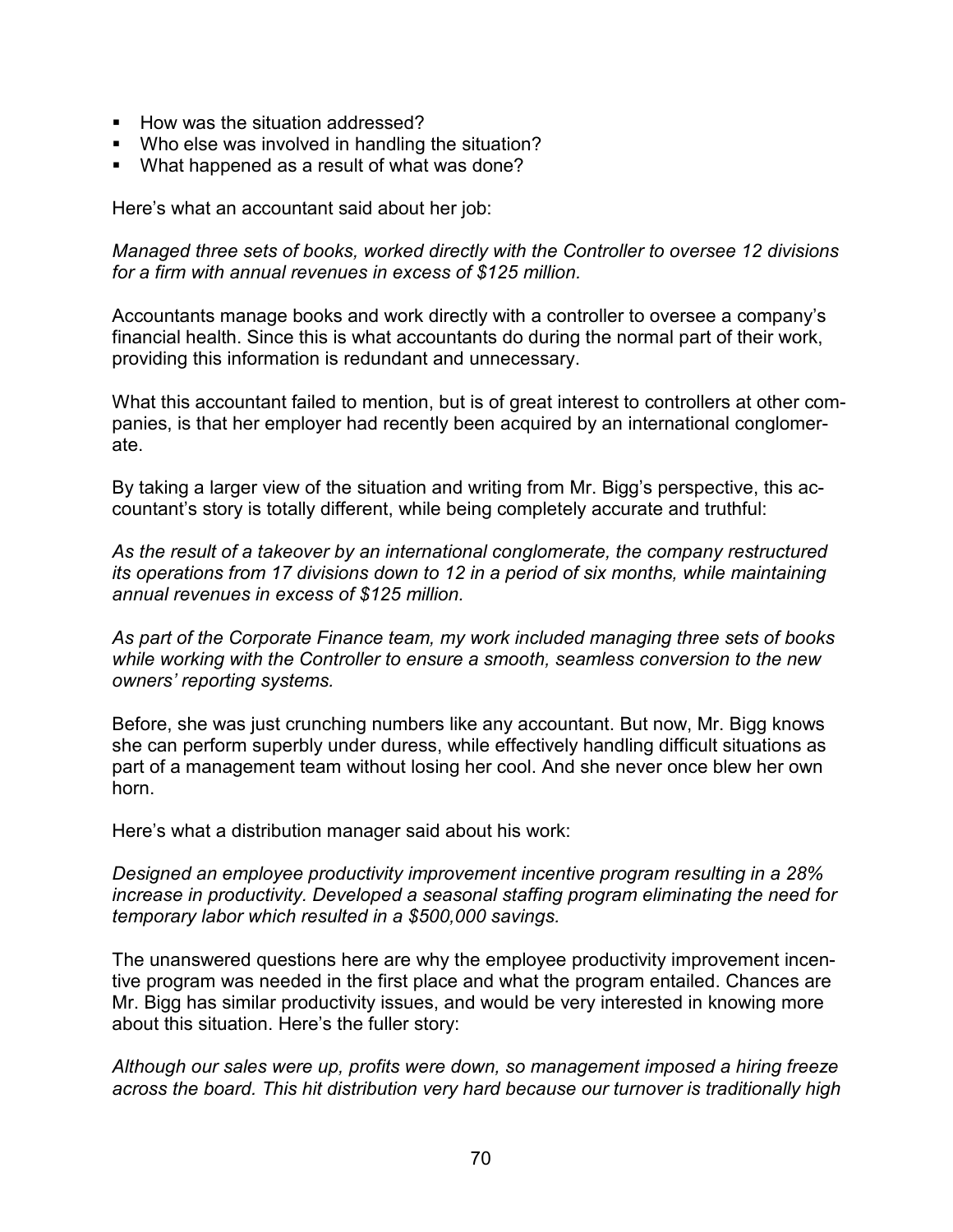due the seasonal nature of the work, resulting in a large demand for temporary labor.

To address this situation, we developed a productivity improvement program exclusively for distribution. Our employees earned bonus pay, additional paid time off or tuition reimbursement, and they loved it.

The result was productivity rose 28% in six months at a nominal cost, and we totally eliminated the need for temporary labor, saving the company more than \$500,000 a year.

# Modesty Becomes You

Unless you worked completely independently as a one-person operation, you can't take all the credit for what happened. And if you want to be in management, the credit should rightly go to your employees and associates, especially the junior level ones, who probably did the lion's share of the work anyway.

#### Reality Check: If you want Mr. Bigg to think highly of you, minimize your own importance in your success stories and give the credit to other individuals, the group or the company.

Notice how the distribution manager shares the credit for the successful incentive program with his colleagues: "we developed," "our employees," "we totally eliminated." By using "we" and "our" instead of "I" and "my," this manager intentionally downplays his role, proving he is the captain of a winning team and is the kind of leader people want to follow without needing to boast or brag to make himself look important.

To jazz up your success stories, use numbers as much as possible to quantify things like dollars saved, sales made, goals met, reading scores raised, etc., but make sure you explain the numbers in the context of your stories.

Saying you "increased productivity 28% in six months" means nothing unless you explain what the situation was and how that end result was accomplished.

Reality Check: Forget about buzz words, action verbs, power phrases and keywords. Just use plain, simple, everyday, ordinary, conversational English. The key is to pretend you are writing a letter to your mother who is not quite sure what you do for a living.

You know Mom will want to know:

What happened? Who else was involved? Why was it important that you did that? What happened when you did that?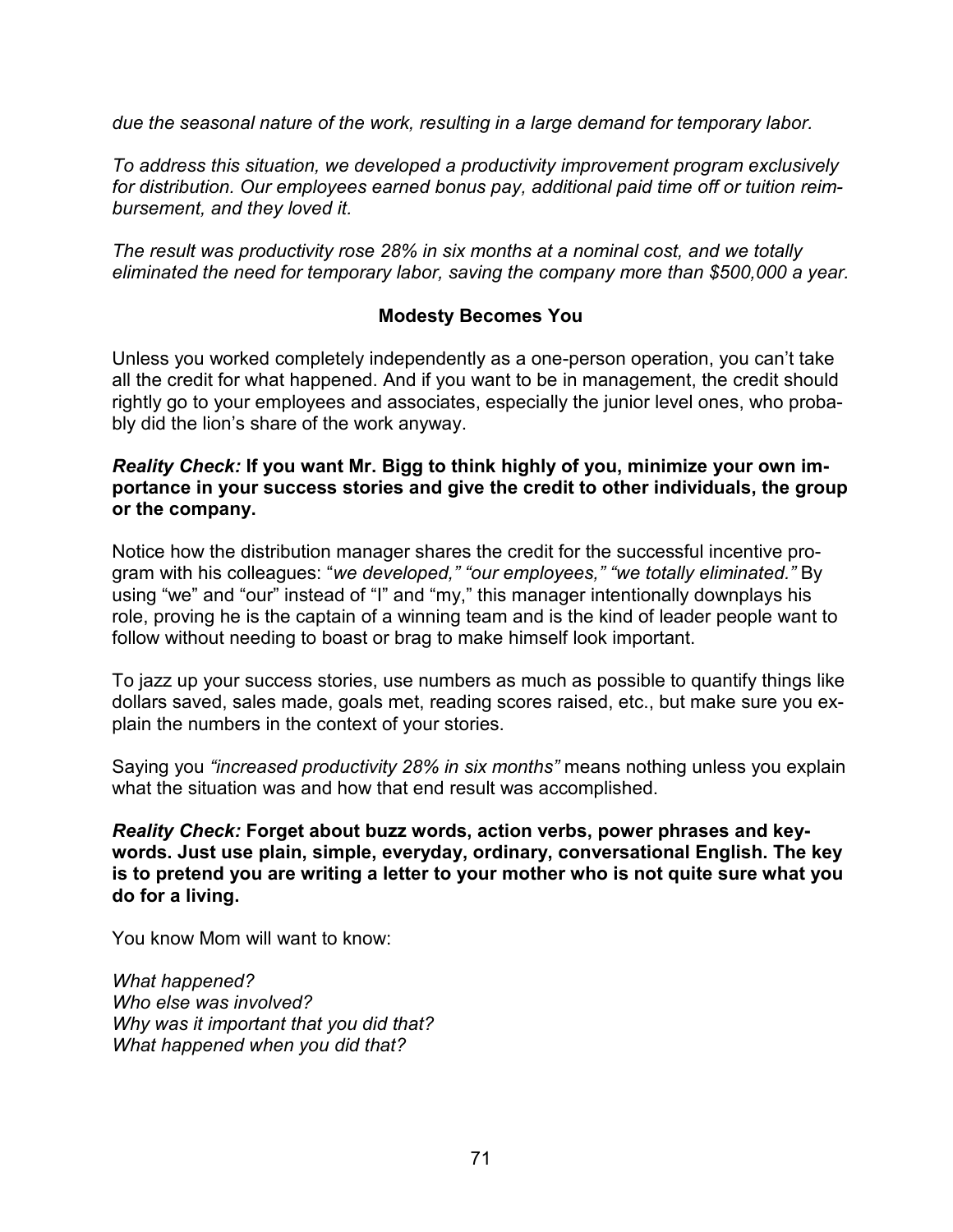Mom doesn't know your industry and will be confused by technical terms, industry shortcuts, acronyms or vague statements.

She's not interested in the history of the situation and couldn't care less about the details, but she does want to get a feel for the problem, understand your role and learn how it all turned out.

Since you're merely telling her a story, you would never dream of boasting about yourself or using keywords, power phrases or action verbs in an attempt to impress her. So, if you wouldn't use them when you write to Mom, don't use them when you write your stories to somebody else.

Just tell Mom (in writing) a few really interesting stories from work in your own words so she can brag about you to her bridge club in her own words. That way, everyone can understand them.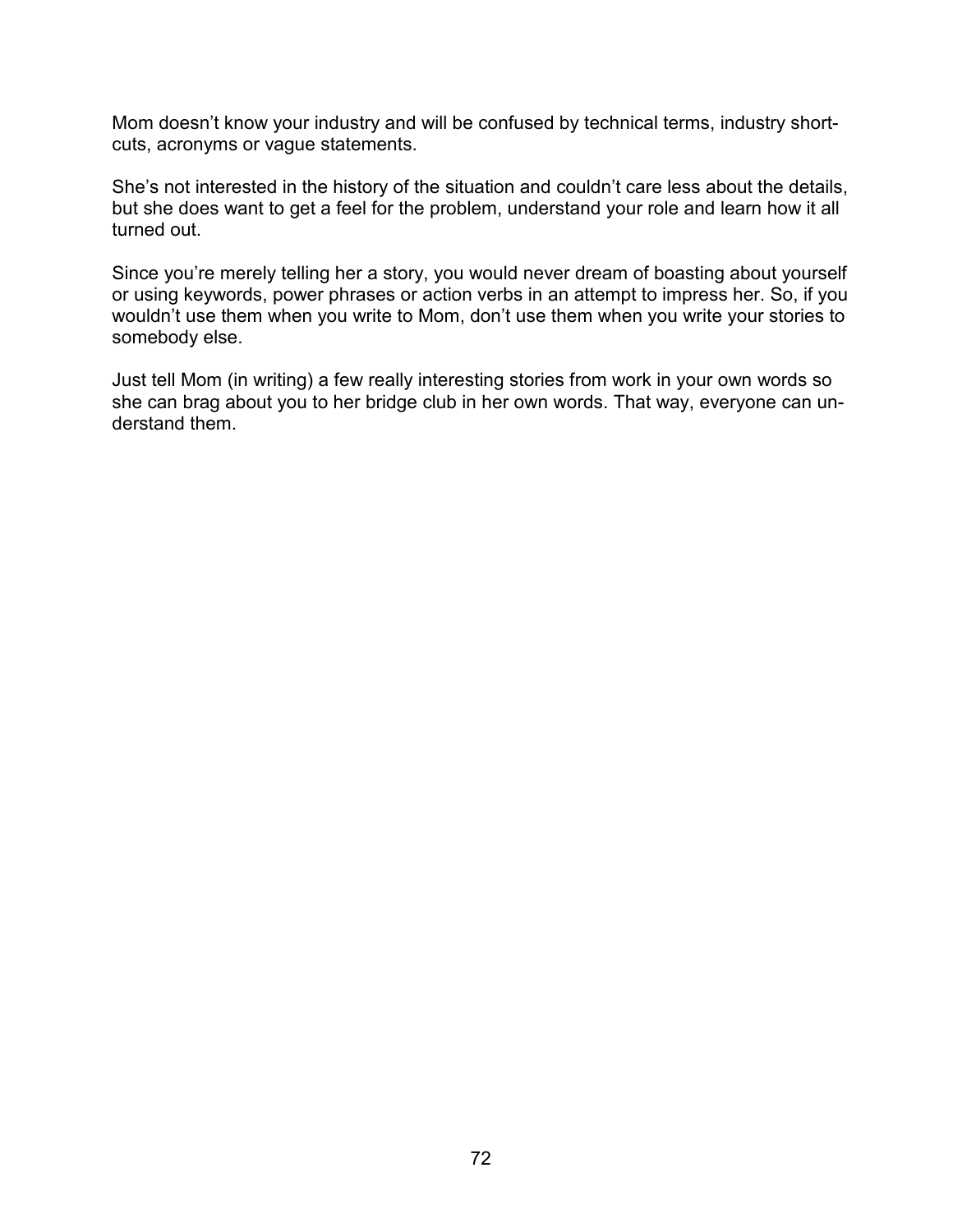## CHAPTER 8

# YOU, ONLY BETTER: PART 3

"Whatever you are ready for is ready for you."

Mark Victor Hansen, Author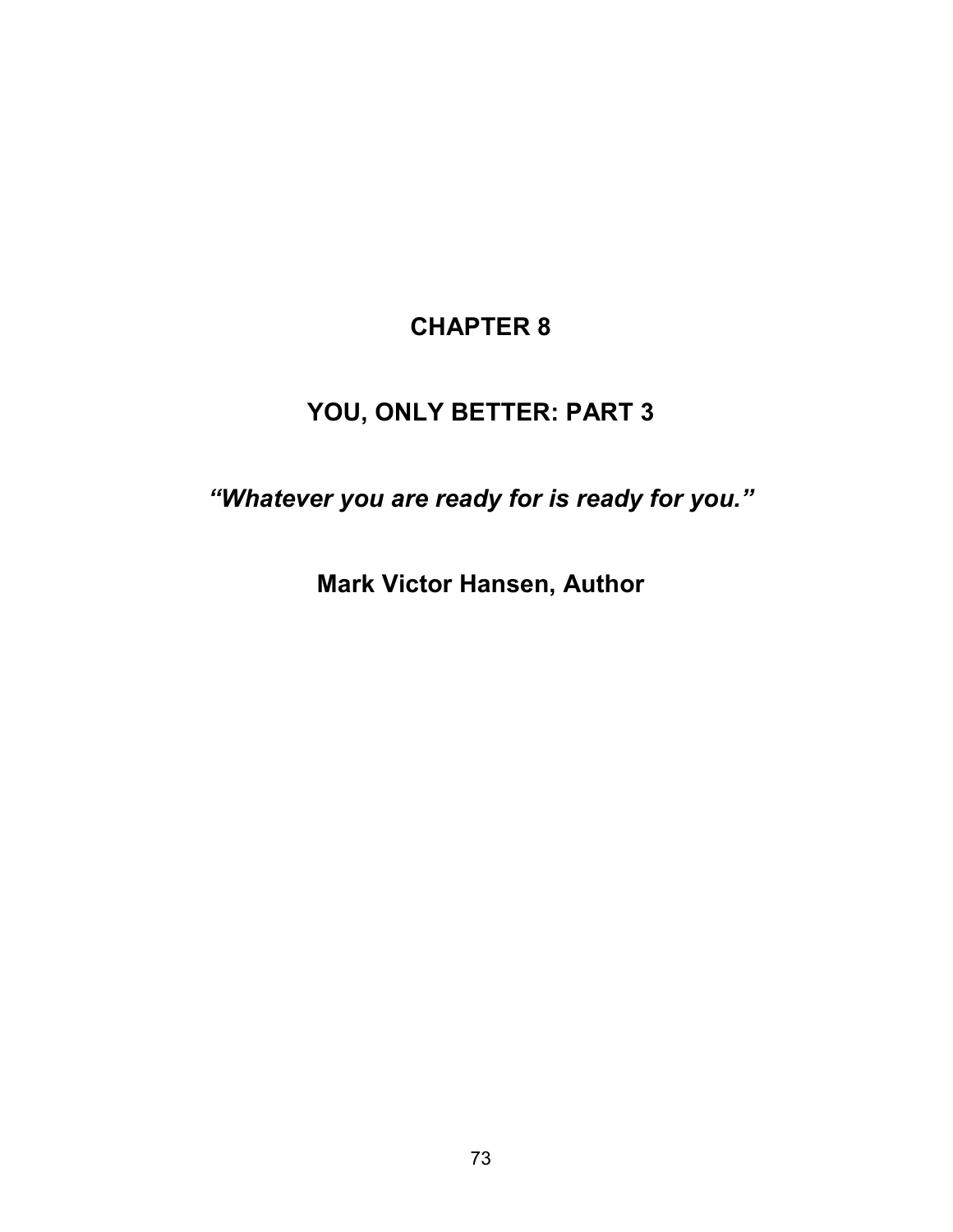## LET IT BE

#### "There is nothing good or bad, but thinking makes it so." – William Shakespeare

#### Debunked Resume Myth #7: Dates Are Really Important

In the Traditional System, dates are so important that there's a whole style of resume built around them – it's called the chronological resume.

#### Reality Check: The sole function of the chronological resume is to show when you did something. But it is not important when you did something, only that you did something.

The whole point of dates is they put you at certain places at a certain point in time so you can talk about what it was like being there then. Otherwise, dates are totally irrelevant.

In 1977, I was Operations Assistant at WABC-AM in New York City, the # 1 music station in America. During the day, WABC covered the New York City metropolitan area, but at night, its 50,000 watt, clear channel signal covered 40 states.

WABC played Top 40 pop music, had been # 1 for over a decade and was legendary in the radio business for its ratings, its reputation and how it turned air into tons of money. But between disco, internal strife, listeners who were growing up and away from pop music and the threat of superior FM sound, WABC would later drop Top 40 and switch to talk. Working at WABC-AM at that time was, well, interesting:

 The deejays were among the best and highest paid in the business, but were treated like dirt by management. Since they were considered contracted talent – not staff – their input into programming or operations was not sought or welcomed, so they showed up minutes before going on the air and left immediately afterwards.

One deejay told me he deliberately chose the weekend and late night shifts to avoid all possible personal contact with the station's managers, who were known for their temperamental outbursts and unpredictable behavior.

- The station's frequency was 770, so on 7-7-77 we held the "Day of the 7's" contest in which we gave away seven cars on the air. Millions of people mailed us postcards and listened for their name on the air, and the winners had 77 minutes to call in. Every single one of them did.
- There was a seven-month-long nationwide engineers strike against the ABC network, so we staffers were trained and did our best to keep the station on the air with varying degrees of success.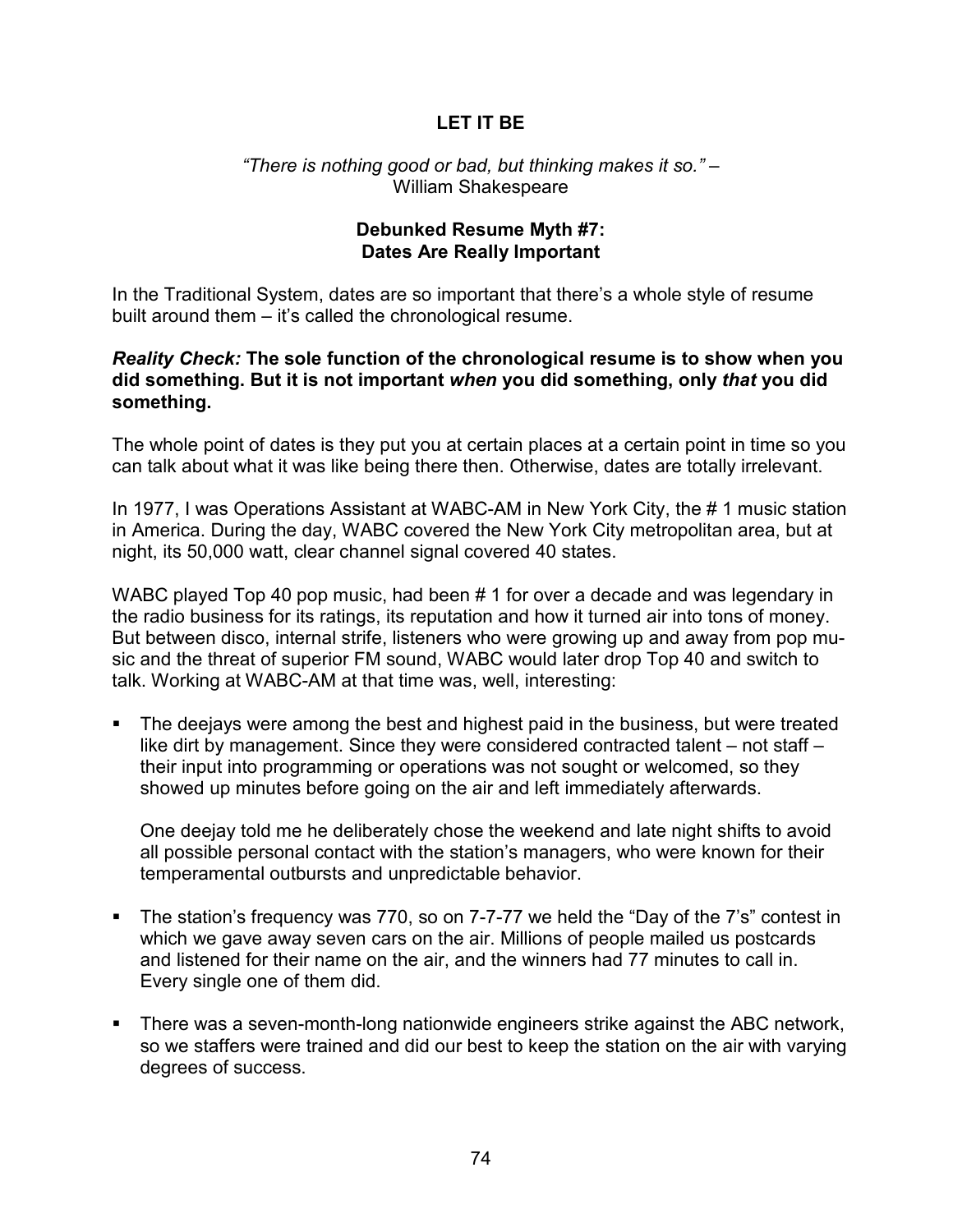I engineered the mid-day show sitting right across the table from the deejay. The deejays used hand signals to cue the engineer and they each had their own style.

I also produced the handful of FCC-mandated religious, community service and educational shows which ran during the graveyard hours on the weekends. Tape production in those pre-digital days was done by hand with reels of tape, grease pencils, an editing block, a good ear and lots of patience.

I can talk about WABC during the waning days of Top 40 radio in New York because I was there then. I'm not there now, the music died at WABC in 1982, and the teenoriented, Top 40 pop music format doesn't even exist anymore

## Now You See It, Now You Don't

Have you put your dates:

- All the way over on the left side of the page so they form a column?
- Right up there with the name of the companies you used to work for so they're the first thing seen?
- On the bottom of the page so they're the last thing seen?
- Somewhere else on the page, but surrounded them with a lot of white space or bolded them so that they stand out?

If you have done any one of these things, you have drawn attention to your dates. You have made your dates important! You are practically begging Mr. Bigg to look at your dates, and when he looks at your dates, you complain that he's looking at your dates!

Reality Check: To make your dates virtually invisible, put them in parentheses – years only – at the end of the last success story for each employer. When you put your dates like this, you will put the focus on what you did, not when you did it.

## RESUME 1 BEFORE

OBJECTIVE: To provide management leadership, financial and information system strategy as a CFO or Controller

EXPERIENCE: TRAMMELL CROW COMPANY Vice President/Controller, January 1995 - Present Director of Financial Services, January 1991- December 1994

ACCOMPLISHMENTS:

Developed the corporate reporting system structure, financial statement and reporting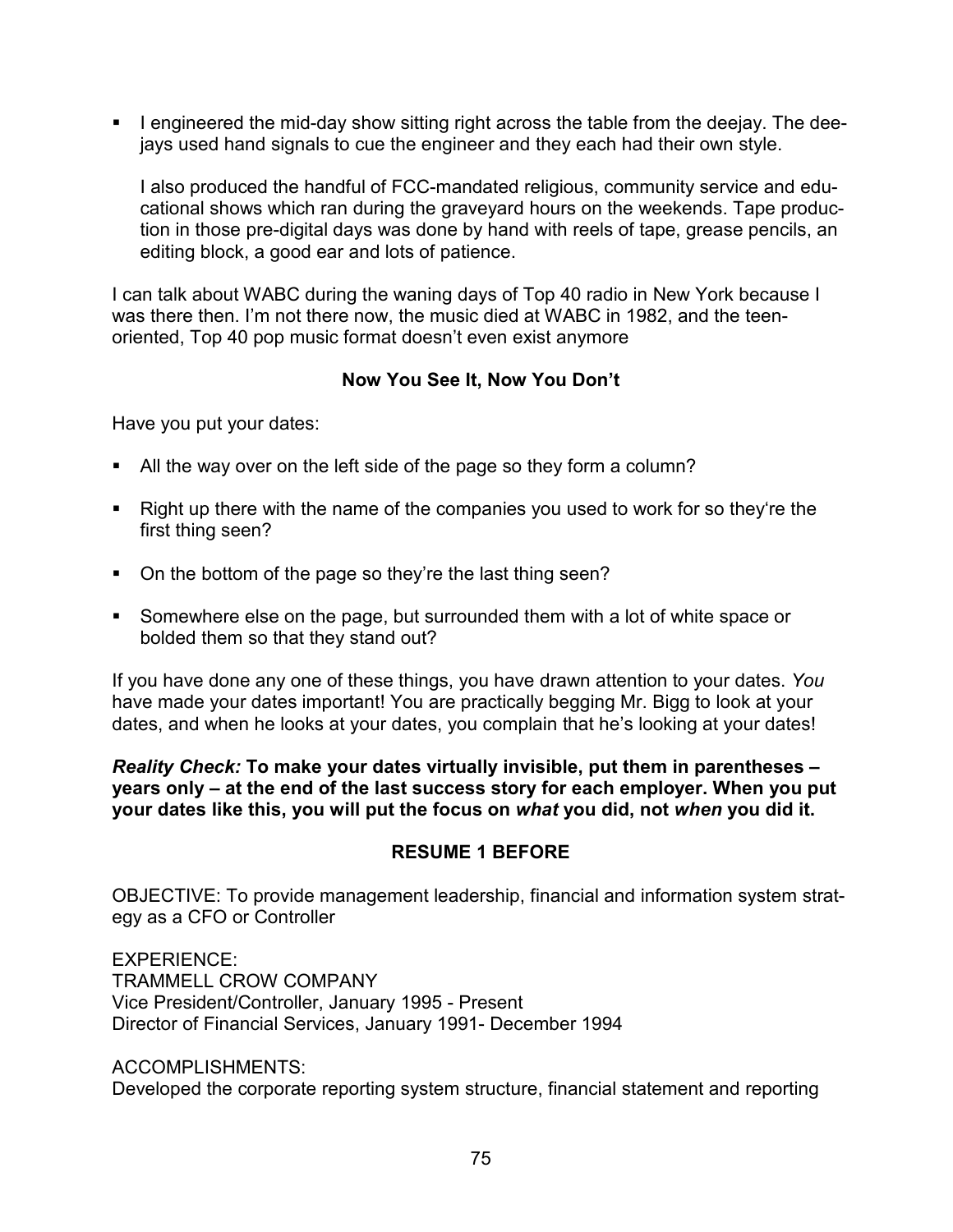guidelines. Assisted in the development of the Trammell Crow University Financial Services track.

Reengineered corporate accounting function through evaluation of procedures and practices and implementation of accounting, reporting and customer service standards, simultaneously reducing costs by 30%.

RESPONSIBILITIES:

Manage monthly reporting process for 32 business units and prepare financial presentations.

Oversee accounting for the parent company (investment in subsidiaries, dividends, stock transactions).

Coordinate the external audit nationally; prepare annual report

Develop and oversee national allocations, budgeting, business planning, accounting and reporting for corporate office.

Develop and administer company accounting policies and operating measures.

Assist operating company controllers with complex accounting issues and transactions. Responsible for negotiating national vendor contracts.

TRAMMELL CROW COMPANY

Manager of Internal Audit, January 1989-December 1990

Led key special projects and developed effective working relationships with regional management.

Presented audit reports to all levels of management and participated in Audit Committee meetings.

Established audit schedules, developed audit procedures and reviewed and issued audit reports.

Managed six professionals including hiring decisions, annual performance reviews and training programs.

COMMITEES AND PROFESSIONAL AFFILIATIONS: Accounting/Finance and Operating Standards Committees Trammell Crow University – Track Development Committee Commercial Real Estate Women, Membership Chair Certified Public Accountant, Texas Texas Society of Certified Public Accountants

EDUCATION: Indiana University, BS, 1985 Graduate Finance Certification, Southern Methodist University 1994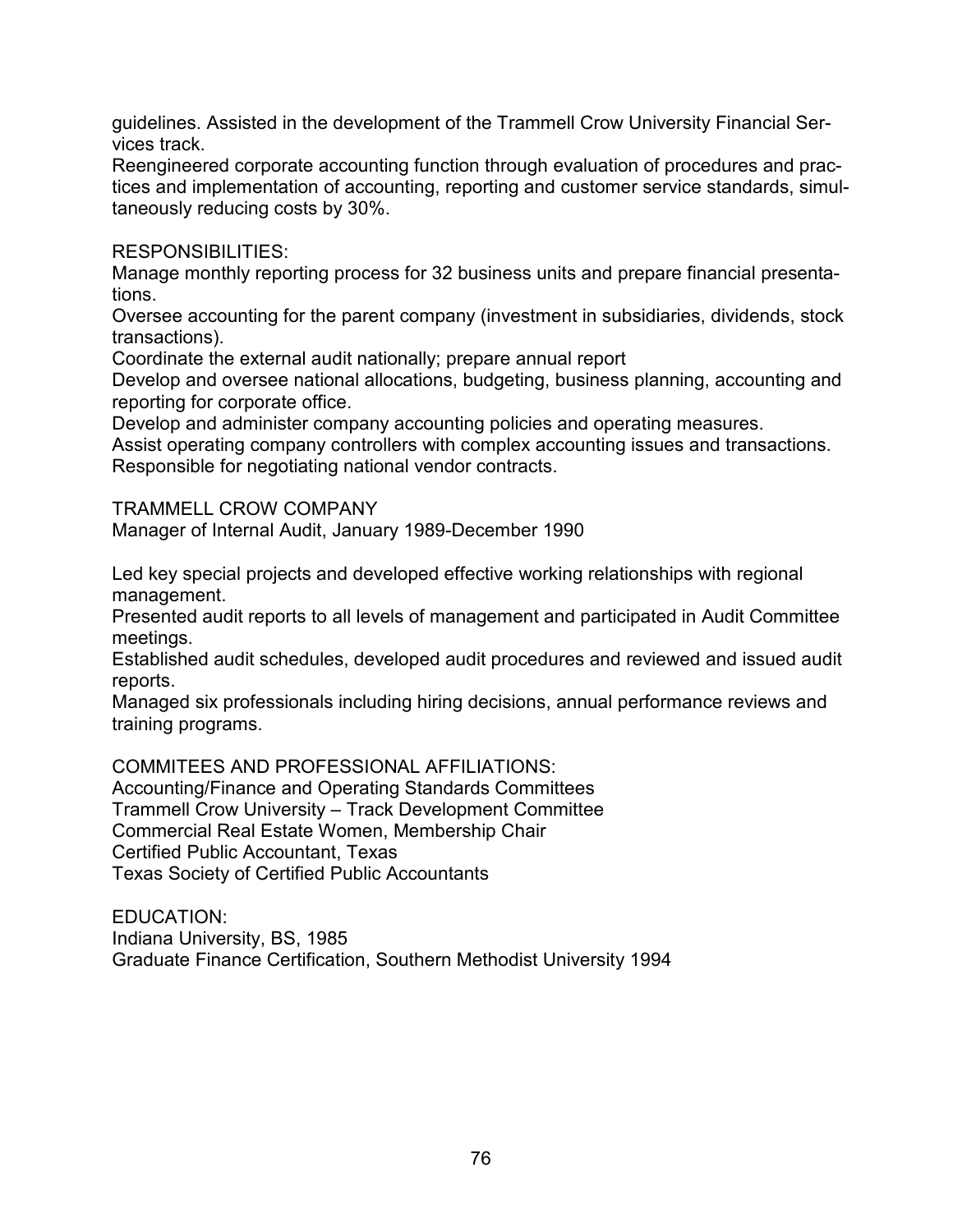## RESUME 1 AFTER

### OBJECTIVE: Chief Financial Officer/Controller

#### **Experience**

As Vice President and Controller for the Trammell Crow Company (Dallas), I oversee the internal corporate financial services operation for the largest privately-held, full-service commercial real estate company in the United States.

My responsibilities have ranged from supervising the development and implementation of a new corporate reporting system, to assisting controllers for 32 separate business units with such complex accounting issues as business acquisitions, domestic and foreign joint ventures and subsidiary formations.

Most recently, I supervised a conversion of 21 databases and a software upgrade on the company's AS400 computer system for more efficient internal accounting and reporting. This assignment required developing and managing a new accounting structure, and was completed in less than two months over the Christmas season. (1999 – Present)

Previously, I held senior audit positions with The Neiman Marcus Group, and Touche Ross & So., both in Dallas, managing audits of operations, overseeing compliance, and ensuring internal controls were in place for the protection of company assets and investments. (1995-1998)

#### **Education**

Certificate Program, Graduate Corporate Finance, Southern Methodist University, 1993, CPA in Texas, 1987, Indiana University, B.S, 1985

### Other information

Member, Texas Society of Certified Public Accountants; Member, Commercial Real Estate Women (Dallas)

## RESUME 2 BEFORE

Exploration/Development geophysicist with 20 oil and 8 gas field career discoveries and 66 successful development wells. Seek to continue success with an exploration/exploitation company.

### **EXPERIENCE**

Senior Staff Geophysicist, Nearburg Producing Company- Dallas, Texas, 1991-Feb 2004 As the sole company geophysicist, I was responsible for all exploration/development geophysics in the Gulf Coast and Permian Basin. Main duty was integrated regional mapping and prospect generation with 3 exploration geologists as well as evaluation of industry proposals.

 Responsible for seismic budget, acquisition, processing, data management, integrated interpretation, economic analysis and presentation to management.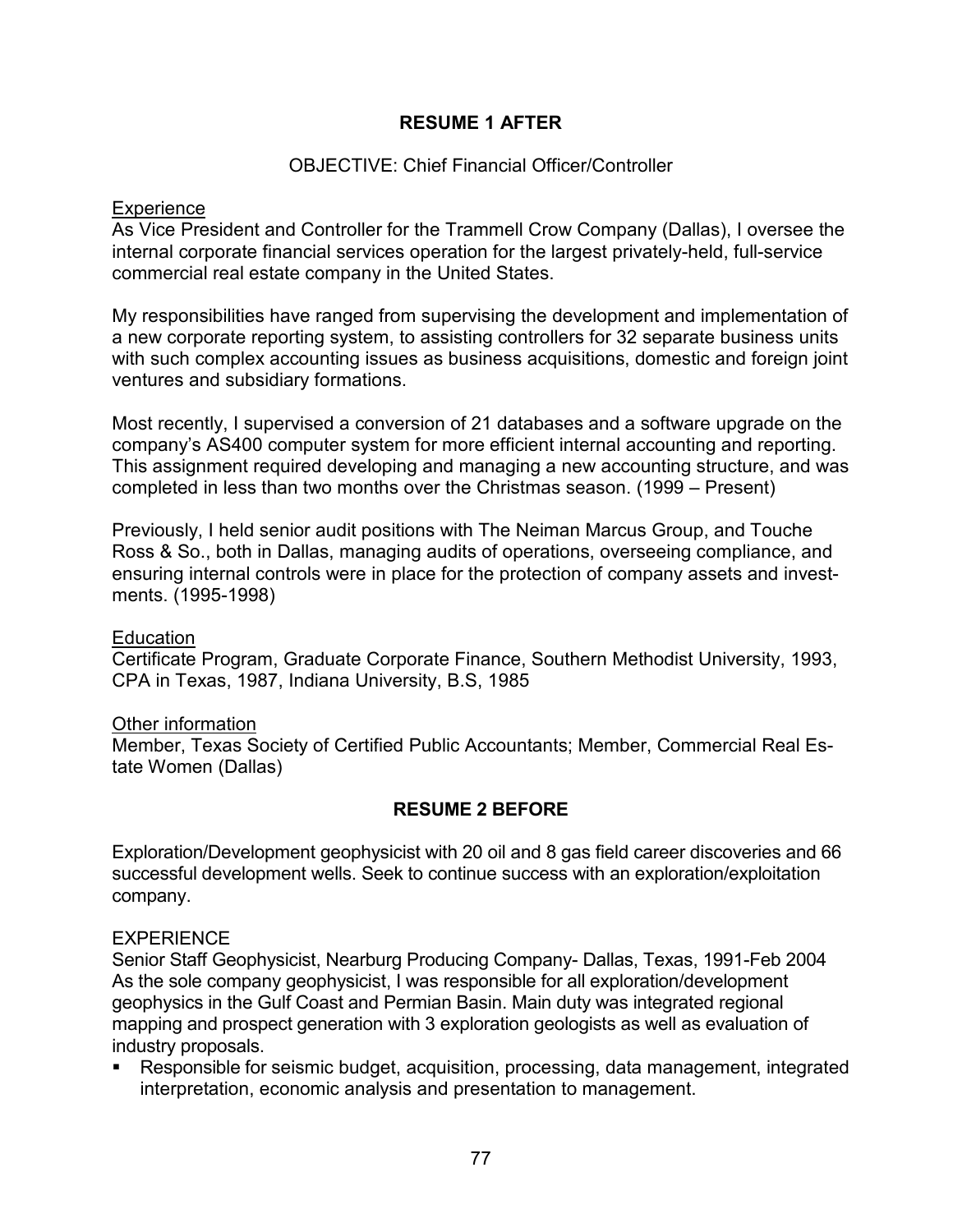- Full seismic involvement, from 3D design through interpretation and reservoir characterization, to locate dolomite porosity and pick the locations for 57 producers in a Pennsylvanian carbonate play in Eddy County, NM.
- Generated prospects and picked the locations for ten Pennsylvanian algal mound producers in Lea County, NM.
- Generated the prospect and locations for a 3 well field in southeast New Mexico.
- Applied AVO techniques to gas sand exploration in the Gulf Coast and Permian Basin.
- Integrated mapping and picked locations for 18 Morrow prospects results 11 gas wells.
- Seismic evaluation of 48 geologic leads in Midland Basin. Recommended drilling six prospects resulting in two gas wells and one oil well.
- Nine years Seismic MicroTechnology Kingdom workstation experience.
- Use Petra, I.H.S., DrillingInfo.com & Rose risk analysis software.
- Geophysical Consultant, Littleton, Colorado 1986-1991
- Generated prospect and picked locations for a ten-well field in Gaines County, Texas.
- Seismic evaluation and picked locations for seven successful field discoveries as the consultant for six clients involved in SE New Mexico and W. Texas exploration plays.

Professional Geophysicist, Amerada Hess Corporation- Denver, Colorado 1984-1986 As sole the geophysicist in an exploration team, I completed interpretation of 420 miles of 2d and a 3D seismic survey for three mapping horizons.

- **Picked drillsite for five producers in SE New Mexico.**
- Forecast drill results on farmout acreage with 80% accuracy, as a result leases were evaluated at no cost to the company.
- Coordinated seismic activity, leasing and drillsite locations for Britoil and Inexco Oil Companies.

Geophysicist, Getty Oil Company, Midland, TX 1979-1984

- Interpreted the seismic, recommended lease acquisition and picked drill sites for a fourwell oil field discovery in the northern Midland Basin.
- Generated oil and gas prospects in the Fort Worth Basin, Eastern Shelf and northern Midland Basin.
- **Mentored two geophysics graduates in seismic interpretation.**
- Originated, organized & interpreted an induced polarization electrical survey to evaluate 21 prospects throughout the Permian Basin.

Geophysicist, Seismograph Service Corporation, Tulsa, OK, 1972-1979

- **Interpreted data for client exploration in the Anadarko and Illinois Basins U.S.A., as well** as a 1,000+ mile 2D program in the Gulf of Kutch, India.
- **IDEDED FOR STARK ISS IN A SET 10 SET 10 SEE SHOT ISS IS SEEN SEE SHOT SEE SHOT SEE SHOT SEE SHOT SEE SHOT SEE SHOT SEE SHOT SEE SHOT SEE SHOT SEE SHOT SEE SHOT SEE SHOT SEE SHOT SEE SHOT SEE SHOT SEE SHOT SEE SHOT SEE SHO**
- Supervised data processing and made seismic interpretation for potential nuclear waste repositories in Washington and Maryland.
- Generated interpretation and reports for numerous clients in the search for Silurian Niagaran reefs and exploitation along the Albion-Scipio trend in Michigan.

×,

## **EDUCATION**

■ B.S. Geology, 1970, University of Missouri- Rolla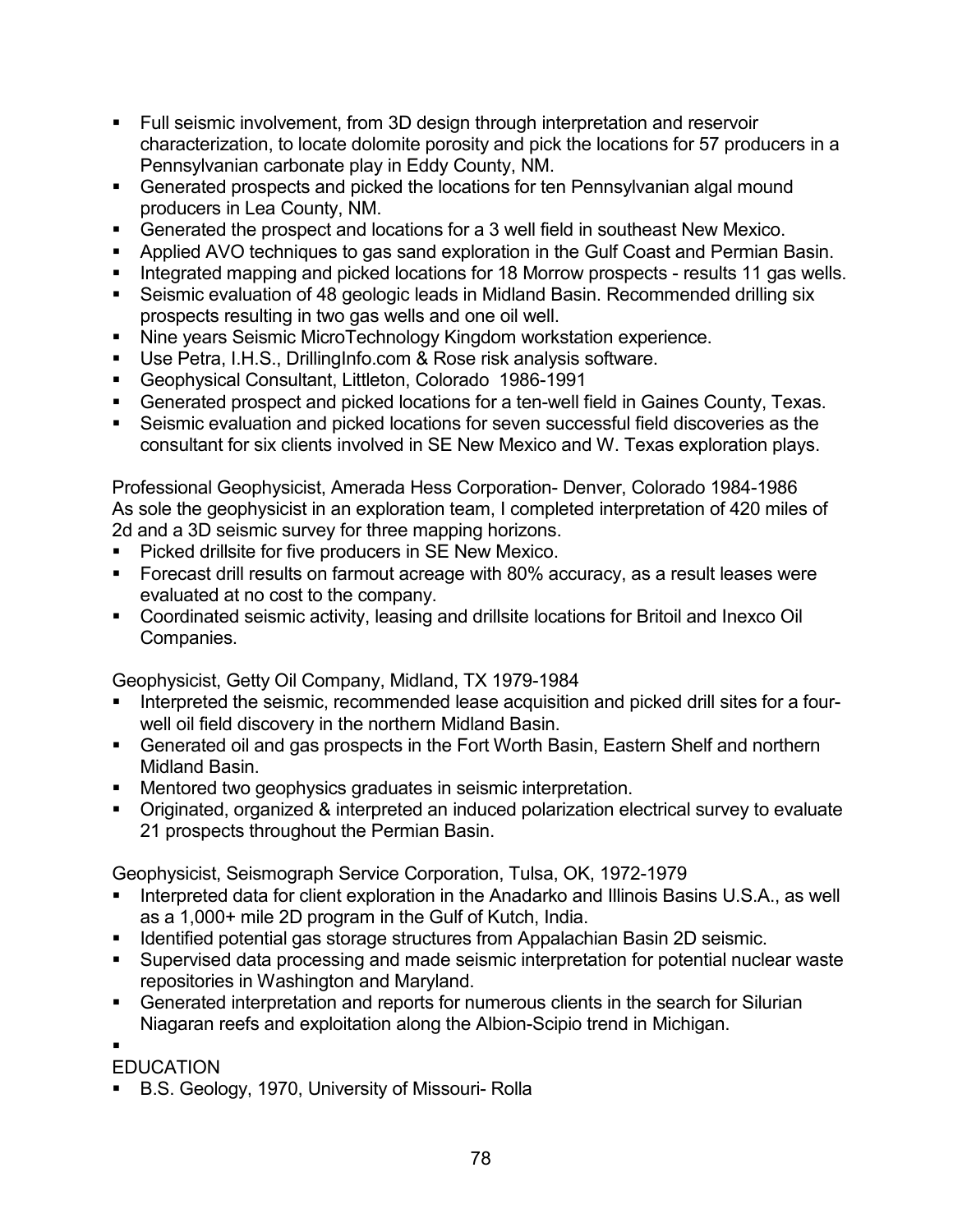- PETRA training
- **IHRDC- Economic Evaluation of Petroleum Projects**
- **AAPG Collage Tectonics**
- Getty sponsored courses in effective writing, economic evaluation, acoustic impedance logs, basic management and seismic stratigraphy.
- SEG, AAPG, Dallas Geophysical Society and Permian Basin Geophysical Society, Texas Geoscientist #1234.

## RESUME 2 AFTER

### Objective: Oil/Gas Exploration/Development Geophysics

#### **Experience**

Nearburg Producing Company, Dallas (Privately held independent oil and gas producer in the Permian Basin and Gulf Coast)

As the sole geophysicist, my work encompassed all areas of exploration and development for the company's operations, particularly using seismic inversion techniques and applied attention to detail. This approach has resulted in numerous successful finds with a minimum of dry wells, including:

- Nearburg had a 4,000-acre leasehold interest near Carlsbad, NM that preliminary research had indicated would contain significant finds. Over three years, we drilled 56 productive wells out of a total of 60 wells drilled, averaging 400 cum MBO per well.
- In a New Mexico site near Hobbs, we drilled 24 wells, 16 of which were productive, averaging 240 cum MBO per well.
- In Midland where 48 geographic leads were located, I recommended drilling six prospective wells. Three were productive: two gas wells and one oil well. (1991-2004)

Independent Geophysical Consultant, Littleton, CO As a consultant specializing in oil and gas exploration and development, I worked with such companies as:

Branex Petroleum, Roswell, NM Columbia Oil & Gas, Denver Heyco, Roswell, NM Nearburg Producing Company, Dallas Yates Petroleum, Artesia, NM

For these and other companies, I picked locations that resulted in productive wells. One client leased a site in Gaines County, TX, and under my guidance, they drilled 10 wells, all of which were producing with a EUR of 4 MM BOE. (1986-1991)

#### Other Information

Texas Registered Geoscientist; Member, Society of Exploration Geophysicists; Member,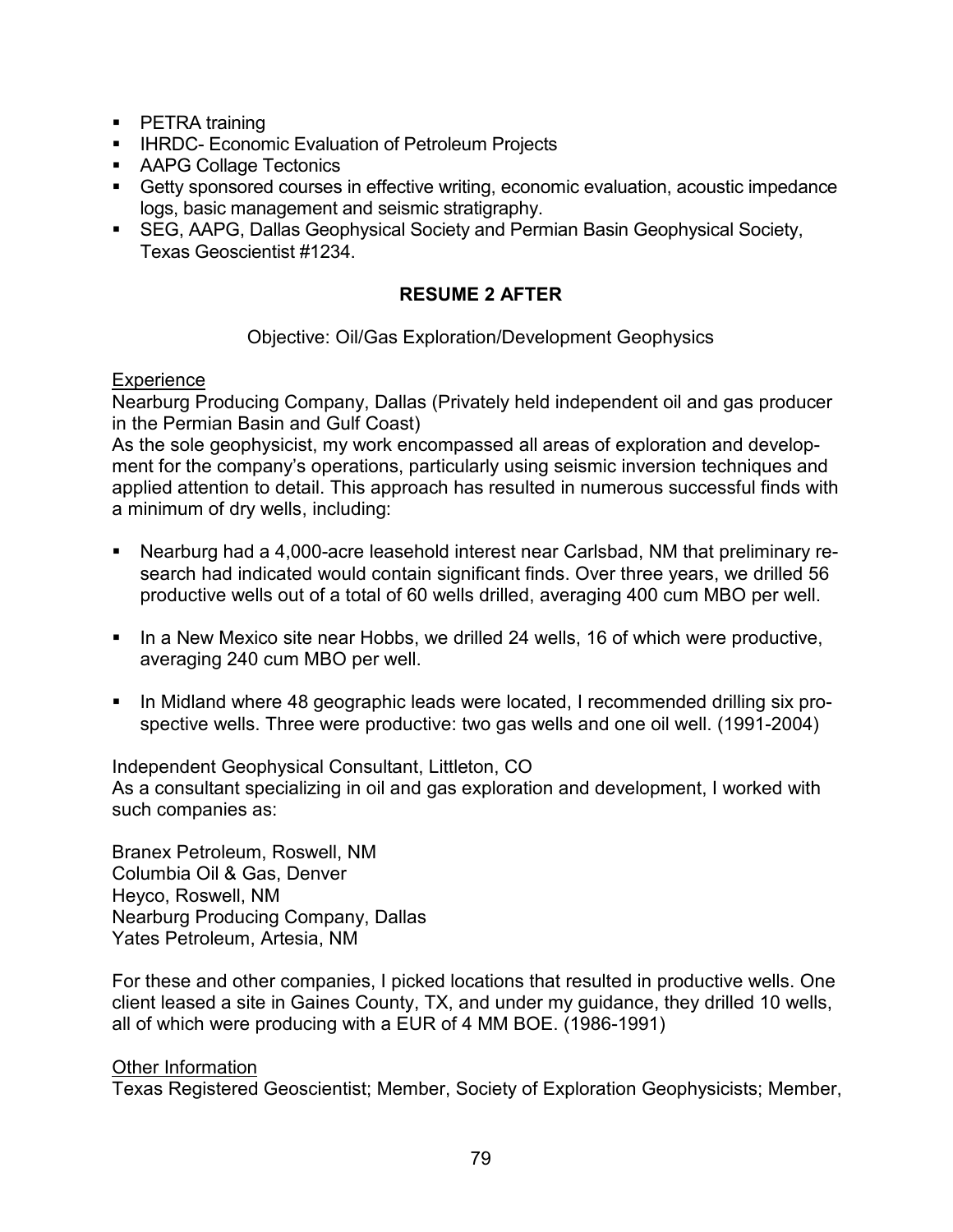American Association of Petroleum Geologists; Member, Dallas Geophysical Society; Member, Permian Basin Geophysical Society. Education University of Missouri – Rolla, B.S. Geology, 1970

## RESUME 3 BEFORE

Objective: To contribute media buying savvy and skills in a permanent position as a spot broadcast media buyer.

#### Experience

Broadcast Media Coordinator, S.R. Oakley & Company, Tampa, Florida, August 2004 - Present

- Negotiate and place spot broadcast media buys in two markets.
- Assist Senior Broadcast Negotiator on maintenance of all buys in four additional markets.
- **Process market revisions.**
- **Coordinate added value opportunities.**
- **Order media buys and check against contracts.**
- Evaluate make goods and resolve discrepancies.
- Conduct quarterly post-buy analysis.
- **Provide planning with market conditions and projected cost per points.**

Intern, PepsiCo Bottling, Orlando, Florida, May -July 2003

- Researched and reported on sampling in five markets in Florida and South Georgia.
- **Monitored local store displays.**
- **Attended Orlando market radio review.**
- Collected air checks from radio promotions involving Pepsi products.

Internet Researcher, Dr. Randall Hansen, Associate Professor of Marketing, Stetson University, Deland, Florida, August 2002 - May 2002

- Searched internet for writing-related Web sites to be included in Dr. Hansen's book, Write Your Way to a Higher GPA
- Created links to writing-related internet sites for the book's related writing and editing resources Web site

### **Education**

Bachelor of Business Administration, Stetson University, Deland, Florida, 2004, Major: Marketing

Honors: Marketing Assistant of the Year Award, 2003

Computer Skills

Knowledge of Reflections (Datatrak) buying software

Microsoft Office Experience in HTML web design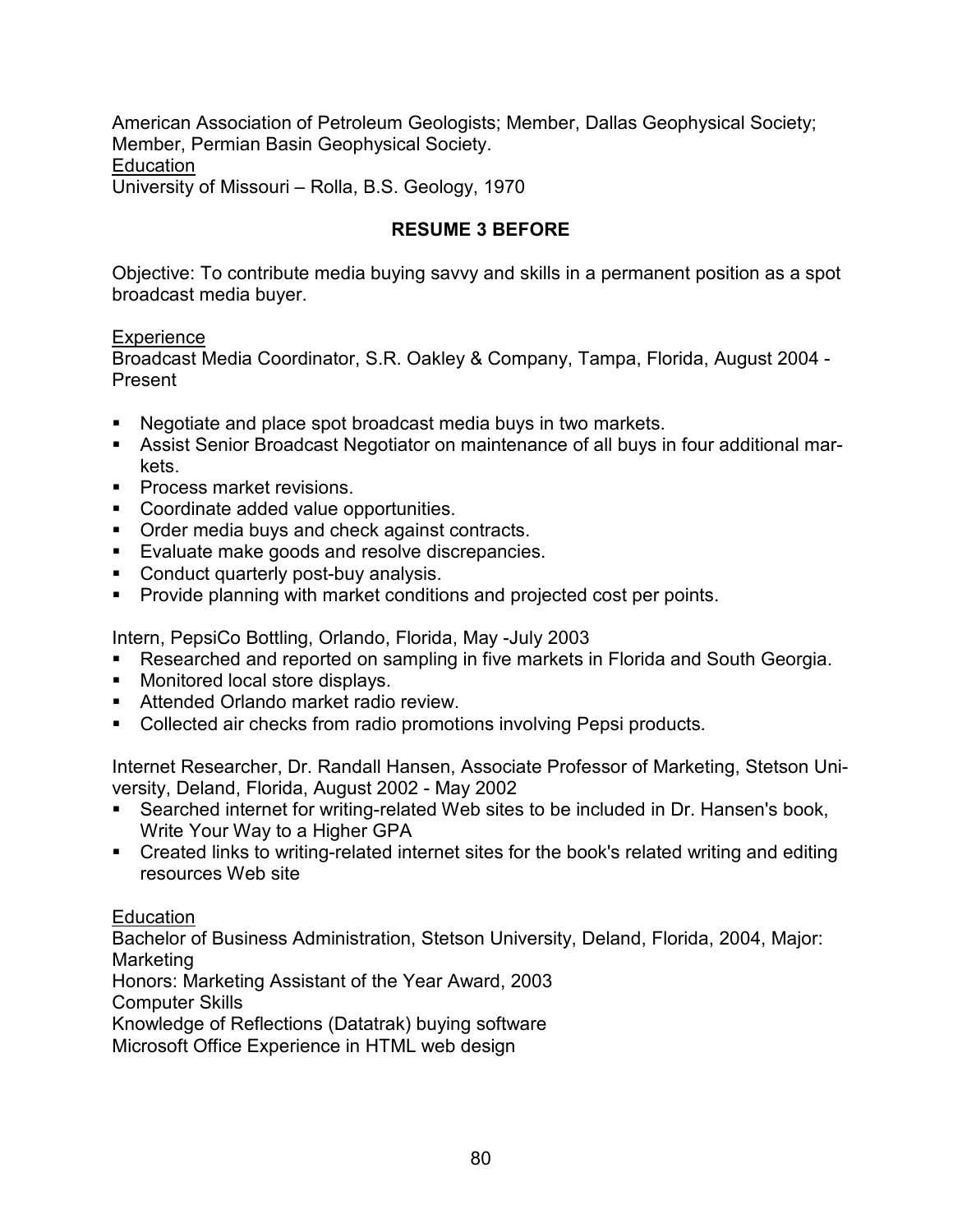## RESUME 3 AFTER

## Objective: Broadcast Media Buyer

#### **Experience**

As a Broadcast Media Coordinator for S.R. Oakley & Company (Tampa), I am part of the team that develops media buys, programs and packages for a ream of clients.

One of our clients asked us to coordinate an extensive package of radio, television, internet and in-store media buys. Our team worked in tandem with his advertising agency which handled the print media and public relations agency which handled the product promotion, sampling and testing.

This project took three months to plan, six months to execute and three months to evaluate. The product was an "overnight success" and sales of the line continue to exceed expectations. (2004 – Present)

Being a Pepsi lover, doing an internship at PepsiCo Bottling in Orlando was a dream come true. I learned from the inside how soft drinks and related products are developed, tested and introduced locally before they are marketed nationally.

The company was testing a low-calorie sparkling cranberry juice to appeal to dieters, those wanting an alternative to soda, and more sophisticated buyers of non-alcoholic beverages. As part of the promotional team, I set up store displays, monitored air checks from local radio stations and handed out samples to consumers. (2003)

Education MBA in marketing, University of Florida, in progress Stetson University, Deland, Florida, B.A. Marketing, 2004

Other Information Member, American Marketing Association Member, Association of Women in Communications National Association of Minority Media Executives

## Janet's Resume As A Young Professional

Objective: Public Relations/Marketing for Real Estate

### **Experience**

As Manager, Real Estate Development Services for Energy & Environmental Analysts, Inc. (Garden City, NY), I conceived and administered a corporate marketing program to provide developers with environmental consulting services.

I wrote and produced "New York City's Environmental Review Process for Real Estate" A Guide for Developers," edited the firm's environmental impact statements and wrote its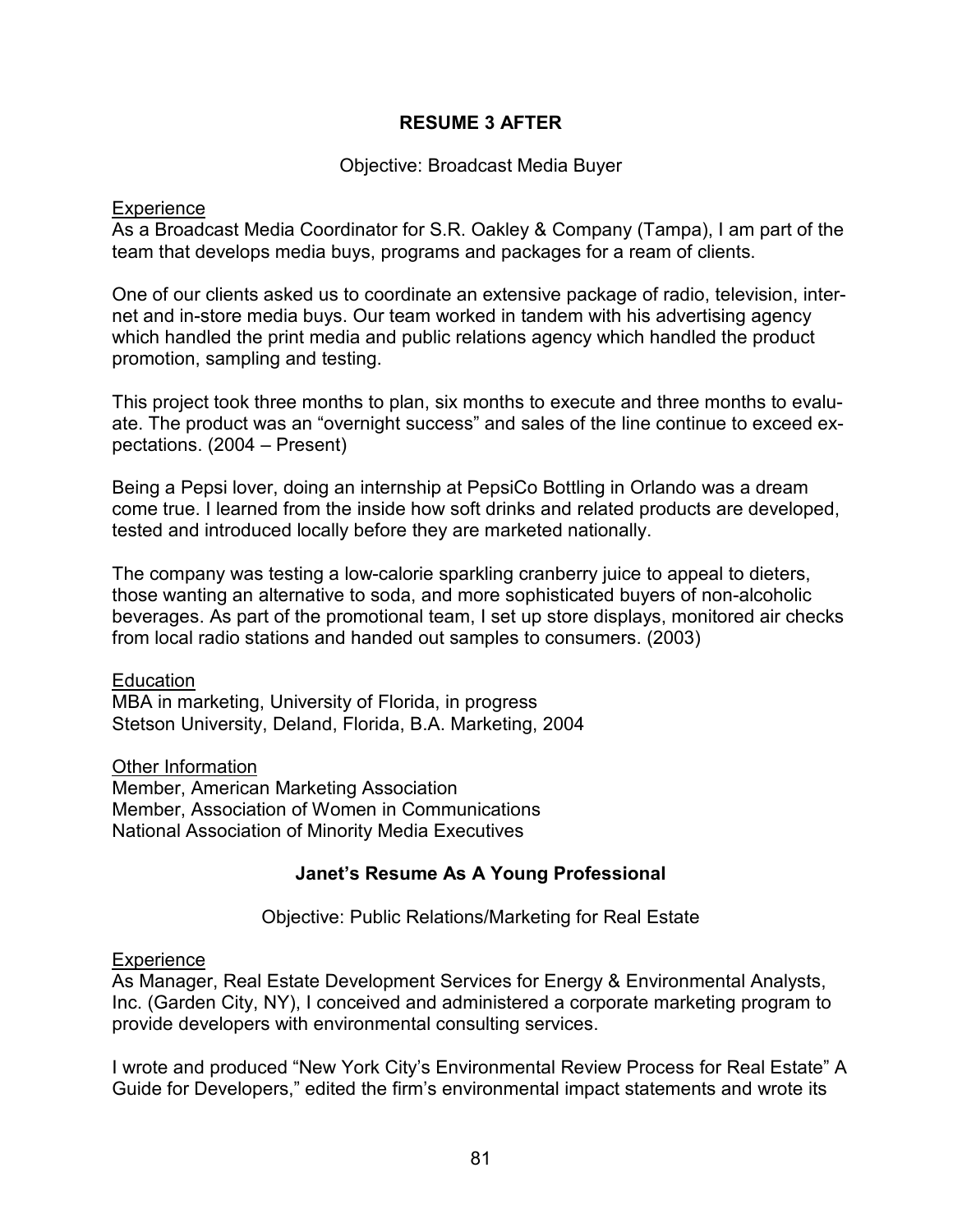land use and socio-economic sections. (1982 – 1984)

While a consultant to Queens Community Board # 6 (Forest Hills), I analyzed the potential economic impacts of a proposed regional mall on the surrounding neighborhoods.

I presented my findings to the New York City Planning Commission in oral testimony at its public hearing on the mall, and my analysis was incorporated into the Community Board's recommendation to the city's Board of Estimate (1980 - 1982).

As a staff member of Mall Properties, Inc., I was involved in all phases of the firm's development activities – from project conception, land assemblage, financing and regulatory approvals, through construction, leasing and management.

I assisted in the development and pre-leasing of a regional mall in Connecticut with major environmental issues, and the marketing of a luxury residential subdivision in Pennsylvania. (1978 - 1980)

#### **Education**

New York University, Masters of Urban Planning, 1982 New York University Real Estate Institute, Certificate in Real Estate Studies 1982 Adelphi University, B.A., 1974

#### Other information

Member, Real Estate Board of New York; Member, Association of Real Estate Women (New York); New York State Real Estate Salesperson

I've been published in Real Estate Forum, Real Estate Weekly, National Mall Monitor, Better Buildings and Newsday. Industry analyses include: "Reflections on a Regional Mall: The Forest Hills Galleria (1982), "Doing Business in Dutch Kills" (1981) and "Shopping in the City: An Urban Mall Experience (1981).

### Janet's Current Resume

Objective: Durable Medical Equipment Sales

### **Experience**

My latest venture is Bariatrics Unlimited, LLC, (Plano, TX), which sells patient care equipment to hospitals and nursing homes nationwide, focusing on the needs of patients over 300 lbs. As a manufacturer's rep of smaller vendors with niche products, I'm able to provide patient handling solutions when larger manufacturers can't or wont.

For example, I worked with a purchasing consultant for a new specialty hospital in Oklahoma, helping the hospital to acquire three custom-made, powered gurneys for their bariatric surgical floor, which had a weight capacity of 600 lbs. and were four inches wider than the power gurney offered by a major international vendor. (2001 – Present)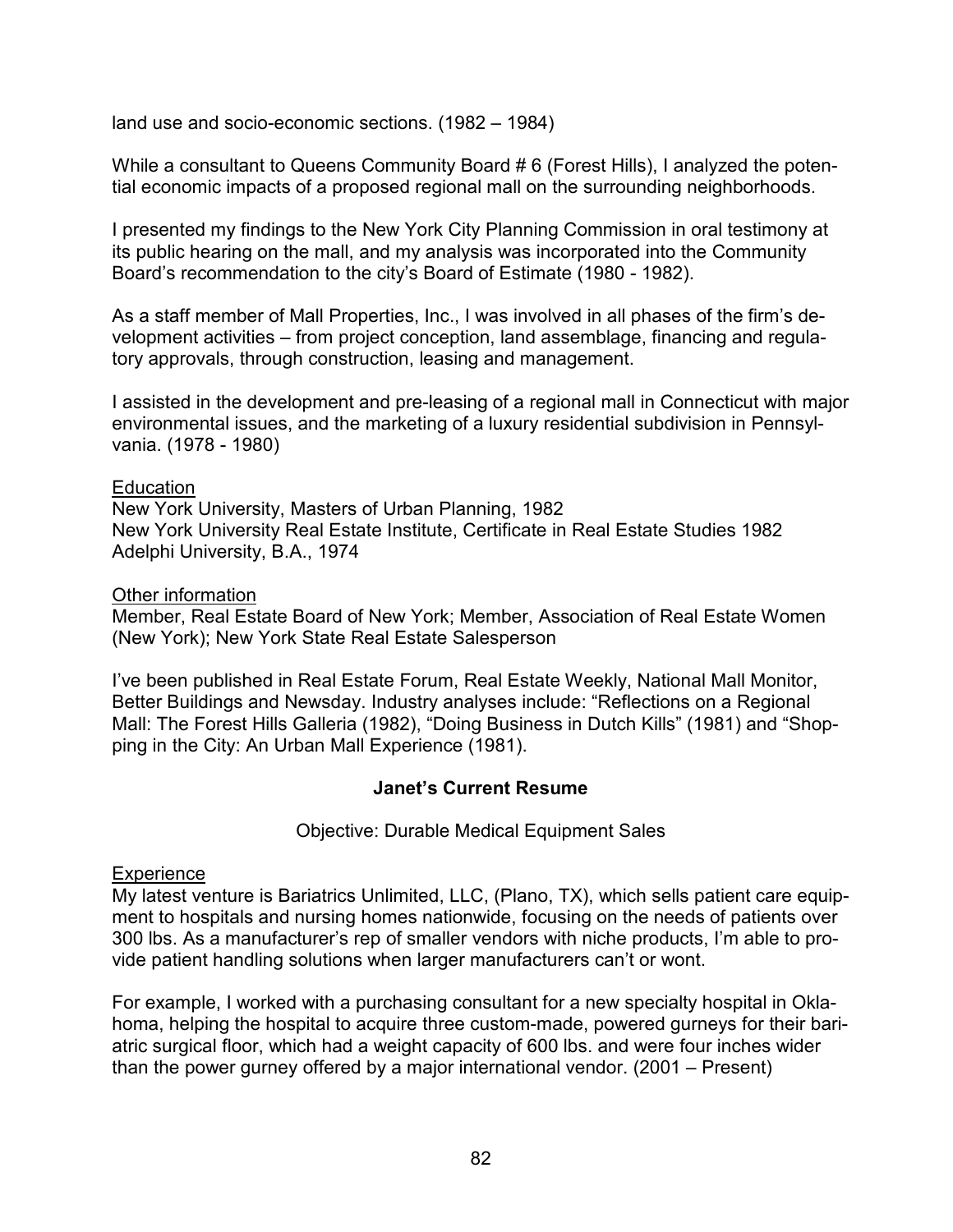Previously, I was the rehab sales representative in Texas and Oklahoma for Otto Bock Health Care (Minneapolis, MN); educating rehab dealers and therapists at facilities on the company's unique seating and positioning products, bath equipment and mobility products (2000-2001).

As an outside sales rep for Amigo Mobility Center (Grand Prairie, TX), I generated scooter sales and rehab referrals, and brought in seven new PPO and HMO insurance contracts. To boost scooter sales to consumers, I started a speaking program and wrote a pamphlet titled, "Will Your Health Insurance Pay for A Scooter?"

I spoke to more than 130 senior centers and groups, senior health centers, disabled groups, home health agencies, assisted and independent living facilities around the Metroplex in one year. (1998 – 2000)

Prior to joining Amigo, I helped build Scooters To Go, Inc. (Dallas) from a two-person start-up to a major local provider of scooters and power wheelchairs. (1996 – 1998)

Before getting into healthcare, I spent 12 years as a commercial real estate publicist and freelance trade writer. For nine of those 12 years, I ran White Marketing Services, and served major national and regional commercial real estate companies in New York and Dallas. (1987 – 1996)

### **Education**

Basic seminars and programs in rehab seating and positioning given by Crown Therapeutics, Graham-Field, Invacare, Pride Healthcare and Sunrise Medical (1996 – 1999) New York University, Masters in Urban Planning, 1982 Adelphi University, BA, 1974

## Excuse Me, Your Age Is Showing

The Traditional System believes that if you are over 40, you:

- Face exceptionally difficult challenges in getting hired.
- Must resort to resume illusions, cosmetic makeovers and wardrobe overhauls to disguise your real age.
- Have stopped learning, growing and are functionally obsolete, incapable of contributing anything of substance.
- Lack ambition and are unable or unwilling to try anything new, and can only be hired for jobs no one else wants.

One web site says:

"If you are over 40 and scouting the job market, be prepared to compete with younger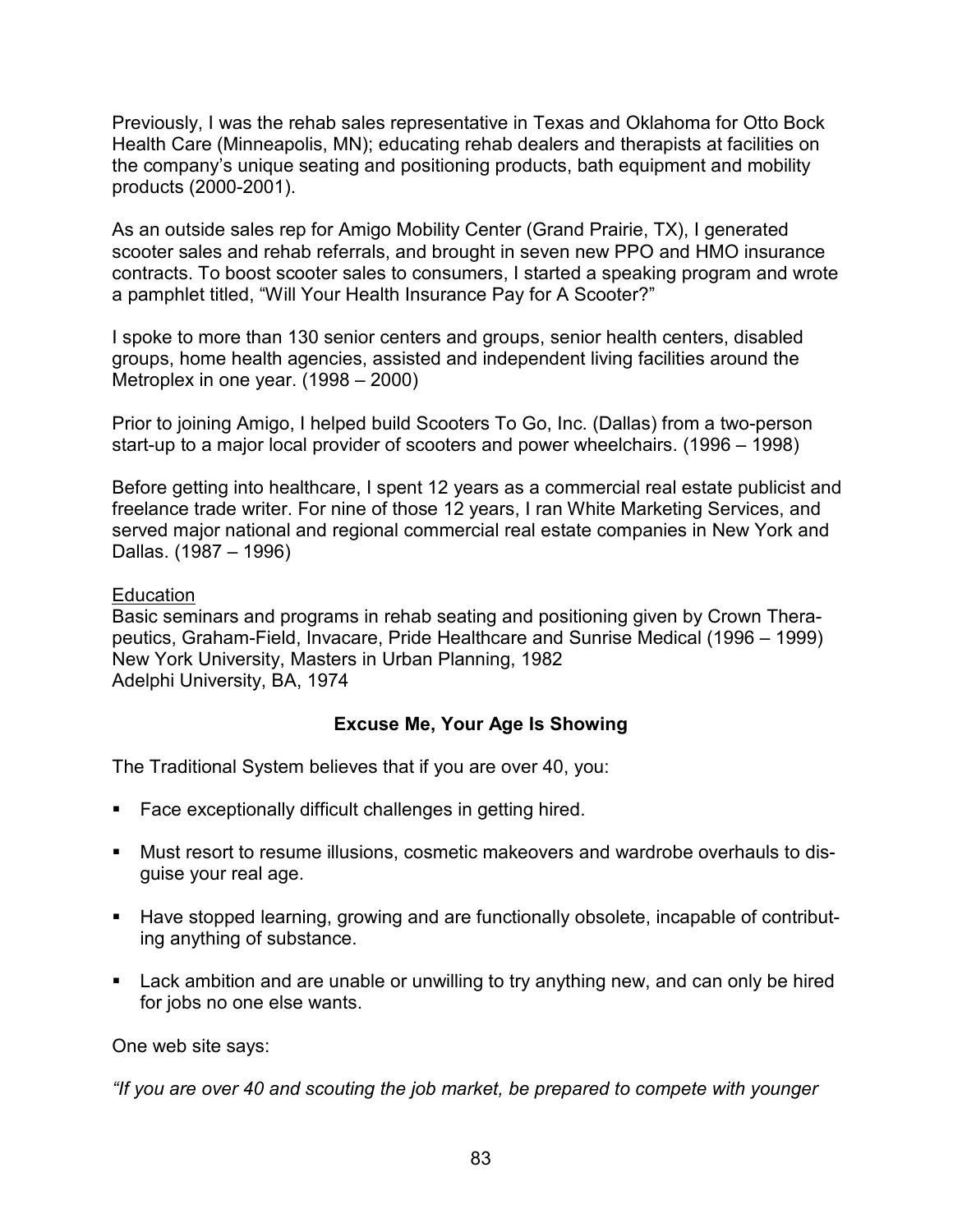applicants who represent a bundle of energy and enthusiasm, are willing to work for less pay and are generally more savvy concerning the latest technology."

And if you're over 50, Monster.com has some advice for you:

"There are instances where your age will interfere with your candidacy and no matter what you do, that will not change. If you know you're fighting an uphill battle, retreat and forget it."

This "advice" buys into the Traditional System belief that older candidates and younger candidates are competing for the same job and, other than age, are relatively comparable.

The fact is, once Mr. Bigg talks to you and certainly once he meets you, he'll know you're not 38, 48 or even 58. Whatever age you are, that is what you are, and by trying to hide your age, you only draw attention to it.

#### Reality Check: Your age is irrelevant; what matters is what you know, have done, have learned and can apply on the job to help Mr. Bigg with what he needs. Unless you are in show business, you simply cannot be 30 years old and have 20 years experience.

Your years on this planet give you an edge your younger associates can't begin to match because you know things that come only with time, training and experience – none of which your junior counterparts have.

So you think you're "too old" to get hired? Oh, really? Are you are too old to: Think? Make decisions? Be creative? Do your thing? Be happy in your work? Be fairly compensated? Since when does the number of birthdays you've celebrated count against you?

### Reality Check: Like everything else, your belief about your age becomes your experience. When you stop believing your age is a problem in your getting hired, it will cease to be one.

Robert Mitchell of Dallas refused to let his age be a limitation to achieving his dream. At the age of 52, he decided to become a Religious Science minister, but lacked the bachelor's degree required for ministerial school.

So Robert rearranged his life and found a distance learning college that fed his spirit as well as his mind. At the same time, he became a Religious Science licensed practitioner (required for ministerial school), a dual course of study that took three years.

With the practitioner designation and college degree in hand, Robert then began three years of ministerial school at the age of 55.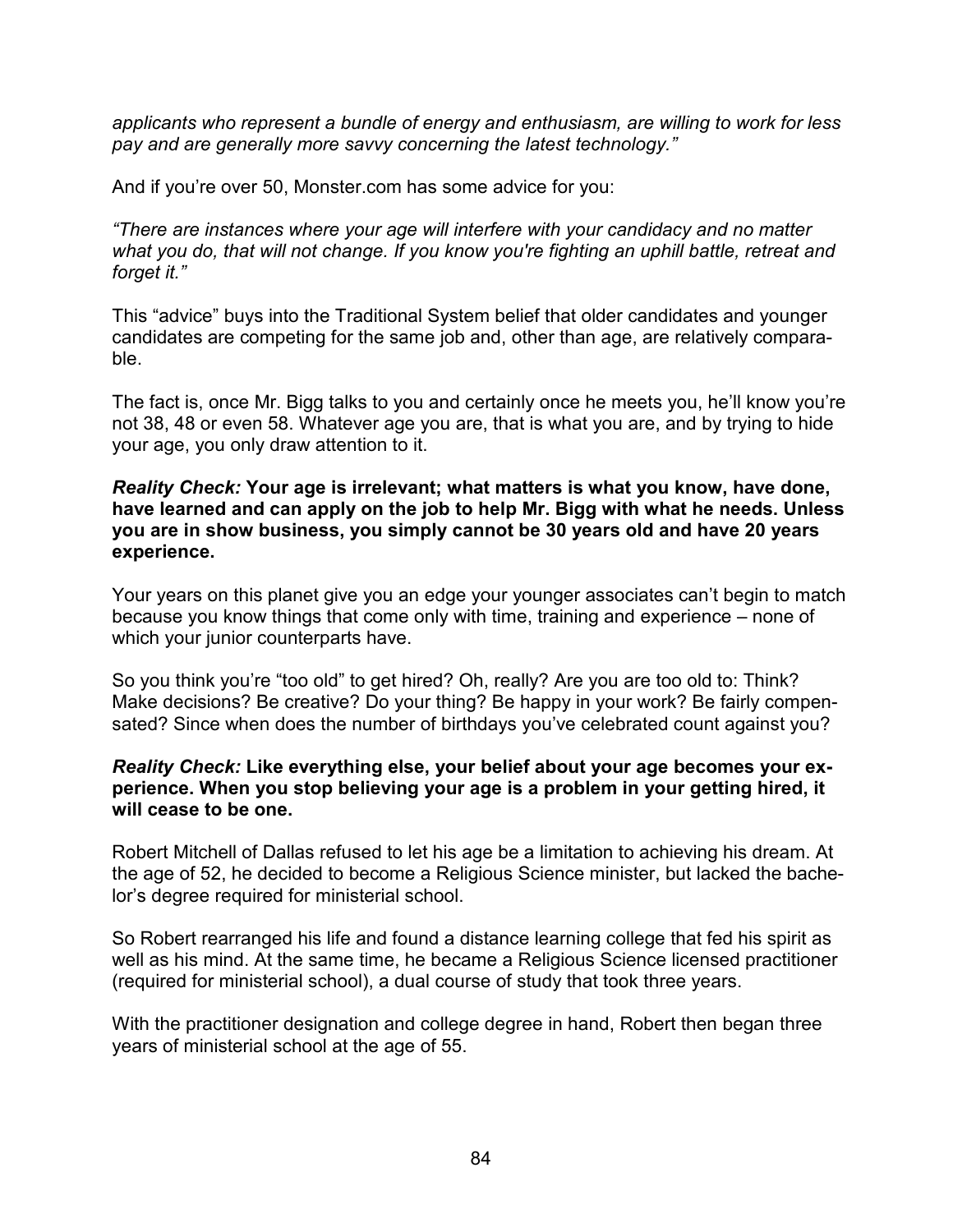In Religious Science, new ministers must complete a two-year probation before they can be ordained, so after graduation, Robert worked for two more years as assistant minister at the Center for Spiritual Living in Dallas. Finally, at the age of 60, Rev. Robert Mitchell was ordained at CSL, and within a year left to start his own ministry.

### Debunked Resume Myth # 8 The Little Stuff Matters

No, it doesn't. The rest is just semi-important filler.

## **Education**

Here you put college or trade school, any graduate degrees and/or professional training programs you have completed like this: Dallas University, B.A. 1975.

You can put in your major, but only if it relates to your objective, and only if you have been out of college for a year at most. Once you're out of college, your major and everything else related to your college experience is irrelevant.

The fact is, most people end up doing something totally different from what they majored in; this is called "life." You do not have to work at something that no longer suits you or you don't like just because you took a few courses in college.

It is perfectly fine for you to change your mind about what you'd like to do for a living two, ten, twenty or thirty years down the road. You need no one's approval or permission to do so, except your own.

If you attended but didn't finish college, put the name of the school and the years you attended. If you are completing college, graduate school or a training program, put it down like this: New York University, MBA in Finance, in progress.

Do not list your courses because it will be assumed you took courses that are relevant to your degree and if you didn't, why would you mention them? Do not put your anticipated completion date because life happens.

If you have taken non-degree professional courses leading to a certificate related to your objective include them, but only if they are within the last five years because anything before then will indicate your training is out of date.

Basic courses in your industry don't count, nor do continuing education seminars in your profession. You don't get brownie points for doing what you're supposed to do anyway.

## Other Information

Here you put all objective-relevant memberships in business, trade or civic organizations; activities or leadership roles held; awards, honors or outstanding achievements; qualify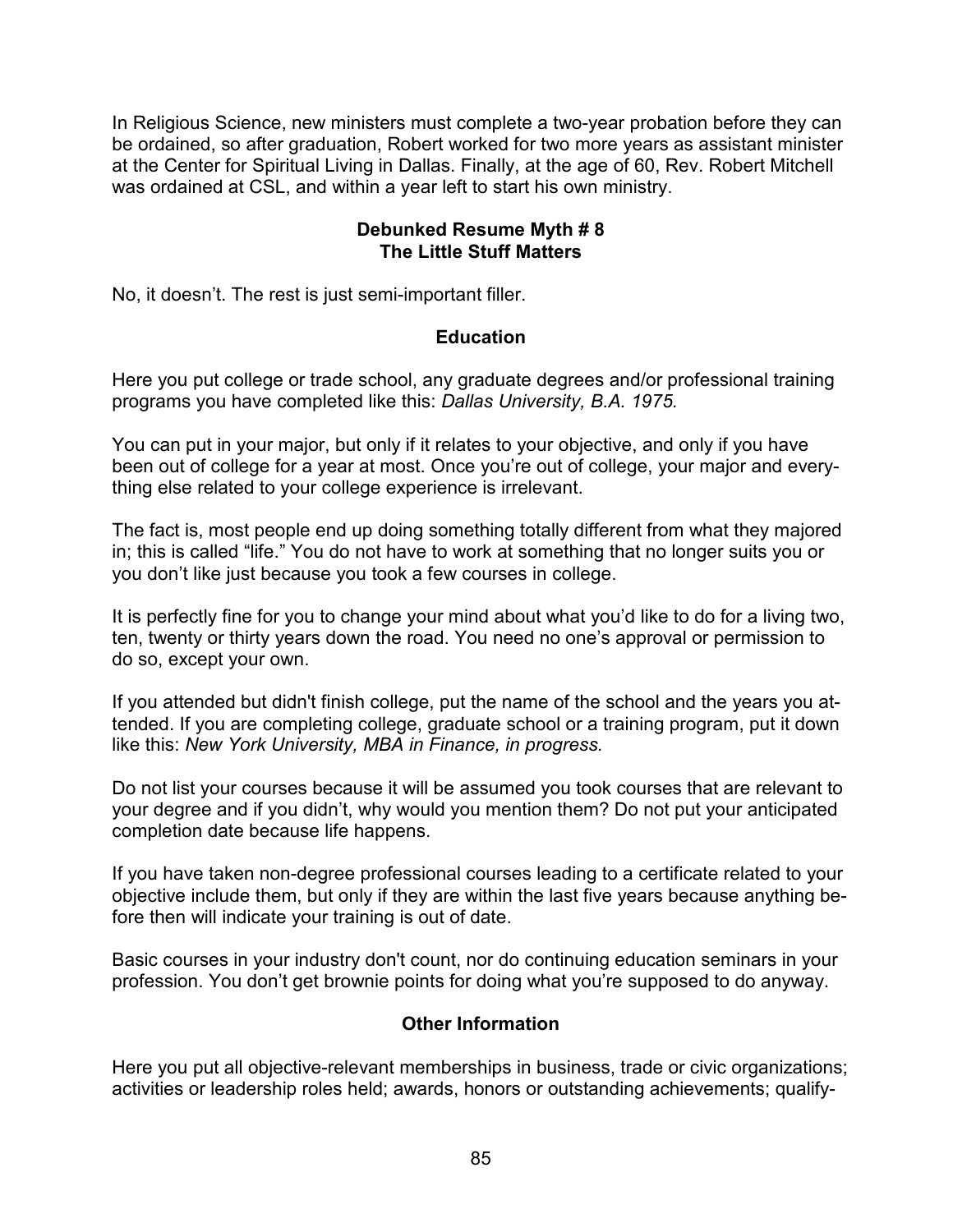ing licenses not listed under Education, and so on.

#### Personal Information

Your age, height, weight, marital status, name of your spouse, ages of your children and your hobbies are irrelevant and should never be put on a resume. Besides, have you ever seen a resume that says, "Health: Poor to Lousy"?

#### Layout

Your resume is an introduction to you, and good introductions are short. Keep your resume to one page if at all possible, the paragraphs to five lines maximum, and double space between paragraphs.

Use capitalization, underlining and centering appropriately, but don't overdo it with fancy graphics, and don't use bolding, caps or blocks of type. Keep your resume neat and clean with one-inch margins and lots of white space so that it's easy to read.

Mr. Bigg's eyes have a natural tendency to bounce, and short paragraphs and lots of white space allows them to relax and go wherever they want on the page without effort or strain.

When you have blocks of type or a page crammed with information, Mr. Bigg will intuitively resist what he is reading – and you – and won't know why.

Use any writing style, layout and font you are comfortable with – this is your resume, after all.

Reality Check: If you write your resume from Mr. Bigg's perspective in language your mother can understand, you simply cannot write a bad resume.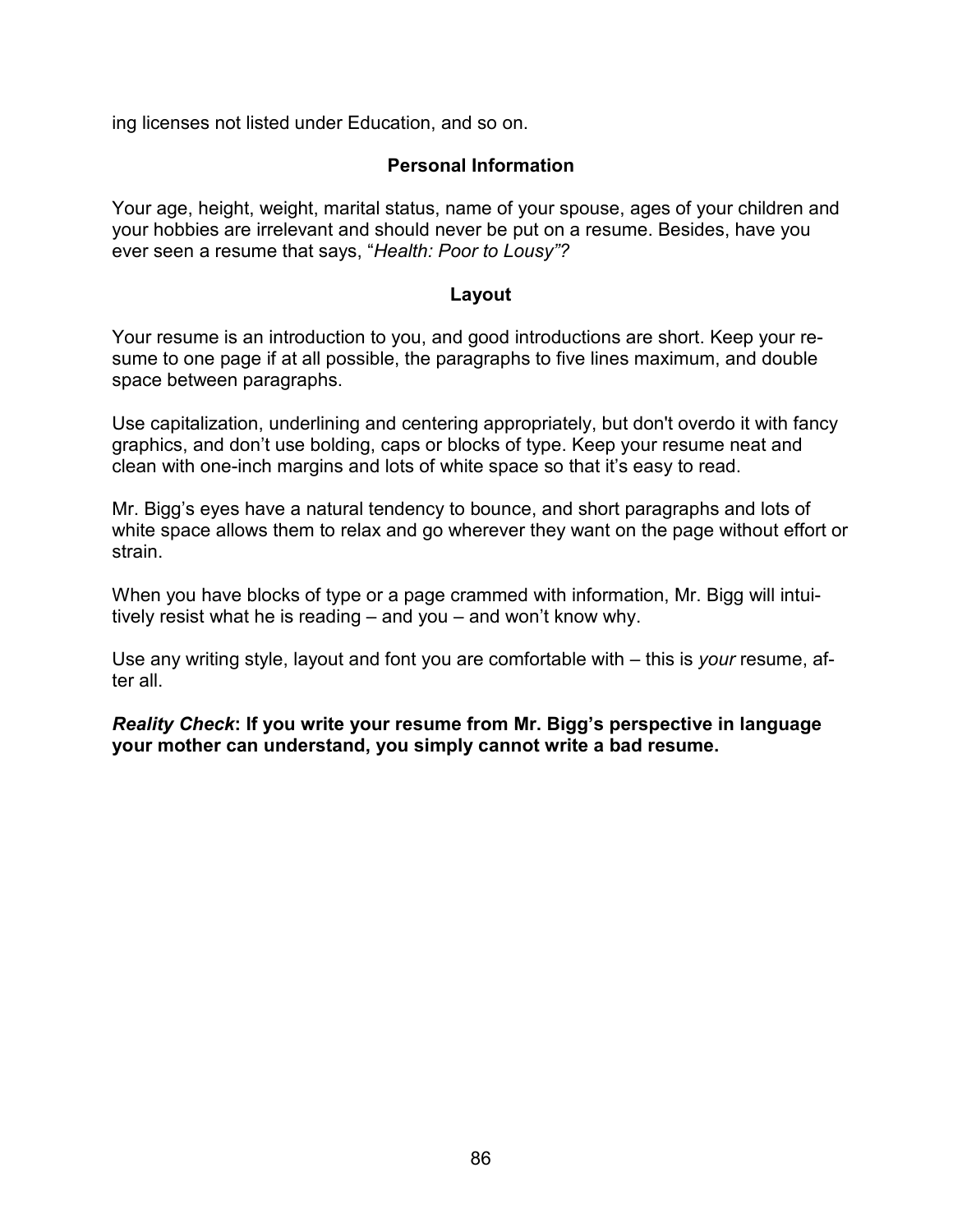## CHAPTER 9

## FIRST CONTACT

## "I'll bet a few well-placed pieces

## of correspondence, and I get to be

a queen in no time."

Lucy van Pelt in

"You're a Good Man, Charlie Brown"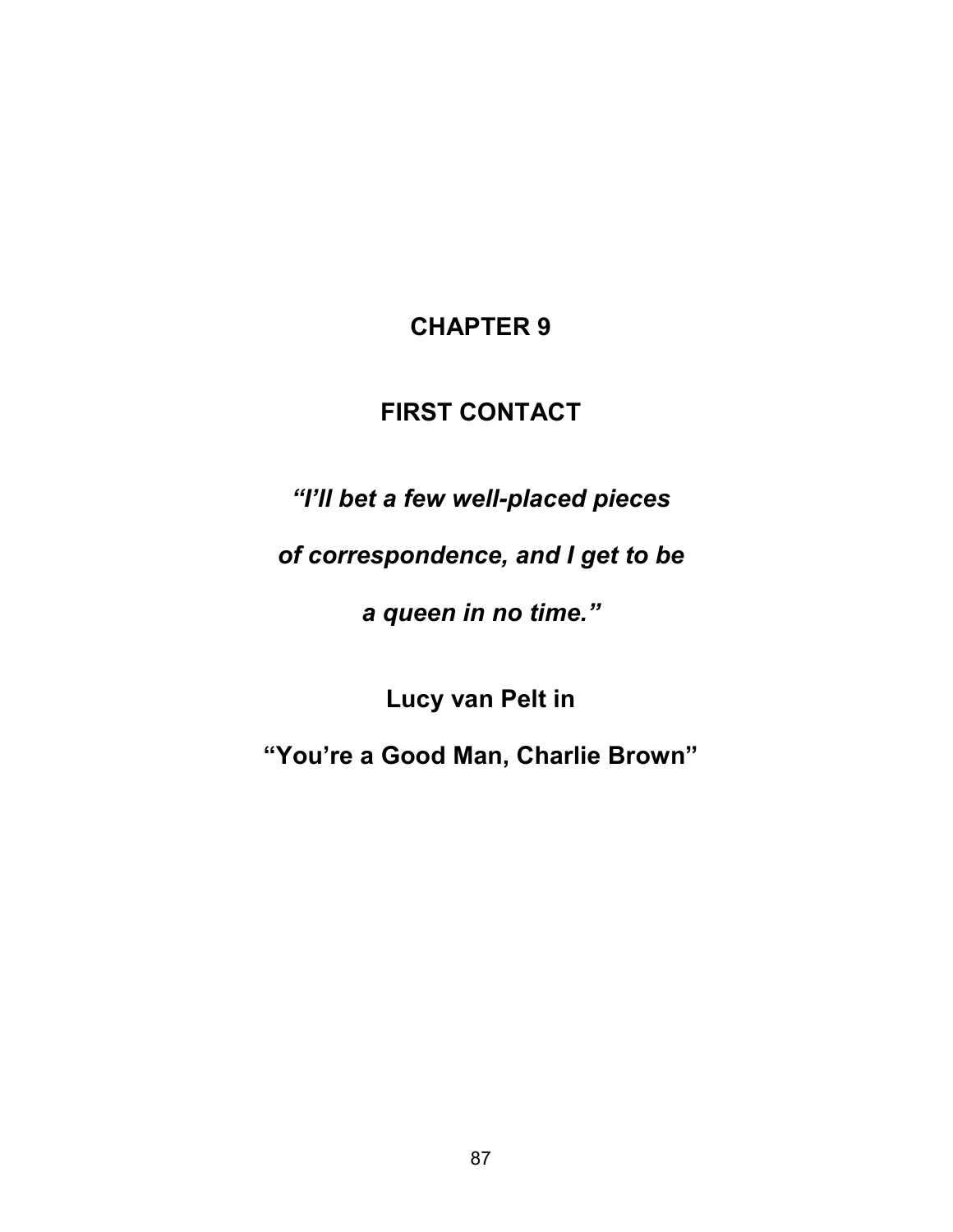## STARING AT THAT BLANK PAGE

### "What do you say to a guy in a letter, anyway?" – Rizzo in Grease

Now you've come to the hard part – you actually have to contact the person you want to work for. Unless you're very good at talking with total strangers on the phone, you'll have to do this by letter or email.

#### Email

Sure, it's easy (if you know their email address), fast and cheap, but conducting a job search by email has tremendous pitfalls. Chances are that you delete junk emails and won't open emails with attachments from people you don't know.

Well, like it or not, Mr. Bigg does exactly the same thing. And that's assuming your email even makes it to his in-box; thanks to spam filters, he may never even see it.

### Reality Check: The best way to use email is after you have spoken to Mr. Bigg. That way, he'll be expecting your email, will open it and read it.

And don't think you can trick Mr. Bigg into opening your email with a snazzy subject line. This gimmick may work once, but you'll look amateurish and insincere, and destroy any chance you might have had of getting hired by him.

## Regular (Snail) Mail

When email first hit the business world, it was new, exciting and cutting-edge. But now that email is commonplace, regular mail is the preferred method for sending a cold call letter, simply because a snail mail letter is a physical object.

Mr. Bigg has to hold your letter while he's reading it and then do something with it: file it, put it on a pile, give it to someone else or throw it out. But it just may float on his desk, something that can't happen with your email unless he prints it out, which is unlikely.

## Brrr! That's A Cold Call Letter

In the Traditional System, your killer cover letter is written to decimate your competition and prove why you are the only possible choice by including a description of where you've worked, what you've done and what terrific personal and professional qualities you have.

Confident you'll soon be offered an interview, you send off your letter and you wait. And wait. Eventually, you realize Mr. Bigg isn't getting back to you. What happened? Why doesn't he want to see you?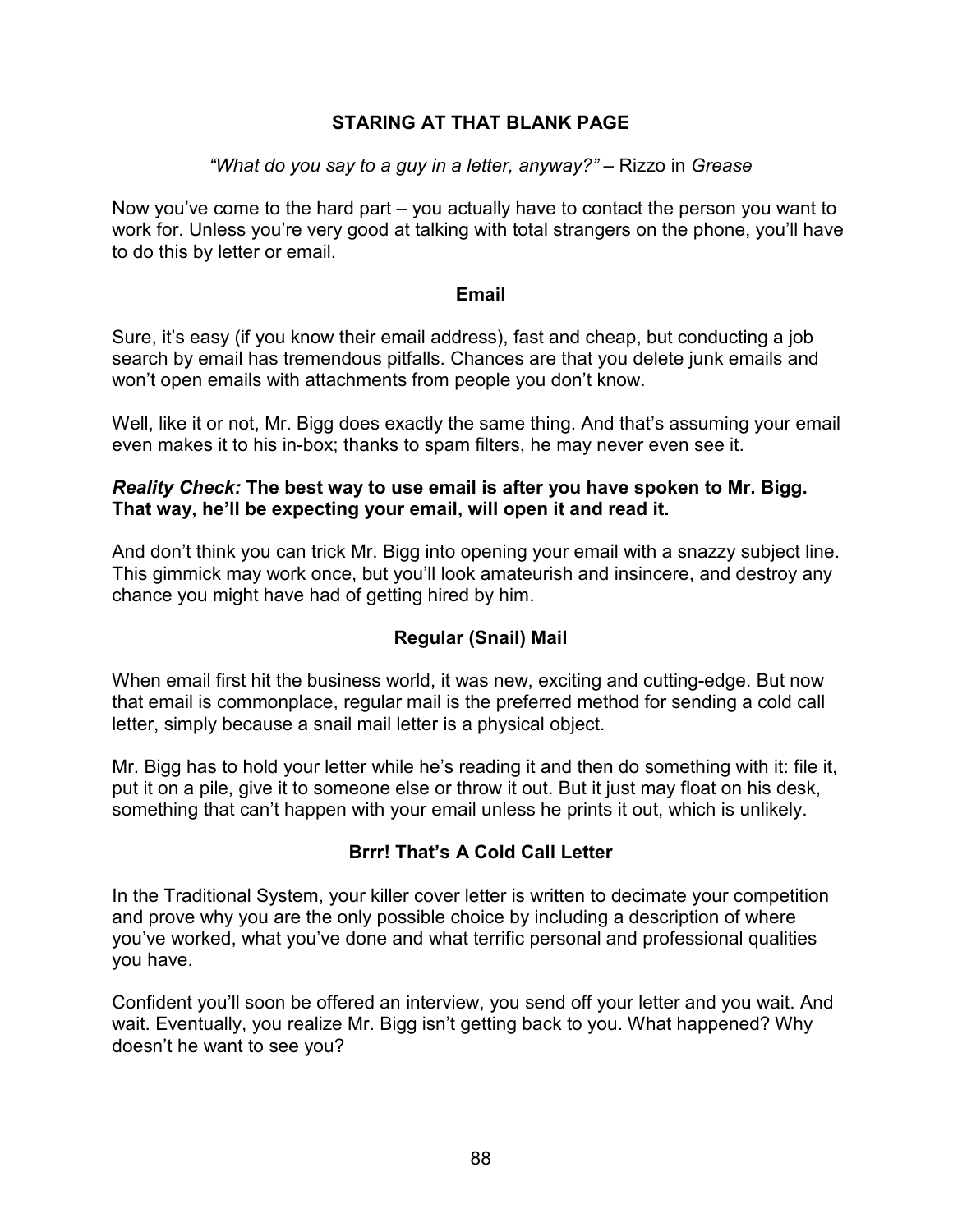Reality Check: A Traditional System cover letter is all about you. There isn't a word in it about Mr. Bigg - what he wants, what he's interested in or how he will benefit from knowing you. In other words, the reason Mr. Bigg doesn't want to see you is because there's no reason to.

The next time you get some junk mail or spam email, notice how they attempt to get you to do what they want by telling you about themselves. You were probably so put off by the bluster and hard pitching that you couldn't care less about them or what they're selling. Well, that's just how Mr. Bigg feels about you when you write a Traditional System cover letter that is all about you.

## Putting It Together – Not!

Here is the structure of a typical Traditional cover letter:

## 1<sup>st</sup> Paragraph: Why You're Writing

You introduce yourself, specify the kind of job you want and outline what you can offer. You mention how you heard about the job and/or what you know about the company.

## 2<sup>nd</sup> Paragraph: Why You Should Hire Me

You describe how your work experience and training are related to the job you are applying for by matching what you have to offer to what the ad said the company wanted.

You "sell yourself" by giving examples of how your skills have been applied in the past, and describe how your experiences relate to or are transferable to the company. You also describe your personal and professional attributes that will contribute to your success in your new position.

### 3rd Paragraph: Call to Action

You tell Mr. Bigg how to contact you or that you will call about the possibility of an interview at some point, and then tell him you're looking forward to hearing from him.

## Reality Check: The problem with a Traditional System cover letter is that it's a pitch piece about you.

Webster's definitions of pitch includes: "to throw, usually with a particular objective or towards a particular point; to sell or advertise, especially in a high pressure way; to utter glibly and insincerely."

So, when you write a Traditional System letter, you are glibly and insincerely using highpressure sales tactics to throw yourself at Mr. Bigg without the slightest regard for his regard. Is this the impression you really want to make?

## It's Not About You

A Contrarian System cover letter doesn't pitch, make your case, or sell you in any way;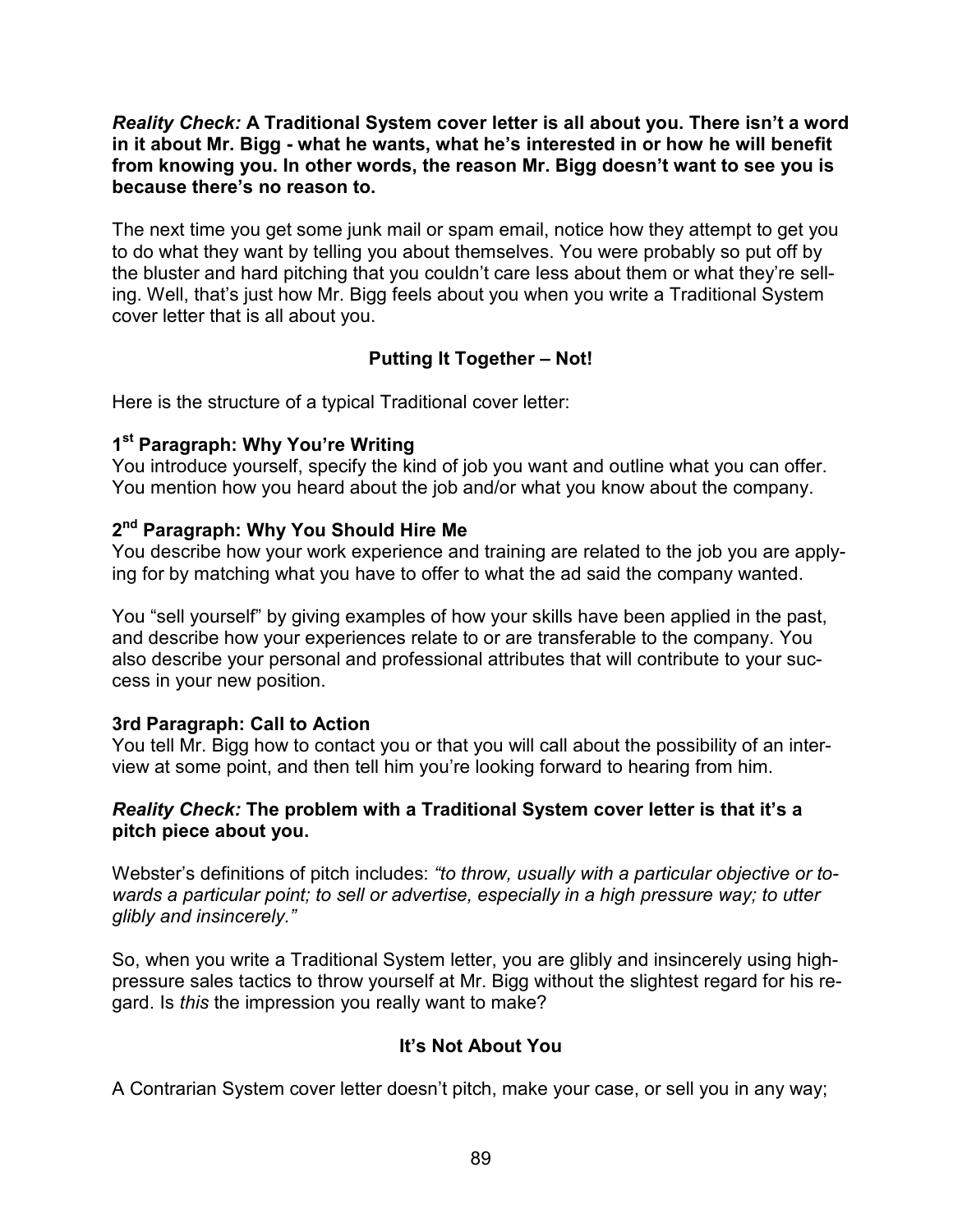instead, it helps Mr. Bigg buy you.

## Reality Check: Don't write to Mr. Bigg about what's important to you; write about what's important to *him*. And how do you know what's important to him? From the research you did in the beginning!

Here is the structure of a Contrarian System cover letter:

## 1<sup>st</sup> to 2<sup>nd</sup> Paragraph: The Grabber

This opening is designed to catch Mr. Bigg's attention, draw him into the body of the letter, and make him want to keep reading. Ideally, it should:

- Contain a referral ("John Jones at ABC Corporation suggested I contact you."
- Recap a function you both attended ("It was a pleasure meeting you last week at...") or
- Summarize his comments if he was the speaker at a function ("Thank you for speaking to our group last week about your new approach to…")

Use these openings if you have them, but chances are you will have none of them. Instead, make a general comment about an industry trend, the company's latest venture, an event it's involved with – something, anything Mr. Bigg can relate to.

If you do your homework about the company and its products and/or services, how it stacks up against its competition, what it is involved with and what is happening in the world affecting it, you can easily find something to write about.

## 2<sup>nd</sup> to 3<sup>rd</sup> Paragraph: Identify Mr. Bigg's Problem

Now suggest – not tell – Mr. Bigg he may be faced with a problem or an area of opportunity, and then briefly discuss this problem or area of opportunity without offering solutions.

### Reality Check: If you offer solutions, claim to be the answer to Mr. Bigg's problem, or give examples of how you solved similar problems, Mr. Bigg will know you are trying to sell him, and you will destroy any credibility he has given you up to this point.

When you discuss an issue Mr. Bigg may be facing without offering solutions, he will automatically credit you with having insight into his problem, and will assume you have some ideas how to help him.

## 3<sup>rd</sup> to 4<sup>th</sup> Paragraph: Maybe I Can Help

By this time, Mr. Bigg is feeling very good about you, and he naturally wants to know something about you, but you have intentionally not said one word about yourself.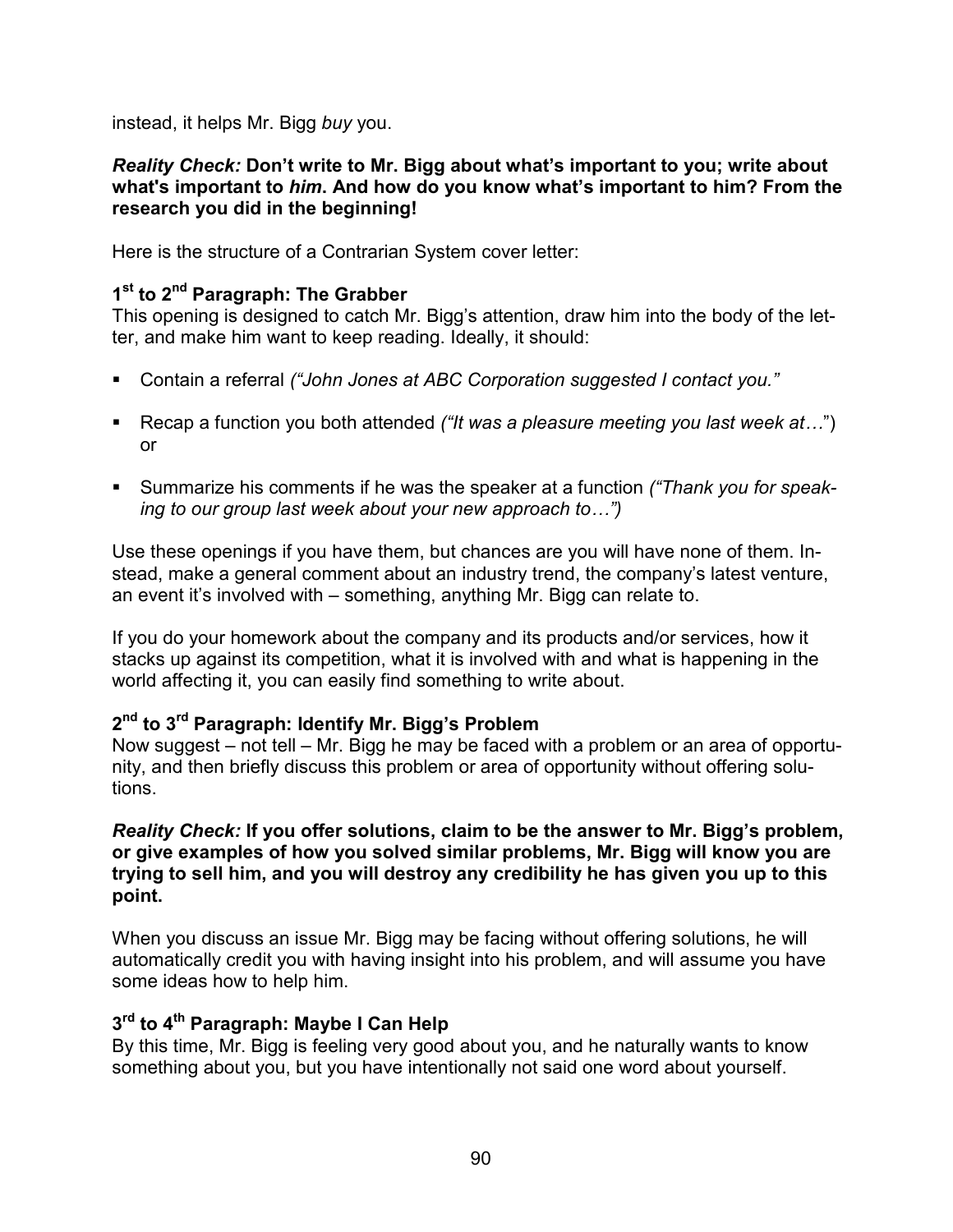Now, briefly mention who you are and how there's a possibility you might be able to help him. This should be written as an aside with the tone of, "Oh, by the way, here's some information on me, but it's really not too important."

## Reality Check: If you want Mr. Bigg to want to know more about you, say as little about yourself as possible, downplay your importance and keep the letter focused on him, his company and his situation.

Never use the word "resume" in your letter because it tells Mr. Bigg you want a job, rather than wanting to help him, and he will instinctively tune you out, so use "information" "background" or "material" instead.

## 4th to 5th Paragraph: Never Can Say Goodbye

Most Traditional System cover letters end limply, implying that you are no longer responsible for getting yourself hired and it's all up to Mr. Bigg now:

"Thank you for your consideration" "I look forward to hearing from you" "I would appreciate any assistance you can give me"

When you use these phrases, you may think you're being polite, but you actually come across as being weak, passive and wimpy.

### Reality Check: When you take responsibility for follow-up, it proves you are a capable, reliable person who takes the initiative, sees a project through and can get things done – without your having to say it.

The best way to end your letter is to cordially tell Mr. Bigg you will be calling him in a week and then thank him for his time. After all, if everything goes right, you're going to be taking up a great deal more of it very soon.

## The "I vs. You" Test

Here is an easy way to know if you have written an effective cover letter and what to do about it if you haven't:

- Count the number of "I's": I, me, my, us, our, and/or we referring to yourself, your current company or your previous employers.
- Count the number of "you's:" you, your, Mr. Bigg's name and/or his company.
- "We, us and our" referring to yourself and Mr. Bigg cancel each other out and are not counted.
- If there are more I's than you's, or if your letter is about you even if it has more you's than I's, rip it up and start all over. You've written about the wrong person.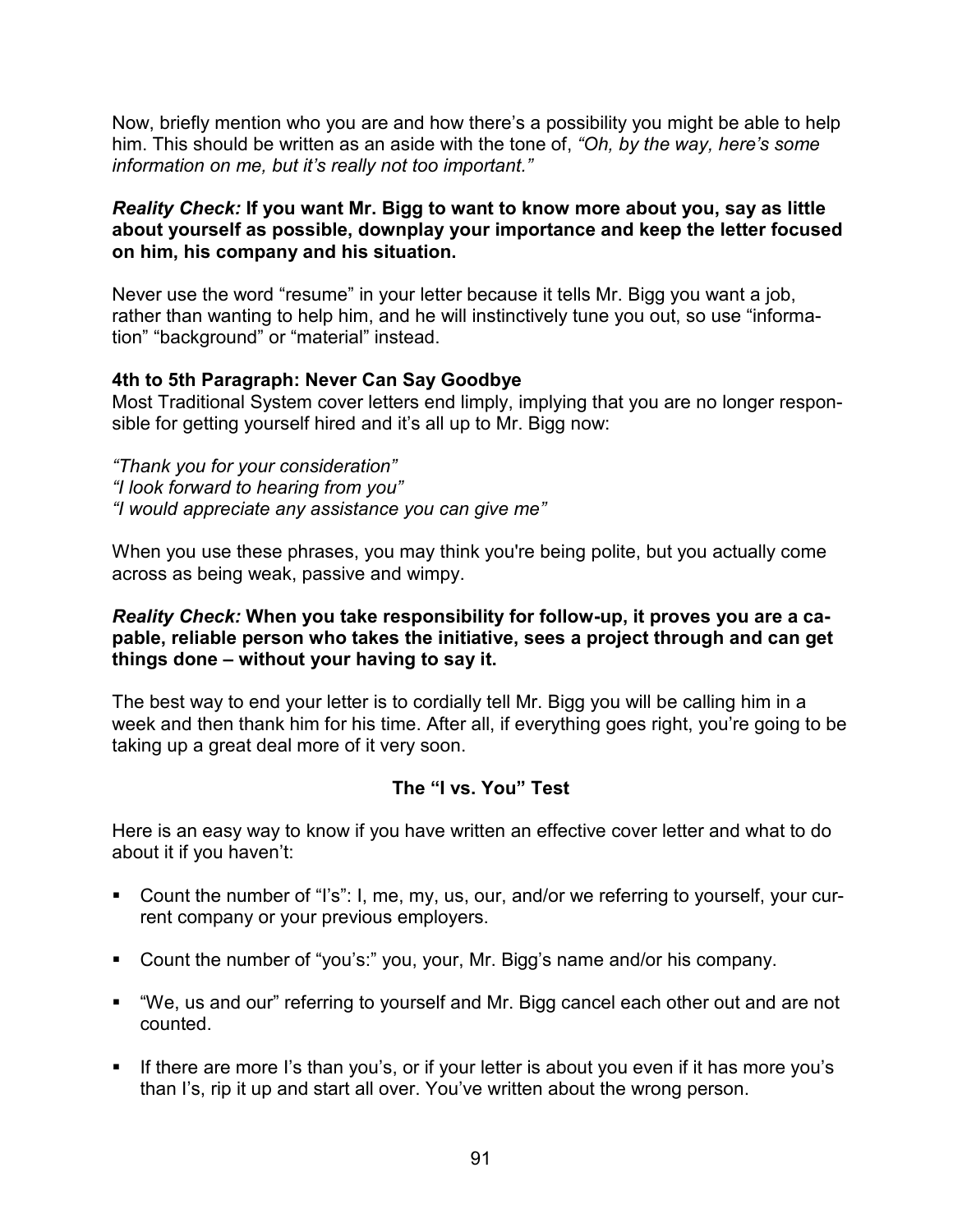## The "It's Really About Me" Trap

Don't try to justify why you should be hired by making your letter sound like it's about Mr. Bigg when it's really about you. He'll know exactly what you're doing, and you'll only be fooling yourself, like in these examples:

## Here's Why You Should Hire Me

As marketing companies are increasingly called upon to supply information on magazine readership to publishers, there is a growing need for trained, experienced professionals in the field.

Through my marketing research experiences and my master's thesis, which have particularly dealt with improving marketing research studies so they can better define magazine audiences to potential advertisers, I am certain I could give you valuable assistance in satisfying research demands, managing key projects, and improving the marketing tools you currently use.

I will be completing my master's degree in December, and would be interested in making a significant contribution to the Research Institute's profitability in a marketing research capacity. I am sure my services would be useful to you, and I will call you in early October to discuss an interview.

Score: I's: 9 You's: 5

Comments: The first part of the grabber was fine because it was about an issue Mr. Bigg is most likely dealing with. But the second part was clear that the rest of the letter was going to be a rationalization why the applicant should be hired.

The applicant then attempts to prove she is an ideal researcher, yet she never once mentions anything about the Research Institute, what it does, what it's involved with or what some of its particular challenges might be. How good of a researcher can she be when she can't even do basic research about this market research firm?

## How Could You Not Want Me?

From our conversation, it sounds as if you're looking for someone to come in and take charge immediately. It also sounds like you are experiencing problems with some of your database systems.

With my seven years of experience working with financial databases, I have saved companies thousands of dollars by streamlining systems. My high energy and quick learning style enable me to hit the ground and size up problems rapidly.

My colleagues would tell you I'm a team player who maintains a positive attitude and outlook. I have the ability to stay focused in stressful situations and can be counted on when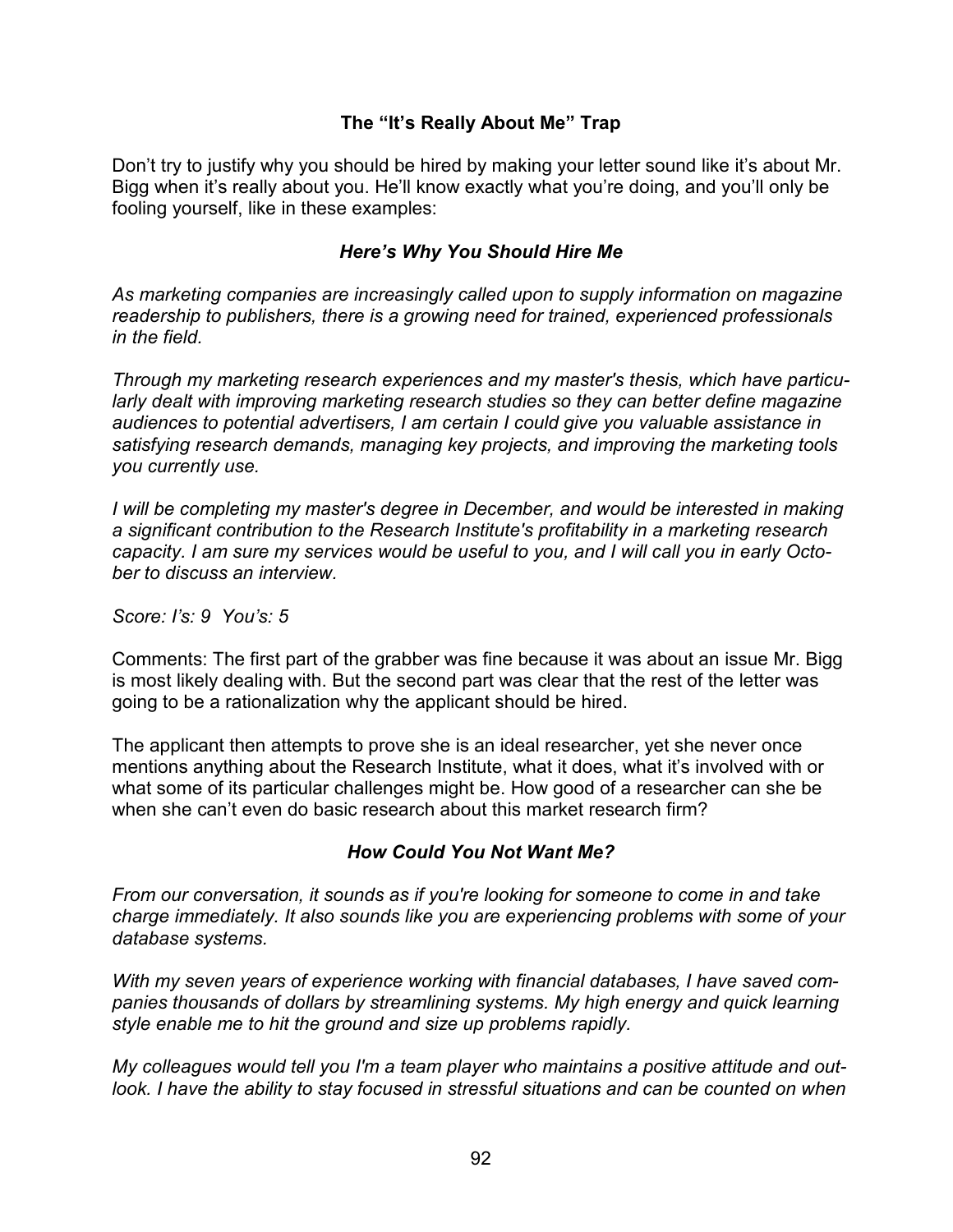the going gets tough. I'm confident I would be a great addition to your team.

Score: I's: 9 You's: 5

Comments: This letter started off well; obviously, the two of them had talked about Mr. Bigg's issues with his database, so the applicant knows the specific problems the company has and how important it is to get the database fixed quickly.

His letter should have recapped their conversation, but instead, this job seeker chose to turn the spotlight upon himself and brag about how wonderful he thought he was. Not surprisingly, Mr. Bigg found someone more interested in fixing his company's database than making himself look good.

## Whose Letter Is This, Anyway?

Each of the following Traditional System cover letters is scored with comments following, and is rewritten as a Contrarian System letter from Mr. Bigg's viewpoint.

## Letter # 1: Are You Impressed Yet?

I am extremely interested in exploring advancement opportunities of employment with Juarez Foods. After a perusal of my resume, you will agree that my experience, training and education make me a strong candidate for a sales position at Juarez Foods.

With my more than 25 years of sales management, financial administration, account representation, customer service management, and marketing experience, I would be an instant asset to your organization.

I have a proven track record of high achievement with each of my sales positions, being quickly assigned additional responsibilities and receiving promotions due to my continual outstanding performances.

I possess exceptional people skills, thrive on resolving challenges, and prefer employment within a sales and marketing team environment. I am detail oriented, easily set and accomplish goals, and specialize in multi-tasking while keeping my focus on the big picture.

One of my strongest assets is to develop relationships with my customers to promote a win-win environment. Please allow me the opportunity to interview as soon as possible. I can assure you that if I am offered the Sales Associate position at Juarez Foods, it will be one of the soundest hire decisions you could ever make. I look forward to hearing from you soon.

Score: I's: 16 You's: 8

Comments: A typical Traditional System cover letter, this letter pounds away at Mr. Bigg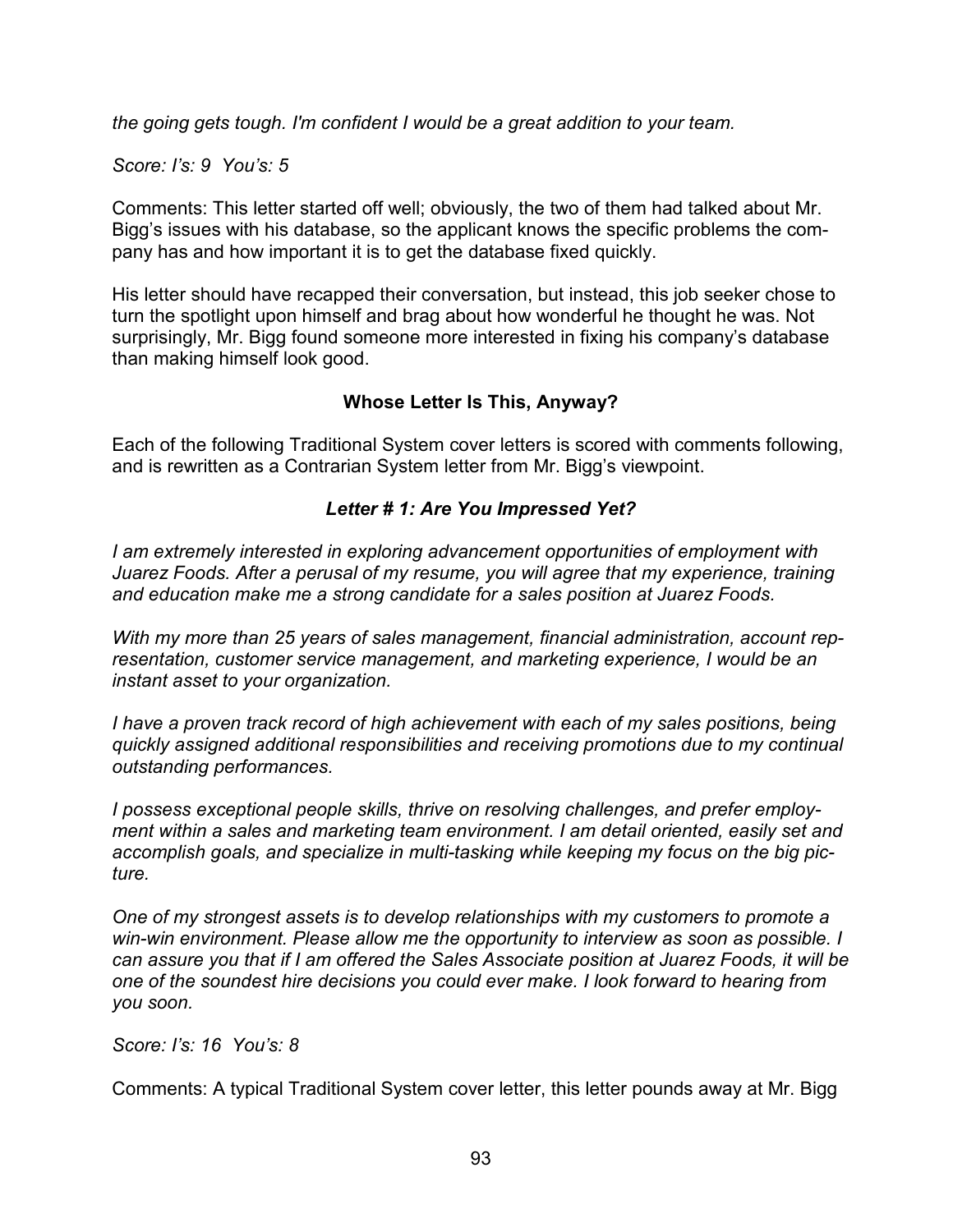in order to impress him. Mr. Bigg is impressed all right – all that buffoonery and selfimportance has given him a headache. Did you notice the ending – how this take-charge, hard-hitting, aggressive salesperson becomes meek and subservient, and then humbly awaits Mr. Bigg's call?

This applicant doesn't realize that by abdicating responsibility for follow-up, he is proving that his claims about his ability to sell were just hype, and he is actually just a passive paper-pusher who prefers taking orders from established accounts rather than going out and finding new ones.

Here's the same letter written from the Sales Director's view:

## Letter # 1 Rewrite: Facing the Challenge

In a recent article in Supermarket News, you said large supermarkets are resistant to carrying local ethnic brands, despite their popularity with consumers, especially in urban markets.

You said the costs involved in promoting individual local brands outweigh their potential profits, and most supermarket managers won't be bothered with brands they can't easily sell.

There's no question that getting shelf space for local ethnic packaged goods is a challenge. But until those goods get on the shelf, there's no way of knowing how profitable they can be to the merchant, the manufacturer and you, the distributor.

As a food distributor, you know the cost effectiveness in bundling like-kind lines in shipping; why not use the same approach to in-store promotion and marketing? As you can see from the enclosed material, I'm a specialist in selling ethnic goods to supermarket chains – from Chilean to Chinese.

I've represented many local, regional and national brands, helping to turn unknown lines into household staples through cost-effective promotional programs. Mr. Bigg, I have some ideas that may appeal to you and your manufacturers, and I'll call you next week to discuss them with you. Thank you for your time, and I'm looking forward to speaking with you.

Score: I's: 5 You's: 13

Comments: This letter makes it easy for Mr. Bigg to realize this applicant not only has a feel for his dilemma with his ethnic products, but is already formulating strategies to move his merchandise. Notice the structure of the letter:

Paragraphs 1 & 2: Although the applicant is simply repeating what Mr. Bigg said in the article, he comes across as an expert in selling small ethnic brands to supermarkets – without having to say that he was one.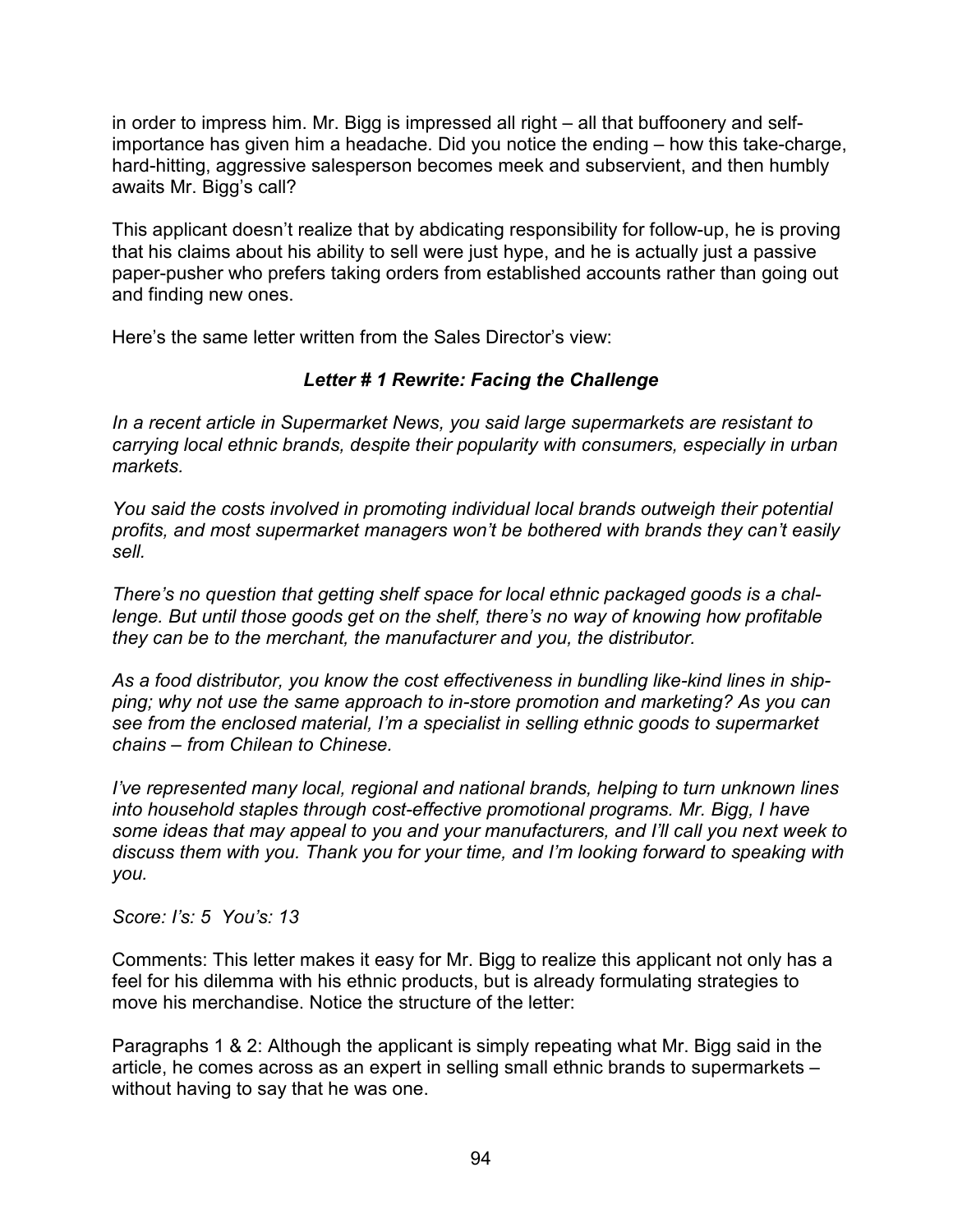Paragraph 3: By briefly discussing the problem and/or opportunity Mr. Bigg faces with small local ethnic lines, the applicant implies he already has a grasp of Mr. Bigg's concerns.

Paragraph 4: By suggesting a way to help address this issue, the applicant acts as if he is already working for Mr. Bigg. Notice that no specific ideas are given; only a vague reference to "bundling" and "in-store promotion and marketing."

If Mr. Bigg wants to know how he can generate shelf space and sales for those smaller lines, he's going to have to see the applicant, and he definitely will.

Paragraphs 5 & 6: By now, Mr. Bigg is thinking, "Who are you?" The applicant intentionally downplays his track record to get Mr. Bigg to read his resume, which he does to learn more about the ethnic brands expert he's going to meet.

Paragraph 7: The applicant makes it very clear he:

- **wants and expects to meet with Mr. Bigg soon,**
- **EXED** is assuming responsibility for follow-up, proving he is responsible, thorough, detailoriented and capable, which Mr. Bigg would expect of anyone he hires, and
- is already mapping out a game plan for Mr. Bigg's ethnic lines.

This applicant will have no problem getting hired by Mr. Bigg or a comparable company; good talent like this is hard to find.

## Letter # 2: Could You Be a Little More Vague?

I would like to be considered as a case manager with United Cerebral Palsy of Tarrant County. I have been a licensed social worker for 12 years and my experience has been with a diverse population, assisting them with a variety of issues.

My job responsibilities required me to work with multiple agencies and in a team setting so that organizational skills were a must. In each position, I have had to display independent thinking and initiative, taking on greater and greater responsibilities.

Generally, I am an intelligent, dependable, conscientious, hard-working individual who possesses a great desire to learn new things and acquire new skills. I think I would add greatly to your organization in this position. I look forward to hearing from you.

Score: I's: 10 You's: 3

Comments: Case managers are social workers or registered nurses who help patients and their families find community resources to meet their specific needs. At a large non-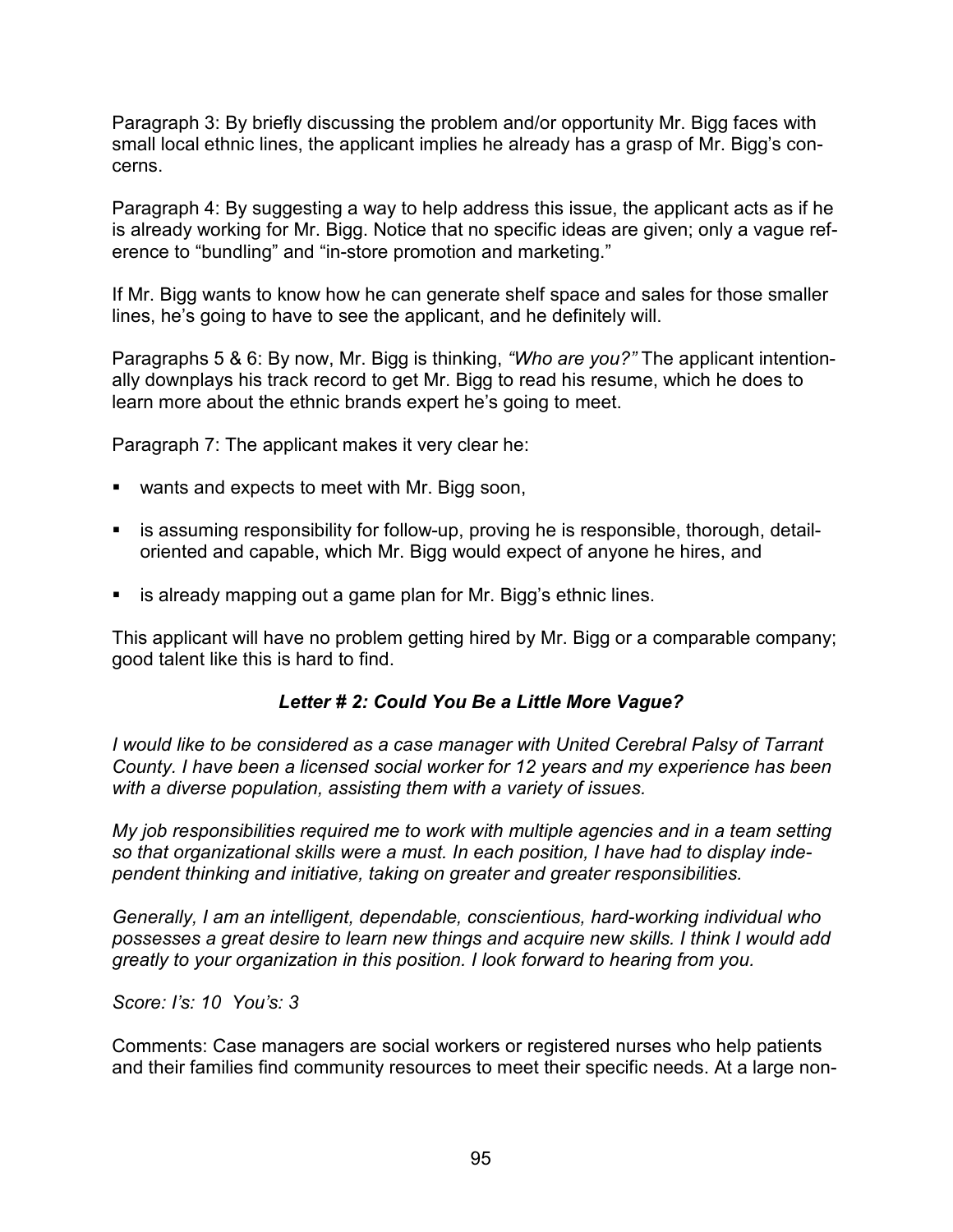profit agency like UCP, this position is critical to its mission of serving its special needs clientele, yet you wouldn't know it from this letter.

The applicant never mentions UCP's services or how it serves its special needs clientele, which is why it's in business in the fist place. All she can think about is getting what she wants.

## Letter # 2 Rewrite: What Can I Do to Help?

I understand United Cerebral Palsy of Tarrant County is expanding its outreach in the community. This is welcome news to your clients and their families who depend on the wide variety of services you provide.

What most people don't realize is that 65% of UCP clients have a disability unrelated to Cerebral Palsy, including autism, post polio and Alzheimer's.

And they may not know about your Client Intervention Program, which provides access to a ream of community resources to improve individual and family functioning and to encourage independence. Unfortunately, many people who need UCP the most are unaware that your resources are available to them and how you can help them live a fuller life.

As a social worker for the past 12 years, I find that working with special needs clients and their families is one of the most rewarding things a clinician can do. If I can help make it easier for a family to care for their loved one or for a client to care for themselves, then that's all that matters.

Mr. Bigg, please take a few minutes to look at my information, and I'll give you a call next week to discuss how we might work together to increase UCP's presence in the community. Thank you for your time, and I'm looking forward to speaking with you.

Score I's: 6 You's: 13

Comments: This social worker's heartfelt compassion for her clients comes across clearly, as does her knowledge about the work of the agency, which she got from its website. Mr. Bigg will want to meet, or at least get to know, this sincere and experienced clinician. If he can't hire her at UCP, he knows many agencies and hospitals that can.

### Letter # 3: Waiting For My One Big Chance (Written as a template)

I am interested in applying for the junior broker position mentioned on your website. After viewing your site and reading your firm's goals and ideals, I felt as though I was tailor made for this position.

I believe my leadership qualities and interpersonal skills would be of great use to [Some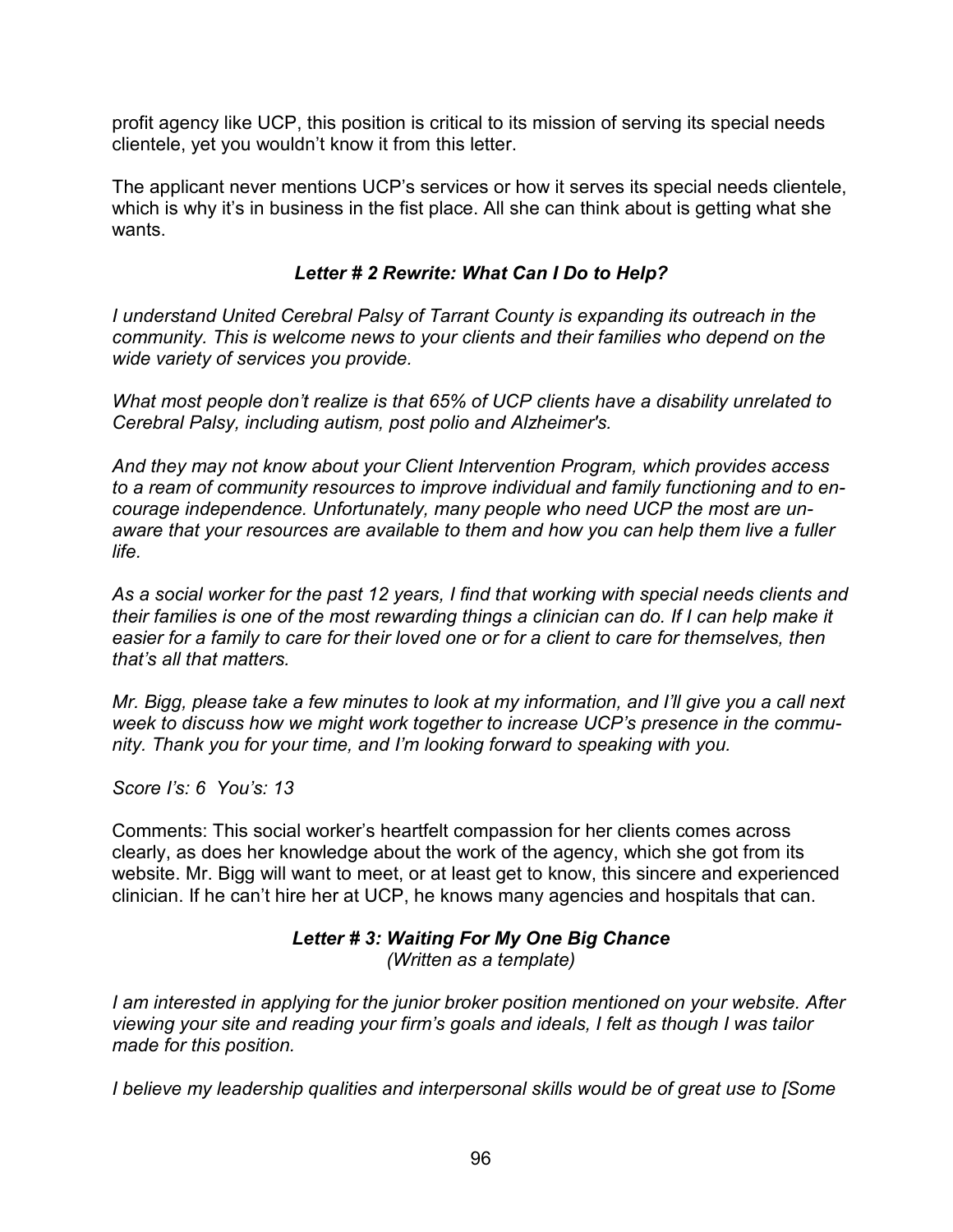Company]. I have had extensive course studies in finance and business as referenced in my resume, and am goal oriented, as well as having a strong background of working in teams.

I believe both these qualities could have a great positive effect on in your day-to-day operations. [Some Company] is a top-notch financial company, known for its professionalism, in addition to its success.

I would like a chance to use my traits of diligence and dedication to work at [Some Company]. I have a strong history of leadership and goals met and exceeded. While studying business at Purdue University in West Lafayette, IN, I served as president, as well as treasurer, of Greek Girls Sorority.

During this time, I initiated a scholarship fund with funding in excess of \$250,000. I also spearheaded the largest philanthropy on campus during my senior year, raising over \$25,000 for Food Finders food bank.

I believe my fund-raising and creative marketing approaches would be a great benefit to [Some Company]. I am anxious to talk with you and discuss my potential to contribute to your organization. I plan to call you in three days to schedule a meeting. You can reach me at (444) 123-5555 or by email at iwannajob@purdue.com.

Score: I's: 21 You's: 12

Comments: This new graduate is very eager to impress, but doesn't understand that while her collegiate charity and scholarship fundraising efforts were wonderful for the good they did, they have no relevance to working as a junior broker at a financial services company.

Her "extensive course studies" didn't teach her that the business of a non-profit is serving people, while the business of a financial brokerage concern is making money from money. However, if she had wanted to do fundraising, membership enrollment or marketing for a foundation or non-profit agency, then those experiences would definitely count.

So, what do you do when you don't have much or any real world training and/or experience, and believe you have to prove yourself just to get started? You get creative.

## Letter #3 Rewrite: I'm Not Much, But I'm All I've Got (Written to Mr. Bigg)

In your position as Manager of Broker Development for Imperial Financial Services, you know how important it is to make sure your customers are not only pleased with your company's services, but will be happy enough to refer their friends to you.

I understand Imperial Financial has a new program designed to help small business owners leverage their capital through a review of their tangible assets. Although this program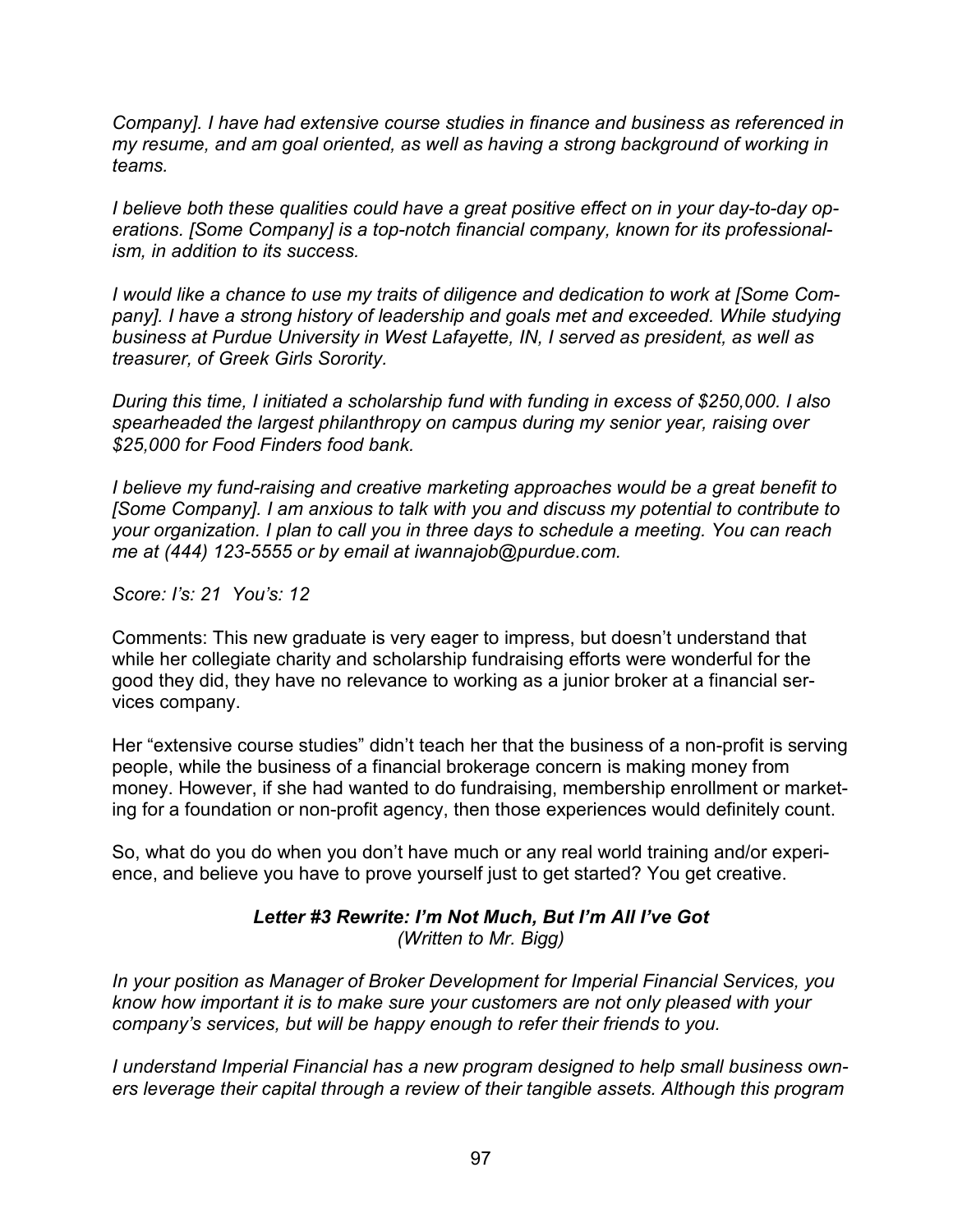is modeled on your highly successful corporate asset review program, it is tailored to the unique needs of small business owners, and is bound to be a huge success.

My dad has been an entrepreneur for 20 years, and I know he and other members of the local Chambers of Commerce and other business groups in this area would be very interested to learn about it.

Perhaps I can help you market your program to the small business owners you want to reach. As you can see from the attached material, I've just graduated from Purdue with a degree in finance and marketing, and have worked with groups of people in various financial marketing positions.

Mr. Bigg, I have some ideas how to promote your small business program at the grass roots level, and will call you next week to discuss some of them with you. Thank you for your time, and I'm looking forward to speaking with you.

Score: I's: 6 You's: 19

Comments: This new college graduate knows there's no way she can compete with older, more experienced MBA's for a junior broker position, so she doesn't try. Instead, she creates a niche within Mr. Bigg's company only she can fill.

By offering herself as a "feet on the street" presenter of this new program to local business owners, she supplements and complements Mr. Bigg's program for larger clients.

And Mr. Bigg is impressed with her: here is someone who is obviously smart, can get things done on her own initiative and is ready to hit the ground selling. How lucky can he get?

## Tell You What I'm Gonna Do…

One of the biggest pitfalls of the Traditional System the belief that you can lure Mr. Bigg into wanting to see you by telling him what you can do for him. One website suggests you:

"Say something like 'Here's what I will bring to/can offer [company] as a [position],' and start describing the benefits they'd receive in hiring you. It tells them right away why you're writing, and brings you immediately to communicating the value you offer."

The Traditional System says you should position yourself as the answer to Mr. Bigg's prayers just like these applicants do:

 ""I offer outstanding organizational skills, which are critical in developing, testing and maintaining mission-critical systems. These assets, combined with my ability to deliver a quality product under time constraints, enable me to make a positive impact on your company."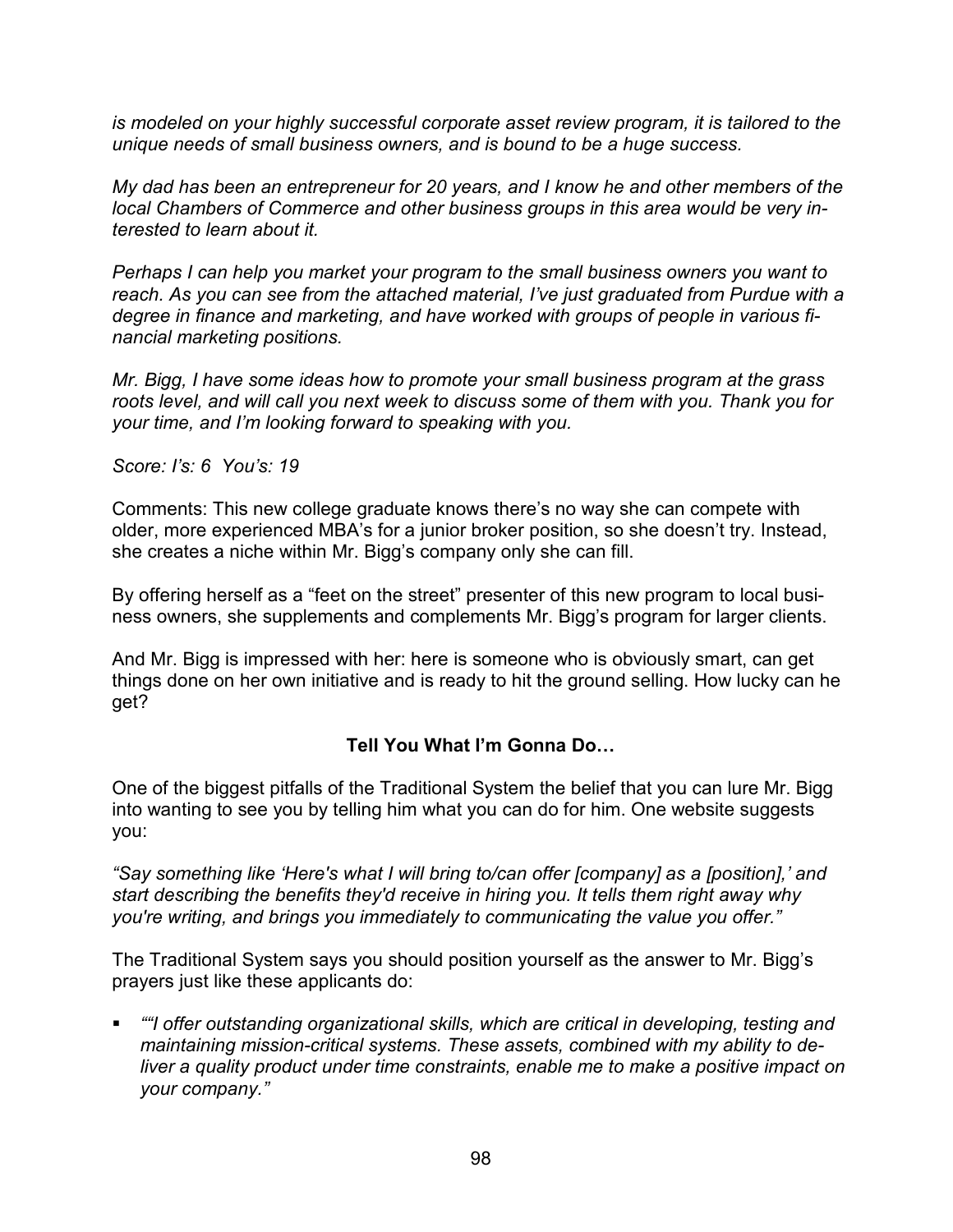- "My strong initiative and exceptional organizational skills, combined with my ability to work well under pressure will enable me to make a substantial contribution to your company."
- "I offer a comprehensive knowledge of numerous investment tools and the ability to deliver products and services seamlessly to customers. My experience, combined with my dedication and enthusiasm should enable me to make an immediate and valuable impact on your company."
- "I can contribute quickly to your success. My experience is technical, non-technical, hands-on and strategic. I have thrived in fast-paced environments and know the value of good planning, flexibility and understandable priorities. My enthusiastic approach and hands-on style will benefit you in ways you can't even predict."

For the sake of your career, it is essential you realize that when you tell Mr. Bigg what you will do for him, you are actually:

- making a promise you will be required to fulfill,
- setting a standard which you will be expected to meet, and worst of all,
- insulting him by implying:

"Despite your years of experience in this industry, in-depth expertise in this matter, long tenure with this company and first-hand knowledge of this situation, you are incompetent and incapable of coming up with a solution to your own problem. Fortunately for you, I am finally here."

Reality Check: It is the height of arrogance to assume you have insight into Mr. Bigg's problem he doesn't, and that you know how to fix it. The only time you should give your opinion about Mr. Bigg's situation is when he asks you for it and/or you are being paid to give it to him.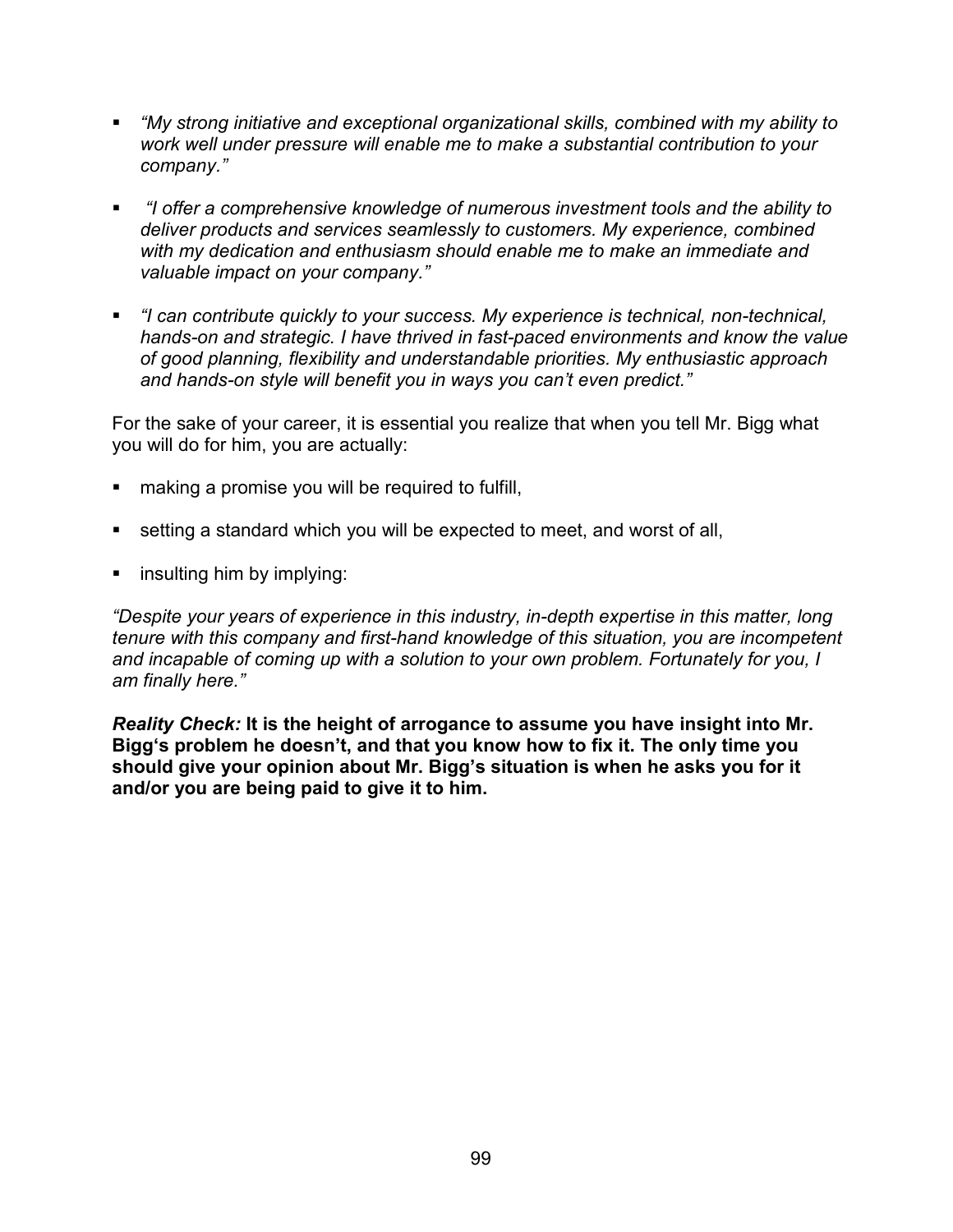## CHAPTER 10

## KEEPING THE BALL IN PLAY

"God gives every bird its food,

but He does not throw it into the nest."

Josiah Gilbert Holland, Poet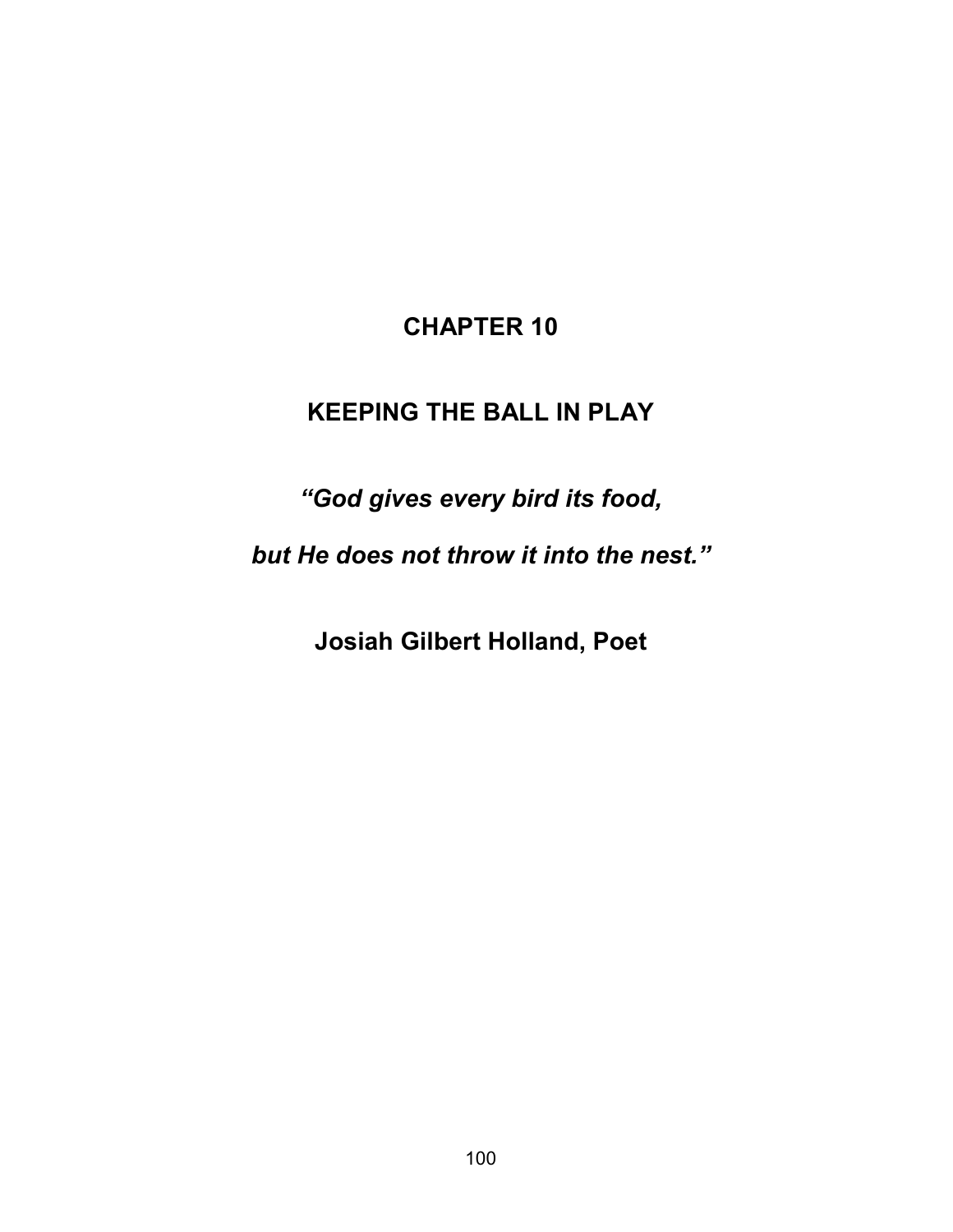## THE BLACK HOLE

"If email had been around before the telephone, people would have said, 'Hey, forget email; with this new telephone thing, I can actually talk to people." – Anonymous

So now you've mailed off your letter and resume; what happens next? Usually nothing, and this is the most frustrating part of the Traditional System because you've done everything you're supposed to do, and now all you can do is wait. You can handle rejection; it's the feeling you don't even rate a response that irks you.

Of course you're upset: you've bought into the Traditional System belief that simply as a matter of courtesy, Mr. Bigg should acknowledge receipt of your resume and let you know if he's interested in you or not.

#### Reality Check: It is your responsibility to follow up with Mr. Bigg after you've sent him your resume; it is not his responsibility to follow up with you.

Because Mr. Bigg doesn't contact you, you probably assume he's not interested. Nothing could be further from the truth; in fact, he's probably wondering why you haven't called!

## One Ringy Dingy

You may be leery about calling because you're afraid Mr. Bigg will say "no" and you'll be embarrassed; the ad you saw said "No calls;" but most of all, you don't call because you probably don't know what to say.

No wonder. The Traditional System has scant advice on how to do follow-up, and what little there is falls into four categories:

The Pitch: This is where you "sell yourself" using an elevator speech or 30-second commercial.

The Prod: Getting past the gatekeeper is considered a major challenge. How can you sell yourself to the boss if his secretary won't put you through or you keep getting voice mail?

The Push: Once you're on the phone with Mr. Bigg, you're bound and determined to get that meeting, no matter how much he resists.

The Pinch: In this pre-interview screening phone call, you will either be winnowed out of the running or be invited to a face to face meeting. Since no Contrarian System job seeker will ever encounter The Pinch, it will not be discussed.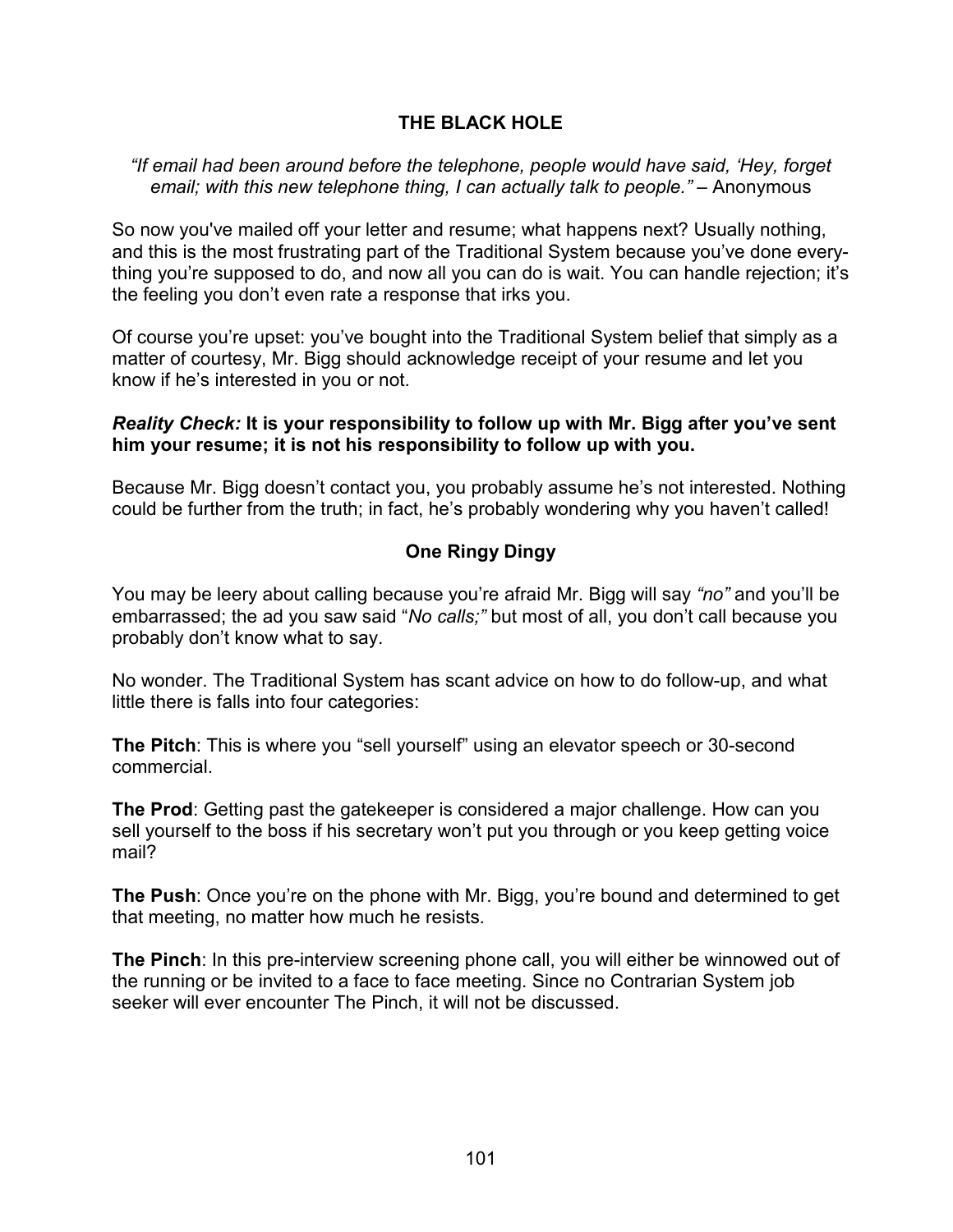## The Pitch

According to the Traditional System, your elevator speech or 30-second commercial is a concise statement of who you are, what you want and what you offer, which you whip out whenever the occasion arises:

- "My name is Chris Stanley and I generated a 30% increase in territory sales over the past six months. Additionally, I developed a product projection matrix that has increased product diversification among our client physicians by 15% over a two month time period. My ultimate goal is to use my industry knowledge to increase the profitability of a cutting-edge company."
- "Hi, I'm Joe Smith. I'm an award-winning, \$1.3 million a year sales executive with 15 years of telecommunications industry experience. Are you in need of a top-producing professional with extensive industry connections and vendor contacts and impeccable negotiation and sales closing skills?"
- "I'm Tim Brody. I'm a creative business person with expertise in Human Resource Management in organizations undergoing significant change. I have helped several high-tech companies achieve their business goals by developing effective human capital practices. I also built an HR consulting business that helps small organizations attain their strategic goals.

"I like helping people create successful, effective organizations. I am seeking an executive position where I can use my expertise and business acumen to improve longterm business success."

■ "I'm Jack Ross, a senior in finance at UB. Last summer, I interned with Smith Financial and because of my strong analytical skills and ability to communicate with clients, they asked me to continue with them this fall, redesigning their service demonstrations for the entire Northeast.

"This was invaluable training because it gave me greater insight into the finance industry, allowed me to show my ability as a team player and confirmed my desire to become an analyst for a top-10 firm such as yours. Could you tell me how my experience and education may be useful to you?"

Reality Check: When you give an elevator speech, you are pitching at Mr. Bigg, not talking to him, and certainly not having a conversation with him. Elevator speeches are similar to summaries of qualifications because they're all about how wonderful you think you are and instead of attracting people, you're actually repelling them.

So can the canned speech. Just state your name, briefly mention what you do, then shift the conversation back to Mr. Bigg: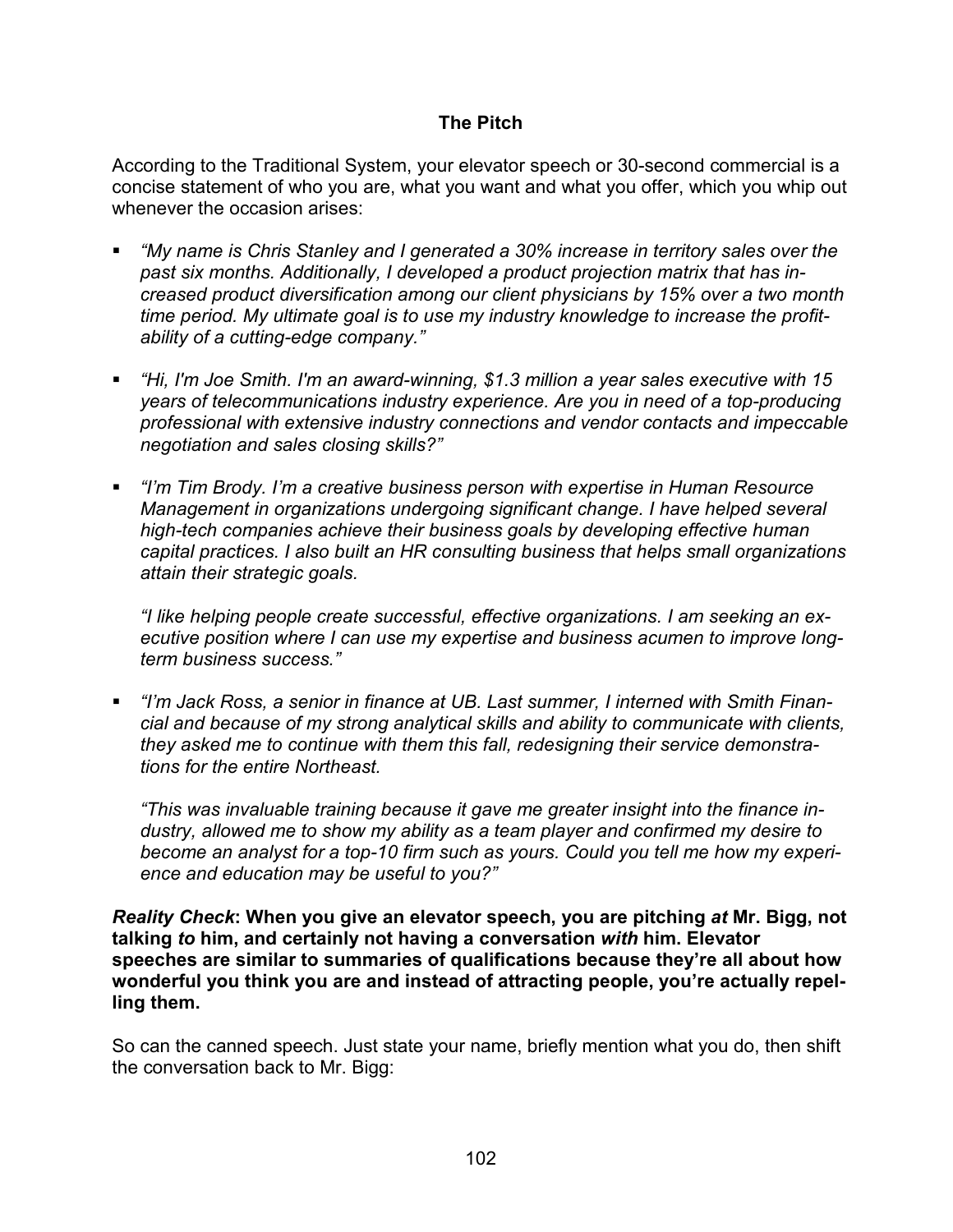"I'm Ray Rogers, and I'm an industrial real estate broker. And what do you do?"

"I'm Janet White and I sell patient care equipment to hospitals and nursing homes. What does your company do?

"Great to meet you, John. I'm Leo Mini and I help people find their dream homes without making the process a nightmare. What do you do?"

"I'm glad to know you, Peter. I'm with a start-up design company and we're doing a new project you might be interested in. Do you have a few minutes?"

## The Prod

This is it. You've sent off your resume and letter, and now you've braced yourself for what could be the most important phone call of your life. You gather up all of your courage, take a deep breath and dial, determined to speak to Mr. Bigg.

"John Bigg's office, this is Susan."

Uh, oh. It's the dreaded gatekeeper. You've got to get past her to get a shot at Mr. Bigg.

You: "Is Mr. Bigg in?"

Susan: "He's in a meeting. Who's calling?"

You: "I'm Steve Thomas, and I want to talk to Mr. Bigg about the position you advertised for an analyst." (You launch into your 30-second commercial.)

Susan (interrupting): "If this is about a job, you'll have to speak to Human Resources. I'll transfer you."

If your follow-up calls go something like this, then you believe the Traditional System myth that a secretary's job is act as a buffer between her boss and the rest of the world. Take it from someone who spent five years as a secretary – rather than being an obstacle, the secretary can be your biggest ally, if you treat her right.

## The Truth About Secretaries

If you've ever been a secretary or clerical worker, you know what the job is like. If you haven't, you should appreciate that for the most part, it stinks. Essentially, you are invisible unless someone wants something of you, and you are nothing more than a pair of hands with a brain attached, one that you are not expected to use much.

Your opinion is not sought and does not count. People who are right in front of you talk around you as if you do not exist, and your only authority is to order lunch or office supplies. You are not expected to read or care about what you're typing or filing, you are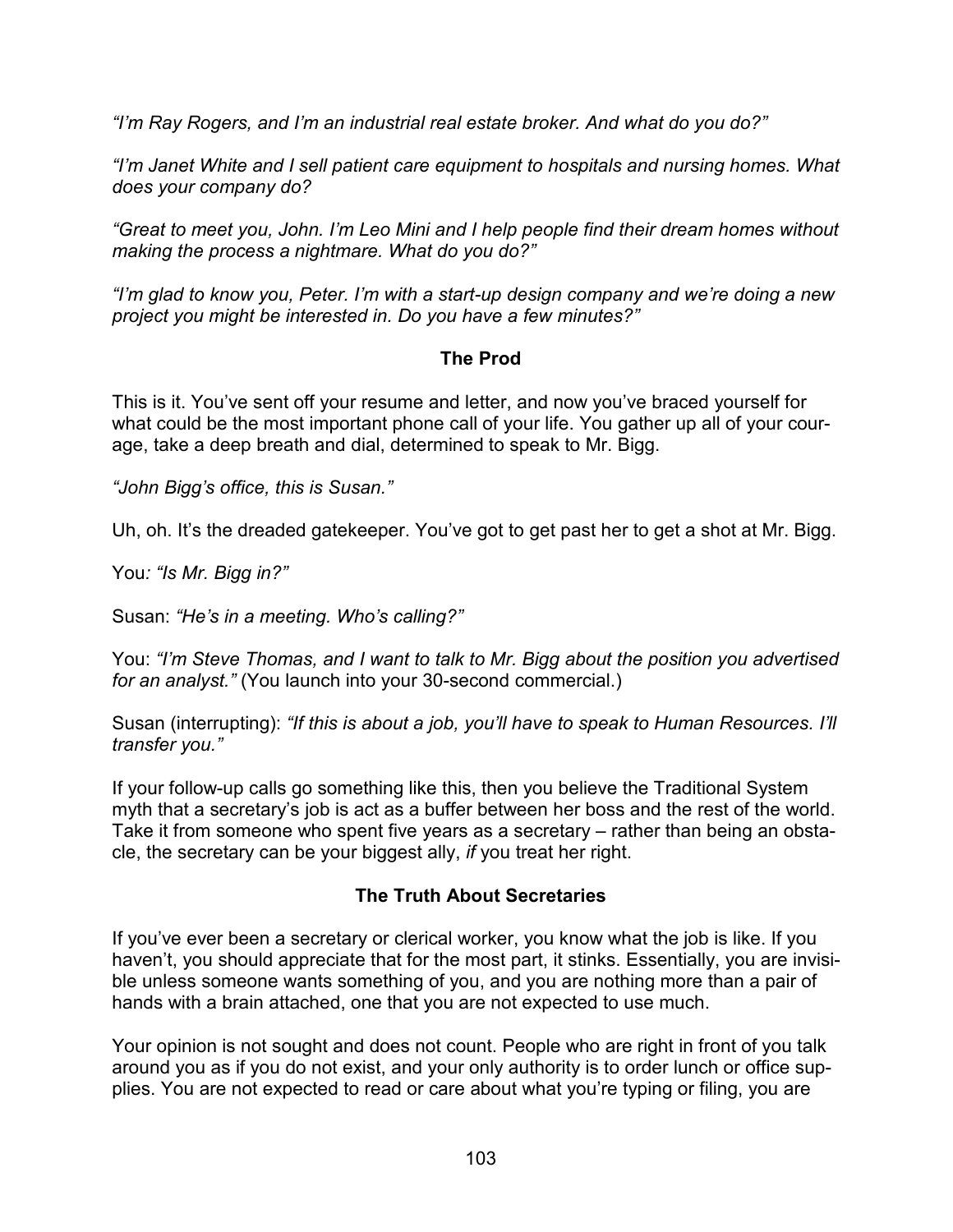easily replaced by a temp, and people are shocked if you express any kind of ambition.

That being said, for many professional secretaries and administrative assistants, their work is a source of pride, especially if they work with senior corporate executives at large companies.

But for the majority of clerical workers, especially those who yearn not to be one, it is a horribly degrading, but secure job. If you can type fast and accurately enough, you can always get work to pay the bills and get your ego soothed elsewhere.

Knowing this, your best tactic is to treat the secretary as an intelligent resource, rather than as an obstacle to circumvent. You want her on your side because she can be your biggest help or worst hindrance.

## Reality Check: There is one surefire way to make the secretary your ally from your very first call: just use her name and then ask her a favor.

"John Bigg's office, this is Susan."

"Susan, I wonder if you can help me. My name is Steve Thomas, and I sent John some information last week. Do you know if he got it?"

When you treat the secretary with respect and dignity, she will treat you with respect and dignity, and will give you all kinds of useful information:

- Susan is a temp or is filling in for John's secretary, so she doesn't see his mail.
- Susan is John's secretary, but she doesn't screen his mail.
- Susan doesn't screen his mail, but says John's been on vacation, out sick, out of town, preparing for a big meeting, etc. Your material is still on his desk, unopened.
- Susan does or does not screen John's mail, but says John said you are to talk to Mary Small, the Vice President of Data Analysis, and if you'll hold on, she'll transfer you.
- Susan does or does not screen John's mail but says John wants to see you. Can you come in next week?

If Susan says, "What was the material about?" tell her exactly what you would tell Mr. Bigg, should he ask you that same question (see "I Didn't Get It" below.) Since she won't be able to respond to what you ask her, she'll put you through to Mr. Bigg who can.

Remember, if John Bigg is going to be your boss, you're going to be working with Susan, so having a good relationship with her from the outset is essential.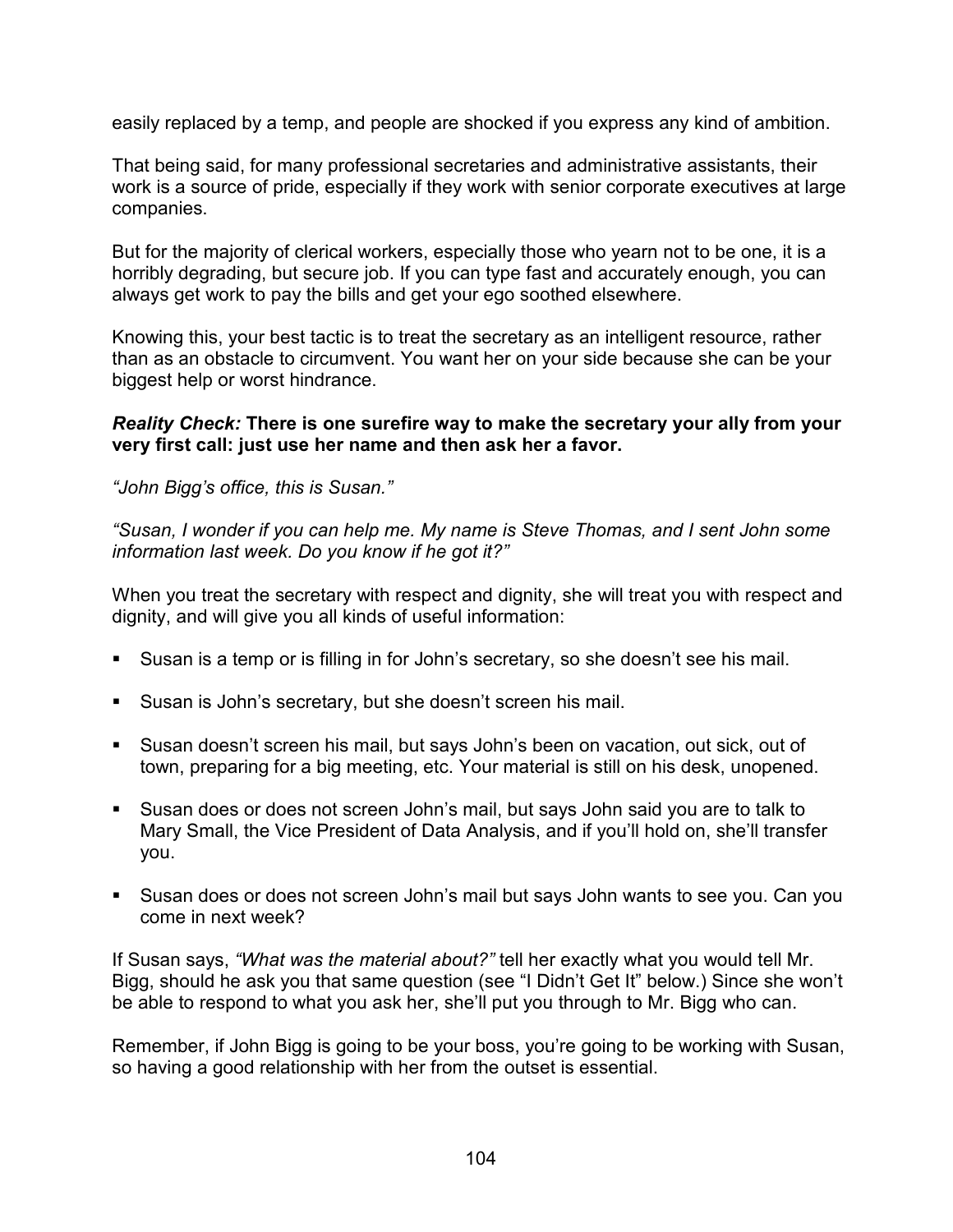## The Game

When I was a secretary, I had a game I played with callers (of course, they didn't know it): anyone who took the time and trouble to learn my name and use it got right through to my boss, and anyone who didn't…didn't.

When callers used my name, they saw me as a human being, not as a gatekeeper, and treated me as a colleague and peer. In turn, I went out of my way to help them:

"John Bigg's office; this is Janet."

"Hi Janet, this is Bill Brown from Leasing International. You must be John's new assistant; it's nice to meet you. I'll stop by to see you the next time I visit."

"I'd like that, Bill. Oh, hold on. John just got back into his office. Here he is."

The next time Bill calls, the conversation goes like this:

"John Bigg's office; this is Janet."

"Hi, Janet, it's Bill Brown from Leasing International. How are you doing?"

"Hi, Bill. I'm good. How are you?"

"I'm great but I have something important to discuss with John. Is he free?"

"He's with a client."

"Could you do me a big favor and ask him to call me when he gets a chance?"

"You bet, Bill. I'll slip him a note that it's urgent."

"Thanks, Janet. Have a good day."

"Anytime, Bill. Goodbye."

By using my name and treating me like a human being, Bill has gained my trust. Bill never told me what he wanted to talk to my boss about, and I didn't ask. But anytime Bill calls, he will use my name, and I will do my best to help him any way I can.

### The Push

According to Monster.com, "the goal of a phone contact is to get an interview. To succeed you must be ready to get past the first and even the second rejection:

You: When may I come in for an interview?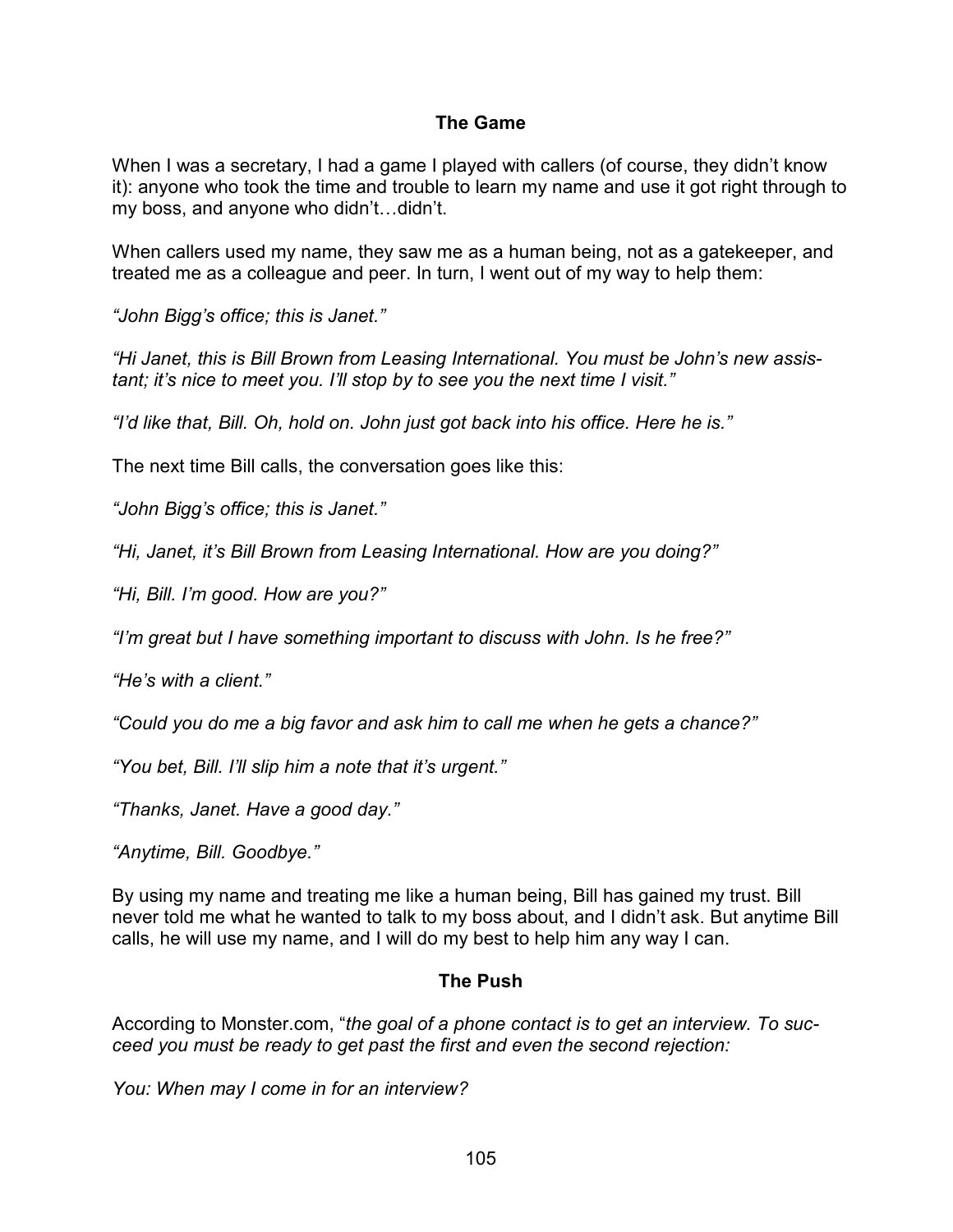Employer: I don't have any positions open now...

You: That's okay. I'd still like to come in to talk to you about the possibility of future openings.

Employer: I don't plan on hiring for six months or so.

You: Then I'd like to come in and learn more about what you do. You know a lot about the industry, and I'm looking for ideas on getting into it and moving up.

"Although this approach does not always work, asking the third time works more often than most people would believe! It is important to learn to do this, since overcoming initial rejections is a very important part of getting to 'yes'."

If by some chance you do get a meeting using this approach, it will be simply because you wore down Mr. Bigg's resistance by sheer force, and he only agreed to see you to get rid of you.

You completely ignored the fact that another person with his own priorities was involved in this conversation. The result is Mr. Bigg's first and most important impression of you is that you are selfish, pushy and arrogant.

Thanks to the aggressive tactics of the Traditional System, Mr. Bigg now considers you a world-class pest, will most likely have his assistant cancel the meeting, and your chances of working for Mr. Bigg at any time are just about zero.

### Voice Mail

"This is John Bigg. I'm not in, so leave a message and I'll call you back."

So you leave a message:

"Mr. Bigg, this is Susan Sloan. I sent you my resume last week about the analyst position posted on your website. I believe I have the exact qualifications you are looking for. Please call me at 222-555-1212."

A week goes by and he doesn't call, so you try it again:

"Mr. Bigg, this is Susan Sloan again. I left you a message last week to follow up my resume for the analyst position. Could you let me know if you've had a chance to review my qualifications? I have re-emailed you my resume in case you didn't get the first one. You can call me at 222-555-1212. Thank you."

You let another week go by, and with gritted teeth and a sinking feeling, you try it one last time:

"Mr. Bigg, this is Susan Sloan again. I know you must be very busy not to return phone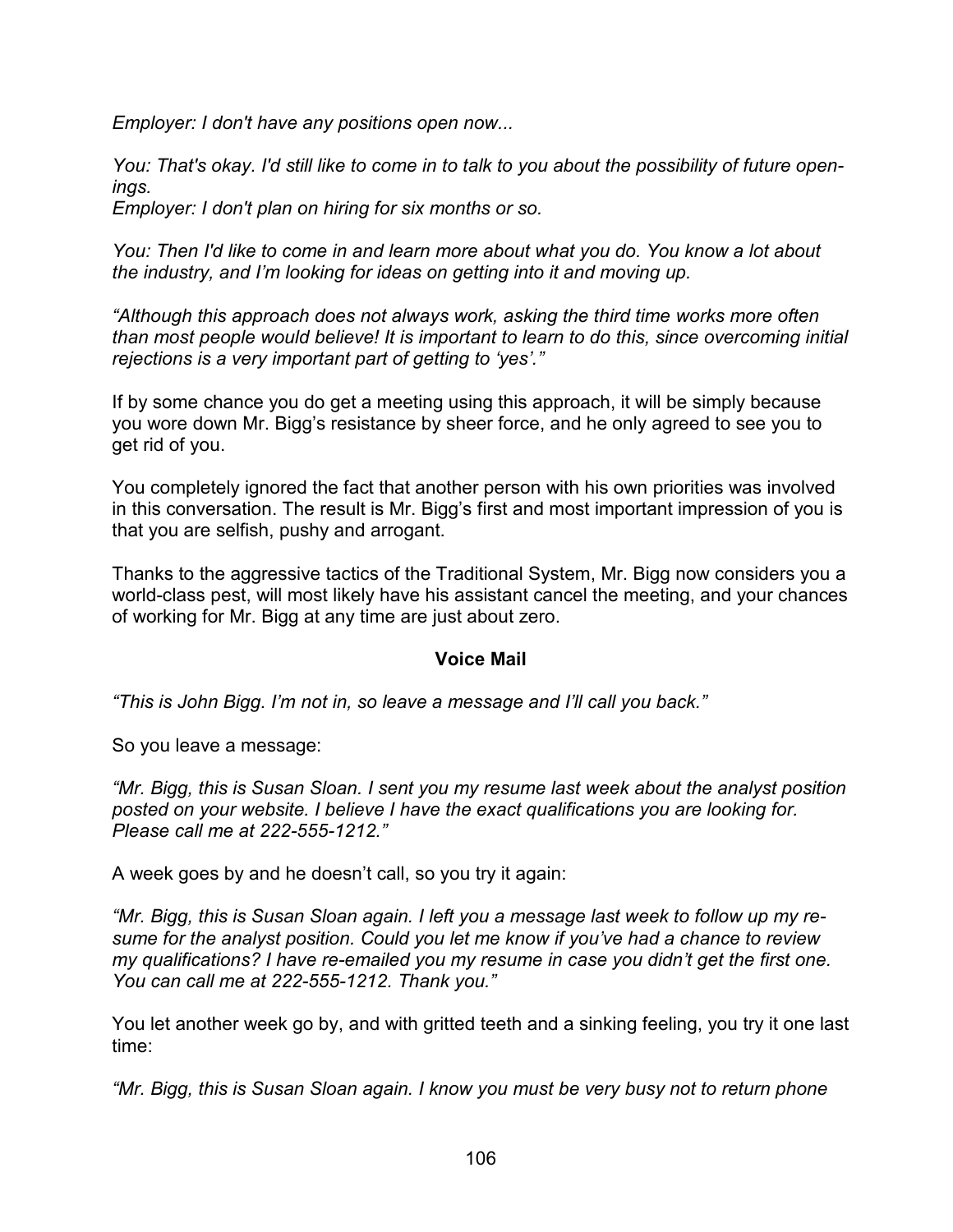calls, and I'm hoping the analyst position is still open. I just want five minutes of your time to discuss my qualifications and to show you how suitable I am for the position. I know I can do a superior job for you. Please let me know when I can come in and see you. My number is 222-555-1212. Thank you."

You never hear from Mr. Bigg or anyone at that company, and with a sigh, you toss the ad in the trash. Why didn't he call you back? It could be any number of reasons:

- He's on vacation, a business trip or is out sick, is getting ready to go on vacation or a business trip, or has left the company. He simply forgot to change his voice mail.
- He's working on a major project or is putting out fires, and everything else is lost in the shuffle.
- He's not the most organized person; his desk is a giant mess and your messages are probably in there somewhere.
- He is head of the department, but analysts have their own supervisor. He can't be bothered talking to people who don't do their homework.
- The position's been filled internally and he hopes that if he ignores you, you'll get the message intuitively and stop bothering him, which you eventually do.

## Reality Check: Leave one follow-up voice mail with Mr. Bigg, and call back one week later. If you're still getting voice mail, don't leave another message and don't assume this means anything.

Instead, hit "O" – chances are you will get a live person. If the phone system is so convoluted you can't get a live person, hit an extension for a department that will answer, like sales or accounting, and ask whoever answers how to reach Mr. Bigg.

Once in a while, there is no live operator and no one answers the phone at all. If this happens, ask yourself if you want to work for a company that makes it so difficult to contact them. After all, if you can't reach them, neither can their customers – that is, if they have any left.

Conversely, voice mail may be the only way to reach someone who travels a lot, and most people on the road check their voice mail daily. Even though they are getting your messages, they may not be able to call you back any time soon.

Leave a maximum of two voice mails over three weeks, and if you're still not getting a response, let this one go. There are plenty of other companies who will want you, so don't waste your time chasing after one that doesn't.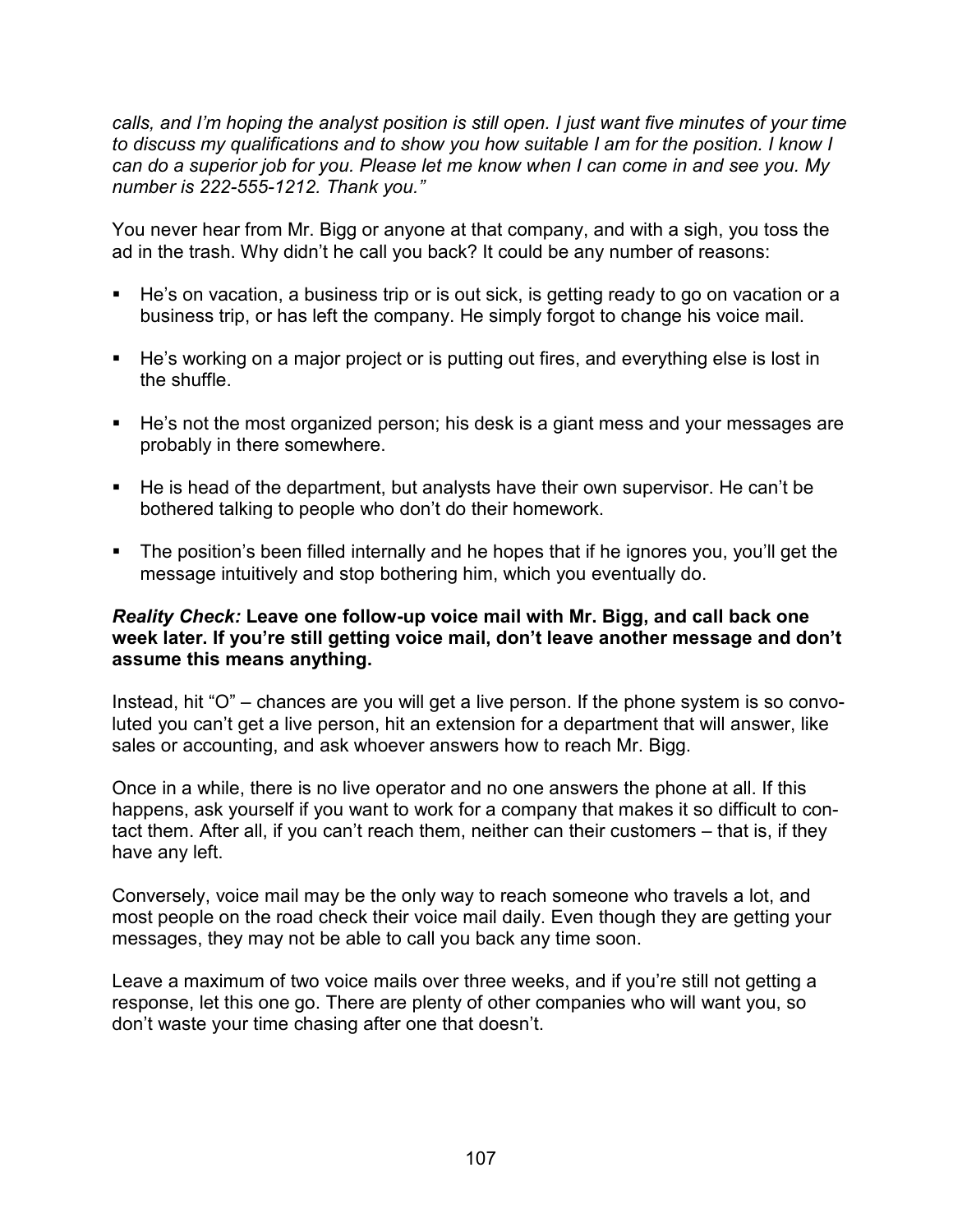### OMG! It's Him!

Good secretaries are so scarce these days that many people in authority answer their own phones, and besides, many executives don't want anyone screening their calls for them. So be prepared to hear, "John Bigg" when you dial his number.

The Traditional System says that when you get Mr. Bigg on the phone, you're supposed to tell him you're applying for a job and then launch into your elevator speech.

Let's say you're a special education teacher with a long successful track record in working with autistic children. You're now burned out on teaching and figure you'd be great selling for a manufacturer or distributor of special educational toys, books and teaching materials.

You have no sales experience or training, but you believe you can prove to the sales manager just what a dynamic rep you could be. You know you'd be perfect for this job; now you just have to convince him of that.

John (answering the phone): "John Bigg."

You: "Mr. Bigg, my name is Stephanie Murphy, and I am a former special education teacher who specializes in working with autistic children. I'm looking for a job selling special education toys and education materials to school districts.

"With 20 years experience and a master's degree in special education, I have an unparalleled insight into the unique needs of these children. I believe I would make an ideal addition to your sales force."

According to the Traditional System, your elevator speech, combined with a strong pitch for a job, is supposed to wow Mr. Bigg into wanting to see you. Unfortunately, this approach almost always backfires:

John: "That may be true, but right now we're full up with salespeople. Why don't you send me your resume and keep in touch. Thanks for calling."

#### Reality Check: If you pitch yourself at Mr. Bigg by using an elevator speech, you can expect to be off the phone within five minutes and never know why.

### I Didn't Get It

Write out your greeting so when he answers you can respond calmly without pitching, hustling or panicking:

"Mr. Bigg, this is Stephanie Murphy, and I'm calling to follow-up on some material I sent you last week. Did you have a chance to look it over?"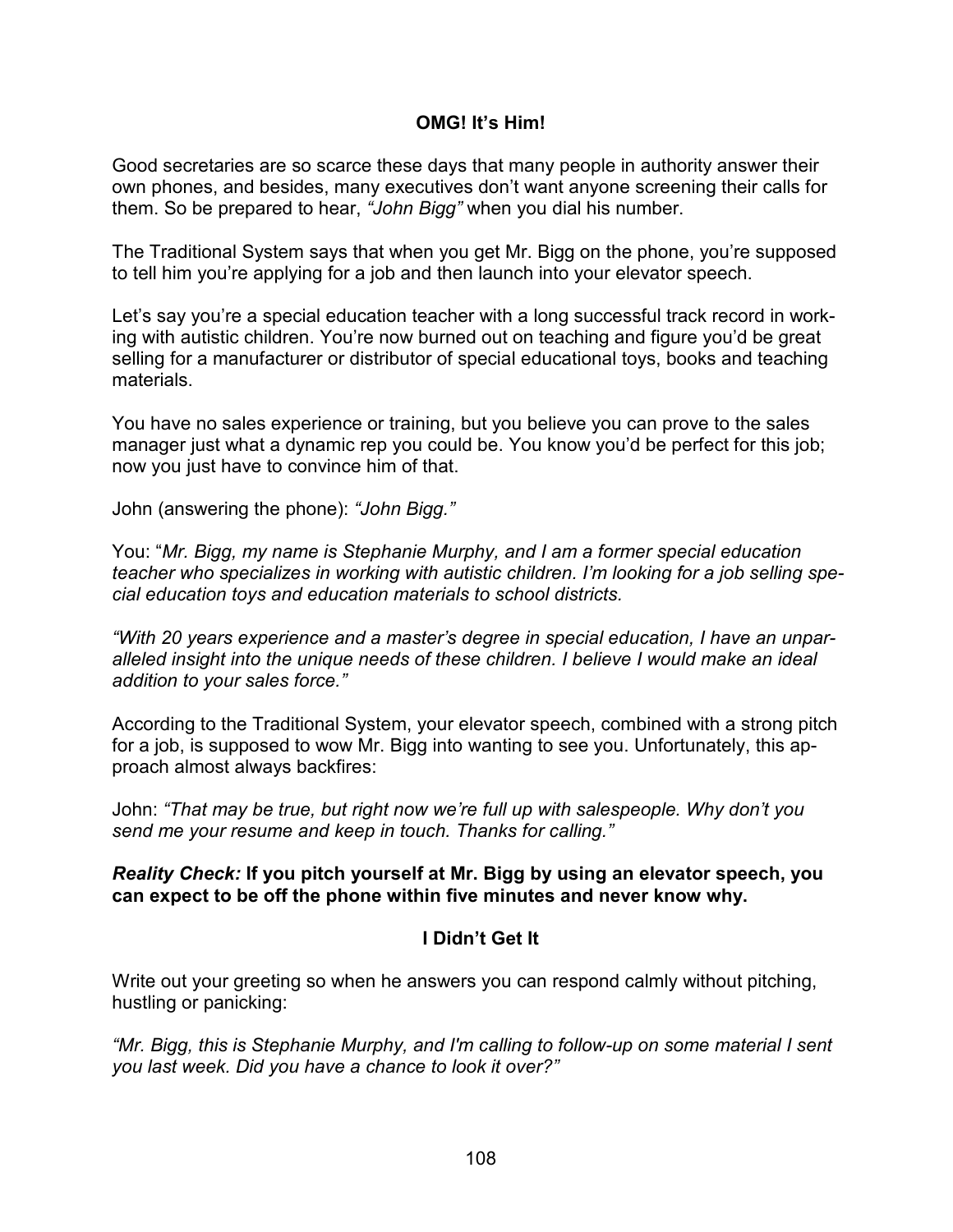The chances are good that even if he got it, he probably didn't read it and it's on the "someday I'll get to it" pile.

Reality Check: If Mr. Bigg didn't get your material, didn't read it, wants to know what it was about or you have to leave a voice mail, what do you talk about if not yourself? Remember that problem of his you discussed in your cover letter? That's what you talk about!

Here's how your Contrarian phone call goes:

John: "John Bigg."

You: "Mr. Bigg, this is Stephanie Murphy, and I'm calling to follow-up on some material I sent you last week. Did you have a chance to look it over?"

John: "I don't recall getting anything from you. What was it about?"

You: "I understand your firm is launching a new line of therapeutic toys for autistic children, and I was wondering if you had considered marketing these toys to pediatric therapists and special education teachers as well as to parents. Are you familiar with play therapy?"

John: "Yes, of course."

You: "Then you know the key to a successful program is matching the right toys with the child's needs. Much of the time, a therapist can readily design an effective program with out-of-the-box toys.

"But autistic children are often non-communicative, may have difficulty socializing with others and are extremely sensitive to light, sound and touch. Regular toys just won't suffice for these children.

"That's why I wanted to talk with you about your new therapeutic toys. They are desperately needed, and perhaps I can help you get them to the teachers and therapists you want to reach. "I spent many years teaching autistic children, and I know a lot of clinicians who would want to evaluate the effectiveness of your products with their patients."

John: "Perhaps you can help us. We've been in the toy business a long time, but we've never done anything like this before. We sure could use someone with your insight. Can you come in next week to talk to us?"

JACKPOT!! Mr. Bigg has convinced himself you can help him and is eager to see you. And you did all this without him reading your resume, "selling yourself," allowing yourself to be interrogated or being the least bit nervous.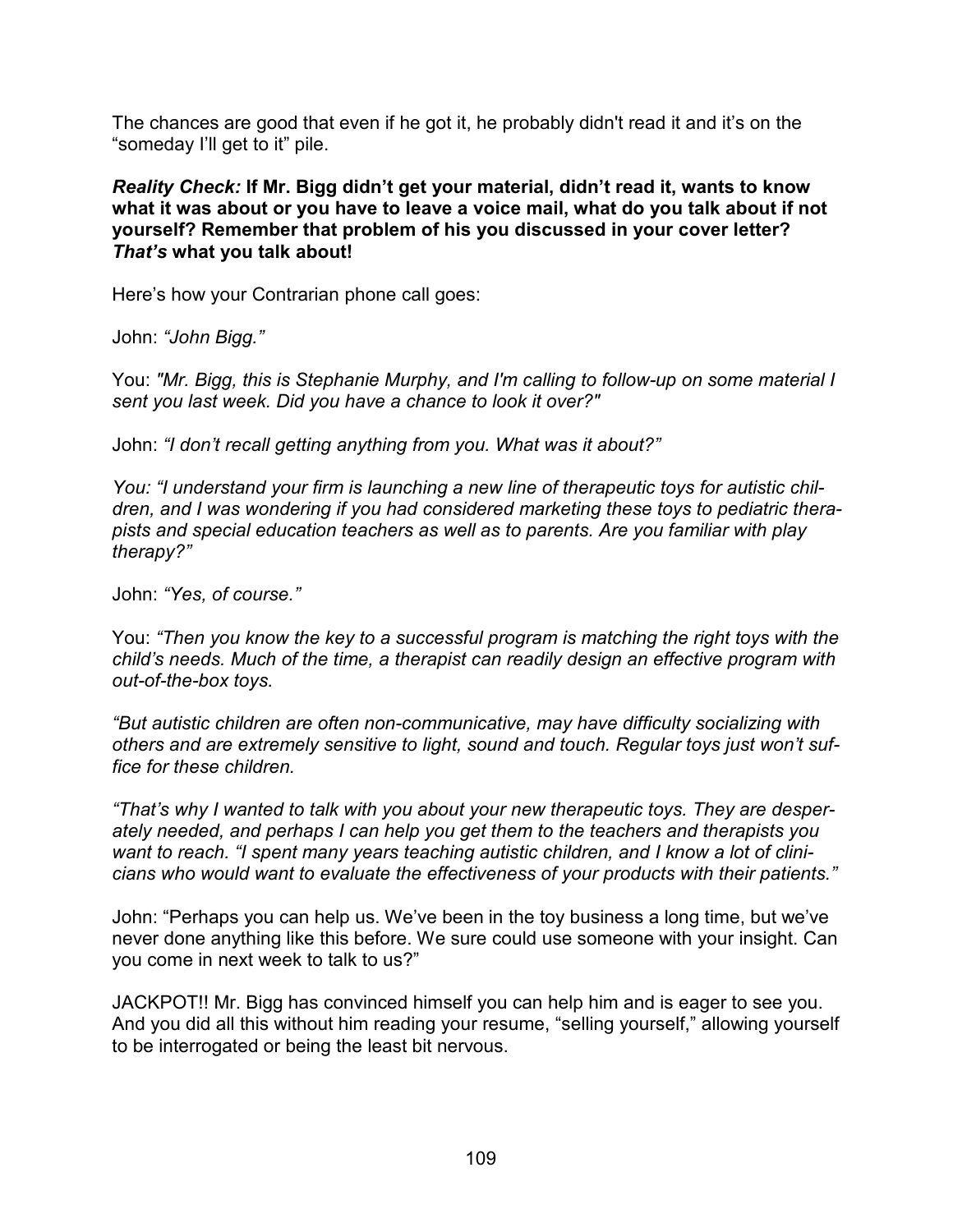Reality Check: The key to a successful follow-up call is to never forget this call is not about you; it's about Mr. Bigg. The instant it becomes about you, Mr. Bigg will know he's being hustled, cut the phone call short and cut you out of his life.

# Let's Keep Talking

It may happen you will talk with Mr. Bigg before you send him anything, such as when you get a referral and been told to call right away, see something timely and want to take immediate action, or are very good on the phone. Your follow-up email then is a variation of a cover letter, but it's easier to write because you know Mr. Bigg's problem:

## Subject Line: Seismic Mapping

Dear Alan,

It was a pleasure speaking with you today about your challenges in keeping up with the latest mapping technology and for sharing that you want to immediately begin seismic mapping of your recently acquired properties.

As you mentioned, the faster you accelerate your exploration schedule, the faster you can write down your company's debt and can pour the profits back into your company.

That's why I thought you would be interested in knowing about some unique strategies I've developed that may increase your ability to find productive well sites. As you can see from the attached material, I've been doing just this for many years for other companies.

Alan, thank you for your time this morning, and I'll see you on August 17th at 2PM. Have a great day.

Score: I's: 4 You's: 17

Comments: It was a great phone call and this letter confirms it will be a great meeting for both of them.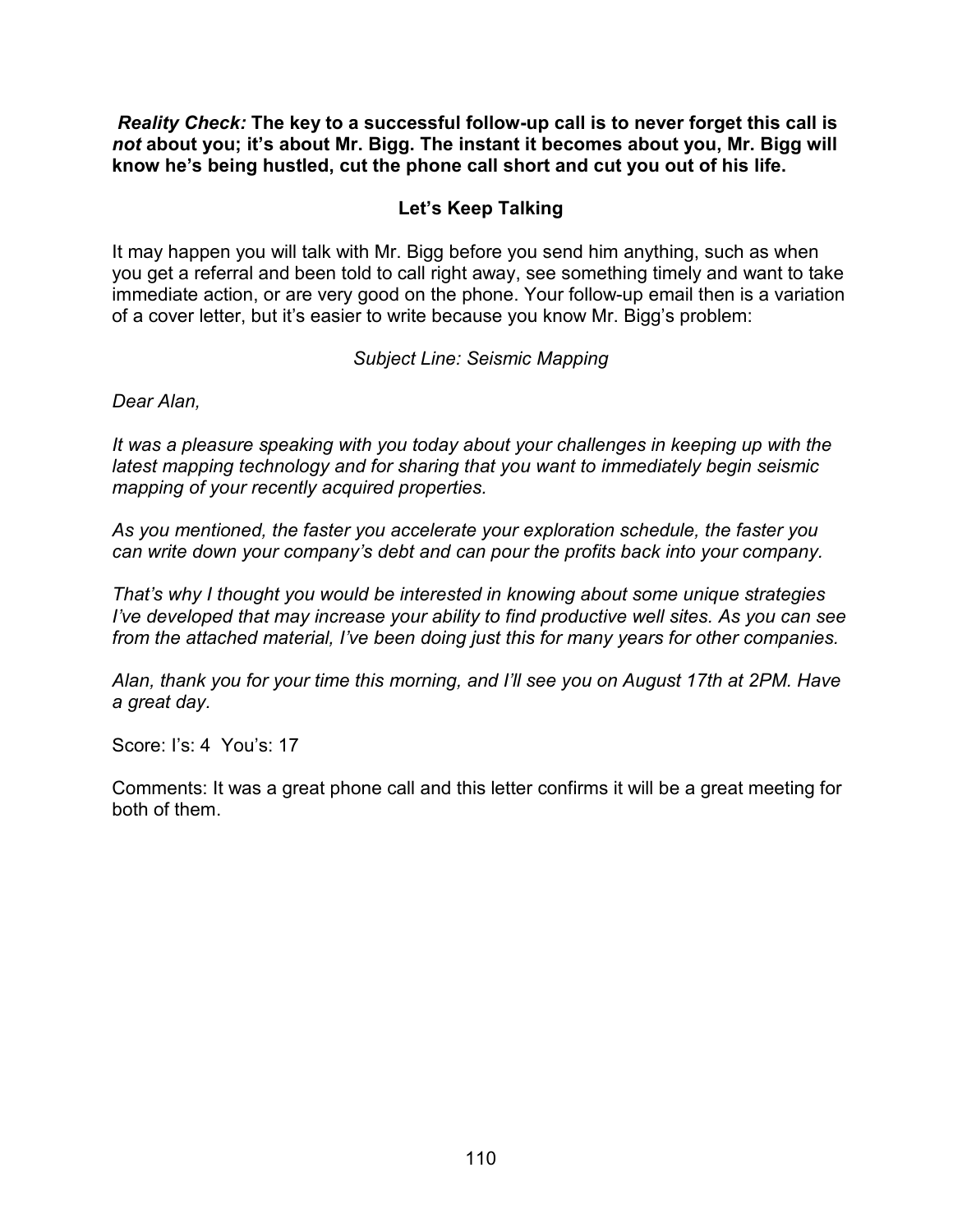# CHAPTER 11

# THE BLIND DATE, PART 1

"The road to success is always

under construction."

Lily Tomlin, Comedienne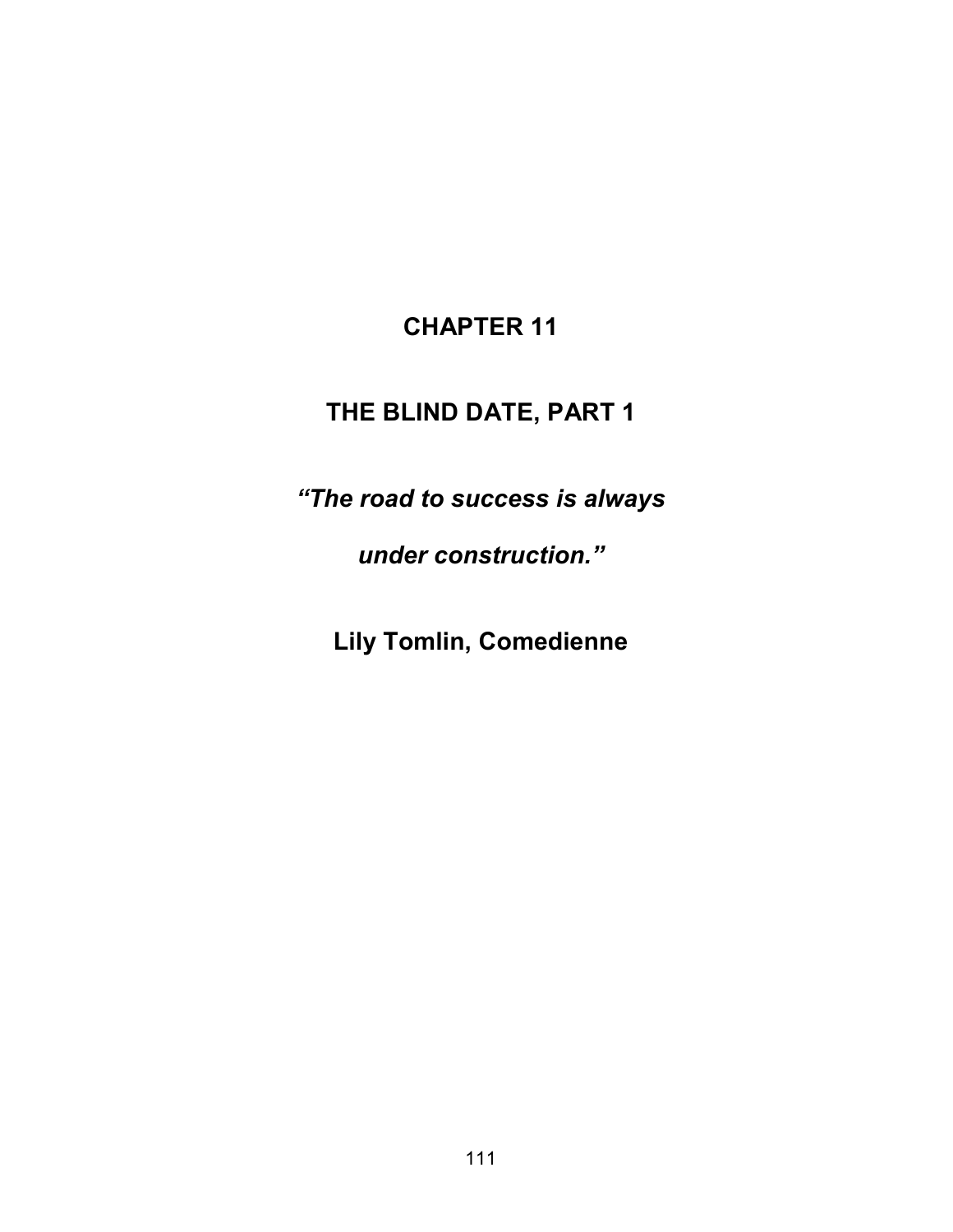### WHAT! ME WORRY?

"I am always doing things I can't do. That's how I get to do them." – Pablo Picasso

It's the cumulation of weeks or months of sending resumes, making phone calls and talking to everyone you know. This is your one big chance to get this job, and everything rides on this meeting.

Congrats! Somehow you've landed an interview with a person in Human Resources who you have never met before and will probably never meet again, but who is the linchpin to your getting hired at this company.

To prepare for this meeting, you've studied dozens of websites and books on how to interview, and even though they contain conflicting and often confusing advice, you're ready to knock 'em dead no matter what HR throws at you.

And that's the problem: it's like you've been cramming for an important exam, but you don't know what to study, so you have to be ready for anything and everything, including one or more of these kinds of Traditional System interviews:

The Sieve: You're a bit worried about that gap on your resume you have to explain away and you really don't really fit their requirements, but you can make a good case that your skills and experience are transferable…you hope.

The Audition: Since you're going for a sales job, you expect to be told something like, "Sell me this pen" and you have your pitch all ready, especially the one about yourself.

The Behavioral Interview: They'll want to know how you handled difficult situations in other jobs by asking you such sticky questions as:

Describe a situation when you forced yourself to finish an assignment or task that you did not want to do.

What was the worst decision you ever made, and what were the positive and negative consequences of that decision? What did you learn from it?

Tell me about a time when you missed an obvious solution to a problem.

Give a specific example of a policy you conformed to with which you did not agree.

By providing examples, convince me you can adapt to a wide variety of people, situations and environments.

Describe an instance when you had to think on your feet to extricate yourself from a difficult situation.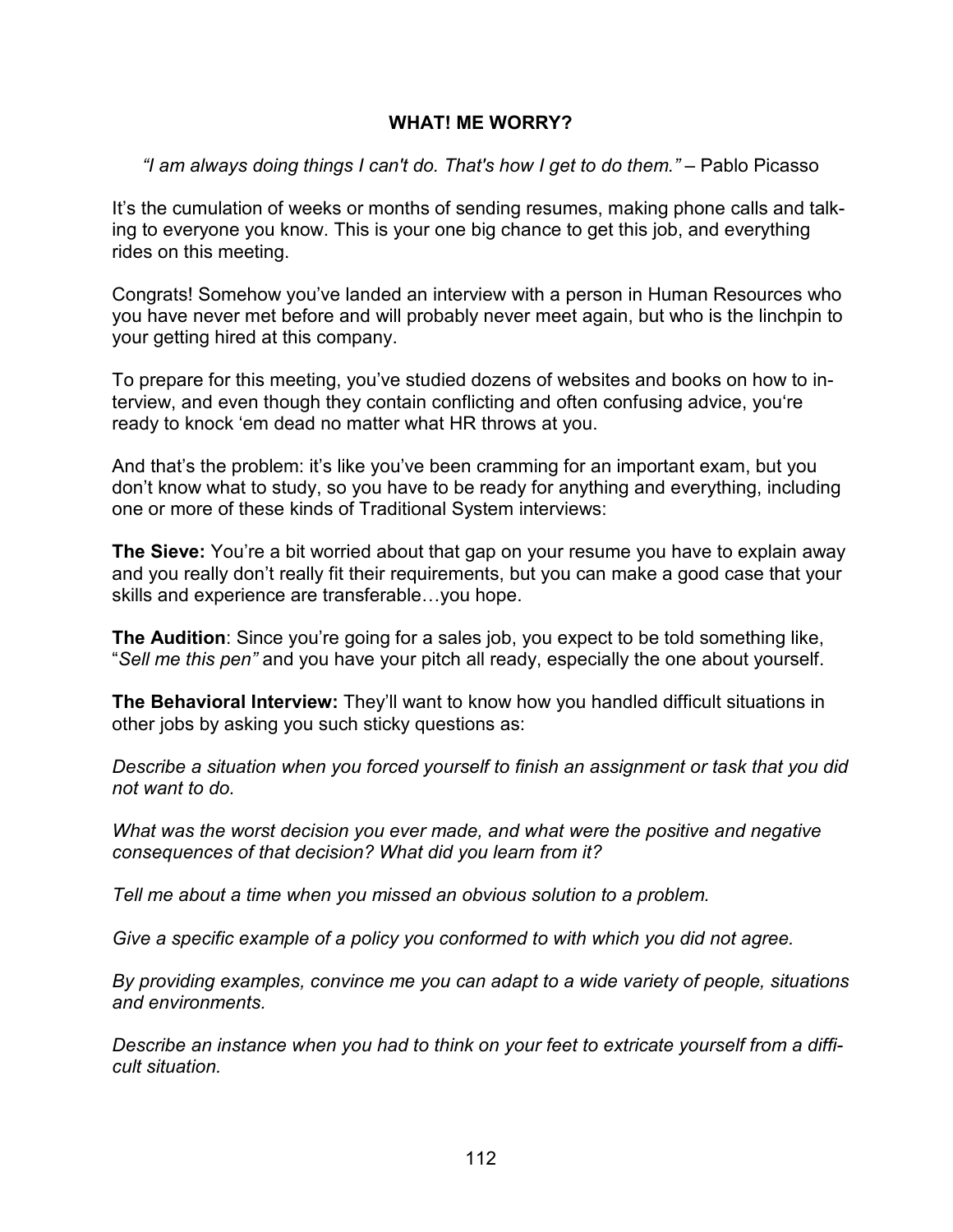The Panel Interview: You'll be grilled by different people at the same time, so you've practiced how to answer a question from one person while looking at another. You can handle the questions; it's the silent, stone-faced responses that throw you.

The Group Interview: You have to see several people at the company, so they've booked you back-to-back with meetings on the same day. Your big concern is if they ask you the same questions and then compare your answers. What if you say something different to different people?

You've also prepped yourself to be ready for one or more of the four identifiable kinds of Traditional System interviewers:

The Drill Sergeant: This no-nonsense person will adhere to a rigid agenda and fire a lot of questions at you. Although you'll probably feel steamrolled, you're ready for an overtly domineering questioner.

The Analyst: To get to know you really well, this interviewer will ask you questions that probe you psychologically:

What are your long range and short range goals and objectives? When and why did you establish these goals and how are you preparing yourself to achieve them?

What did you want to be when you were 10 years old?

What part of the newspaper do you turn to first?

How will taking this job change your life?

What would I find in your refrigerator?

What does it take to get under your skin?

The Joker: This interviewer will ask you questions to determine how you reason, even though there is no reason to do so:

What does all the ice in a hockey rink weigh?

Why are manhole covers round?

How would you design a spice rack for a blind person?

What is the temperature when it's twice as cold as zero?

How many quarters, placed one top of the other, would it take to reach the top of the Empire State Building?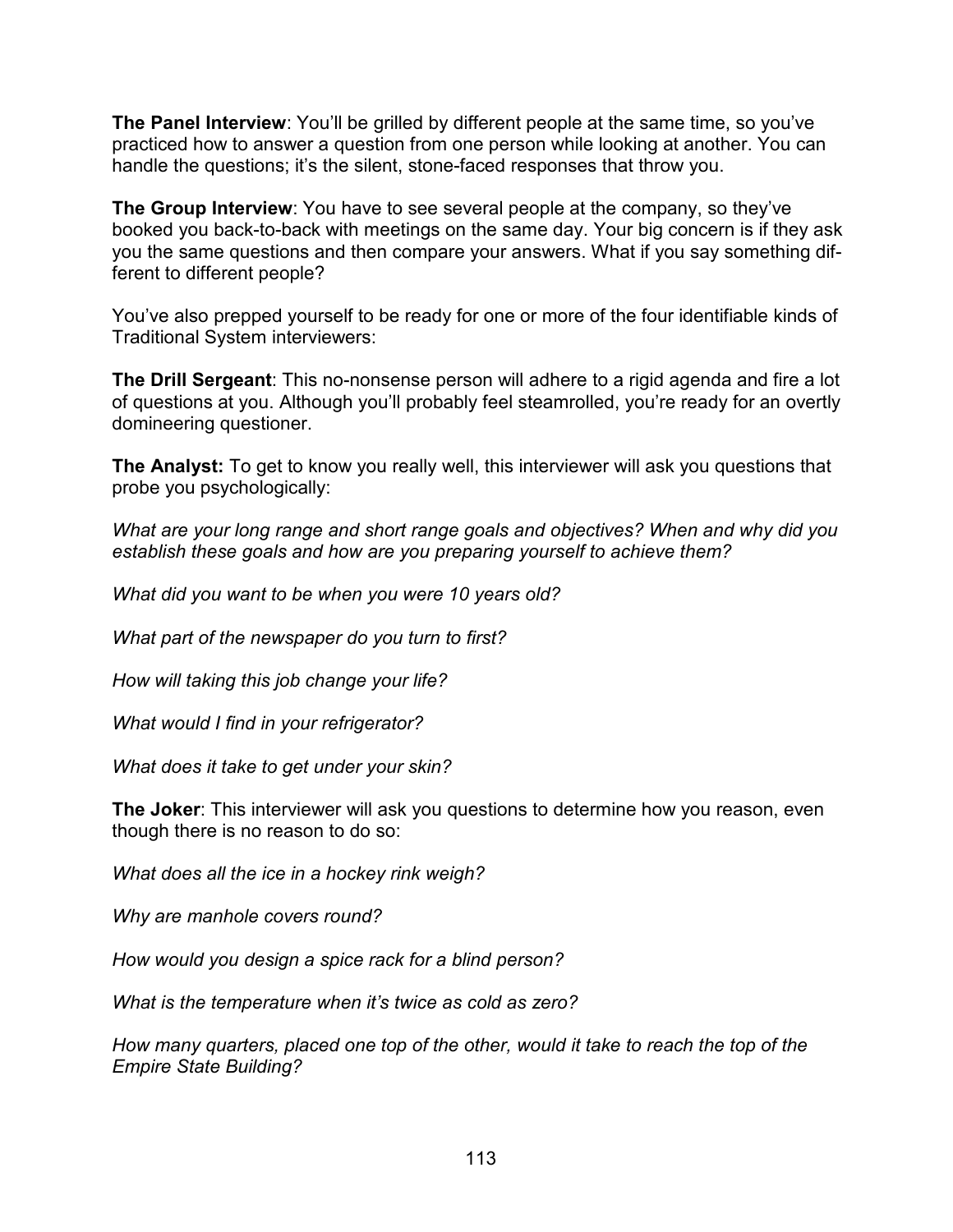The Cross Examiner: First, they intentionally make you wait for an hour just to get you anxious. Then they use intimidation to shake your confidence by staring at you silently, being sullen, challenging your beliefs, interrupting you, turning their backs on you, sighing at your answers, rolling their eyes and intentionally mishearing, misunderstanding or belittling you.

You know you're being tested to see how you react under stress and how well you keep your emotions under control, and that you're expected to respond calmly, coolly and rationally to such degrading comments as:

What can compensate for your lack of experience and education in this field?

You seem too timid to handle these responsibilities.

That is the worst answer we've heard yet from any of the candidates

I don't see any evidence you have what it takes to succeed in this field.

You know it's nothing personal, but it will be all you can do to just sit there and take it.

So, to prepare yourself for whatever happens, you memorize pat answers to the top 500 interview questions including:

How do you make important decisions?

Tell us about your morals and integrity.

Why should we hire you?

What have you been doing since you left your last job?

Why did you choose that major?

What have your last three evaluations said about you?

What can you tell me in five minutes that would persuade me to hire you?

If you had the last 10 years of your life to live over again, what would you do differently?

How would you describe the essence of success?

And the #1 worst Traditional System interview question of all time: TELL ME ABOUT YOURSELF.

Reality Check: You can never answer Traditional System interview questions correctly because there are no correct answers. The best you can hope for is what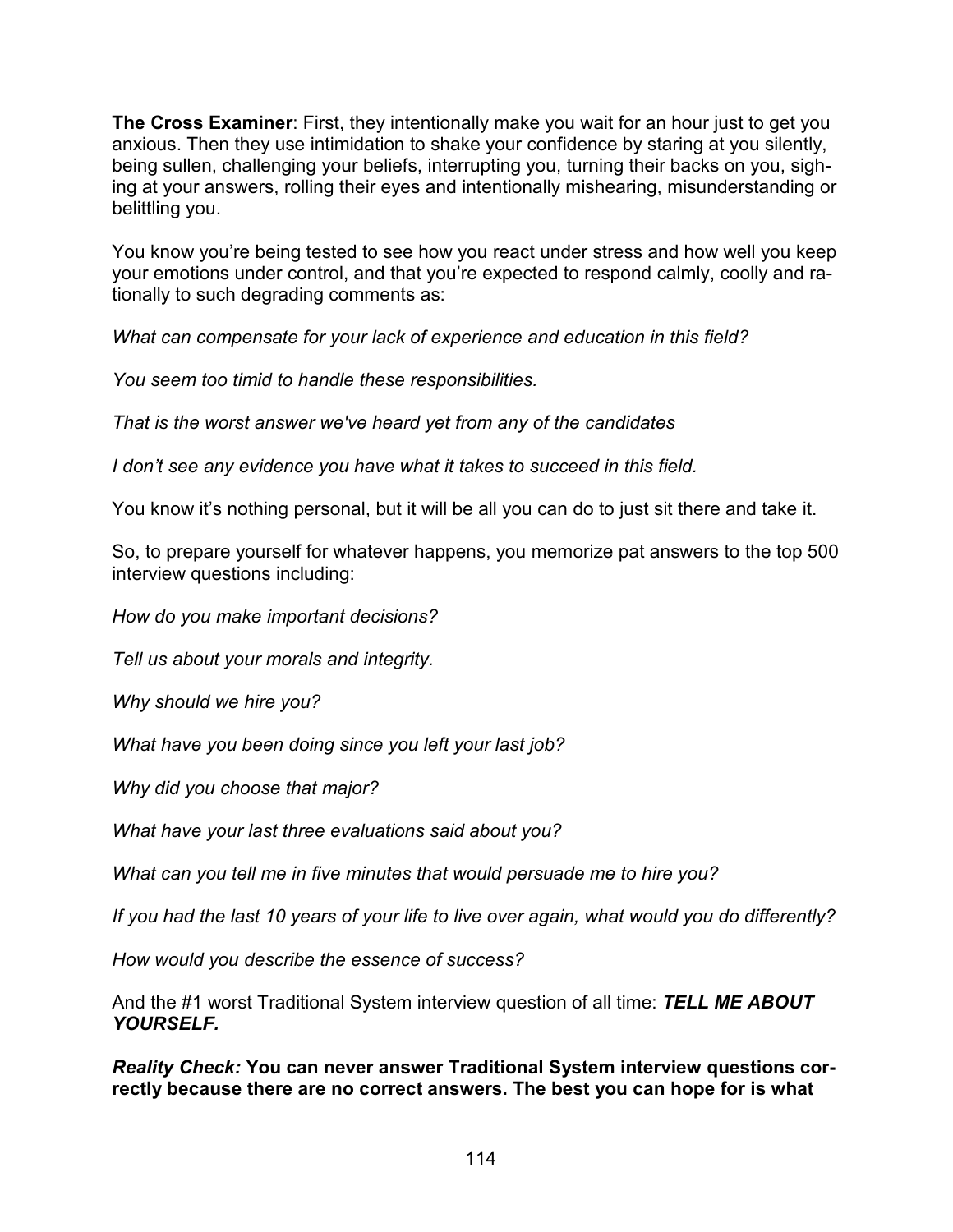### you said pleased the interviewer and was what they wanted to hear.

If you do get hired, you may never know if you said the right thing or just got lucky, and if you don't, you'll never know what it was you said or did – or didn't – that made them pass on you.

# Whose Meeting Is This Anyway?

According to the Traditional System, this nerve-wracking, ulcer-causing, gut-wrenching event is supposed to be the highlight of your job search. The HR person who has been grilling you allegedly has all the power, control and authority to:

- determine whether your personality will fit in the company (even though you probably won't work with or for that individual and most likely will never see them again),
- decide if you can actually talk to Mr. Bigg, or
- conclude you don't have what it takes.

#### Reality Check: A Traditional System job interview is an intimidating, intrusive and irrelevant personal interrogation that should never be tolerated. To ace your interview, you only have to remember one thing and remember it throughout your meeting: this meeting is not about you.

It's about Mr. Bigg, and he's trying to determine if you can help him solve his problem. He has a problem, and to a very large degree, he already believes you can help him solve it because if he didn't believe that, he wouldn't be wasting his time talking to you.

So relax. You're halfway home just by getting the meeting!

# How Does It Fit?

Once you realize the meeting is not about you and Mr. Bigg is on your side, there is no reason for you to be anxious. The worst that can happen is Mr. Bigg refers you to someone else to talk to, so whether he hires you or not, you win.

In fact, it is Mr. Bigg who is under the gun, not you. You have your pick of employers, but Mr. Bigg is in a bind and, contrary to what the Traditional System will tell you, he really doesn't have much of a choice who he can hire.

Unless you are going for a job that anyone with routine skills can do, there just aren't that many available, qualified people who can do what Mr. Bigg needs done or that many available, qualified people he knows about.

#### Reality Check: Mr. Bigg needs someone who knows something about his problem, and he will hire the first person who he believes can solve it for him, which could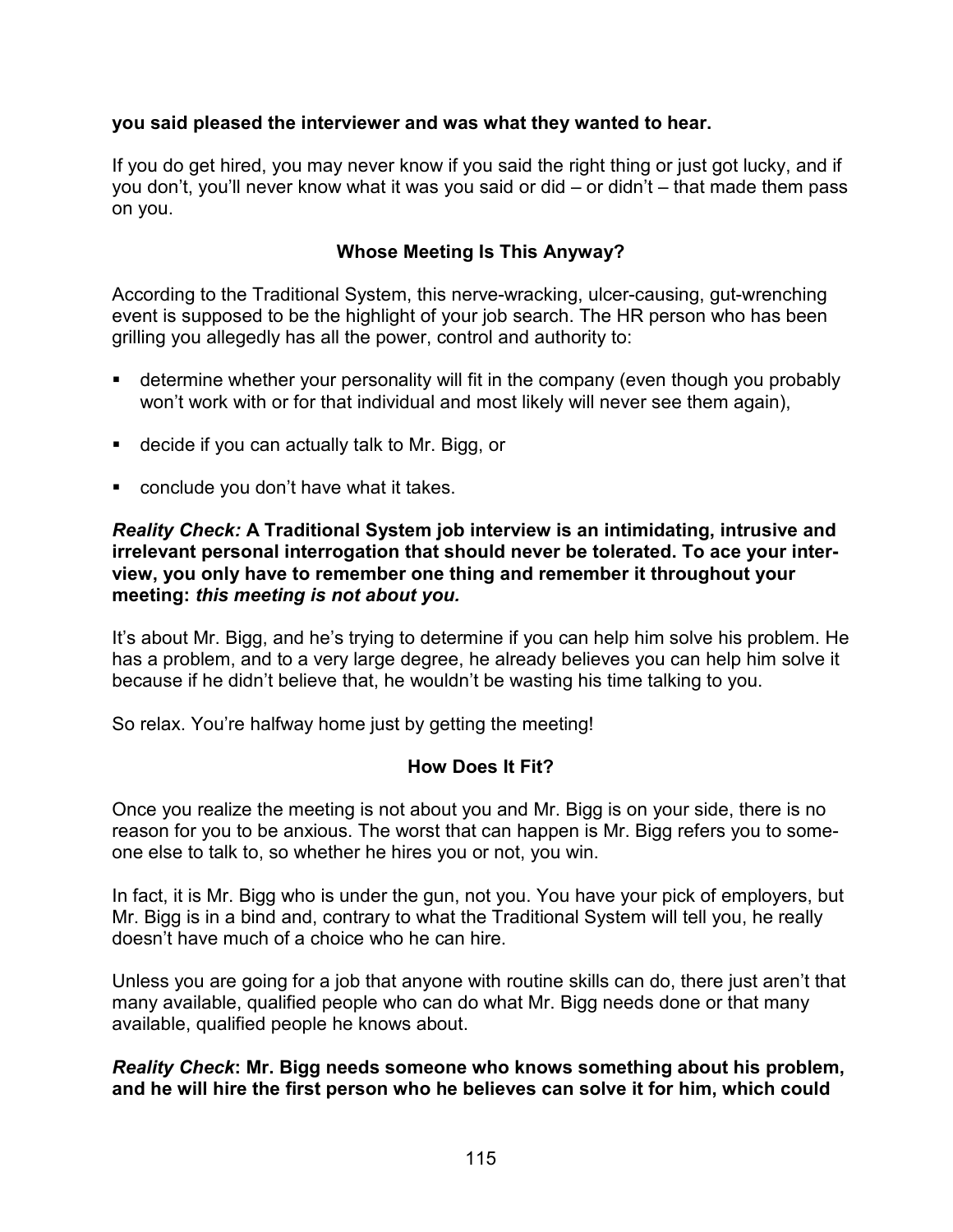#### easily be you.

Traditional System pundits claim your interview is to see if you "fit" the organization. This is not correct. The real purpose of the meeting is to see if you and Mr. Bigg "fit" each other.

Since you both choose who you work with, why not choose to work with someone you like and who likes you? Like any blind date, this first meeting will determine if you two can begin to have a relationship that will benefit both of you…or not.

#### An Interview Horror Story

In 1984, I was interviewed by the senior vice president of one of New York's leading public relations agencies which had a very large and prestigious commercial real estate clientele.

By then, I had earned a master's degree in urban planning from New York University, and had six years experience in commercial real estate. I had been a publicist since high school and was already writing about commercial real estate. If anyone was qualified to work as a commercial real estate publicist, it was me.

As I waited for my meeting, one of the agency's account executives told me this was a terrible company and I should run before I agreed to work there. Hmmm.

"Peter" ran the agency's commercial real estate business, and I was there at his invitation. My resume was on his desk as I walked into his office, but it was full of large red marks – almost like a failing test being graded by a teacher.

Peter hadn't bothered with my portfolio of published articles, seemed annoyed I was there and began firing questions at me the instant I sat down:

"Have you ever done a press conference?" "No."

"Have you ever used a Blue Book?" "No."

"Have you ever done crisis management?" "No."

By this time, Peter was so angry that without a word, he got up and walked out of his office. Obviously, the meeting was over and I was never to darken his door again.

While Peter's unprofessional and boorish behavior guaranteed I would never work for him or that company, I would not tolerate his blatant attempt to intimidate and humiliate me.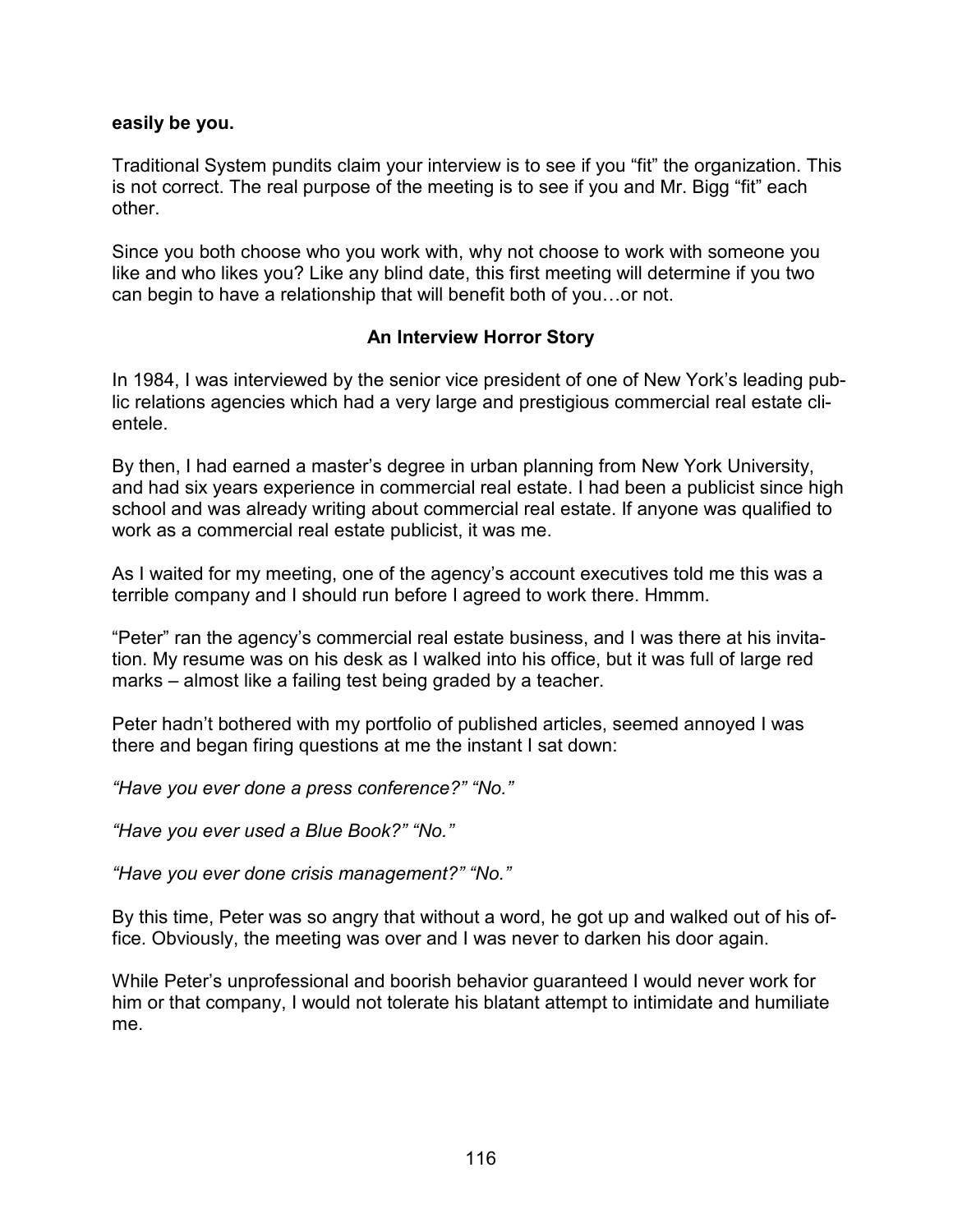So, since I had nothing better to do that afternoon and Peter needed to be taught a lesson, I just sat there. After all, he had to come back to his office sometime. Twenty minutes later, Peter walked back in to his office whistling and was shocked to see me.

Clearly, this was not the first time he had tried to crush someone's ego to get rid of them, but it was the first time his cruel tactic didn't work, and this made him really mad.

What made him even madder was that I picked up the conversation where he had dropped it, saying how I wanted to do public relations and writing only for commercial real estate, and not for the agency's other clients. Infuriated, Peter stood up, clenched his fists on his desk and shouted at me:

"YOU HAVE TO CHOOSE BETWEEN PR AND REAL ESTATE! YOU… CAN'T… HAVE…BOTH!!!"

So I stood up, clenched my fists on his desk and shouted at him: "WHY…NOT?"

And he shouted at me: "BECAUSE…YOU…CAN'T!"

With that, we sat down, and I calmly asked him: "Assuming I did go to work here, where do you see me? Churning out press releases with the new colleges grads making \$18,000 a year?"

Peter smirked, "Well, maybe making a little bit more than that."

I was 32, highly educated, had more experience and education in commercial real estate than most of his current staffers and was worth far more than chickenfeed, but not to him. With the meeting now over, I left, vowing I'd bake cookies for living before I ever worked for him or that agency. Nobody tells me I can't do something when I know I can.

Six weeks later, I became Director of Public Relations for Landauer Associates, the most prestigious commercial real estate consulting and appraisal firm in the country, whose offices were just a few blocks from the public relations agency.

I was laid off from Landauer three and a half years later, and immediately started my own commercial real estate public relations and writing business, eventually representing local, regional and national companies in New York and later Dallas.

I also became a very busy trade writer, doing feature articles under my own byline and ghost-writing articles for clients for most of the industry's top publications.

By the time I left real estate in 1996, I had been in the industry 18 years, worked as a professional commercial real estate writer and publicist for 12 years, and had been in my own commercial real estate public relations and writing business nine years. Peter was extremely wrong. I could indeed have both.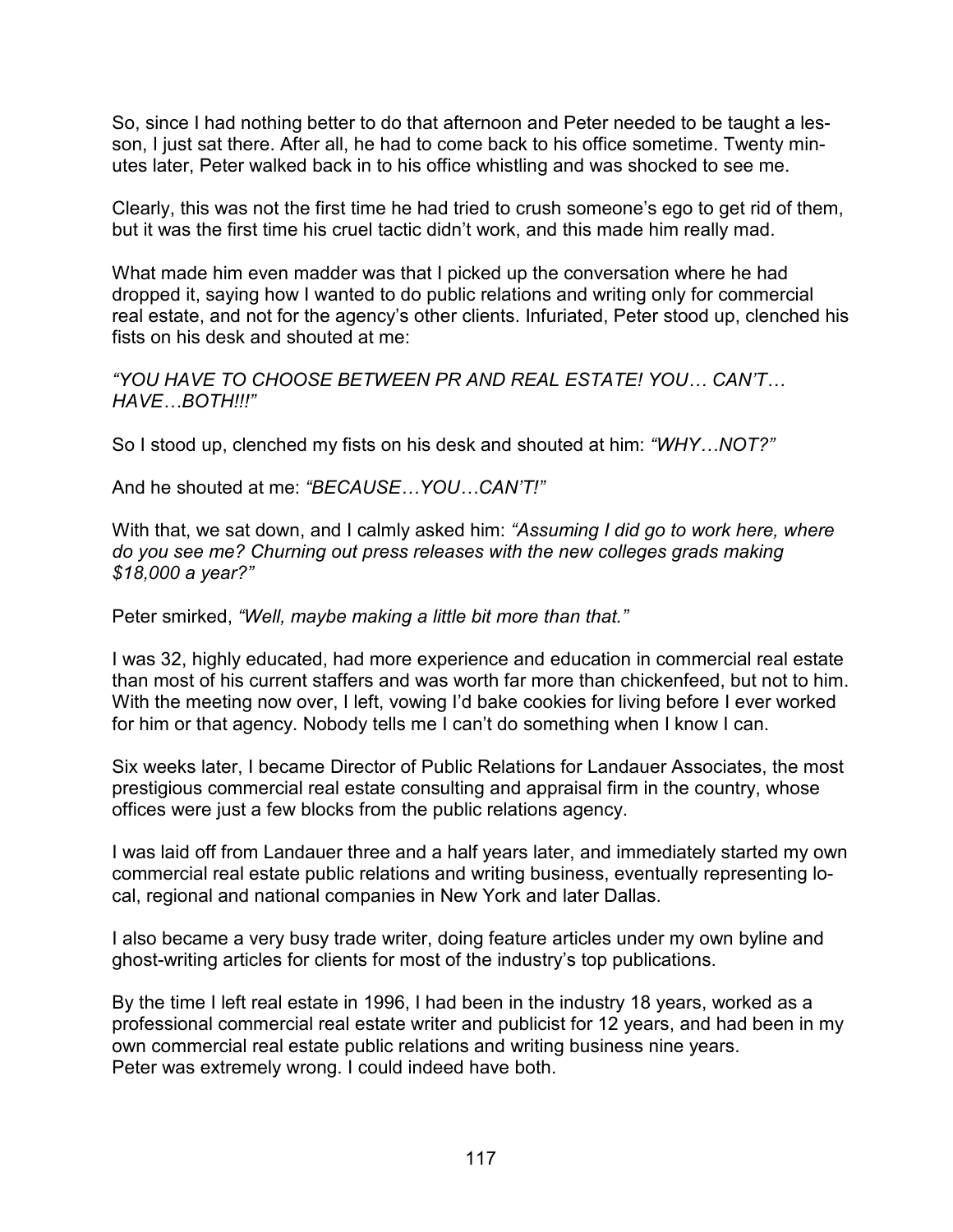# Turn Off the Heat

In a Traditional System interview, first you are interrogated, and then you get a chance to interrogate your interrogator. But while a lot of words are being spoken, there is no actual communication going on, so you could have used email instead and saved yourself the trip.

Notice how the Traditional System interview questions you are supposed to ask are similar to the ones you are asked:

What condition is morale in, and why?

How does this company handle problems?

What are the common satisfactions and frustrations of this job?

Please describe your style of management.

How does this position and department contribute to the company's overall mission and philosophy?

How do you feel about creativity and individuality?

How far into the future does the organization plan?

What values are sacred to the company?

Reality Check: The Traditional System questions you are supposed to ask Mr. Bigg allegedly indicate your enthusiasm and interest in working at that company. In fact, they just make Mr. Bigg look foolish because just like the questions he is supposed to ask you, there are no correct answers to your questions.

Of course you need certain kinds of information to decide if you want to work there, but it will only come from Mr. Bigg, and it won't come from interrogating him.

#### Who Are You Talking To?

In the Traditional System, your first meeting is with a total stranger from HR who either screens you out or permits you to come back to meet with someone you might actually work for.

The Traditional System teaches that if you don't get past Human Resources, you'll never get on the company's payroll. Fortunately, what you've been taught is wrong.

#### Reality Check: Mr. Bigg is the only person who can hire you, so he is the only person you should talk to or meet with. Nobody else's opinion about you matters.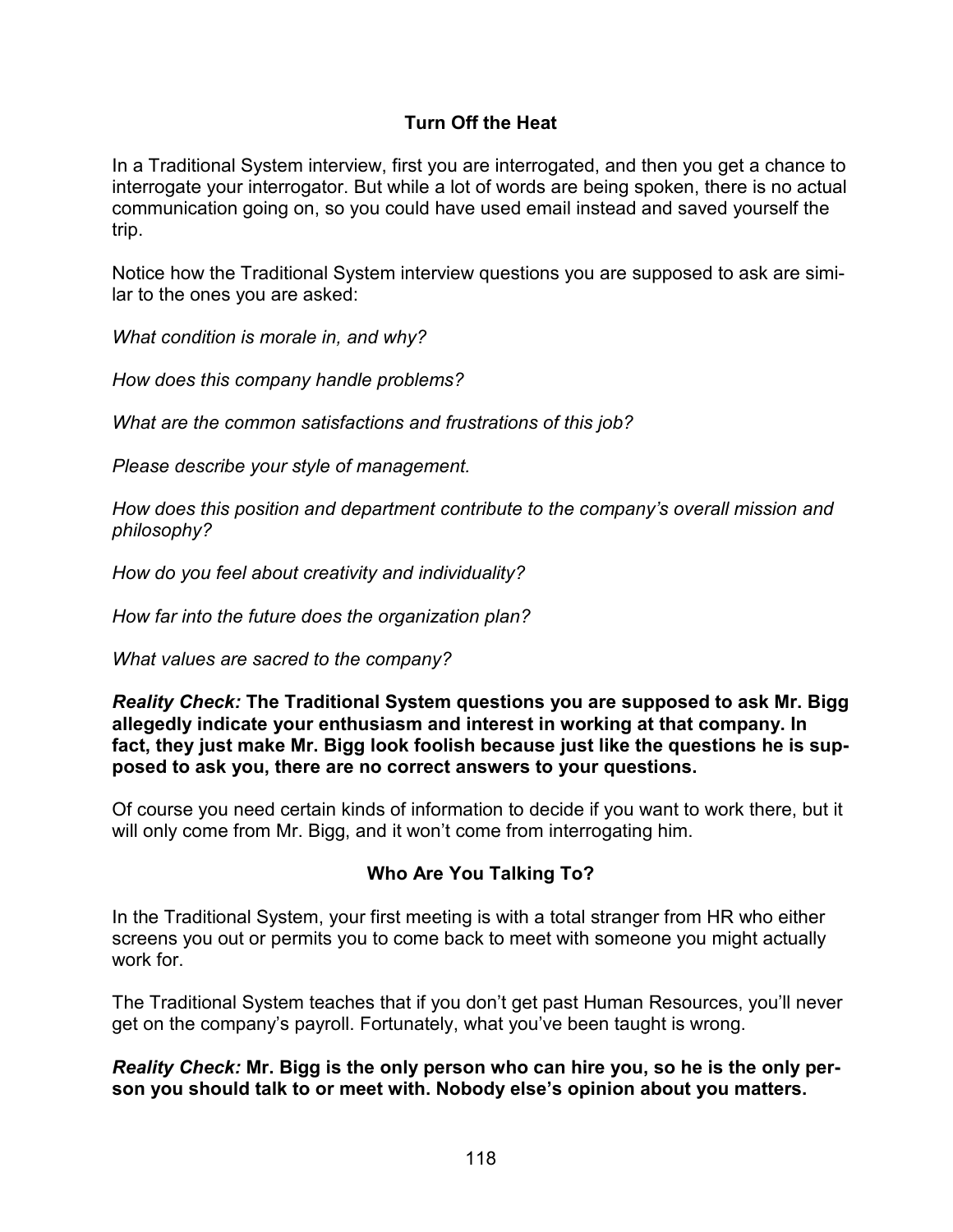# CHAPTER 12

# THE BLIND DATE: PART 2

"Eighty percent of success is showing up."

Woody Allen, Filmmaker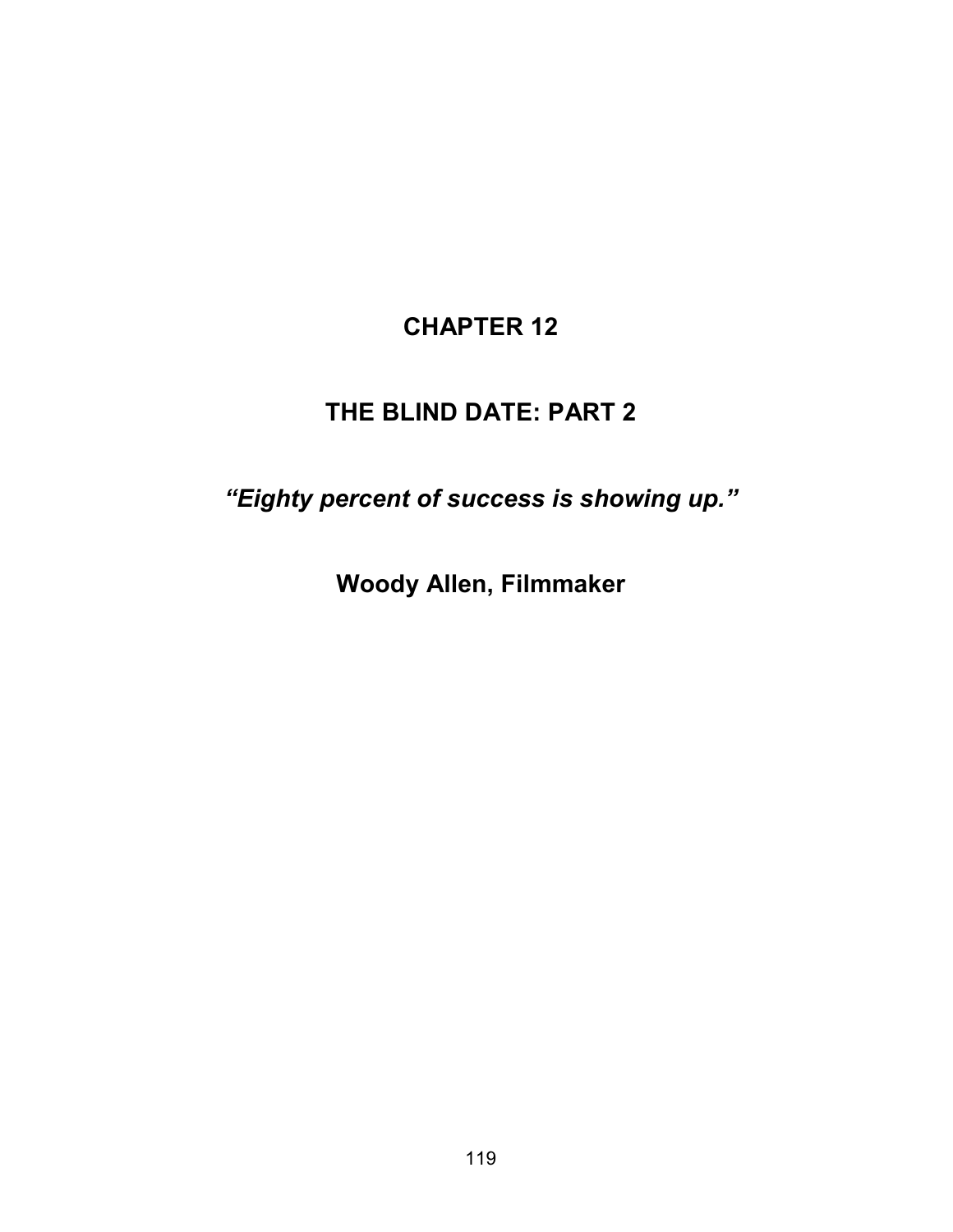# It's Not the Same Old Song

#### "It's kind of fun to do the impossible." – Walt Disney

Now you're finally going to meet Mr. Bigg. You can totally control the meeting without him knowing it, and this starts when you walk in his office. There will be a greeting and a bit of small talk; if he offers you a beverage, accept it even if you don't want it, don't like it and aren't thirsty.

#### Reality Check: When you accept a beverage, you instantly change the dynamics of the meeting: Mr. Bigg is now a gracious host and you are his guest.

Take a sip of the beverage (or pretend to), and then get up and put it somewhere you can't possibly spill it (like his desk). Do not touch it again, no matter how thirsty you get.

## Pull the Trigger

Now the pleasantries are over and you're both ready to get down to business.

Reality Check: Before Mr. Bigg can start to interrogate you, ask him a "trigger question" or make a "trigger statement" that will get him about himself, his company and his situation. The more Mr. Bigg talks about whatever is important to him, the more likely it is he will talk himself right into hiring you.

Trigger questions should be based upon your research and knowledge about the company, and sound something like:

To a magazine editor: "That recent story you ran on high school entrepreneurs was terrific. Did you get a chance to try out some of their products?"

To a commercial real estate developer (pointing to a rendering of a new project): "What a great looking building. How's the leasing going?"

To a design firm: "It seems every time I open a paper, I read about hospitals expanding or new clinics being built. No wonder you've focused on this market."

To a financial services director: "I read many new businesses are started by people in their 40s, 50's and 70's. What a unique opportunity you have with them."

#### Zip That Lip

Once you have asked your trigger question or made your trigger comment, don't say another word. Sit there with a slight smile expecting Mr. Bigg to respond, although he probably won't. Chances are he has never had an applicant talk so intelligently about his business before, and he will be shocked into silence. Do not let this silence bother you because it is not about you.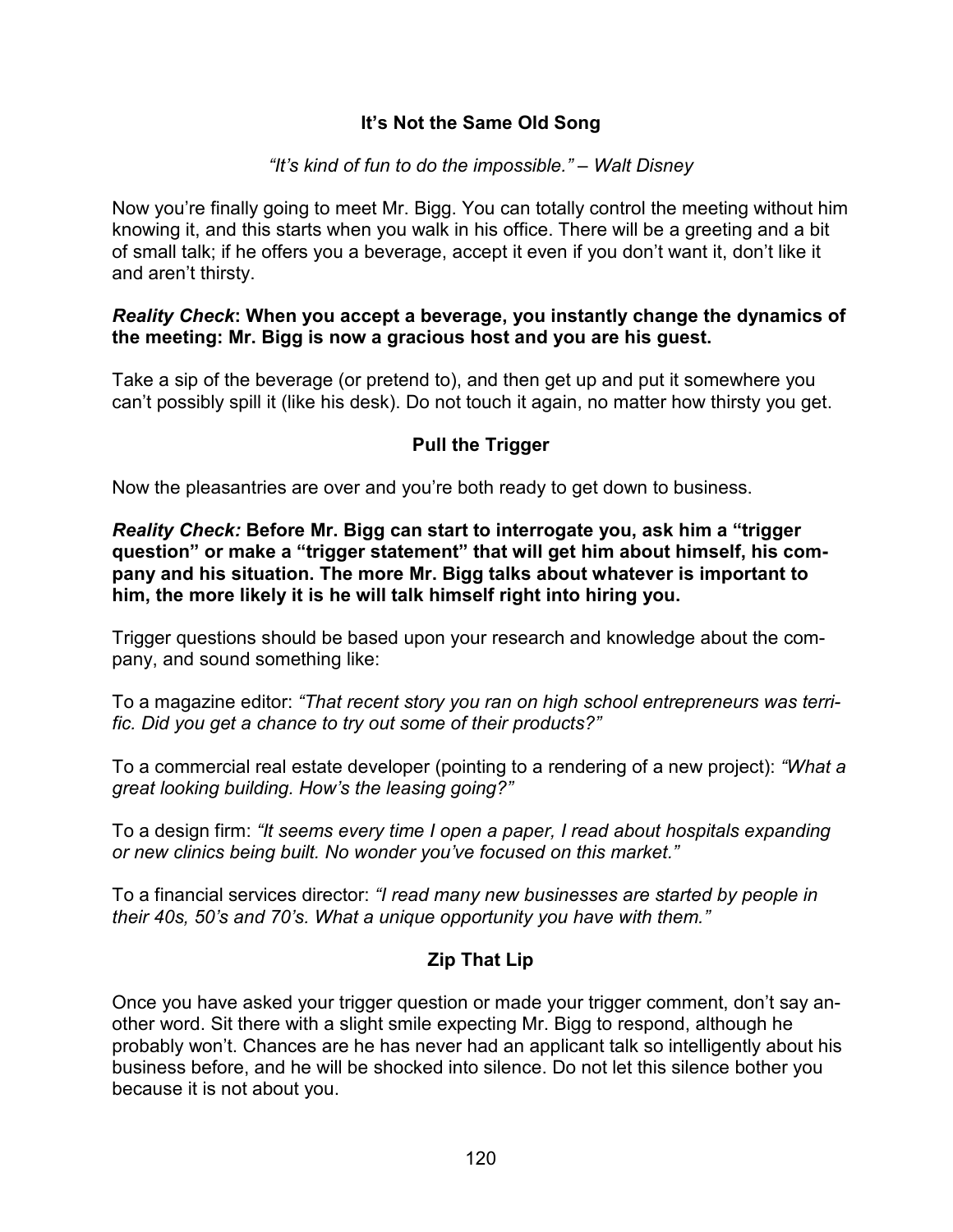The silence will probably last only a few minutes, but it may seem like hours. Regardless of how long it lasts or how strongly you feel the urge to say something – don't! Just sit there and wait for him to talk first; eventually, he will.

## Reality Check: The instant Mr. Bigg starts to talk, you are in control of the meeting. You will stay in control as long as you keep the meeting focused on him, and make sure he does nearly all of the talking.

When Mr. Bigg starts to talk, he will launch into a monologue about himself and his company. You should then take out a small lined pad and start taking notes; these notes are very important and you will need them later.

Regardless of what he is talking about, there will come a point when Mr. Bigg will bring up whatever is most important to him, which is the real reason you are there (in all my meetings, it has taken Mr. Bigg 20 minutes to reach this point).

### Reality Check: When you focus the meeting on Mr. Bigg, you will turn the interrogation between a supplicant job seeker and an omnipotent employer into a conversation between two peers, and you will never go wrong.

When I was an independent publicist, my new client meetings went the same way as my job interviews: I would walk in, get Mr. Bigg to talk about himself and his company, and walk out with the business or the job. It was just that easy.

I'd ask a trigger question or make a trigger comment and allow Mr. Bigg to talk first. Prompted by the silence, he'd talk for 20 minutes, finally saying something like:

"Now, Janet, when we have you working for us, the first thing we'll need you to do is or "Our biggest problem with publicity is getting included in articles. Can

you do that?"

# This Stuff Works # 1

When I was 25, I became Operations Assistant at WABC-AM, fulfilling a lifelong dream. Since I was 10, I had longed to work at a radio station, and here I was, working at the station I grew up listening to.

As I sat in my first music meting, I thought, "I made it! I'm not just at any radio station; I'm at WABC – the # 1 radio station in America. How did I get here? How did I do this?"

How I did it was by using the Law of Attraction, even though I didn't know it existed. For years, I had seen myself at a radio station, and one day, I was in the right place at the right time.

Before joining WABC, I was a secretary for a company in midtown Manhattan that sold commercial air time for independent radio stations. This was the closest I had come to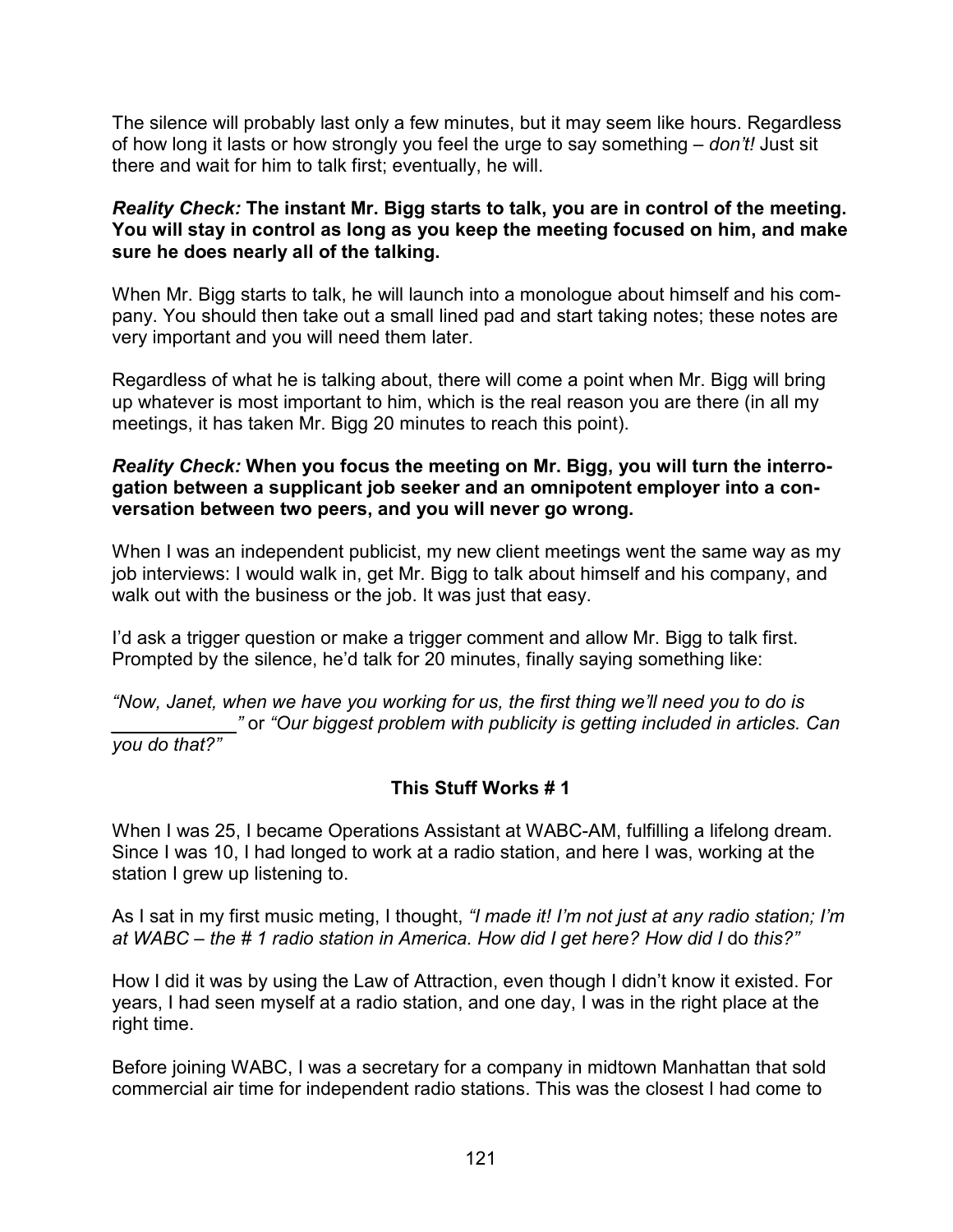actually being at a radio station, and I was chomping at the bit.

After five months there, I asked one of the account executives, "Rob," if he knew anybody at a station. Rob said his best buddy was the program director at WABC just a few blocks away, picked up the phone and called "Glenn."

Rob: "Glenn, this is Rob. I got this great girl here and she really wants to work for a radio station. You got anything?"

Glenn: "Yes, and she'd better get down here right away because we're about to hire."

I met Glenn at the studio the next morning. He was three years older than I was, but had been with WABC for six years. It turned out that Glenn was a local radio station junkie like me, so we spent our meeting talking about – what else? – radio!

Although I had never worked at a radio station, had no training in broadcasting, didn't even have a basic engineer's license, had no experience in radio production other than college radio which didn't count, and they had another candidate who knew what she was doing, I got the job. Go figure.

# This Stuff Works # 2

As I was winding down my real estate PR business in 1996, I went looking for new clients: they had to have a corporate structure, deep financial pockets, a large real estate portfolio and be based in Dallas, where I had moved in 1990.

There were only a few companies that fit my criteria, and the Number # 2 man at one of them agreed to see me. "Fred" headed the company's multi-family division, which was one of the largest apartment portfolios in the country at the time.

I had previously worked with one of Fred's largest competitors which had been sold into oblivion, so I was familiar with the kinds of issues Fred's company was most likely facing; working for him seemed a natural fit.

Although Fred was interested in seeing me, getting the meeting took some doing because he was traveling extensively inspecting some of their properties.

After weeks of stalls and rescheduling through his secretary, I finally got my meeting. Although Fred had agreed to see me, I didn't know why since he and I had never spoken. In my letter to Fred, I explained that as a publicist, I noticed his company was conspicuously absent in trade articles, industry reviews and opinion roundtables.

Since his company was pursuing third-party portfolio management assignments, I suggested that perhaps a bit of visibility in the trade press might help land some large accounts. Clearly, I had touched a nerve, but I didn't know if my guesstimate was true, or whether he had something else he needed help with.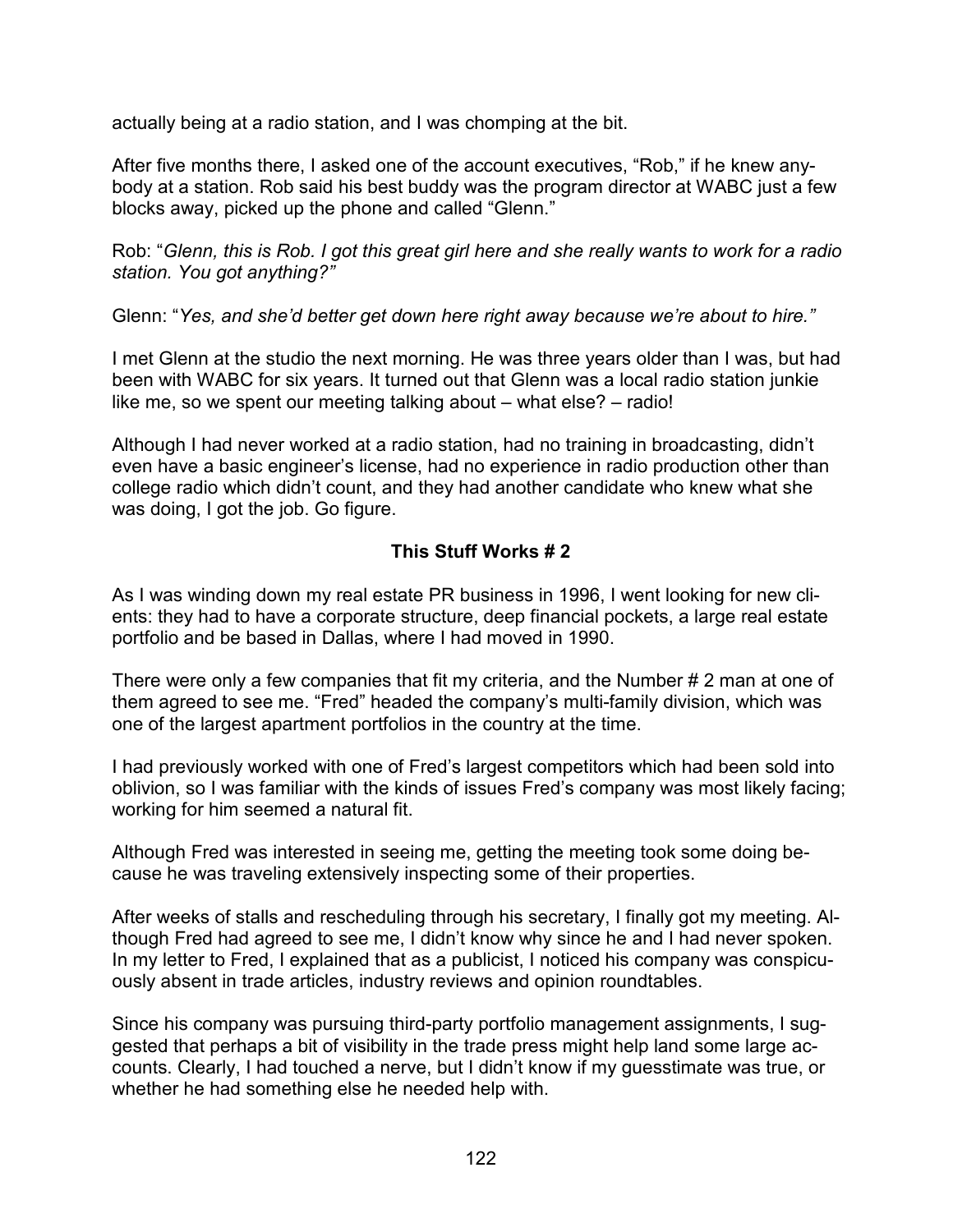After we shook hands, Fred apologized for the scheduling delays, saying he didn't get a chance to review my material because he just got back from a three-week trip. We sat down across a small table, and on his desk I saw his open briefcase with my brochure sticking up out of it. He hadn't read my material, but it was important enough to carry around for three weeks. Hmmm.

As we settled in, Fred leaned back in his big executive leather chair, crossed his arms and legs, smiled and said, "I suppose you're here to tell me what you can do for me." Clearly, that was "Tell me about yourself," but I knew that would be a mistake for two reasons:

- Fred's body language was speaking volumes: he was leaning away from me and had crossed his arms and legs, mentally and physically raising a wall of resistance.
- I didn't know what he needed, so my "Here's what  $I$  do" spiel would be like throwing spaghetti against the wall and hoping some of it sticks.

Besides, in the nine years I was in business, I never did a pitch for anyone, and I wasn't about to do one for him. I would go in, ask questions, actively listen, encourage Mr. Bigg to do nearly all of the talking and wait for the inevitable "yes."

This approach had always worked; Fred would be no different. But the first thing that had to happen was that Fred's wall of resistance had to come down. I decided to shatter it instead.

So rather than allowing the meeting to be about me, I turned it around and made it about him by saying, "Actually, I'm here to listen. I want you to tell me how you think I can help you achieve your goals."

Fred's reaction was dramatic and instantaneous: his arms and legs flew apart, and he sat on the edge of his seat leaning forward with his eyes popping and his mouth hanging open.

Fred had never gotten such a response from a vendor before, and his wall of resistance had simply vaporized – he was open, receptive and intrigued. Now we could have our meeting.

We sat in total silence for about three minutes when the pressure of the silence got to him and he began to talk. Fred began his story by describing how the company grew from a small local concern to a mega-conglomerate with interests in every facet of commercial real estate nationwide.

He was right in the middle of discussing their industrial portfolio when he hit that magic 20-minute mark and right on cue, it happened. Completely out of the blue, totally off topic and from nowhere, Fred said, "One of the things I'm most proud of is our work in technology."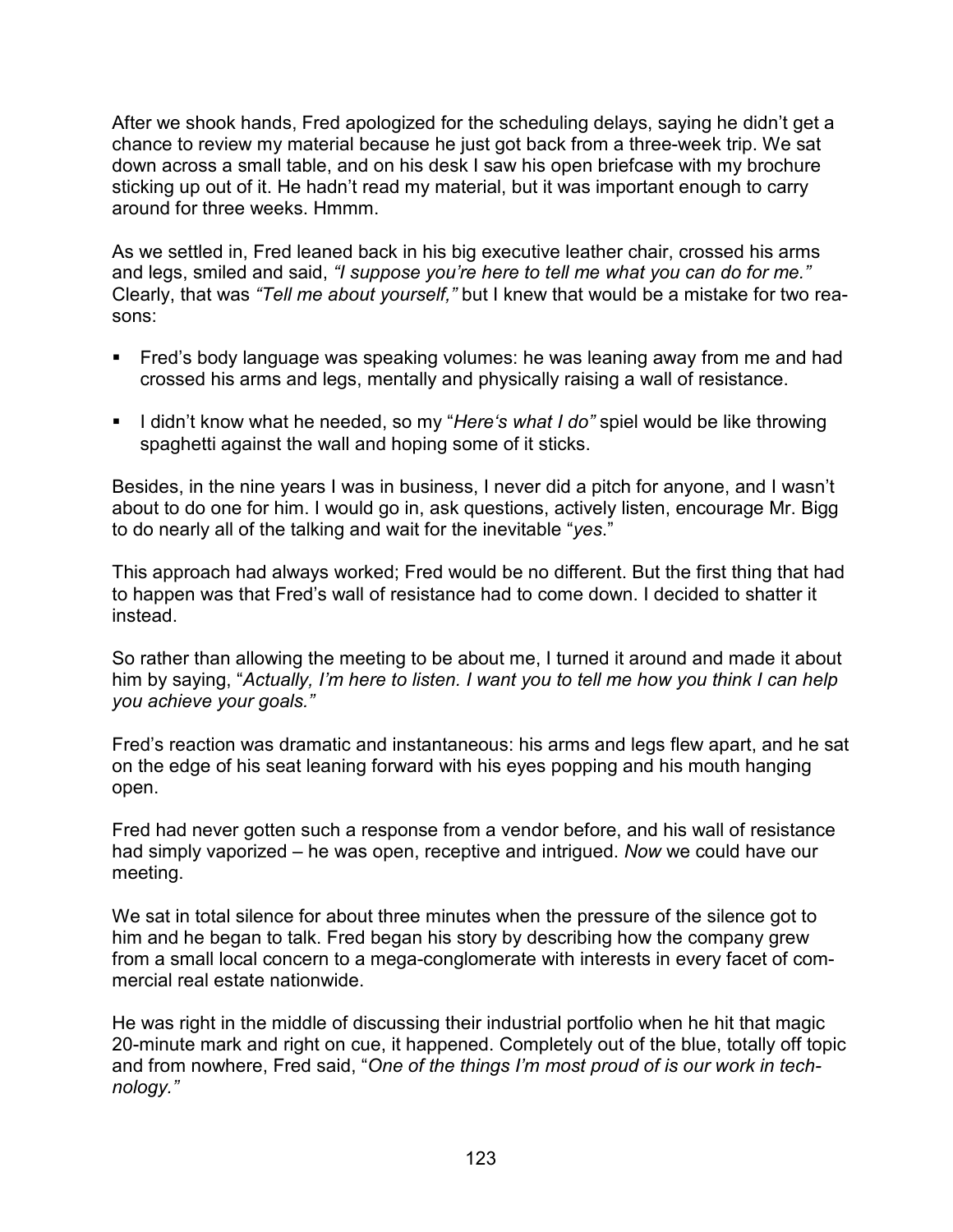He then got up, walked to his computer and showed me Version 1.0 of a software program the company had built for its own portfolio. I realized I was probably the first person outside the company to see it.

Judging from Fred's excitement, it wasn't hard to figure out this program was more than a company project; it was his own personal baby. So, I started treating him like the proud papa of a newborn, ooo-ing and ahh-ing over his pride and joy:

"Would you look at that? Isn't that incredible! What else does it do? Have you made this available to your third-party owners? What do your managers think?"

The more I raved about his wonderful new software program, the more he beamed, so I poured it on. It wasn't long before he turned to me and said,

"You know, we really need to tell people in the industry about this. You could do that for us, couldn't you?"

"Oh, yes," I said.

Fred got up, and smiling as he walked to his desk he said, "I suppose when you walked in here, you didn't know you were walking out with two jobs, did you?"

Realizing he was teasing me because he was feeling good about hiring me, I went along with the joke, looked around and said, "Did I miss something?"

Fred then handed me a piece of paper saying, "I was going to do this, but I think I'll let you handle it."

I walked out of that office after an hour and a half with two assignments after meeting with a man known to be impossible just to get in front of. And I never said one word about me.

# And Over On Your Left…

In the Traditional System, your interview occurs in isolation behind a closed door and you are shut off from everything and everyone else in the company.

But if you want to show Mr. Bigg you are interested in working for him, ask him to take you on a tour of the office, facility or plant. He should be flattered you asked and glad to do so.

If he refuses, this is a clear sign he's not convinced you're the right person for him or he's not the right person for you. Should this happen, graciously end the meeting and leave.

Reality Check: Mr. Bigg should be doing nearly all of the talking on your tour, especially about the company, its projects and its plans.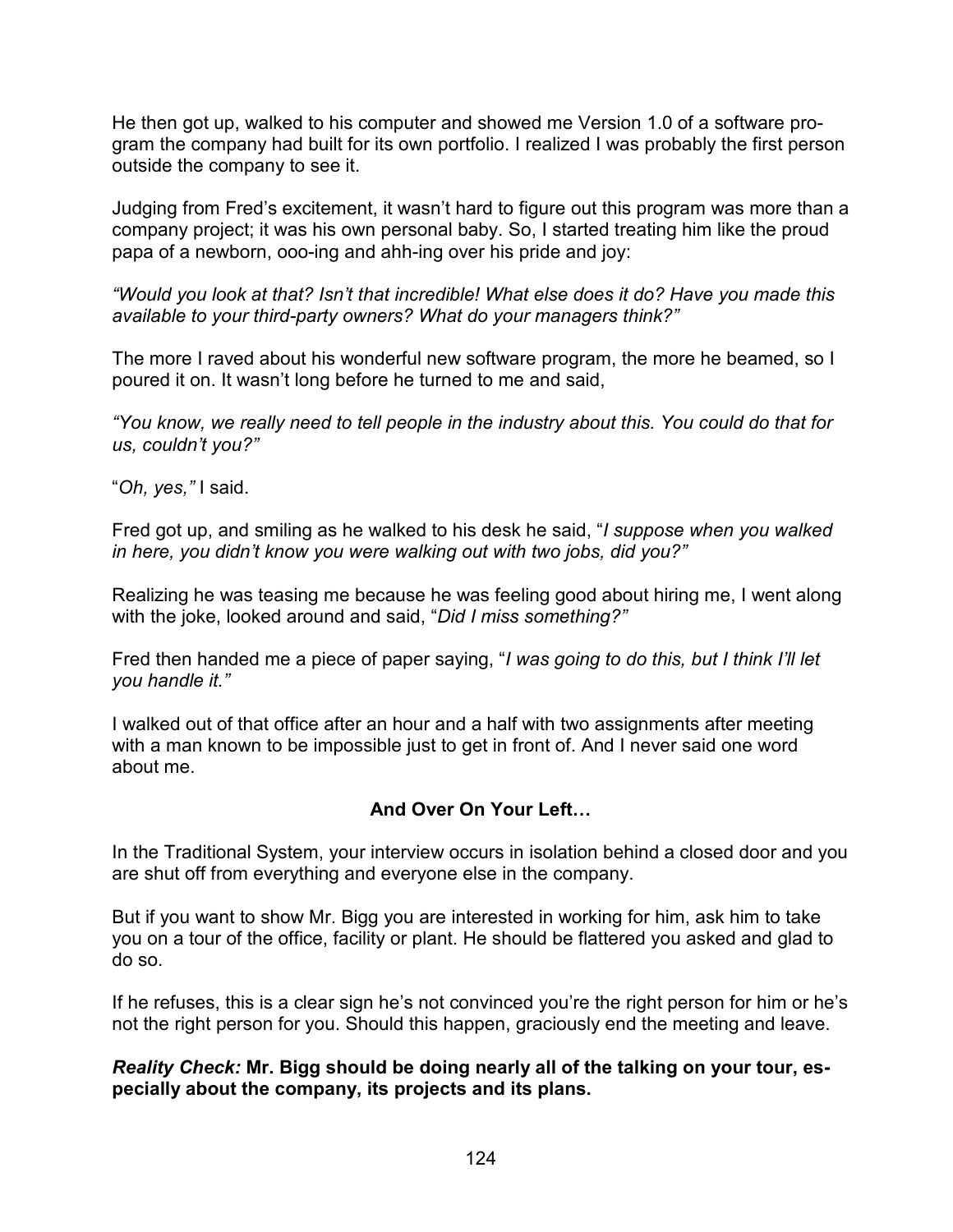Keep encouraging him to talk about whatever is important to him, and be an interested, engaged listener, even if you have to fake it.

There is a very good chance that during your tour you will meet "Charlie;" one of Mr. Bigg's employees; you are "Diane." Out of sheer politeness, Mr. Bigg will be inclined to introduce you:

Mr. Bigg: "Charlie, I want you to meet Diane. Diane's going to be helping us with our new program."

You: "Nice to meet you, Charlie."

Congratulations, Diane; you have just been hired. Wasn't that easy?

By greeting Charlie, you have accepted the job, and Mr. Bigg, who is congratulating himself on his ability to hire great people, proceeds to introduce you to more of your new coworkers.

#### Reality Check: Going on a tour gives Mr. Bigg an opportunity to introduce you to other people in the company, and he will most likely introduce you as a new employee.

If he takes you around and doesn't introduce you, this is a very good indication he's not that serious about you. Chances are, you were probably not serious about him either, so it's no loss.

But the odds are in your favor if you go on a tour and keep Mr. Bigg talking about himself and his company, you'll go home with a job.

# The Firing Squad

The Traditional System has advice about how to handle the dreaded panel interview in which you are grilled by two or more interrogators:

- Get a feel for the group's dynamics, and keep communication lines open by periodically making eye contact with all panel members as you respond to questions.
- **•** Deliver honest and thoughtful answers, maintaining a certain level of energy and enthusiasm.
- **Speak clearly and loudly enough for all the panel members to hear what you say.**
- Direct an answer primarily to the person who asked the question, but look at the others from time to time and be alert to any reactions from them (nods of approval etc.).

Naturally, you would make eye contact as you clearly and enthusiastically deliver honest and thoughtful answers with a lot of energy loudly enough so they all can hear you, but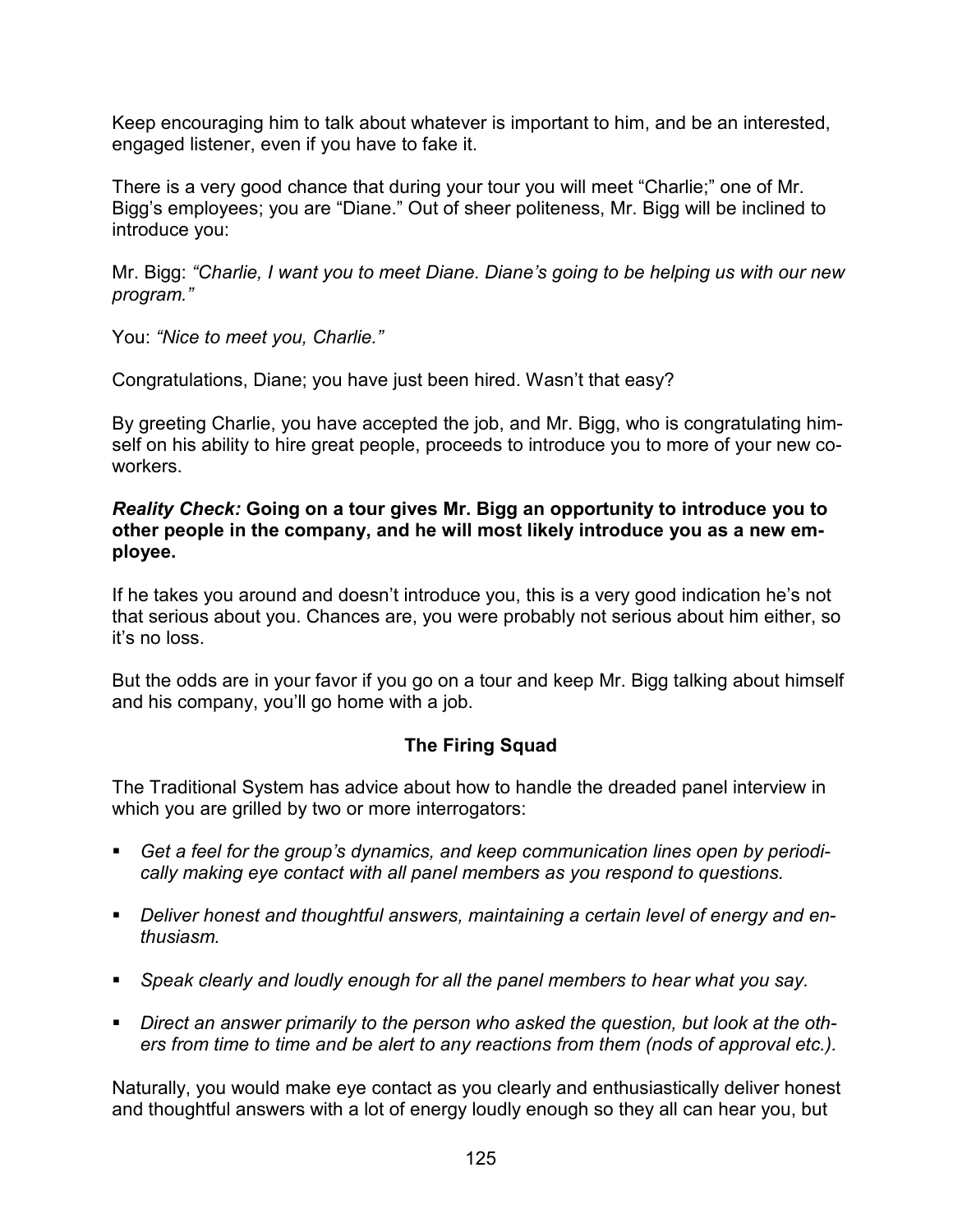focusing on the person who asked the question. Why wouldn't you?

### Reality Check: Treat each panel member like an individual Mr. Bigg, because that's just what they are.

Everything you've learned about dealing with Mr. Bigg applies to a panel interview, because each panel member is a Mr. Bigg each with own agendas, issues and concerns.

# This Stuff Works # 3

When I was an independent publicist, a national real estate company was interested in having me work for them. I was to be interviewed by the heads of the company's four divisions and two other senior field people. The CEO was not there, but would agree to whatever the panel recommended.

Four of the executives flew in for the meeting, but two were local, so they asked me to meet them for dinner at a pizza restaurant near where one of them lived (no joke).

I sat at the corner of the table facing the heads of the office, apartment, industrial and retail divisions – four different kinds of income-producing, investment-grade real estate, none of which had anything in common with each other.

As we were being served our food, one of the executives said, "So, Janet, how would you market our company?" That, of course, was "Tell me about yourself," which would make the meeting about me.

Now, there was no way I was going to answer that question, especially with plate of steaming lasagna in front of me, so I looked at each respective division head in turn and said:

"As you know, marketing an apartment property is completely different from marketing an office building, which is totally different from promoting a shopping center, which is completely unlike leasing up an industrial park."

In turn, each division head nodded in agreement.

I then steered the conversation back where it belonged – on them, their properties and the company's recent merger with a large real estate firm on the West Coast.

And the next day, the panel informed the CEO that by unanimous vote, I was their new publicist.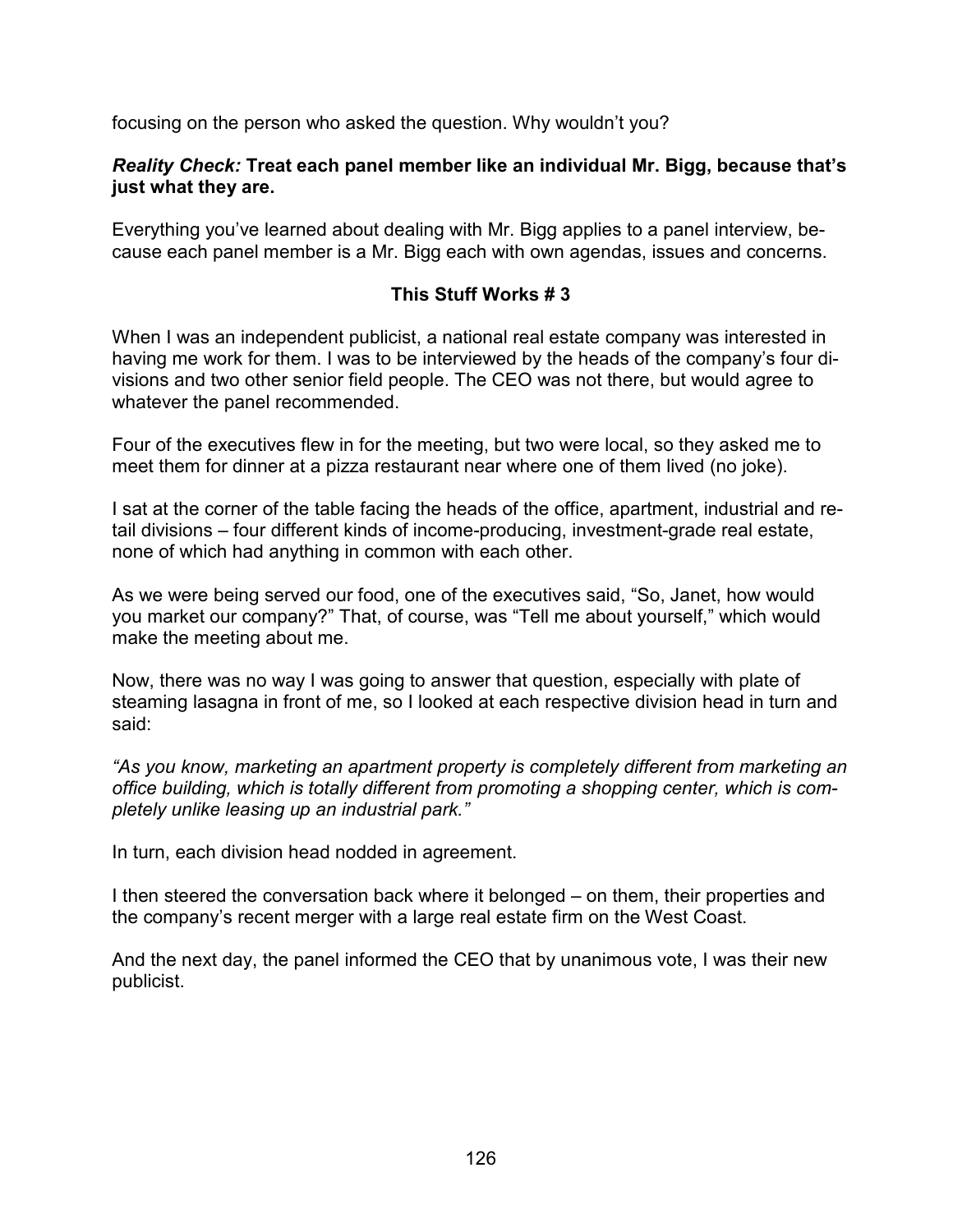# CHAPTER 13

# THE BLIND DATE: PART 3

# "I know you believe you understand what

# you think I said, but I'm not sure you

realize what you heard is not what I meant."

Robert McCloskey, Author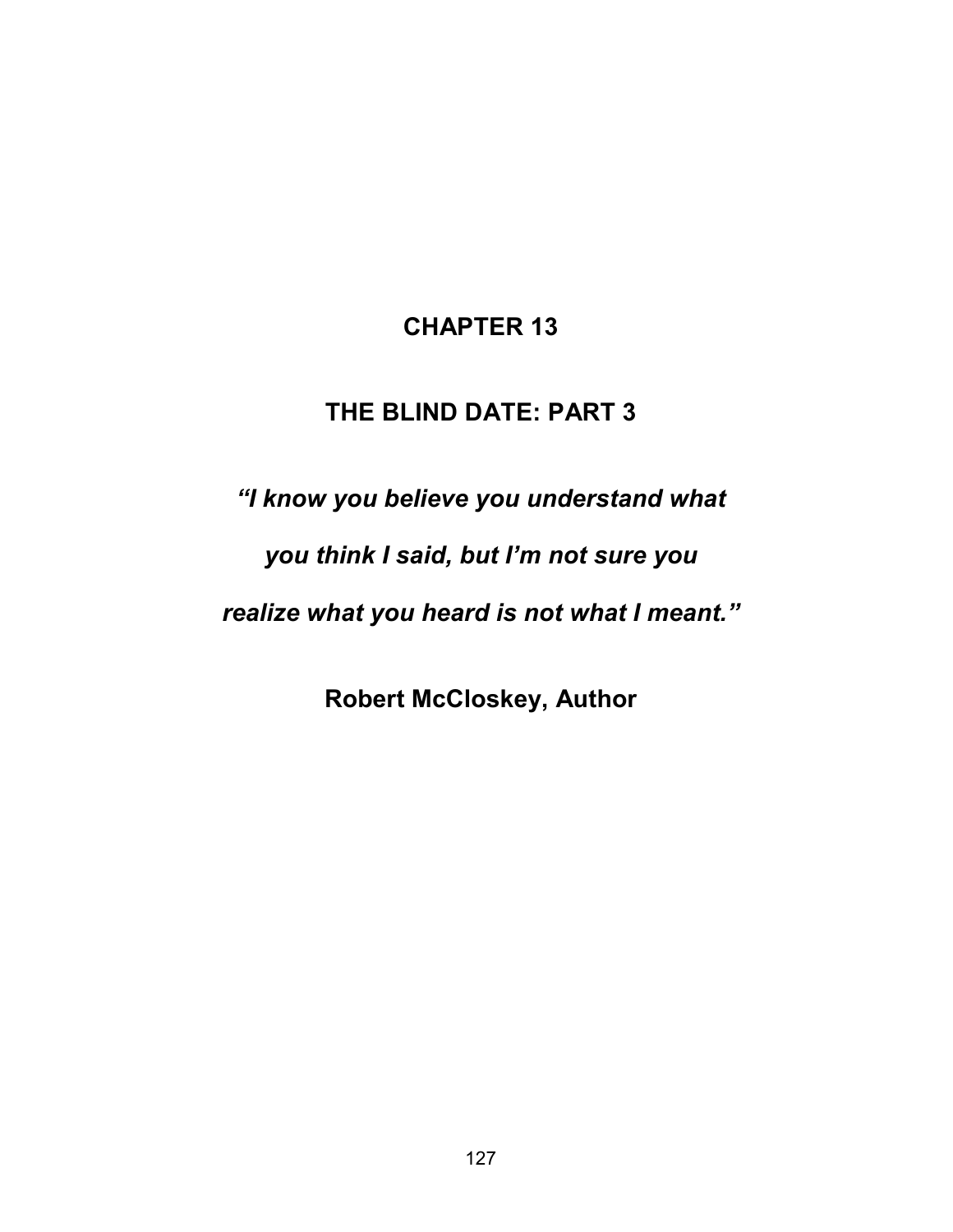## TOSS BACK THAT HOT POTATO

#### "Hell, there are no rules here; we're trying to accomplish something." – Thomas Alva Edison

Since this meeting is about Mr. Bigg and his company, you should not get any Traditional System interrogation interview questions about yourself. Mr. Bigg should be too focused on himself to focus on you, which is exactly what you want.

#### Reality Check: Never forget this meeting is not about you; it's about Mr. Bigg. If you want to get hired, make sure your meeting is focused completely on him at all times for the duration of the meeting.

If by some remote chance he does ask you a Traditional System interrogation question, you must respond out of politeness, and here's how you do it:

First: Acknowledge the question has been asked. Second: Don't answer the question. Instead, shift the conversation back to Mr. Bigg, like this:

Tell me about yourself.

I'd be happy to tell you anything you'd like to know about me. But first, I'd like to know more about your…

What is your biggest weakness? (Smile) Now that's a loaded question. Why don't we discuss the issues you're facing with meeting your deadlines, rather than my fondness for chocolate?

What interests you about our company? I know you're doing some pretty exciting things with your Whazizit line. How do you plan to roll it out given the competition's plans to introduce a similar product?

What are your goals over the next five years? A lot can be accomplished in five years. Do you expect to totally shift your focus to custom fabrication by then?

(Describes problem): How would you handle this? Right now, I couldn't tell you because there's a great deal I don't know about the company, its people and the history of the situation. Why don't you bring me up to speed on what's been tried?

Why did you leave your last employer? Change is a part of life, isn't it? I understand your company is going through some changes right now. What can you tell me about it?

What was your biggest failure? Every business has challenges, don't they? I know your ZamBast line never took off, and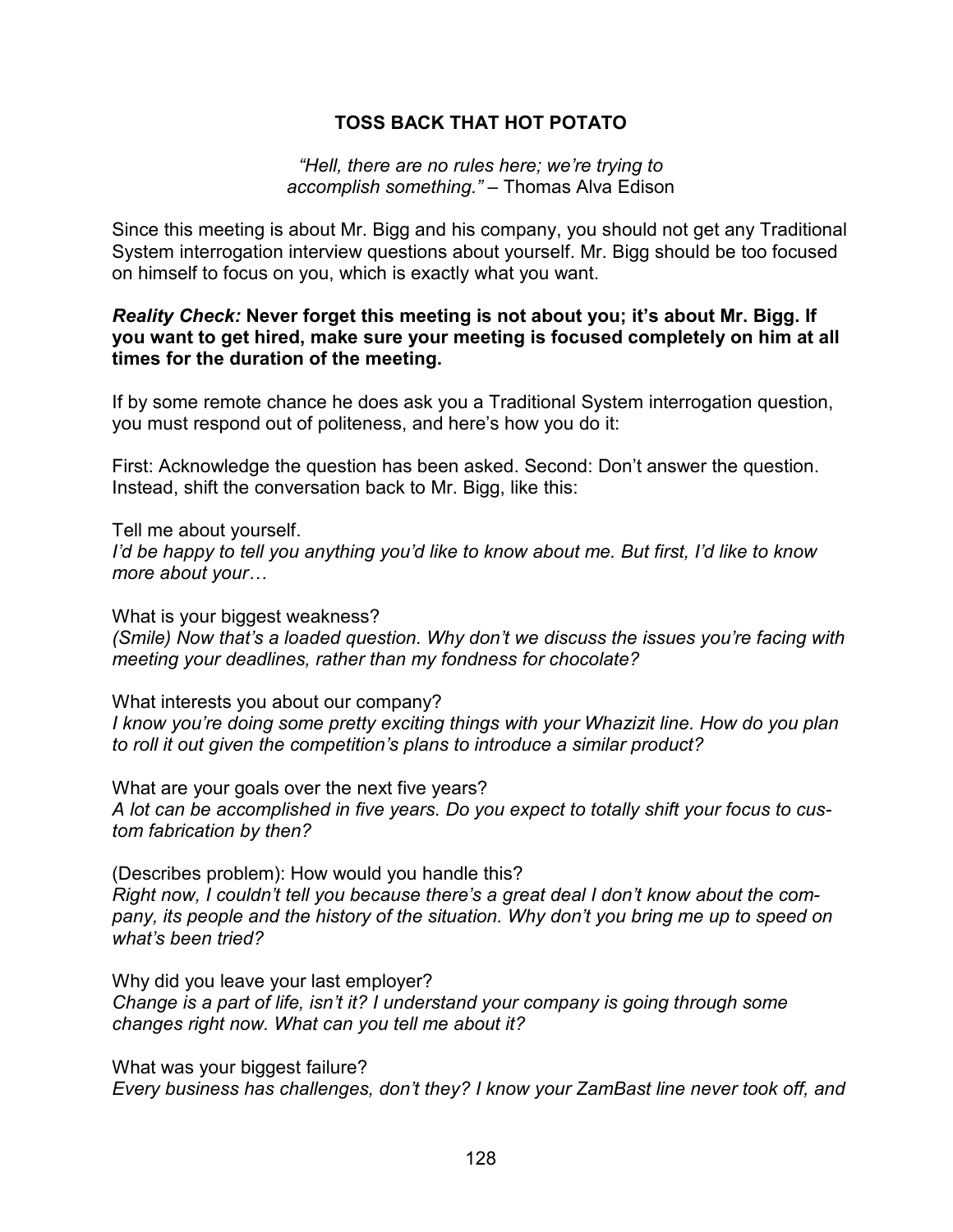we can talk about that another time. I think your MegaMax line is awesome; how are you marketing it to college students?

Why do you want to work for us? I understand demand for your products is so big you're back-ordered for two months. How can I help you?

What was the last book you read or movie you saw? I'd love to chat about books or movies, but why don't we save that for a lunch? Instead, I'd like to know how the new bank across the street will affect your marketing plans for next year.

Are you considering other positions at this time? Are you considering other candidates at this time?

What makes you a good fit for our organization? You tell me what you're looking for, and I'll tell you if I think we have a match.

# Talking to Human Resources

If you must visit Human Resources before you are hired by Mr. Bigg, you can fulfill your obligation while completely avoiding being interrogated: just ask the HR person a highly complicated trigger question only Mr. Bigg can answer.

The chances are excellent the HR person won't be able to answer your trigger question unless you are looking for a job in Human Resources (HR professionals see below).

HR knows things like governmental compliance, labor relations, employment law, conflict resolution and other corporate Human Resources matters. They typically do not know much about the inner workings of other departments.

Since the HR person cannot speak for Mr. Bigg or have a peer-to-peer conversation with you about Mr. Bigg's issues, any further discussion with HR is a waste of time.

#### Reality Check: Human Resources has no authority to hire you and has no influence over who gets hired above the level of secretary.

Let's say you want to work in the occupational health department at a hospital, but first you have to see Human Resources. As the interrogation begins, you say:

"Last year, your hospital started a weight loss surgery program and a nutritional weight loss counseling program that are both now very popular. As a result, you're probably seeing a rise in the number of larger patients throughout the hospital for all kinds of procedures, not just for weight loss.

"Have you seen an increase in employee injuries with the influx of this patient population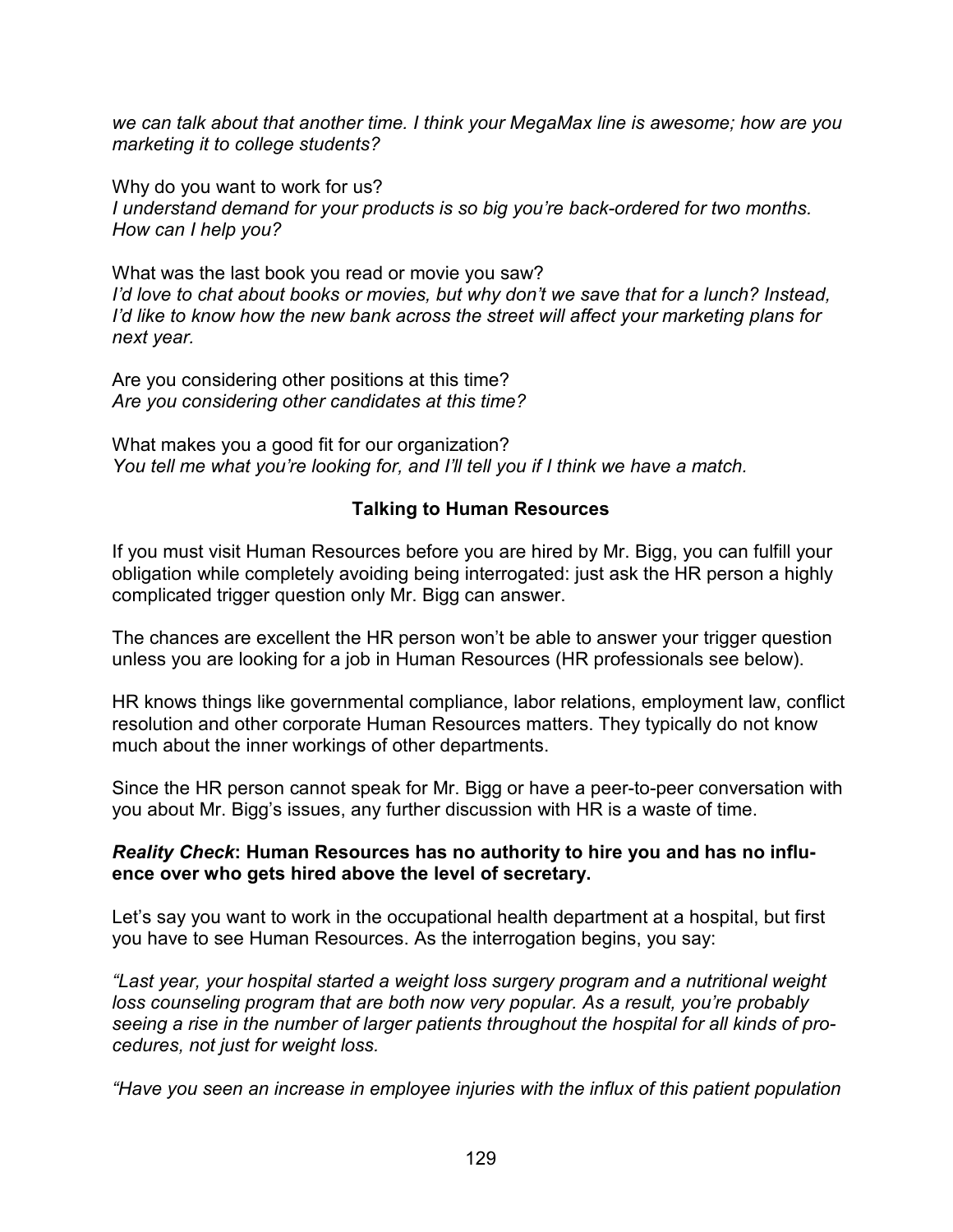since the weight loss programs began? What procedures have you installed to minimize the possibility of injury to your staff and patients? Do you have a no-lift policy in place?"

Since HR is not involved in injury prevention and knows nothing about patient handling techniques or equipment, they will be clueless and attempt to turn the meeting back on you. Should that happen, gather your things and say, "I see I'm going to have to talk to Mr. Bigg about this after all. Thanks, anyway." Then leave.

Although the meeting was a total waste of your time, you have fulfilled your obligation to meet with HR, and are now totally free to meet with the Director of Occupational Health.

### Reality Check for HR Professionals: The only person you should meet with is the Director of Human Resources or another line person who understands HR's true function is to maximize the value of the company's biggest asset – its employees.

# The Big "R"

Uh oh. You know what the letter says even before you open the envelope or email:

"We regret that we are unable to offer you the position you seek at this time. Thank you for your interest, and we wish you every success in your future endeavors."

The bad news about asking for something is that if you ask enough people or the same people enough times, most of them will eventually say "no." The good news about asking for something is that if you ask enough people or the same people enough times, most of them will eventually say "yes."

And the best news of all is that when you're looking for a job, all you need is one person to say "yes" once.

## Reality Check: Rejection does not exist in business because business is all about transactions, usually involving money.

Everyone has been rejected some time:

- You got stood up for a date.
- The person you're trying to date never calls you, return your calls, emails you or responds to your emails.
- Your partner told you the relationship was over or your partner never said the words, but treated you like the relationship was over.
- The person you are trying to have a relationship with won't see you, is never home and is dating someone else.
- **The person you thought you had a relationship with moved without telling you that**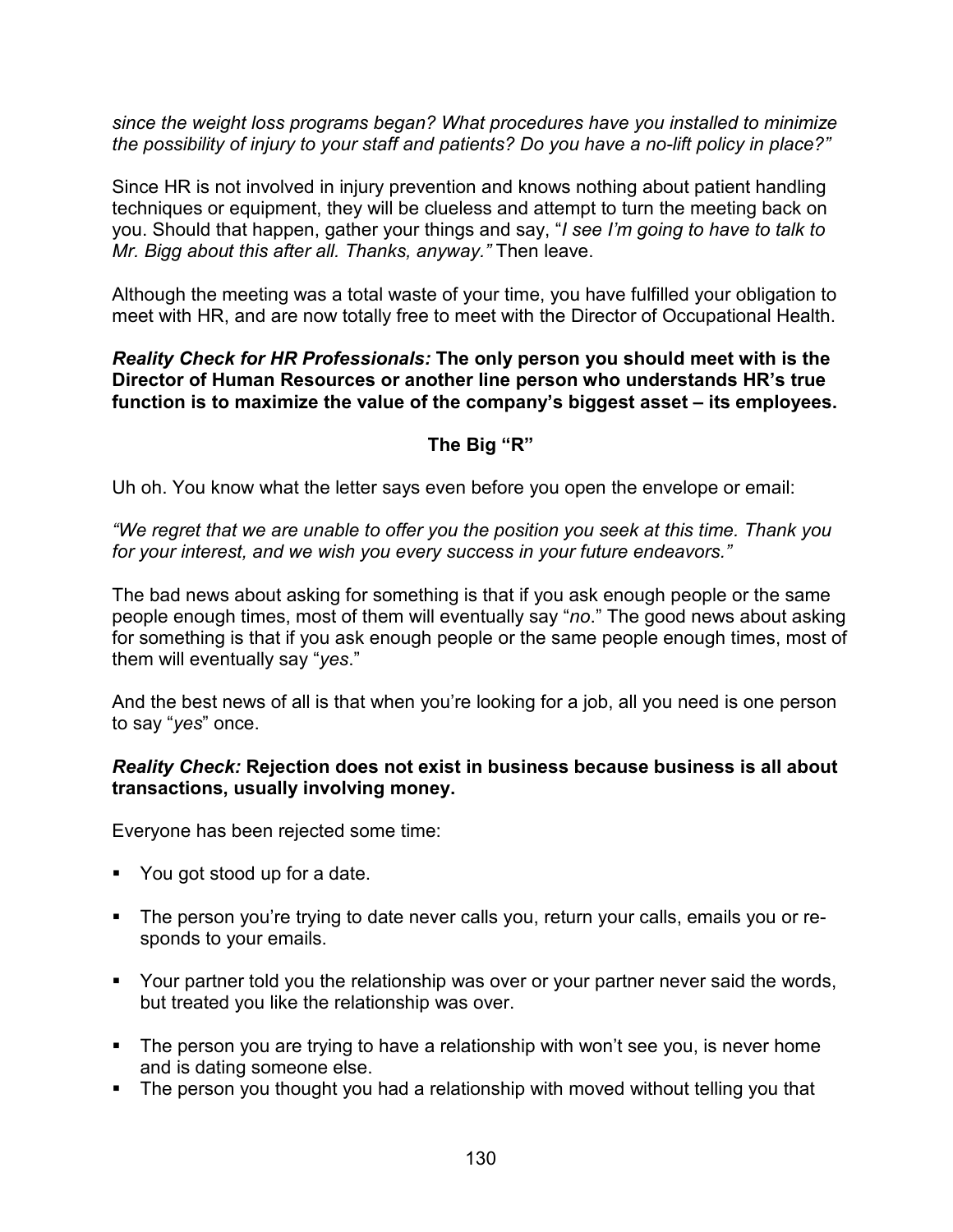they moved, when they moved, where they moved to or how to reach them. Then they call saying they've been "busy."

Despite your best efforts, you will probably get a few negative responses during your job search. After all, not everyone needs you right now or is smart enough to realize how great it would be to have you working for them, and they're entitled to be wrong.

### I Said No!

You say "no" all the time in one way or another:

"I'm too tired." "Take me off your email list." "I'm not interested." "That's not right." "I'm just looking." "No, thanks."

When you say "no" to other people, do they cringe, hide in the corner, give up trying because it's pointless to go on, or claim they're no good? No? Well, why should you?

Think back. There was a time when "no" didn't bother you a bit. In fact, you knew that each "no" got you closer to the "yes" you wanted, so you relished receiving them:

You (as a kid): "Can I have a cookie, please?"

Mom (acting parental): "No, it will spoil your dinner."

You (calling her bluff): "It won't, I'll eat everything."

Mom (she's heard that line before): "No, it's too close to dinner time."

You (determined to win): "But I'm really hungry now!

Mom (weakening): "One cookie, but you have to eat all your vegetables."

You (going for the kill): "Even the beans? Ewww."

Mom (caving): "I'll give you a half portion of beans, but you have to eat all of them."

You (knowing a good deal): "Okay."

Mom (handing the cookie over): "I'll be watching you eat every one of those beans."

In triumph, you take the cookie and go watch TV until dinner. Boy, you're good; you not only got that cookie, but you scored a bonus: tonight you only have to eat half of those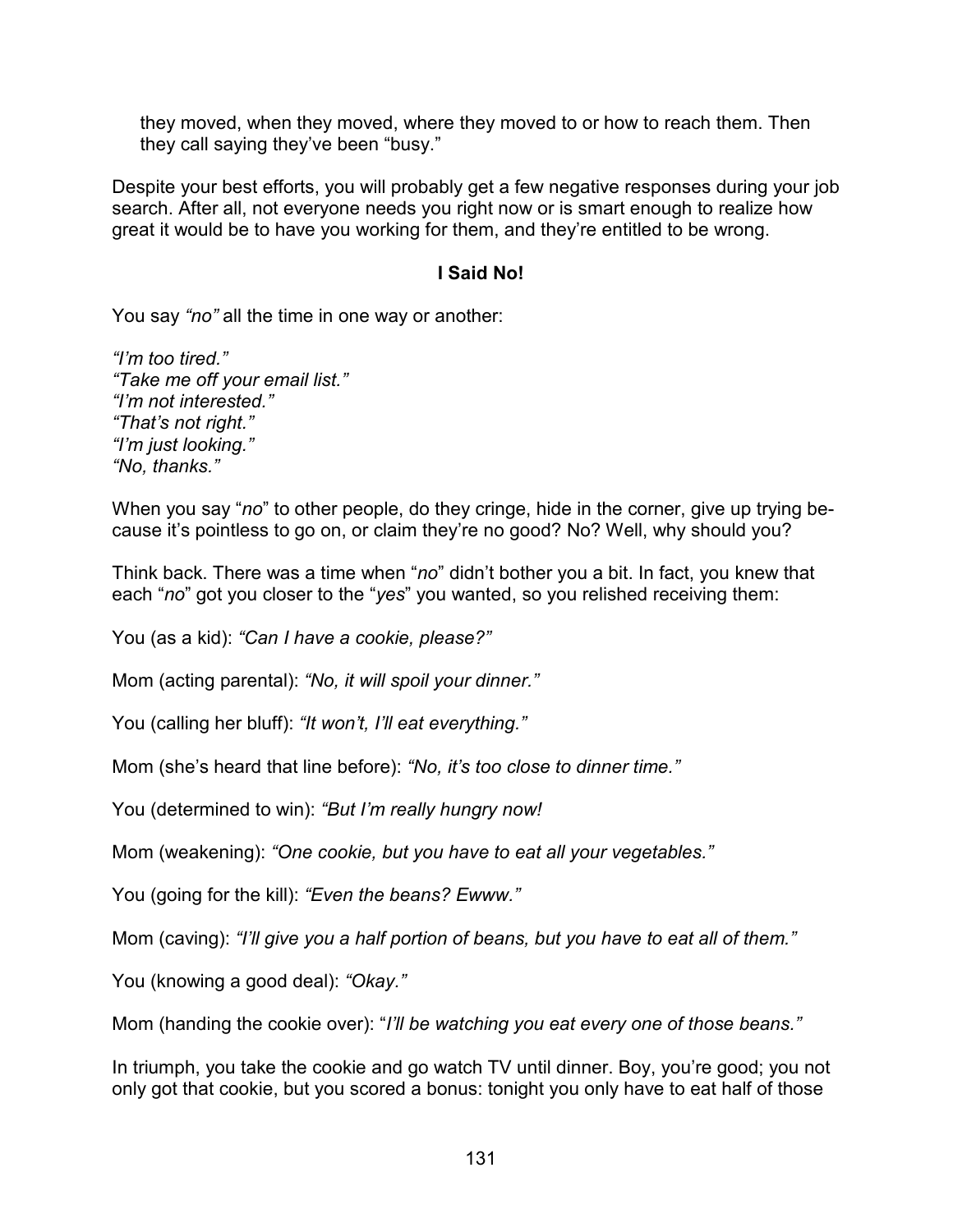icky beans.

You got what you wanted because you refused to hear "no." You knew if you were persistent enough, Mom would give in and even if she didn't, you could always try again tomorrow.

But as you grew up, you not only began to hear "no," you started to take it personally. And now when you get a "no" for reasons that have nothing to do with you, it's like a door has been slammed in your face.

# Objection Overruled

Here's a tip from a professional salesperson: if you are talking to the right person about their needs, most of the time, a "no" is often a "yes" in disguise; these are called "objections." But objections are nothing to be afraid of; in fact, they are actually buying signals because Mr. Bigg has to be interested in you in order to have objections.

If you are focusing the meeting on Mr. Bigg, any "no" you may get actually means, "Not now," or "I don't have enough information," or "I don't have enough of the right information." It never means, "Go away and don't ever come back."

Traditional System objections are almost asked exclusively by HR as part of their interrogation tactics. Since you are not meeting with HR or allowing yourself to be interrogated, you never have to worry about them. However, old beliefs die hard, and you may be concerned you'll get such Traditional System objections as:

You're overqualified for this job.

You don't have enough experience.

You seem to be a job hopper.

You've been out of work a long time.

You don't have the background we're looking for.

You'll probably leave us after a little while.

The Traditional System's numerous techniques to handling such objections include putting you on the defensive, making you justify why you aren't overqualified and forcing you to explain how you do have enough experience.

You have to explain how your skills transfer over; how you've made productive use of your "extended vacation," how you are happy in a variety of work environments and that you are looking forward to contributing to the company's long-term success.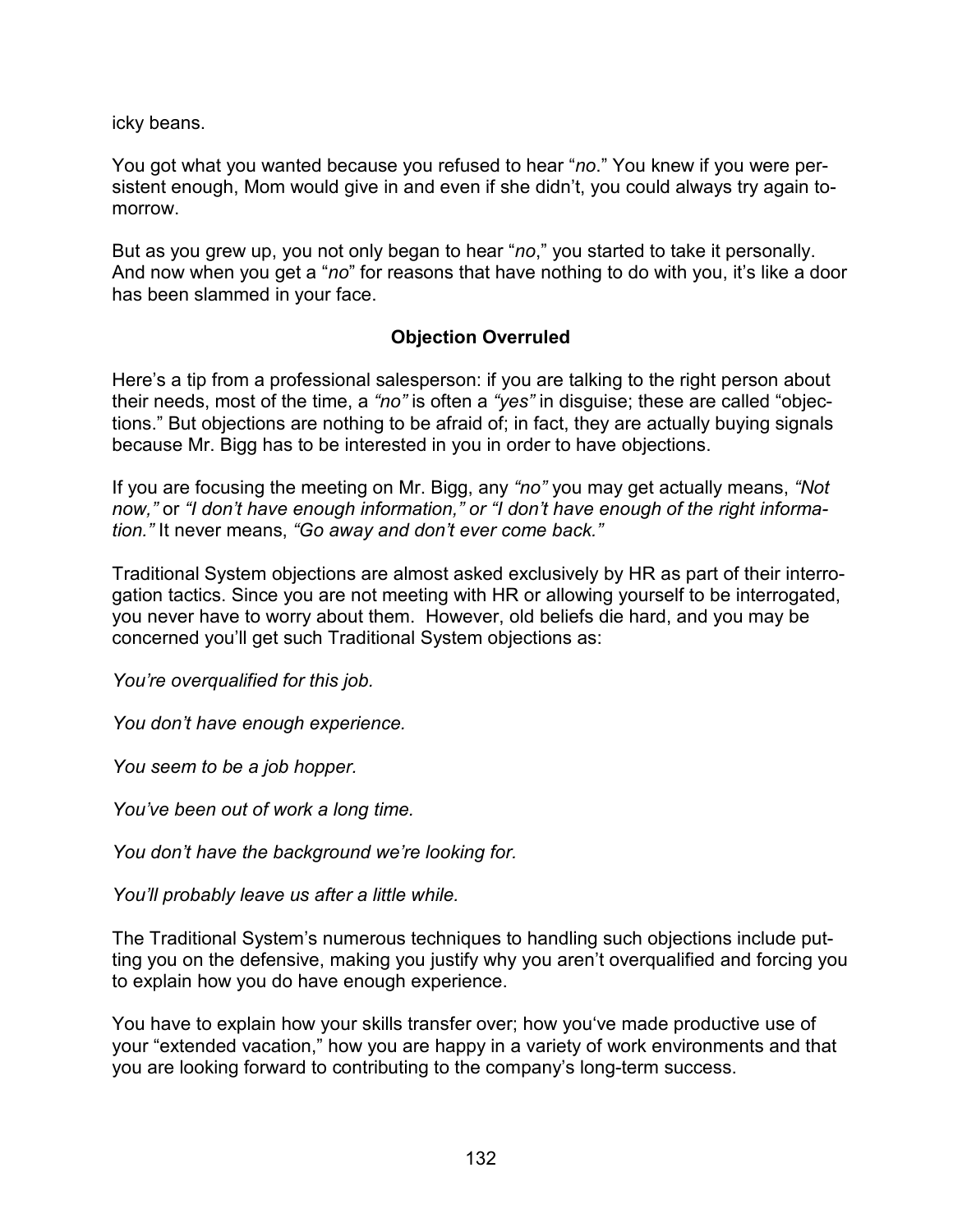But no matter what you say, the best you can hope for is to neutralize their overt implication you're not what they want. Because you're on the defensive, you don't feel you said the right thing, and you'll never know if you did.

### Reality Check: Mr. Bigg should be too busy talking about himself to raise issues that will prevent him from hiring you. In fact, he will do everything he can to convince himself he has to hire you.

Mr. Bigg will probably have questions or concerns, but these are just to get the two of you in sync so you can cut a deal beneficial to you both. Just remember: he's talking to you because he's interested in you!

## Say, What?

Here is a very easy way to handle Traditional System objections, especially any given by an HR person. Rather than immediately responding, pause, take a deep breath, smile, and ask the HR person to clarify his objection.

This is very important because what you're hearing may be completely different from what he's saying, and his objection is probably irrelevant anyway. Let's say the Human Resources person says, "You don't have the kind of experience we're looking for."

The "qualifications/experience issue" is one of the most common Traditional System objections, but is utterly ridiculous when you think about it.

If a company wants an MBA with 10 years experience in international corporate finance, and you have a B.A. in accounting and three years experience at a neighborhood savings bank, why did they ask to see you? Have they nothing better to do than interview unqualified applicants?

According to the Traditional System, only the most likely candidates make it to the interview stage. So, you got the meeting because you had what they wanted!

Reality Check: To respond to a Traditional System objection, simply turn the statement into a question; if you are asked a question, reply with a question. Do not answer, address or acknowledge the objection has any validity whatsoever. It doesn't.

Here is how you handle the "experience" objection:

"You don't have the kind of experience we want." "What kind of experience do you want?"

Rather than you having to explain why you're wasting the HR person's time when you don't have what they want, now he has to explain why he's wasting your time when he knew all along you didn't have what they wanted.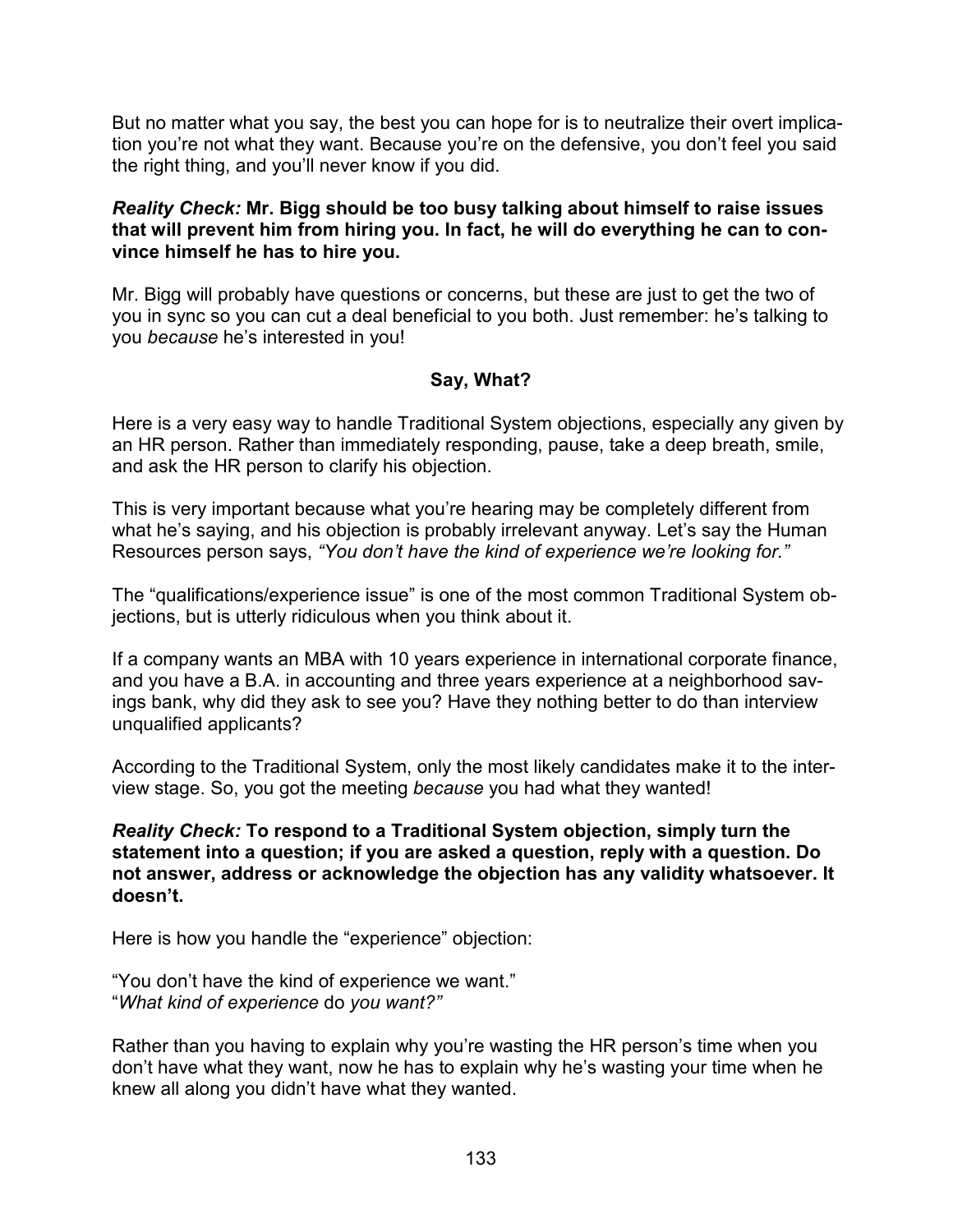Here are more Contrarian answers to Traditional System interview questions (see Chapter 14 for money questions):

You're overqualified for this job. What do you mean "overqualified?"

You don't have enough experience. Define "enough."

Why did you leave your last job? Have you ever broken up with anyone?

Why were you fired from your last job? Haven't you ever had someone break up with you?

You probably won't be happy here. What makes people happy here?

Why have you stayed so long at that company? Doesn't this company value loyalty in its employees?

Why haven't you found a job yet? Why haven't you filled this job yet?

Why haven't you ever been promoted? Why aren't you promoting someone from the inside?

Does your employer know that you're looking? Do your employees know that you're looking?

Have you ever been arrested or convicted? Do you hire ex-cons?

What do you think of your ex-boss? What do you think of your ex-employees?

How have you helped reduce costs? Does this company value quantity over quality?

Military people are too rigid. We operate in a fluid, action-packed environment. Have you ever been on a battlefield?

We need someone with agency experience. How is that important when this is an in-house job?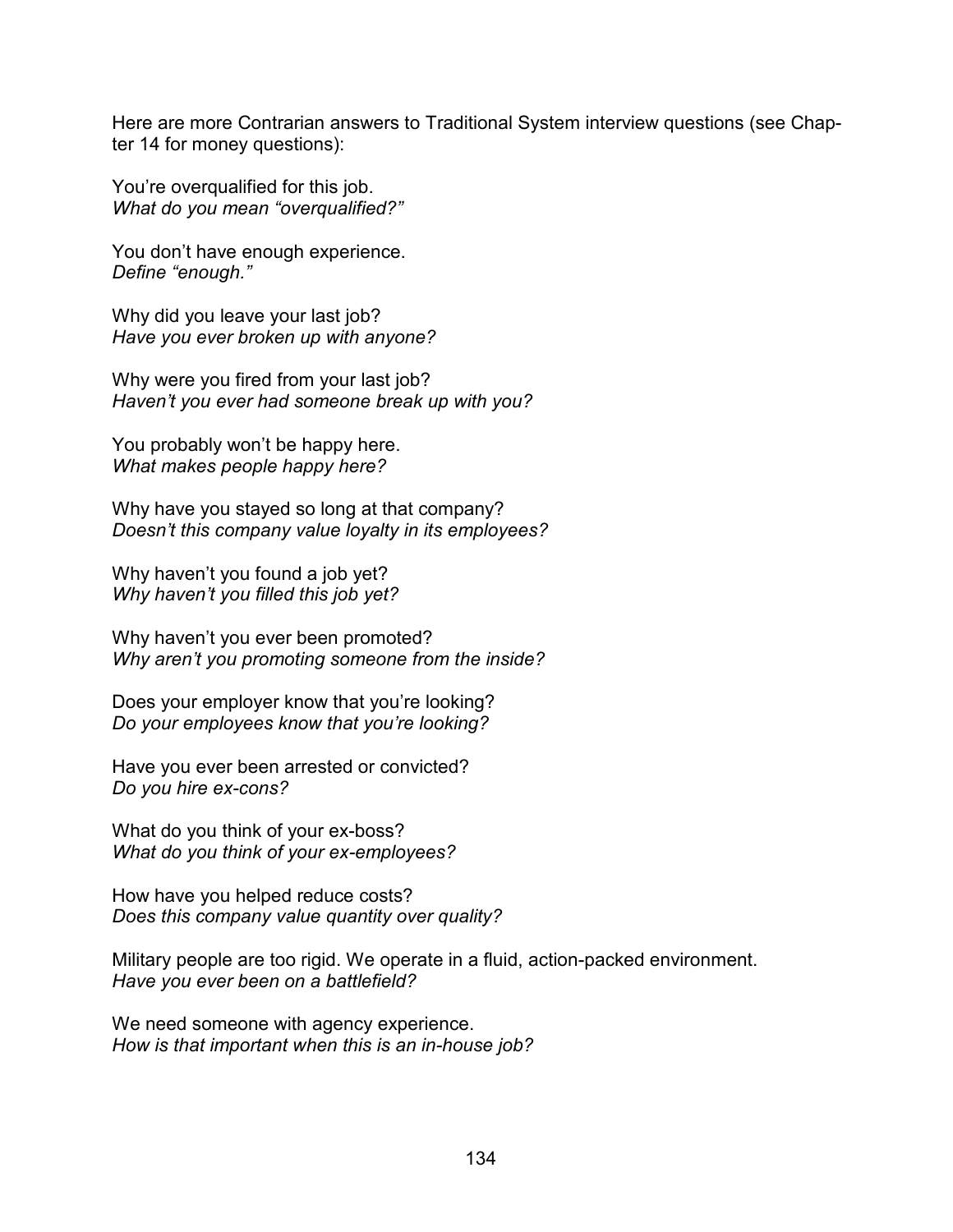We're looking for someone with five years experience. How did you arrive at the number "five"?

What types of problems do you struggle with? What types of problems are causing the company to struggle?

Why should we hire you? Why would I want to work here?

Who are your closest friends? What do they do? How is that relevant?

Why do you want this job? Why do you need someone to do this job?

Explain those gaps in your resume. Haven't you ever done anything besides work?

Are you talking to other companies at this time? Are you talking to other applicants at this time?

You're not qualified for this job. Then why are we talking?

# The Unspoken Objection

Even if you are meeting with Mr. Bigg and the meeting is going great, there may be an unspoken objection you can sense but is never addressed. This happened in my last dip back into the corporate world in 2000.

Since leaving real estate, I had spent four years selling mobility and rehab products. After having worked for two dealers, I decided my next step was to be a corporate sales rep in Texas for a manufacturer or distributor of rehab products.

One of the five companies that met my criteria was Otto Bock, a global prosthetics manufacturer that made rehab products. I called the company's US headquarters in Minneapolis and asked, "Who is your sales manager for Texas?"

The customer service gal said, "Our Southern Regional Sales Manager is 'Eric His extension is 1138. Let me give you his voice mail." Simply by asking, I had Mr. Bigg's name, title and extension number and had left him a voice mail telling him who I was, what I did and that I'd like to sell his products.

Eric returned my call the next day. He said it was interesting I called because they were now looking for a rehab sales rep for Texas and Oklahoma. Somehow, I was not surprised that I was in the right place at the right time. Since this came to me as easily and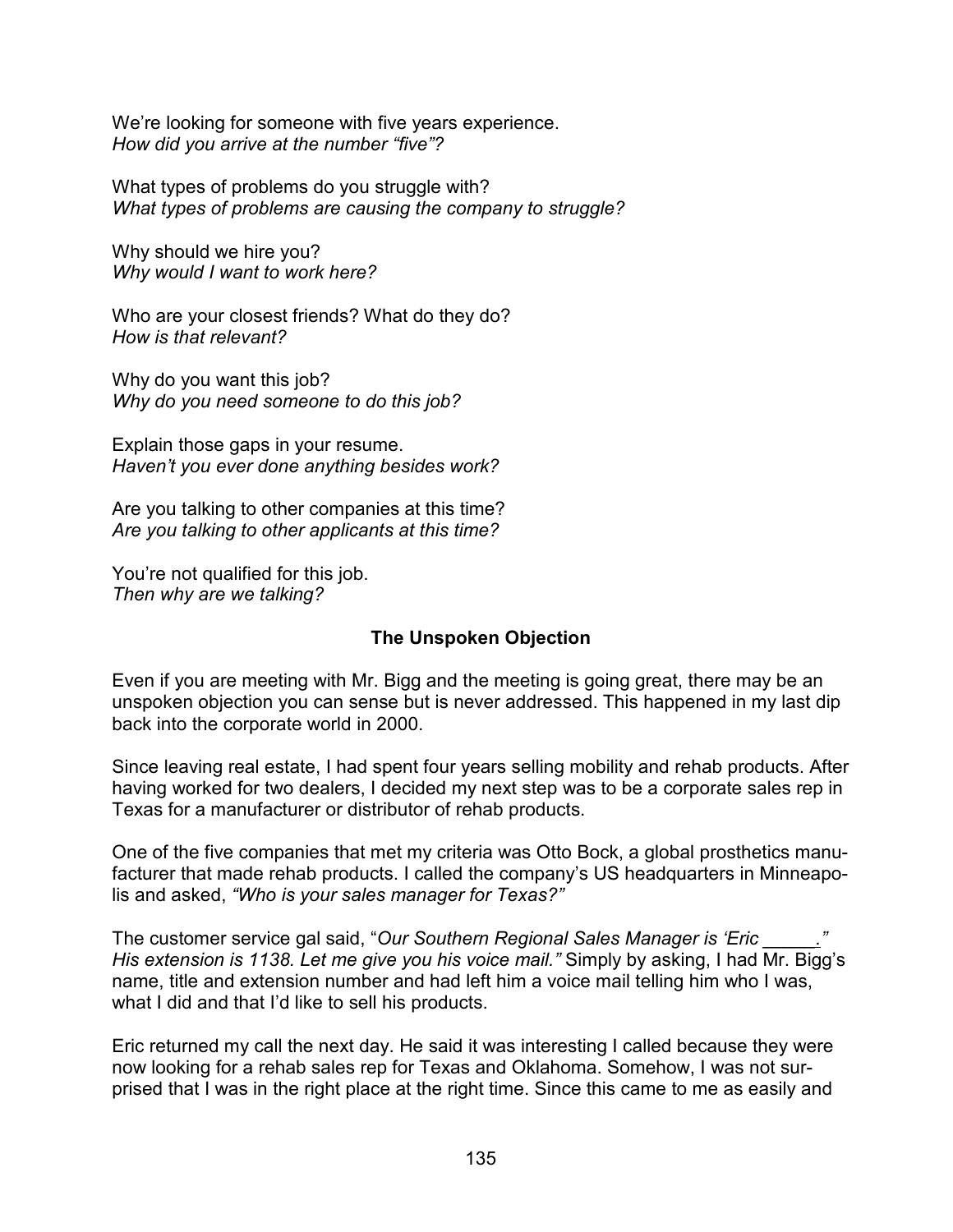effortlessly as all my other jobs, I knew this job was already mine.

I then snail mailed Eric a letter, my resume and a pamphlet I wrote for consumers on Medicare coverage of scooters. I could have emailed these items, but I wanted Eric to hold the pamphlet so he would see it as consumers saw it.

One week later and the day he received my materials, Eric called me. He was not supposed to call me; I was supposed to call him. By calling me, Eric had tipped his hand; he was clearly very interested in me and I knew it. He was buying.

Eric asked if I could I meet him at the airport in a few weeks; we'd talk over lunch since he was going to meet the two other candidates in separate meetings that day. Both of the other candidates were rehab seating specialists, something I was not.

I had four years experience in mobility and rehab sales, but had never evaluated a client for equipment, fitted a client in a wheelchair or customized a seating system, and these two guys did that for a living.

Theoretically, these rehab specialists were in sales, but based upon my experience at the rehab dealership, I knew they simply worked whatever business came in through referrals.

They assessed the patients and their environment, determined what equipment was needed, got the paperwork from the clinicians and the funding approved, and wrote up the order.

This was not selling; this was an elaborate form of order taking. If these two guys were typical rehab techs, it was a sure bet they did not sell proactively and had no training, education or experience in corporate selling or business marketing.

I doubted if Eric knew what a rehab seating specialist did, much less how they "sold." My suspicions were confirmed when Eric said he didn't know anything about rehab because he came from the prosthetics side of the business.

Over lunch at the airport, Eric and I discussed the company's rehab products; I had printed out pages about the company's wheelchairs off of its website and talked about each one. Eric was fascinated but obviously lost.

And that was the problem. It would be a natural decision for Eric – a top prosthetics salesperson recently promoted to regional sales manager who knew nothing about rehab – to hire a certified, experienced, rehab specialist to sell rehab products.

I realized, but clearly Eric did not, that this was a sales job. The products happened to be rehab products, but the buyers were therapists at hospitals and rehab dealers, not patients.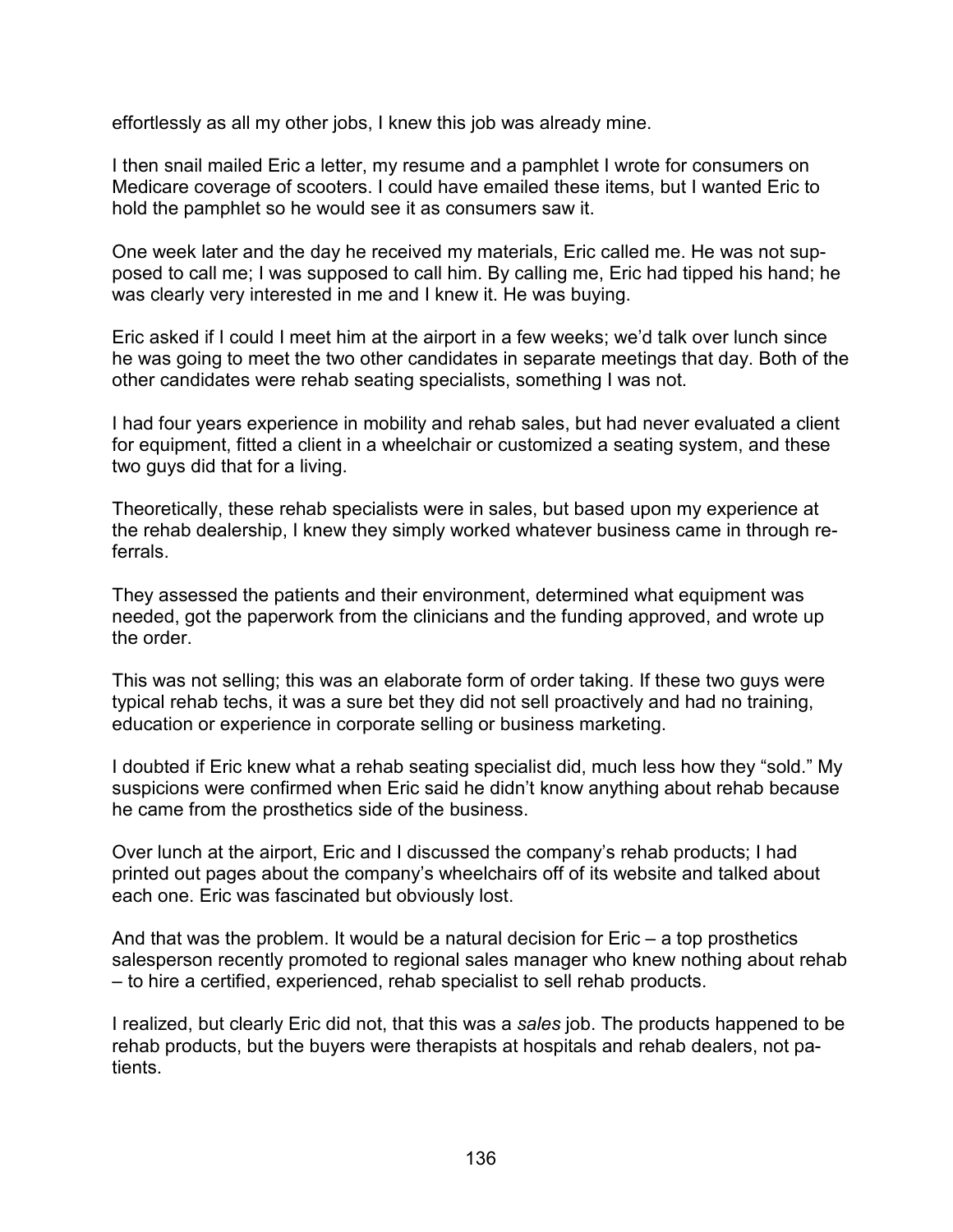The sales rep would never see patients, fit them in a wheelchair or evaluate them for a cushion, so experience working with clients and professional credentials didn't matter.

What was needed for this job was someone with sales experience, a well-rounded background in rehab products, and an understanding of disabilities so the rep could talk intelligently to the clinicians and dealers who were dealing directly with the patients. This I had.

Clearly, Eric's unspoken objection to me was that I did not have hands-on experience with patients or the credentials the other candidates had. But I knew this objection was bogus because this was a sales job not a clinical job, and such credentials were irrelevant; I just had to make him realize it.

So, as the meeting ended, I told Eric I had one final question for him:

Janet: "How did the other two guys find you?"

Eric: "They heard through the grapevine that we were looking for a sales rep and they contacted me." (Pausing and looking hard at me): "How did you find me?"

Janet: "I picked up the phone. I spoke to you."

Eric: "Yes, but how did you know we were hiring?"

Janet: "I didn't. I was prospecting." (Prospecting is the first step in selling; being a professional salesperson, Eric would instinctively know this.)

Eric: (Looking confused and then getting it) "Ahhh!"

It took him a few seconds, but he got my point: what kind of a sales rep did he want on his sales force – someone who is reactive and only takes action when they hear of an opportunity or someone who is proactive and finds opportunities?

Eric said he would be tied up in a meeting the next day, but I would hear from him at 10:30 AM the day after.

Two days later at 10:30 AM, it's Eric on the phone saying those magic words: "How would you like to work for us?"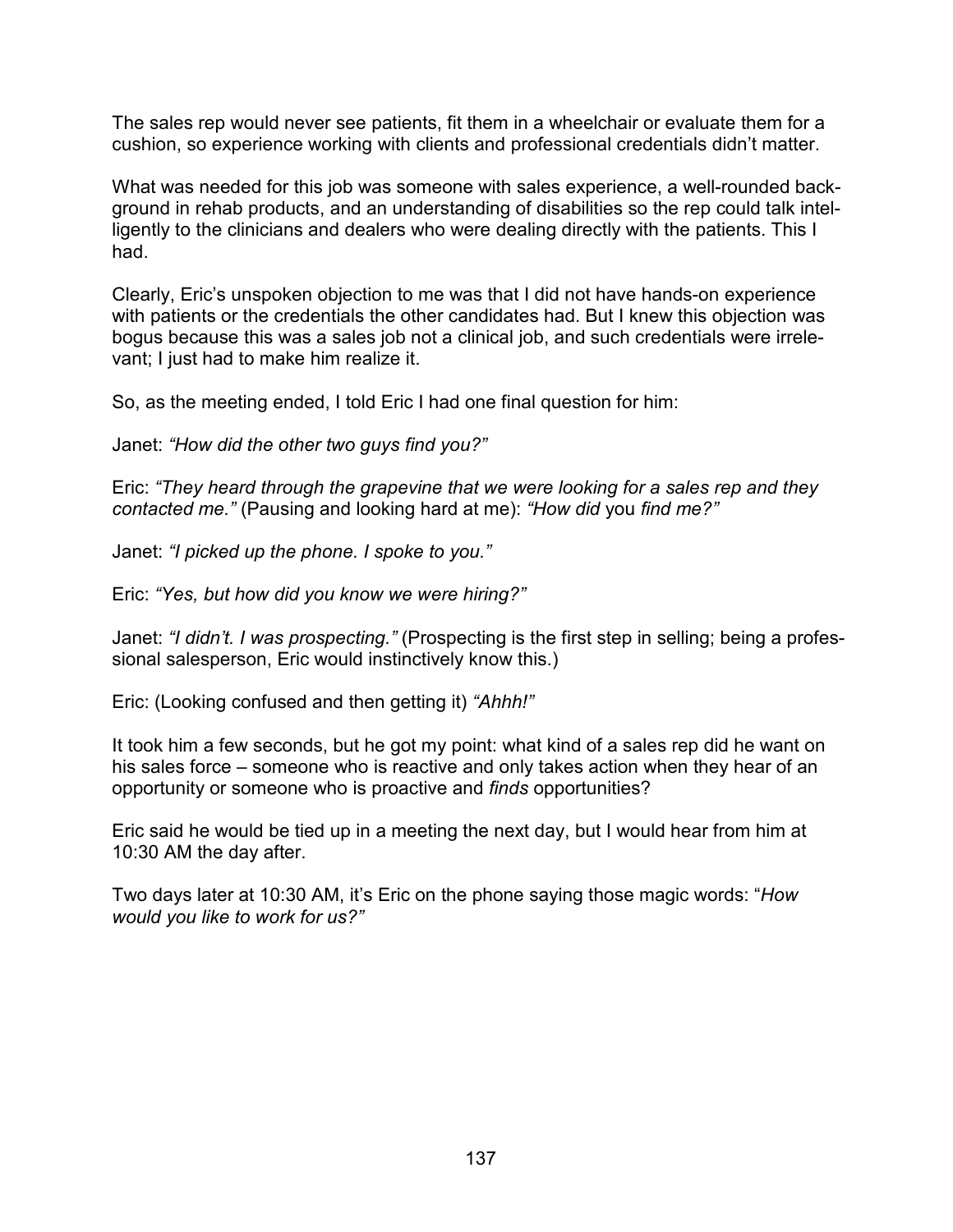# CHAPTER 14

# THE BLIND DATE: PART 4

# "I don't know the key to success, but the key

# to failure is trying to please everybody."

Bill Cosby, Comedian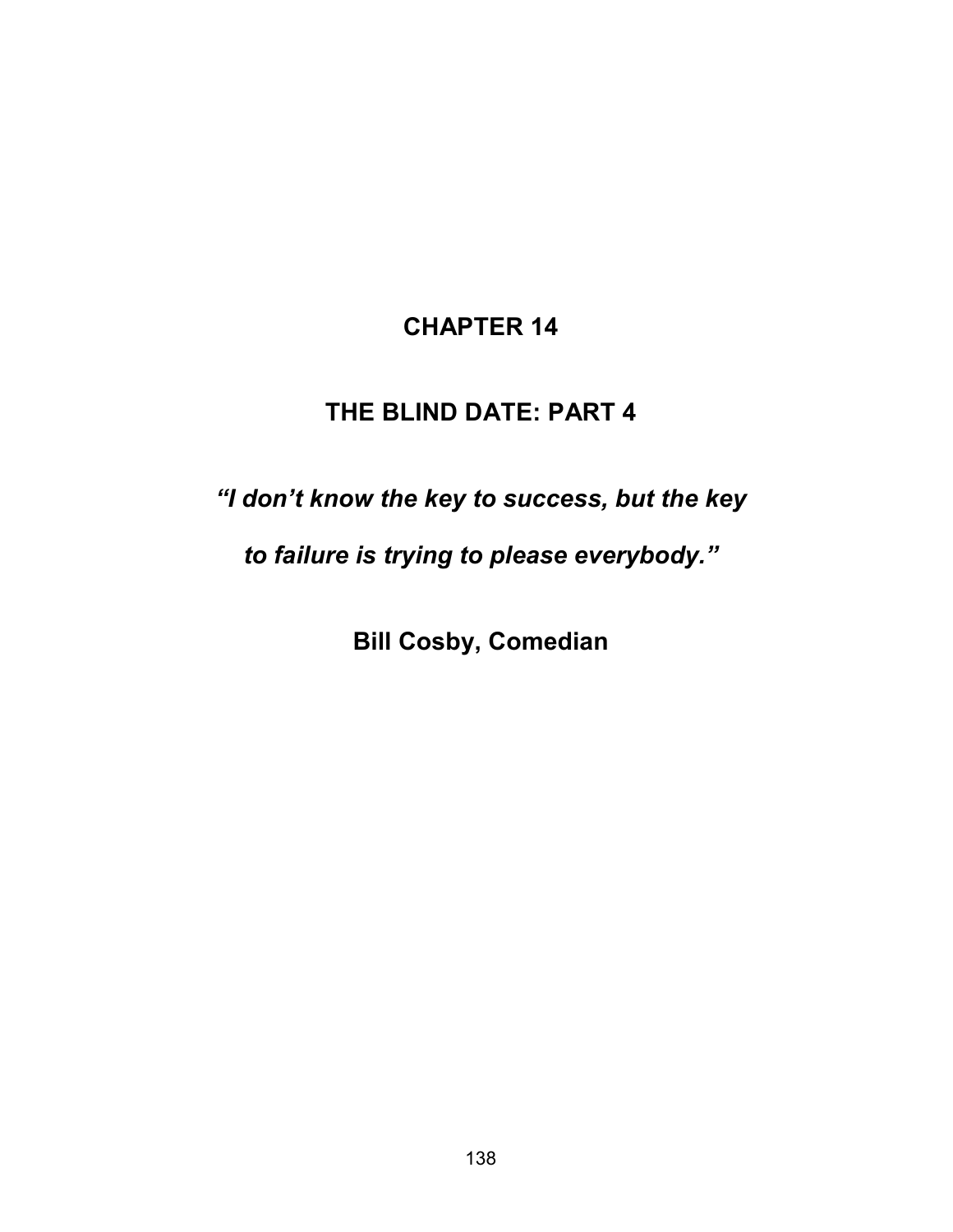## SHOW ME THE MONEY

"Why is there so much month left at the end of the money?" – John Barrymore

Traditional System money questions deal with your financial history and generally probe how much you're willing to give up in order to get hired:

What do you think you are worth?

What were you paid in your last job?

Why aren't you earning more at your age?

Would you be willing to take a pay cut?

How important is money to you?

What is the minimum salary you will accept?

What would you like to earn in five years?

What was the most you ever made in a year?

#### Reality Check: Under no circumstances should you ever discuss your current or past financial situation, compensation history or monetary goals with anyone in a job interview. This information is personal, private, irrelevant to the meeting, and none of their business.

The issue of money is definitely important, but make sure it is Mr. Bigg who raises the issue because when he talks money, it means he is buying and he is buying you. The question is usually, "What kind of salary do you want?"

The best way to answer this question is not to answer it. Say that you'd rather discuss money later, and change the subject. Do not bounce the issue back to Mr. Bigg because your conversation will turn into a challenge to see who will crack first.

Under no circumstances should you ever give Mr. Bigg a number – you'll lose no matter what you say because you don't know what his "acceptable" level is. If you're over that arbitrary number, you're automatically out and if you're under, you'll be underpaid and he'll know it, but you won't.

The right time to talk money is when Mr. Bigg buys you and not before. You'll know when that happens, so be ready: learn the salary range you want, and at the proper time, shoot for the top of the range. While you should be prepared to be flexible, never accept anything below your pre-set minimum, and be ready to walk if you can't strike a deal you'll be happy with.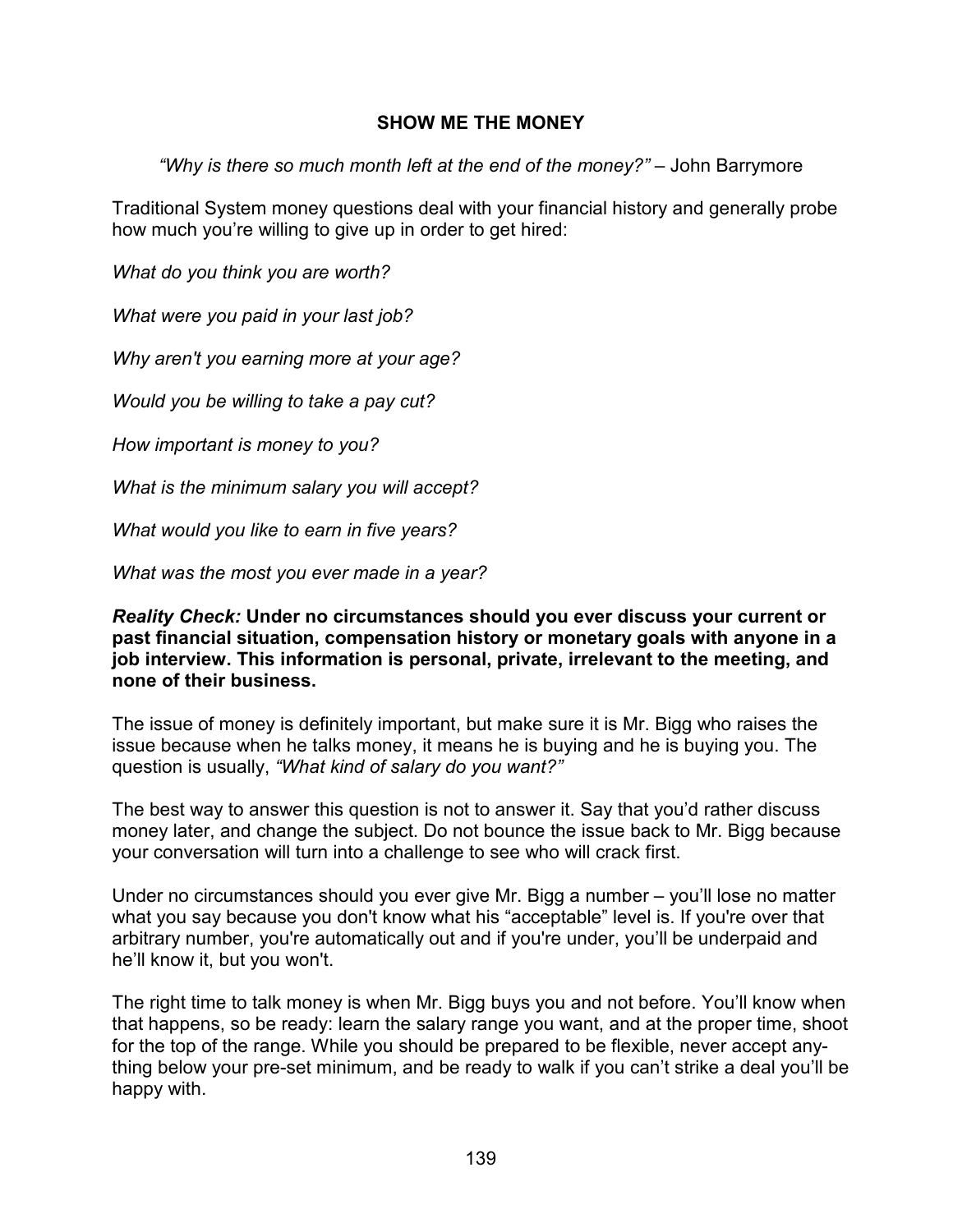# Toss "Em Some Coins

Regardless of the amount of money you plan to ask for, Mr. Bigg will probably object to it. This is only human nature: why should he pay more for something if he could get away with paying less?

#### Reality Check: Any objection you get about money is probably false.

Chances are you only want a few thousand dollars more than Mr. Bigg says the company can afford, but don't you believe it. Aren't the lights on? Aren't there people walking around? Aren't the phones ringing? Isn't this company making money?

Do you really believe those few thousand dollars are going to push that company into bankruptcy? Would you want to work for a company that's on the brink of financial disaster?

No? Well, think about this: the guy sitting across from you telling you he can't afford you is making at least three to five times what you say you want, and he's not hurting. So he has the money. The issue then is not the money; the issue is getting him to spend the money on you.

## How Much Do You Want For This?

When the last time you paid more than you should have for something, but you didn't mind because you thought you were getting a bargain or you wanted it right then? This human trait is the difference between cost and value. Cost is what something is worth on the open market to people who don't care; value is what something is worth to you now.

#### Reality Check: The whole point of the Contrarian System is to get Mr. Bigg to want you, because when he wants you badly enough, he will meet your price.

A really great example of cost vs. value is in the movie Jerry Maguire. Jerry is a sports agent who gets fired and loses all of his clients except one – a short, lightweight, pompous football player who thinks he's God's gift to the game.

He tells Jerry to get him a \$10 million, multi-year contract with his current team in Arizona because his contract is about to expire and he doesn't want to become a free agent.

However, team owner has another opinion. He tells Jerry the football player isn't worth the \$1.1 million he's now getting, and what's more, he will soon be dropped from the team.

Fast forward the movie to the Super Bowls finals game with Arizona needing one touchdown to win. As the clock ticks away the final minutes of the game, the football player does an incredible, impossible leap to catch the ball, flips and lands on his back, knocking himself unconscious.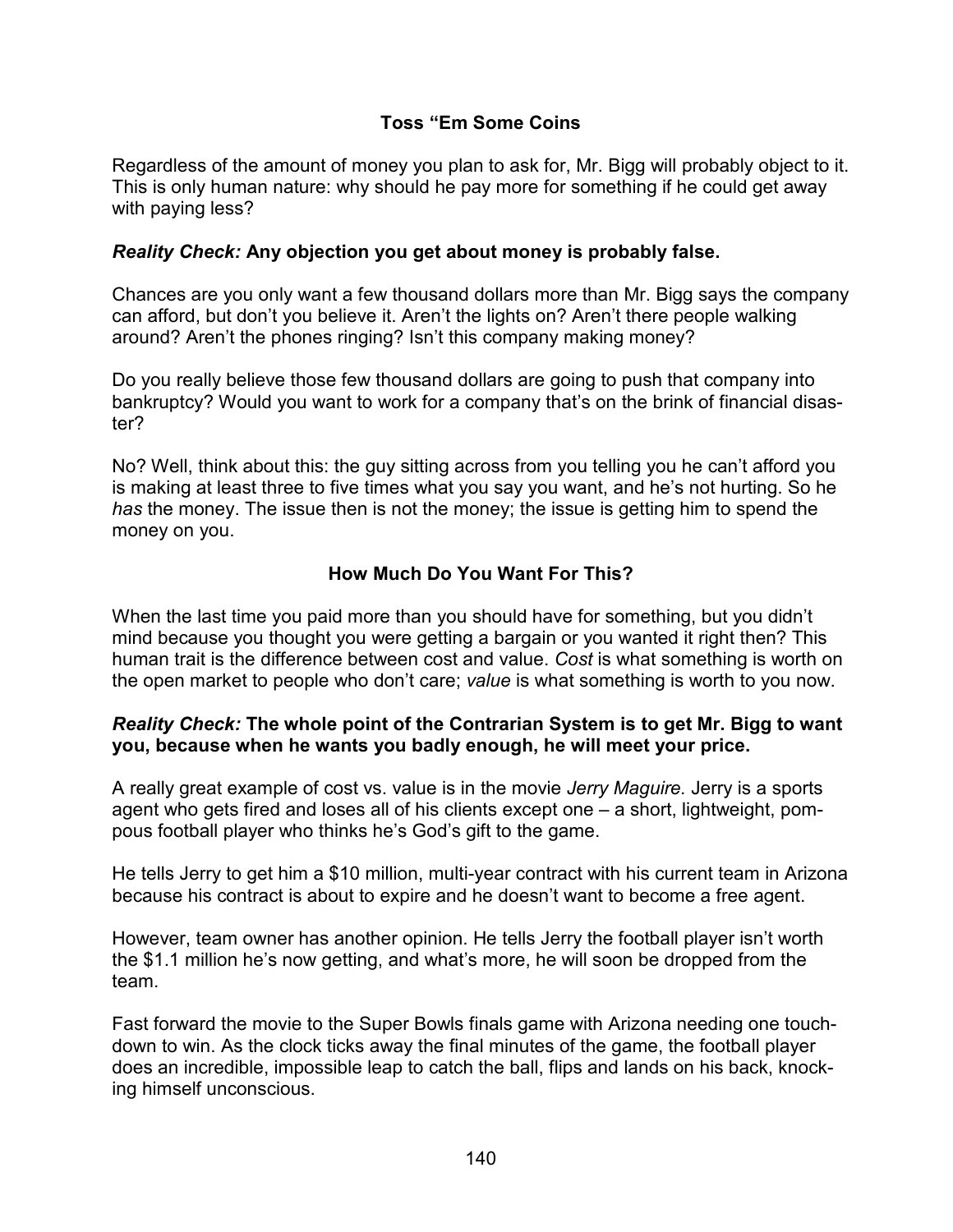The doctors rush to the field and the crowd is on its feet; even the television reporters speak in hushed tones. It's a first: Arizona is going to the Super Bowl, but nobody cares.

And then, miraculously, the football player wakes up unhurt. Lying on the ground hidden from view by the doctors, he realizes he is the newest star of Big League football, and gets to his feet celebrating along with millions of cheering fans.

Back in the locker room, Jerry tells the team owner, "Show me the money," and not long after that, the football player gets a four-year contract worth \$11.2 million with Arizona.

The team owner is now happy to be paying ten times what he was paying before for the exact same football player, but nothing about the football player has changed; he's still the same mediocre player he was at the beginning of the movie.

The only thing that has changed is that to the team owner, the football player's value as a contributing member of the team has skyrocketed. You can imagine the team owner is thinking:

"I now have the hottest player in the league and his contract is just about up. If he becomes a free agent, he'll be worth at least \$15 million, so I'll low-ball him at \$11 million and see what happens."

What happens is that everyone wins – the football player gets his \$10 million and a new contract with the team of his choice, Jerry gets a cool \$1 million commission, is saved from bankruptcy and is suddenly the hottest agent in sports, and the team owner gets his prized player at a discount!

#### We're In The Money

When you get a money objection in the Traditional System, you're supposed to defend your position, justify your reasoning and explain why you are worth the money you are requesting, usually by emphasizing your track record like this:

Your salary range is too high.

My experience and training make me ideal to handle this position and I am well worth what I am asking. In my last position, my programs saved my employer…

Since you know any money objection Mr. Bigg gives you is false, all you have to do is make him prove it.

Reality Check: Handle money objections like any other objection – just turn the statement or question into a question. Do not answer, respond to or validate it in any way.

A common money objection is the amount you want: Your salary range is too high. What do you mean, "too high?"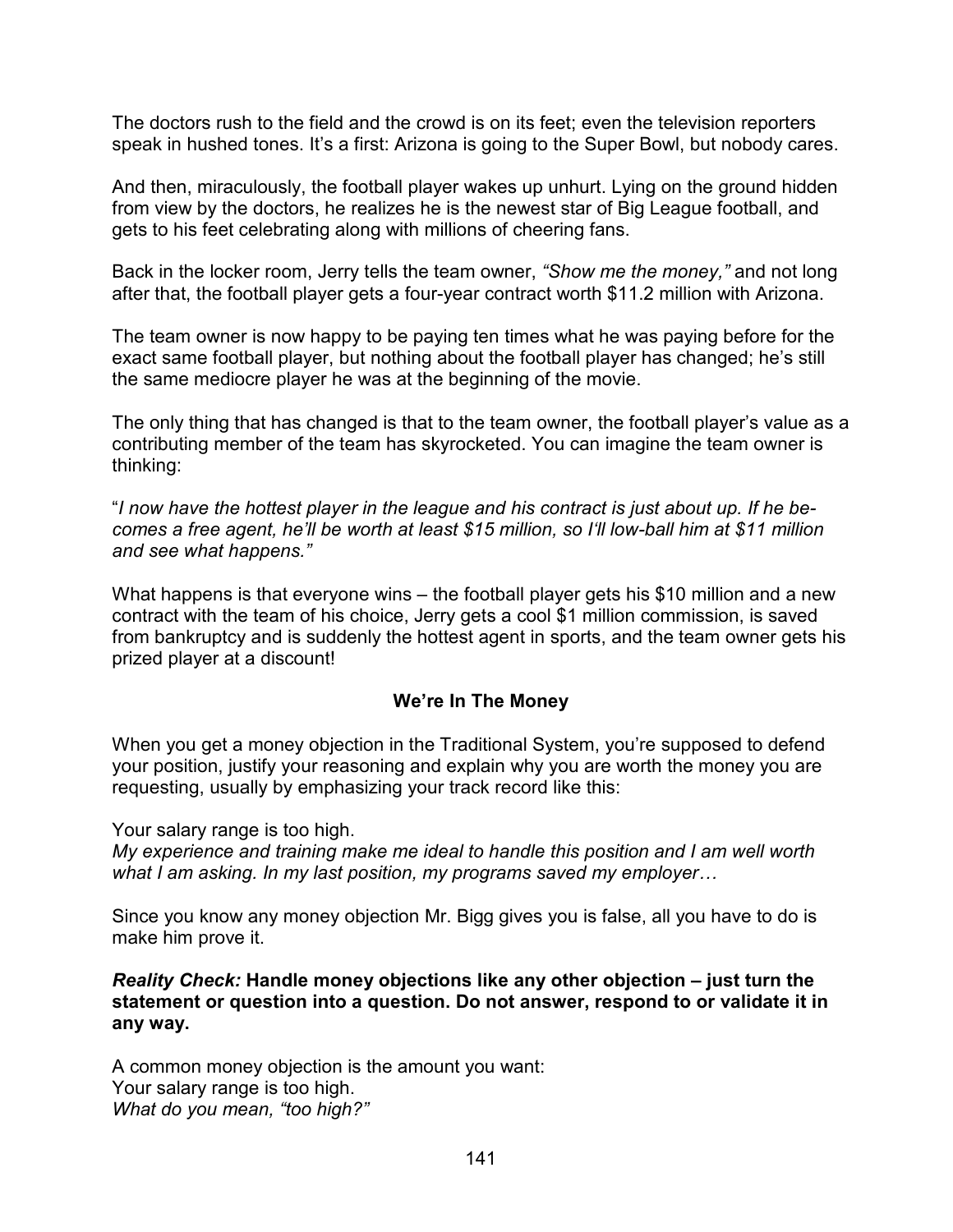Now just sit there silently and wait for Mr. Bigg to respond. Don't say a word; just allow the pressure of the silence to do its work. When Mr. Bigg finally speaks, he will attempt to defend his reasons for trying to not pay you fairly, try to explain how his company can't afford you or justify the company's rigid compensation structure which he neglected to mention before and from which he is exempt.

Then you two can discuss what Mr. Bigg expects to receive for the money he's going to pay you, and at that point, you can decide if it's worth your time to continue the meeting.

Here are more Traditional System money responses:

What kind of salary do you want? What kind of compensation package are you offering?

What did you make on your last job? How that is relevant to this job with your company?

You're asking too much money. How much do you think good talent is worth?

We need to run a credit check on you before you can get hired. Since this position does not involve money, finance or investments, how is that relevant?

Would you be willing to take a pay cut for the right opportunity with our company? How can any opportunity with this company be "right" if you don't compensate your employees competitively?

We're speaking to other candidates who are willing to accept less than you are to work here.

If you were offered a job with less money for the same work than you could get elsewhere, would you take it?

Don't buy their "You're not worth the money" routine. If the company can't afford you, you can't afford to work there. This is not the only company on the planet, and is not the only place you should consider working.

#### Reality Check: If you believe there is a salary cap you cannot breach, aren't worth or don't deserve, you're right. But if you believe you are worth a certain amount of money or more, so will the people you are talking to.

When it comes to negotiating, don't ever be afraid asking for what you want, even if you think you're making an outlandish request. It may not seem outlandish to Mr. Bigg at all. The worst that can happen is you get a "no" to some items, but you know Mr. Bigg wants you (if he didn't, he wouldn't be negotiating with you) and deals are rarely destroyed over minor points.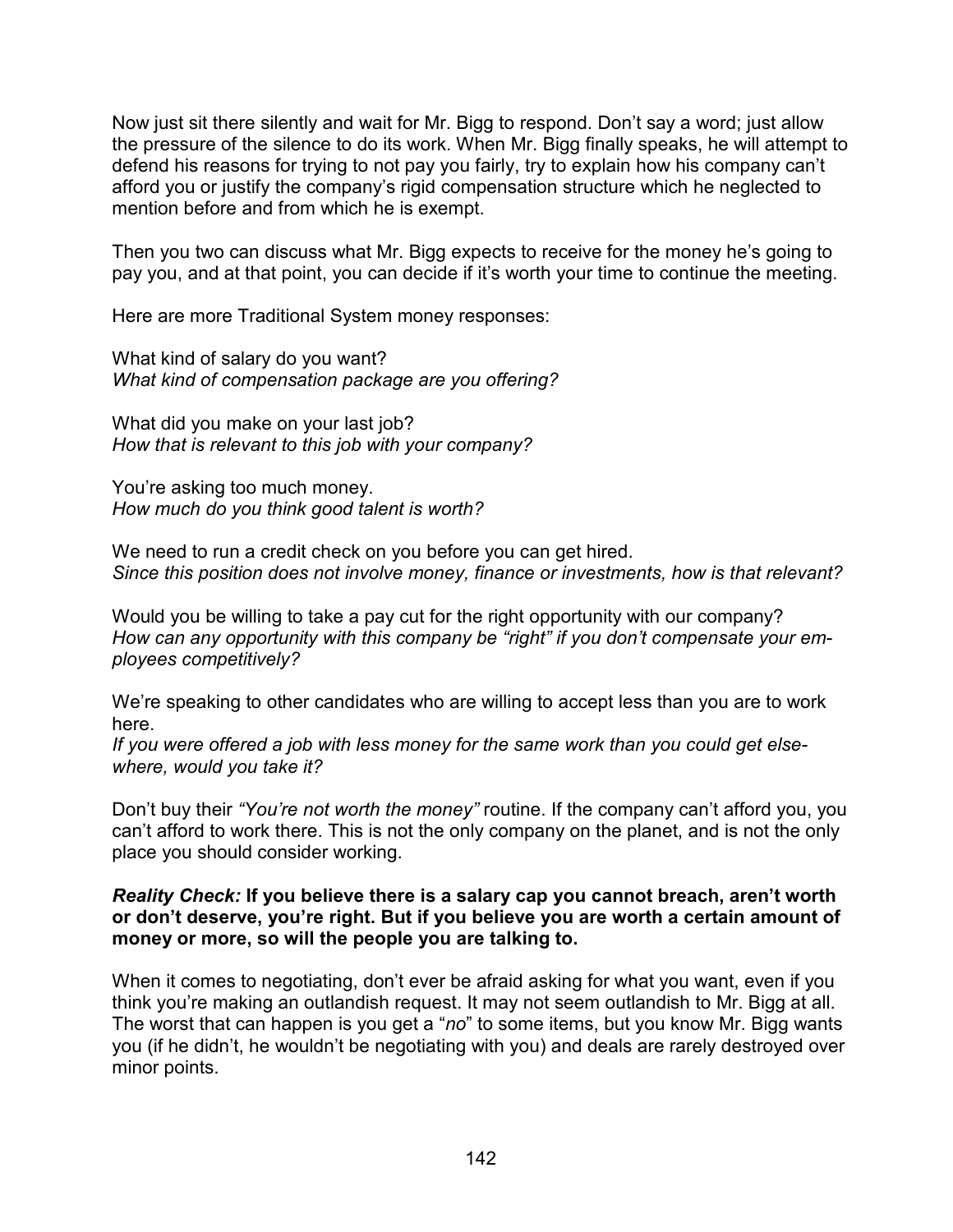You're not being greedy or selfish when you ask for what you want and Mr. Bigg knows this; you just want to be fairly compensated for what you're going to contribute to his company. After all, he is.

# The Extra Edge

If you really want Mr. Bigg to think "Wow!" about you, you have to do more than just show up and have a great meeting focused on him. The key is to act as if you are already an employee by bringing something to the meeting that shows it:

- A would-be sales rep for a natural food chain developed a menu using ingredients from their stores. The executives hired her while they were munching.
- A teacher developed a sample curriculum and gave a mini-lesson in a subject she wanted to introduce to the school
- Knowing an architectural firm was about to do work on renovating a downtown eyesore, an architect researched the building's history and sketched some ideas.
- A would-be copywriter developed a marketing campaign for a make-believe product similar to those represented by the agency she wanted to work for.

Because this is something you have done on your own initiative, Mr. Bigg will realize how terrific you are without your having to say it.

# Don't Call Us, We'll Call You

But should Mr. Bigg hand you a report and ask for your feedback or ask you to do any kind of work for free, alarms should be ringing loudly in your mind. Providing a free sample of your work is called "auditioning," but unless you're going to a casting call, don't even consider it.

If you are ever asked to work for free, pause, calmly look at the person making this outlandish request and say quietly:

"I'd be happy to do this assignment for you. My consulting rate is  $\$  an hour or I can estimate a flat fee. Would you like me to prepare a proposal?"

Then say nothing. You have now tactfully forced Mr. Bigg to tell you exactly where you stand with him. Either way you will win; you'll get the job to do the work or you'll do the work and get a consulting fee.

Reality Check: Never agree or volunteer to do work for free you would otherwise be paid for. You will undervalue yourself and show how desperate you are to get hired.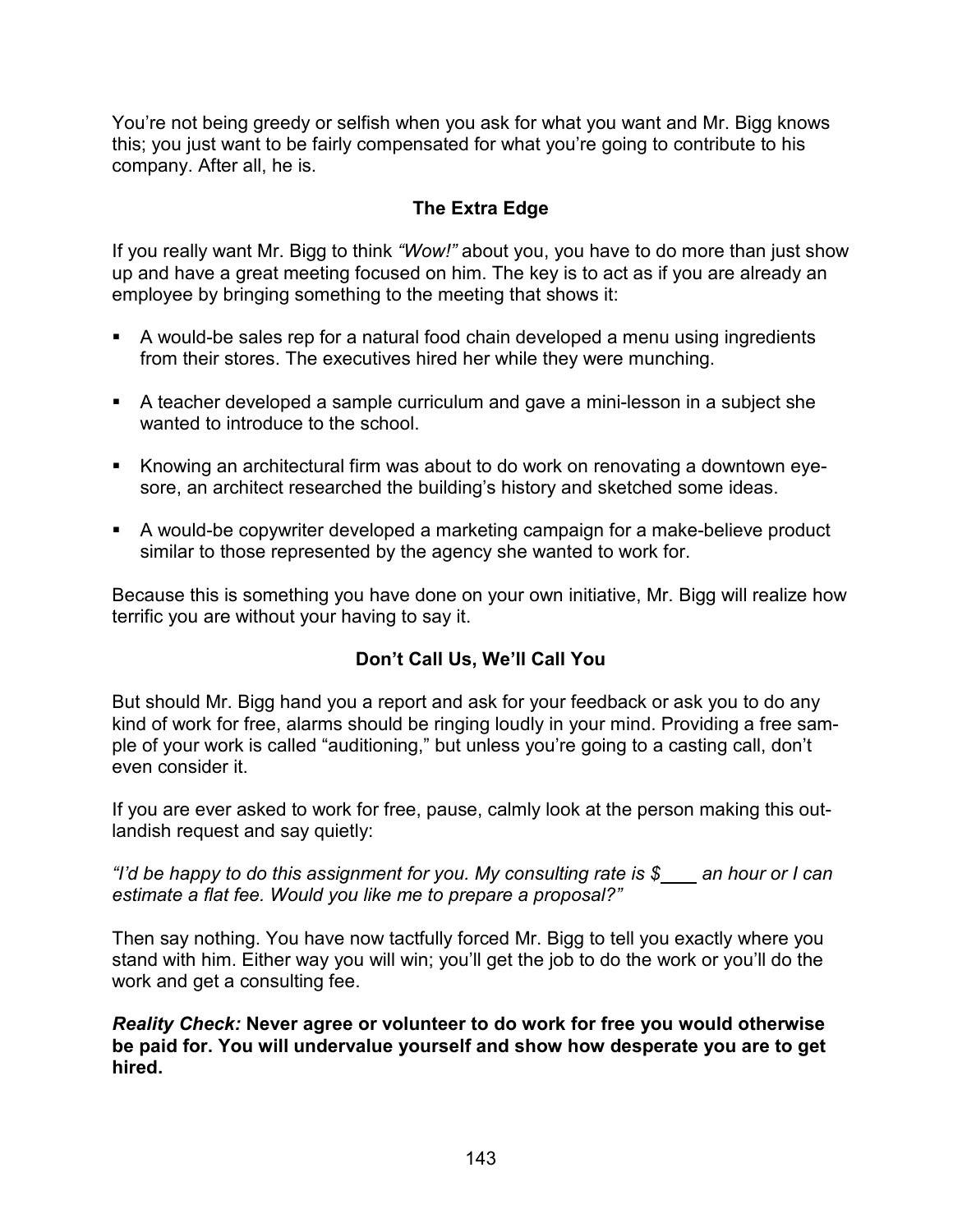If Mr. Bigg tells you he won't hire you without you doing the work for free, tell him you're sure he'll find someone suitable for the position and then leave. Chances are you'll be getting a phone call from Mr. Bigg asking you to reconsider.

But think twice about accepting a job there: if he has so little regard for you as a candidate, imagine how he'll treat you as an employee. Working for free will cause Mr. Bigg to lose all respect for you – why would he want someone who thinks so little of themselves that they give away their work for the asking?

# I Want To Work Here

Being in front of Mr. Bigg and talking to him isn't enough to get hired – you must literally ask for the job because it will not be given to you unless you do. Unfortunately, the Traditional System teaches you to use aggressive, overt and pushy hard-sell tactics designed to manipulate Mr. Bigg into a "yes":

From everything we've discussed, it seems like I am an excellent fit for this position. Do you agree?

I'm very enthused about this position and my ability to make a significant contribution. Is there any reason we wouldn't want to discuss my coming on board?

I know I can meet the demands of the position and would make an outstanding contribution. Can I have the offer?

Your search is now over. You will not find anyone else more qualified to do this job than me. If I were you, I'd cancel all the other interviews and make me an offer.

Did you count the "I's" and "you's" in these questions? Did you notice how they're all about the person who wants to get hired, not the person doing the hiring?

#### Reality Check: You got the meeting because Mr. Bigg believes you can help him, and you can tell from how he treats you how eager he is to have you working for him.

So stop trying to force things; relax, enjoy the process of being hired, and allow Mr. Bigg the pleasure of hiring you.

#### Oh, Wow!

Instead of manipulation, try honesty. If you are really interested in working for Mr. Bigg and that company, say so!

Reality Check: Mr. Bigg wants to know what you think of him and his company, but he's not a mind reader. You have to tell him if you're as enthused about working for him as he is having you work for him.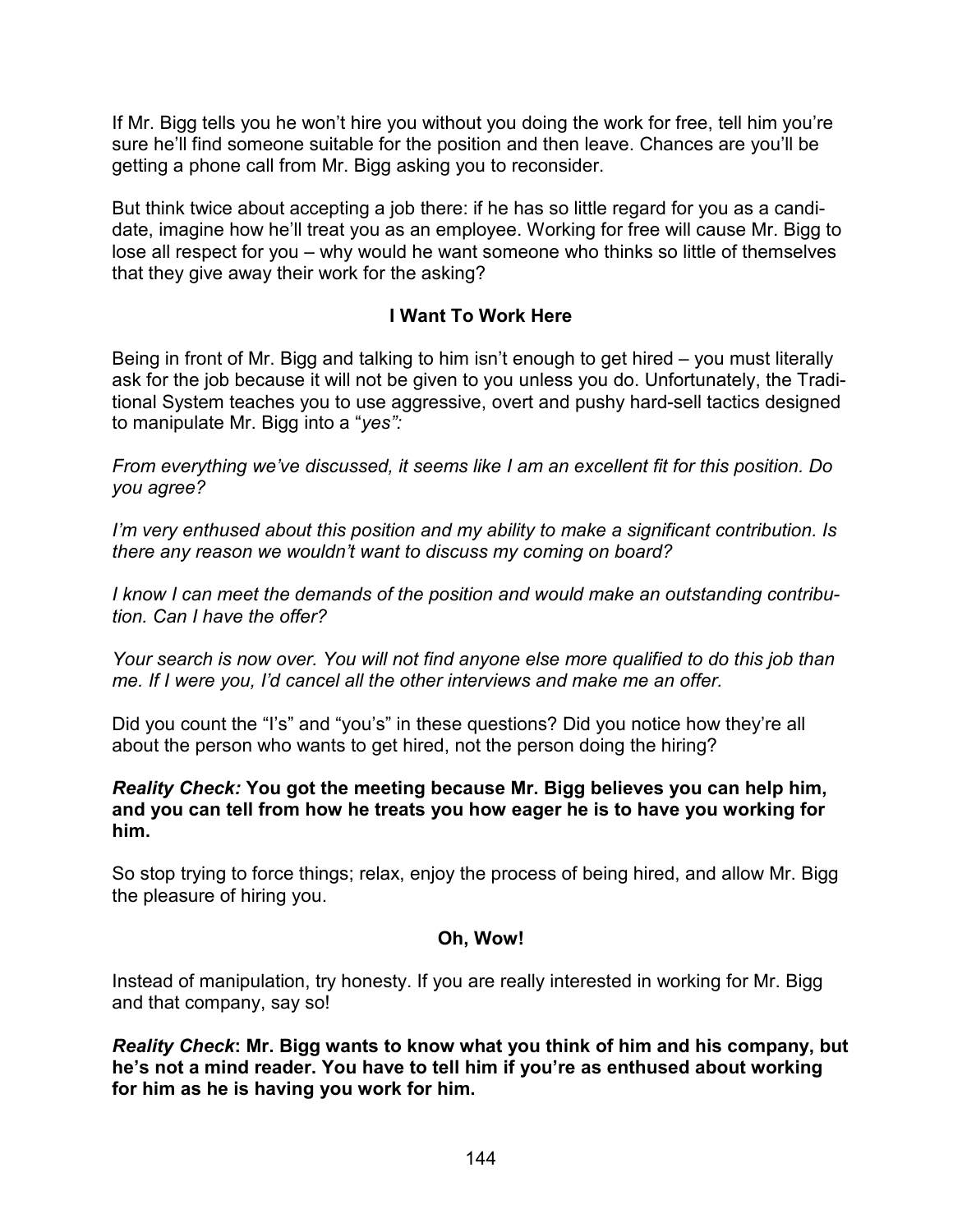If you are, it should be easy for you to make several strong, honest expressions of interest to let Mr. Bigg know in no uncertain terms that you want to work for him:

This is a terrific challenge, and I'd like to show you what I can do with it.

What a great company this must be to work for!

You said this particular project has top priority? I'd want to focus on that first.

After talking with you, I'm not surprised your turnover is so low. No wonder my friends love it here.

I had no idea of the depth of your services. This firm must be one of the best kept secrets in the business.

Once you have made an expression of interest, expect Mr. Bigg to stare or maybe smile at you, but to say nothing. He will probably be so shocked at your genuine enthusiasm he won't know what to say.

## Am I In or What?

One great non-verbal sign you have been hired or are a very serious candidate is when Mr. Bigg starts handing you things, such as a company newsletter or brochures. If he hands you a company directory, you have been hired, whether or not the words are ever spoken.

But if Mr. Bigg hasn't already given you the nod verbally or non-verbally, you have to know where you stand with him. Towards the end of the meeting, ask him, "So, what do you think about what we've been discussing?" and wait for him to respond. What he will tell you will be the truth and most likely will be in your favor.

## This Stuff Works # 4

Shortly after my experience with the public relations agency, I got an interview with the chairman of the board of Landauer Associates, the big commercial real estate consulting firm.

Landauer specialized in unique projects few companies could touch, such as appraising Rockefeller Center and advising General Motors on the siting of the yet-to-be-built Saturn facility. This was pretty exciting stuff in commercial real estate, and I really wanted to be a part of it.

Landauer had five offices across the country, but was essentially run by "John," its chairman and second CEO in the company's 40-year history. John, who had been with Landauer for decades, was a living legend in commercial real estate, and I was going to meet him.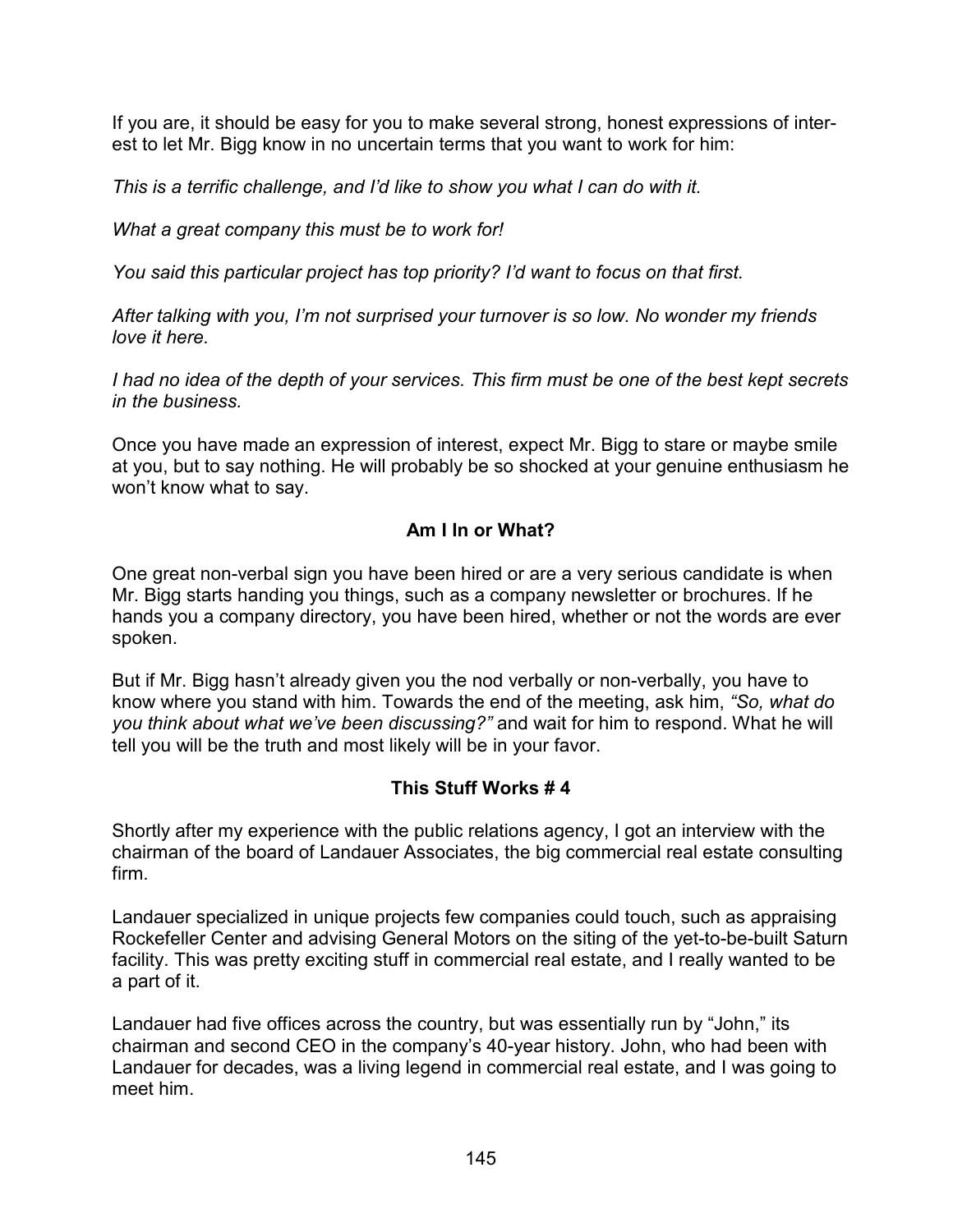In our meeting, John and I sat catty-corner to each other on adjacent couches; this was ideal because I could gauge his physical responses to whatever I said up close.

Knowing his long history with the company, it wasn't hard to figure out that Landauer was the center of John's life. I noticed that every time I said the word "Landauer," John would unconsciously nod and his eyes would dilate slightly.

So, I talked about what was best for Landauer, how Landauer would benefit from improving its visibility in the press, how writing about Landauer would be a joy, and how Landauer had a great reputation, but was relatively unknown outside the industry, etc.

With every Landauer, John would nod and his eyes would dilate, but at times he was strangely distant and would briefly go blank, almost as if he wasn't there. Much later, I learned that John was then in the early stages of Alzheimer's disease.

Whenever John would blank out, I would pull him back into awareness by either saying something he didn't expect or emphasizing Landauer strongly. One of the things I said that brought him back was, "I am so thrilled to be here. Landauer is the ultimate real estate consulting firm."

Every time I made an expression of interest, John simply stared at me and said nothing, and I would continue the conversation. Three days later, the job was mine.

I later learned I had beaten out 250 people who responded to a blind ad placed just once in the Sunday New York Times (the internet did not exist then). Of course I hadn't seen the ad, since I never read the want ads when I was job hunting.

The job actually came to me through a relay of referrals – one real estate advertising agency steered me to six others. This was not networking in the Traditional System sense because I didn't know anyone at these agencies; I was just open to receive whatever would come to me as a result of these referrals.

Within a month, I met Art, the president of New York's biggest commercial real estate advertising agency. I sent Art my resume and writing samples and when I called him a week later, he said, "I have nothing here, but I'd like to talk with you about something somewhere else. Can you come down tomorrow?"

Unbeknownst to me, one of Art's clients was Landauer, and Landauer was looking for an in-house public relations person. Art was a commercial real estate publicist from way back, and he was recruiting and screening PR candidates for Landauer.

I could not have timed it better had I tried: Art had received my material the Wednesday before the ad ran in the Sunday paper. Our meeting was the Wednesday after the ad ran, and before the resumes would begin to pour in from candidates.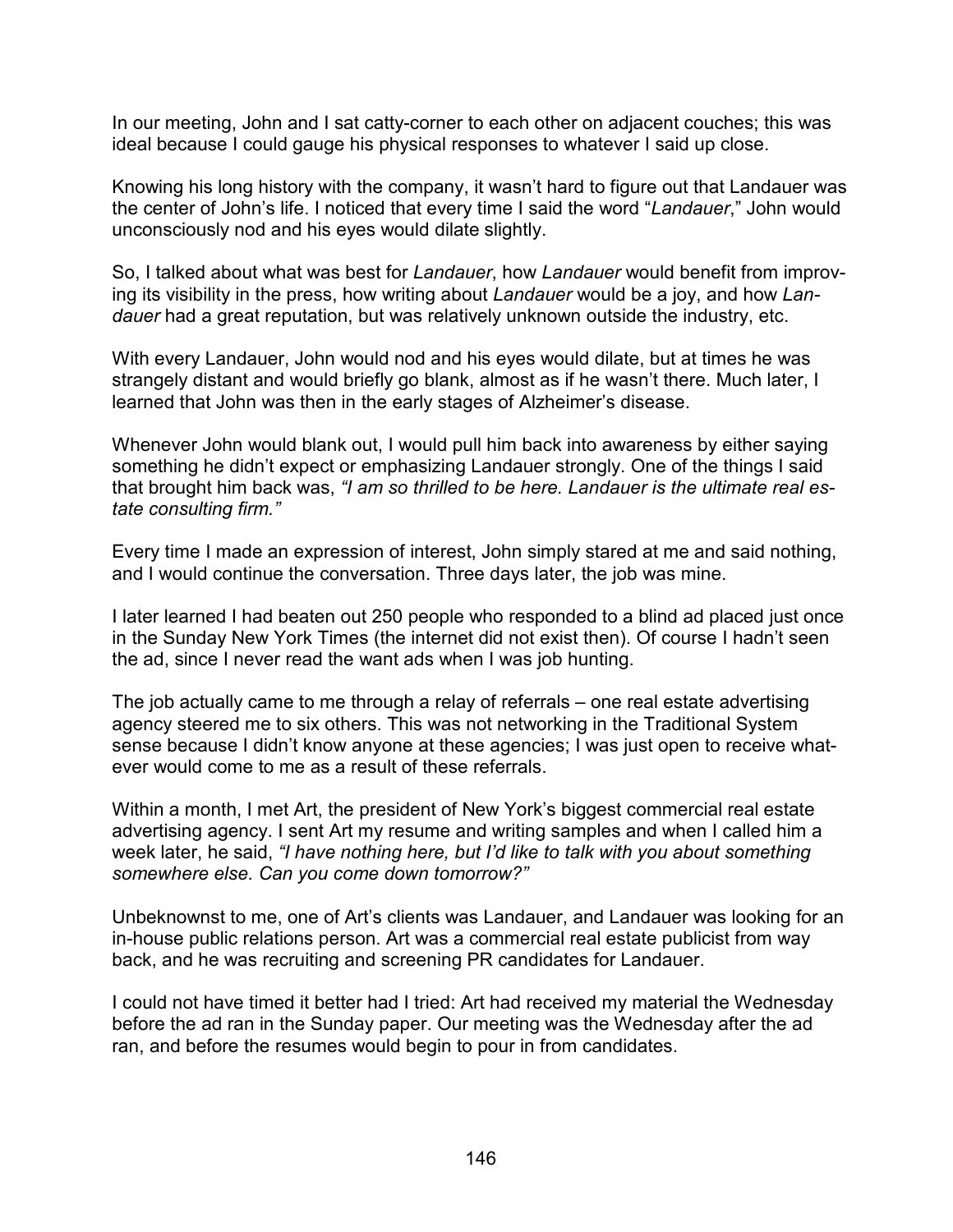After we settled in, Art showed me the ad. It didn't just have my name on it; it was screaming, "Janet, where have you been?" This was everything I possibly could have wanted in a job as a commercial real estate writer and publicist.

I didn't even know this job existed, and here it was, literally being handed to me. But it was a blind ad – who could the company be? As I read the ad, Art smiled and said, "The company is Landauer." Of course I knew who Landauer was, and I instantly knew this was the job of my dreams.

Keeping totally calm and nonchalant, I looked up briefly and simply said, "Oh." But inside I was thinking, "Landauer needs a writer? THIS JOB IS MINE!!"

And Art said, "You not only have everything we're looking for; you exceed it." He then picked up the phone and called "Jim," Landauer's chief administrative officer and my potential boss, saying: "I have a candidate for the public relations position. Can we come down tomorrow?"

You read it right; he said "we." This veteran of New York commercial real estate public relations and advertising was not just recommending me for the job; he was endorsing me.

The next day, Art and I met with Jim, who was cordial but non-committal. I later learned Jim preferred another candidate named "Pat," but he was outvoted by John and two other executives who I did not meet but who had read my materials.

Pat had terrific public relations agency credentials, but had no training or experience in commercial real estate. She was going for a job in an industry where she didn't know the business, couldn't speak the language, didn't know who was who, why things were the way they were or how things worked.

I had no formal public relations experience and had never worked in an agency, but had been in commercial real estate for six years, had a Master's degree in Urban Planning from New York University, and was an accomplished commercial real estate writer with the clippings to prove it.

Logically, the industry veterans at this real estate company would be more inclined to go with me because I could hit the ground writing. And that's just what they did.

At the staff meeting held a week after I started, John put his arm around my shoulder and formally introduced me:

"Everybody, I want you to meet Janet White, our new Director of Public Relations. I'm so happy she's with us because she really wanted to work here."

Yes, I really did.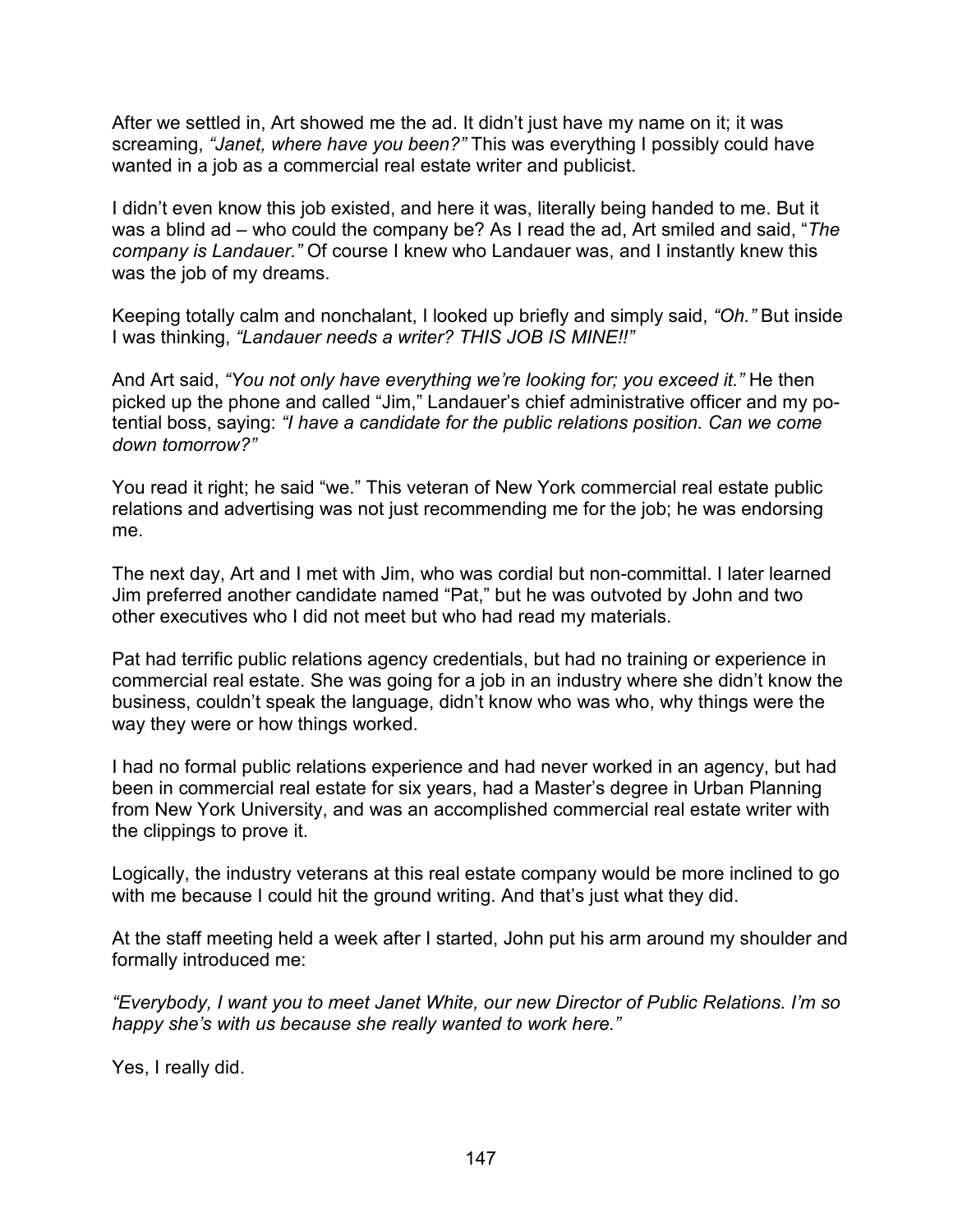## CHAPTER 15

## THE ENCORE

"Do or do not. There is no try."

Yoda in "Star Wars:

The Empire Strikes Back"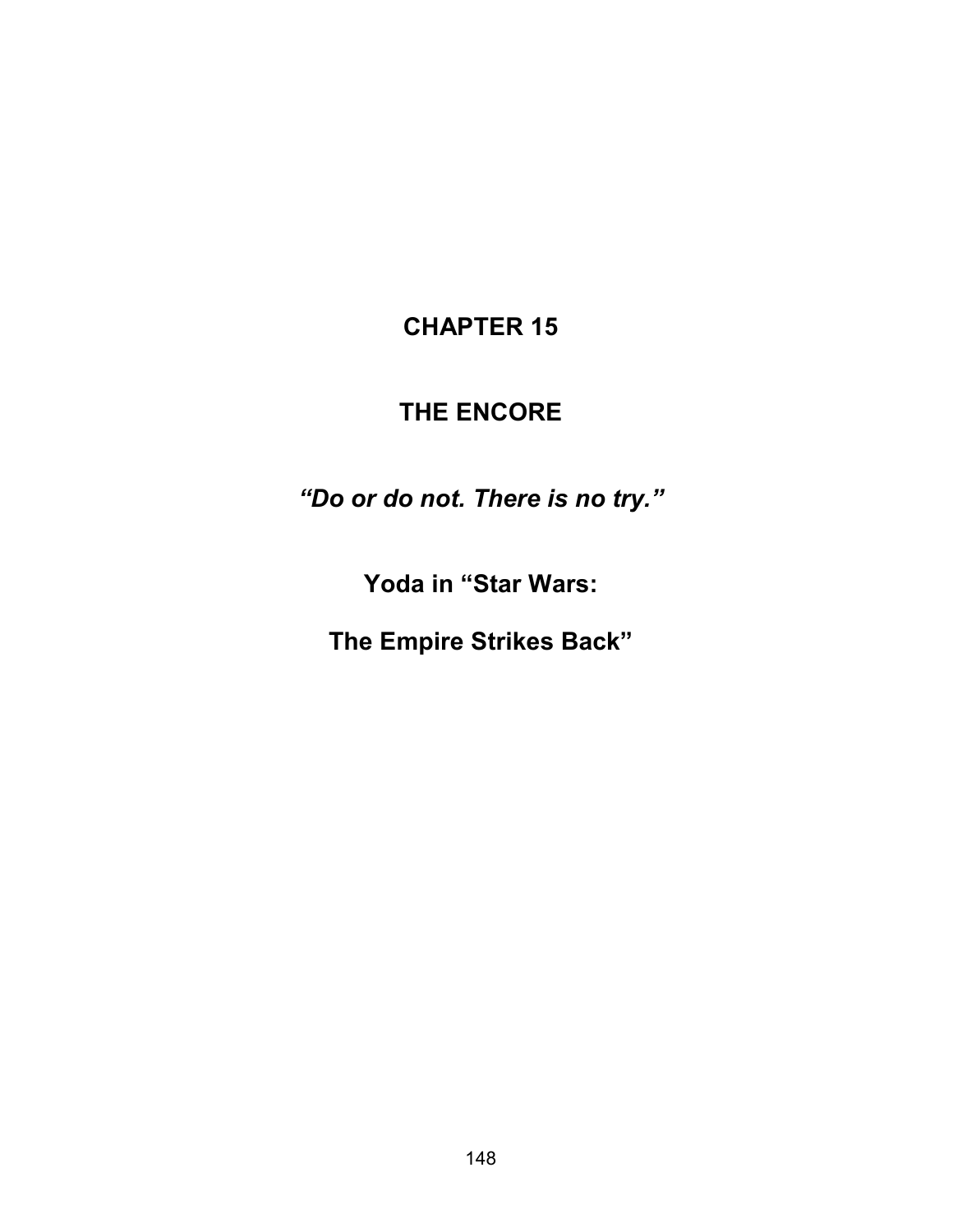## JUST ONE MORE THING…

"I know nothing stays the same, but if you're willing to play the game, it's coming around again." – Carly Simon

Perhaps the most misused and misunderstood tool of the Traditional System is the "thank you note." Careerjournal.com says has this to say about it: "Hiring managers agree that a top-notch thank-you letter must include the following components:

- An opening paragraph in which you express your appreciation for the interview.
- A second paragraph that reinforces your understanding of the position's requirements and emphasizes your qualifications. Be sure to include any important information about yourself that you may have omitted during the interview.
- If necessary, a third paragraph to correct any misunderstanding the interviewer might have following your meeting. You can also use this paragraph to counter an objection the interviewer raised about an aspect of your background.
- A final paragraph that expresses your interest in the position and the company."

#### Would You Be My Friend?

The Traditional System insists you must send a thank you note within 24 hours to Mr. Bigg and everyone else you met during your visit to that company – especially if the interview didn't go well – if nothing else than for politeness sake.

#### Reality Check: If a company isn't a match for you, don't bother following up the meeting; it's a waste of your time and theirs. After a bad blind date, would you contact the other person to make it all better or because you were "supposed to"?

If you wouldn't do this in your personal life, don't do it in your professional life.

According to the Traditional System, writing a thank you note supposedly will make Mr. Bigg change his mind about you so that he'll hire you, or at least pass your name along to other people who can hire you. Don't bet on it.

#### Love Me Do

Here are some Traditional System thank you notes; each has "I versus you" scores and comments:

#### To Emphasize "Fit" With the Company

Thank you for taking the time to discuss the insurance broker position at California Investments with me. After meeting with you and observing the company's operations, I am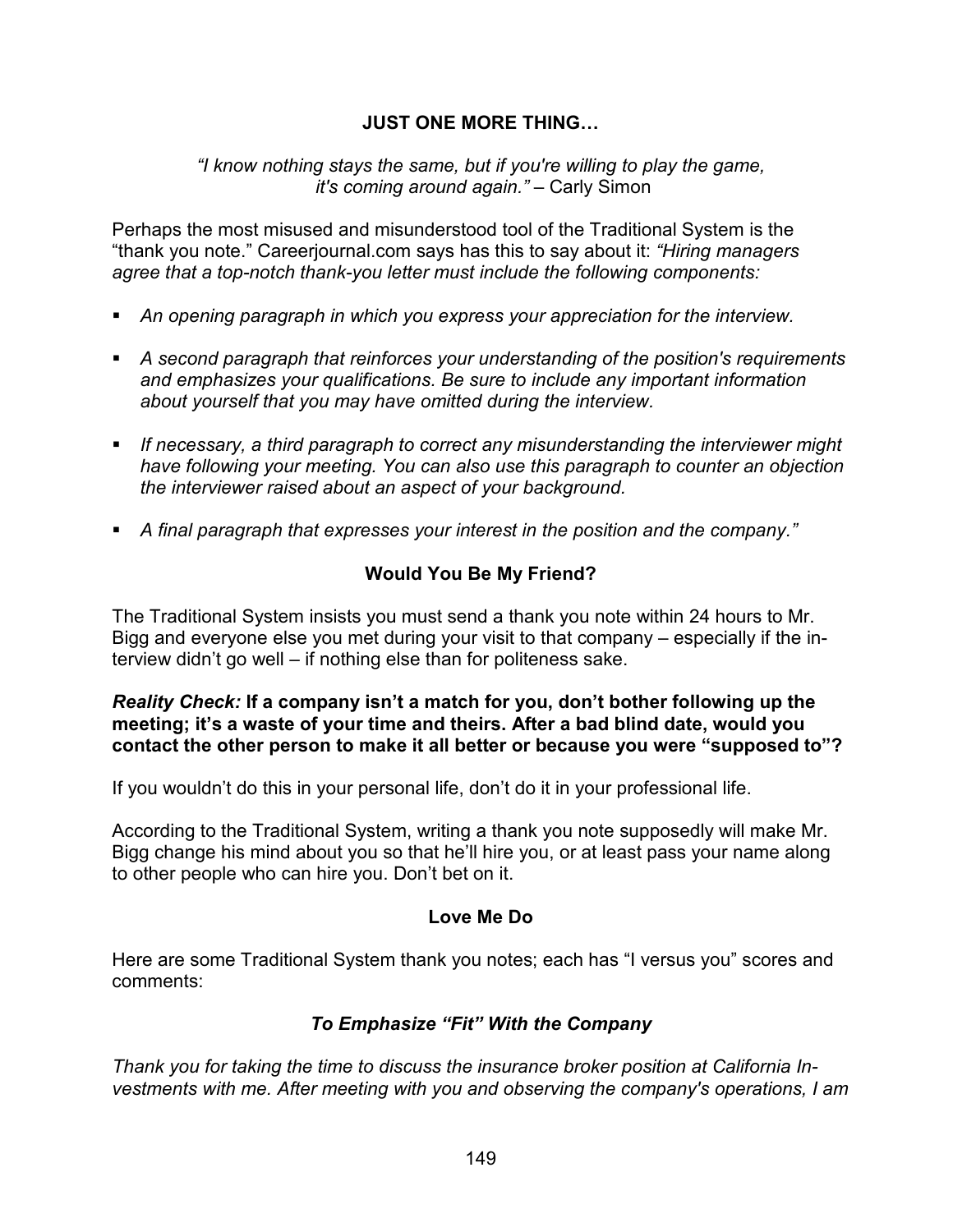further convinced that my background and skills coincide well with your needs. I really appreciate that you took so much time to acquaint me with the company.

It is no wonder that California Investments retains its employees for so long. I feel I could learn a great deal from you and would certainly enjoy working with you. Along with my unique qualifications and specialized experience, I bring excellent work habits and judgment to this position.

With the countless demands on your time, I am sure that you require people who can be trusted to carry out their responsibilities with minimal supervision. I look forward to hearing from you concerning your hiring decision. Again, thank you for your time and consideration.

Score: I's: 11 You's: 14

Comments: This letter has more you's than I's, but it is clearly all about the applicant, not Mr. Bigg. The applicant never once mentions the company, its clients or what Mr. Bigg discussed in their meeting. Too bad; he probably was a viable candidate, but his "thank you note" eliminated him from consideration.

#### Damage Control After A "Bad" Interview

Thank you for the time you took to interview me for the seminar leader position. After our interview, I'm convinced that I have the three ingredients you're looking for in your workshop/seminar leaders.

I know you expressed some concern in our meeting that I have not worked in a personnel department. I want to stress that I have participated significantly in the hiring process for my sorority and have a solid record of achievement in my human resources classes.

As for your requirement for public-speaking experience, I led new-student orientation groups at my college for three years, along with outstanding grades in my public speaking classes, which qualifies me nicely.

I have enclosed several writing samples to demonstrate the third ingredient, my communications skills. Thank you again for this wonderful opportunity to interview for the seminar leader position. I promise you I won't let you down if you give me the chance to show what I can do. I eagerly await the next step in the process.

Score: I's: 18 You's: 9

Comments: This may indeed be a wonderful opportunity for some new grad, but not this candidate. She obviously didn't have what the company wanted, which raises the question why she got the meeting at all.

However, it was good practice; perhaps someday she'll realize her collegiate activities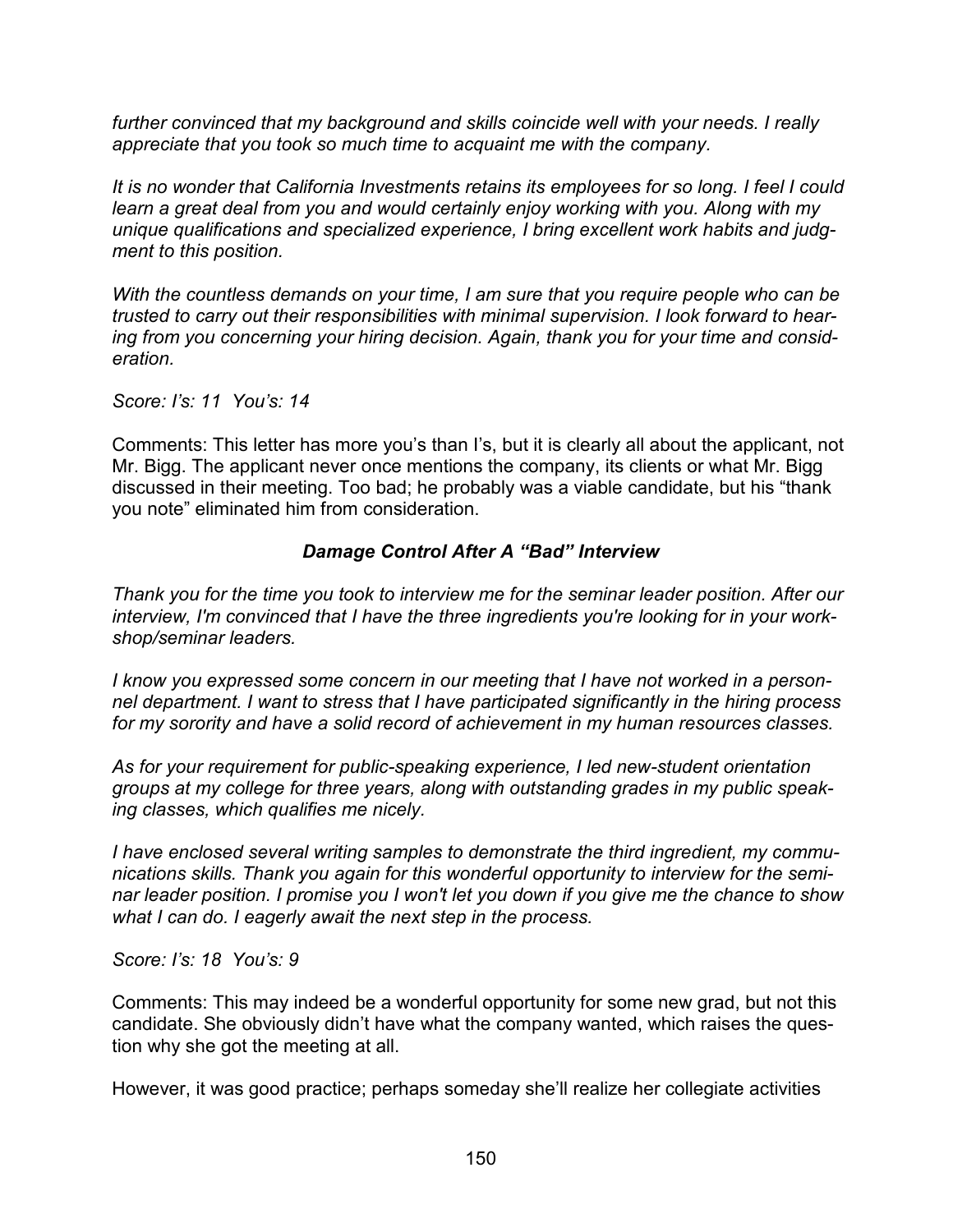and class work don't count as professional experience, and that groveling will never get her hired.

## To Provide Additional Information

I'd like to thank you for the time you spent talking with me about the marketing research analyst position you have open at Razzle magazine. I am excited about this position and convinced my training equips me more than adequately for the job. I meant to mention that last summer I attended a three-week intensive seminar on SPSS, the foremost marketing-research software package.

I know the job description mentions the ability to use SPSS, and I wanted to make sure you knew I am extremely well-versed in the use of this software. Please contact me if you have any questions about my ability with this program or about any of my other qualifications.

As you know, my work-study position in the institutional research office here at Rutgers provided an excellent background for marketing research. I look forward to hearing from you soon about the position, and I again thank you for meeting with me.

Score: I's: 17 You's: 9

Comments: Clearly, knowledge of this special software program was a key component of the job, but if they didn't discuss this in the interview, what did they talk about? Like so many Traditional System thank you notes, this one attempts to "make right" a meeting in which the applicant was left with the sinking feeling he wasn't going to get the job.

## To Entice The Employer

I want to thank you for taking the time to interview me yesterday for the position of assistant director of the Dayton Sumner Memorial Art Museum. You, Mr. Dawson, and Dr. Acquino exuded warmth, and I know we could all have an excellent working relationship.

As I further studied the job description for the position, I grew even more confident that I could take the museum to new heights of success. With the resources I've gathered, I can hit the ground running with grant-writing. The 15% bonus for grants brought in is an excellent incentive, and I will devote a significant portion of my time to this important venture.

I also have a number of great ideas for community and media relations, and am excited by your interest in bringing more schoolchildren to the museum. As I mentioned when we met, I would like to use my fine arts degree and journalism minor to enhance the museum's identity, while meeting the needs and expectations of the community.

I believe I can make a significant contribution to the fundraising effort, and I am particularly interested in exploring a corporate donor program. I am convinced I could bring a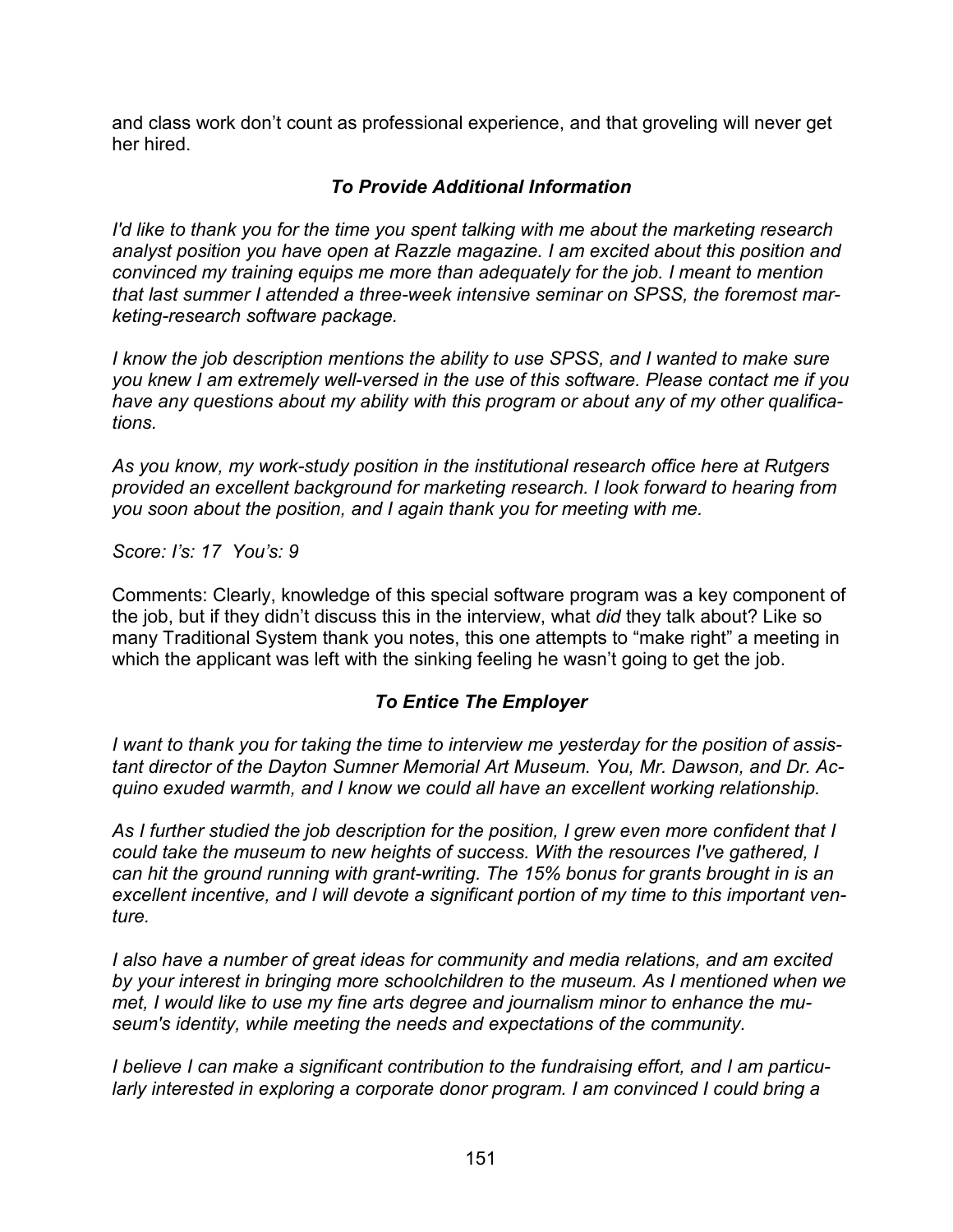new degree of organization to the museum, including sinking my teeth into making the workspace far less chaotic and far more functional.

More importantly, I'd like to get communications on track so that newsletters and invitations are sent out on a timely basis. I have some ideas for making the newsletter more user-friendly. I feel it is extremely important to maintain close communication between the board and directors, and I am committed to doing so.

Thank you again for considering me for this position. I look forward to the possibility of working with you.

Score: I's: 27 You's: 6

Comments: The issues mentioned in this letter were clearly raised in the meeting, but why did the applicant wait until after the interview to say she has "some ideas" about them? She could have been hired right in the meeting by discussing her ideas with the people who would be involved with them. Instead, she leaves open the possibility she won't be hired.

Also, her reference to the 15% bonus for bringing in grants comes across rather tactlessly. She seems more interested in the commission she'd make, rather than what the grants could do for the museum.

Sadly, she ended her letter weakly, indicating she's not the doer she makes herself out to be. Her statement: "I look forward to the possibility of working with you," really says:

"I've got you believing I take the initiative, do the necessary follow-through and can get things done. I do have great ideas; seeing them through is another story. What you don't yet know is that I usually leave things open-ended and unfinished, expecting other people to pick up the slack. So if you want to hire me, it's all up to you now."

Her credentials and enthusiasm make her a very strong candidate, but her "thank you note" neutralizes the great impression she made at the interview. And that's a pity because this could easily have been a slam-dunk.

## Ask Not What Your Employer Can Do For You

I appreciate the time you gave me yesterday afternoon. I felt our meeting was as enjoyable as it was informative. After thinking about your Regional Sales Manager position and the goals set for it by the home office, I'm confident that I would be able to meet and exceed those numbers.

As we discussed, I've had extensive experience building both distributor networks and direct-sales organizations in the specialty chemicals industry as well as in others. My record has been stellar, with numerous awards and bonuses for outstanding increases in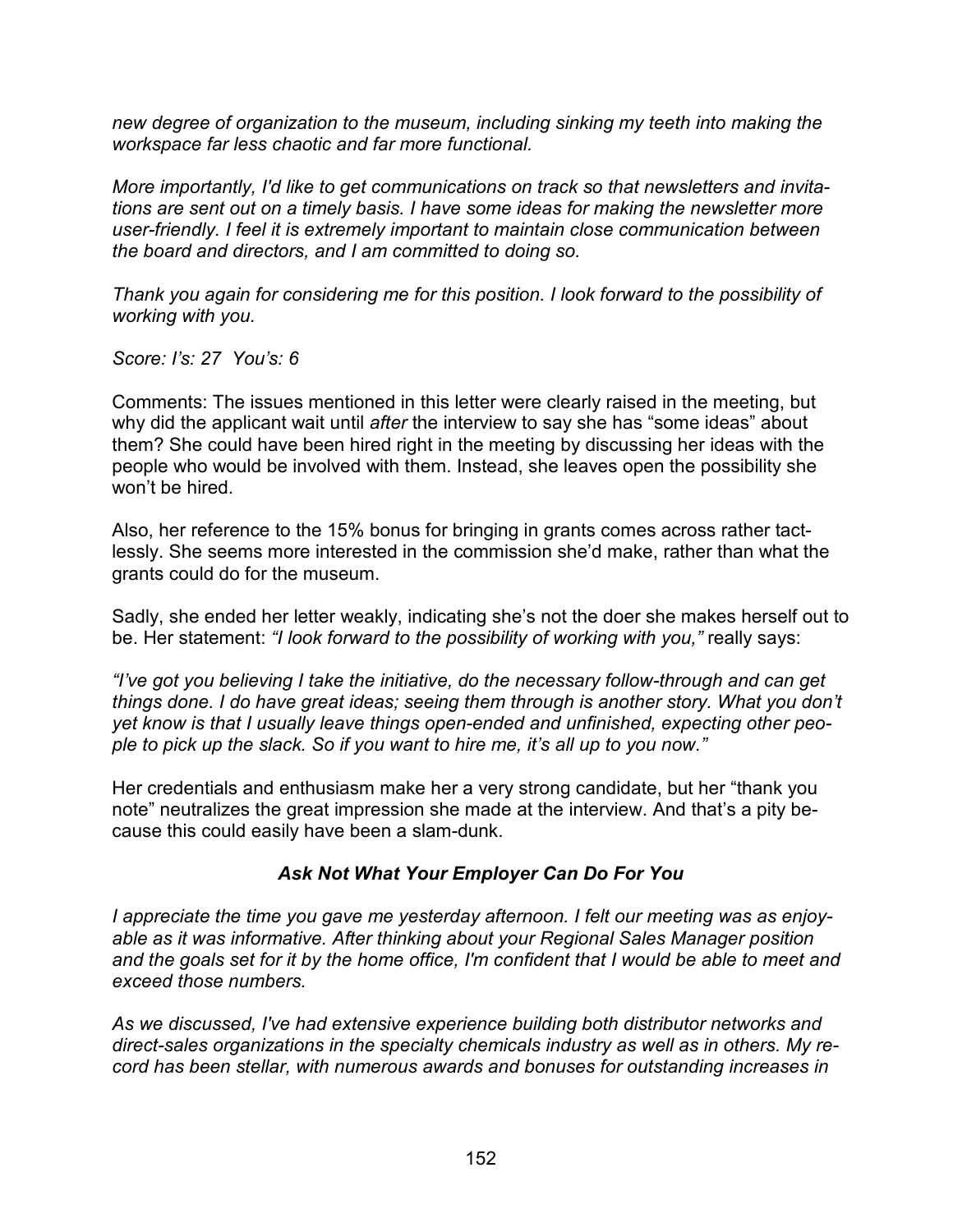revenues and new accounts, plus the recruiting, training and development of talented and promotable sales personnel.

I consider your Regional Sales Manager position to be consistent with my plans for growth. Additionally, your company is a leader in the industry, with an outstanding reputation for rewarding top producers. In short, I think the job would be an excellent career move for me. Thanks again for the meeting, and I look forward to hearing from you.

Score: I's: 12 You's: 5

Comments: Salespeople never die; they just keep trying to close. Here he is in the final stages of making this sale, yet he's still hammering away at his "prospect" with his qualifications – whoops! His insecurities are showing.

As he tries to prove why he should be hired, this applicant ignores the fact that Mr. Bigg is a human being who is the center of his own universe and has his own priorities.

Mr. Bigg has no interest in how this job could further the applicant's career or how much money the applicant could make. He is only interested in how the applicant can further his career by boosting his division's bottom line so that everyone in the company can benefit from the work of its top producers.

And unfortunately, this is what Careerjournal.com calls "an effective thank you note."

#### No Thanks

A Traditional System thank you note is like a Traditional System cover letter – it's all about the person who is writing it, not the person who is reading it, and it usually backfires.

Of course you should always express gratitude when someone does you a favor, gives you a gift, or gives of themselves to you in some way. But Mr. Bigg did not do you a favor by meeting you; he was simply conducting business.

By thanking Mr. Bigg for seeing you, you place him in a position of power and authority over you, and rather showcasing your unity with each other, you emphasize how far apart you believe you are from each other.

#### Reality Check: You want Mr. Bigg to see you as a colleague already on the payroll, which is the image you should be having about yourself all along.

If your thank you note implies you are at the mercy of Mr. Bigg's whim, then you believe you are really helpless and powerless when it comes to getting hired. And the Law of Attraction will make sure you get plenty of demonstrations proving just how helpless and powerless you really are.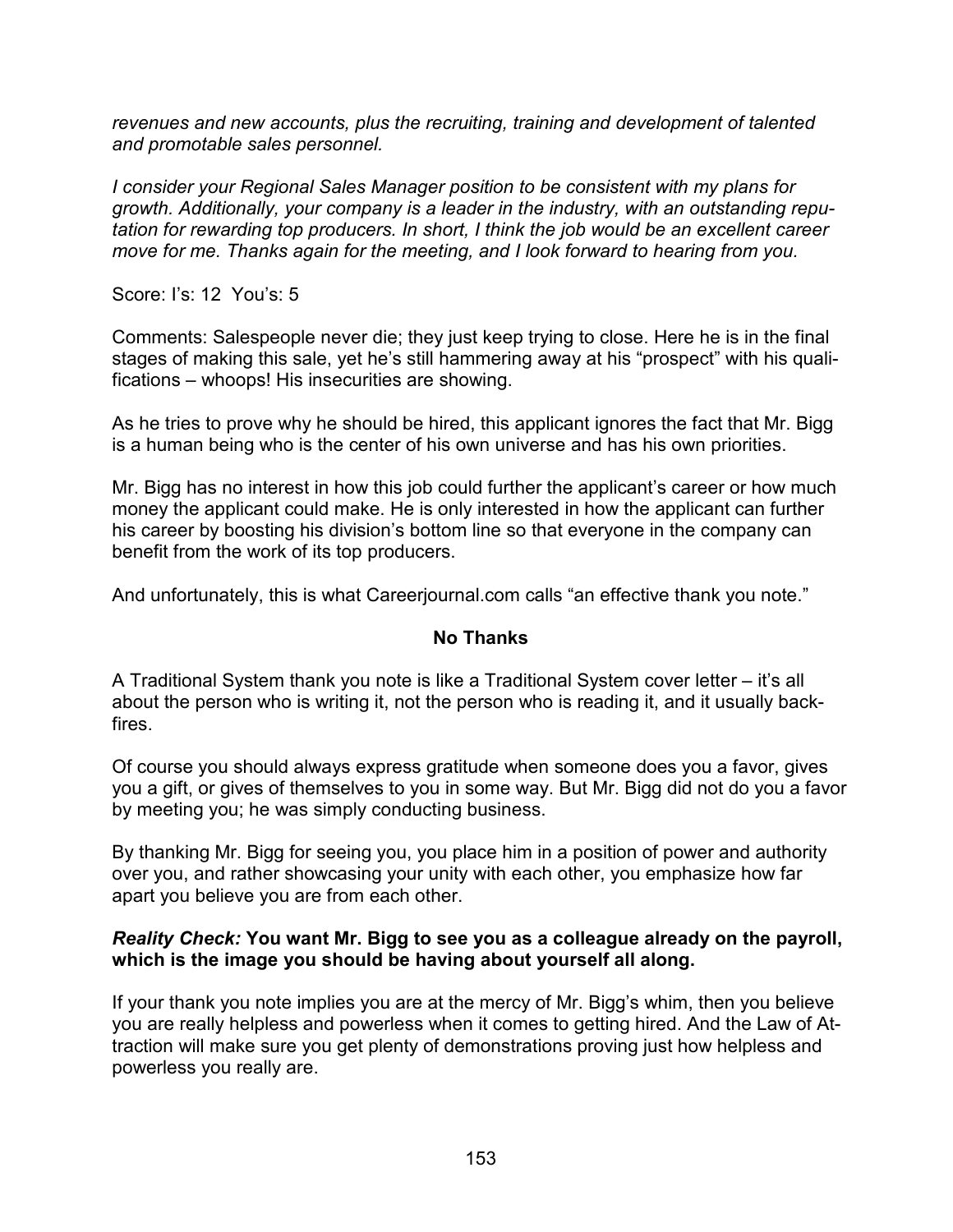### Thank You, Thank You, Thank You

But what do you do if you've had a panel interview, or met with several Mr. Biggs one after another? The Traditional System tells you to send a different thank you note to each person or send one thank you note to a key person for distribution to the others.

Well, the Traditional System has it half right. Panel interviews can be intimidating, simply because you're not having a conversation with several people at a time; you're being interrogated by them as a group.

Should you choose to contact panel members after your meeting, you don't need to vary your letters to each one; just email the leader and copy the others, or email all of them together as a group. After all, that's how they met you.

If you met with different people in different departments on a one-on-one basis, remember that they each have different perspectives on how you'll help them accomplish their goals.

As a result, you will be writing something different to each person. This should not be difficult if you treated each one as an individual Mr. Bigg, and took notes as they talked. All you have to do now is feed back to them just what they told you.

#### Here's What You Think

In business, proposals are used when one company wants to hire another. A typical proposal includes:

- A summary of the client's situation as he told it to you.
- A strategy for addressing the situation describing how your solutions or suggestions will be developed and delivered.
- Biographies of the people doing the work and/or executives of the company.
- A quote or estimate on the costs involved.
- A timeline for completing the work.
- References and/or other supporting material.

#### Reality Check: Your follow-up letter is the first part of a proposal in which you feed back to Mr. Bigg his description of his situation exactly as he told it to you – without analysis, suggestions or solutions.

This is why all those notes you took in the meeting are so important.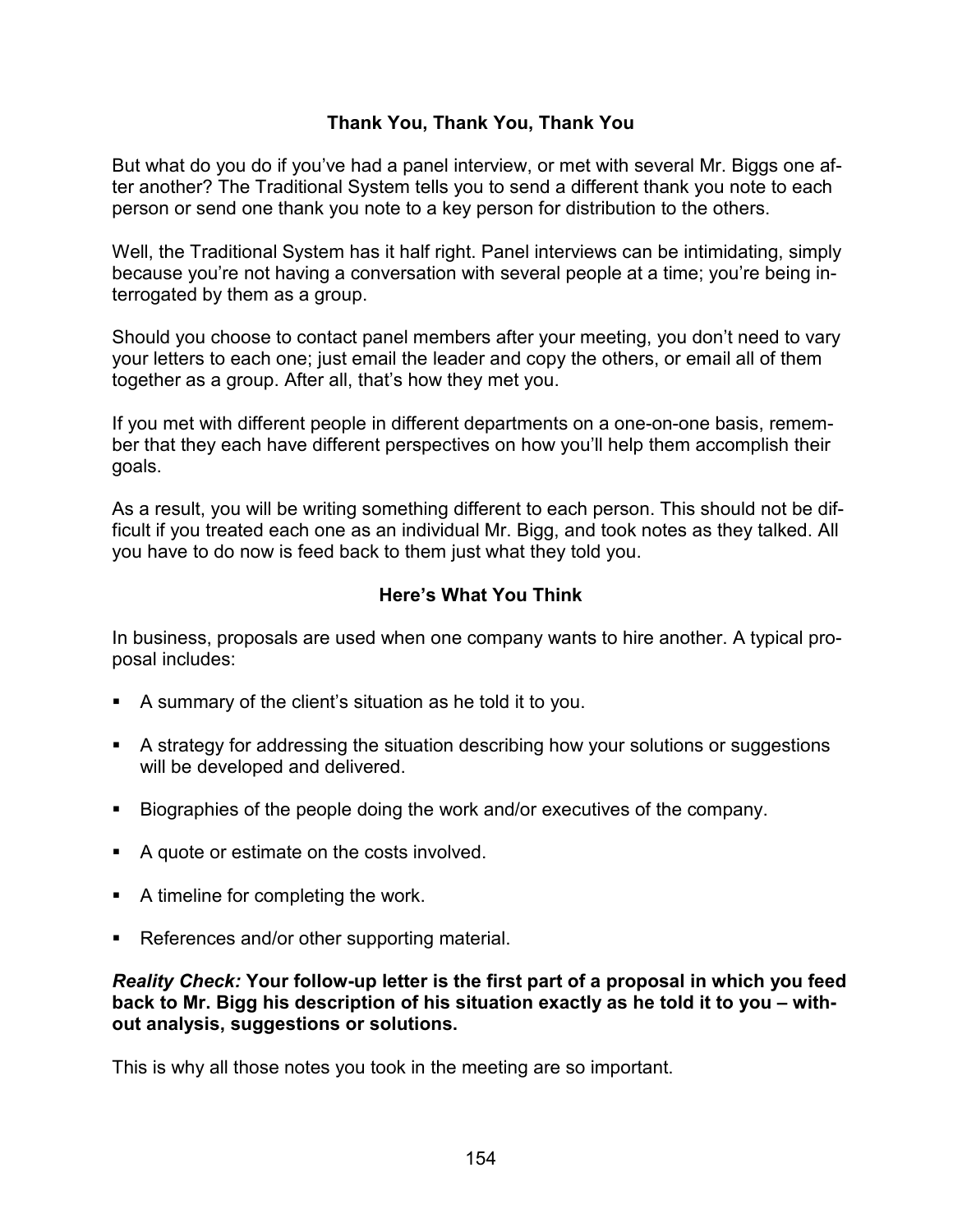## Wrap It Up and Take It Home

Your closing paragraph is your send off – it is the last thing that Mr. Bigg will remember about you, which is why it is probably the most important thing you could write.

In the following endings from Traditional System thank you notes, the applicants indicate believe they are at the mercy of Mr. Bigg's whim, and are waiting for him to decide their fate:

- Once again, thank you for the opportunity to interview for a position with your company. If you require any additional information, please do not hesitate to contact me. Thank you for your time and consideration, and I look forward to hearing from you.
- I want to reiterate my strong interest in the position and in working with you and your staff. You provide the kind of opportunity I seek. Please call me at the telephone number above if I can provide you with any additional information.
- ABC Masters will be the ideal company to continue my career as a marketing professional. I will be available immediately to begin work with your firm. I hope to hear from you soon.
- If you were to offer me this job, I believe that I could provide services that would meet the high standards of your corporation. Thank you for the interview and for your consideration and I look forward to talking again with you.

#### Reality Check: The secret to an effective follow-up letter is to write it assuming you have been hired because if you assume it, so will Mr. Bigg.

Getting hired is not an event that happens to you by chance, because you got lucky or somehow stumbled upon the right answers to a series of mind-numbing, nonsensical questions.

It is the natural, logical result of a progression that moves Mr. Bigg from neutral to "yes." Once he realizes you can help him get what he wants, he will do everything he can to hire you.

## The Clincher

Whatever you feel, believe or expect to happen will be expressed in your follow-up letter, and like it or not, will show up in your life thanks to the Law of Attraction.

If you have any doubts, concerns, fears at all, you can count on your job search being filled with stalls, delays and coming real close but rarely taking home the prize. On the other hand, your absolute confidence that this job – or something better – is already yours will result in some happy news very shortly.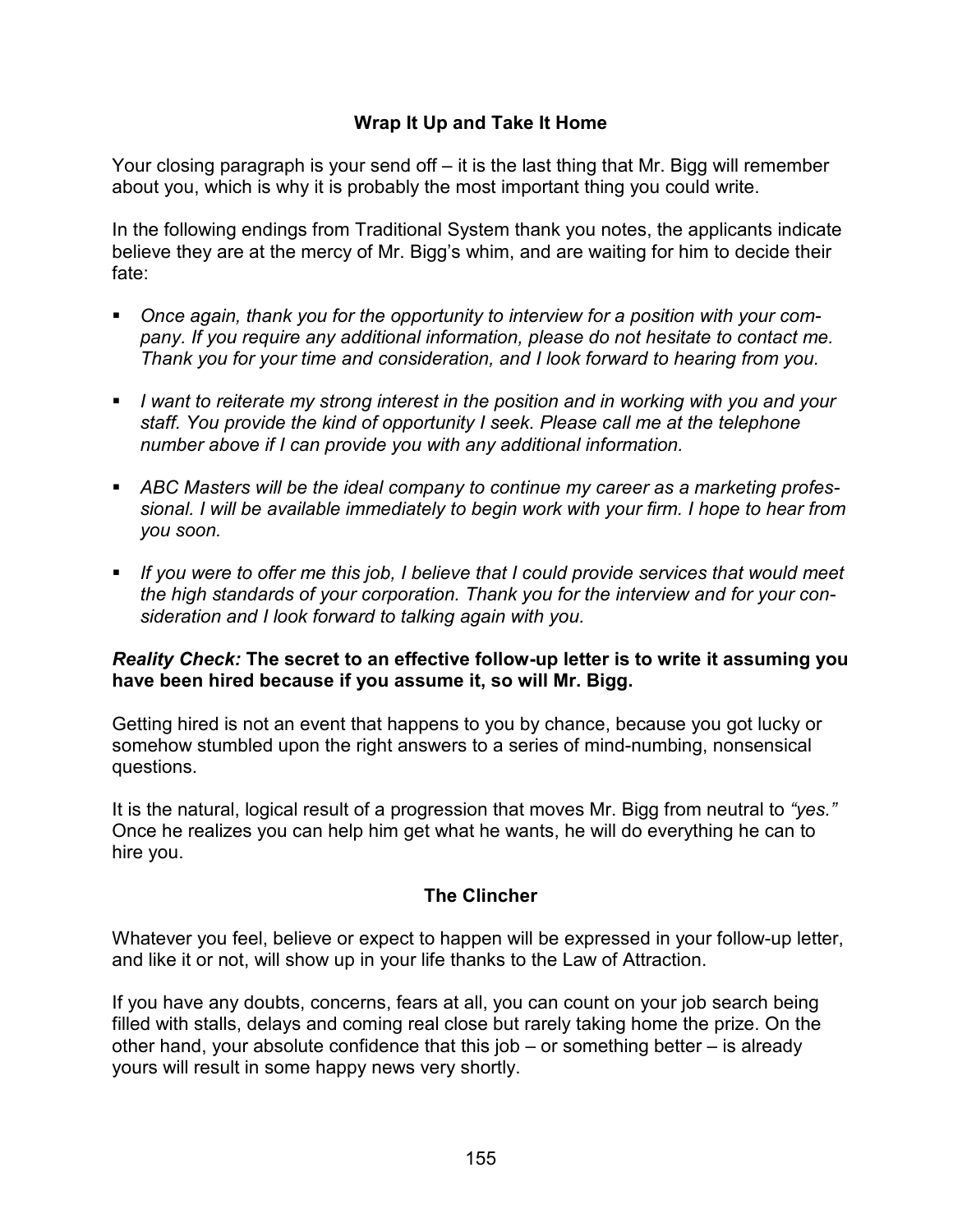## Did I Do Alright?

This Traditional System thank you note from Monster.com has been modified to show Mr. Bigg's responses:

Thank you for the opportunity to discuss your opening for an auditor. I enjoyed meeting with you and learning more about Advantage Accounting, its current activities and upcoming projects.

(I'm glad you had fun. I'm still unpacking from a long business trip and wanted to put the meeting off for two weeks, but my secretary said you insisted on seeing me even though it was very inconvenient for me. If we didn't have such an urgent need to hire someone, I wouldn't have bothered with you because you were so inconsiderate.)

I was very impressed with your strong commitment to innovation and employee satisfaction and productivity. Your volunteer program is a creative example of your company's belief that corporations should be vitally connected to their communities, a sentiment I wholeheartedly support. I would welcome the chance to be a part of this culture and work at your firm.

(Thanks for the nice words about our volunteer program, but I spent most of the meeting discussing our problems with integrating our various departments to conform to our new accounting system. Since you didn't mention it, you must not have thought it important.)

I believe my academic training and my experience working in the accounting department at LYP Jeans Company last summer qualify me for the position. In addition, my extensive knowledge of computer systems would be valuable as an auditor with your firm.

(What you believe is irrelevent; what matters is what I believe, and I believe I'm going to keep looking for someone else for this job.)

I look forward to hearing from you soon. In the meantime, please call me if I can provide more information or answer any additional questions.

(In about three weeks, you'll get a letter saying we've hired someone else.)

Score: I's: 12 You's: 10

Comments: By following the Traditional System, this potential candidate has alienated the very person she wants to work for. Her thank you note is a weak attempt to flatter Mr. Bigg, and he isn't falling for it.

Here is the same applicant applying for the same job with the same employer, but now her letter is written from Mr. Bigg's perspective about his needs, instead of trying to make her case. Notice how the structure of this follow-up letter is similar to that of a cover letter, and pay special attention to the final paragraph.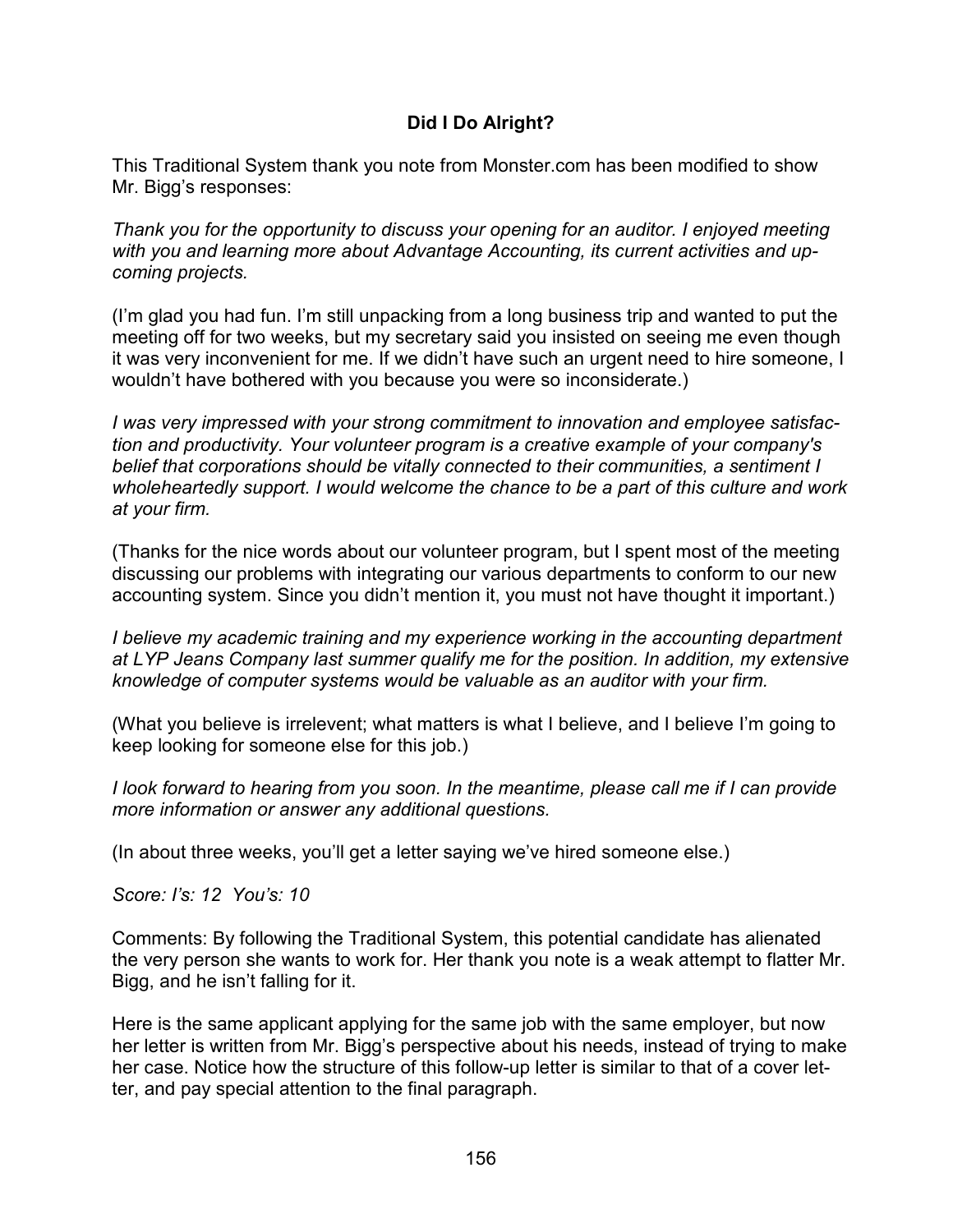## This Could Be Good For Both Of Us

#### Grabber/Opening Statement

It was a real pleasure meeting with you yesterday. Given the many projects you are involved with, it's no wonder that you operate on a very tight schedule.

(And I really appreciate your patience and persistence. My secretary said you were cheerful and courteous, even though I had to cancel our meeting twice at the last minute. Now that I'm back and settled in from my trip, I can focus on hiring the right person for this job. Thanks for understanding.)

#### Recapping Mr. Bigg's problem

In our meeting, you described how Advantage Accounting is experiencing challenges in integrating the various accounting systems used by many of the small companies you have acquired over the last few years into one universal system.

And of course, it's not just the technical issues involved here; the key to your on-going success will lie in ensuring that your employees embrace these changes through continuous training and motivation.

(You got our problem exactly right! You seem to have a grasp on the situation already, which will make things a whole lot easier as we move forward.)

#### Assuming the sale

John, I appreciate your specific concerns as you remain competitive, and I look forward to working with you and your associates in helping Advantage Accounting assert its rightful position as the country's top boutique accounting firm.

(The office just down the hall from me is vacant; we'll put you in there for now until we can get you better quarters. What color do you want your furniture?)

Score: I's: 2 You's: 14

Comments: This applicant already had the job in Mr. Bigg's mind when she left the interview, but this letter secured her future as his protégé. Her letter projects low-keyed enthusiasm, combined with the confidence she will be hired – without being arrogant, pushy or trying to sell herself in any way.

She didn't need to; Mr. Bigg gladly bought her instead.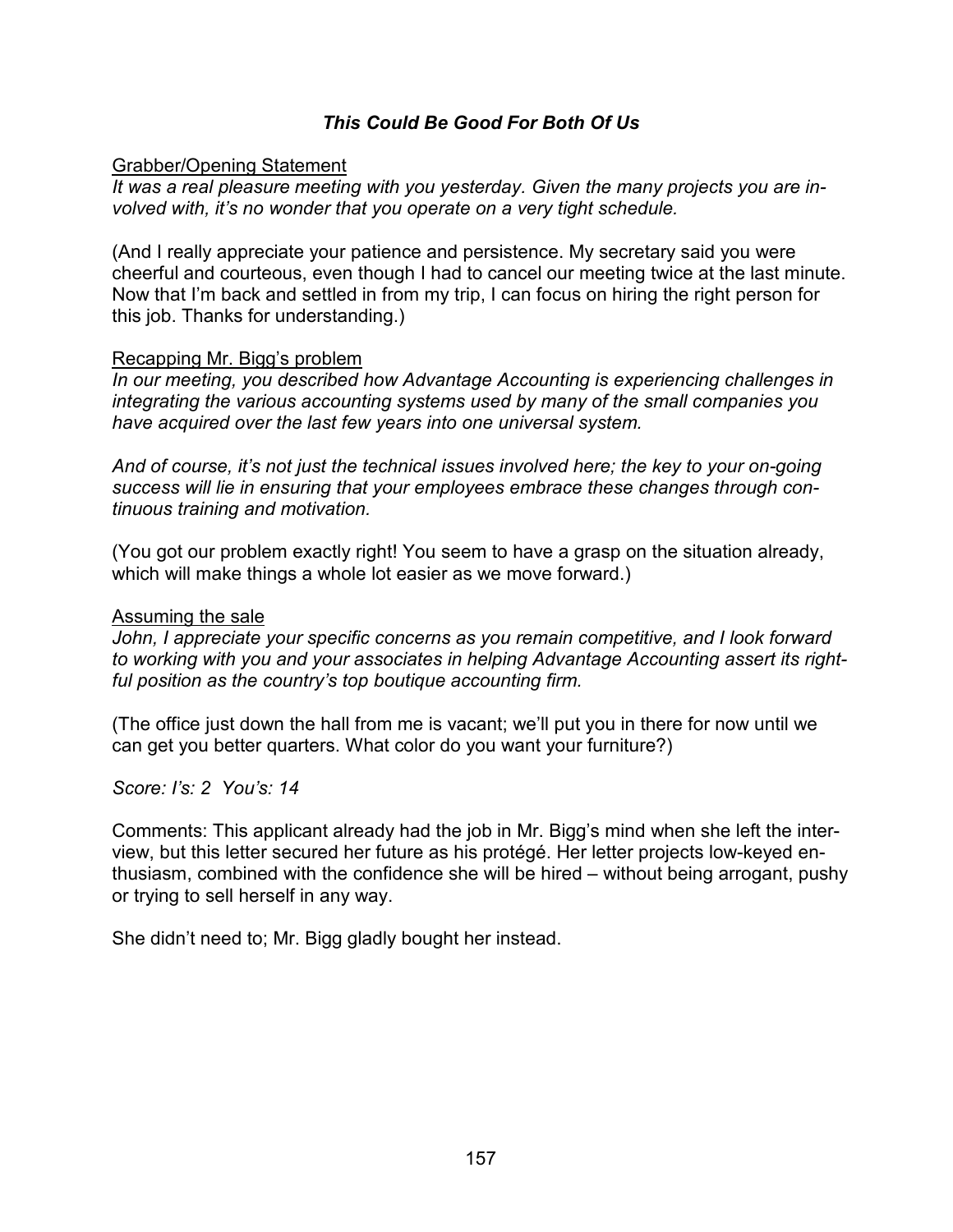## CHAPTER 16

## IT AIN'T OVER 'TILL IT'S OVER

## "Whatever we expect with confidence

# becomes our own self-fulfilling prophecy."

Brian Tracy, Author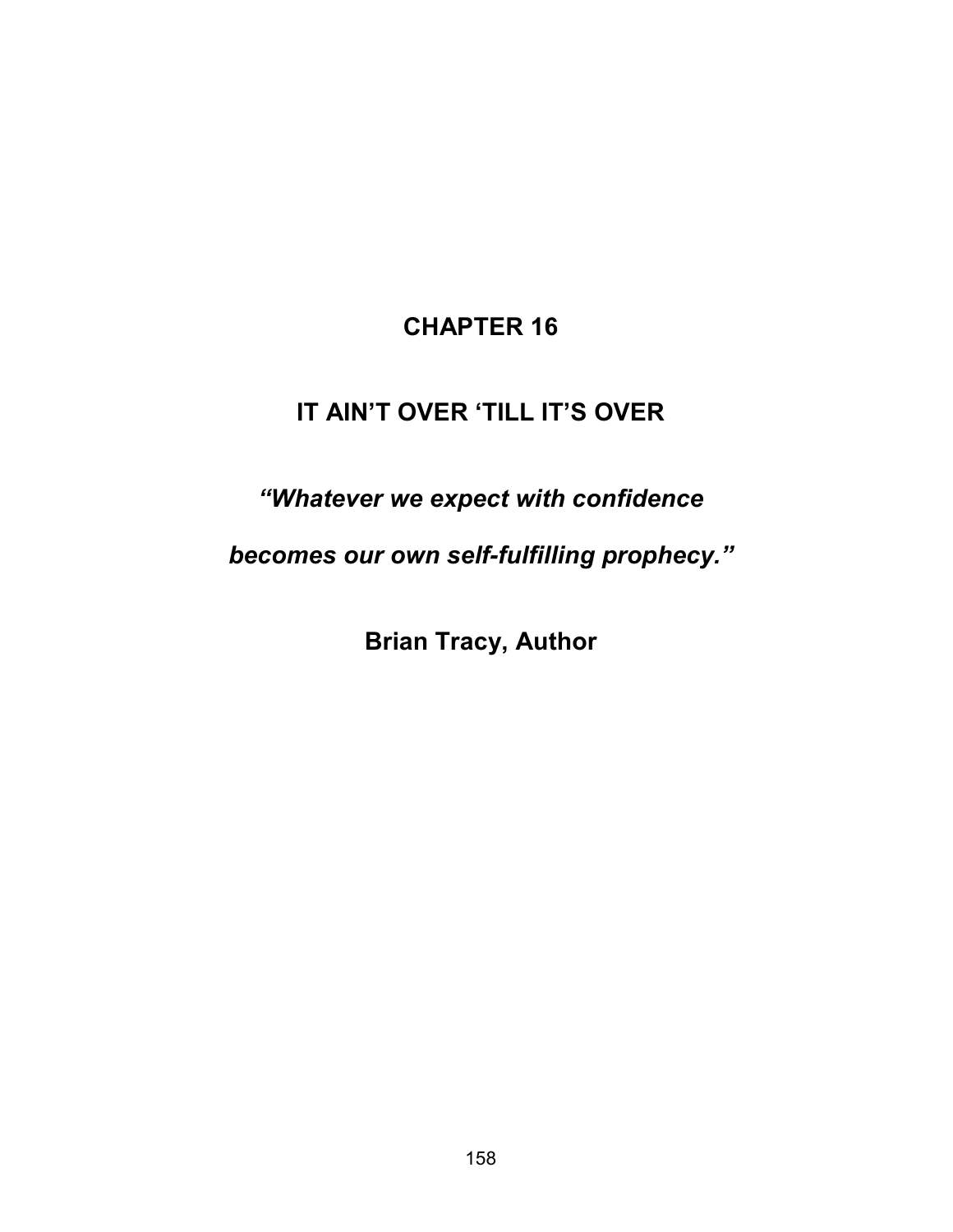## FINAL DETAILS

## "Your only limitations are your own expectations." – Janet White

My very first job out of college was as a writer for the in-house magazine of International Paper in New York, so take it from me:

- Resume paper, resume stock and other special paper are marketing ploys by the paper companies and are designed solely to part you from your money.
- If you think you need resume paper to get a job, then you believe the weight of your paper, rather than the weight of your words, is going to get you hired.

If you don't believe paper has magical qualities and just like using heavy weight stock, go get a ream of plain bond paper. But if you just want something to write on, use plain white copier paper. Mr. Bigg won't notice or care.

When you use snail mail for your initial contact with Mr. Bigg, spend the extra pennies and mail your materials flat in a 9" x 12" non-clasp manila envelope. You want your materials to stay either on Mr. Bigg's desk or in his filing cabinet, and neither of those things will happen if your material has folds, no matter how good it is.

## Do the Hustle – Not

I suggest you read some books and websites that will teach the basics of professional, business to business selling, which has nothing to do with the Traditional System form of pitching and hustling.

Even if you are not going into selling for a living, you still sell all the time. When you persuade someone to change their mind about something or agree with you, you have made a "sale" because they have moved from "no" or neutral to "yes."

In particular, you might want to get the books on selling recommended below. In the late 1970s when women first moved into the corporate world, to everyone's astonishment, they consistently outsold salesmen.

It shouldn't have been a surprise; women instinctively teach and persuade which tends to attract people, and men tend to pitch and hustle, which tends to alienate people. It would do many men a world of good to learn how to sell like a woman, especially if they want to get hired.

## Draggin' The Line

Remember that list of up to than 25 companies you developed back in the beginning of your job search? If you are at all concerned about using the Contrarian System, begin by using it on smaller companies at the bottom of your list.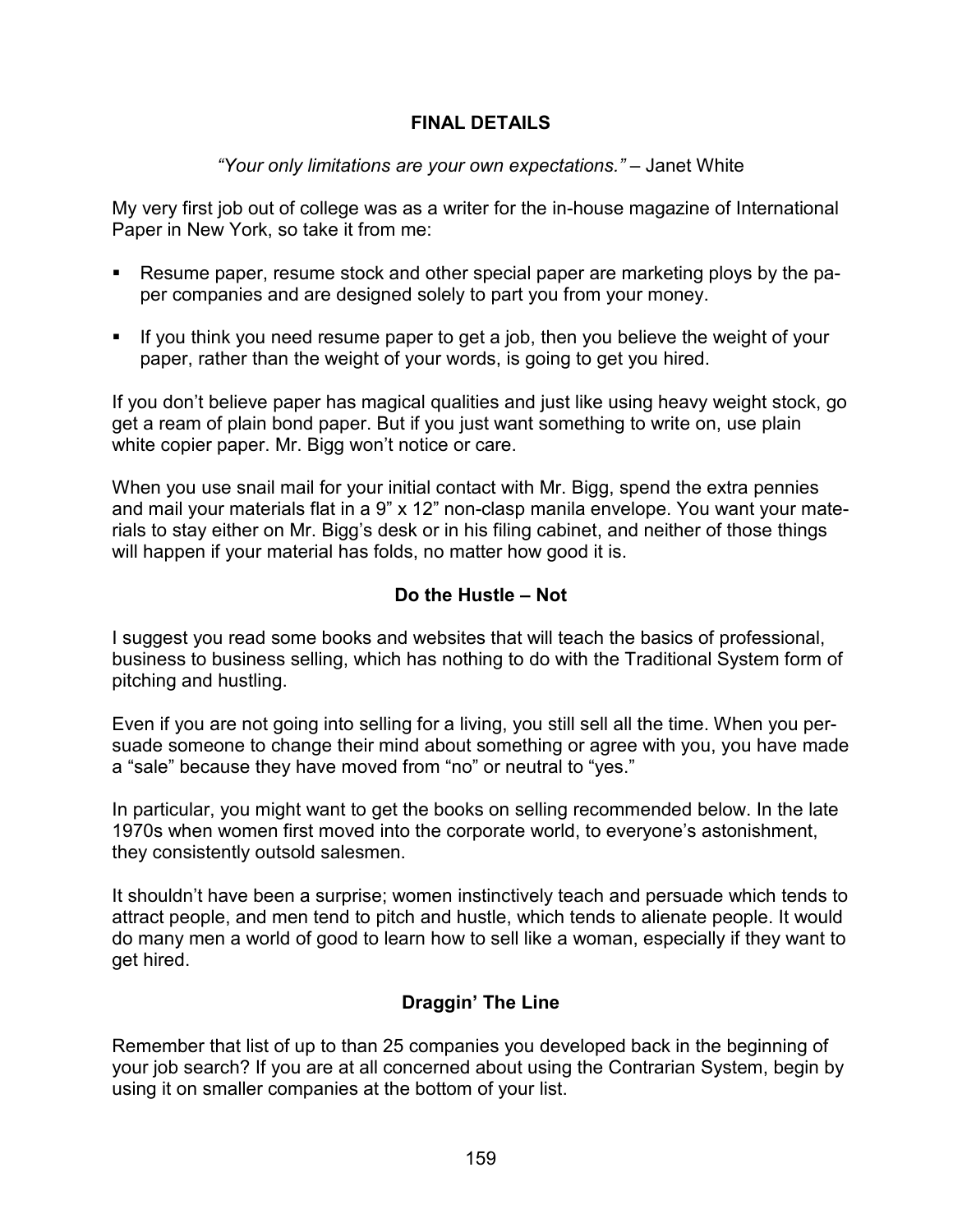As you use the Contrarian System, you will probably get offers of employment from many of them. Don't accept because you think there is a shortage of jobs and you're lucky to grab one; re-read Chapter 2 if you still believe this.

Smaller firms are a great place to start, especially if you're new to an industry, have little experience or few credentials, or are moving to a city where you have no or few contacts or connections.

They can provide you with experience, on-the-job training and opportunity, and are usually devoid of the limited thinking, internal bickering and rigid structure of larger companies. Also, their money is just as green as anyone else's, you'll be appreciated a whole lot more, and have much more room for growth than you would at a larger company.

## You Want to Do What?

Working for someone else isn't for everyone. If you have difficulty conforming to someone else's ideas of what you should do for a living, how you should do it, how far you should go and how much you can make, the "security" of a paycheck may not be worth the grief.

When you work for someone else, they own you for the time they are paying you and they have the legal right to take possession of anything and everything you do, create or produce that's work-related, even if you do it at home on your own time with your own resources.

And some people, especially those who have reached the pinnacle of their professions, may find they are too good, too expensive or too high up in their careers to take a step down, so they become self-employed, typically as consultants.

For some, the choice can be overwhelming. While some people take to the entrepreneurial life with glee, others react with horror, and only the structured setting of a real job with a boss and a regular paycheck will do.

## Stephen's Saga

"Stephen" was executive vice president of the Dallas-based, multi-family division of a national commercial real estate company, heading one of the largest apartment portfolios in the country, until it was sold.

The new company already had a "Stephen," so Stephen was given an extremely large check and told to have a nice life. With his 25 years of experience and phenomenal track record, Stephen was an expert at what he did and his future as a consultant was bright.

But Stephen saw himself as an employee (albeit a high level one), receiving a regular paycheck and having someone to report to, and he refused to consider any other option. He was firmly entrenched in the Traditional System and assumed all it would take to get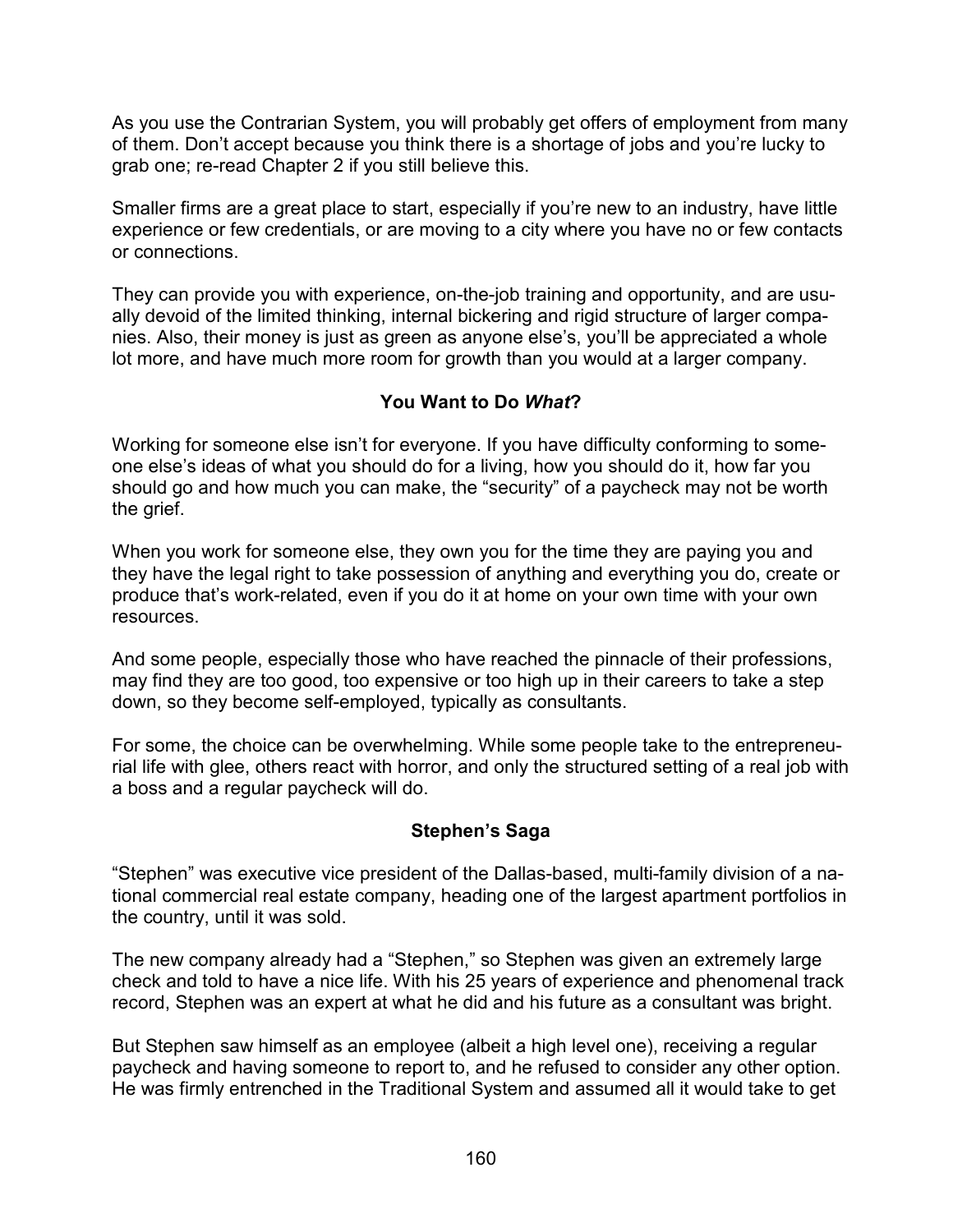himself a new senior-level corporate management job in the apartment industry would be to send his resume to a few headhunters, sit back and wait.

Much to his surprise, the pickings were lean. One headhunter recruited him for what turned out to be a senior-level sales job, and the others weren't interested in him, since their searches for the kind of position he wanted were few and far between.

Finally, Stephen was offered a job as a regional vice president at an apartment company in Chicago shortly after the layoff. It was a good company, but this would be a step down for Stephen because he used to manage regional vice presidents.

Stephen kept the offer as a fallback position because the company said they'd take him any time he wanted to join them. He was confident it wouldn't be long before he'd be back at work in a senior executive management capacity.

One year later, Stephen was still unemployed. With his ego bruised and his selfconfidence shattered, he took the job in Chicago because it was the only offer he had. And the sad part was he felt he had to settle for whatever he could get.

#### Infinite Possibilities

It is essential you learn to turn a deaf ear to negative thinkers, "helpful" advice from people who don't know what they're talking about, and steer clear of anyone who does not empower, encourage or uplift you in some way.

When other people express their opinions about your life, remember that they are not you and their past is not your future, unless you choose it to be.

Never forget that the Law of Attraction is always working to create demonstrations of your thoughts, feelings and beliefs, and whether it works in your life by default or design is entirely up to you.

Reality Check: The ultimate secret to getting your dream job or anything else you want in life is to know what you want, and know it is already yours.

And so it is.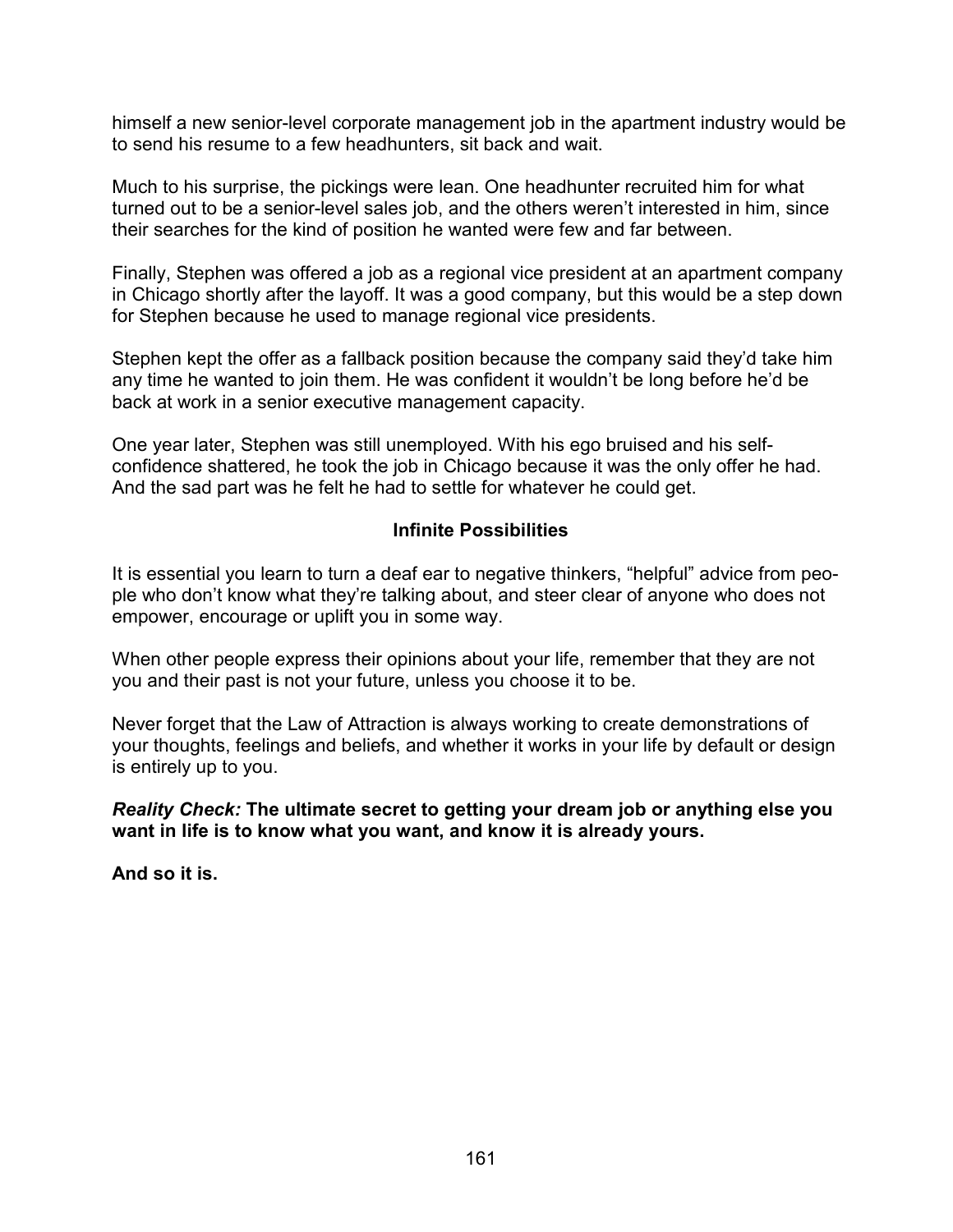## ADDENDUM

"To be thrown upon one's own

resources is to be cast into the

very lap of fortune."

Benjamin Franklin, American Statesman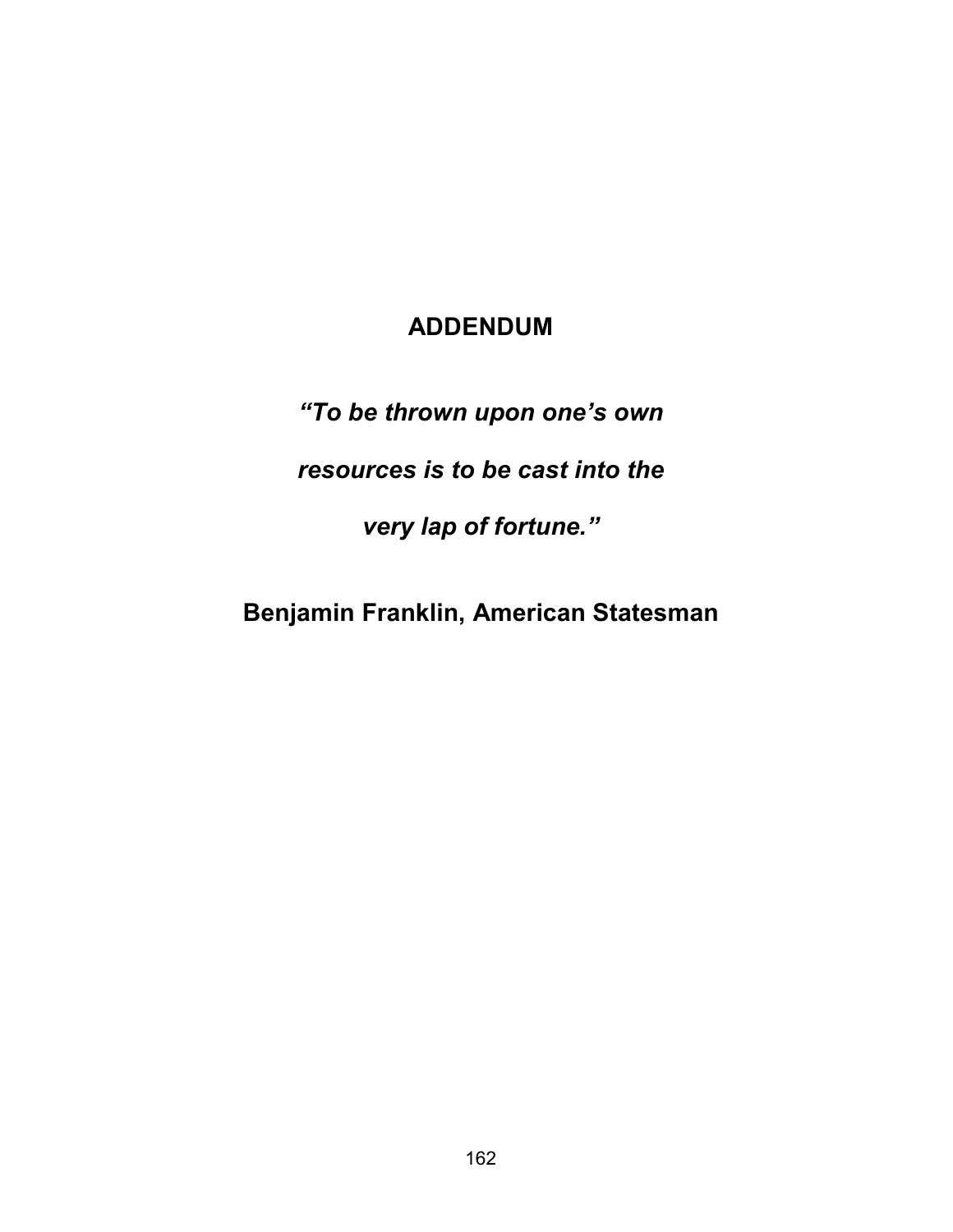### FINISHING TOUCHES

"What lies behind us and what lies before us are tiny matters compared to what lies within us." - Ralph Waldo Emerson

The best advice I can give you is to stop reading Traditional System books, articles or websites or going to Traditional System classes and seminars on job hunting and resume writing. You've been there, done that, and you know it doesn't work.

And of course, don't read the want ads unless you are happily employed and want to see what's out there, what companies are in trouble or need a good laugh.

Want ads in every form should be avoided if you have even the slightest hint of discontent on your job or are planning to get hired within the next six months. Consider them poison.

Forget about using the web for finding employment; use it to find knowledge instead. Web surf effectively by going to sites that will teach you about your industry or the industry you want to be in and the companies and people who are in it.

There are thousands of sites and books on using the infinite power within you to get the job of your dreams, improve your health, turn around your financial situation, have loving, rewarding relationships and bring you your heaven on earth. When you change your thinking, you change your life.

#### Do The Hustle - Not

I suggest you also read some books and websites that will teach you the basics of professional, business-to-business selling, which has nothing in common with the Traditional System form of pitching and hustling.

Even if you are not going into selling for a living, you still sell all the time. When you persuade someone to change their mind or do what you want, you have made a "sale" because you have gotten them to say "yes."

In particular, you might want to get the books on selling recommended below. In the late 1970s when women were first moving into the corporate world, to everyone's astonishment, they consistently outsold salesmen.

It shouldn't have been a surprise: women instinctive teach and persuade, which tends to attracts people, and men tend to pitch and hustle, which tends to alienate people. It would do many men a world of good to learn how to sell like a woman.

Some of these books are out of print, but you can find them or others like them on e-bay, HalfPriceBooks.com, Amazon.com, and at library book fairs, garage sales, etc.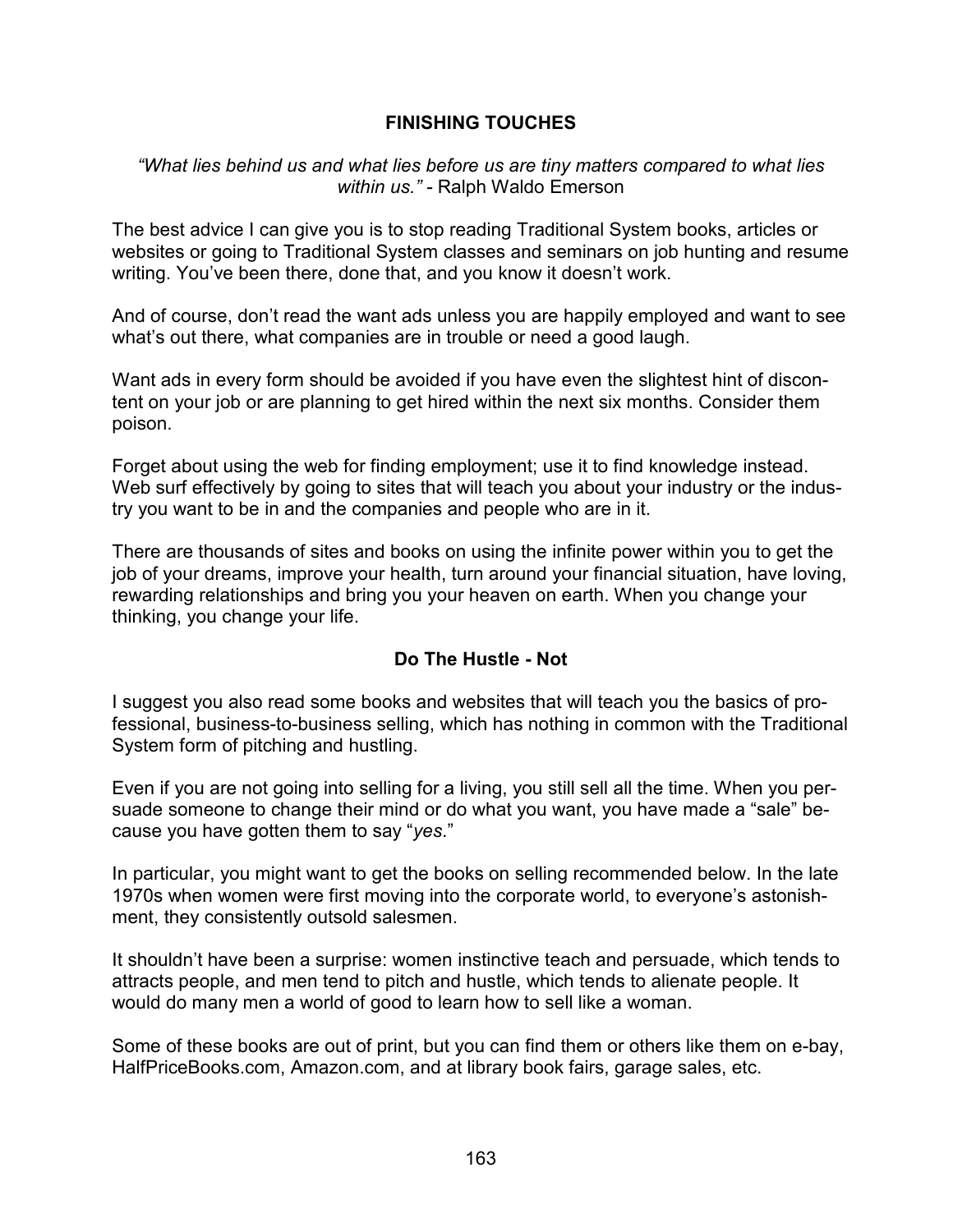Others have been reprinted and updated, and new ones are published all the time. The books and websites I recommend the most are listed first, but they're all good.

## SUGGESTED READING LIST

#### **Money**

Free e-books Accept Your Abundance, www.prosperitypowerexperience.com The Science of Getting Rich, www.scienceofgettingrich.net

#### Most Recommended

The Dynamic Laws of Prosperity, Catherine Ponder Think and Grow Rich, Napoleon Hill Think Yourself Rich, Joseph Murphy and Ian McMahan

Highly Suggested Breaking the Money Barriers, Michael Duckett The Abundance Book, John Randolph Price The Four Spiritual Laws of Prosperity: A Simple Guide to Unlimited Abundance, Edwene Gaines The Wealthy Spirit: Daily Affirmations for Financial Stress Reduction, Chellie Campbell Wealth 101: Getting What You Want/Enjoying What You've Got, John-Roger & Peter McWilliams

#### Motivation/Self-Improvement

Free e-book As A Man Thinketh, www.milliondollarbookshelf.com

Most Recommended Creative Visualization, Shakti Gawain Dare to Be Great: 7 Steps to Spiritual and Material Riches, Terry Cole-Whittaker Directing the Movies of Your Mind, Adelaide Bry Discover the Power Within You, Eric Butterworth Row, Row, Row Your Boat: A Guide for Living In the Divine Flow, Steven Lane Taylor See You At the Top, Zig Ziglar The Cosmic Power Within You, Joseph Murphy The Hell I Can't!, Terry McBride The Magic of Thinking Big, David Schwartz The Power of Positive Thinking, Norman Vincent Peale The Power of Your Subconscious Mind, Joseph Murphy & Ian McMahan The Science of Mind, Ernest Holmes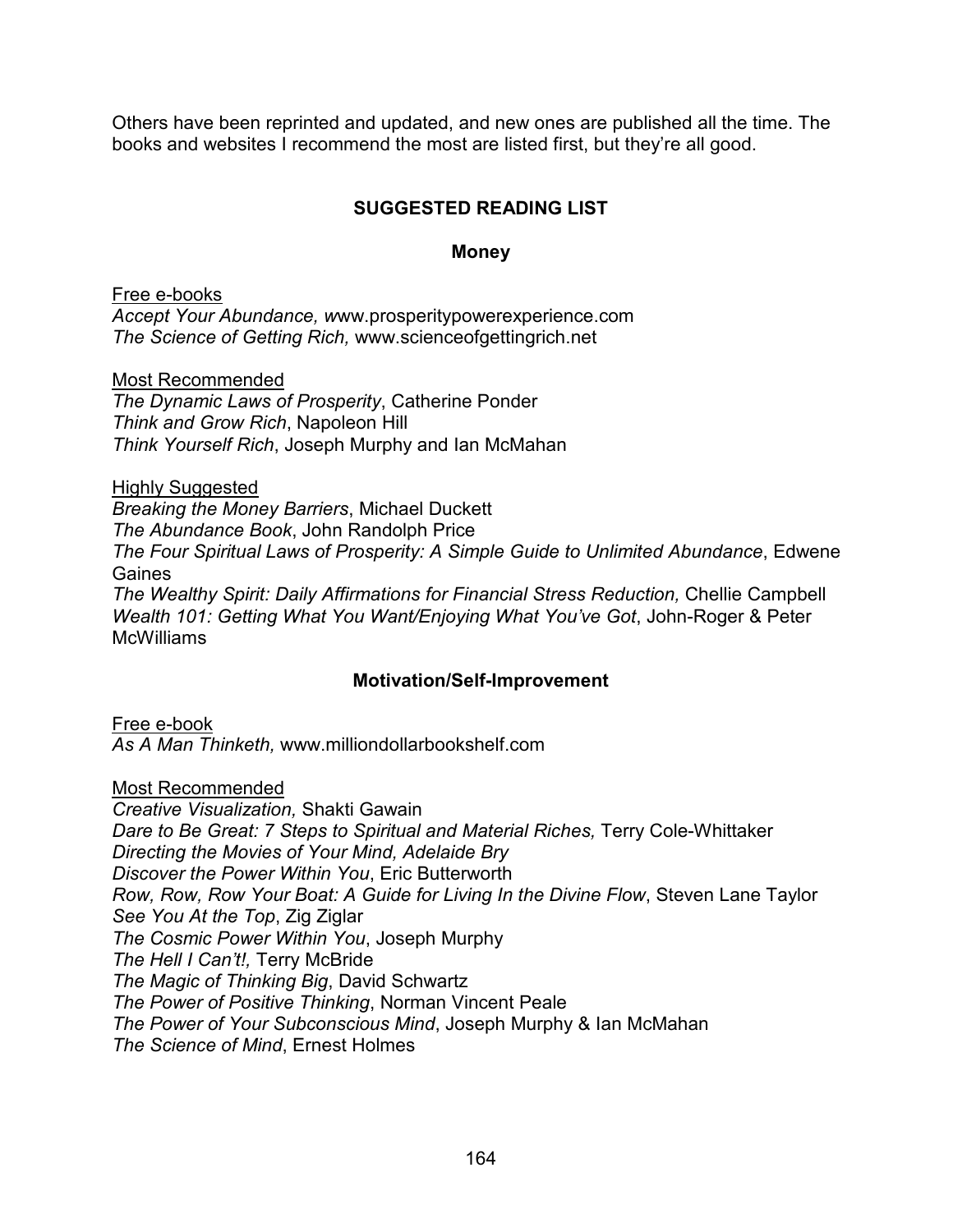#### Highly Suggested

How to Stop Worrying and Start Living, Dale Carnegie Peace of Mind Through Possibility Thinking, Robert Schuller The Magic of Getting What You Want, David Schwartz The Wisdom of Florence Scovel Shinn, Florence Scovel Shinn What to Say When You Talk to Yourself, Shad Helmstetter You Can If You Think You Can, Norman Vincent Peale Your Best Life Now: 7 Steps to Living at Your Full Potential, Joel Olsteen

#### Negotiating/Selling

#### Most Recommended

The Best Way in the World for a Woman to Make Money, David King and Karen Levine The Secrets of Super Selling, Lynea Corson, George Hadley, Carl Stevens You Can Get Anything You Want (But You Have to Do More than Ask), Roger Dawson

#### Highly Suggested

Getting to Yes: Negotiating Agreement Without Giving In, Roger Fisher & William Ury Negotiate to Close: How to Make More Successful Deals, Gary Karrass Saleswoman, Barbara Pletcher Selling is a Woman's Game, Nicki Joy & Susan Kane-Benson The Woman's New Selling Game, Carole Hyatt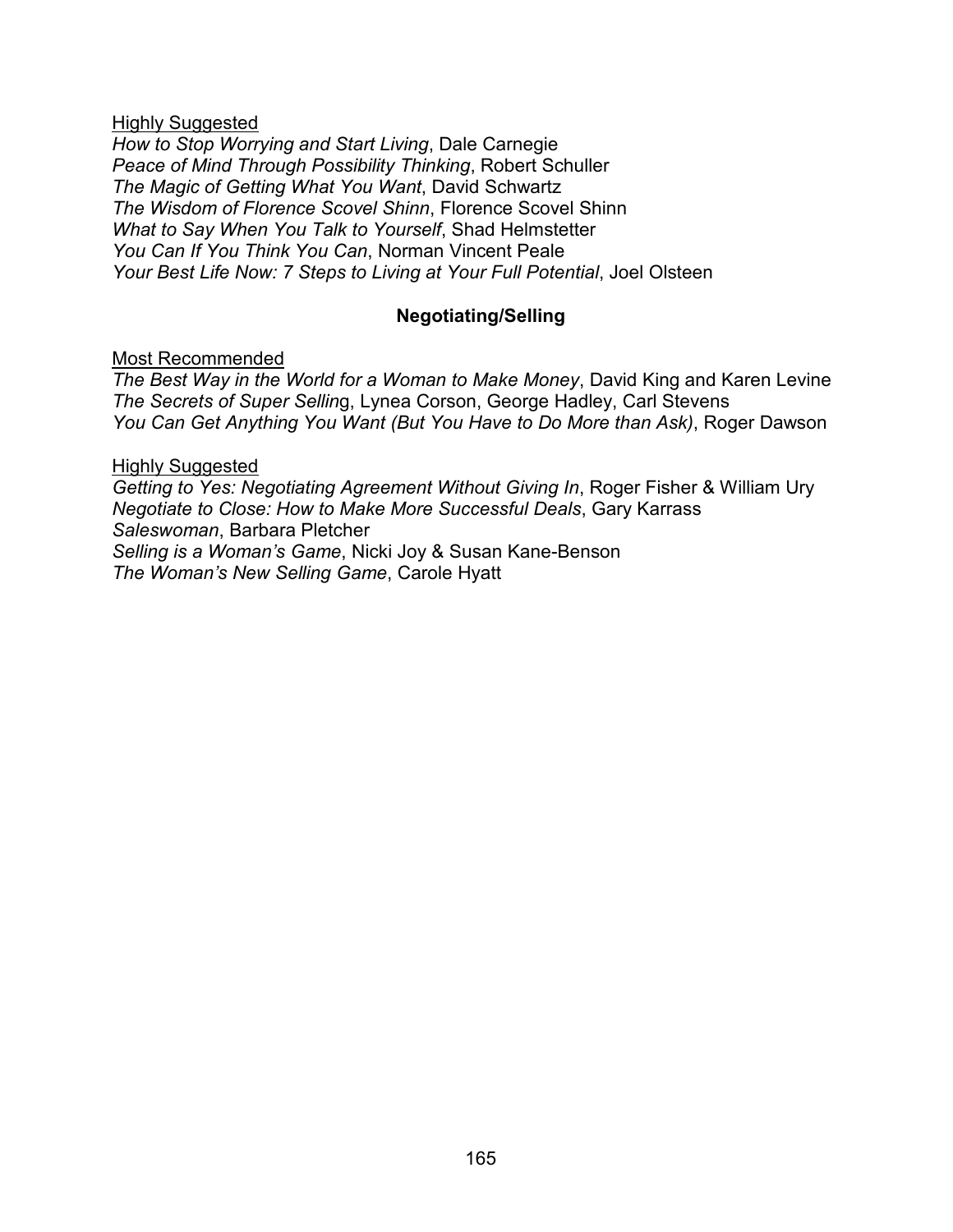#### JOB HUNTING? DON'T READ THE WANT ADS!

#### By Janet White

(Originally published in the Journal of Property Management, September/October 1993)

If you're like most people, losing a job can be one of the most difficult experiences of your life. But the process of finding a new job can be almost as traumatic because the traditional job hunting methods of answering want ads, networking, contacting headhunters, and applying to Human Resources are inherently self-defeating.

When you use the "Traditional System," you may feel helpless, defensive, vulnerable, and utterly dependent on the whims of others. And when you're looking for a new job, this is the worst state of mind to be in.

This article will outline an alternative approach called the "Contrarian System" which puts you in control of your destiny, and enables you to go through your job search with a strong sense of purpose, an ingrained belief in yourself and a positive outlook on life.

## Out Of Work – Out Of Luck

It was a bad day for Bob. Rumors had been floating around for months that his company would soon merge with a competitor, but it wasn't until this morning the news was made official that Bob's division was to be let go.

Fortunately, the axe wouldn't fall just yet – the company gave the terminated employees several weeks notice and a severance package that included paid-for untaken vacation days, a stipend based on tenure, health insurance for three months, and outplacement consulting.

Despite the shock of losing his job, Bob was grateful for the advance notice, the financial cushion and the help in getting a new job; he figured he needed it. Bob had been a commercial property manager for 15 years, and was very good at his work, but the thought of being unemployed even for a little while filled him with dread.

Job hunting had always been a nightmare for Bob because he never could be certain how things would turn out. He had a family to support and bills to pay – what was he going to do?

A thorough professional, Bob spent his last weeks on the job tending to business. He made sure the transition to the new company went smoothly for his clients, many of whom he had worked with for years.

He thought his strong work ethic would make a good impression on them and perhaps one would offer him a job. But while all of Bob's clients expressed remorse he was leav-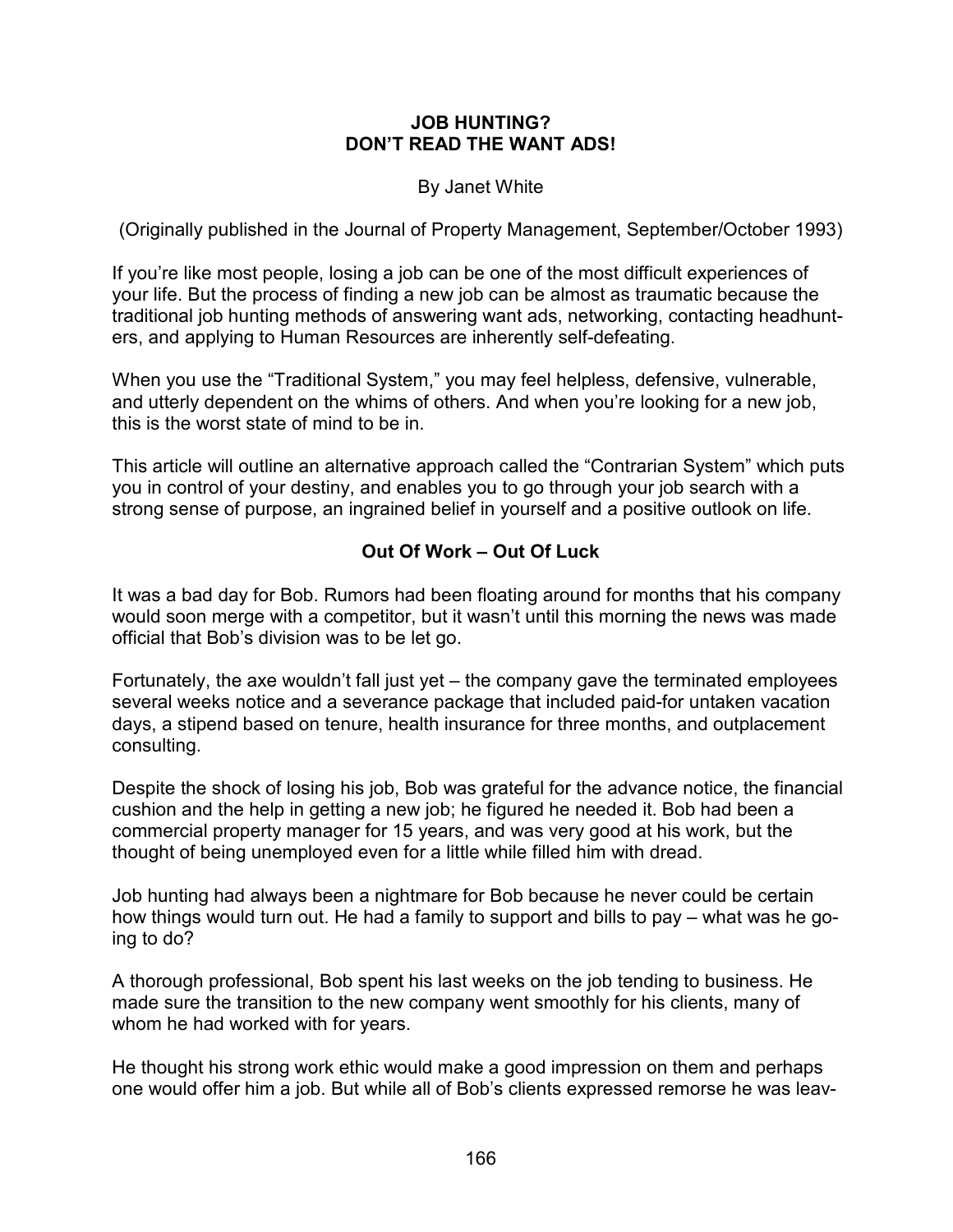ing, none of them stepped up to the plate. Bob didn't really expect them to, but he had hoped. Then it was over, and it suddenly occurred to Bob he was unemployed, and given his age, probably unemployable.

The competition's tough, he thought. It's not like the old days when he started out as an on-site leasing agent. Now, management companies want sharp young MBAs who work for less than what he's been getting and they'll never even set foot on a property! It just wasn't fair.

Besides, his company wasn't the only one laying off property managers, and there were a lot of experienced people out there looking for the same kind of job he was. It was a going to be a long and difficult time for everyone, he thought.

Now in his mid-40s and with a large family, Bob knew he didn't have a chance to get a decent job, but he'd do his best. Somehow they'd get by like they always had before, and Bob steered himself for the worst.

He immersed himself in executive-oriented job-hunting books and websites, and launched a broad-based job search. He spent hours writing a resume and cover letter the books and websites assured him would result in a flood of calls from employers.

Bob followed their advice precisely, and his resume was an in-depth catalog of his current and past responsibilities, achievements, and professional and personal activities.

Bob was afraid to leave out the smallest detail, so his resume ran two single-spaced pages and was crammed with information; he didn't know what would catch an employer's interest so they'd call.

The chronological format was the best, Bob thought, so he listed each job in reverse order, starting with his recent position and then going back to his college days. Bob wanted to make a good impression on employers, so he began his resume with a summary of qualifications written to present him as a winner they couldn't resist:

"A dynamic, energetic and results-oriented industry veteran with a documented track record of dedication, performance and commitment. Outstanding achievement in streamlining operations and reducing costs to maximize value. A visionary professional with a unique ability to fuse diverse interests of owners, tenants and suppliers into achieving cohesive, driven and focused objectives."

Bob thought about using an objective, but some websites said executives and professionals should never use an objective at all. They said recruiters and HR screeners will give his resume only ten seconds, so he spent many anxious hours worrying about what to write.

One of his concerns was that if he was too specific, employers would discard his resume if they had a different need, and he didn't want to risk losing any chance of getting hired.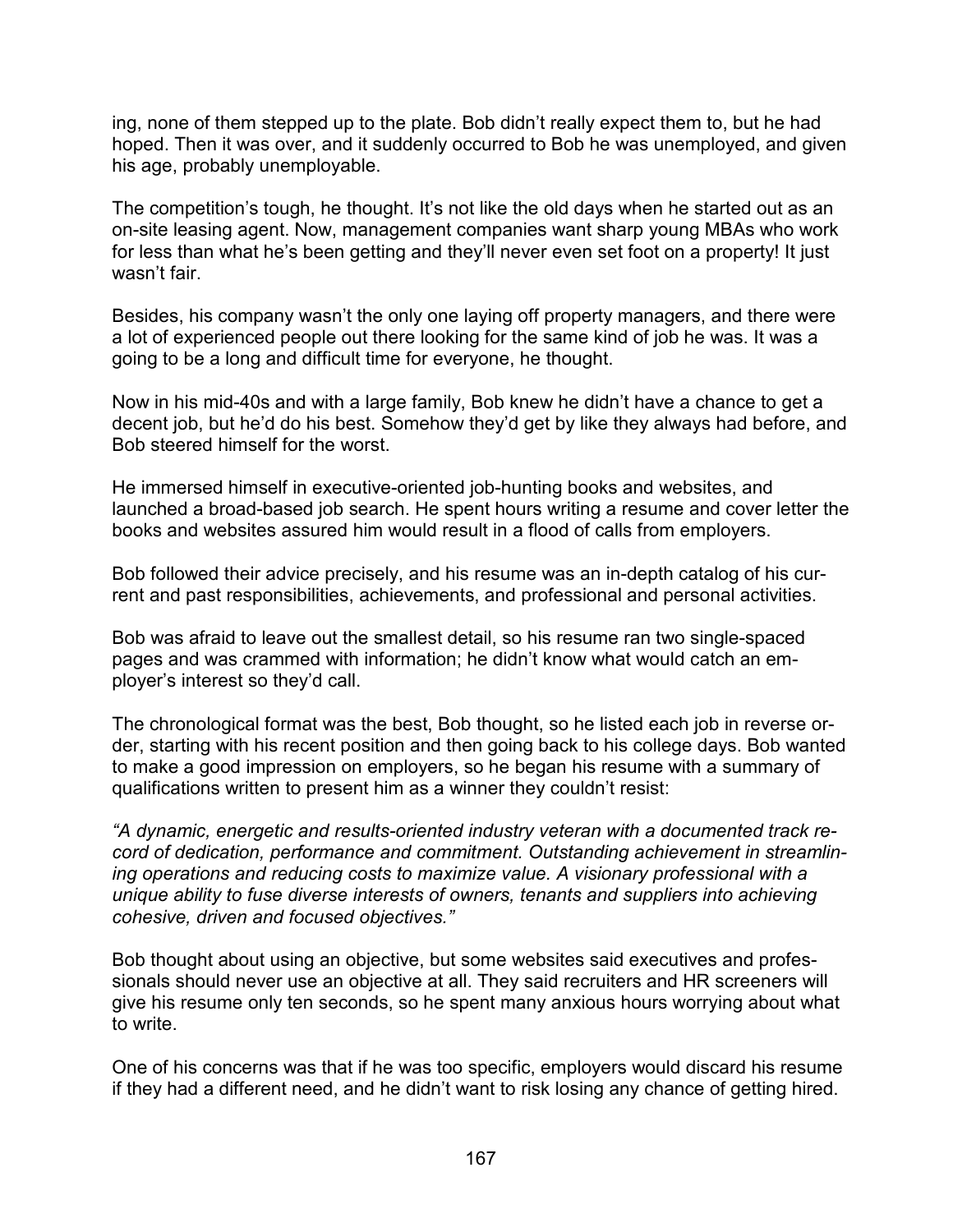He finally decided to include an objective, but made it intentionally vague to keep his options open so he could be available to whatever came along:

"To secure a challenging, growth-related position with a progressive company, utilizing my extensive background in commercial property management."

Because most of his jobs had been very similar, Bob tried to beef up his job descriptions by using a lot of action verbs, keywords and power phrases that his potential employers' computers would pick up.

Looking for work proved to be a full-time job, and Bob pored over the want ads in the paper and in trade journals and scoured the internet for job listings seven days a week, responding to anything remotely feasible.

Bob contacted several executive search firms specializing in commercial real estate, asked his old clients and associates if they knew anyone who was hiring, and joined a local support group for unemployed executives. But the months dragged by and Bob was still unemployed.

Both Bob and his wife were from Phoenix and hated Chicago's bitter cold winters. They had dreamed of moving back to the Sun Belt when they retired, but leaving Chicago now was out of the question; they couldn't possibly afford it.

Bob would have liked to line up a job in the Southwest, but he'd been in Chicago so long his network of contacts back home had long since dried up.

And asking people he knew to help him find a new job was too humiliating; besides, a lot of people in the industry were in the same boat he was. "What else could you expect with the economy in the tank?" he thought. Still, there were a lot of job leads, and Bob responded to every one of them with this email:

#### Bob's Cover Letter

To Whom It May Concern:

Pursuant to your job posting on www.chicagodirt.net for a property manager, herewith I enclose my resume. My last employer was one of Chicago's largest property management companies, but it was sold and my responsibilities were made redundant.

Thus, I am seeking a challenging, growth-related position in a stable, progressive company in the property management field. In such a dynamic and positive environment, I believe I can realize my full potential and reach my long-term professional goals.

I have spent the past 15 years in commercial property management and have never had a major problem at any of the properties I have managed; indeed, I have "added value" whenever possible.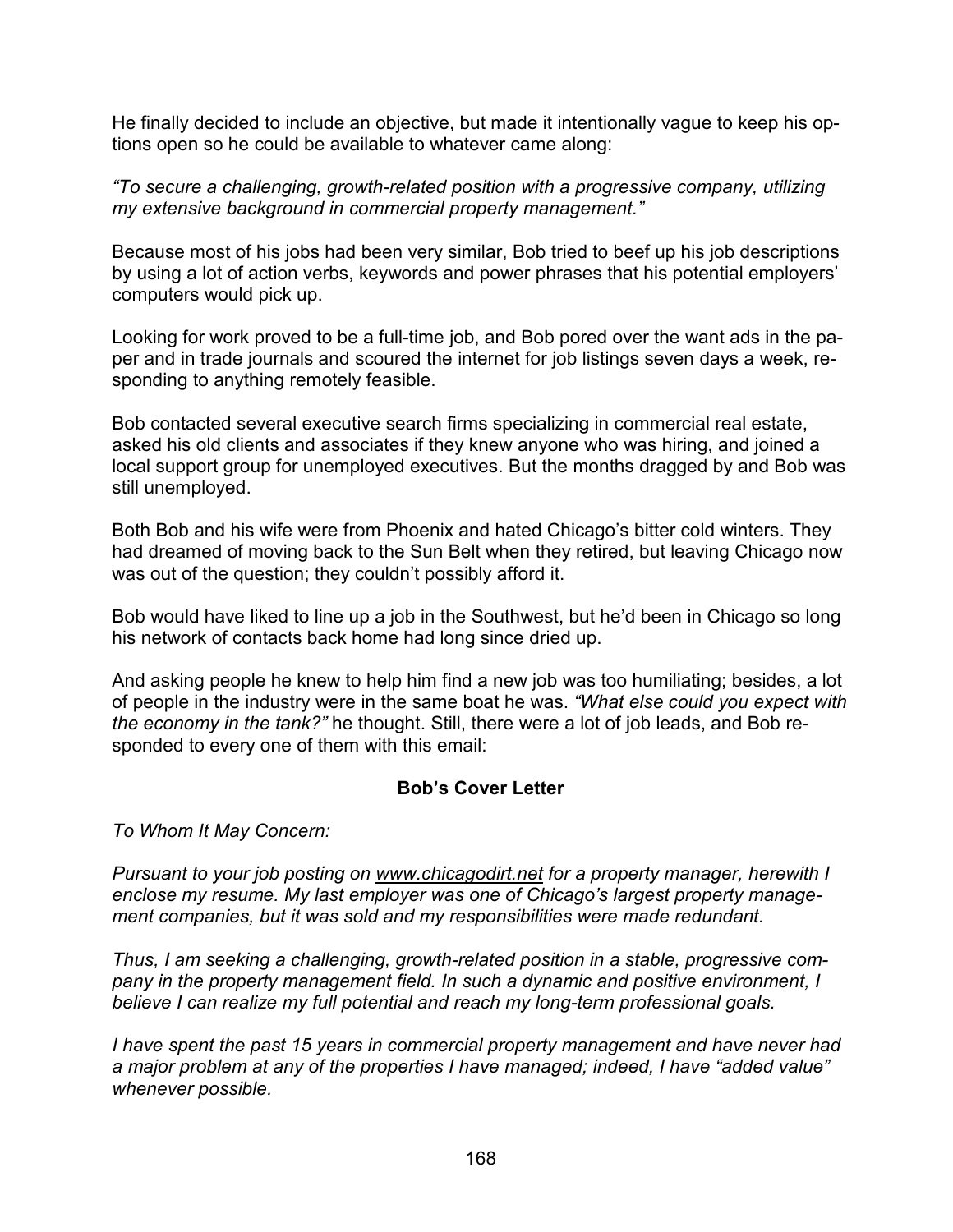I attribute this stellar performance record to my ability to anticipate potentially difficult situations, as well as my strong people skills in working with tenants, contractors, suppliers and owners.

My experience and training in all facets of property management are detailed on the attached resume; references will be provided upon request. Should my qualifications meet your requirements, my compensation package should include an annual salary of between \$55,000 and \$65,000, and complete family health and dental insurance.

I welcome an opportunity to discuss my background with you and can be reached at (312) 333-1234 or by email at propmgr@leogem.web. Thank you for your consideration, and I look forward to hearing from you.

When all Bob got were rejection emails or letters when he got a response at all, he hired a fax/ email broadcast service to send his resume to thousands of companies across the country. If no one in Chicago wanted him, there had to be someone, somewhere, who did.

Bob considered hiring an executive career management firm that said it had access to hidden jobs no one else knew about. The friendly sales rep promised a total reworking of his resume and cover letter by a certified professional resume writer and a slew of services that would be just the thing to kick-start his stalled career.

Bob planned to get the intensive, one-on-one sessions with a counselor and the videotaped practice interview sessions; he hadn't looked for a job in years and needed coaching.

The career management company wanted a lot of money, but Bob reasoned it would be worth it if they could get him a good enough job. Just as Bob was about to sign the contract, his wife urged him to wait a few months because money was getting tight and they needed to watch every penny.

As Bob put the paper in a drawer with a sigh, he hoped they'd be able to get by on the savings they had left. Bob knew he could do consulting, but he hated the idea. Freelancing was so uncertain because you never knew where your next paycheck was coming from, or even if there would be a paycheck, and then you were constantly looking for the next assignment. No, consulting was out of the question.

Then Bob had an idea. A new Home Depot had just opened a few miles away that needed part time workers, and he had always been good at fixing things around the house. He could work there until a "real" job came along – it would keep his mind off his unemployment and bring in some much needed cash.

After six months of looking for a job in commercial real estate, Bob had several promising interviews, even one halfway across the country, but nothing conclusive or remotely near what he wanted in terms of salary or responsibility.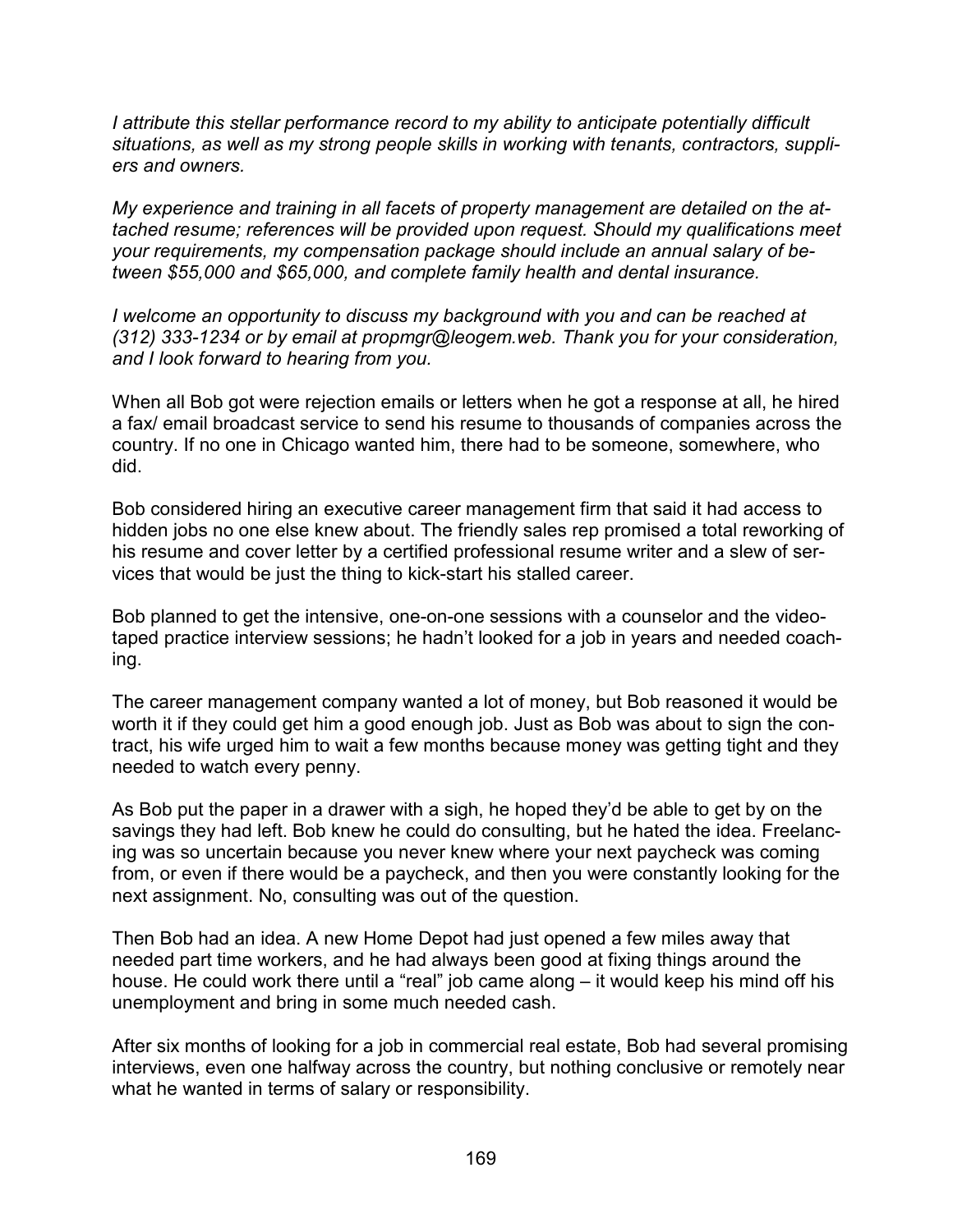None of the techniques he had used to find a "good" job were working, and Bob considered himself lucky to have a wife who understood. "Honey, this is not your fault," she said. "It's just that no company wants to hire anyone your age with six children." She was such a blessing; what would he do without her?

Using the career firm was out of the question now. It had become prohibitively expensive considering their shaky situation (he hated borrowing money, but had no choice).

He had also heard horror stories about such firms from his unemployment support group. Several members had used the one he was considering and said the career firm never guaranteed they would actually get a job, so it was money down the drain.

Bob felt lucky he had waited, but he also felt lousy, helpless and alone. He couldn't understand it. Maybe he should get out of real estate altogether. Now that was something: he could stay home and work with his wife in her part-time catering business as a kitchen helper and business manager when he wasn't at Home Depot. No more stress, no more politics, no more office hassles.

But Bob's wife had other ideas. Little Robby will need braces soon, the car is acting up, the bills keep coming in and there are eight mouths to feed. No, Bob had to get a solid, stable job with benefits, and soon.

So when one of Bob's old clients told him an employee was retiring, he leapt at the chance. The money wasn't what he felt he deserved, and the job didn't have the prestige or perks of his previous position, but it was a job and it would have to do.

By using the Traditional System, Bob found himself in a job he didn't especially care for, but was grateful to have because he was getting increasingly desperate. Despite his "good fortune," Bob was bitter toward his previous employer for letting him go, and felt betrayed by the job hunting system he relied on to get him a new job.

## A Contrarian Approach

Meanwhile, Bob's co-worker, Jim, took a different tack. When he first heard the rumors about the merger, Jim booked the next several weeks with lunches and after-work drinks with colleagues and his company's clients, vendors and competitors.

The rumors were no surprise because business had been slow for some time, and Jim wanted to be ready in case of a layoff. He knew it was far better to leave a job on his own terms, rather than wait for the axe to fall because he could negotiate from a position of strength so long as he was employed.

As a chemistry major in college, Jim had dreams of becoming a medical researcher, but ended up in commercial real estate instead. During his 15 years in the industry, Jim had gained broad experience in many areas, including appraising, developing, financing, leasing and tenant representation.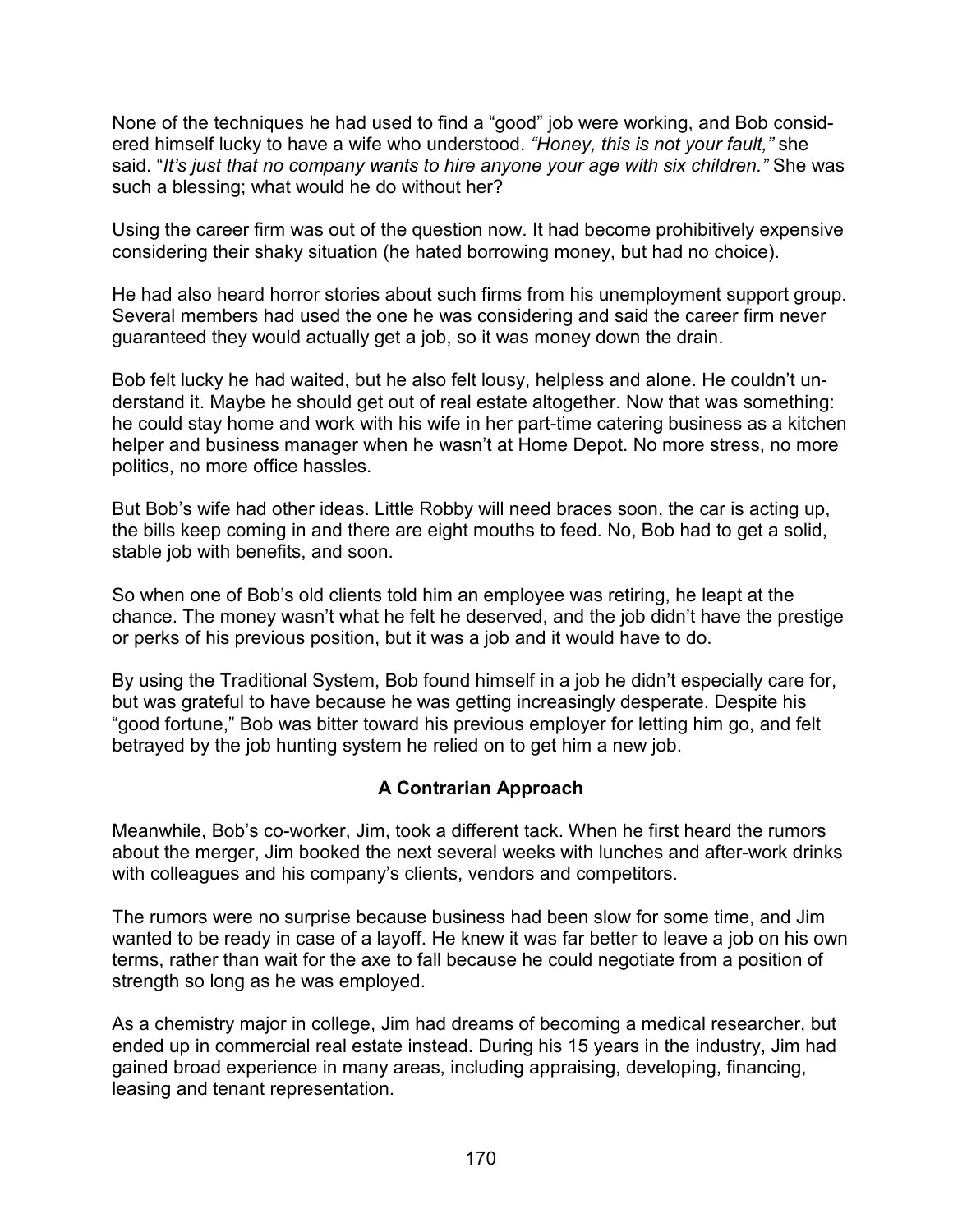The industry had been good to Jim, but it wasn't his passion and he didn't want to do it for the rest of his life. Jim was well-known, liked and respected in his field, but he was bored and ready for a change.

Now in his mid-40s, Jim yearned to do something he could really enjoy, while still making a living doing what he knew. With the layoff looming, Jim decided now was the time to somehow combine his fascination for scientific research with his knowledge of commercial real estate.

After much consideration, Jim decided he wanted to be a real estate administrator of a university-sponsored biotechnology office/research park. He spent hours at the library and on the internet researching the latest medical research trends, the leading research companies and the latest breakthroughs in the field.

He contacted several commercial real estate trade magazines, and they emailed him articles covering developing, leasing, financing and managing such specialized properties. Through the trade magazines and his internet research, Jim was able to compile a list of two dozen university-sponsored biomedical research parks in the Southwest.

Jim and his wife were native Texans, and they longed for its short, mild winters. They had planned to move back home when the last of their six kids had grown, but why not make someday today? Moving home to a warm climate would be wonderful, and the kids would love the wide open spaces – there they would have room to grow.

Jim took it for granted that a full relocation package would be one of the incentives offered to him by the universities, so he and his wife started looking at houses on the internet in the cities they were considering.

To their astonishment, they found they could build a large custom home with a pool for less than what they could get for their cramped, creaking 40-year old house in the crowded Chicago suburbs. This move was going to be great.

Jim knew that the kind of job he wanted was rarely, if ever, advertised and probably didn't exist now anyway, so he didn't bother reading the want ads or going to job posting websites.

He preferred to spend his time off from work relaxing with his family and enjoying his hobbies, especially fixing things around the house. Jim stuck to the editorial parts of the trade magazines, since he wanted to create his own job and needed to know what was going on in the industry.

He also avoided executive recruiters because he knew their role was to find executives for employers, not the other way around. As the rumors of the pending layoff spread, Jim received several calls from headhunters dangling attractive offers, but to their chagrin, he wasn't interested.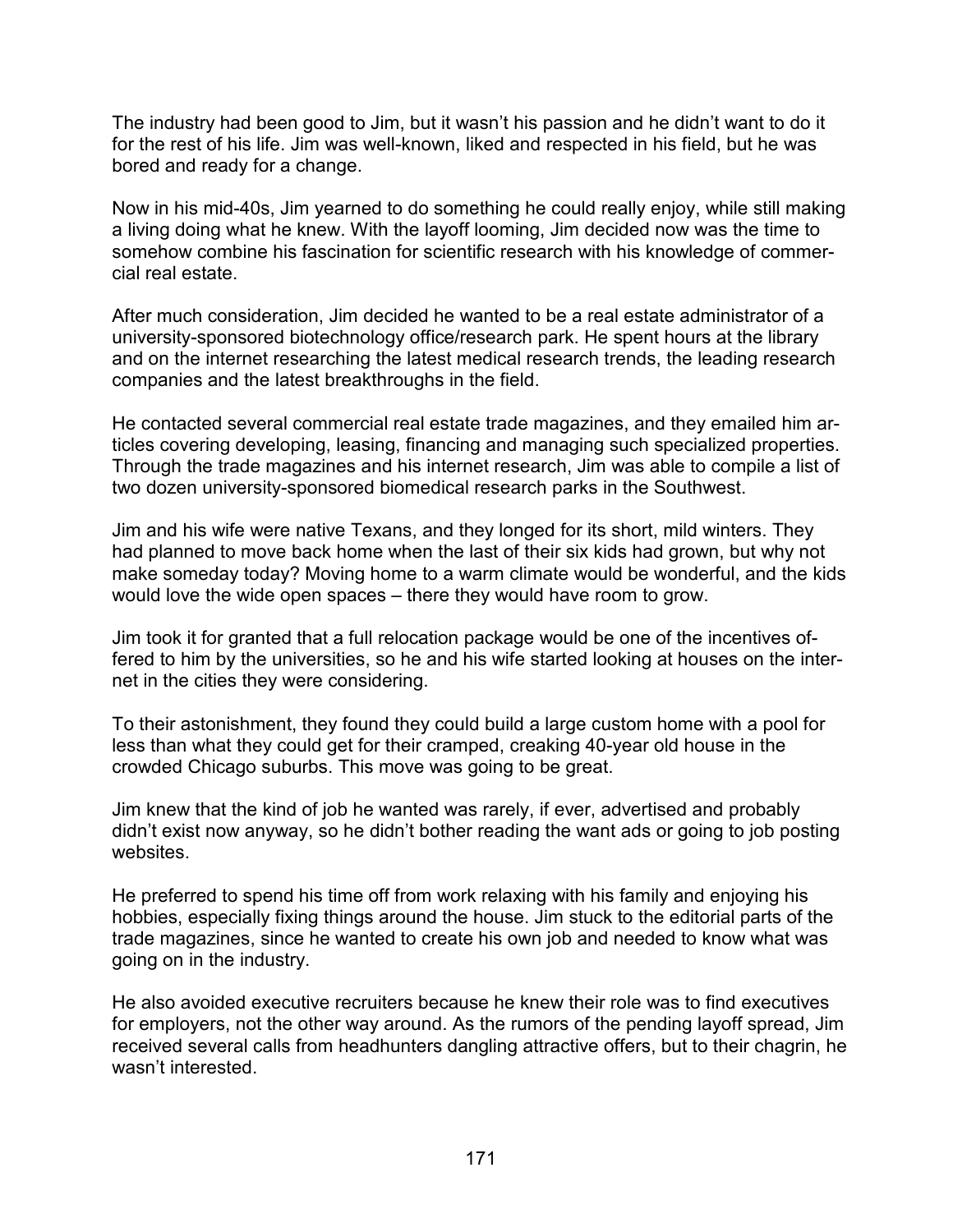In contacting his targeted universities, Jim bypassed their Human Resources departments because he knew only the senior administrators would have the authority to hire him, and HR's role was to process the paperwork after he was hired.

Instead, Jim sent a highly targeted letter and resume directly to the top administrators at each of the biotech office/research parks on his list.

He didn't have inside information about the workings of the research parks or personal knowledge of the individuals he was contacting. But Jim was able to make fairly accurate guesstimates about their real estate issues, and offer himself as a potential solution to their needs.

Jim's letter never discussed his desire for a job; in fact, it barely mentioned him at all. It simply introduced him as a highly-trained real estate professional with a scientific bent, and suggested it might be in the administrators' best interest to get to know him:

#### Jim's Cover Letter

Dear Dr. Jones:

A mutual acquaintance of ours, Dr. Michael Ross, Director of Biochemistry at Southern Methodist University, told me you are planning to expand BioMedical Research Park in Dallas, and he thought it would be a good idea if I contacted you.

I understand BioMedical Research Park is home to a number of specialists in blood and circulatory diseases and disorders. As you know, the AIDS epidemic has lead to an overwhelming demand for increased research into the human body's immune system, and I appreciate your desire to broaden your scope in this area.

However, there are many complex operational and financial issues unrelated to medical research that may impede your progress. These may include:

- Attracting, recruiting and securing new biomedical research and development companies locally, regionally and nationally;
- Planning, building and securing financing for new facilities to meet your tenants' specifications;
- Managing and perhaps modernizing your existing buildings to gain the most efficient use from them while reducing your on-going costs; and
- Working with your current tenants in making their stay at BioMedical Research Park a long, happy and satisfying one.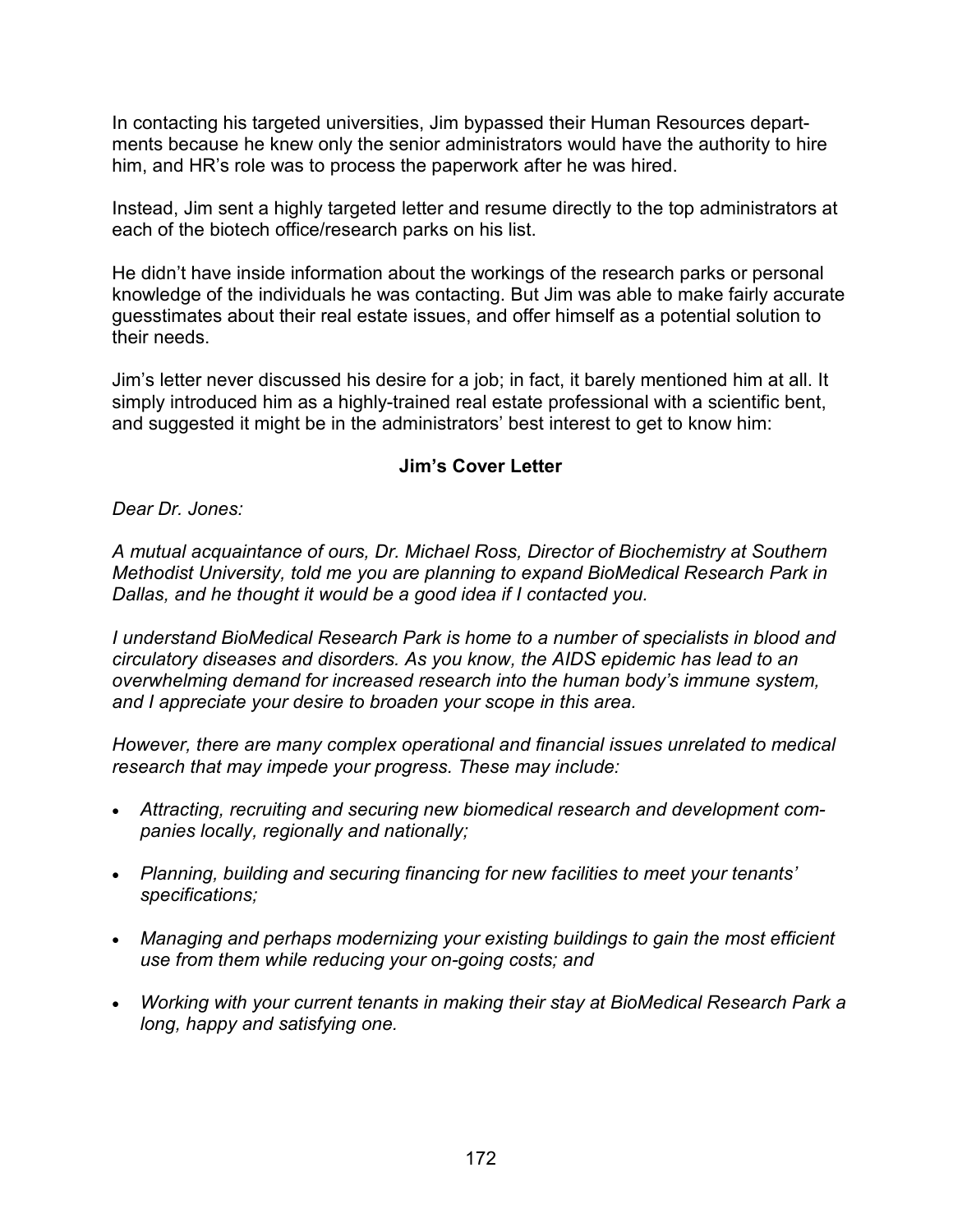As you can see from the enclosed material, I have specialized in commercial property management for the past 15 years, with an emphasis on tenant relations, building modernization and construction and project financing.

I also have a lifelong love of medical research, and a special affinity for scientists who have dedicated themselves to unlocking the secrets of the human body.

Dr. Jones, please take a few minutes to look over the attached material, and I will call you next week to discuss your facility's specific needs. Thank you for your time, and I'm looking forward to speaking with you.

Rather than being an itemized listing of his work history and professional qualifications, Jim's resume was a finely crafted sales tool written from the perspective of the administrators he wanted to work for.

His one-page resume began with a short, specific objective, "Biomedical Property Management" and included several stories about some projects Jim worked on that would interest the research park administrators.

In one case, he helped transform an abandoned military base into a thriving industrial park, taking its occupancy rate from 0% to 60% in two years. Another example was the cost-effective turnaround of a deteriorated office building that became the focal point of revitalization for the entire community.

These stories were intentionally written to get the research park directors interested in learning how Jim got those results. This Jim planned to tell them – in their meetings.

Like other industry professionals, Jim had done many things unrelated to real estate, especially right out of college. But since these jobs had nothing to do with his current career or future plans, he left them off his resume.

Jim also knew dates are unimportant, so he put them in parentheses at the tail end of each group of stories for each employer. This put the focus on what he did, not when he did it.

This approach also bypassed any questions he might have gotten about a six month-long hiatus he took to stay home with his young daughter. Jim knew his personal life was his business, and he didn't have to explain or defend it to anyone.

As Jim expected, the administrators he contacted were educators or scientists, and had little or no experience in property or facility management. His letter intrigued them because it addressed issues they knew they needed to deal with, but didn't know how or didn't know anyone who knew how.

They were extremely interested in Jim's ideas about recruiting new tenants, improving relations between current tenants, the university and the local community and revitalizing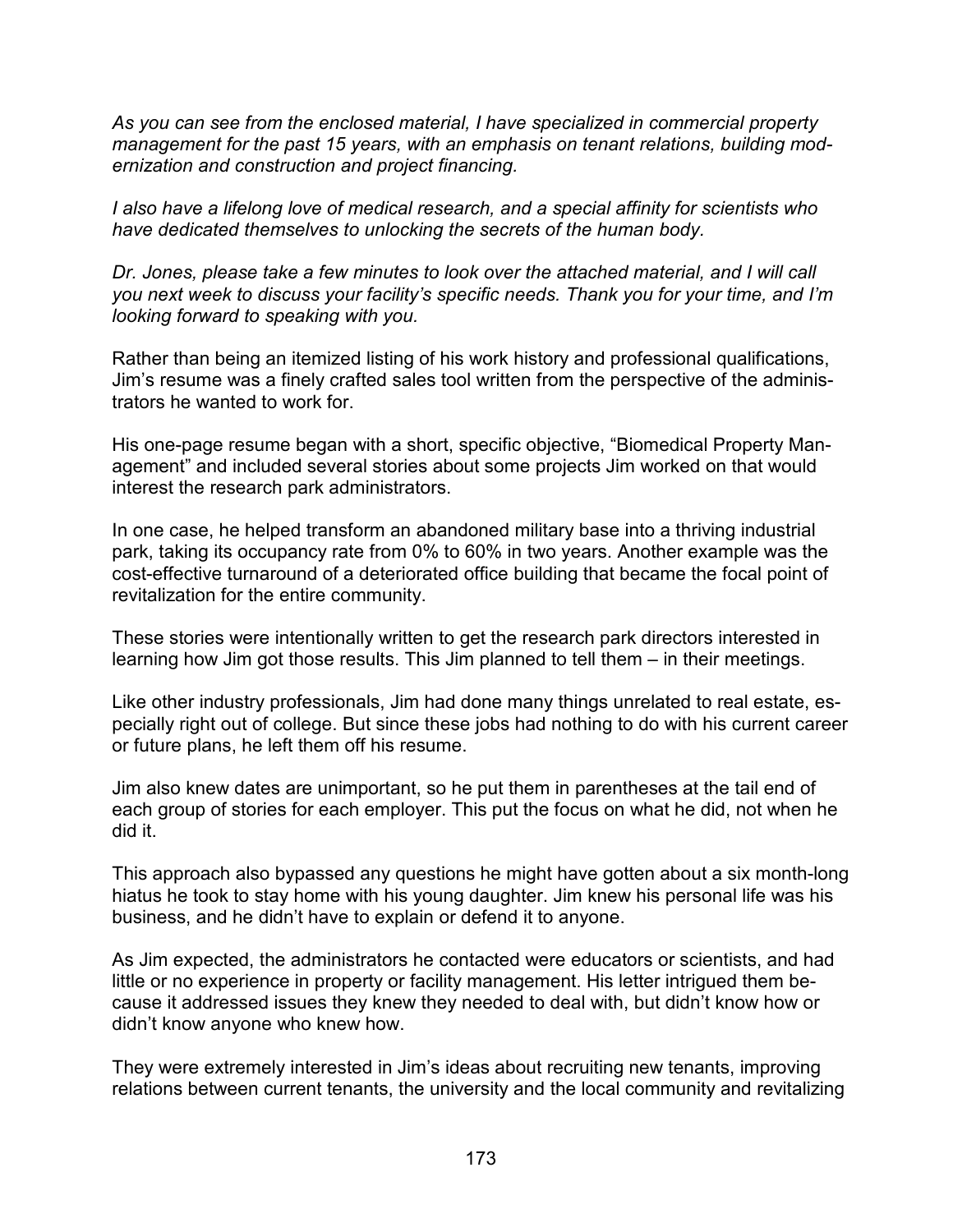their facilities. To Jim, this is what he did for a living; to the research park administrators, this was a revelation.

By the time Jim was let go from his job in Chicago, he had three solid offers for seniorlevel positions at substantially higher salaries than what he had been making from university-sponsored biomedical research parks in Dallas, Austin and Houston.

They each included a generous incentive package, including relocating his family, buying his house in Chicago despite the soft housing market there, along with a hefty signing bonus.

Jim chose Dallas, but kept his lines of communication open with all the other facilities; after all, they would probably be doing business together in the not-too-distant future.

An added plus was the deeply discounted tuition for Jim, his wife and their six children. The two oldest were in high school, and weren't the only ones in the family thrilled to learn that their college education was spoken for.

Jim's wife was offered a part-time job on campus,; since she was home-schooling the younger children, she declined. But a part-time clerical job wasn't what she had in mind. Her children would soon be in school, and so would she.

Thanks to the discounted tuition, she could start on that master's degree in social work she had put off to raise her children. And with the built-in social life that came with being part of the campus family, she could hardly wait.

As a result of his job search, Jim had built a network of contacts around the country in a new field and was on his way to a more satisfying and rewarding career in an industry he loved.

## Your Attitude Sets Your Approach

Both Bob and Jim knew they were going to lose their jobs, yet each chose a distinctively separate path to find a new one. The difference was their attitude: Bob felt helpless and at the mercy of forces outside his control, while Jim believed he could benefit his potential employers by meeting their needs, even if they didn't know it yet.

Bob ignored the situation until it was too late. He hoped the company would change its mind or something would come along at the last minute so he wouldn't have to leave or humiliate himself by asking someone to hire him.

When wishful thinking didn't work, Bob had to scramble for any kind of work that resembled his former job. Managing office buildings was the only thing he thought he could get hired for; after all, he was too old to start all over doing something else.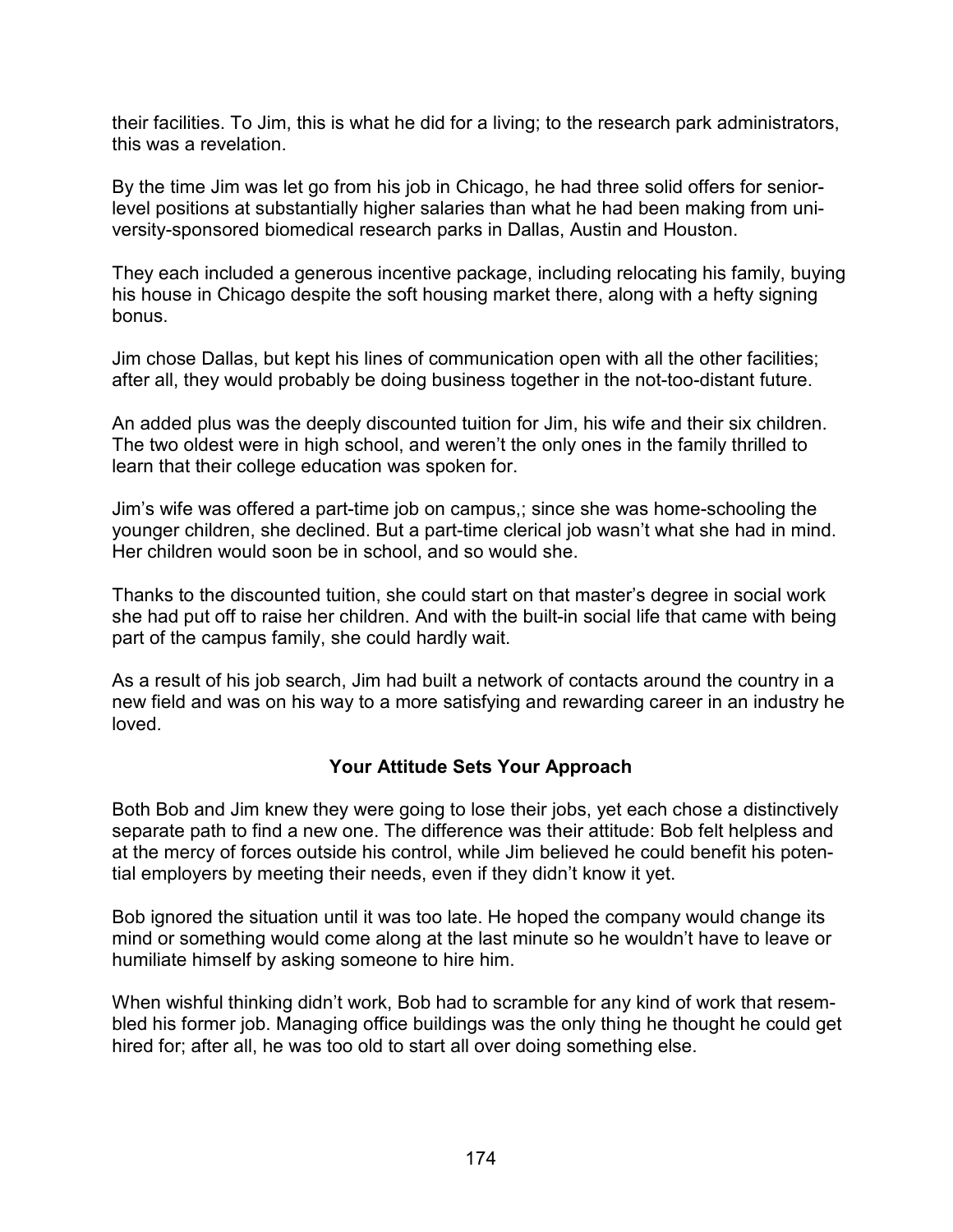It never occurred to Bob he could call the shots, and he left finding a new job entirely up to chance. He felt he had no choice but to wait passively and helplessly as time slipped by.

Bob worked very hard at a system of job hunting that was inherently flawed. And the Traditional System, combined with his negative beliefs and self-induced insecurities about himself and his possibilities, kept him unemployed.

Bob had never decided what he wanted to do, but was willing to adapt himself to whatever came along. Without meaning to, he became a victim of his own limited thinking.

On the other hand, Jim viewed his pending job loss as a blessing. When the layoff became official, Jim said to his wife, "You know, this opens up all kinds of opportunities."

Jim's proactive, targeted program began when he decided precisely what he wanted to do, and with a clear goal in mind and a plan to follow, he went after it.

When Jim clarified his objective, "Biomedical Property/Facilities Management," his options broadened, and working in any one of these settings would have made him happy:

- A university-sponsored biotechnology research park
- A large hospital or medical center
- **A major pharmaceutical manufacturer**

As part of his job search, Jim programmed his mind to believe he already had the job he wanted by using creative visualization. Each night before he fell asleep, he pictured himself as the real estate director of a university-sponsored biomedical research park in the Southwest.

Jim visualized working with research tenants, negotiating with corporate sponsors for additional funding, overseeing the construction of new buildings, meeting with the administrators and walking the grounds.

By playing this scene over and over in his mind, Jim gave his subconscious a specific set of positive thoughts and images: he was capable, thoroughly qualified, really excited about getting into biomedical research, and genuinely believed his new career would happen just the way he pictured it.

As Jim pursued a new job, most of the people he came in contact with subconsciously received these messages and instinctively responded to them. Just to be sure, Jim visualized himself in his new position right up until his first day on the job.

But Bob had given himself only negative thoughts; the best he could muster was a vision of managing office buildings inside Chicago's Loop. He told himself it really didn't matter what he did for a living, as long as he could pay the bills.